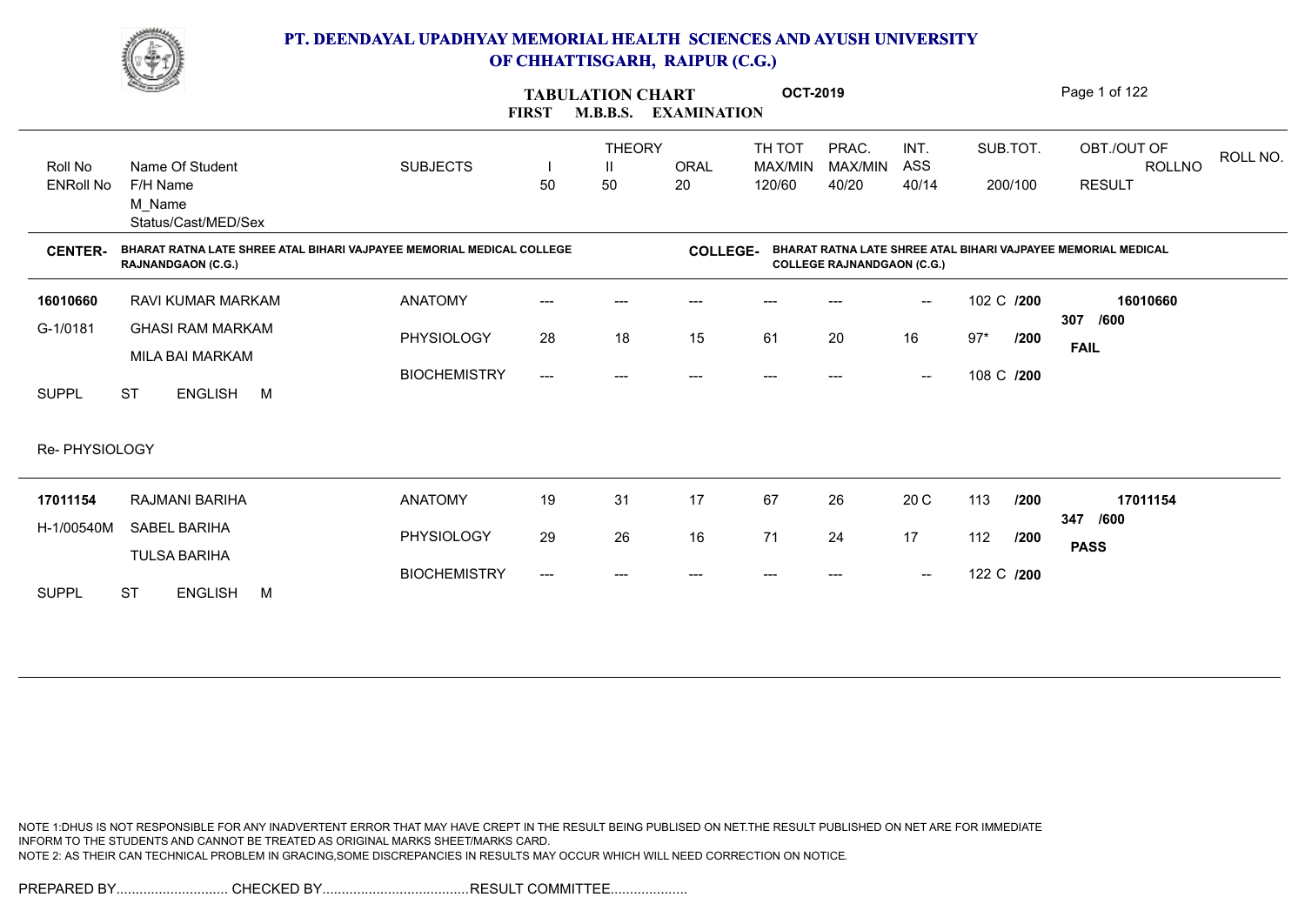

|                             | <b>STATE</b>                                                                                       |                     | <b>FIRST</b>                        | <b>TABULATION CHART</b><br><b>M.B.B.S. EXAMINATION</b> |                   | <b>OCT-2019</b>             |                                   |                      |     |                     | Page 2 of 122                                                 |          |
|-----------------------------|----------------------------------------------------------------------------------------------------|---------------------|-------------------------------------|--------------------------------------------------------|-------------------|-----------------------------|-----------------------------------|----------------------|-----|---------------------|---------------------------------------------------------------|----------|
| Roll No<br><b>ENRoll No</b> | Name Of Student<br>F/H Name<br>M Name<br>Status/Cast/MED/Sex                                       | <b>SUBJECTS</b>     | 50                                  | <b>THEORY</b><br>Ш<br>50                               | <b>ORAL</b><br>20 | TH TOT<br>MAX/MIN<br>120/60 | PRAC.<br>MAX/MIN<br>40/20         | INT.<br>ASS<br>40/14 |     | SUB.TOT.<br>200/100 | OBT./OUT OF<br><b>ROLLNO</b><br><b>RESULT</b>                 | ROLL NO. |
| <b>CENTER-</b>              | BHARAT RATNA LATE SHREE ATAL BIHARI VAJPAYEE MEMORIAL MEDICAL COLLEGE<br><b>RAJNANDGAON (C.G.)</b> |                     |                                     |                                                        | <b>COLLEGE-</b>   |                             | <b>COLLEGE RAJNANDGAON (C.G.)</b> |                      |     |                     | BHARAT RATNA LATE SHREE ATAL BIHARI VAJPAYEE MEMORIAL MEDICAL |          |
| 18010849                    | NIDHI THAKUR                                                                                       | <b>ANATOMY</b>      | 9                                   | 36                                                     | 17                | 62                          | 28                                | 20 C                 | 110 | 1200                | 18010849                                                      |          |
| $I-1/0117M$                 | <b>JOUHAR SINGH THAKUR</b><br>KATHAWATI THAKUR                                                     | PHYSIOLOGY          | 26                                  | 30                                                     | 16                | 72                          | 24                                | 20                   | 116 | /200                | 344 /600<br><b>PASS</b>                                       |          |
| <b>SUPPL</b>                | ENGLISH F<br><b>ST</b>                                                                             | <b>BIOCHEMISTRY</b> | $\hspace{0.05cm}---\hspace{0.05cm}$ | $---$                                                  | ---               | $--$                        | $---$                             | $\sim$               |     | 118 C /200          |                                                               |          |
|                             |                                                                                                    |                     |                                     |                                                        |                   |                             |                                   |                      |     |                     |                                                               |          |
| 19010337                    | ABHAY KUMAR BHAGAT<br><b>JHUMMAN RAM BHAGAT</b>                                                    | <b>ANATOMY</b>      | 29                                  | 37                                                     | 14                | 80                          | 24                                | 19                   | 123 | 1200                | 19010337<br>319 /600                                          |          |
| J-1/00367M                  | AMRAWATI BHAGAT                                                                                    | PHYSIOLOGY          | 30                                  | 21                                                     | 14                | 65                          | 23                                | 20                   | 108 | /200                | <b>FAIL</b>                                                   |          |
| <b>SUPPL</b>                | <b>ST</b><br>ENGLISH M                                                                             | <b>BIOCHEMISTRY</b> | 19                                  | 17                                                     | 10                | 46*                         | 27                                | 15                   | 88* | /200                |                                                               |          |
| Re- BIOCHEMISTRY            |                                                                                                    |                     |                                     |                                                        |                   |                             |                                   |                      |     |                     |                                                               |          |

NOTE 1:DHUS IS NOT RESPONSIBLE FOR ANY INADVERTENT ERROR THAT MAY HAVE CREPT IN THE RESULT BEING PUBLISED ON NET.THE RESULT PUBLISHED ON NET ARE FOR IMMEDIATE INFORM TO THE STUDENTS AND CANNOT BE TREATED AS ORIGINAL MARKS SHEET/MARKS CARD. NOTE 2: AS THEIR CAN TECHNICAL PROBLEM IN GRACING,SOME DISCREPANCIES IN RESULTS MAY OCCUR WHICH WILL NEED CORRECTION ON NOTICE.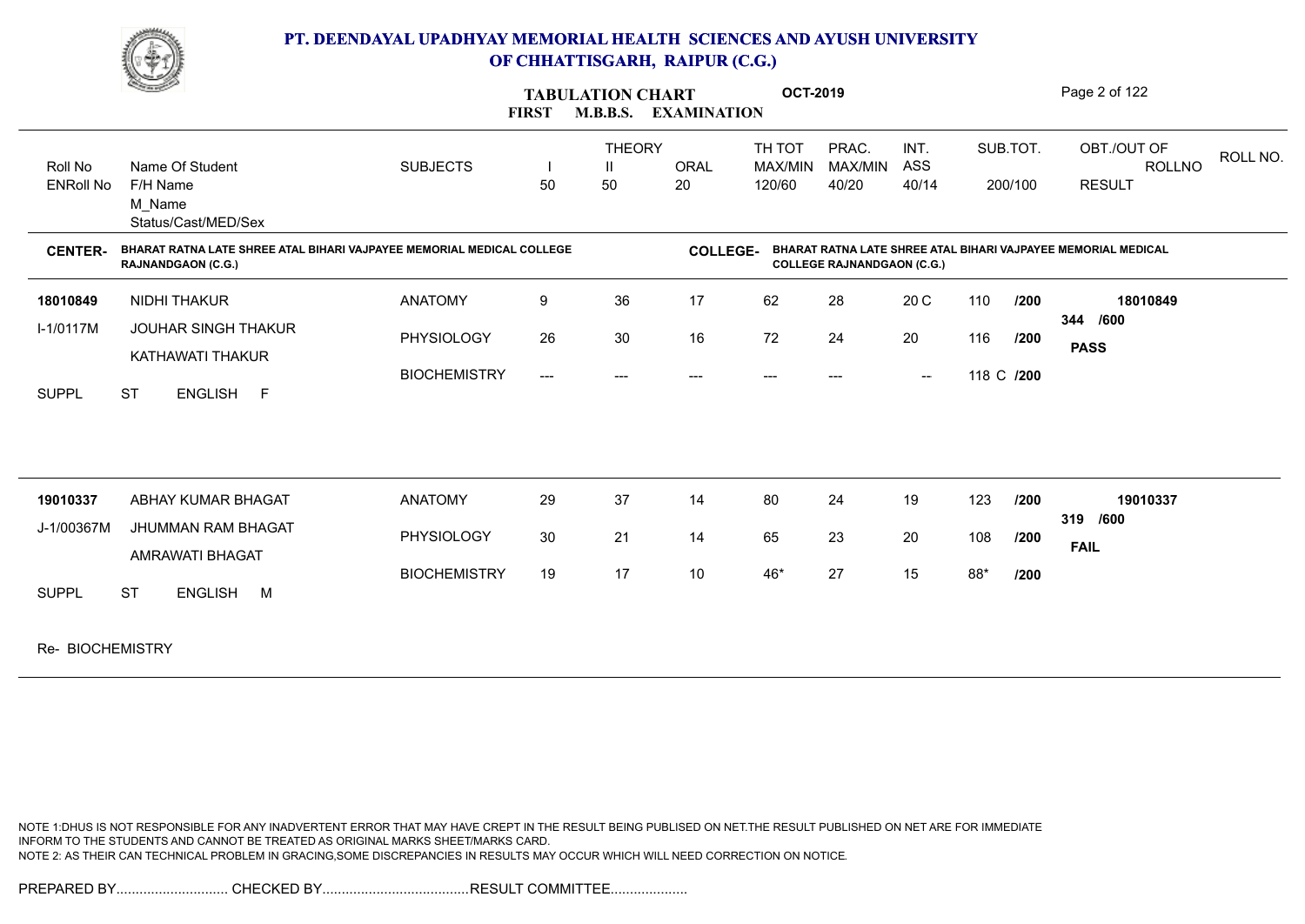

|                  | <b>Comment of the Comment of the Comment of the Comment of the Comment of The Comment of The Comment of The Comment of The Comment of The Comment of The Comment of The Comment of The Comment of The Comment of The Comment of </b> |                     | <b>FIRST</b>              | <b>TABULATION CHART</b><br><b>M.B.B.S.</b> | <b>EXAMINATION</b> | <b>OCT-2019</b>   |                                   |                                                |     |            | Page 3 of 122                                                 |
|------------------|--------------------------------------------------------------------------------------------------------------------------------------------------------------------------------------------------------------------------------------|---------------------|---------------------------|--------------------------------------------|--------------------|-------------------|-----------------------------------|------------------------------------------------|-----|------------|---------------------------------------------------------------|
| Roll No          | Name Of Student                                                                                                                                                                                                                      | <b>SUBJECTS</b>     |                           | <b>THEORY</b><br>Ш                         | <b>ORAL</b>        | TH TOT<br>MAX/MIN | PRAC.<br>MAX/MIN                  | INT.<br>ASS                                    |     | SUB.TOT.   | OBT./OUT OF<br>ROLL NO.<br><b>ROLLNO</b>                      |
| <b>ENRoll No</b> | F/H Name<br>M Name<br>Status/Cast/MED/Sex                                                                                                                                                                                            |                     | 50                        | 50                                         | 20                 | 120/60            | 40/20                             | 40/14                                          |     | 200/100    | <b>RESULT</b>                                                 |
| <b>CENTER-</b>   | BHARAT RATNA LATE SHREE ATAL BIHARI VAJPAYEE MEMORIAL MEDICAL COLLEGE<br><b>RAJNANDGAON (C.G.)</b>                                                                                                                                   |                     |                           |                                            | <b>COLLEGE-</b>    |                   | <b>COLLEGE RAJNANDGAON (C.G.)</b> |                                                |     |            | BHARAT RATNA LATE SHREE ATAL BIHARI VAJPAYEE MEMORIAL MEDICAL |
| 19010339         | <b>ANJALI SINGH</b>                                                                                                                                                                                                                  | <b>ANATOMY</b>      | 32                        | 30                                         | 14                 | 76                | 26                                | 29                                             | 131 | /200       | 19010339<br>362 /600                                          |
| J-1/00369M       | RAMBAHADUR SINGH<br>SHIVKUMARI SINGH                                                                                                                                                                                                 | <b>PHYSIOLOGY</b>   | 33                        | 27                                         | 15                 | 75                | 29                                | 20                                             | 124 | 1200       | <b>PASS</b>                                                   |
| <b>SUPPL</b>     | <b>ST</b><br>ENGLISH F                                                                                                                                                                                                               | <b>BIOCHEMISTRY</b> | $\qquad \qquad -\qquad -$ | ---                                        | $---$              | $---$             | $---$                             | $\hspace{0.1mm}-\hspace{0.1mm}-\hspace{0.1mm}$ |     | 107 C /200 |                                                               |
|                  |                                                                                                                                                                                                                                      |                     |                           |                                            |                    |                   |                                   |                                                |     |            |                                                               |
| 19010343         | <b>AKASH</b>                                                                                                                                                                                                                         | <b>ANATOMY</b>      | 25                        | 30                                         | 12                 | 67                | 26                                | 23                                             | 116 | 1200       | 19010343<br>/600<br>351                                       |
| J-1/00373M       | LALCHND<br>LATA                                                                                                                                                                                                                      | PHYSIOLOGY          | 37                        | 30                                         | 17                 | 84                | 26                                | 22                                             | 132 | /200       | <b>PASS</b>                                                   |
| <b>SUPPL</b>     | <b>SC</b><br><b>ENGLISH</b><br>M                                                                                                                                                                                                     | <b>BIOCHEMISTRY</b> | 21                        | 22                                         | 14                 | $57*$             | 28                                | 18                                             | 103 | /200       | <b>DC 03</b>                                                  |
|                  |                                                                                                                                                                                                                                      |                     |                           |                                            |                    |                   |                                   |                                                |     |            |                                                               |

NOTE 1:DHUS IS NOT RESPONSIBLE FOR ANY INADVERTENT ERROR THAT MAY HAVE CREPT IN THE RESULT BEING PUBLISED ON NET.THE RESULT PUBLISHED ON NET ARE FOR IMMEDIATE INFORM TO THE STUDENTS AND CANNOT BE TREATED AS ORIGINAL MARKS SHEET/MARKS CARD. NOTE 2: AS THEIR CAN TECHNICAL PROBLEM IN GRACING,SOME DISCREPANCIES IN RESULTS MAY OCCUR WHICH WILL NEED CORRECTION ON NOTICE.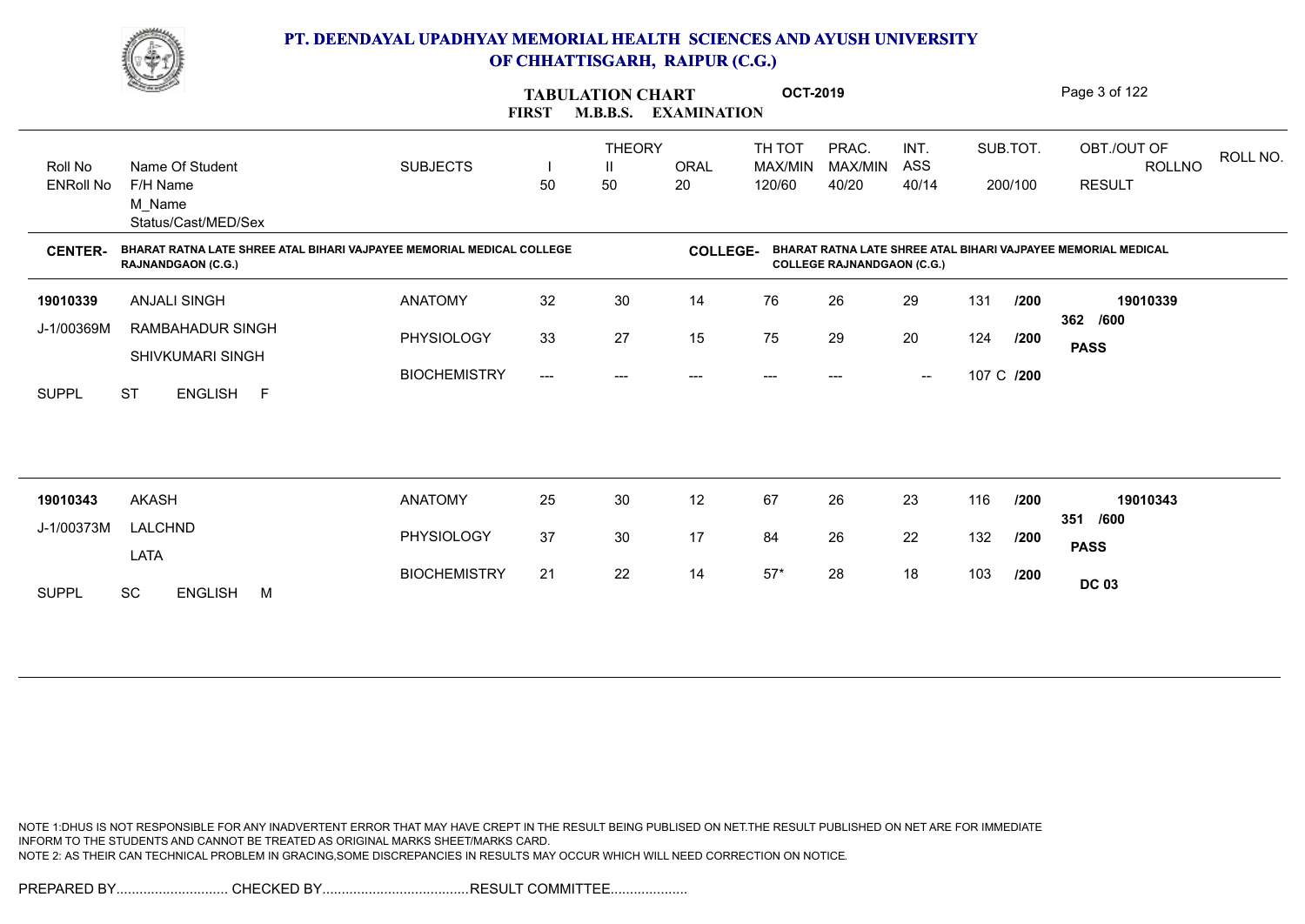

|                  | <b>Comment</b>                                                                              |                     | <b>FIRST</b> | <b>TABULATION CHART</b><br><b>M.B.B.S.</b> | <b>EXAMINATION</b> | <b>OCT-2019</b>   |                                   |                                                |            |          | Page 4 of 122                                                 |
|------------------|---------------------------------------------------------------------------------------------|---------------------|--------------|--------------------------------------------|--------------------|-------------------|-----------------------------------|------------------------------------------------|------------|----------|---------------------------------------------------------------|
| Roll No          | Name Of Student                                                                             | <b>SUBJECTS</b>     |              | <b>THEORY</b><br>$\mathbf{I}$              | <b>ORAL</b>        | TH TOT<br>MAX/MIN | PRAC.<br>MAX/MIN                  | INT.<br>ASS                                    |            | SUB.TOT. | OBT./OUT OF<br>ROLL NO.<br><b>ROLLNO</b>                      |
| <b>ENRoll No</b> | F/H Name<br>M Name<br>Status/Cast/MED/Sex                                                   |                     | 50           | 50                                         | 20                 | 120/60            | 40/20                             | 40/14                                          |            | 200/100  | <b>RESULT</b>                                                 |
| <b>CENTER-</b>   | BHARAT RATNA LATE SHREE ATAL BIHARI VAJPAYEE MEMORIAL MEDICAL COLLEGE<br>RAJNANDGAON (C.G.) |                     |              |                                            | <b>COLLEGE-</b>    |                   | <b>COLLEGE RAJNANDGAON (C.G.)</b> |                                                |            |          | BHARAT RATNA LATE SHREE ATAL BIHARI VAJPAYEE MEMORIAL MEDICAL |
| 19010344         | AMAN BISHWAS                                                                                | <b>ANATOMY</b>      | 29           | 31                                         | 16                 | 76                | 24                                | 21                                             | 121        | /200     | 19010344<br>/600<br>351                                       |
| J-1/00374M       | <b>SOHAN BISHWAS</b><br>RANJANA BISHWAS                                                     | PHYSIOLOGY          | 32           | 23                                         | 15                 | 70                | 26                                | 24                                             | 120        | /200     | <b>PASS</b>                                                   |
| <b>SUPPL</b>     | GEN.<br>ENGLISH M                                                                           | <b>BIOCHEMISTRY</b> | 25           | 25                                         | 14                 | 64                | 30                                | 16                                             | 110        | /200     |                                                               |
|                  |                                                                                             |                     |              |                                            |                    |                   |                                   |                                                |            |          |                                                               |
| 19010345         | AMAN KUMAR JAISWAL                                                                          | <b>ANATOMY</b>      | 37           | 40                                         | 16                 | 93                | 24                                | 29                                             | 146        | /200     | 19010345<br>373 /600                                          |
| J-1/00375M       | RAJENDRA KUMAR JAISWAL<br><b>REKHA DEVI</b>                                                 | PHYSIOLOGY          | ---          | ---                                        | ---                | ---               |                                   | $\hspace{0.1mm}-\hspace{0.1mm}-\hspace{0.1mm}$ | 107 C /200 |          | <b>PASS</b>                                                   |
| <b>SUPPL</b>     | <b>OBC</b><br><b>ENGLISH</b><br>M                                                           | <b>BIOCHEMISTRY</b> | 34           | 29                                         | 10                 | 73                | 28                                | 19                                             | 120        | /200     |                                                               |

NOTE 1:DHUS IS NOT RESPONSIBLE FOR ANY INADVERTENT ERROR THAT MAY HAVE CREPT IN THE RESULT BEING PUBLISED ON NET.THE RESULT PUBLISHED ON NET ARE FOR IMMEDIATE INFORM TO THE STUDENTS AND CANNOT BE TREATED AS ORIGINAL MARKS SHEET/MARKS CARD. NOTE 2: AS THEIR CAN TECHNICAL PROBLEM IN GRACING,SOME DISCREPANCIES IN RESULTS MAY OCCUR WHICH WILL NEED CORRECTION ON NOTICE.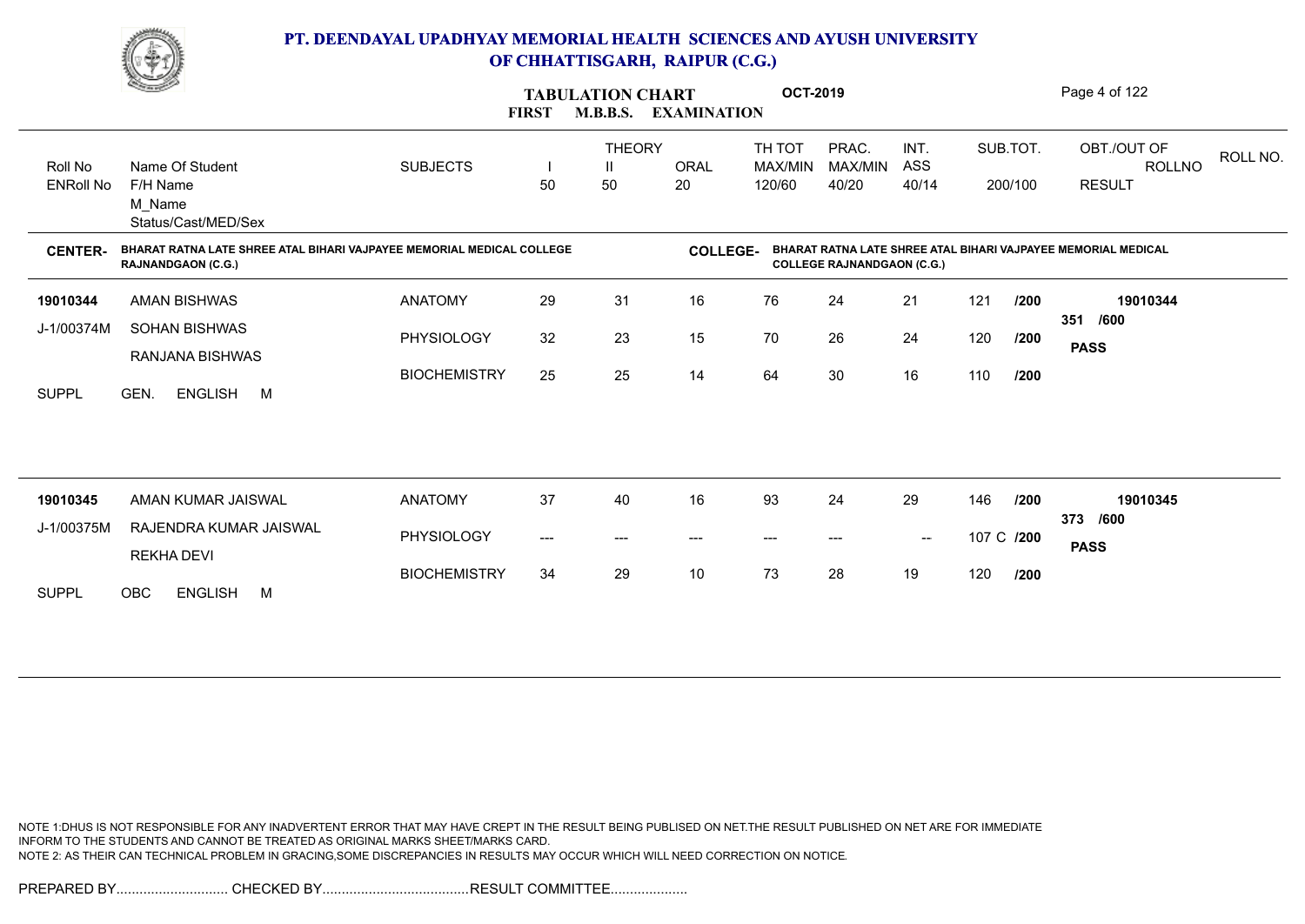

|                             | <u>Change of the Contract of the Contract of the Contract of the Contract of the Contract of The Contract of The Contract of The Contract of The Contract of The Contract of The Contract of The Contract of The Contract of The</u> |                     | <b>FIRST</b> | <b>TABULATION CHART</b><br><b>M.B.B.S.</b> | <b>EXAMINATION</b> | <b>OCT-2019</b>             |                                   |                          |                     |      | Page 5 of 122                                                 |          |
|-----------------------------|--------------------------------------------------------------------------------------------------------------------------------------------------------------------------------------------------------------------------------------|---------------------|--------------|--------------------------------------------|--------------------|-----------------------------|-----------------------------------|--------------------------|---------------------|------|---------------------------------------------------------------|----------|
| Roll No<br><b>ENRoll No</b> | Name Of Student<br>F/H Name<br>M_Name<br>Status/Cast/MED/Sex                                                                                                                                                                         | <b>SUBJECTS</b>     | 50           | <b>THEORY</b><br>50                        | <b>ORAL</b><br>20  | TH TOT<br>MAX/MIN<br>120/60 | PRAC.<br>MAX/MIN<br>40/20         | INT.<br>ASS<br>40/14     | SUB.TOT.<br>200/100 |      | OBT./OUT OF<br><b>ROLLNO</b><br><b>RESULT</b>                 | ROLL NO. |
| <b>CENTER-</b>              | BHARAT RATNA LATE SHREE ATAL BIHARI VAJPAYEE MEMORIAL MEDICAL COLLEGE<br><b>RAJNANDGAON (C.G.)</b>                                                                                                                                   |                     |              |                                            | <b>COLLEGE-</b>    |                             | <b>COLLEGE RAJNANDGAON (C.G.)</b> |                          |                     |      | BHARAT RATNA LATE SHREE ATAL BIHARI VAJPAYEE MEMORIAL MEDICAL |          |
| 19010347                    | ANSHALA YUMNAM                                                                                                                                                                                                                       | <b>ANATOMY</b>      | 31           | 31                                         | 16                 | 78                          | 26                                | 24                       | 128                 | /200 | 19010347                                                      |          |
| J-1/00377M                  | SHYAM SUNDER YUMNAM<br><b>ASHA YUMNAM</b>                                                                                                                                                                                            | <b>PHYSIOLOGY</b>   | 38           | 30                                         | 16                 | 84                          | 27                                | 29                       | 140                 | /200 | 406 /600<br><b>PASS</b>                                       |          |
| <b>SUPPL</b>                | GEN.<br>ENGLISH F                                                                                                                                                                                                                    | <b>BIOCHEMISTRY</b> | 39           | 32                                         | 14                 | 85                          | 31                                | 22                       | 138                 | /200 |                                                               |          |
|                             |                                                                                                                                                                                                                                      |                     |              |                                            |                    |                             |                                   |                          |                     |      |                                                               |          |
| 19010348                    | ANSHU MALA SAHU                                                                                                                                                                                                                      | <b>ANATOMY</b>      | ---          | ---                                        | $---$              | $---$                       | ---                               | $\overline{\phantom{a}}$ | 121 C /200          |      | 19010348                                                      |          |
| J-1/00378M                  | <b>PRAKASH SAHU</b><br>ARUNA SAHU                                                                                                                                                                                                    | PHYSIOLOGY          | ---          | $---$                                      | ---                | $\qquad \qquad \cdots$      | $---$                             | $\sim$                   | 120 C /200          |      | /600<br>364<br><b>PASS</b>                                    |          |
| <b>SUPPL</b>                | OBC<br><b>ENGLISH</b><br>$\overline{F}$                                                                                                                                                                                              | <b>BIOCHEMISTRY</b> | 32           | 27                                         | 12                 | 71                          | 31                                | 21                       | 123                 | 1200 |                                                               |          |

NOTE 1:DHUS IS NOT RESPONSIBLE FOR ANY INADVERTENT ERROR THAT MAY HAVE CREPT IN THE RESULT BEING PUBLISED ON NET.THE RESULT PUBLISHED ON NET ARE FOR IMMEDIATE INFORM TO THE STUDENTS AND CANNOT BE TREATED AS ORIGINAL MARKS SHEET/MARKS CARD. NOTE 2: AS THEIR CAN TECHNICAL PROBLEM IN GRACING,SOME DISCREPANCIES IN RESULTS MAY OCCUR WHICH WILL NEED CORRECTION ON NOTICE.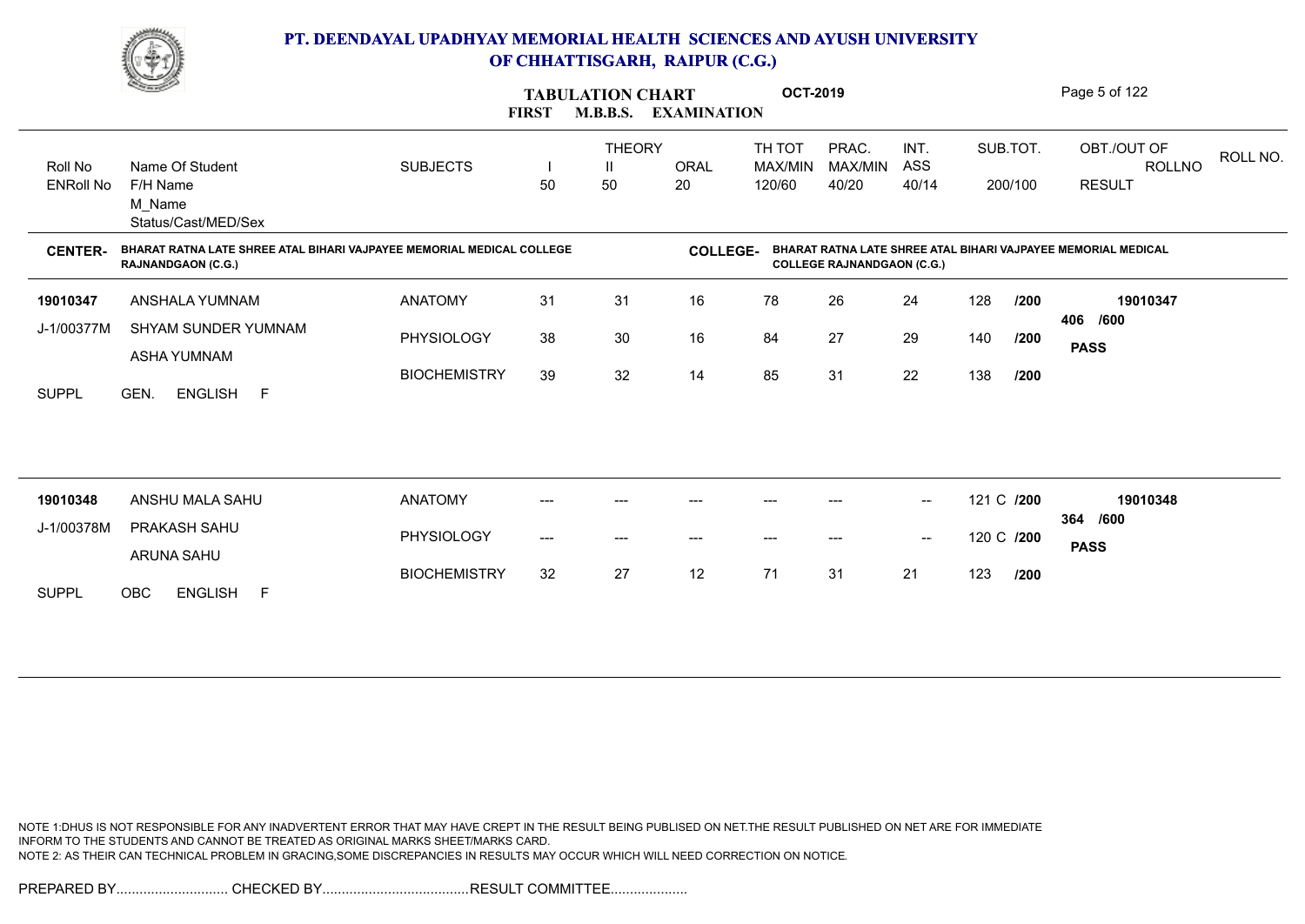

|                             | <b>Contract of the Contract of the Contract of the Contract of the Contract of the Contract of the Contract of The Contract of The Contract of The Contract of The Contract of The Contract of The Contract of The Contract of T</b> |                     | <b>FIRST</b>                        | <b>TABULATION CHART</b><br><b>M.B.B.S. EXAMINATION</b> |                   | <b>OCT-2019</b>             |                                   |                                                |            |                     | Page 6 of 122                                                 |          |
|-----------------------------|--------------------------------------------------------------------------------------------------------------------------------------------------------------------------------------------------------------------------------------|---------------------|-------------------------------------|--------------------------------------------------------|-------------------|-----------------------------|-----------------------------------|------------------------------------------------|------------|---------------------|---------------------------------------------------------------|----------|
| Roll No<br><b>ENRoll No</b> | Name Of Student<br>F/H Name<br>M Name<br>Status/Cast/MED/Sex                                                                                                                                                                         | <b>SUBJECTS</b>     | 50                                  | <b>THEORY</b><br>Ш<br>50                               | <b>ORAL</b><br>20 | TH TOT<br>MAX/MIN<br>120/60 | PRAC.<br>MAX/MIN<br>40/20         | INT.<br>ASS<br>40/14                           |            | SUB.TOT.<br>200/100 | OBT./OUT OF<br><b>ROLLNO</b><br><b>RESULT</b>                 | ROLL NO. |
| <b>CENTER-</b>              | BHARAT RATNA LATE SHREE ATAL BIHARI VAJPAYEE MEMORIAL MEDICAL COLLEGE<br><b>RAJNANDGAON (C.G.)</b>                                                                                                                                   |                     |                                     |                                                        | <b>COLLEGE-</b>   |                             | <b>COLLEGE RAJNANDGAON (C.G.)</b> |                                                |            |                     | BHARAT RATNA LATE SHREE ATAL BIHARI VAJPAYEE MEMORIAL MEDICAL |          |
| 19010350                    | AVANEET SINGH                                                                                                                                                                                                                        | <b>ANATOMY</b>      | 36                                  | 33                                                     | 14                | 83                          | 26                                | 24                                             | 133        | /200                | 19010350                                                      |          |
| J-1/00380M                  | <b>HARVINDER SINGH</b>                                                                                                                                                                                                               | PHYSIOLOGY          | $\hspace{0.05cm}---\hspace{0.05cm}$ | $---$                                                  | ---               | $---$                       | $---$                             | $\hspace{0.1mm}-\hspace{0.1mm}-\hspace{0.1mm}$ | 120 C /200 |                     | 369 /600<br><b>PASS</b>                                       |          |
| <b>SUPPL</b>                | RAKHI KHANOUJA<br>GEN.<br>ENGLISH M                                                                                                                                                                                                  | <b>BIOCHEMISTRY</b> | 25                                  | 28                                                     | 12                | 65                          | 28                                | 23                                             | 116        | 1200                |                                                               |          |
|                             |                                                                                                                                                                                                                                      |                     |                                     |                                                        |                   |                             |                                   |                                                |            |                     |                                                               |          |
| 19010351                    | <b>BHANUPRATAP NETAM</b>                                                                                                                                                                                                             | <b>ANATOMY</b>      | 25                                  | 30                                                     | 14                | 69                          | 24                                | 19                                             | 112        | 1200                | 19010351                                                      |          |
| J-1/00381M                  | <b>BIRU RAM NETAM</b><br>SAVITRI NETAM                                                                                                                                                                                               | PHYSIOLOGY          | 35                                  | 16                                                     | 15                | 66                          | 24                                | 20                                             | 110        | /200                | 304 /600<br><b>FAIL</b>                                       |          |
| <b>SUPPL</b>                | ENGLISH M<br><b>ST</b>                                                                                                                                                                                                               | <b>BIOCHEMISTRY</b> | 15                                  | 14                                                     | 10                | $39*$                       | 29                                | 14                                             | $82*$      | 1200                |                                                               |          |
| Re- BIOCHEMISTRY            |                                                                                                                                                                                                                                      |                     |                                     |                                                        |                   |                             |                                   |                                                |            |                     |                                                               |          |

NOTE 1:DHUS IS NOT RESPONSIBLE FOR ANY INADVERTENT ERROR THAT MAY HAVE CREPT IN THE RESULT BEING PUBLISED ON NET.THE RESULT PUBLISHED ON NET ARE FOR IMMEDIATE INFORM TO THE STUDENTS AND CANNOT BE TREATED AS ORIGINAL MARKS SHEET/MARKS CARD. NOTE 2: AS THEIR CAN TECHNICAL PROBLEM IN GRACING,SOME DISCREPANCIES IN RESULTS MAY OCCUR WHICH WILL NEED CORRECTION ON NOTICE.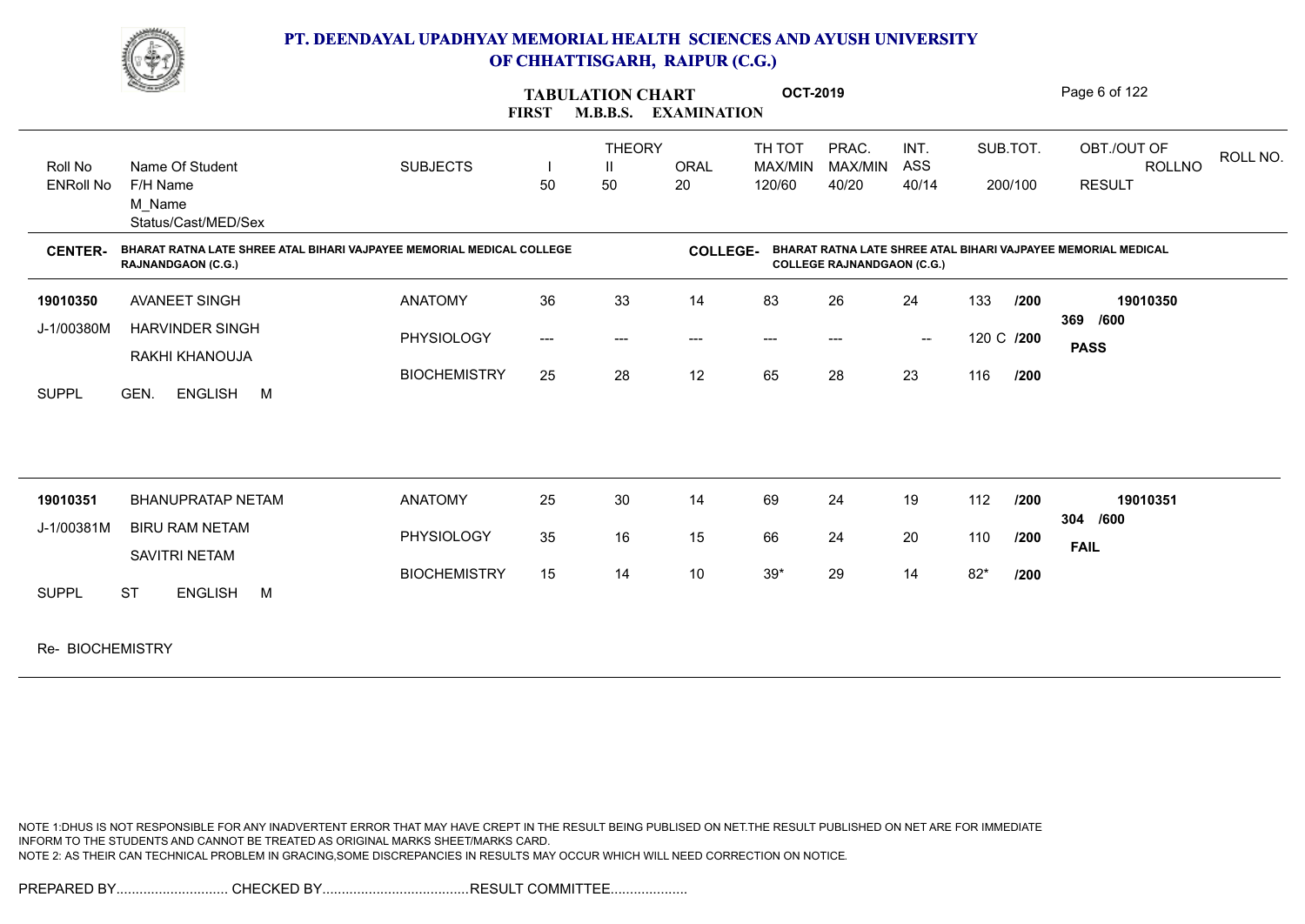

|                  | <u>Change</u>                                                                                      |                     | <b>FIRST</b>            | <b>TABULATION CHART</b><br><b>M.B.B.S.</b> | <b>EXAMINATION</b> | <b>OCT-2019</b>   |                                   |                                                |            |          | Page 7 of 122                                                 |
|------------------|----------------------------------------------------------------------------------------------------|---------------------|-------------------------|--------------------------------------------|--------------------|-------------------|-----------------------------------|------------------------------------------------|------------|----------|---------------------------------------------------------------|
| Roll No          | Name Of Student                                                                                    | <b>SUBJECTS</b>     |                         | <b>THEORY</b><br>Ш                         | <b>ORAL</b>        | TH TOT<br>MAX/MIN | PRAC.<br>MAX/MIN                  | INT.<br>ASS                                    |            | SUB.TOT. | OBT./OUT OF<br>ROLL NO.<br><b>ROLLNO</b>                      |
| <b>ENRoll No</b> | F/H Name<br>M Name<br>Status/Cast/MED/Sex                                                          |                     | 50                      | 50                                         | 20                 | 120/60            | 40/20                             | 40/14                                          |            | 200/100  | <b>RESULT</b>                                                 |
| <b>CENTER-</b>   | BHARAT RATNA LATE SHREE ATAL BIHARI VAJPAYEE MEMORIAL MEDICAL COLLEGE<br><b>RAJNANDGAON (C.G.)</b> |                     |                         |                                            | <b>COLLEGE-</b>    |                   | <b>COLLEGE RAJNANDGAON (C.G.)</b> |                                                |            |          | BHARAT RATNA LATE SHREE ATAL BIHARI VAJPAYEE MEMORIAL MEDICAL |
| 19010353         | <b>CHITESH PATEL</b>                                                                               | <b>ANATOMY</b>      | 41                      | 40                                         | 12                 | 93                | 26                                | 22                                             | 141        | /200     | 19010353                                                      |
| J-1/00383M       | <b>INDRAJEET PATEL</b><br><b>CHAMELI PATEL</b>                                                     | PHYSIOLOGY          | 39                      | 31                                         | 17                 | 87                | 22                                | 29                                             | 138        | 1200     | 415 /600<br><b>PASS</b>                                       |
| <b>SUPPL</b>     | OBC<br><b>ENGLISH</b><br><b>M</b>                                                                  | <b>BIOCHEMISTRY</b> | $\qquad \qquad -\qquad$ | ---                                        | $---$              | ---               |                                   | $\hspace{0.1mm}-\hspace{0.1mm}-\hspace{0.1mm}$ | 136 C /200 |          |                                                               |
|                  |                                                                                                    |                     |                         |                                            |                    |                   |                                   |                                                |            |          |                                                               |
| 19010354         | <b>DEEPIKA SAROTE</b>                                                                              | <b>ANATOMY</b>      | A                       | Α                                          | Α                  |                   | A                                 | 20                                             |            | /200     | 19010354<br>/600                                              |
| J-1/00384M       | PRAKASH SAROTE<br>VANDANA SAROTE                                                                   | PHYSIOLOGY          | A                       | A                                          | Α                  |                   | A                                 | 15                                             |            | /200     | <b>ABSENT</b>                                                 |
| <b>SUPPL</b>     | ENGLISH F<br><b>ST</b>                                                                             | <b>BIOCHEMISTRY</b> | $\mathsf{A}$            | A                                          | A                  |                   | A                                 | 15                                             |            | /200     |                                                               |

NOTE 1:DHUS IS NOT RESPONSIBLE FOR ANY INADVERTENT ERROR THAT MAY HAVE CREPT IN THE RESULT BEING PUBLISED ON NET.THE RESULT PUBLISHED ON NET ARE FOR IMMEDIATE INFORM TO THE STUDENTS AND CANNOT BE TREATED AS ORIGINAL MARKS SHEET/MARKS CARD. NOTE 2: AS THEIR CAN TECHNICAL PROBLEM IN GRACING,SOME DISCREPANCIES IN RESULTS MAY OCCUR WHICH WILL NEED CORRECTION ON NOTICE.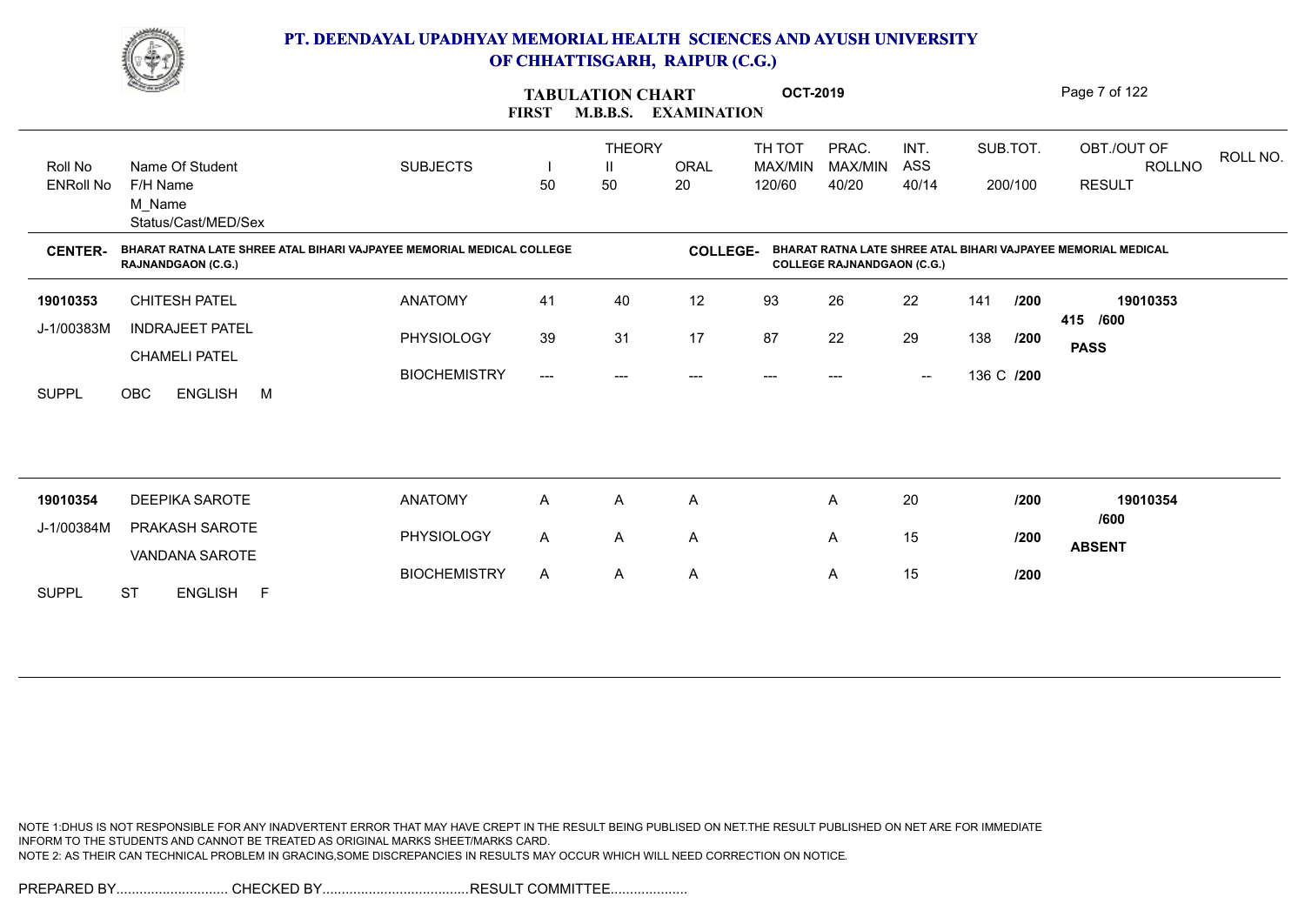

|                             | <u>Change of the South of the South of the South of the South of the South of the South of the South of the South of the South of the South of the South of the South of the South of the South of the South of the South of the</u> | <b>FIRST</b>        | <b>TABULATION CHART</b><br><b>M.B.B.S.</b> | <b>EXAMINATION</b>       | <b>OCT-2019</b> |                                          |                                   |                                                |     | Page 8 of 122       |                                                               |          |
|-----------------------------|--------------------------------------------------------------------------------------------------------------------------------------------------------------------------------------------------------------------------------------|---------------------|--------------------------------------------|--------------------------|-----------------|------------------------------------------|-----------------------------------|------------------------------------------------|-----|---------------------|---------------------------------------------------------------|----------|
| Roll No<br><b>ENRoll No</b> | Name Of Student<br>F/H Name                                                                                                                                                                                                          | <b>SUBJECTS</b>     | 50                                         | <b>THEORY</b><br>Ш<br>50 | ORAL<br>20      | TH TOT<br>MAX/MIN<br>120/60              | PRAC.<br>MAX/MIN<br>40/20         | INT.<br>ASS<br>40/14                           |     | SUB.TOT.<br>200/100 | OBT./OUT OF<br><b>ROLLNO</b><br><b>RESULT</b>                 | ROLL NO. |
|                             | M Name<br>Status/Cast/MED/Sex                                                                                                                                                                                                        |                     |                                            |                          |                 |                                          |                                   |                                                |     |                     |                                                               |          |
| <b>CENTER-</b>              | BHARAT RATNA LATE SHREE ATAL BIHARI VAJPAYEE MEMORIAL MEDICAL COLLEGE<br><b>RAJNANDGAON (C.G.)</b>                                                                                                                                   |                     |                                            |                          | <b>COLLEGE-</b> |                                          | <b>COLLEGE RAJNANDGAON (C.G.)</b> |                                                |     |                     | BHARAT RATNA LATE SHREE ATAL BIHARI VAJPAYEE MEMORIAL MEDICAL |          |
| 19010355                    | <b>ERIC KERKETTA</b>                                                                                                                                                                                                                 | <b>ANATOMY</b>      | 36                                         | 41                       | 16              | 93                                       | 23                                | 22                                             | 138 | /200                | 19010355<br>366 /600                                          |          |
| J-1/00385M                  | <b>ANTHRES KERKETTA</b><br>PREMA KERKETTA                                                                                                                                                                                            | PHYSIOLOGY          | $\hspace{0.05cm}---\hspace{0.05cm}$        | ---                      | ---             | $\hspace{0.05cm} \ldots \hspace{0.05cm}$ | ---                               | $\hspace{0.1mm}-\hspace{0.1mm}-\hspace{0.1mm}$ |     | 114 C /200          | <b>PASS</b>                                                   |          |
| <b>SUPPL</b>                | <b>ST</b><br>ENGLISH M                                                                                                                                                                                                               | <b>BIOCHEMISTRY</b> | ---                                        | ---                      | $---$           | $---$                                    | $---$                             | $\hspace{0.1mm}-\hspace{0.1mm}-\hspace{0.1mm}$ |     | 114 C /200          |                                                               |          |
|                             |                                                                                                                                                                                                                                      |                     |                                            |                          |                 |                                          |                                   |                                                |     |                     |                                                               |          |
| 19010357                    | <b>GIRISH KUMAR DHRUW</b>                                                                                                                                                                                                            | <b>ANATOMY</b>      | 33                                         | 37                       | 15              | 85                                       | 24                                | 22                                             | 131 | /200                | 19010357                                                      |          |
| J-1/00387M                  | <b>JULA RAM DHRUW</b><br><b>LALITA DHRUW</b>                                                                                                                                                                                         | PHYSIOLOGY          | 34                                         | 20                       | 16              | 70                                       | 28                                | 23                                             | 121 | /200                | 361 /600<br><b>PASS</b>                                       |          |
| <b>SUPPL</b>                | <b>ST</b><br><b>ENGLISH</b><br>M                                                                                                                                                                                                     | <b>BIOCHEMISTRY</b> | 28                                         | 27                       | $10$            | 65                                       | 27                                | 17                                             | 109 | /200                |                                                               |          |
|                             |                                                                                                                                                                                                                                      |                     |                                            |                          |                 |                                          |                                   |                                                |     |                     |                                                               |          |

NOTE 1:DHUS IS NOT RESPONSIBLE FOR ANY INADVERTENT ERROR THAT MAY HAVE CREPT IN THE RESULT BEING PUBLISED ON NET.THE RESULT PUBLISHED ON NET ARE FOR IMMEDIATE INFORM TO THE STUDENTS AND CANNOT BE TREATED AS ORIGINAL MARKS SHEET/MARKS CARD. NOTE 2: AS THEIR CAN TECHNICAL PROBLEM IN GRACING,SOME DISCREPANCIES IN RESULTS MAY OCCUR WHICH WILL NEED CORRECTION ON NOTICE.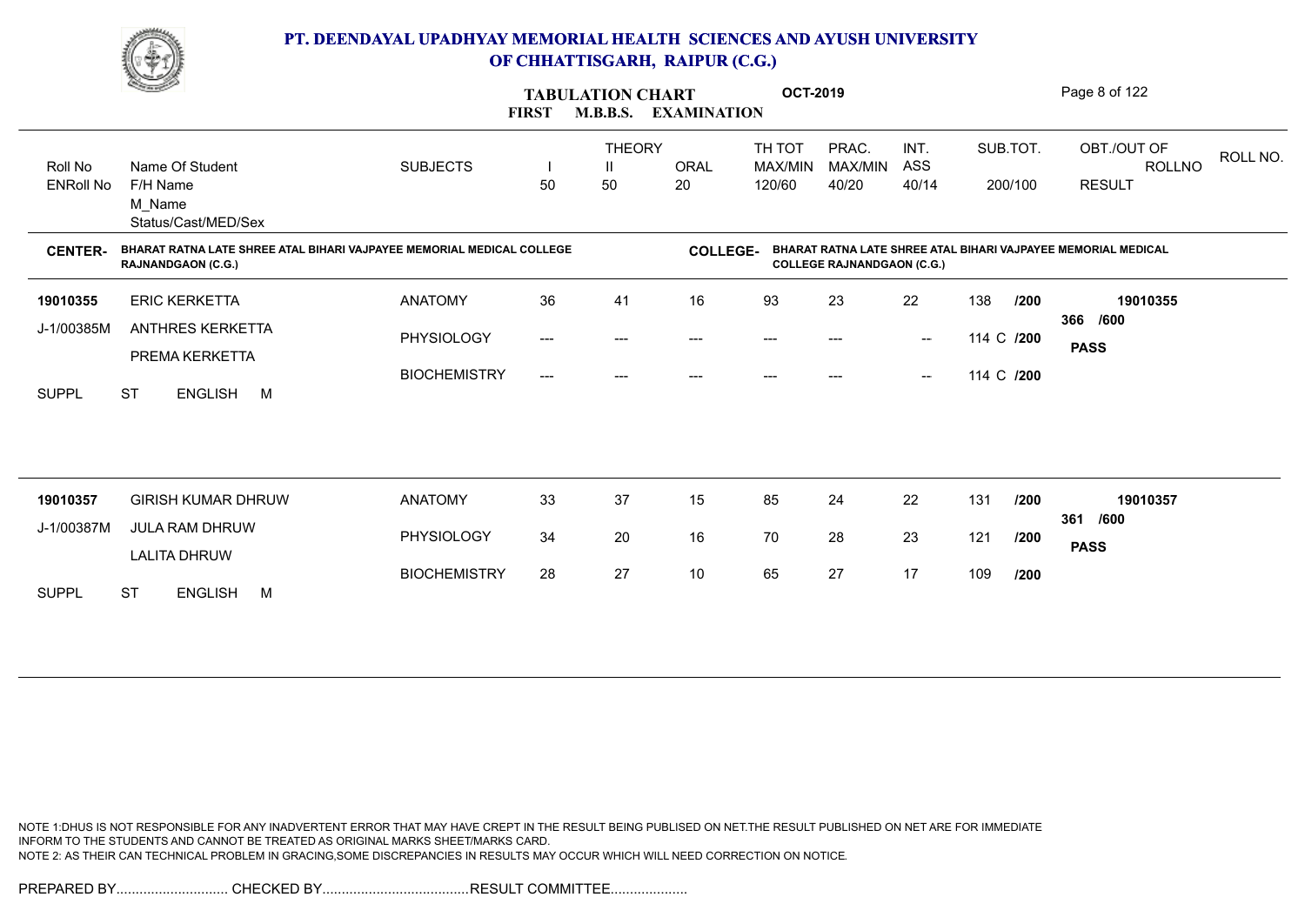

|                  | <b>Charles Company</b>                                                                             |                     | <b>FIRST</b>                             | <b>TABULATION CHART</b><br><b>M.B.B.S.</b> | <b>EXAMINATION</b> | <b>OCT-2019</b> |                                   |                                                |            |          | Page 9 of 122                                                 |          |
|------------------|----------------------------------------------------------------------------------------------------|---------------------|------------------------------------------|--------------------------------------------|--------------------|-----------------|-----------------------------------|------------------------------------------------|------------|----------|---------------------------------------------------------------|----------|
|                  |                                                                                                    |                     |                                          | <b>THEORY</b>                              |                    | TH TOT          | PRAC.                             | INT.                                           |            | SUB.TOT. | OBT./OUT OF                                                   | ROLL NO. |
| Roll No          | Name Of Student                                                                                    | <b>SUBJECTS</b>     |                                          | Ш                                          | <b>ORAL</b>        | MAX/MIN         | MAX/MIN                           | ASS                                            |            |          | ROLLNO                                                        |          |
| <b>ENRoll No</b> | F/H Name<br>M Name<br>Status/Cast/MED/Sex                                                          |                     | 50                                       | 50                                         | 20                 | 120/60          | 40/20                             | 40/14                                          |            | 200/100  | <b>RESULT</b>                                                 |          |
| <b>CENTER-</b>   | BHARAT RATNA LATE SHREE ATAL BIHARI VAJPAYEE MEMORIAL MEDICAL COLLEGE<br><b>RAJNANDGAON (C.G.)</b> |                     |                                          |                                            | <b>COLLEGE-</b>    |                 | <b>COLLEGE RAJNANDGAON (C.G.)</b> |                                                |            |          | BHARAT RATNA LATE SHREE ATAL BIHARI VAJPAYEE MEMORIAL MEDICAL |          |
| 19010360         | <b>HARMEET SINGH</b>                                                                               | <b>ANATOMY</b>      | 32                                       | 27                                         | 16                 | 75              | 24                                | 23                                             | 122        | 1200     | 19010360                                                      |          |
| J-1/00390M       | <b>BHUPINDER SINGH</b>                                                                             | PHYSIOLOGY          | $\hspace{0.05cm} \ldots \hspace{0.05cm}$ | $---$                                      | ---                | $---$           | $---$                             | $\hspace{0.1mm}-\hspace{0.1mm}-\hspace{0.1mm}$ | 123 C /200 |          | 359 /600                                                      |          |
|                  | SANTOSH KAUR                                                                                       |                     |                                          |                                            |                    |                 |                                   |                                                |            |          | <b>PASS</b>                                                   |          |
| <b>SUPPL</b>     | GEN.<br><b>ENGLISH</b><br>M                                                                        | <b>BIOCHEMISTRY</b> | $\qquad \qquad - -$                      | $---$                                      | $---$              | $---$           | $---$                             | $\sim$                                         | 114 C /200 |          |                                                               |          |
| 19010361         | <b>HIMANSHU GAUTAM</b>                                                                             | <b>ANATOMY</b>      | 29                                       | 34                                         | 16                 | 79              | 23                                | 20                                             | 122        | 1200     | 19010361                                                      |          |
| J-1/00391M       | <b>RAMAUTAR SINGH</b>                                                                              | PHYSIOLOGY          | 29                                       | 19                                         | 15                 | 63              | 22                                | 21                                             | 106        | /200     | 311 /600<br><b>FAIL</b>                                       |          |
|                  | <b>ANITA DEVI</b>                                                                                  |                     |                                          |                                            |                    |                 |                                   |                                                |            |          |                                                               |          |
| <b>SUPPL</b>     | <b>SC</b><br><b>ENGLISH</b><br>M                                                                   | <b>BIOCHEMISTRY</b> | 16                                       | 12                                         | 12                 | $40*$           | 26                                | 17                                             | 83*        | /200     |                                                               |          |
| Re- BIOCHEMISTRY |                                                                                                    |                     |                                          |                                            |                    |                 |                                   |                                                |            |          |                                                               |          |

NOTE 1:DHUS IS NOT RESPONSIBLE FOR ANY INADVERTENT ERROR THAT MAY HAVE CREPT IN THE RESULT BEING PUBLISED ON NET.THE RESULT PUBLISHED ON NET ARE FOR IMMEDIATE INFORM TO THE STUDENTS AND CANNOT BE TREATED AS ORIGINAL MARKS SHEET/MARKS CARD. NOTE 2: AS THEIR CAN TECHNICAL PROBLEM IN GRACING,SOME DISCREPANCIES IN RESULTS MAY OCCUR WHICH WILL NEED CORRECTION ON NOTICE.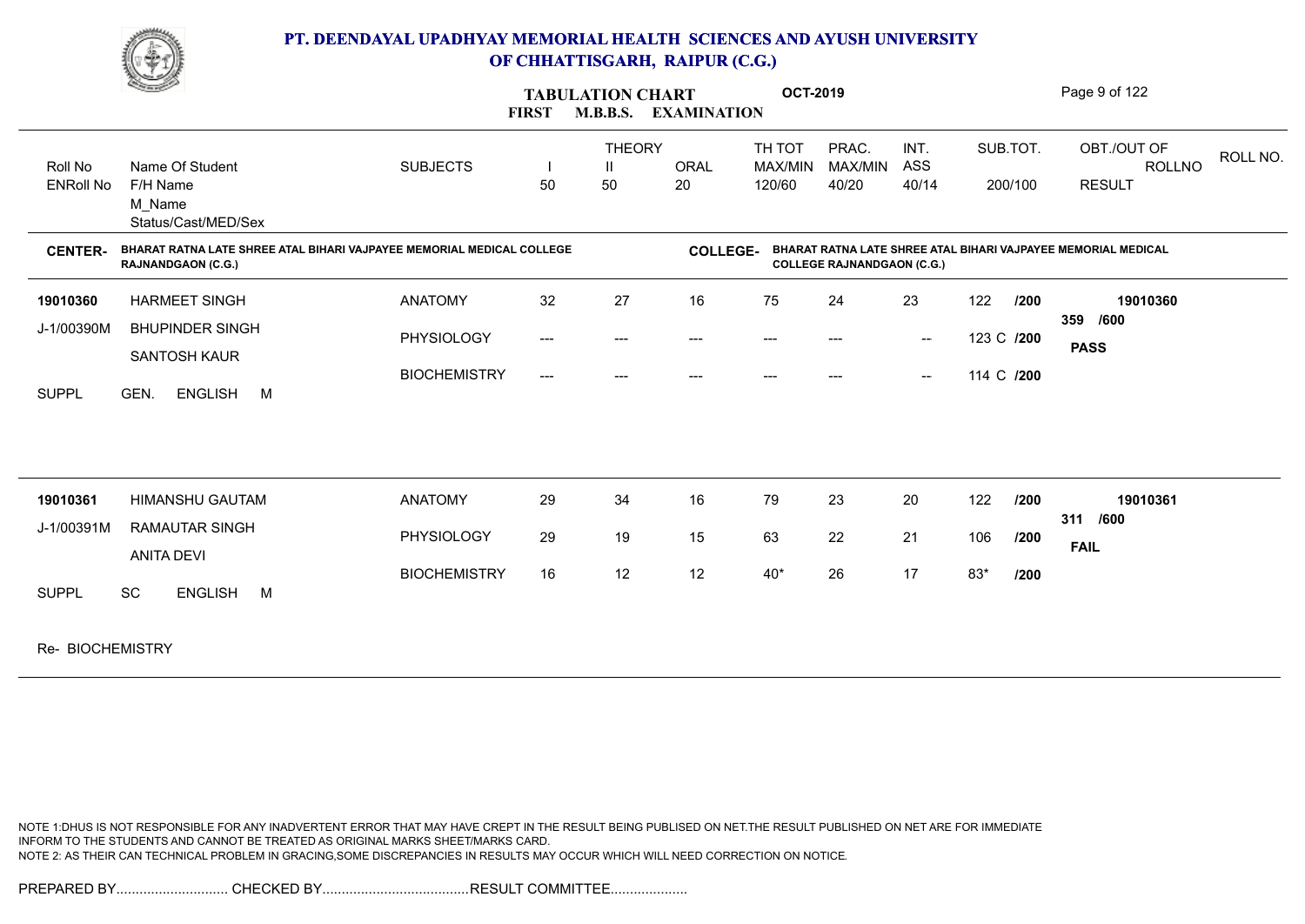

|                                               | <u>Change</u>                                                                                      |                     | <b>FIRST</b> | <b>TABULATION CHART</b>  | M.B.B.S. EXAMINATION | <b>OCT-2019</b>             |                                   |                                                |            |                     | Page 10 of 122                                                |
|-----------------------------------------------|----------------------------------------------------------------------------------------------------|---------------------|--------------|--------------------------|----------------------|-----------------------------|-----------------------------------|------------------------------------------------|------------|---------------------|---------------------------------------------------------------|
| Roll No<br><b>ENRoll No</b><br><b>CENTER-</b> | Name Of Student<br>F/H Name<br>M Name<br>Status/Cast/MED/Sex                                       | <b>SUBJECTS</b>     | H<br>50      | <b>THEORY</b><br>Ш<br>50 | ORAL<br>20           | TH TOT<br>MAX/MIN<br>120/60 | PRAC.<br>MAX/MIN<br>40/20         | INT.<br>ASS<br>40/14                           |            | SUB.TOT.<br>200/100 | OBT./OUT OF<br>ROLL NO.<br><b>ROLLNO</b><br><b>RESULT</b>     |
|                                               | BHARAT RATNA LATE SHREE ATAL BIHARI VAJPAYEE MEMORIAL MEDICAL COLLEGE<br><b>RAJNANDGAON (C.G.)</b> |                     |              |                          | <b>COLLEGE-</b>      |                             | <b>COLLEGE RAJNANDGAON (C.G.)</b> |                                                |            |                     | BHARAT RATNA LATE SHREE ATAL BIHARI VAJPAYEE MEMORIAL MEDICAL |
| 19010363                                      | KAMLESH SAHU                                                                                       | <b>ANATOMY</b>      | 29           | 36                       | 17                   | 82                          | 24                                | 23                                             | 129        | /200                | 19010363                                                      |
| J-1/00393M                                    | UTTAR KUMAR SAHU                                                                                   | PHYSIOLOGY          | ---          | $---$                    | $---$                | $---$                       | ---                               | $\hspace{0.1mm}-\hspace{0.1mm}-\hspace{0.1mm}$ | 107 C /200 |                     | 343 /600<br><b>PASS</b>                                       |
| <b>SUPPL</b>                                  | SHANTA SAHU<br><b>ENGLISH</b><br><b>OBC</b><br>M                                                   | <b>BIOCHEMISTRY</b> | 28           | 20                       | 14                   | 62                          | 26                                | 19                                             | 107        | /200                |                                                               |
|                                               |                                                                                                    |                     |              |                          |                      |                             |                                   |                                                |            |                     |                                                               |
| 19010364                                      | <b>KESHAV GENDLE</b>                                                                               | <b>ANATOMY</b>      | 26           | 34                       | 17                   | 77                          | 25                                | 22                                             | 124        | /200                | 19010364                                                      |
| J-1/00394M                                    | <b>SUKHRAM GENDLE</b>                                                                              | PHYSIOLOGY          | ---          | $---$                    | ---                  | ---                         | ---                               | $\hspace{0.1mm}-\hspace{0.1mm}-\hspace{0.1mm}$ | 107 C /200 |                     | 342 /600<br><b>PASS</b>                                       |
| <b>SUPPL</b>                                  | <b>MALTI GENDLE</b><br><b>SC</b><br><b>ENGLISH</b><br>M                                            | <b>BIOCHEMISTRY</b> | 22           | 32                       | 12                   | 66                          | 27                                | 18                                             | 111        | /200                |                                                               |

NOTE 1:DHUS IS NOT RESPONSIBLE FOR ANY INADVERTENT ERROR THAT MAY HAVE CREPT IN THE RESULT BEING PUBLISED ON NET.THE RESULT PUBLISHED ON NET ARE FOR IMMEDIATE INFORM TO THE STUDENTS AND CANNOT BE TREATED AS ORIGINAL MARKS SHEET/MARKS CARD. NOTE 2: AS THEIR CAN TECHNICAL PROBLEM IN GRACING,SOME DISCREPANCIES IN RESULTS MAY OCCUR WHICH WILL NEED CORRECTION ON NOTICE.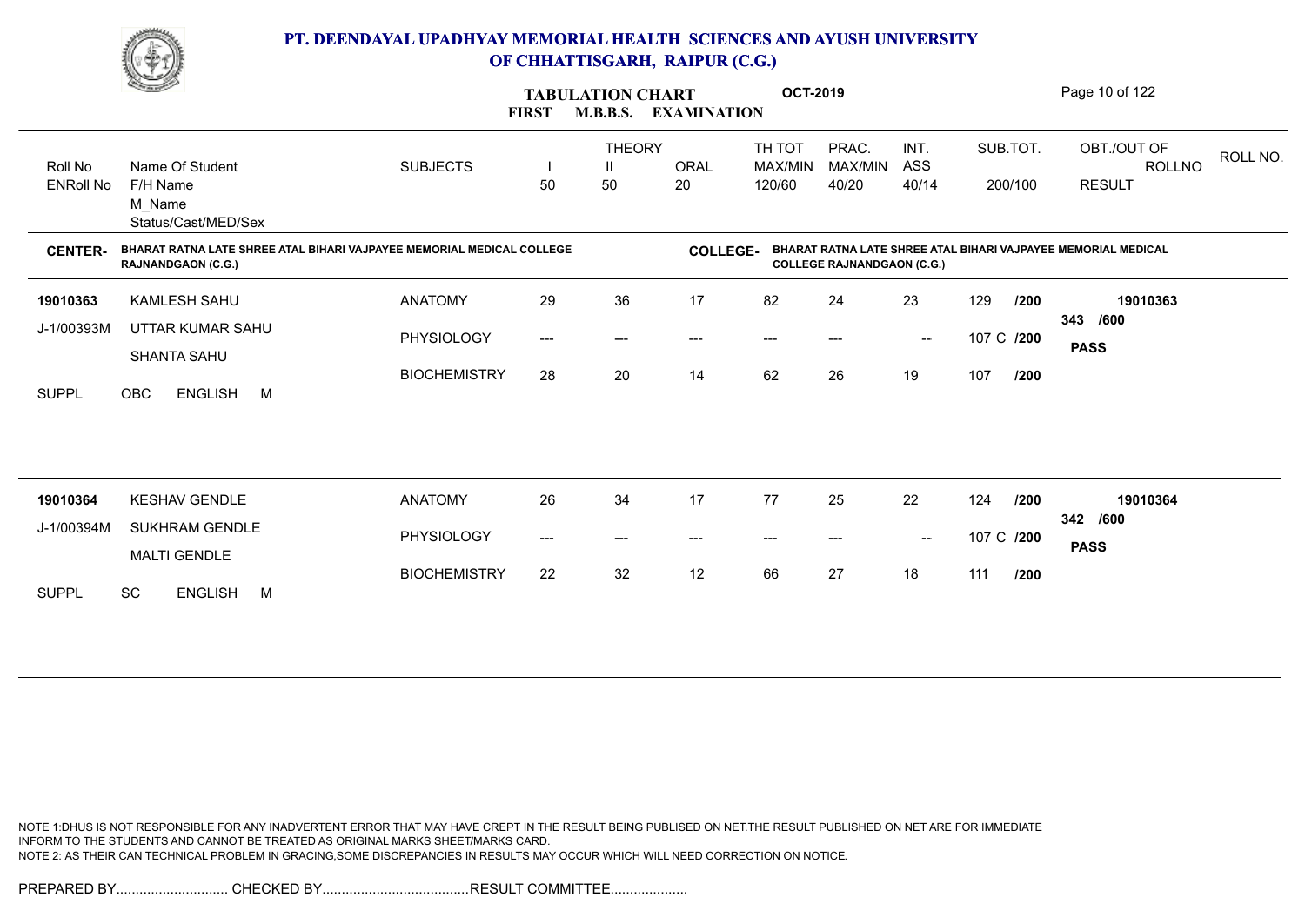

|                  | <b>Construction</b>                                                                                |                     | <b>FIRST</b> | <b>TABULATION CHART</b><br><b>M.B.B.S.</b> | <b>EXAMINATION</b> | <b>OCT-2019</b>        |                                   |                   |            |         | Page 11 of 122                                                |
|------------------|----------------------------------------------------------------------------------------------------|---------------------|--------------|--------------------------------------------|--------------------|------------------------|-----------------------------------|-------------------|------------|---------|---------------------------------------------------------------|
| Roll No          | Name Of Student                                                                                    | <b>SUBJECTS</b>     |              | <b>THEORY</b><br>Ш                         | <b>ORAL</b>        | TH TOT<br>MAX/MIN      | PRAC.<br>MAX/MIN                  | INT.<br>ASS       | SUB.TOT.   |         | OBT./OUT OF<br>ROLL NO.<br><b>ROLLNO</b>                      |
| <b>ENRoll No</b> | F/H Name<br>M Name<br>Status/Cast/MED/Sex                                                          |                     | 50           | 50                                         | 20                 | 120/60                 | 40/20                             | 40/14             |            | 200/100 | <b>RESULT</b>                                                 |
| <b>CENTER-</b>   | BHARAT RATNA LATE SHREE ATAL BIHARI VAJPAYEE MEMORIAL MEDICAL COLLEGE<br><b>RAJNANDGAON (C.G.)</b> |                     |              |                                            | <b>COLLEGE-</b>    |                        | <b>COLLEGE RAJNANDGAON (C.G.)</b> |                   |            |         | BHARAT RATNA LATE SHREE ATAL BIHARI VAJPAYEE MEMORIAL MEDICAL |
| 19010369         | <b>KRISHNA SINGH</b>                                                                               | <b>ANATOMY</b>      | 30           | 38                                         | 15                 | 83                     | 24                                | 25                | 132        | /200    | 19010369<br>369 /600                                          |
| J-1/00399M       | <b>HEERA LAL SINGH</b><br>PHOOLKESHWRI SINGH                                                       | PHYSIOLOGY          | 34           | 27                                         | 15                 | 76                     | 29                                | 22                | 127        | /200    | <b>PASS</b>                                                   |
| <b>SUPPL</b>     | <b>ST</b><br>ENGLISH M                                                                             | <b>BIOCHEMISTRY</b> | 21           | 31                                         | 14                 | 66                     | 26                                | 18                | 110        | /200    |                                                               |
|                  |                                                                                                    |                     |              |                                            |                    |                        |                                   |                   |            |         |                                                               |
| 19010370         | KRISHNA CHANDRA PRAJAPATI                                                                          | <b>ANATOMY</b>      | 27           | 32                                         | 14                 | 73                     | 27                                | 25                | 125        | 1200    | 19010370                                                      |
| J-1/00400M       | <b>MEHNU PRAJAPATI</b><br>PRABHA PRAJAPATI                                                         | PHYSIOLOGY          | ---          | $---$                                      | ---                | $\qquad \qquad \cdots$ |                                   | $\hspace{0.05cm}$ | 106 C /200 |         | 337 /600<br><b>PASS</b>                                       |
| <b>SUPPL</b>     | ENGLISH M<br><b>OBC</b>                                                                            | <b>BIOCHEMISTRY</b> | 20           | 25                                         | 14                 | $59^{\star}$           | 26                                | 21                | 106        | /200    | <b>VCG 01</b>                                                 |
|                  |                                                                                                    |                     |              |                                            |                    |                        |                                   |                   |            |         |                                                               |

NOTE 1:DHUS IS NOT RESPONSIBLE FOR ANY INADVERTENT ERROR THAT MAY HAVE CREPT IN THE RESULT BEING PUBLISED ON NET.THE RESULT PUBLISHED ON NET ARE FOR IMMEDIATE INFORM TO THE STUDENTS AND CANNOT BE TREATED AS ORIGINAL MARKS SHEET/MARKS CARD. NOTE 2: AS THEIR CAN TECHNICAL PROBLEM IN GRACING,SOME DISCREPANCIES IN RESULTS MAY OCCUR WHICH WILL NEED CORRECTION ON NOTICE.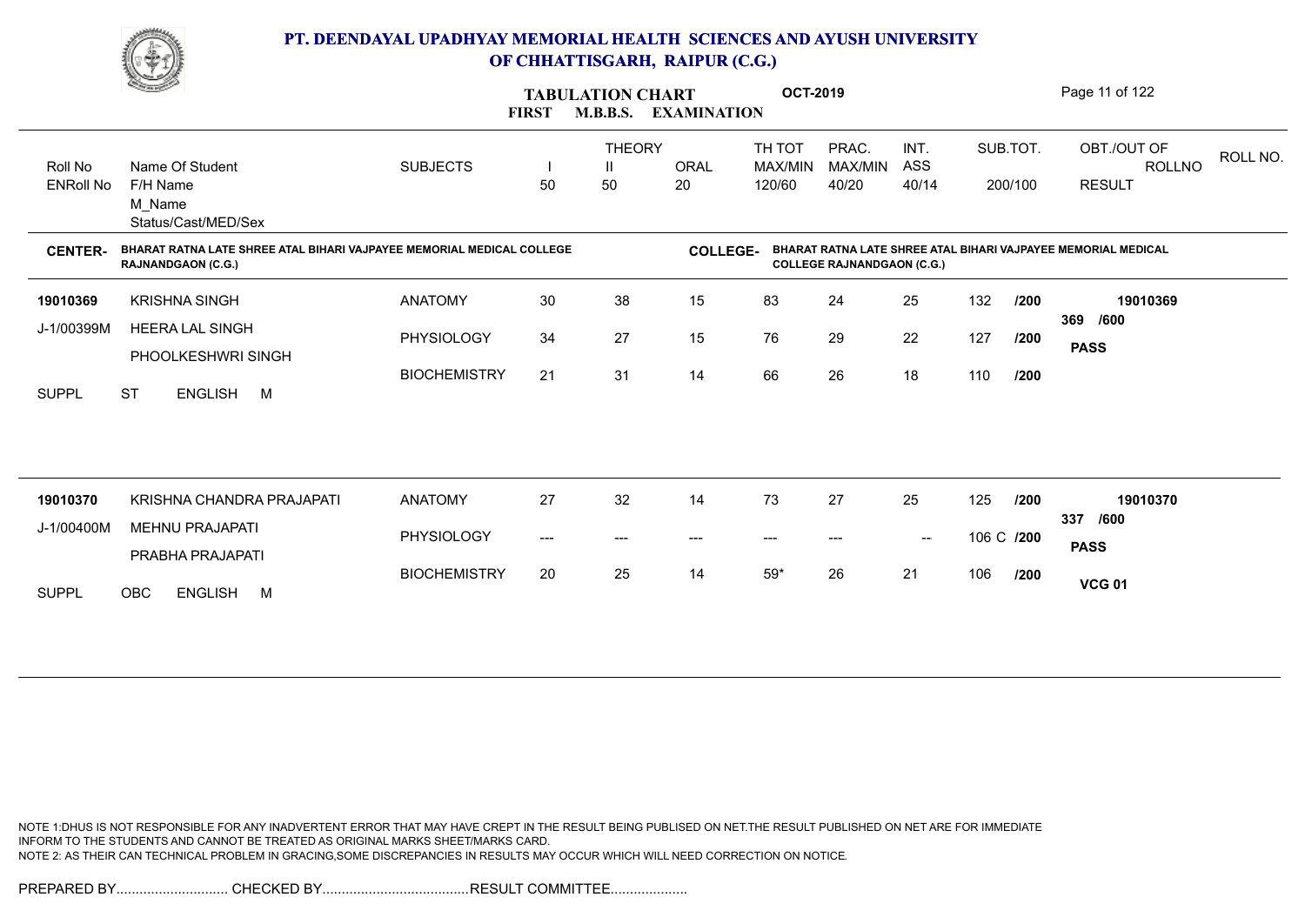

|                             | <b>Comment of the Comment of the Comment of the Comment of the Comment of The Comment of The Comment of The Comment of The Comment of The Comment of The Comment of The Comment of The Comment of The Comment of The Comment of </b> |                     | <b>FIRST</b> | <b>TABULATION CHART</b><br><b>M.B.B.S.</b> | <b>EXAMINATION</b> | <b>OCT-2019</b>                          |                                   |                      |            |                     | Page 12 of 122                                                |
|-----------------------------|--------------------------------------------------------------------------------------------------------------------------------------------------------------------------------------------------------------------------------------|---------------------|--------------|--------------------------------------------|--------------------|------------------------------------------|-----------------------------------|----------------------|------------|---------------------|---------------------------------------------------------------|
| Roll No<br><b>ENRoll No</b> | Name Of Student<br>F/H Name<br>M Name<br>Status/Cast/MED/Sex                                                                                                                                                                         | <b>SUBJECTS</b>     | 50           | <b>THEORY</b><br>Ш<br>50                   | <b>ORAL</b><br>20  | TH TOT<br>MAX/MIN<br>120/60              | PRAC.<br>MAX/MIN<br>40/20         | INT.<br>ASS<br>40/14 |            | SUB.TOT.<br>200/100 | OBT./OUT OF<br>ROLL NO.<br><b>ROLLNO</b><br><b>RESULT</b>     |
| <b>CENTER-</b>              | BHARAT RATNA LATE SHREE ATAL BIHARI VAJPAYEE MEMORIAL MEDICAL COLLEGE<br><b>RAJNANDGAON (C.G.)</b>                                                                                                                                   |                     |              |                                            | <b>COLLEGE-</b>    |                                          | <b>COLLEGE RAJNANDGAON (C.G.)</b> |                      |            |                     | BHARAT RATNA LATE SHREE ATAL BIHARI VAJPAYEE MEMORIAL MEDICAL |
| 19010371                    | LAKSHYA SHARMA                                                                                                                                                                                                                       | <b>ANATOMY</b>      | 29           | 37                                         | 16                 | 82                                       | 25                                | 21                   | 128        | /200                | 19010371                                                      |
| J-1/00401M                  | <b>M.K SHARMA</b><br><b>MANJU SHARMA</b>                                                                                                                                                                                             | <b>PHYSIOLOGY</b>   | 34           | 25                                         | 17                 | 76                                       | 27                                | 25                   | 128        | /200                | 377 /600<br><b>PASS</b>                                       |
| <b>SUPPL</b>                | GEN.<br>ENGLISH M                                                                                                                                                                                                                    | <b>BIOCHEMISTRY</b> | 35           | 25                                         | 12                 | 72                                       | 30                                | 19                   | 121        | /200                |                                                               |
|                             |                                                                                                                                                                                                                                      |                     |              |                                            |                    |                                          |                                   |                      |            |                     |                                                               |
| 19010372                    | <b>LEENA</b>                                                                                                                                                                                                                         | <b>ANATOMY</b>      | 31           | 34                                         | 17                 | 82                                       | 26                                | 29                   | 137        | /200                | 19010372<br>369 /600                                          |
| J-1/00402M                  | <b>KUNWAR SINGH</b><br>OM LATA                                                                                                                                                                                                       | PHYSIOLOGY          | ---          | $---$                                      | ---                | $\hspace{0.05cm} \ldots \hspace{0.05cm}$ | ---                               | $\sim$               | 115 C /200 |                     | <b>PASS</b>                                                   |
| <b>SUPPL</b>                | <b>ST</b><br>ENGLISH F                                                                                                                                                                                                               | <b>BIOCHEMISTRY</b> | 19           | 33                                         | 14                 | 66                                       | 30                                | 21                   | 117        | /200                |                                                               |

NOTE 1:DHUS IS NOT RESPONSIBLE FOR ANY INADVERTENT ERROR THAT MAY HAVE CREPT IN THE RESULT BEING PUBLISED ON NET.THE RESULT PUBLISHED ON NET ARE FOR IMMEDIATE INFORM TO THE STUDENTS AND CANNOT BE TREATED AS ORIGINAL MARKS SHEET/MARKS CARD. NOTE 2: AS THEIR CAN TECHNICAL PROBLEM IN GRACING,SOME DISCREPANCIES IN RESULTS MAY OCCUR WHICH WILL NEED CORRECTION ON NOTICE.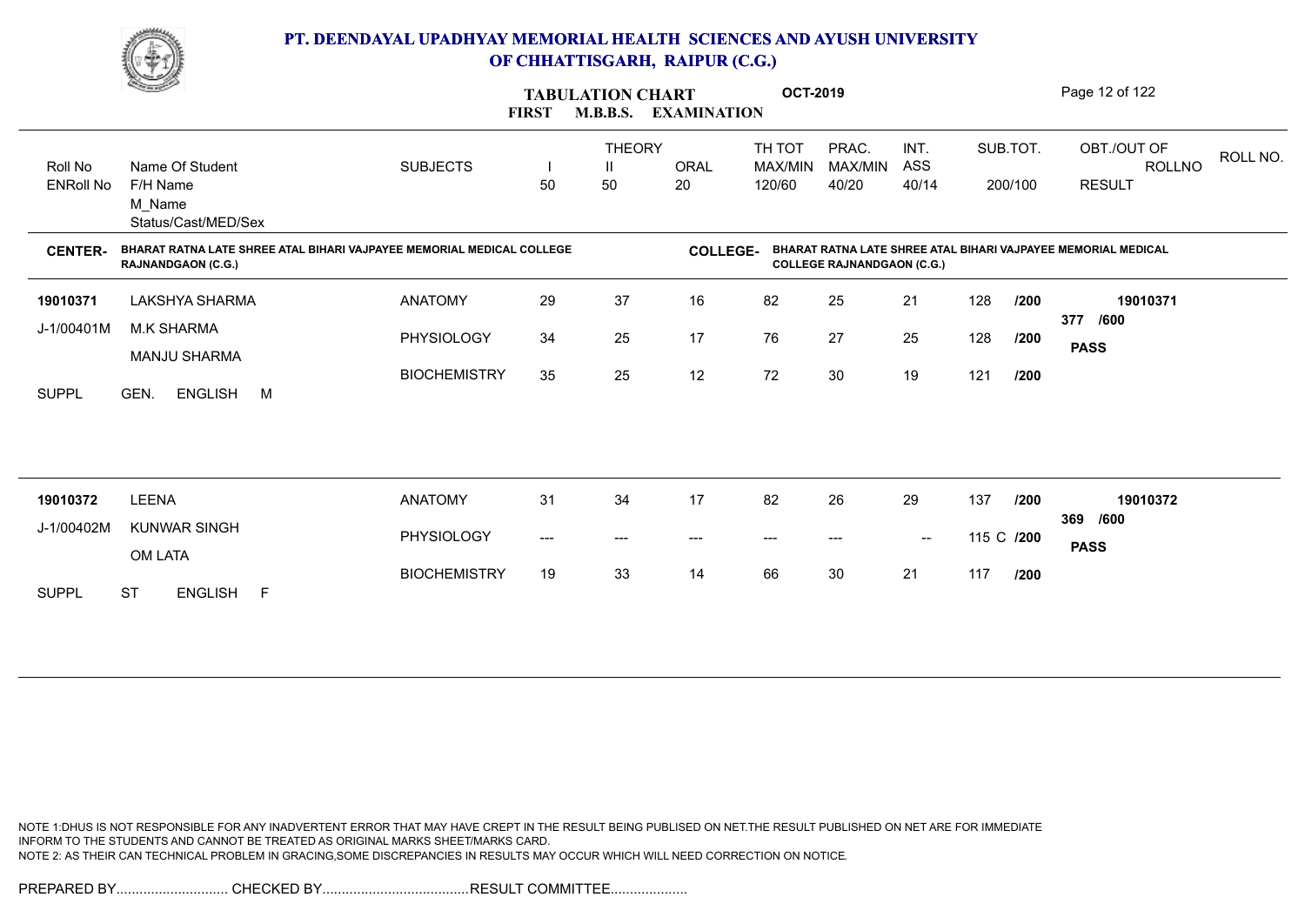

|                             | <u>Common Common Common Common Common Common Common Common Common Common Common Common Common Common Common Commo<br/>Common Common Common Common Common Common Common Common Common Common Common Common Common Common Common Commo</u> |                     | <b>FIRST</b>                        | <b>TABULATION CHART</b><br><b>M.B.B.S.</b> | <b>EXAMINATION</b> | <b>OCT-2019</b>             |                                   |                                                |            |         | Page 13 of 122                                                |  |
|-----------------------------|------------------------------------------------------------------------------------------------------------------------------------------------------------------------------------------------------------------------------------------|---------------------|-------------------------------------|--------------------------------------------|--------------------|-----------------------------|-----------------------------------|------------------------------------------------|------------|---------|---------------------------------------------------------------|--|
| Roll No<br><b>ENRoll No</b> | Name Of Student<br>F/H Name<br>M_Name<br>Status/Cast/MED/Sex                                                                                                                                                                             | <b>SUBJECTS</b>     | 50                                  | <b>THEORY</b><br>Ш<br>50                   | <b>ORAL</b><br>20  | TH TOT<br>MAX/MIN<br>120/60 | PRAC.<br>MAX/MIN<br>40/20         | INT.<br>ASS<br>40/14                           | SUB.TOT.   | 200/100 | OBT./OUT OF<br>ROLL NO.<br>ROLLNO<br><b>RESULT</b>            |  |
| <b>CENTER-</b>              | BHARAT RATNA LATE SHREE ATAL BIHARI VAJPAYEE MEMORIAL MEDICAL COLLEGE<br><b>RAJNANDGAON (C.G.)</b>                                                                                                                                       |                     |                                     |                                            | <b>COLLEGE-</b>    |                             | <b>COLLEGE RAJNANDGAON (C.G.)</b> |                                                |            |         | BHARAT RATNA LATE SHREE ATAL BIHARI VAJPAYEE MEMORIAL MEDICAL |  |
| 19010373                    | <b>LOKESH PARASHAR</b>                                                                                                                                                                                                                   | <b>ANATOMY</b>      | 33                                  | 36                                         | 14                 | 83                          | 28                                | 24                                             | 135        | /200    | 19010373                                                      |  |
| J-1/00403M                  | ANIL PARASHAR                                                                                                                                                                                                                            | PHYSIOLOGY          | $\hspace{0.05cm}---\hspace{0.05cm}$ | ---                                        | ---                | ---                         | ---                               | $\hspace{0.1mm}-\hspace{0.1mm}-\hspace{0.1mm}$ | 113 C /200 |         | 368 /600<br><b>PASS</b>                                       |  |
| <b>SUPPL</b>                | <b>MANOHAR PARASHAR</b><br><b>ENGLISH</b><br>GEN.<br>M                                                                                                                                                                                   | <b>BIOCHEMISTRY</b> | $---$                               | ---                                        |                    |                             |                                   | $\overline{\phantom{a}}$                       | 120 C /200 |         |                                                               |  |
|                             |                                                                                                                                                                                                                                          |                     |                                     |                                            |                    |                             |                                   |                                                |            |         |                                                               |  |
| 19010374                    | <b>LUCKY SONI</b>                                                                                                                                                                                                                        | <b>ANATOMY</b>      | 26                                  | 39                                         | 15                 | 80                          | 25                                | 23                                             | 128        | /200    | 19010374                                                      |  |
| J-1/00404M                  | <b>REWATI LAL SONI</b><br>PURNIMA DEVI                                                                                                                                                                                                   | PHYSIOLOGY          | ---                                 | $---$                                      | ---                | $---$                       | $---$                             | $\overline{\phantom{a}}$                       | 119 C /200 |         | 357<br>/600<br><b>PASS</b>                                    |  |
| <b>SUPPL</b>                | <b>OBC</b><br><b>ENGLISH</b><br>M                                                                                                                                                                                                        | <b>BIOCHEMISTRY</b> | 17                                  | 30                                         | 14                 | 61                          | 30                                | 19                                             | 110        | 1200    |                                                               |  |

NOTE 1:DHUS IS NOT RESPONSIBLE FOR ANY INADVERTENT ERROR THAT MAY HAVE CREPT IN THE RESULT BEING PUBLISED ON NET.THE RESULT PUBLISHED ON NET ARE FOR IMMEDIATE INFORM TO THE STUDENTS AND CANNOT BE TREATED AS ORIGINAL MARKS SHEET/MARKS CARD. NOTE 2: AS THEIR CAN TECHNICAL PROBLEM IN GRACING,SOME DISCREPANCIES IN RESULTS MAY OCCUR WHICH WILL NEED CORRECTION ON NOTICE.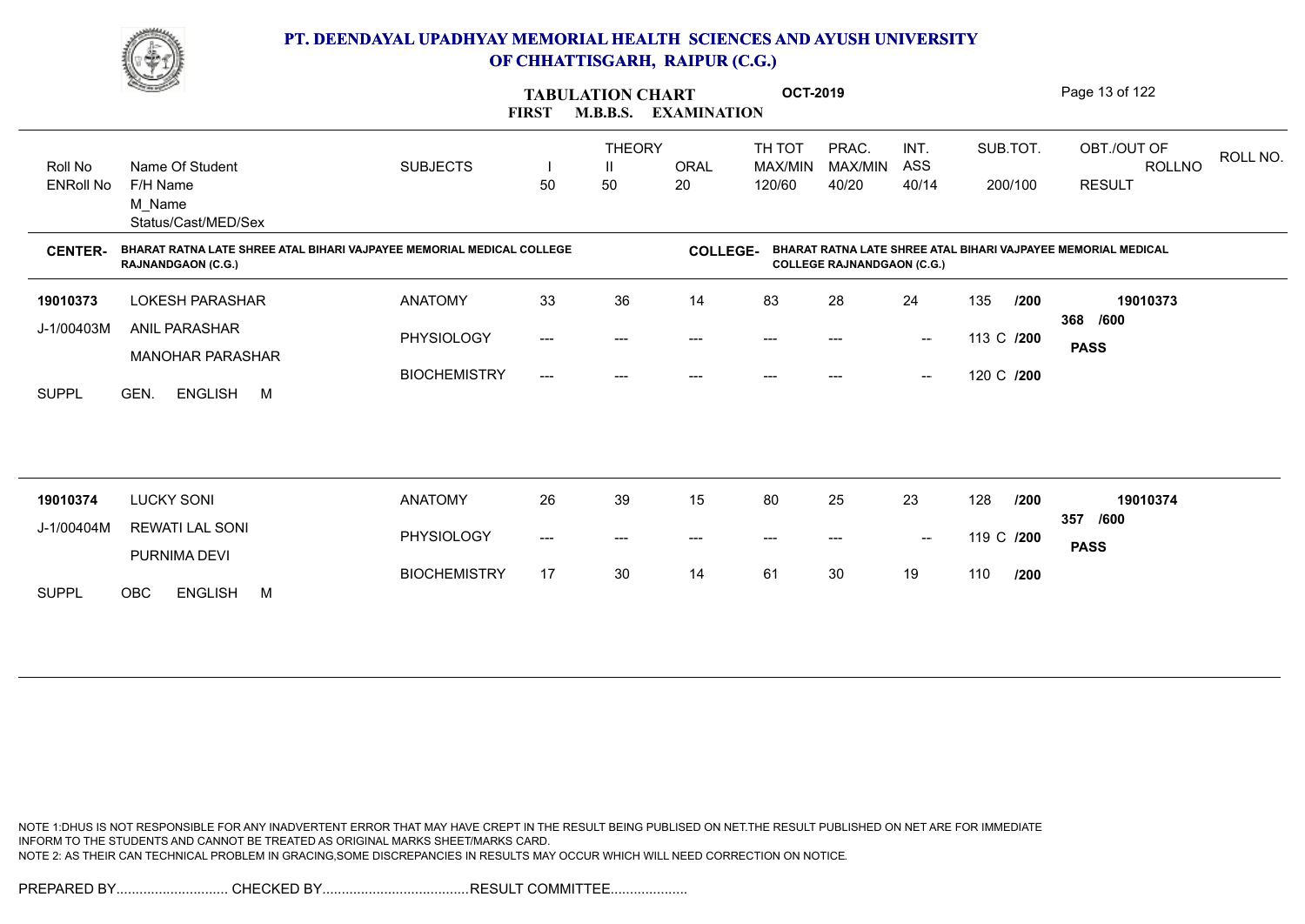

|                             | <b>Construction</b>                                                                                |                     | <b>FIRST</b>        | <b>TABULATION CHART</b><br><b>M.B.B.S. EXAMINATION</b> |                   | <b>OCT-2019</b>             |                                   |                                                |            |                     | Page 14 of 122                                                |          |
|-----------------------------|----------------------------------------------------------------------------------------------------|---------------------|---------------------|--------------------------------------------------------|-------------------|-----------------------------|-----------------------------------|------------------------------------------------|------------|---------------------|---------------------------------------------------------------|----------|
| Roll No<br><b>ENRoll No</b> | Name Of Student<br>F/H Name<br>M Name<br>Status/Cast/MED/Sex                                       | <b>SUBJECTS</b>     | 50                  | <b>THEORY</b><br>H.<br>50                              | <b>ORAL</b><br>20 | TH TOT<br>MAX/MIN<br>120/60 | PRAC.<br>MAX/MIN<br>40/20         | INT.<br>ASS<br>40/14                           |            | SUB.TOT.<br>200/100 | OBT./OUT OF<br><b>ROLLNO</b><br><b>RESULT</b>                 | ROLL NO. |
| <b>CENTER-</b>              | BHARAT RATNA LATE SHREE ATAL BIHARI VAJPAYEE MEMORIAL MEDICAL COLLEGE<br><b>RAJNANDGAON (C.G.)</b> |                     |                     |                                                        | <b>COLLEGE-</b>   |                             | <b>COLLEGE RAJNANDGAON (C.G.)</b> |                                                |            |                     | BHARAT RATNA LATE SHREE ATAL BIHARI VAJPAYEE MEMORIAL MEDICAL |          |
| 19010379                    | <b>MAYANK KUMAR KOSHLE</b>                                                                         | <b>ANATOMY</b>      | 34                  | 41                                                     | 12                | 87                          | 23                                | 24                                             | 134        | /200                | 19010379                                                      |          |
| J-1/00409M                  | <b>RAMRATAN KOSHLE</b><br>USHA KIRAN KOSHLE                                                        | <b>PHYSIOLOGY</b>   | $\qquad \qquad - -$ | $---$                                                  | $---$             | $---$                       | $---$                             | $\hspace{0.1mm}-\hspace{0.1mm}-\hspace{0.1mm}$ | 111 C /200 |                     | 364 /600<br><b>PASS</b>                                       |          |
| <b>SUPPL</b>                | SC<br>ENGLISH M                                                                                    | <b>BIOCHEMISTRY</b> | 28                  | 30                                                     | 12                | 70                          | 28                                | 21                                             | 119        | /200                |                                                               |          |
| 19010387                    | <b>NAGESH TARAM</b>                                                                                | <b>ANATOMY</b>      | 24                  | 28                                                     | 12                | 64                          | 25                                | 20                                             | 109        | 1200                | 19010387                                                      |          |
| J-1/00417M                  | BHUNESHWAR LAL TARAM<br><b>RAMIT TARAM</b>                                                         | <b>PHYSIOLOGY</b>   | 31                  | 23                                                     | 15                | 69                          | 24                                | 21                                             | 114        | /200                | 318 /600<br><b>FAIL</b>                                       |          |
| <b>SUPPL</b>                | <b>ST</b><br>ENGLISH M                                                                             | <b>BIOCHEMISTRY</b> | 11                  | 25                                                     | 14                | $50^{\star}$                | 28                                | 17                                             | $95*$      | /200                |                                                               |          |
| Re- BIOCHEMISTRY            |                                                                                                    |                     |                     |                                                        |                   |                             |                                   |                                                |            |                     |                                                               |          |

NOTE 1:DHUS IS NOT RESPONSIBLE FOR ANY INADVERTENT ERROR THAT MAY HAVE CREPT IN THE RESULT BEING PUBLISED ON NET.THE RESULT PUBLISHED ON NET ARE FOR IMMEDIATE INFORM TO THE STUDENTS AND CANNOT BE TREATED AS ORIGINAL MARKS SHEET/MARKS CARD. NOTE 2: AS THEIR CAN TECHNICAL PROBLEM IN GRACING,SOME DISCREPANCIES IN RESULTS MAY OCCUR WHICH WILL NEED CORRECTION ON NOTICE.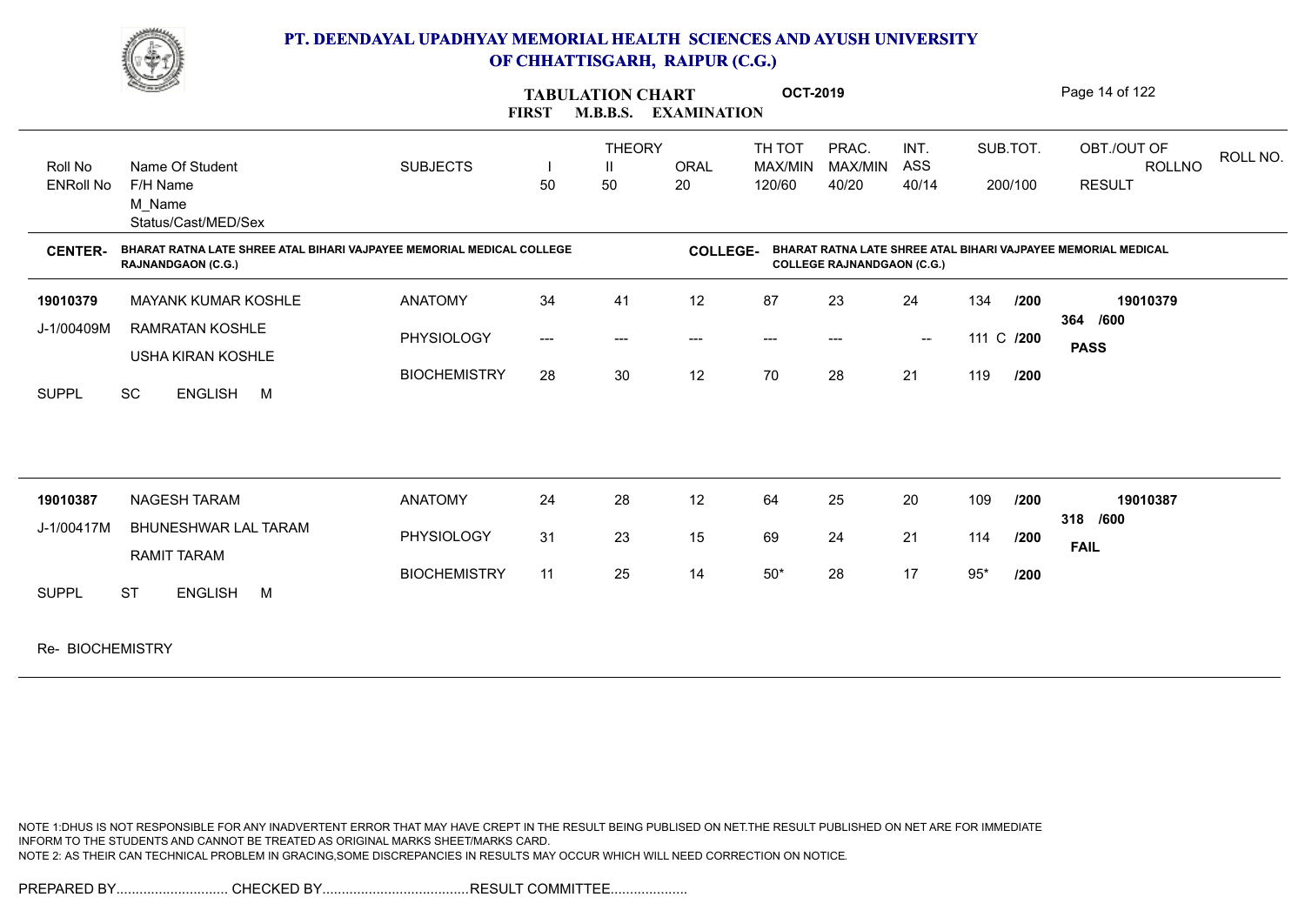

|                             | <u>Change</u>                                                                                      |                     | <b>FIRST</b>                        | <b>TABULATION CHART</b><br><b>M.B.B.S.</b> | <b>EXAMINATION</b> | <b>OCT-2019</b>                    |                                   |                                                |            |                     | Page 15 of 122                                                |
|-----------------------------|----------------------------------------------------------------------------------------------------|---------------------|-------------------------------------|--------------------------------------------|--------------------|------------------------------------|-----------------------------------|------------------------------------------------|------------|---------------------|---------------------------------------------------------------|
| Roll No<br><b>ENRoll No</b> | Name Of Student<br>F/H Name<br>M Name<br>Status/Cast/MED/Sex                                       | <b>SUBJECTS</b>     | 50                                  | <b>THEORY</b><br>Ш<br>50                   | <b>ORAL</b><br>20  | TH TOT<br><b>MAX/MIN</b><br>120/60 | PRAC.<br>MAX/MIN<br>40/20         | INT.<br>ASS<br>40/14                           |            | SUB.TOT.<br>200/100 | OBT./OUT OF<br>ROLL NO.<br>ROLLNO<br><b>RESULT</b>            |
| <b>CENTER-</b>              | BHARAT RATNA LATE SHREE ATAL BIHARI VAJPAYEE MEMORIAL MEDICAL COLLEGE<br><b>RAJNANDGAON (C.G.)</b> |                     |                                     |                                            | <b>COLLEGE-</b>    |                                    | <b>COLLEGE RAJNANDGAON (C.G.)</b> |                                                |            |                     | BHARAT RATNA LATE SHREE ATAL BIHARI VAJPAYEE MEMORIAL MEDICAL |
| 19010388                    | NAKUL RAM NAURANGE                                                                                 | <b>ANATOMY</b>      | 25                                  | 29                                         | 14                 | 68                                 | 25                                | 21                                             | 114        | 1200                | 19010388                                                      |
| J-1/00418M                  | <b>BHAGWAN DAS</b>                                                                                 | PHYSIOLOGY          | $\hspace{0.05cm}---\hspace{0.05cm}$ | $---$                                      | ---                | $---$                              |                                   | $\hspace{0.1mm}-\hspace{0.1mm}-\hspace{0.1mm}$ | 117 C /200 |                     | /600<br>331<br><b>PASS</b>                                    |
| <b>SUPPL</b>                | <b>ETWARIN BAI</b><br><b>SC</b><br><b>ENGLISH</b><br>M                                             | <b>BIOCHEMISTRY</b> | 19                                  | 26                                         | 12                 | $57*$                              | 25                                | 18                                             | 100        | /200                | <b>DC 03</b>                                                  |
|                             |                                                                                                    |                     |                                     |                                            |                    |                                    |                                   |                                                |            |                     |                                                               |
| 19010389                    | NANDITA KOSMA                                                                                      | <b>ANATOMY</b>      | 32                                  | 33                                         | 14                 | 79                                 | 26                                | 28                                             | 133        | /200                | 19010389<br>380<br>/600                                       |
| J-1/00419M                  | <b>TULSI RAM KOSMA</b><br><b>USHA KOSMA</b>                                                        | PHYSIOLOGY          | 36                                  | 26                                         | 15                 | 77                                 | 29                                | 29                                             | 135        | /200                | <b>PASS</b>                                                   |
| <b>SUPPL</b>                | <b>ST</b><br><b>ENGLISH</b><br>-F                                                                  | <b>BIOCHEMISTRY</b> | ---                                 | ---                                        |                    |                                    |                                   | $\hspace{0.1mm}-\hspace{0.1mm}-\hspace{0.1mm}$ | 112 C /200 |                     |                                                               |

NOTE 1:DHUS IS NOT RESPONSIBLE FOR ANY INADVERTENT ERROR THAT MAY HAVE CREPT IN THE RESULT BEING PUBLISED ON NET.THE RESULT PUBLISHED ON NET ARE FOR IMMEDIATE INFORM TO THE STUDENTS AND CANNOT BE TREATED AS ORIGINAL MARKS SHEET/MARKS CARD. NOTE 2: AS THEIR CAN TECHNICAL PROBLEM IN GRACING,SOME DISCREPANCIES IN RESULTS MAY OCCUR WHICH WILL NEED CORRECTION ON NOTICE.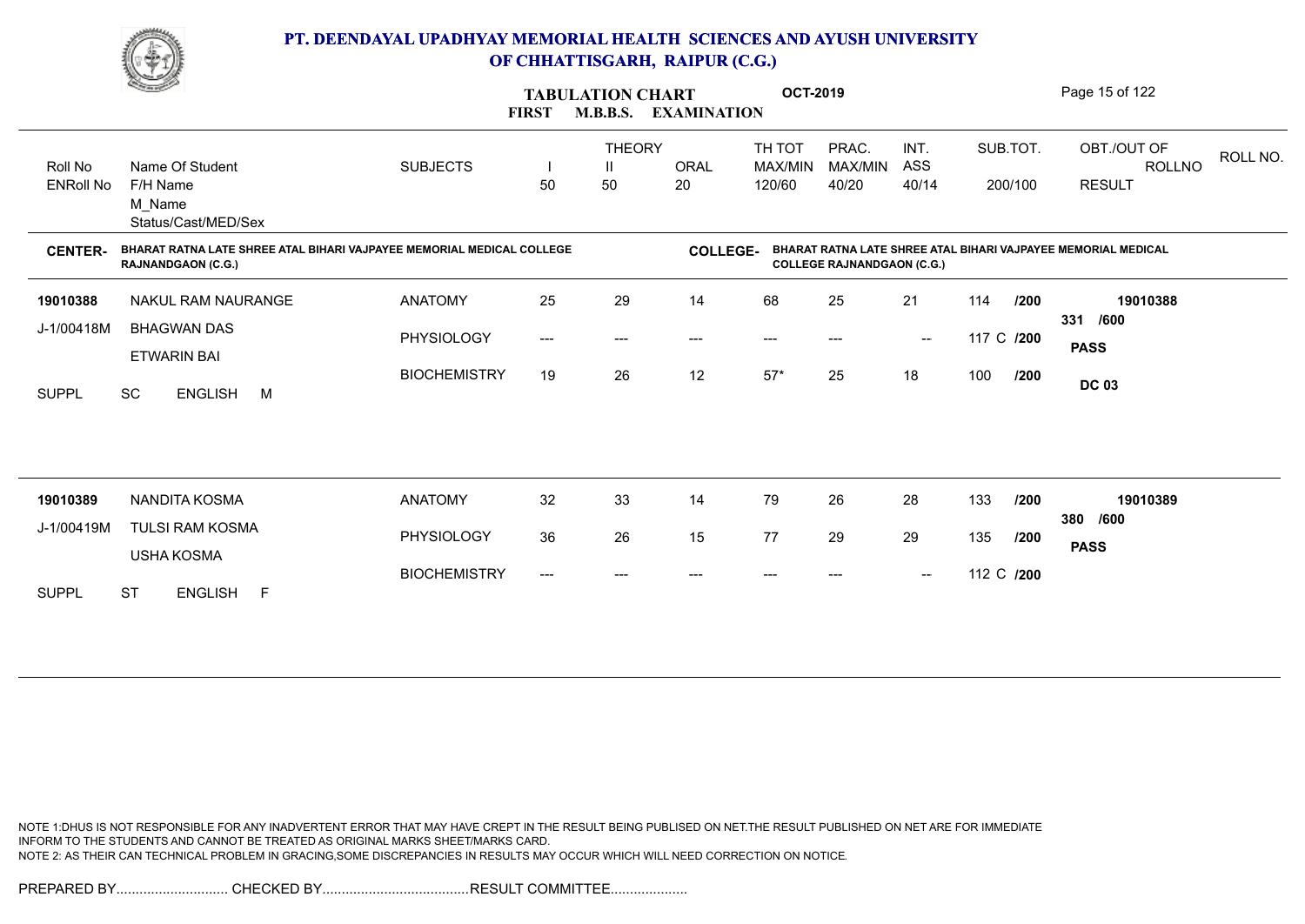

|                             | <u>Change of the South of the South of the South of the South of the South of the South of the South of the South of the South of the South of the South of the South of the South of the South of the South of the South of the</u> |                     | <b>FIRST</b> | <b>TABULATION CHART</b><br><b>M.B.B.S.</b> | <b>EXAMINATION</b> | <b>OCT-2019</b>             |                                   |                      |     |                     | Page 16 of 122                                                |
|-----------------------------|--------------------------------------------------------------------------------------------------------------------------------------------------------------------------------------------------------------------------------------|---------------------|--------------|--------------------------------------------|--------------------|-----------------------------|-----------------------------------|----------------------|-----|---------------------|---------------------------------------------------------------|
| Roll No<br><b>ENRoll No</b> | Name Of Student<br>F/H Name<br>M Name<br>Status/Cast/MED/Sex                                                                                                                                                                         | <b>SUBJECTS</b>     | 50           | <b>THEORY</b><br>50                        | <b>ORAL</b><br>20  | TH TOT<br>MAX/MIN<br>120/60 | PRAC.<br>MAX/MIN<br>40/20         | INT.<br>ASS<br>40/14 |     | SUB.TOT.<br>200/100 | OBT./OUT OF<br>ROLL NO.<br><b>ROLLNO</b><br><b>RESULT</b>     |
| <b>CENTER-</b>              | BHARAT RATNA LATE SHREE ATAL BIHARI VAJPAYEE MEMORIAL MEDICAL COLLEGE<br><b>RAJNANDGAON (C.G.)</b>                                                                                                                                   |                     |              |                                            | <b>COLLEGE-</b>    |                             | <b>COLLEGE RAJNANDGAON (C.G.)</b> |                      |     |                     | BHARAT RATNA LATE SHREE ATAL BIHARI VAJPAYEE MEMORIAL MEDICAL |
| 19010392                    | PARAG MESHRAM                                                                                                                                                                                                                        | <b>ANATOMY</b>      | 21           | 35                                         | 12                 | 68                          | 28                                | 18                   | 114 | /200                | 19010392                                                      |
| J-1/00422M                  | <b>VINAY MESHRAM</b><br><b>REKHA MESHRAM</b>                                                                                                                                                                                         | PHYSIOLOGY          | 32           | 23                                         | 17                 | 72                          | 23                                | 22                   | 117 | /200                | 337<br>/600<br><b>PASS</b>                                    |
| <b>SUPPL</b>                | <b>SC</b><br>ENGLISH M                                                                                                                                                                                                               | <b>BIOCHEMISTRY</b> | 21           | 25                                         | 12                 | $58^{\ast}$                 | 27                                | 21                   | 106 | /200                | <b>DC 02</b>                                                  |
|                             |                                                                                                                                                                                                                                      |                     |              |                                            |                    |                             |                                   |                      |     |                     |                                                               |
| 19010393                    | PARWATI BHAGAT                                                                                                                                                                                                                       | <b>ANATOMY</b>      | 26           | 30                                         | 12                 | 68                          | 26                                | 19                   | 113 | /200                | 19010393                                                      |
| J-1/00423M                  | BHUBNESHWAR RAM BHAGAT<br>ANJANA BHAGAT                                                                                                                                                                                              | PHYSIOLOGY          | 33           | 29                                         | 15                 | 77                          | 23                                | 21                   | 121 | /200                | 338 /600<br><b>PASS</b>                                       |
| <b>SUPPL</b>                | <b>ST</b><br>ENGLISH F                                                                                                                                                                                                               | <b>BIOCHEMISTRY</b> | 26           | 27                                         | 10                 | 63                          | 24                                | 17                   | 104 | 1200                |                                                               |
|                             |                                                                                                                                                                                                                                      |                     |              |                                            |                    |                             |                                   |                      |     |                     |                                                               |

NOTE 1:DHUS IS NOT RESPONSIBLE FOR ANY INADVERTENT ERROR THAT MAY HAVE CREPT IN THE RESULT BEING PUBLISED ON NET.THE RESULT PUBLISHED ON NET ARE FOR IMMEDIATE INFORM TO THE STUDENTS AND CANNOT BE TREATED AS ORIGINAL MARKS SHEET/MARKS CARD. NOTE 2: AS THEIR CAN TECHNICAL PROBLEM IN GRACING,SOME DISCREPANCIES IN RESULTS MAY OCCUR WHICH WILL NEED CORRECTION ON NOTICE.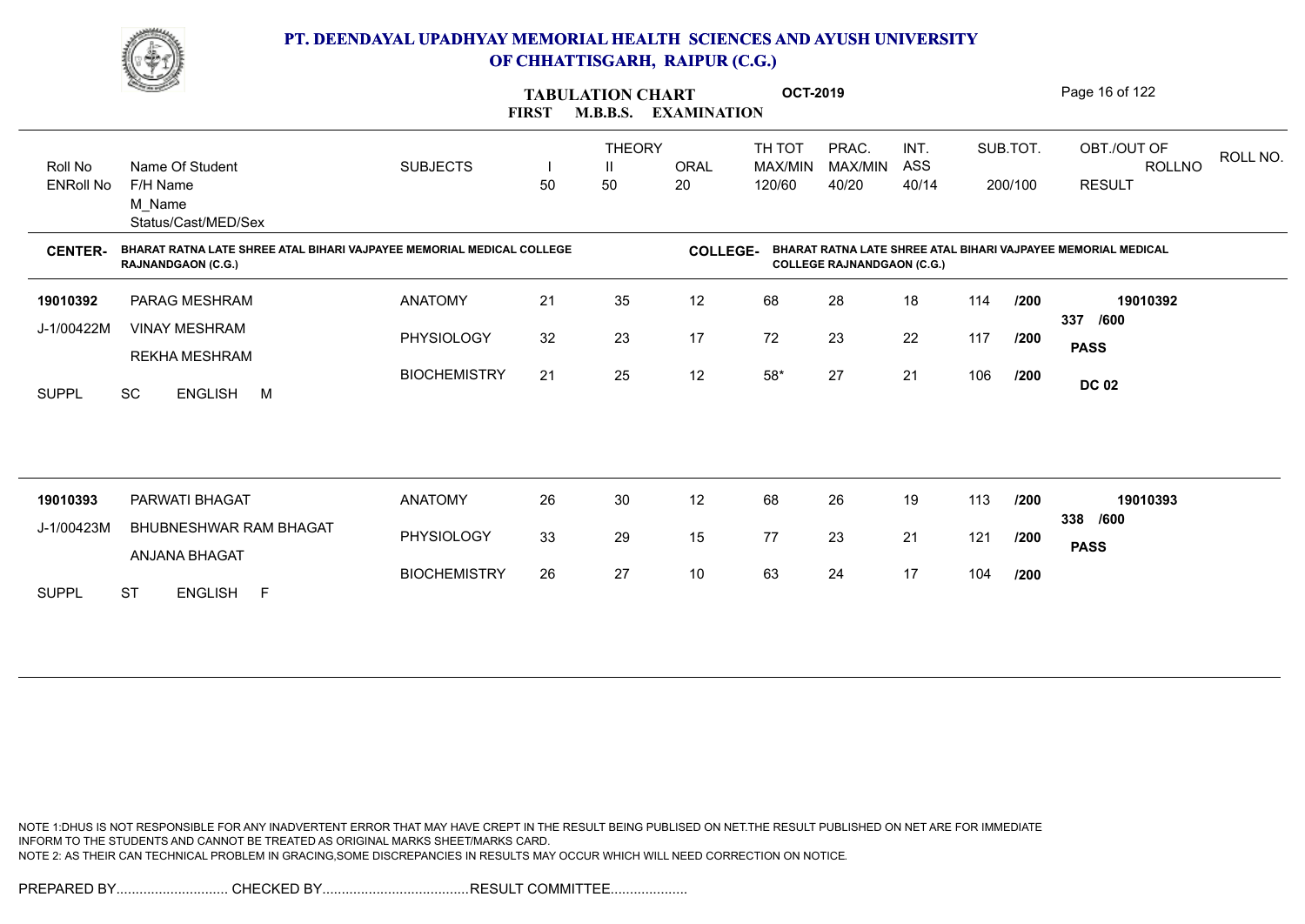

|                             | <b>Comment of the Comment of the Comment of the Comment of the Comment of The Comment of The Comment of The Comment of The Comment of The Comment of The Comment of The Comment of The Comment of The Comment of The Comment of </b> |                     | <b>FIRST</b> | <b>TABULATION CHART</b><br><b>M.B.B.S.</b> | <b>EXAMINATION</b> | <b>OCT-2019</b>             |                                   |                      |            |         | Page 17 of 122                                                |
|-----------------------------|--------------------------------------------------------------------------------------------------------------------------------------------------------------------------------------------------------------------------------------|---------------------|--------------|--------------------------------------------|--------------------|-----------------------------|-----------------------------------|----------------------|------------|---------|---------------------------------------------------------------|
| Roll No<br><b>ENRoll No</b> | Name Of Student<br>F/H Name                                                                                                                                                                                                          | <b>SUBJECTS</b>     | 50           | <b>THEORY</b><br>Ш<br>50                   | <b>ORAL</b><br>20  | TH TOT<br>MAX/MIN<br>120/60 | PRAC.<br>MAX/MIN<br>40/20         | INT.<br>ASS<br>40/14 | SUB.TOT.   | 200/100 | OBT./OUT OF<br>ROLL NO.<br>ROLLNO<br><b>RESULT</b>            |
|                             | M Name<br>Status/Cast/MED/Sex                                                                                                                                                                                                        |                     |              |                                            |                    |                             |                                   |                      |            |         |                                                               |
| <b>CENTER-</b>              | BHARAT RATNA LATE SHREE ATAL BIHARI VAJPAYEE MEMORIAL MEDICAL COLLEGE<br><b>RAJNANDGAON (C.G.)</b>                                                                                                                                   |                     |              |                                            | <b>COLLEGE-</b>    |                             | <b>COLLEGE RAJNANDGAON (C.G.)</b> |                      |            |         | BHARAT RATNA LATE SHREE ATAL BIHARI VAJPAYEE MEMORIAL MEDICAL |
| 19010402                    | RAHUL ANDHARE                                                                                                                                                                                                                        | <b>ANATOMY</b>      | 31           | 33                                         | 15                 | 79                          | 26                                | 23                   | 128        | /200    | 19010402                                                      |
| J-1/00432M                  | DHANANJAY KUMAR<br>RADHIKA ANDHARE                                                                                                                                                                                                   | PHYSIOLOGY          | 29           | 27                                         | 16                 | 72                          | 24                                | 24                   | 120        | /200    | /600<br>358<br><b>PASS</b>                                    |
| <b>SUPPL</b>                | <b>ST</b><br>ENGLISH M                                                                                                                                                                                                               | <b>BIOCHEMISTRY</b> | 24           | 28                                         | 10                 | 62                          | 30                                | 18                   | 110        | /200    |                                                               |
|                             |                                                                                                                                                                                                                                      |                     |              |                                            |                    |                             |                                   |                      |            |         |                                                               |
| 19010403                    | RAHUL BARDIA                                                                                                                                                                                                                         | <b>ANATOMY</b>      | 32           | 31                                         | 12                 | 75                          | 26                                | 22                   | 123        | 1200    | 19010403                                                      |
| J-1/00433M                  | <b>VIMAL CHAND BARDIA</b><br><b>SUMAN DEVI</b>                                                                                                                                                                                       | PHYSIOLOGY          | ---          | $---$                                      | ---                | $\hspace{0.05cm} \ldots$    | $---$                             | $\sim$               | 113 C /200 |         | 354 /600<br><b>PASS</b>                                       |
| <b>SUPPL</b>                | GEN.<br><b>ENGLISH</b><br>M                                                                                                                                                                                                          | <b>BIOCHEMISTRY</b> | 28           | 27                                         | 13                 | 68                          | 30                                | 20                   | 118        | /200    |                                                               |

NOTE 1:DHUS IS NOT RESPONSIBLE FOR ANY INADVERTENT ERROR THAT MAY HAVE CREPT IN THE RESULT BEING PUBLISED ON NET.THE RESULT PUBLISHED ON NET ARE FOR IMMEDIATE INFORM TO THE STUDENTS AND CANNOT BE TREATED AS ORIGINAL MARKS SHEET/MARKS CARD. NOTE 2: AS THEIR CAN TECHNICAL PROBLEM IN GRACING,SOME DISCREPANCIES IN RESULTS MAY OCCUR WHICH WILL NEED CORRECTION ON NOTICE.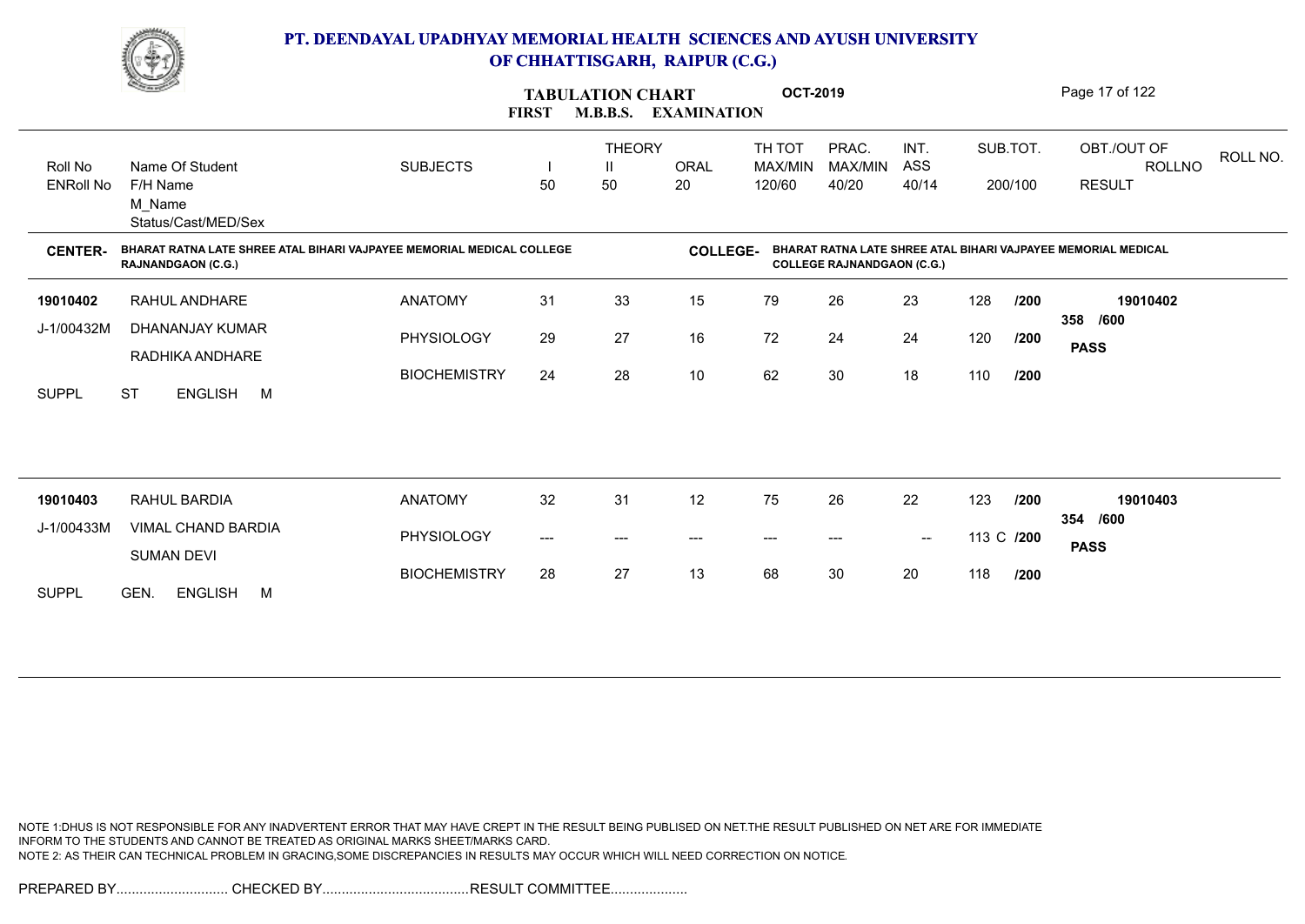

|                             | <u>Comment</u>                                                                                     |                     | <b>FIRST</b>                        | <b>TABULATION CHART</b><br><b>M.B.B.S.</b> | <b>EXAMINATION</b> | <b>OCT-2019</b>             |                                   |                                                |            |         | Page 18 of 122                                                |
|-----------------------------|----------------------------------------------------------------------------------------------------|---------------------|-------------------------------------|--------------------------------------------|--------------------|-----------------------------|-----------------------------------|------------------------------------------------|------------|---------|---------------------------------------------------------------|
| Roll No<br><b>ENRoll No</b> | Name Of Student<br>F/H Name<br>M Name<br>Status/Cast/MED/Sex                                       | <b>SUBJECTS</b>     | 50                                  | <b>THEORY</b><br>50                        | <b>ORAL</b><br>20  | TH TOT<br>MAX/MIN<br>120/60 | PRAC.<br>MAX/MIN<br>40/20         | INT.<br>ASS<br>40/14                           | SUB.TOT.   | 200/100 | OBT./OUT OF<br>ROLL NO.<br>ROLLNO<br><b>RESULT</b>            |
| <b>CENTER-</b>              | BHARAT RATNA LATE SHREE ATAL BIHARI VAJPAYEE MEMORIAL MEDICAL COLLEGE<br><b>RAJNANDGAON (C.G.)</b> |                     |                                     |                                            | <b>COLLEGE-</b>    |                             | <b>COLLEGE RAJNANDGAON (C.G.)</b> |                                                |            |         | BHARAT RATNA LATE SHREE ATAL BIHARI VAJPAYEE MEMORIAL MEDICAL |
| 19010405                    | RAJKAMAL NEGI                                                                                      | <b>ANATOMY</b>      | 32                                  | 31                                         | 11                 | 74                          | 26                                | 22                                             | 122        | /200    | 19010405                                                      |
| J-1/00435M                  | <b>SAMRATH SINGH NEGI</b><br><b>DAYAWATI NEGI</b>                                                  | <b>PHYSIOLOGY</b>   | 37                                  | 29                                         | 15                 | 81                          | 26                                | 20                                             | 127        | /200    | /600<br>343<br><b>FAIL</b>                                    |
| <b>SUPPL</b>                | <b>ST</b><br>ENGLISH M                                                                             | <b>BIOCHEMISTRY</b> | 23                                  | 18                                         | $10$               | $51*$                       | 25                                | 18                                             | $94*$      | /200    |                                                               |
| Re- BIOCHEMISTRY            |                                                                                                    |                     |                                     |                                            |                    |                             |                                   |                                                |            |         |                                                               |
| 19010406                    | RAM PRASAD KASHYAP                                                                                 | <b>ANATOMY</b>      | 25                                  | 38                                         | 14                 | 77                          | 26                                | 20                                             | 123        | /200    | 19010406                                                      |
| J-1/00436M                  | <b>BODDA RAM KASHYAP</b><br><b>LACHCHHAN BAI</b>                                                   | <b>PHYSIOLOGY</b>   | 34                                  | 23                                         | 13                 | 70                          | 20                                | 24                                             | 114        | /200    | 343<br>/600<br><b>PASS</b>                                    |
| <b>SUPPL</b>                | <b>ST</b><br><b>ENGLISH</b><br>M                                                                   | <b>BIOCHEMISTRY</b> | $\hspace{0.05cm}---\hspace{0.05cm}$ |                                            | ---                | ---                         |                                   | $\hspace{0.1mm}-\hspace{0.1mm}-\hspace{0.1mm}$ | 106 C /200 |         |                                                               |

NOTE 1:DHUS IS NOT RESPONSIBLE FOR ANY INADVERTENT ERROR THAT MAY HAVE CREPT IN THE RESULT BEING PUBLISED ON NET.THE RESULT PUBLISHED ON NET ARE FOR IMMEDIATE INFORM TO THE STUDENTS AND CANNOT BE TREATED AS ORIGINAL MARKS SHEET/MARKS CARD. NOTE 2: AS THEIR CAN TECHNICAL PROBLEM IN GRACING,SOME DISCREPANCIES IN RESULTS MAY OCCUR WHICH WILL NEED CORRECTION ON NOTICE.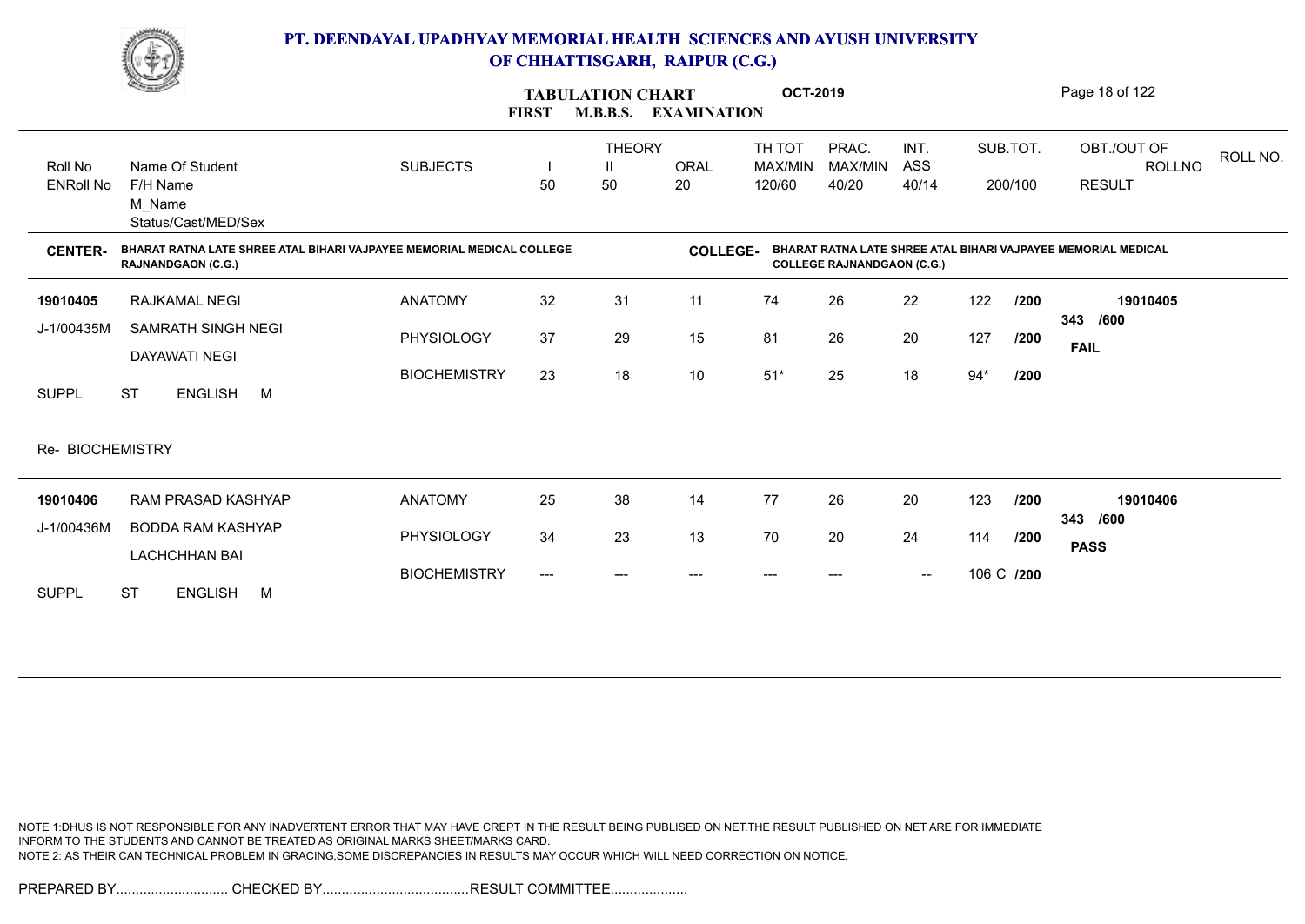

|                  | <u>Change</u>                                                                                      |                     | <b>FIRST</b> | <b>TABULATION CHART</b><br><b>M.B.B.S.</b> | <b>EXAMINATION</b> | <b>OCT-2019</b> |                                   |       |       |          | Page 19 of 122                                                |          |
|------------------|----------------------------------------------------------------------------------------------------|---------------------|--------------|--------------------------------------------|--------------------|-----------------|-----------------------------------|-------|-------|----------|---------------------------------------------------------------|----------|
|                  |                                                                                                    |                     |              | <b>THEORY</b>                              |                    | TH TOT          | PRAC.                             | INT.  |       | SUB.TOT. | OBT./OUT OF                                                   | ROLL NO. |
| Roll No          | Name Of Student                                                                                    | <b>SUBJECTS</b>     |              | H                                          | <b>ORAL</b>        | MAX/MIN         | MAX/MIN                           | ASS   |       |          | <b>ROLLNO</b>                                                 |          |
| <b>ENRoll No</b> | F/H Name<br>M Name<br>Status/Cast/MED/Sex                                                          |                     | 50           | 50                                         | 20                 | 120/60          | 40/20                             | 40/14 |       | 200/100  | <b>RESULT</b>                                                 |          |
| <b>CENTER-</b>   | BHARAT RATNA LATE SHREE ATAL BIHARI VAJPAYEE MEMORIAL MEDICAL COLLEGE<br><b>RAJNANDGAON (C.G.)</b> |                     |              |                                            | <b>COLLEGE-</b>    |                 | <b>COLLEGE RAJNANDGAON (C.G.)</b> |       |       |          | BHARAT RATNA LATE SHREE ATAL BIHARI VAJPAYEE MEMORIAL MEDICAL |          |
| 19010407         | RAVEENA XALXO                                                                                      | <b>ANATOMY</b>      | 22           | 17                                         | 17                 | $56*$           | 28                                | 20    | 104   | /200     | 19010407                                                      |          |
| J-1/00437M       | CHANDAN XALXO                                                                                      | PHYSIOLOGY          | 30           | 23                                         | 15                 | 68              | 26                                | 18    | 112   | /200     | 307<br>/600                                                   |          |
|                  | <b>BENEDIKTA XALXO</b>                                                                             |                     |              |                                            |                    |                 |                                   |       |       |          | <b>FAIL</b>                                                   |          |
| <b>SUPPL</b>     | <b>ST</b><br>ENGLISH F                                                                             | <b>BIOCHEMISTRY</b> | 10           | 22                                         | 14                 | 46*             | 27                                | 18    | $91*$ | /200     |                                                               |          |
|                  | Re-ANATOMY BIOCHEMISTRY                                                                            |                     |              |                                            |                    |                 |                                   |       |       |          |                                                               |          |
| 19010413         | SATYENDRA KUMAR PAIKRA                                                                             | <b>ANATOMY</b>      | 19           | 30                                         | 16                 | 65              | 27                                | 16    | 108   | /200     | 19010413                                                      |          |
| J-1/00443M       | R. S. PAIKRA                                                                                       | PHYSIOLOGY          | 31           | 16                                         | 15                 | 62              | 23                                | 20    | 105   | /200     | 307<br>/600                                                   |          |
|                  | <b>URMILA PAIKRA</b>                                                                               |                     |              |                                            |                    |                 |                                   |       |       |          | <b>FAIL</b>                                                   |          |
| <b>SUPPL</b>     | <b>ENGLISH</b><br>M<br><b>ST</b>                                                                   | <b>BIOCHEMISTRY</b> | 15           | 24                                         | $10$               | 49*             | 28                                | 17    | $94*$ | /200     |                                                               |          |
| $B = B(A)$       |                                                                                                    |                     |              |                                            |                    |                 |                                   |       |       |          |                                                               |          |

Re- BIOCHEMISTRY

NOTE 1:DHUS IS NOT RESPONSIBLE FOR ANY INADVERTENT ERROR THAT MAY HAVE CREPT IN THE RESULT BEING PUBLISED ON NET.THE RESULT PUBLISHED ON NET ARE FOR IMMEDIATE INFORM TO THE STUDENTS AND CANNOT BE TREATED AS ORIGINAL MARKS SHEET/MARKS CARD. NOTE 2: AS THEIR CAN TECHNICAL PROBLEM IN GRACING,SOME DISCREPANCIES IN RESULTS MAY OCCUR WHICH WILL NEED CORRECTION ON NOTICE.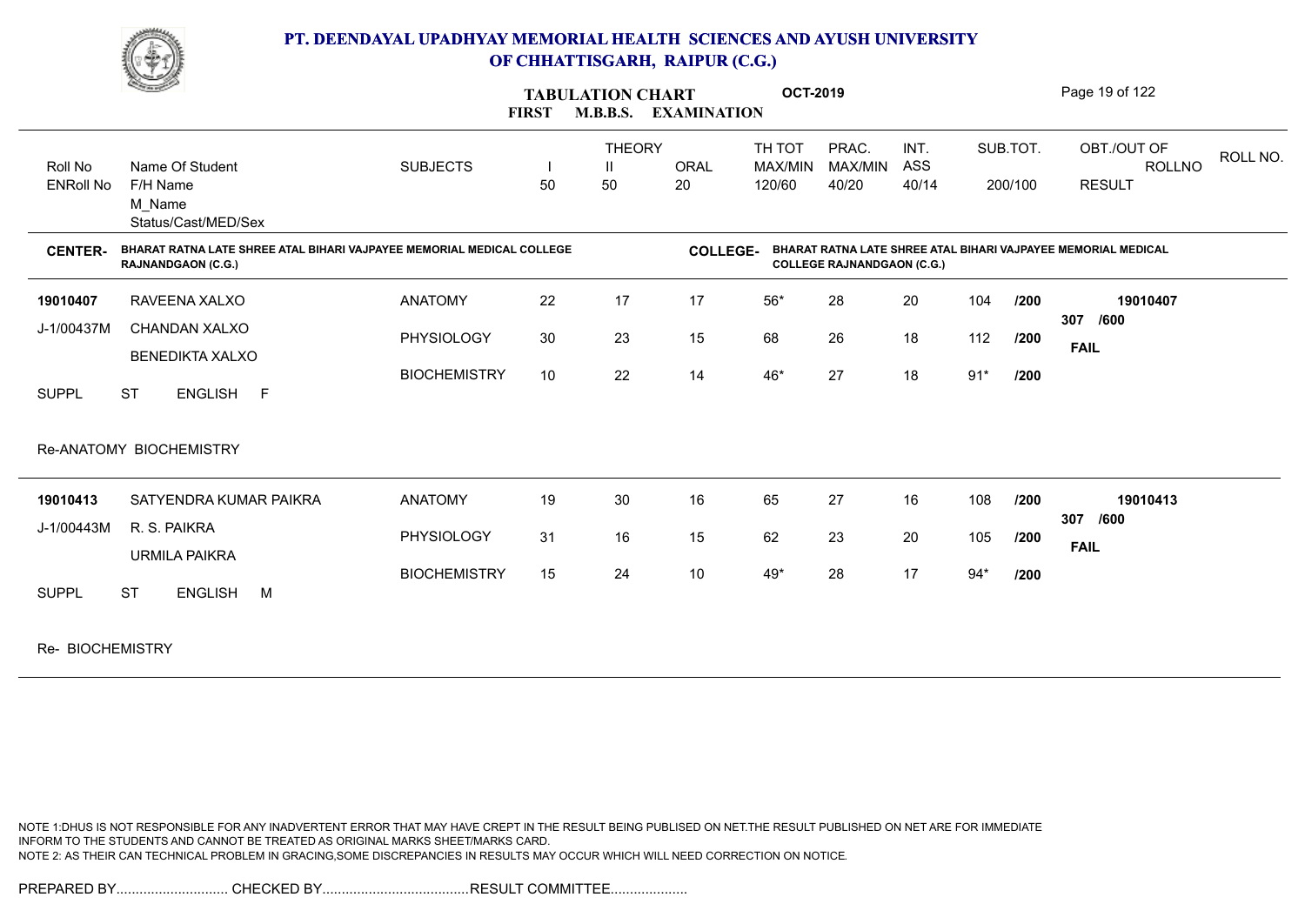

|                  | <b>Comment of the Comment of the Comment of the Comment of the Comment of The Comment of The Comment of The Comment of The Comment of The Comment of The Comment of The Comment of The Comment of The Comment of The Comment of </b> |                     | <b>FIRST</b> | <b>TABULATION CHART</b><br><b>M.B.B.S.</b> | <b>EXAMINATION</b> | <b>OCT-2019</b> |                                   |                                                |            |         | Page 20 of 122                                                |          |
|------------------|--------------------------------------------------------------------------------------------------------------------------------------------------------------------------------------------------------------------------------------|---------------------|--------------|--------------------------------------------|--------------------|-----------------|-----------------------------------|------------------------------------------------|------------|---------|---------------------------------------------------------------|----------|
|                  |                                                                                                                                                                                                                                      |                     |              | <b>THEORY</b>                              |                    | TH TOT          | PRAC.                             | INT.                                           | SUB.TOT.   |         | OBT./OUT OF                                                   |          |
| Roll No          | Name Of Student                                                                                                                                                                                                                      | <b>SUBJECTS</b>     |              | H.                                         | <b>ORAL</b>        | MAX/MIN         | MAX/MIN                           | ASS                                            |            |         | <b>ROLLNO</b>                                                 | ROLL NO. |
| <b>ENRoll No</b> | F/H Name                                                                                                                                                                                                                             |                     | 50           | 50                                         | 20                 | 120/60          | 40/20                             | 40/14                                          |            | 200/100 | <b>RESULT</b>                                                 |          |
|                  | M Name                                                                                                                                                                                                                               |                     |              |                                            |                    |                 |                                   |                                                |            |         |                                                               |          |
|                  | Status/Cast/MED/Sex                                                                                                                                                                                                                  |                     |              |                                            |                    |                 |                                   |                                                |            |         |                                                               |          |
| <b>CENTER-</b>   | BHARAT RATNA LATE SHREE ATAL BIHARI VAJPAYEE MEMORIAL MEDICAL COLLEGE<br><b>RAJNANDGAON (C.G.)</b>                                                                                                                                   |                     |              |                                            | <b>COLLEGE-</b>    |                 | <b>COLLEGE RAJNANDGAON (C.G.)</b> |                                                |            |         | BHARAT RATNA LATE SHREE ATAL BIHARI VAJPAYEE MEMORIAL MEDICAL |          |
| 19010417         | <b>SHOBHIT SINGH THAKUR</b>                                                                                                                                                                                                          | <b>ANATOMY</b>      |              |                                            |                    |                 |                                   | $\overline{\phantom{a}}$                       | 109 C /200 |         | 19010417                                                      |          |
| J-1/00447M       | KAWAL SINGH THAKUR                                                                                                                                                                                                                   |                     |              |                                            |                    |                 |                                   |                                                |            |         | 305 /600                                                      |          |
|                  | <b>RAMAYAN</b>                                                                                                                                                                                                                       | PHYSIOLOGY          | 27           | 22                                         | 15                 | 64              | 23                                | 19                                             | 106        | /200    | <b>FAIL</b>                                                   |          |
|                  |                                                                                                                                                                                                                                      | <b>BIOCHEMISTRY</b> | 16           | 18                                         | 12                 | $46*$           | 28                                | 16                                             | $90*$      | /200    |                                                               |          |
| <b>SUPPL</b>     | <b>ST</b><br>ENGLISH M                                                                                                                                                                                                               |                     |              |                                            |                    |                 |                                   |                                                |            |         |                                                               |          |
|                  |                                                                                                                                                                                                                                      |                     |              |                                            |                    |                 |                                   |                                                |            |         |                                                               |          |
| Re- BIOCHEMISTRY |                                                                                                                                                                                                                                      |                     |              |                                            |                    |                 |                                   |                                                |            |         |                                                               |          |
|                  |                                                                                                                                                                                                                                      |                     |              |                                            |                    |                 |                                   |                                                |            |         |                                                               |          |
| 19010422         | SHWETA SINGH TANWAR                                                                                                                                                                                                                  | <b>ANATOMY</b>      | 22           | 32                                         | 15                 | 69              | 26                                | 21                                             | 116        | /200    | 19010422<br>326 /600                                          |          |
| J-1/00452M       | SATYAPAL SINGH TANWAR                                                                                                                                                                                                                | PHYSIOLOGY          | ---          | ---                                        | $---$              | ---             | ---                               | $\hspace{0.1mm}-\hspace{0.1mm}-\hspace{0.1mm}$ | 108 C /200 |         |                                                               |          |
|                  | <b>HEMDURGA SINGH TANWAR</b>                                                                                                                                                                                                         |                     |              |                                            |                    |                 |                                   |                                                |            |         | <b>FAIL</b>                                                   |          |
|                  |                                                                                                                                                                                                                                      | <b>BIOCHEMISTRY</b> | 19           | 23                                         | 12                 | $54*$           | 29                                | 19                                             | 102        | 1200    |                                                               |          |
| <b>SUPPL</b>     | <b>ST</b><br>ENGLISH F                                                                                                                                                                                                               |                     |              |                                            |                    |                 |                                   |                                                |            |         |                                                               |          |
|                  |                                                                                                                                                                                                                                      |                     |              |                                            |                    |                 |                                   |                                                |            |         |                                                               |          |
|                  |                                                                                                                                                                                                                                      |                     |              |                                            |                    |                 |                                   |                                                |            |         |                                                               |          |

Re- BIOCHEMISTRY

NOTE 1:DHUS IS NOT RESPONSIBLE FOR ANY INADVERTENT ERROR THAT MAY HAVE CREPT IN THE RESULT BEING PUBLISED ON NET.THE RESULT PUBLISHED ON NET ARE FOR IMMEDIATE INFORM TO THE STUDENTS AND CANNOT BE TREATED AS ORIGINAL MARKS SHEET/MARKS CARD. NOTE 2: AS THEIR CAN TECHNICAL PROBLEM IN GRACING,SOME DISCREPANCIES IN RESULTS MAY OCCUR WHICH WILL NEED CORRECTION ON NOTICE.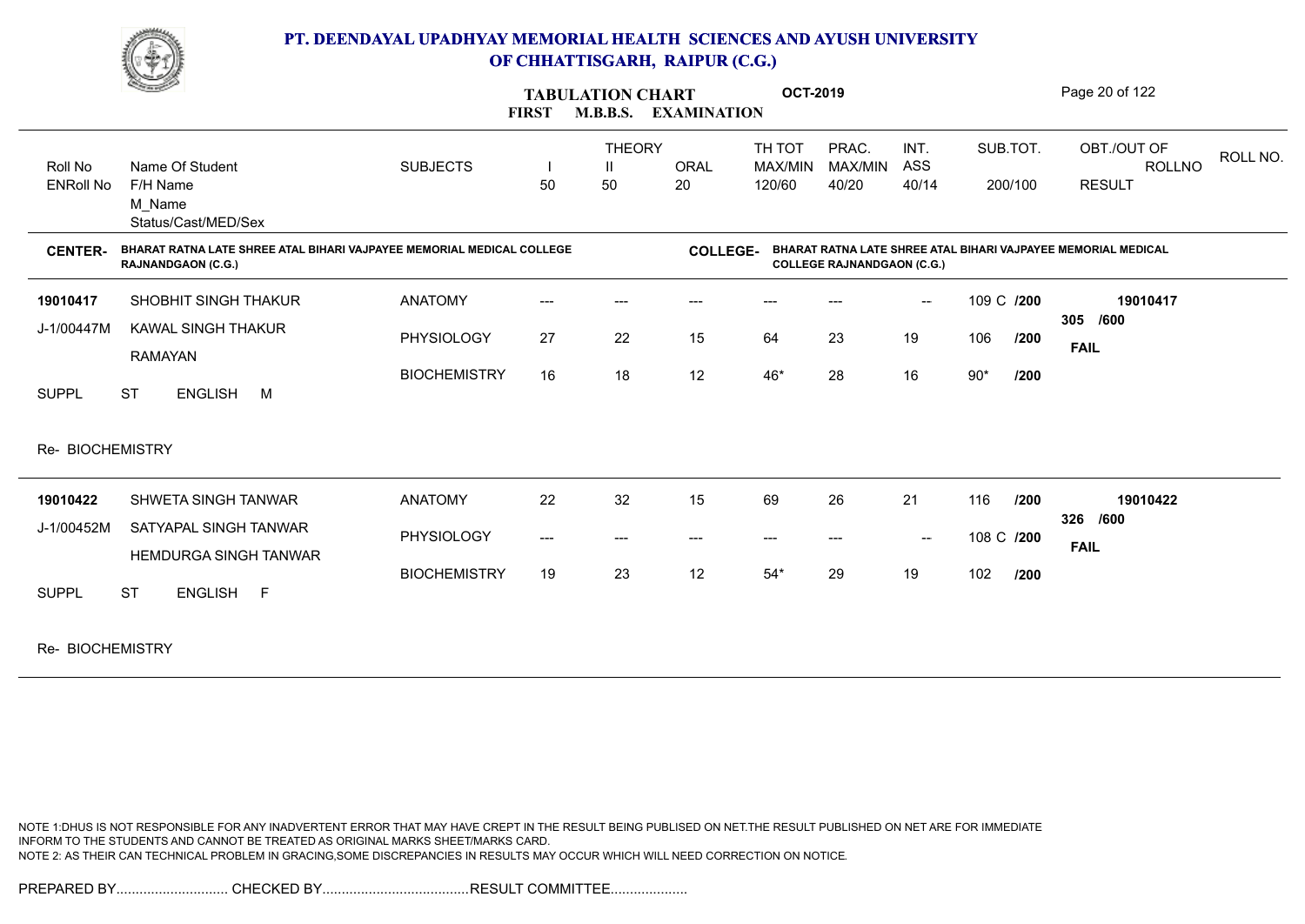

|                             | <u>Change of the Contract of the Contract of the Contract of the Contract of the Contract of the Contract of the Contract of the Contract of The Contract of The Contract of The Contract of The Contract of The Contract of The</u> |                     | <b>FIRST</b> | <b>TABULATION CHART</b><br><b>M.B.B.S.</b> | <b>EXAMINATION</b> | <b>OCT-2019</b>             |                                   |                                                |            |         | Page 21 of 122                                                |          |
|-----------------------------|--------------------------------------------------------------------------------------------------------------------------------------------------------------------------------------------------------------------------------------|---------------------|--------------|--------------------------------------------|--------------------|-----------------------------|-----------------------------------|------------------------------------------------|------------|---------|---------------------------------------------------------------|----------|
| Roll No<br><b>ENRoll No</b> | Name Of Student<br>F/H Name<br>M Name                                                                                                                                                                                                | <b>SUBJECTS</b>     | 50           | <b>THEORY</b><br>H.<br>50                  | <b>ORAL</b><br>20  | TH TOT<br>MAX/MIN<br>120/60 | PRAC.<br>MAX/MIN<br>40/20         | INT.<br>ASS<br>40/14                           | SUB.TOT.   | 200/100 | OBT./OUT OF<br>ROLLNO<br><b>RESULT</b>                        | ROLL NO. |
| <b>CENTER-</b>              | Status/Cast/MED/Sex<br>BHARAT RATNA LATE SHREE ATAL BIHARI VAJPAYEE MEMORIAL MEDICAL COLLEGE<br><b>RAJNANDGAON (C.G.)</b>                                                                                                            |                     |              |                                            | <b>COLLEGE-</b>    |                             | <b>COLLEGE RAJNANDGAON (C.G.)</b> |                                                |            |         | BHARAT RATNA LATE SHREE ATAL BIHARI VAJPAYEE MEMORIAL MEDICAL |          |
| 19010429                    | <b>SUNIL KUMAR SINGH</b>                                                                                                                                                                                                             | <b>ANATOMY</b>      | ---          | ---                                        | ---                | ---                         |                                   | $\overline{\phantom{a}}$                       | 104 C /200 |         | 19010429                                                      |          |
| J-1/00459M                  | TEJ NATH SINGH<br><b>SUMITRA SINGH</b>                                                                                                                                                                                               | PHYSIOLOGY          | 31           | 23                                         | 15                 | 69                          | 26                                | 24                                             | 119        | /200    | 324 /600<br><b>FAIL</b>                                       |          |
| <b>SUPPL</b>                | <b>ST</b><br>ENGLISH M                                                                                                                                                                                                               | <b>BIOCHEMISTRY</b> | 22           | 15                                         | 12                 | 49*                         | 31                                | 21                                             | 101        | /200    |                                                               |          |
| Re- BIOCHEMISTRY            |                                                                                                                                                                                                                                      |                     |              |                                            |                    |                             |                                   |                                                |            |         |                                                               |          |
| 19010431                    | <b>TARUN BHOI</b>                                                                                                                                                                                                                    | <b>ANATOMY</b>      | 28           | 37                                         | 17                 | 82                          | 23                                | 21                                             | 126        | /200    | 19010431                                                      |          |
| J-1/00461M                  | DURYODHAN BHOI<br><b>INDU BHOI</b>                                                                                                                                                                                                   | PHYSIOLOGY          | $---$        | ---                                        | ---                | ---                         |                                   | $\hspace{0.1mm}-\hspace{0.1mm}-\hspace{0.1mm}$ | 112 C /200 |         | /600<br>353<br><b>PASS</b>                                    |          |
| <b>SUPPL</b>                | <b>ST</b><br><b>ENGLISH</b><br>M                                                                                                                                                                                                     | <b>BIOCHEMISTRY</b> | 24           | 26                                         | 12                 | 62                          | 31                                | 22                                             | 115        | /200    |                                                               |          |

NOTE 1:DHUS IS NOT RESPONSIBLE FOR ANY INADVERTENT ERROR THAT MAY HAVE CREPT IN THE RESULT BEING PUBLISED ON NET.THE RESULT PUBLISHED ON NET ARE FOR IMMEDIATE INFORM TO THE STUDENTS AND CANNOT BE TREATED AS ORIGINAL MARKS SHEET/MARKS CARD. NOTE 2: AS THEIR CAN TECHNICAL PROBLEM IN GRACING,SOME DISCREPANCIES IN RESULTS MAY OCCUR WHICH WILL NEED CORRECTION ON NOTICE.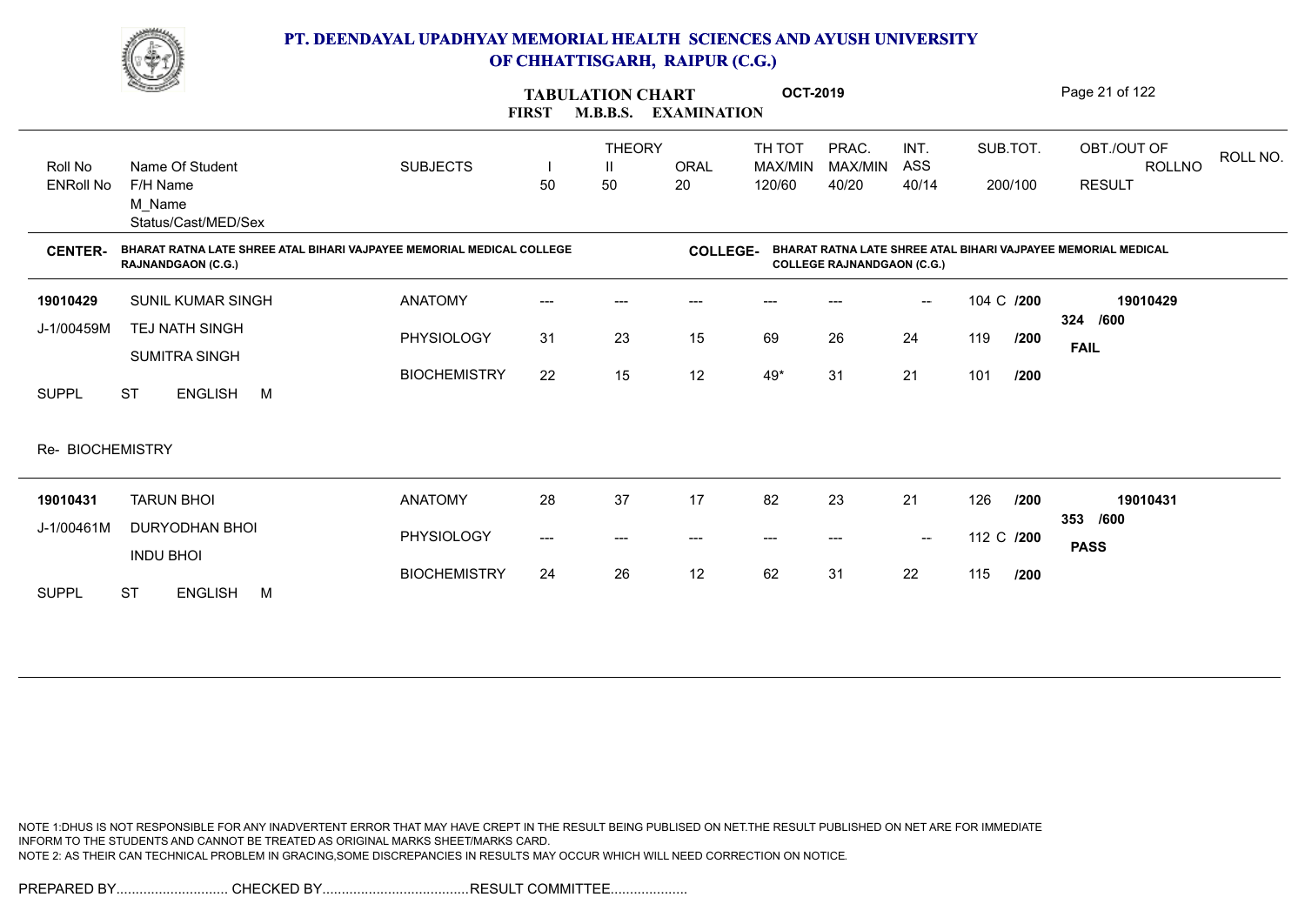

|                             | <u>Common Common</u>                                                                               |                     | <b>FIRST</b> | <b>TABULATION CHART</b><br><b>M.B.B.S.</b> | <b>EXAMINATION</b> | <b>OCT-2019</b>                          |                                   |                                                |                     |      | Page 22 of 122                                                |          |
|-----------------------------|----------------------------------------------------------------------------------------------------|---------------------|--------------|--------------------------------------------|--------------------|------------------------------------------|-----------------------------------|------------------------------------------------|---------------------|------|---------------------------------------------------------------|----------|
| Roll No<br><b>ENRoll No</b> | Name Of Student<br>F/H Name<br>M_Name<br>Status/Cast/MED/Sex                                       | <b>SUBJECTS</b>     | 50           | <b>THEORY</b><br>50                        | <b>ORAL</b><br>20  | TH TOT<br>MAX/MIN<br>120/60              | PRAC.<br>MAX/MIN<br>40/20         | INT.<br><b>ASS</b><br>40/14                    | SUB.TOT.<br>200/100 |      | OBT./OUT OF<br><b>ROLLNO</b><br><b>RESULT</b>                 | ROLL NO. |
| <b>CENTER-</b>              | BHARAT RATNA LATE SHREE ATAL BIHARI VAJPAYEE MEMORIAL MEDICAL COLLEGE<br><b>RAJNANDGAON (C.G.)</b> |                     |              |                                            | <b>COLLEGE-</b>    |                                          | <b>COLLEGE RAJNANDGAON (C.G.)</b> |                                                |                     |      | BHARAT RATNA LATE SHREE ATAL BIHARI VAJPAYEE MEMORIAL MEDICAL |          |
| 19010432                    | <b>TARUN MANJHI</b>                                                                                | <b>ANATOMY</b>      | 26           | 38                                         | 14                 | 78                                       | 26                                | 22                                             | 126                 | /200 | 19010432                                                      |          |
| J-1/00462M                  | SHOBHI LAL MANJHI<br><b>SAVITRI MANJHI</b>                                                         | PHYSIOLOGY          | $---$        | $---$                                      | ---                | $\hspace{0.05cm} \ldots \hspace{0.05cm}$ | $\qquad \qquad \cdots$            | $\hspace{0.1mm}-\hspace{0.1mm}-\hspace{0.1mm}$ | 108 C /200          |      | 342 /600<br><b>PASS</b>                                       |          |
| <b>SUPPL</b>                | <b>ST</b><br><b>ENGLISH</b><br>M                                                                   | <b>BIOCHEMISTRY</b> | $---$        | ---                                        | $---$              | $---$                                    | ---                               | $\hspace{0.1mm}-\hspace{0.1mm}-\hspace{0.1mm}$ | 108 C /200          |      |                                                               |          |
|                             |                                                                                                    |                     |              |                                            |                    |                                          |                                   |                                                |                     |      |                                                               |          |
| 19010433                    | <b>TEEKAM SAHU</b>                                                                                 | <b>ANATOMY</b>      | 24           | 39                                         | 16                 | 79                                       | 29                                | 23                                             | 131                 | /200 | 19010433                                                      |          |
| J-1/00463M                  | <b>VISHRAM SAHU</b>                                                                                | PHYSIOLOGY          | ---          | $---$                                      | ---                | $---$                                    | $---$                             | $\overline{\phantom{a}}$                       | 112 C /200          | 357  | /600<br><b>PASS</b>                                           |          |
| <b>SUPPL</b>                | <b>GAYA SAHU</b><br><b>OBC</b><br><b>ENGLISH</b><br>M                                              | <b>BIOCHEMISTRY</b> | ---          |                                            |                    |                                          |                                   | $\overline{\phantom{a}}$                       | 114 C /200          |      |                                                               |          |

NOTE 1:DHUS IS NOT RESPONSIBLE FOR ANY INADVERTENT ERROR THAT MAY HAVE CREPT IN THE RESULT BEING PUBLISED ON NET.THE RESULT PUBLISHED ON NET ARE FOR IMMEDIATE INFORM TO THE STUDENTS AND CANNOT BE TREATED AS ORIGINAL MARKS SHEET/MARKS CARD. NOTE 2: AS THEIR CAN TECHNICAL PROBLEM IN GRACING,SOME DISCREPANCIES IN RESULTS MAY OCCUR WHICH WILL NEED CORRECTION ON NOTICE.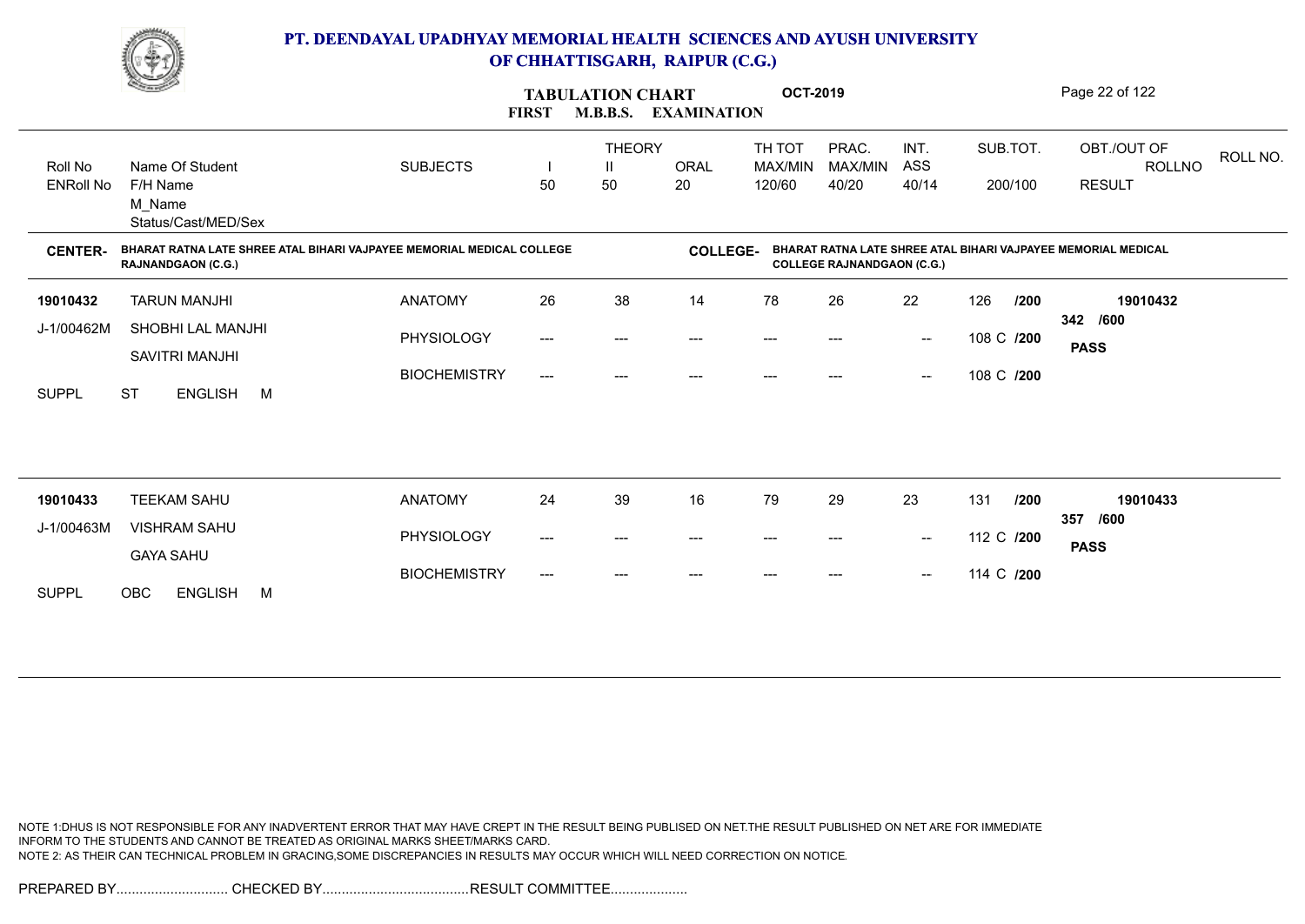

|                             | <b>Comment</b>                                                                                     |                 | <b>FIRST</b> | <b>TABULATION CHART</b><br><b>M.B.B.S.</b> | <b>EXAMINATION</b> | <b>OCT-2019</b>             |                                   |                      |                     |      | Page 23 of 122                                                |          |
|-----------------------------|----------------------------------------------------------------------------------------------------|-----------------|--------------|--------------------------------------------|--------------------|-----------------------------|-----------------------------------|----------------------|---------------------|------|---------------------------------------------------------------|----------|
| Roll No<br><b>ENRoll No</b> | Name Of Student<br>F/H Name<br>M_Name<br>Status/Cast/MED/Sex                                       | <b>SUBJECTS</b> | 50           | <b>THEORY</b><br>Ш<br>50                   | <b>ORAL</b><br>20  | TH TOT<br>MAX/MIN<br>120/60 | PRAC.<br>MAX/MIN<br>40/20         | INT.<br>ASS<br>40/14 | SUB.TOT.<br>200/100 |      | OBT./OUT OF<br><b>ROLLNO</b><br><b>RESULT</b>                 | ROLL NO. |
|                             |                                                                                                    |                 |              |                                            |                    |                             |                                   |                      |                     |      |                                                               |          |
| <b>CENTER-</b>              | BHARAT RATNA LATE SHREE ATAL BIHARI VAJPAYEE MEMORIAL MEDICAL COLLEGE<br><b>RAJNANDGAON (C.G.)</b> |                 |              |                                            | <b>COLLEGE-</b>    |                             | <b>COLLEGE RAJNANDGAON (C.G.)</b> |                      |                     |      | BHARAT RATNA LATE SHREE ATAL BIHARI VAJPAYEE MEMORIAL MEDICAL |          |
| 19010434                    | <b>TWINKLE SINGH</b>                                                                               | <b>ANATOMY</b>  | ---          | ---                                        | ---                |                             |                                   | $\sim$               | 113 C /200          |      | 19010434                                                      |          |
| J-1/00464M                  | LATE SANJAY KUMAR SINGH<br><b>GEETA SINGH</b>                                                      | PHYSIOLOGY      | 32           | 30                                         | 16                 | 78                          | 27                                | 26                   | 131                 | /200 | 358 /600<br><b>PASS</b>                                       |          |

NOTE 1:DHUS IS NOT RESPONSIBLE FOR ANY INADVERTENT ERROR THAT MAY HAVE CREPT IN THE RESULT BEING PUBLISED ON NET.THE RESULT PUBLISHED ON NET ARE FOR IMMEDIATE INFORM TO THE STUDENTS AND CANNOT BE TREATED AS ORIGINAL MARKS SHEET/MARKS CARD. NOTE 2: AS THEIR CAN TECHNICAL PROBLEM IN GRACING,SOME DISCREPANCIES IN RESULTS MAY OCCUR WHICH WILL NEED CORRECTION ON NOTICE.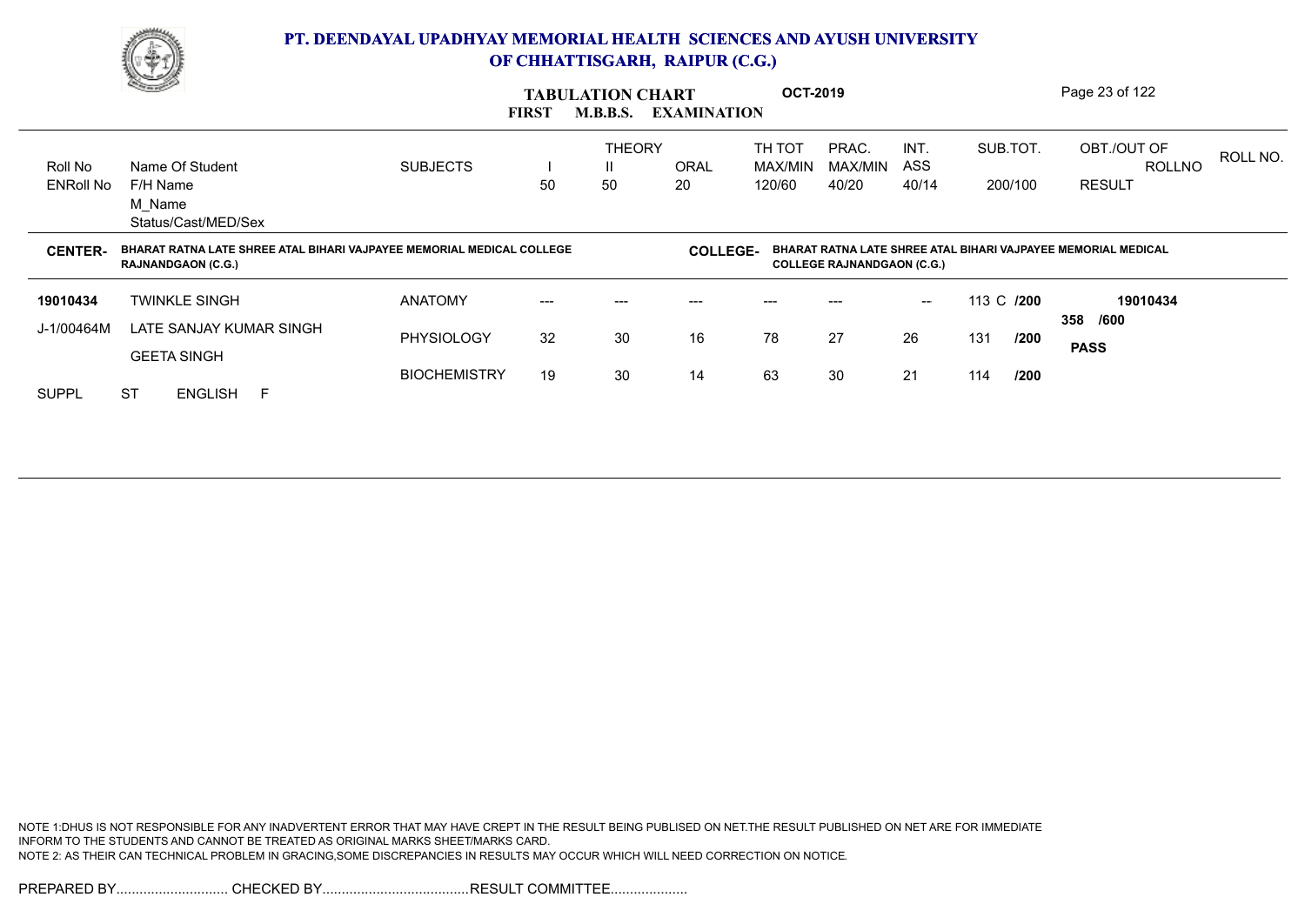

|                  | <b>Change of Congress</b>                    |                     | <b>FIRST</b>        | <b>TABULATION CHART</b> | <b>M.B.B.S. EXAMINATION</b> | <b>OCT-2019</b>                                       |                  |                                                |            |          | Page 24 of 122                           |  |
|------------------|----------------------------------------------|---------------------|---------------------|-------------------------|-----------------------------|-------------------------------------------------------|------------------|------------------------------------------------|------------|----------|------------------------------------------|--|
| Roll No          | Name Of Student                              | <b>SUBJECTS</b>     | $\blacksquare$      | <b>THEORY</b><br>Ш      | <b>ORAL</b>                 | TH TOT<br>MAX/MIN                                     | PRAC.<br>MAX/MIN | INT.<br>ASS                                    |            | SUB.TOT. | OBT./OUT OF<br>ROLL NO.<br><b>ROLLNO</b> |  |
| <b>ENRoll No</b> | F/H Name<br>M Name<br>Status/Cast/MED/Sex    |                     | 50                  | 50                      | 20                          | 120/60                                                | 40/20            | 40/14                                          |            | 200/100  | <b>RESULT</b>                            |  |
| <b>CENTER-</b>   | C.M. MEDICAL COLLEGE, KACHANDUR, DURG (C.G.) |                     |                     |                         |                             | COLLEGE- C.M. MEDICAL COLLEGE, KACHANDUR, DURG (C.G.) |                  |                                                |            |          |                                          |  |
| 140656           | MULLAPUDI ANVESH                             | <b>ANATOMY</b>      | 23                  | 29                      | 17                          | 69                                                    | 28               | 20                                             | 117        | /200     | 140656                                   |  |
| E-1/560          | SUBBARAO<br><b>BHAVANI</b>                   | PHYSIOLOGY          | ---                 | ---                     | ---                         | ---                                                   |                  | $\hspace{0.1mm}-\hspace{0.1mm}-\hspace{0.1mm}$ | 108 C /200 |          | 338 /600<br><b>PASS</b>                  |  |
| <b>SUPPL</b>     | GEN.<br>ENGLISH M                            | <b>BIOCHEMISTRY</b> | ---                 | ---                     | ---                         | ---                                                   | ---              | $\hspace{0.1mm}-\hspace{0.1mm}-\hspace{0.1mm}$ | 113 C /200 |          |                                          |  |
|                  |                                              |                     |                     |                         |                             |                                                       |                  |                                                |            |          |                                          |  |
| 140682           | S. SAI VISHNU                                | <b>ANATOMY</b>      | 25                  | 22                      | 17                          | 64                                                    | 28               | 20                                             | 112        | /200     | 140682                                   |  |
| E-1/568          | S. MADHAVA RAO<br>S. PADMA                   | PHYSIOLOGY          | $\qquad \qquad - -$ | $---$                   | $\qquad \qquad \cdots$      | $\hspace{0.05cm} \ldots \hspace{0.05cm}$              | ---              | $\sim$                                         | 133 C /200 |          | 366 /600<br><b>PASS</b>                  |  |
| <b>SUPPL</b>     | <b>ENGLISH</b><br>GEN.<br>M                  | <b>BIOCHEMISTRY</b> | ---                 | $---$                   |                             |                                                       |                  | $\hspace{0.1mm}-\hspace{0.1mm}-\hspace{0.1mm}$ | 121 C /200 |          |                                          |  |

NOTE 1:DHUS IS NOT RESPONSIBLE FOR ANY INADVERTENT ERROR THAT MAY HAVE CREPT IN THE RESULT BEING PUBLISED ON NET.THE RESULT PUBLISHED ON NET ARE FOR IMMEDIATE INFORM TO THE STUDENTS AND CANNOT BE TREATED AS ORIGINAL MARKS SHEET/MARKS CARD. NOTE 2: AS THEIR CAN TECHNICAL PROBLEM IN GRACING,SOME DISCREPANCIES IN RESULTS MAY OCCUR WHICH WILL NEED CORRECTION ON NOTICE.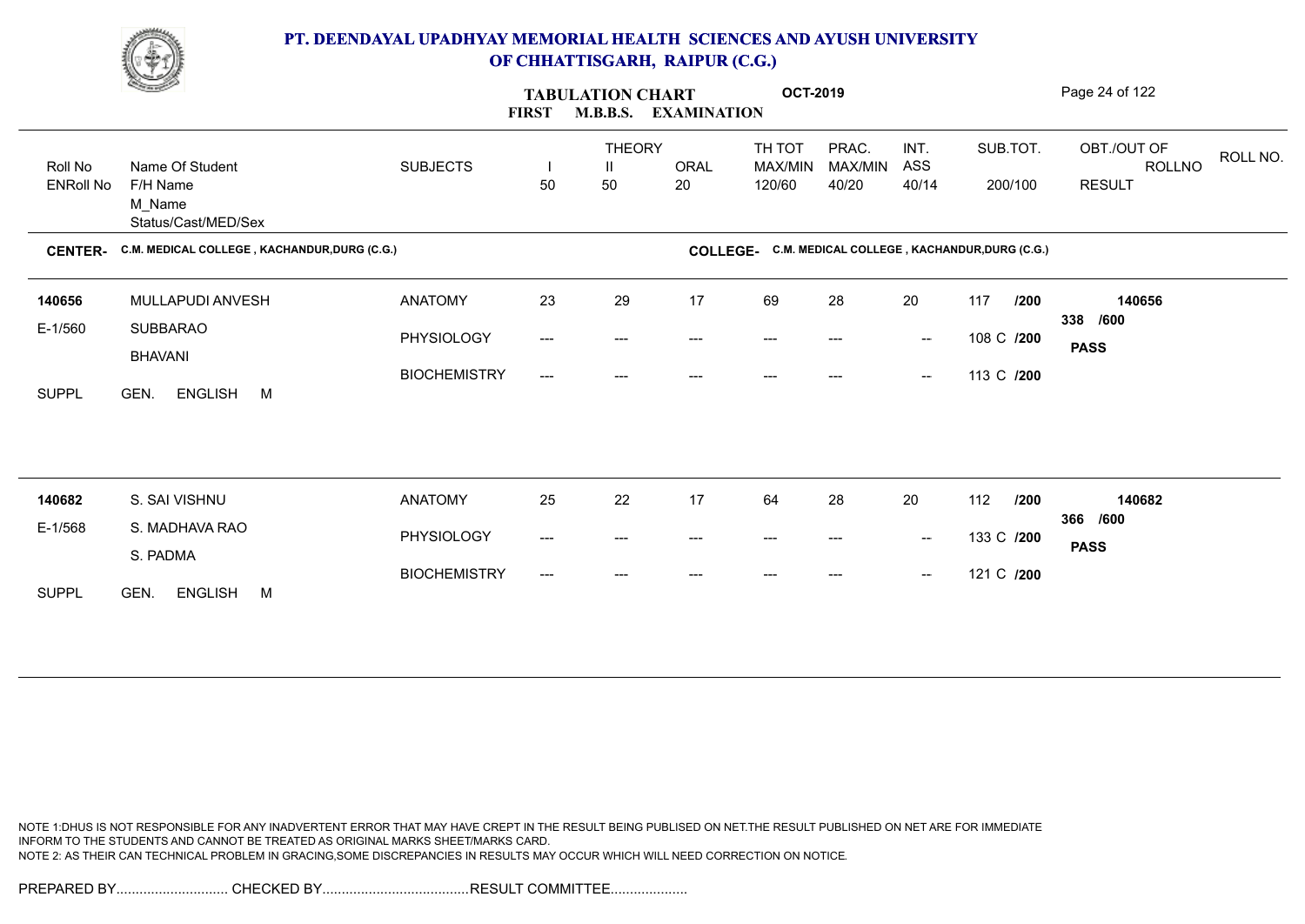

|                             | <u>Common Common Common Common Common Common Common Common Common Common Common Common Common Common Common Commo<br/>Common Common Common Common Common Common Common Common Common Common Common Common Common Common Common Commo</u> |                     | <b>FIRST</b>                        | <b>TABULATION CHART</b><br><b>M.B.B.S.</b> | <b>EXAMINATION</b> | <b>OCT-2019</b>                                       |                           |                                                |            |                     | Page 25 of 122                         |          |
|-----------------------------|------------------------------------------------------------------------------------------------------------------------------------------------------------------------------------------------------------------------------------------|---------------------|-------------------------------------|--------------------------------------------|--------------------|-------------------------------------------------------|---------------------------|------------------------------------------------|------------|---------------------|----------------------------------------|----------|
| Roll No<br><b>ENRoll No</b> | Name Of Student<br>F/H Name<br>M_Name<br>Status/Cast/MED/Sex                                                                                                                                                                             | <b>SUBJECTS</b>     | 50                                  | <b>THEORY</b><br>Ш<br>50                   | <b>ORAL</b><br>20  | TH TOT<br>MAX/MIN<br>120/60                           | PRAC.<br>MAX/MIN<br>40/20 | INT.<br>ASS<br>40/14                           |            | SUB.TOT.<br>200/100 | OBT./OUT OF<br>ROLLNO<br><b>RESULT</b> | ROLL NO. |
| <b>CENTER-</b>              | C.M. MEDICAL COLLEGE, KACHANDUR, DURG (C.G.)                                                                                                                                                                                             |                     |                                     |                                            |                    | COLLEGE- C.M. MEDICAL COLLEGE, KACHANDUR, DURG (C.G.) |                           |                                                |            |                     |                                        |          |
| 140720                      | <b>TRIBHUVAN JAISWAL</b>                                                                                                                                                                                                                 | <b>ANATOMY</b>      | 20                                  | 25                                         | 17                 | 62                                                    | 25                        | 20                                             | 107        | /200                | 140720                                 |          |
| $E-1/531$                   | <b>NAVAL RAM</b><br><b>JUG BAI</b>                                                                                                                                                                                                       | PHYSIOLOGY          | $\hspace{0.05cm}---\hspace{0.05cm}$ | $---$                                      | ---                | ---                                                   |                           | $\hspace{0.1mm}-\hspace{0.1mm}-\hspace{0.1mm}$ | 116 C /200 |                     | /600<br>349<br><b>PASS</b>             |          |
| <b>SUPPL</b>                | <b>OBC</b><br>ENGLISH M                                                                                                                                                                                                                  | <b>BIOCHEMISTRY</b> | $\qquad \qquad -\qquad -$           | ---                                        | ---                | $---$                                                 | ---                       | $\hspace{0.1mm}-\hspace{0.1mm}-\hspace{0.1mm}$ | 126 C /200 |                     |                                        |          |
|                             |                                                                                                                                                                                                                                          |                     |                                     |                                            |                    |                                                       |                           |                                                |            |                     |                                        |          |
| 15010703                    | ADITYA CHANDRVANSI                                                                                                                                                                                                                       | <b>ANATOMY</b>      | 36                                  | 30                                         | 16                 | 82                                                    | 25                        | 21                                             | 128        | /200                | 15010703                               |          |
| F-1/444                     | HEMANT CHANDRAVANSI<br>URMILA CHANDRVANSI                                                                                                                                                                                                | PHYSIOLOGY          | 38                                  | 29                                         | 12                 | 79                                                    | 20                        | 22                                             | 121        | /200                | 374 /600<br><b>PASS</b>                |          |
| <b>SUPPL</b>                | ENGLISH M<br><b>OBC</b>                                                                                                                                                                                                                  | <b>BIOCHEMISTRY</b> | ---                                 | ---                                        |                    |                                                       |                           | $\hspace{0.1mm}-\hspace{0.1mm}-\hspace{0.1mm}$ | 125 C /200 |                     |                                        |          |
|                             |                                                                                                                                                                                                                                          |                     |                                     |                                            |                    |                                                       |                           |                                                |            |                     |                                        |          |

NOTE 1:DHUS IS NOT RESPONSIBLE FOR ANY INADVERTENT ERROR THAT MAY HAVE CREPT IN THE RESULT BEING PUBLISED ON NET.THE RESULT PUBLISHED ON NET ARE FOR IMMEDIATE INFORM TO THE STUDENTS AND CANNOT BE TREATED AS ORIGINAL MARKS SHEET/MARKS CARD. NOTE 2: AS THEIR CAN TECHNICAL PROBLEM IN GRACING,SOME DISCREPANCIES IN RESULTS MAY OCCUR WHICH WILL NEED CORRECTION ON NOTICE.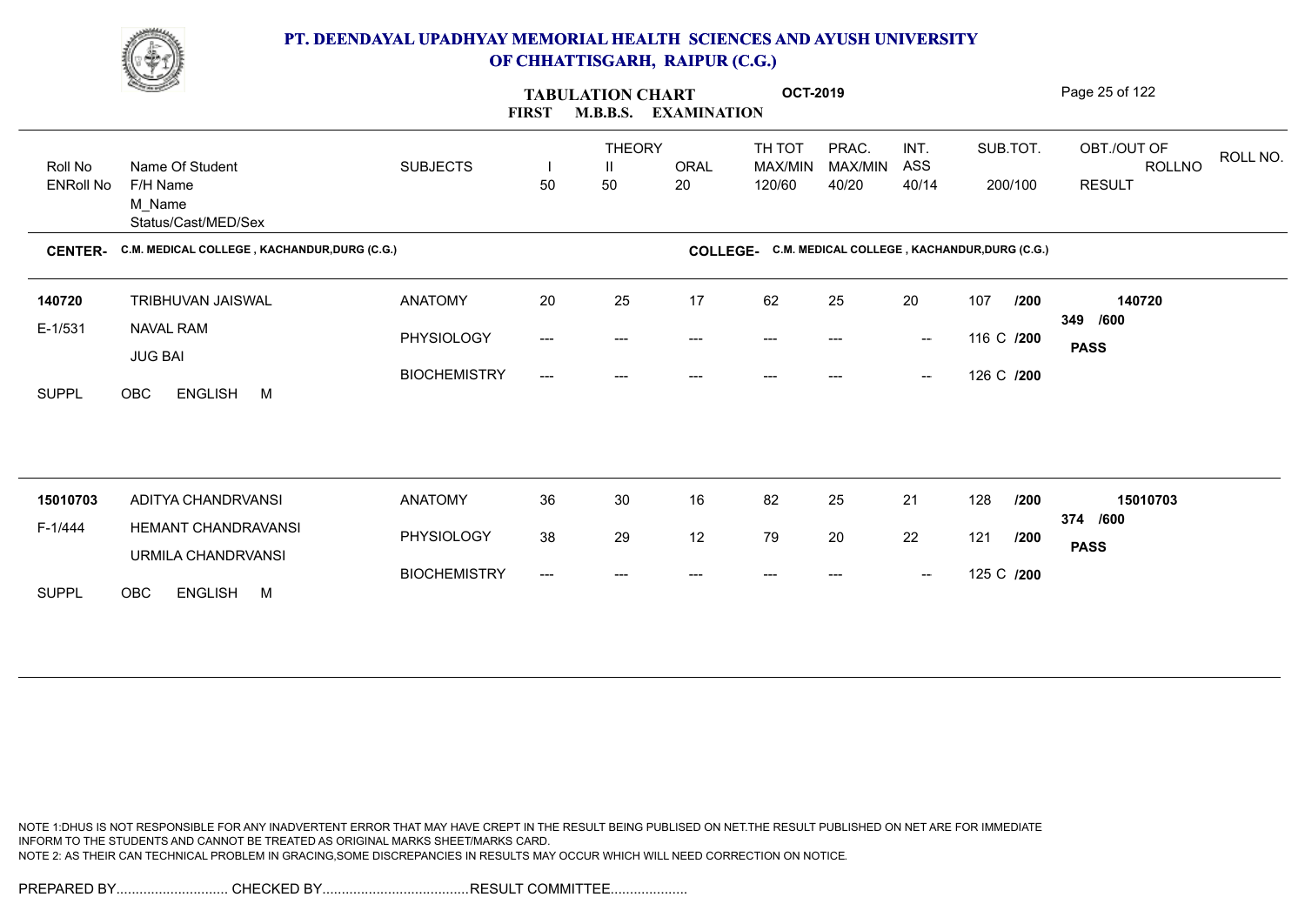

|                  | <u>Change of the South of the South of the South of the South of the South of the South of the South of the South of the South of the South of the South of the South of the South of the South of the South of the South of the</u> |                     | <b>FIRST</b>                        | <b>TABULATION CHART</b><br><b>M.B.B.S.</b> | <b>EXAMINATION</b> | <b>OCT-2019</b>                                       |                  |                                                |            |          | Page 26 of 122                    |
|------------------|--------------------------------------------------------------------------------------------------------------------------------------------------------------------------------------------------------------------------------------|---------------------|-------------------------------------|--------------------------------------------|--------------------|-------------------------------------------------------|------------------|------------------------------------------------|------------|----------|-----------------------------------|
| Roll No          | Name Of Student                                                                                                                                                                                                                      | <b>SUBJECTS</b>     |                                     | <b>THEORY</b><br>Ш                         | <b>ORAL</b>        | TH TOT<br>MAX/MIN                                     | PRAC.<br>MAX/MIN | INT.<br>ASS                                    |            | SUB.TOT. | OBT./OUT OF<br>ROLL NO.<br>ROLLNO |
| <b>ENRoll No</b> | F/H Name<br>M_Name<br>Status/Cast/MED/Sex                                                                                                                                                                                            |                     | 50                                  | 50                                         | 20                 | 120/60                                                | 40/20            | 40/14                                          |            | 200/100  | <b>RESULT</b>                     |
| <b>CENTER-</b>   | C.M. MEDICAL COLLEGE, KACHANDUR, DURG (C.G.)                                                                                                                                                                                         |                     |                                     |                                            |                    | COLLEGE- C.M. MEDICAL COLLEGE, KACHANDUR, DURG (C.G.) |                  |                                                |            |          |                                   |
| 15010706         | AKHIL TANEJA                                                                                                                                                                                                                         | <b>ANATOMY</b>      | 31                                  | 30                                         | 17                 | 78                                                    | 28               | 22                                             | 128        | /200     | 15010706                          |
| F-1/447          | <b>MANISH TANEJA</b>                                                                                                                                                                                                                 | PHYSIOLOGY          | $\qquad \qquad -\qquad -$           | ---                                        |                    |                                                       |                  | $\overline{\phantom{a}}$                       | 140 C /200 |          | 389 /600                          |
|                  | ANITA TANEJA                                                                                                                                                                                                                         | <b>BIOCHEMISTRY</b> | ---                                 | ---                                        |                    |                                                       |                  | $\overline{\phantom{a}}$                       | 121 C /200 |          | <b>PASS</b>                       |
| <b>SUPPL</b>     | GEN.<br>ENGLISH M                                                                                                                                                                                                                    |                     |                                     |                                            |                    |                                                       |                  |                                                |            |          |                                   |
|                  |                                                                                                                                                                                                                                      |                     |                                     |                                            |                    |                                                       |                  |                                                |            |          |                                   |
|                  |                                                                                                                                                                                                                                      |                     |                                     |                                            |                    |                                                       |                  |                                                |            |          |                                   |
| 15010708         | ALDANISH QADEER                                                                                                                                                                                                                      | <b>ANATOMY</b>      | 27                                  | 29                                         | 16                 | 72                                                    | 24               | 22                                             | 118        | /200     | 15010708<br>353 /600              |
| F-1/449          | A QADEER                                                                                                                                                                                                                             | PHYSIOLOGY          | $\hspace{0.05cm}---\hspace{0.05cm}$ | ---                                        | ---                | ---                                                   |                  | $\overline{\phantom{a}}$                       | 119 C /200 |          | <b>PASS</b>                       |
|                  | REHANA QADEER                                                                                                                                                                                                                        | <b>BIOCHEMISTRY</b> | ---                                 |                                            |                    |                                                       |                  | $\hspace{0.1mm}-\hspace{0.1mm}-\hspace{0.1mm}$ | 116 C /200 |          |                                   |
| <b>SUPPL</b>     | ENGLISH M<br>GEN.                                                                                                                                                                                                                    |                     |                                     |                                            |                    |                                                       |                  |                                                |            |          |                                   |

NOTE 1:DHUS IS NOT RESPONSIBLE FOR ANY INADVERTENT ERROR THAT MAY HAVE CREPT IN THE RESULT BEING PUBLISED ON NET.THE RESULT PUBLISHED ON NET ARE FOR IMMEDIATE INFORM TO THE STUDENTS AND CANNOT BE TREATED AS ORIGINAL MARKS SHEET/MARKS CARD. NOTE 2: AS THEIR CAN TECHNICAL PROBLEM IN GRACING,SOME DISCREPANCIES IN RESULTS MAY OCCUR WHICH WILL NEED CORRECTION ON NOTICE.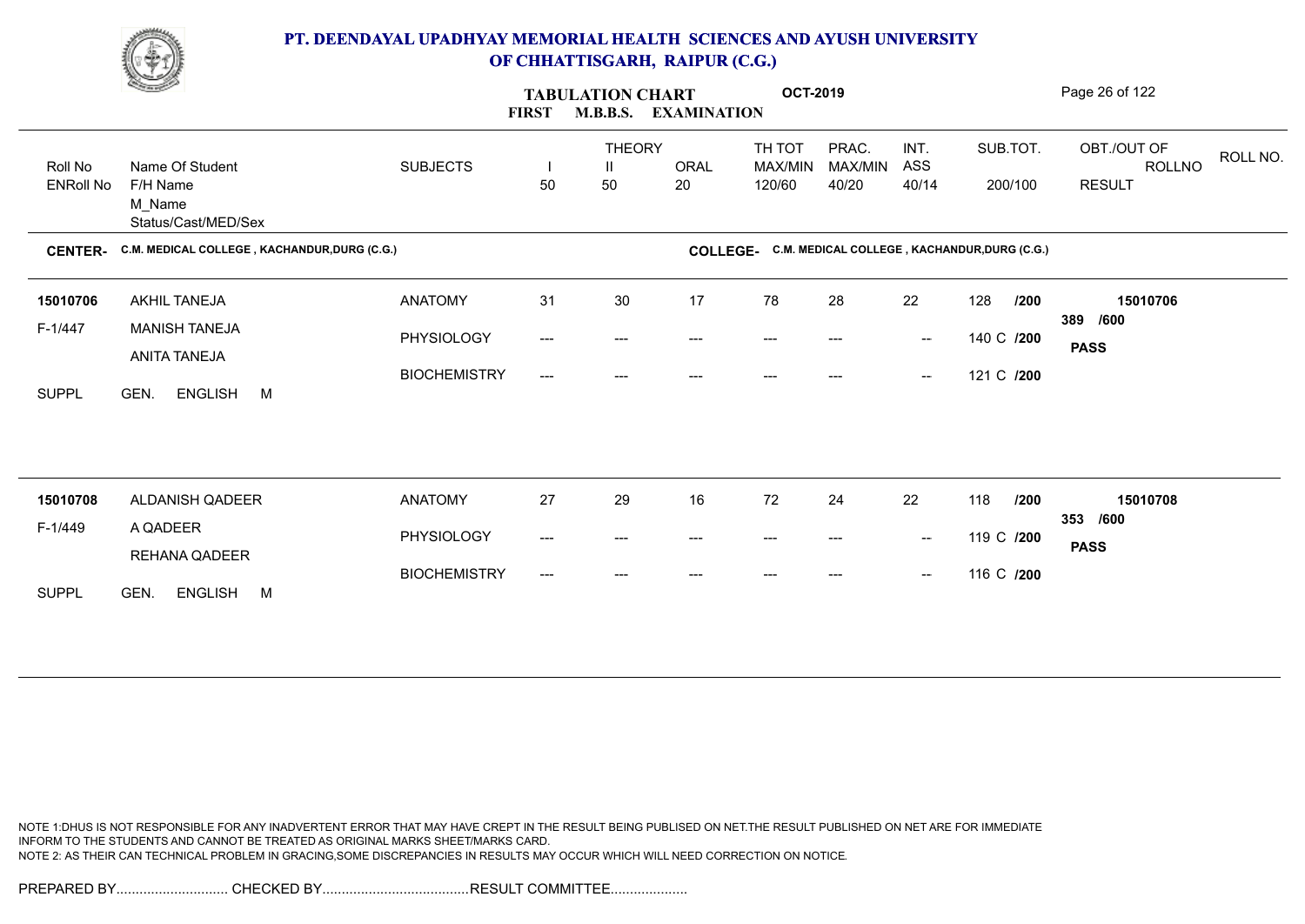

|                             | <b>Contract Contract Contract Contract Contract Contract Contract Contract Contract Contract Contract Contract Contract Contract Contract Contract Contract Contract Contract Contract Contract Contract Contract Contract Contr</b> |                     | <b>FIRST</b>                        | <b>TABULATION CHART</b><br><b>M.B.B.S.</b> | <b>EXAMINATION</b> | <b>OCT-2019</b>                                       |                           |                                                |                     |      | Page 27 of 122                                |          |
|-----------------------------|--------------------------------------------------------------------------------------------------------------------------------------------------------------------------------------------------------------------------------------|---------------------|-------------------------------------|--------------------------------------------|--------------------|-------------------------------------------------------|---------------------------|------------------------------------------------|---------------------|------|-----------------------------------------------|----------|
| Roll No<br><b>ENRoll No</b> | Name Of Student<br>F/H Name<br>M_Name<br>Status/Cast/MED/Sex                                                                                                                                                                         | <b>SUBJECTS</b>     | 50                                  | <b>THEORY</b><br>Ш<br>50                   | <b>ORAL</b><br>20  | TH TOT<br>MAX/MIN<br>120/60                           | PRAC.<br>MAX/MIN<br>40/20 | INT.<br>ASS<br>40/14                           | SUB.TOT.<br>200/100 |      | OBT./OUT OF<br><b>ROLLNO</b><br><b>RESULT</b> | ROLL NO. |
| <b>CENTER-</b>              | C.M. MEDICAL COLLEGE, KACHANDUR, DURG (C.G.)                                                                                                                                                                                         |                     |                                     |                                            |                    | COLLEGE- C.M. MEDICAL COLLEGE, KACHANDUR, DURG (C.G.) |                           |                                                |                     |      |                                               |          |
| 15010740                    | DIVYA DUBEY                                                                                                                                                                                                                          | <b>ANATOMY</b>      | 26                                  | 27                                         | 17                 | 70                                                    | 28                        | 26                                             | 124                 | /200 | 15010740                                      |          |
| F-1/481                     | VYAS DUBEY                                                                                                                                                                                                                           | PHYSIOLOGY          | $\hspace{0.05cm}---\hspace{0.05cm}$ | ---                                        | ---                | ---                                                   | ---                       | $\hspace{0.1mm}-\hspace{0.1mm}-\hspace{0.1mm}$ | 129 C /200          |      | 382 /600<br><b>PASS</b>                       |          |
| <b>SUPPL</b>                | ARTI DUBEY<br><b>ENGLISH</b><br>GEN.<br>F                                                                                                                                                                                            | <b>BIOCHEMISTRY</b> | $\qquad \qquad -\qquad -$           | ---                                        |                    |                                                       |                           | $\hspace{0.1mm}-\hspace{0.1mm}-\hspace{0.1mm}$ | 129 C /200          |      |                                               |          |
|                             |                                                                                                                                                                                                                                      |                     |                                     |                                            |                    |                                                       |                           |                                                |                     |      |                                               |          |
| 15010741                    | <b>DUGGANA PALLIFIROZ</b>                                                                                                                                                                                                            | <b>ANATOMY</b>      | 26                                  | 32                                         | 17                 | 75                                                    | 29                        | 23                                             | 127                 | /200 | 15010741<br>373 /600                          |          |
| F-1/482                     | DUGGANA PALLINAGARAJUDUGGANA I<br>DUGGANA PALLIFIWAHEEDA                                                                                                                                                                             | PHYSIOLOGY          | ---                                 | $---$                                      | ---                | $\hspace{0.05cm} \ldots \hspace{0.05cm}$              | $---$                     | $\sim$                                         | 123 C /200          |      | <b>PASS</b>                                   |          |
| <b>SUPPL</b>                | <b>OBC</b><br>ENGLISH M                                                                                                                                                                                                              | <b>BIOCHEMISTRY</b> | ---                                 | ---                                        |                    |                                                       |                           | $\overline{\phantom{a}}$                       | 123 C /200          |      |                                               |          |

NOTE 1:DHUS IS NOT RESPONSIBLE FOR ANY INADVERTENT ERROR THAT MAY HAVE CREPT IN THE RESULT BEING PUBLISED ON NET.THE RESULT PUBLISHED ON NET ARE FOR IMMEDIATE INFORM TO THE STUDENTS AND CANNOT BE TREATED AS ORIGINAL MARKS SHEET/MARKS CARD. NOTE 2: AS THEIR CAN TECHNICAL PROBLEM IN GRACING,SOME DISCREPANCIES IN RESULTS MAY OCCUR WHICH WILL NEED CORRECTION ON NOTICE.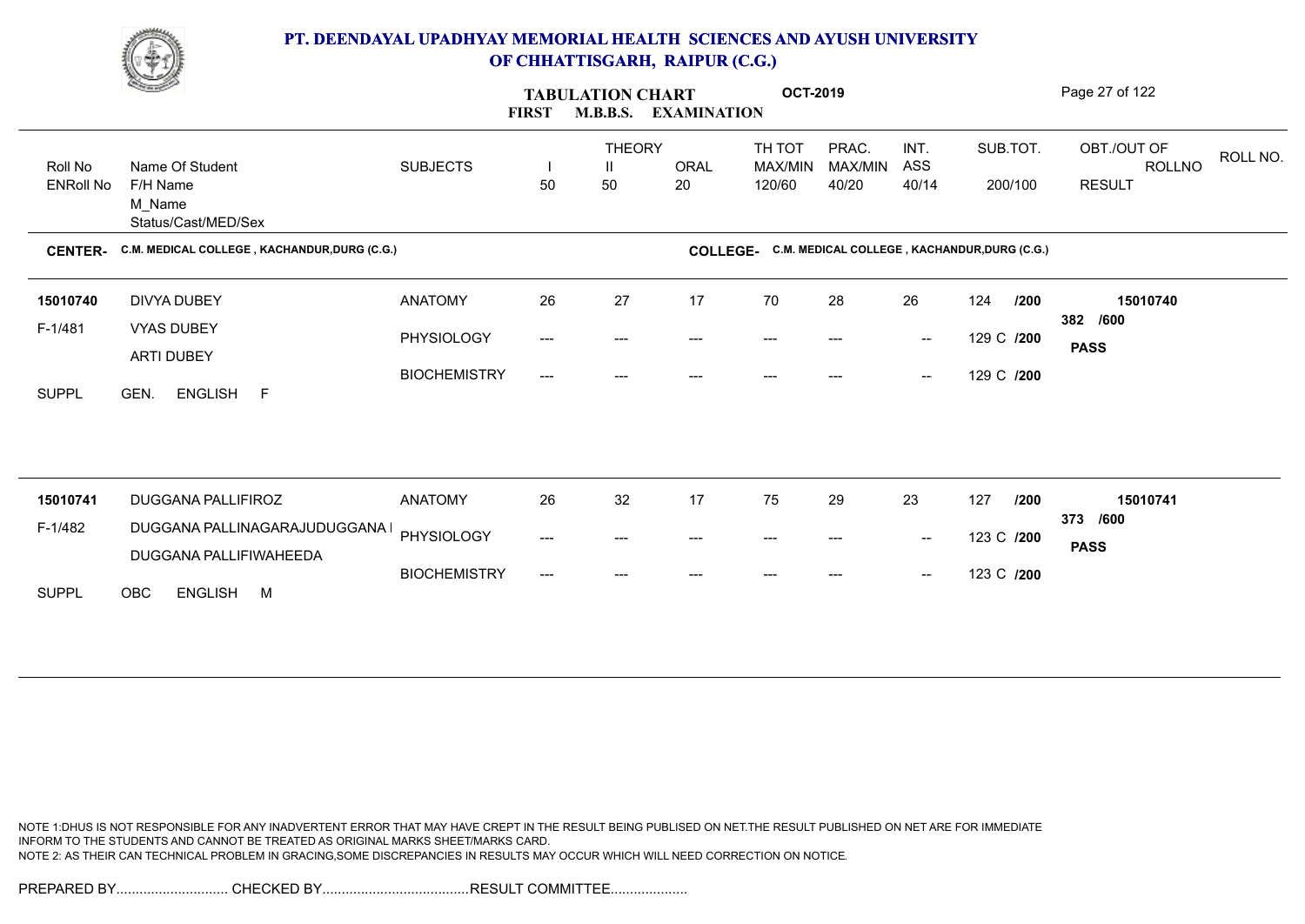

|                             | <b>Change of Congress</b>                                    |                     | <b>FIRST</b> | <b>TABULATION CHART</b>  | M.B.B.S. EXAMINATION | <b>OCT-2019</b>                                       |                           |                      |     |                     | Page 28 of 122                                     |
|-----------------------------|--------------------------------------------------------------|---------------------|--------------|--------------------------|----------------------|-------------------------------------------------------|---------------------------|----------------------|-----|---------------------|----------------------------------------------------|
| Roll No<br><b>ENRoll No</b> | Name Of Student<br>F/H Name<br>M_Name<br>Status/Cast/MED/Sex | <b>SUBJECTS</b>     | H<br>50      | <b>THEORY</b><br>Ш<br>50 | ORAL<br>20           | TH TOT<br>MAX/MIN<br>120/60                           | PRAC.<br>MAX/MIN<br>40/20 | INT.<br>ASS<br>40/14 |     | SUB.TOT.<br>200/100 | OBT./OUT OF<br>ROLL NO.<br>ROLLNO<br><b>RESULT</b> |
| <b>CENTER-</b>              | C.M. MEDICAL COLLEGE, KACHANDUR, DURG (C.G.)                 |                     |              |                          |                      | COLLEGE- C.M. MEDICAL COLLEGE, KACHANDUR, DURG (C.G.) |                           |                      |     |                     |                                                    |
| 15010776                    | PANKAJ KUJUR                                                 | <b>ANATOMY</b>      | 31           | 28                       | 16                   | 75                                                    | 25                        | 20                   | 120 | /200                | 15010776<br>334 /600                               |
| $F-1/518$                   | JUEL KUJUR<br>PUSHPA KUJUR                                   | PHYSIOLOGY          | 24           | 22                       | 11                   | $57*$                                                 | 20                        | 23                   | 100 | /200                | <b>PASS</b>                                        |
| <b>SUPPL</b>                | ENGLISH M<br><b>ST</b>                                       | <b>BIOCHEMISTRY</b> | 27           | 23                       | 13                   | 63                                                    | 30                        | 21                   | 114 | /200                | <b>DC 03</b>                                       |
|                             |                                                              |                     |              |                          |                      |                                                       |                           |                      |     |                     |                                                    |
| 15010818                    | SHUBHAM SAHU                                                 | <b>ANATOMY</b>      | 18           | 22                       | 16                   | $56^{\star}$                                          | 25                        | 21                   | 102 | /200                | 15010818                                           |
| F-1/560                     | NARESH SAHU<br>MANJULIKA SAHU                                | PHYSIOLOGY          | 32           | 21                       | 13                   | 66                                                    | 22                        | 23                   | 111 | /200                | 335 /600<br><b>PASS</b>                            |
| <b>SUPPL</b>                | OBC<br>ENGLISH M                                             | <b>BIOCHEMISTRY</b> | 32           | 22                       | 14                   | 68                                                    | 29                        | 25                   | 122 | /200                | <b>DC 04</b>                                       |

NOTE 1:DHUS IS NOT RESPONSIBLE FOR ANY INADVERTENT ERROR THAT MAY HAVE CREPT IN THE RESULT BEING PUBLISED ON NET.THE RESULT PUBLISHED ON NET ARE FOR IMMEDIATE INFORM TO THE STUDENTS AND CANNOT BE TREATED AS ORIGINAL MARKS SHEET/MARKS CARD. NOTE 2: AS THEIR CAN TECHNICAL PROBLEM IN GRACING,SOME DISCREPANCIES IN RESULTS MAY OCCUR WHICH WILL NEED CORRECTION ON NOTICE.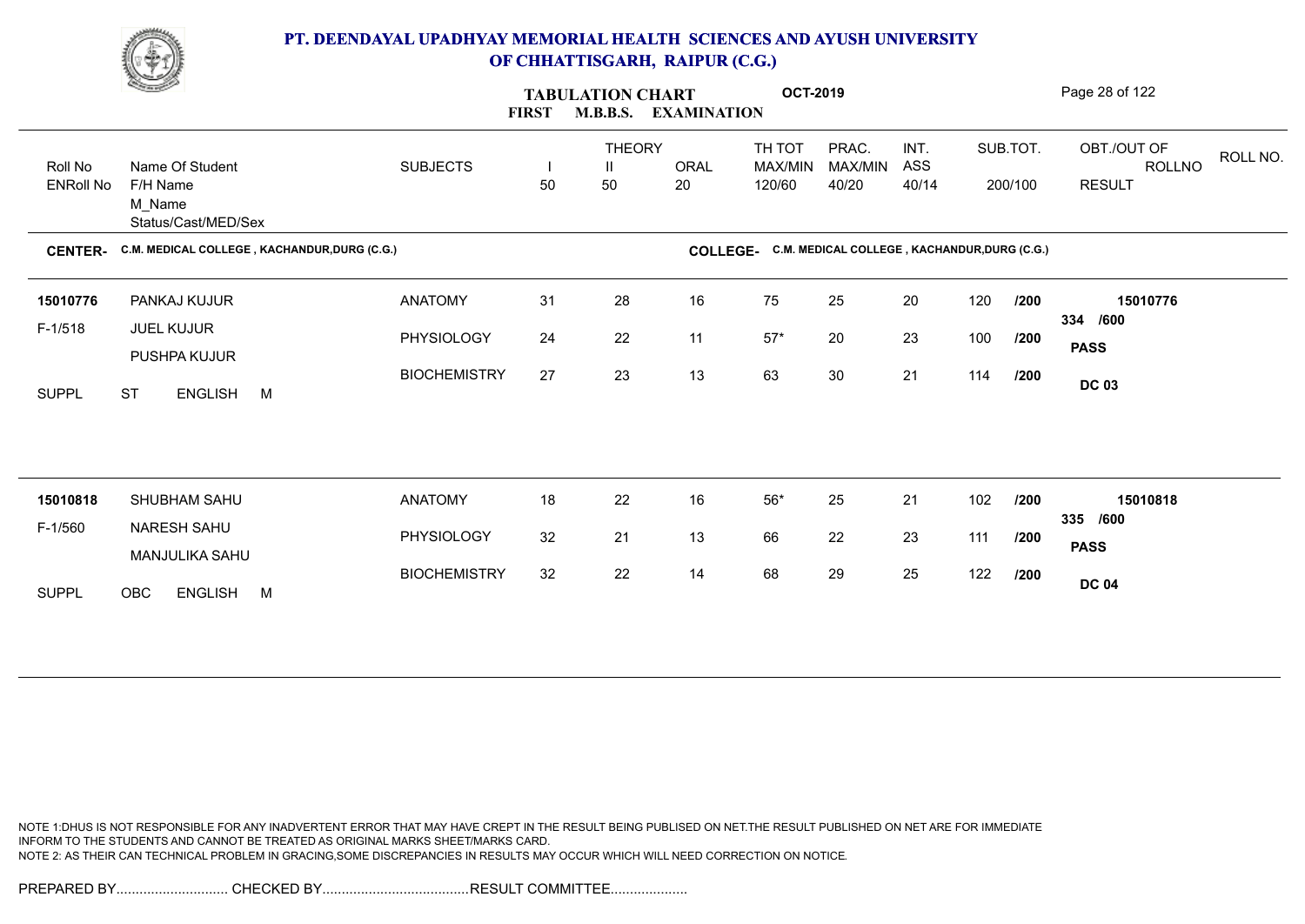

|                      | <u>Change</u>                                    |                     | <b>FIRST</b>              | <b>TABULATION CHART</b><br><b>M.B.B.S.</b> | <b>EXAMINATION</b> | <b>OCT-2019</b>                                       |                  |                                                |            |          | Page 29 of 122                    |
|----------------------|--------------------------------------------------|---------------------|---------------------------|--------------------------------------------|--------------------|-------------------------------------------------------|------------------|------------------------------------------------|------------|----------|-----------------------------------|
| Roll No              | Name Of Student                                  | <b>SUBJECTS</b>     |                           | <b>THEORY</b><br>Ш                         | ORAL               | TH TOT<br>MAX/MIN                                     | PRAC.<br>MAX/MIN | INT.<br>ASS                                    |            | SUB.TOT. | OBT./OUT OF<br>ROLL NO.<br>ROLLNO |
| <b>ENRoll No</b>     | F/H Name<br>M Name<br>Status/Cast/MED/Sex        |                     | 50                        | 50                                         | 20                 | 120/60                                                | 40/20            | 40/14                                          |            | 200/100  | <b>RESULT</b>                     |
| <b>CENTER-</b>       | C.M. MEDICAL COLLEGE, KACHANDUR, DURG (C.G.)     |                     |                           |                                            |                    | COLLEGE- C.M. MEDICAL COLLEGE, KACHANDUR, DURG (C.G.) |                  |                                                |            |          |                                   |
| 15010835             | <b>TAKSHAY KHERWAL</b>                           | <b>ANATOMY</b>      | 22                        | 32                                         | 16                 | 70                                                    | 25               | 21                                             | 116        | /200     | 15010835                          |
| $F-1/577$            | SATYAPAL KHERWAL<br>MUKESH DEVI                  | PHYSIOLOGY          | 33                        | 26                                         | 12                 | 71                                                    | 20               | 24                                             | 115        | /200     | 358 /600<br><b>PASS</b>           |
| <b>SUPPL</b>         | <b>ENGLISH</b><br>OBC<br>M                       | <b>BIOCHEMISTRY</b> | 38                        | 21                                         | 13                 | 72                                                    | 30               | 25                                             | 127        | /200     |                                   |
|                      |                                                  |                     |                           |                                            |                    |                                                       |                  |                                                |            |          |                                   |
|                      |                                                  |                     |                           |                                            |                    |                                                       |                  |                                                |            |          |                                   |
| 16010791<br>G-1/0305 | <b>FANISH CHANDRAKAR</b><br>TOKESHWAR CHANDRAKAR | <b>ANATOMY</b>      | 32                        | 30                                         | 16                 | 78                                                    | 25               | 22                                             | 125        | /200     | 16010791<br>360 /600              |
|                      | PRATIMA CHANDRAKAR                               | <b>PHYSIOLOGY</b>   | $\qquad \qquad -\qquad -$ | ---                                        | ---                | ---                                                   | $---$            | $\hspace{0.1mm}-\hspace{0.1mm}-\hspace{0.1mm}$ | 117 C /200 |          | <b>PASS</b>                       |
| <b>SUPPL</b>         | OBC<br><b>ENGLISH</b><br>M                       | <b>BIOCHEMISTRY</b> | $\qquad \qquad -\qquad -$ | $\qquad \qquad \cdots$                     | ---                | $---$                                                 | $---$            | $\hspace{0.05cm}$                              | 118 C /200 |          |                                   |

NOTE 1:DHUS IS NOT RESPONSIBLE FOR ANY INADVERTENT ERROR THAT MAY HAVE CREPT IN THE RESULT BEING PUBLISED ON NET.THE RESULT PUBLISHED ON NET ARE FOR IMMEDIATE INFORM TO THE STUDENTS AND CANNOT BE TREATED AS ORIGINAL MARKS SHEET/MARKS CARD. NOTE 2: AS THEIR CAN TECHNICAL PROBLEM IN GRACING,SOME DISCREPANCIES IN RESULTS MAY OCCUR WHICH WILL NEED CORRECTION ON NOTICE.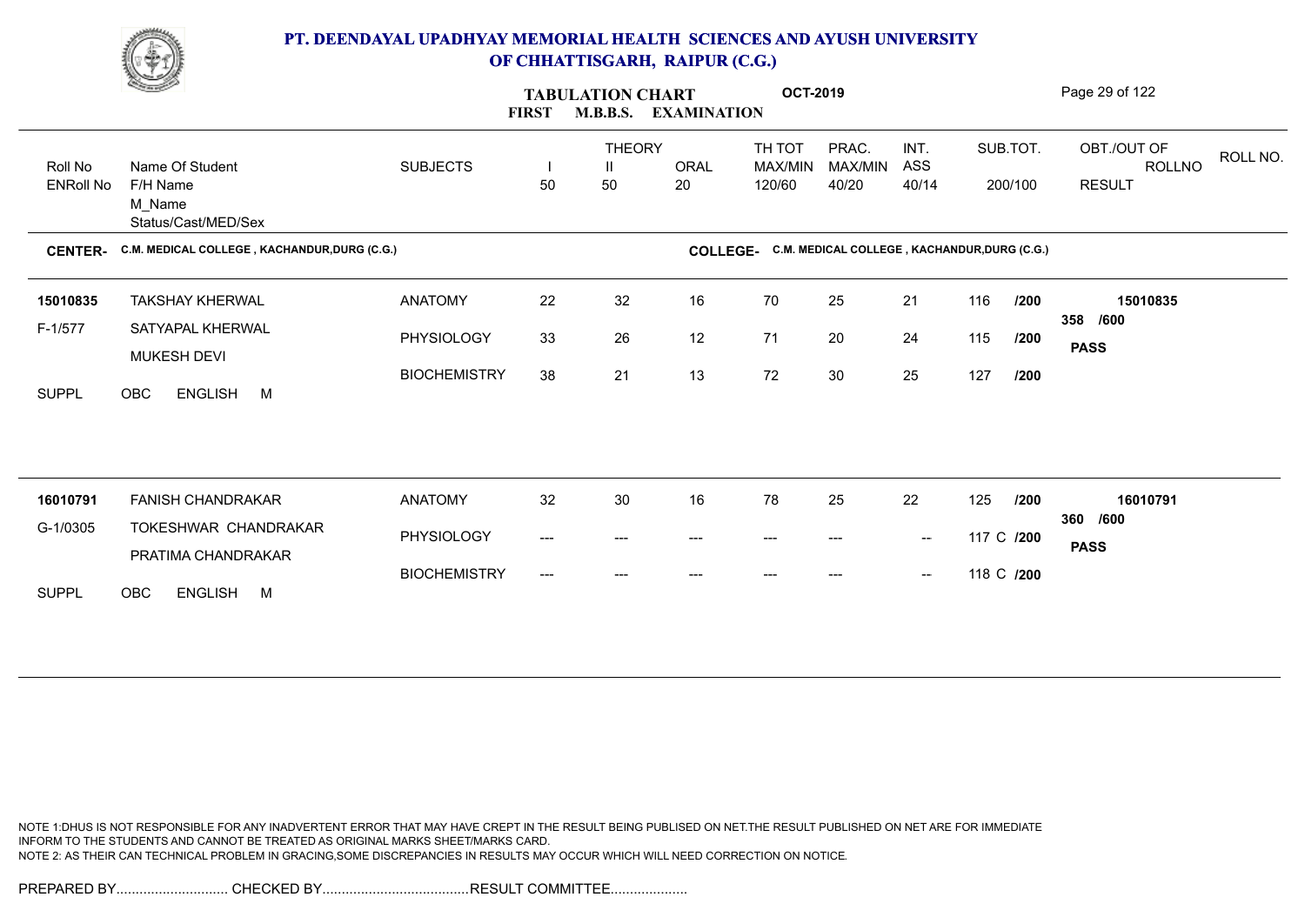

|                  | <b>Change of Congress</b>                    |                     | <b>FIRST</b> | <b>TABULATION CHART</b><br><b>M.B.B.S.</b> | <b>EXAMINATION</b> | <b>OCT-2019</b>                                       |                  |                                                |            |          | Page 30 of 122                    |  |
|------------------|----------------------------------------------|---------------------|--------------|--------------------------------------------|--------------------|-------------------------------------------------------|------------------|------------------------------------------------|------------|----------|-----------------------------------|--|
| Roll No          | Name Of Student                              | <b>SUBJECTS</b>     |              | <b>THEORY</b><br>Ш                         | ORAL               | TH TOT<br>MAX/MIN                                     | PRAC.<br>MAX/MIN | INT.<br>ASS                                    |            | SUB.TOT. | OBT./OUT OF<br>ROLL NO.<br>ROLLNO |  |
| <b>ENRoll No</b> | F/H Name<br>M_Name<br>Status/Cast/MED/Sex    |                     | 50           | 50                                         | 20                 | 120/60                                                | 40/20            | 40/14                                          |            | 200/100  | <b>RESULT</b>                     |  |
| <b>CENTER-</b>   | C.M. MEDICAL COLLEGE, KACHANDUR, DURG (C.G.) |                     |              |                                            |                    | COLLEGE- C.M. MEDICAL COLLEGE, KACHANDUR, DURG (C.G.) |                  |                                                |            |          |                                   |  |
| 16010797         | HIMANSHU THAKUR                              | <b>ANATOMY</b>      | 27           | 28                                         | 17                 | 72                                                    | 25               | 21                                             | 118        | /200     | 16010797                          |  |
| G-1/0311         | R.L. THAKUR<br>KUNTI THAKUR                  | PHYSIOLOGY          | ---          | ---                                        | ---                | $---$                                                 |                  | $\sim$                                         | 112 C /200 |          | 339 /600<br><b>PASS</b>           |  |
| <b>SUPPL</b>     | ENGLISH M<br><b>ST</b>                       | <b>BIOCHEMISTRY</b> | ---          | $---$                                      | ---                | $---$                                                 | ---              | $\hspace{0.1mm}-\hspace{0.1mm}-\hspace{0.1mm}$ | 109 C /200 |          |                                   |  |
|                  |                                              |                     |              |                                            |                    |                                                       |                  |                                                |            |          |                                   |  |
| 16010891         | <b>VISHVENDRA SINGH</b>                      | <b>ANATOMY</b>      | 28           | 27                                         | 16                 | 71                                                    | 20               | 21                                             | 112        | /200     | 16010891                          |  |
| G-/0406          | N.S. BHUWAL                                  | PHYSIOLOGY          | ---          | ---                                        |                    | $---$                                                 |                  | $\hspace{0.1mm}-\hspace{0.1mm}-\hspace{0.1mm}$ | 114 C /200 |          | 342 /600                          |  |
|                  | <b>ASHA BHUWAL</b>                           |                     |              |                                            | ---                |                                                       |                  |                                                |            |          | <b>PASS</b>                       |  |
| EX-STD           | <b>GEN</b><br><b>ENGLISH</b><br>M            | <b>BIOCHEMISTRY</b> | ---          | ---                                        | ---                |                                                       |                  | $\hspace{0.1mm}-\hspace{0.1mm}-\hspace{0.1mm}$ | 116 C /200 |          |                                   |  |

NOTE 1:DHUS IS NOT RESPONSIBLE FOR ANY INADVERTENT ERROR THAT MAY HAVE CREPT IN THE RESULT BEING PUBLISED ON NET.THE RESULT PUBLISHED ON NET ARE FOR IMMEDIATE INFORM TO THE STUDENTS AND CANNOT BE TREATED AS ORIGINAL MARKS SHEET/MARKS CARD. NOTE 2: AS THEIR CAN TECHNICAL PROBLEM IN GRACING,SOME DISCREPANCIES IN RESULTS MAY OCCUR WHICH WILL NEED CORRECTION ON NOTICE.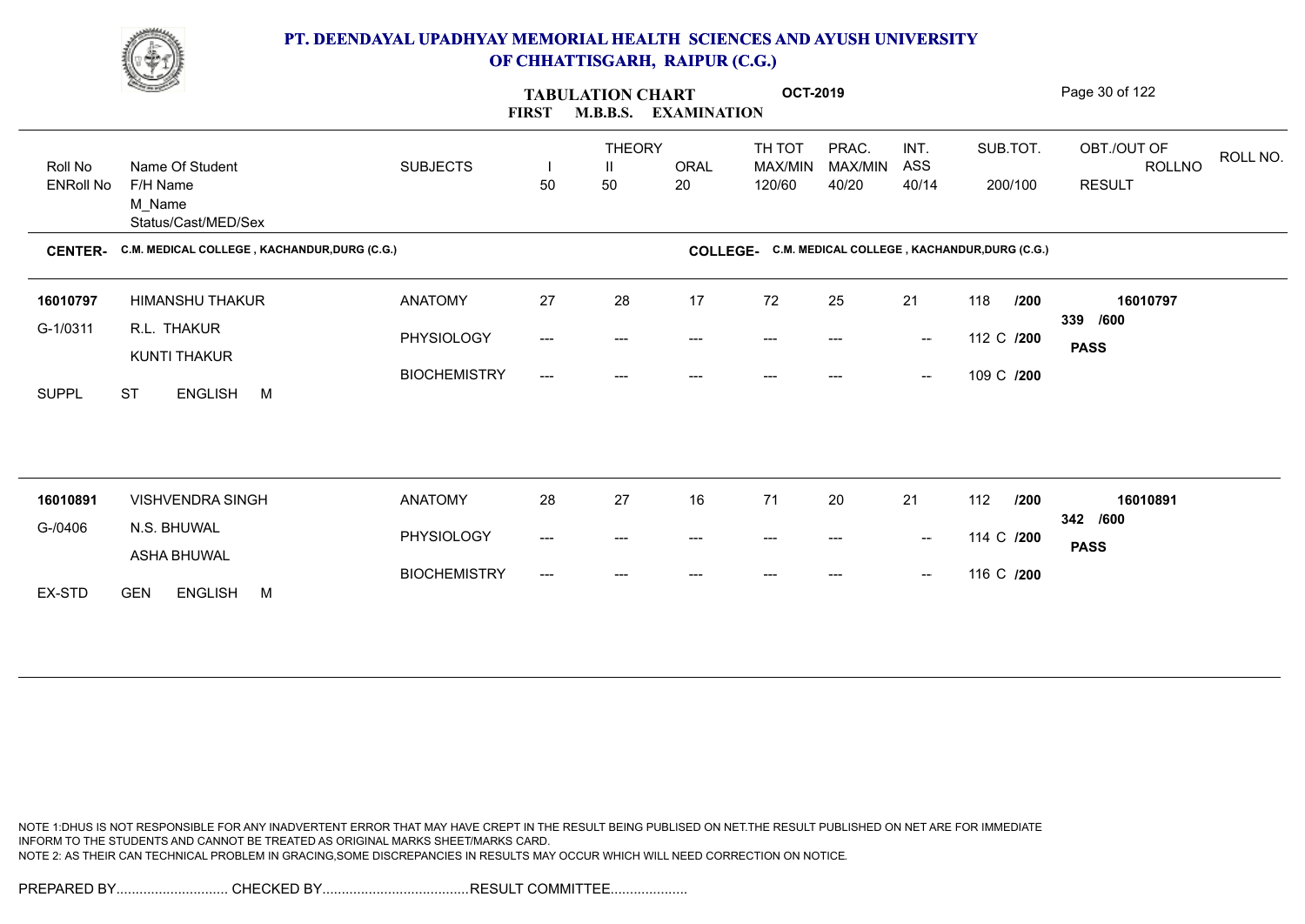

|                             | <b>Change of Congress</b>                                    |                     | <b>FIRST</b>                   | <b>TABULATION CHART</b>  | <b>M.B.B.S. EXAMINATION</b> | <b>OCT-2019</b>                                       |                           |                                                |            |                     | Page 31 of 122                                            |
|-----------------------------|--------------------------------------------------------------|---------------------|--------------------------------|--------------------------|-----------------------------|-------------------------------------------------------|---------------------------|------------------------------------------------|------------|---------------------|-----------------------------------------------------------|
| Roll No<br><b>ENRoll No</b> | Name Of Student<br>F/H Name<br>M Name<br>Status/Cast/MED/Sex | <b>SUBJECTS</b>     | $\overline{\phantom{a}}$<br>50 | <b>THEORY</b><br>Ш<br>50 | <b>ORAL</b><br>20           | TH TOT<br>MAX/MIN<br>120/60                           | PRAC.<br>MAX/MIN<br>40/20 | INT.<br>ASS<br>40/14                           |            | SUB.TOT.<br>200/100 | OBT./OUT OF<br>ROLL NO.<br><b>ROLLNO</b><br><b>RESULT</b> |
| <b>CENTER-</b>              | C.M. MEDICAL COLLEGE, KACHANDUR, DURG (C.G.)                 |                     |                                |                          |                             | COLLEGE. C.M. MEDICAL COLLEGE, KACHANDUR, DURG (C.G.) |                           |                                                |            |                     |                                                           |
| 16010903                    | AYUSHI SALUJA                                                | <b>ANATOMY</b>      | 25                             | 31                       | 16                          | 72                                                    | 24                        | 20                                             | 116        | /200                | 16010903                                                  |
| G-1/0293                    | ASHOK SALUJA<br>ANJALI SALUJA                                | PHYSIOLOGY          | 34                             | 28                       | 14                          | 76                                                    | 20                        | 21                                             | 117        | /200                | 353 /600<br><b>PASS</b>                                   |
| <b>SUPPL</b>                | ENGLISH F<br>GEN.                                            | <b>BIOCHEMISTRY</b> | ---                            | ---                      |                             | ---                                                   | ---                       | $\hspace{0.1mm}-\hspace{0.1mm}-\hspace{0.1mm}$ | 120 C /200 |                     |                                                           |
|                             |                                                              |                     |                                |                          |                             |                                                       |                           |                                                |            |                     |                                                           |
| 16010906                    | <b>TUBA SAMIN</b>                                            | <b>ANATOMY</b>      | 26                             | 34                       | 16                          | 76                                                    | 26                        | 20                                             | 122        | /200                | 16010906<br>369 /600                                      |
| G-1/0811                    | <b>SHAKIL ALI</b><br><b>FARZANA ALI</b>                      | PHYSIOLOGY          | 32                             | 28                       | 13                          | 73                                                    | 20                        | 21                                             | 114        | /200                | <b>PASS</b>                                               |
| <b>SUPPL</b>                | <b>GEN</b><br>ENGLISH F                                      | <b>BIOCHEMISTRY</b> | 39                             | 32                       | 13                          | 84                                                    | 29                        | 20                                             | 133        | /200                |                                                           |

NOTE 1:DHUS IS NOT RESPONSIBLE FOR ANY INADVERTENT ERROR THAT MAY HAVE CREPT IN THE RESULT BEING PUBLISED ON NET.THE RESULT PUBLISHED ON NET ARE FOR IMMEDIATE INFORM TO THE STUDENTS AND CANNOT BE TREATED AS ORIGINAL MARKS SHEET/MARKS CARD. NOTE 2: AS THEIR CAN TECHNICAL PROBLEM IN GRACING,SOME DISCREPANCIES IN RESULTS MAY OCCUR WHICH WILL NEED CORRECTION ON NOTICE.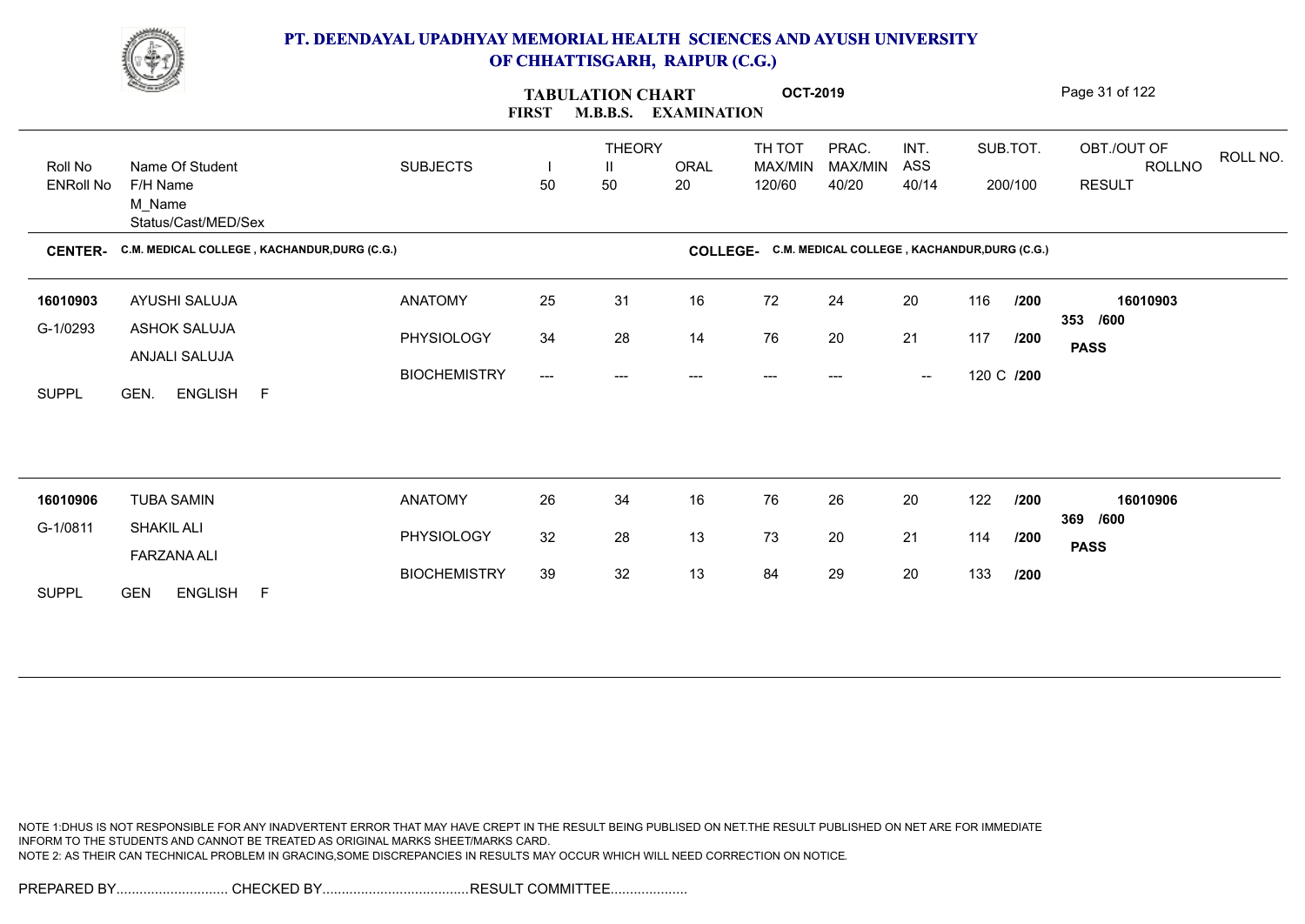

|                             | <u>Change of the South of the South of the South of the South of the South of the South of the South of the South of the South of the South of the South of the South of the South of the South of the South of the South of the</u> |                     | <b>FIRST</b>              | <b>TABULATION CHART</b><br><b>M.B.B.S.</b> | <b>EXAMINATION</b> | <b>OCT-2019</b>                                       |                           |                                                |            |                     | Page 32 of 122                                            |  |
|-----------------------------|--------------------------------------------------------------------------------------------------------------------------------------------------------------------------------------------------------------------------------------|---------------------|---------------------------|--------------------------------------------|--------------------|-------------------------------------------------------|---------------------------|------------------------------------------------|------------|---------------------|-----------------------------------------------------------|--|
| Roll No<br><b>ENRoll No</b> | Name Of Student<br>F/H Name<br>M_Name<br>Status/Cast/MED/Sex                                                                                                                                                                         | <b>SUBJECTS</b>     | 50                        | <b>THEORY</b><br>Ш<br>50                   | <b>ORAL</b><br>20  | TH TOT<br>MAX/MIN<br>120/60                           | PRAC.<br>MAX/MIN<br>40/20 | INT.<br>ASS<br>40/14                           |            | SUB.TOT.<br>200/100 | OBT./OUT OF<br>ROLL NO.<br><b>ROLLNO</b><br><b>RESULT</b> |  |
| <b>CENTER-</b>              | C.M. MEDICAL COLLEGE, KACHANDUR, DURG (C.G.)                                                                                                                                                                                         |                     |                           |                                            |                    | COLLEGE- C.M. MEDICAL COLLEGE, KACHANDUR, DURG (C.G.) |                           |                                                |            |                     |                                                           |  |
| 17010788                    | <b>MEGHDEEP DATTA</b>                                                                                                                                                                                                                | <b>ANATOMY</b>      | 29                        | 36                                         | 17                 | 82                                                    | 26                        | 20                                             | 128        | /200                | 17010788                                                  |  |
| H-1/00690M                  | ARUN CHANDRA DATTA<br>PURNIMA SARKAR DATTA                                                                                                                                                                                           | PHYSIOLOGY          | ---                       | ---                                        | ---                | $---$                                                 | ---                       | $\hspace{0.1mm}-\hspace{0.1mm}-\hspace{0.1mm}$ | 119 C /200 |                     | 376 /600<br><b>PASS</b>                                   |  |
| <b>SUPPL</b>                | GEN.<br>ENGLISH M                                                                                                                                                                                                                    | <b>BIOCHEMISTRY</b> | $\qquad \qquad -\qquad -$ | ---                                        | ---                | $---$                                                 |                           | $\hspace{0.1mm}-\hspace{0.1mm}-\hspace{0.1mm}$ | 129 C /200 |                     |                                                           |  |
|                             |                                                                                                                                                                                                                                      |                     |                           |                                            |                    |                                                       |                           |                                                |            |                     |                                                           |  |
| 18010175                    | ABHIRAJ BHATTACHARYA                                                                                                                                                                                                                 | <b>ANATOMY</b>      | 27                        | 35                                         | 17                 | 79                                                    | 27                        | 16                                             | 122        | /200                | 18010175<br>365 /600                                      |  |
| I-1/00223M                  | NATRAJ BHATTACHARYA<br>SUSHMITA BHATTACHARYA                                                                                                                                                                                         | PHYSIOLOGY          | ---                       | ---                                        | ---                |                                                       |                           | $\hspace{0.1mm}-\hspace{0.1mm}-\hspace{0.1mm}$ | 122 C /200 |                     | <b>PASS</b>                                               |  |
| <b>SUPPL</b>                | GEN.<br>ENGLISH M                                                                                                                                                                                                                    | <b>BIOCHEMISTRY</b> | ---                       | ---                                        | ---                | $---$                                                 |                           | $\hspace{0.1mm}-\hspace{0.1mm}-\hspace{0.1mm}$ | 121 C /200 |                     |                                                           |  |

NOTE 1:DHUS IS NOT RESPONSIBLE FOR ANY INADVERTENT ERROR THAT MAY HAVE CREPT IN THE RESULT BEING PUBLISED ON NET.THE RESULT PUBLISHED ON NET ARE FOR IMMEDIATE INFORM TO THE STUDENTS AND CANNOT BE TREATED AS ORIGINAL MARKS SHEET/MARKS CARD. NOTE 2: AS THEIR CAN TECHNICAL PROBLEM IN GRACING,SOME DISCREPANCIES IN RESULTS MAY OCCUR WHICH WILL NEED CORRECTION ON NOTICE.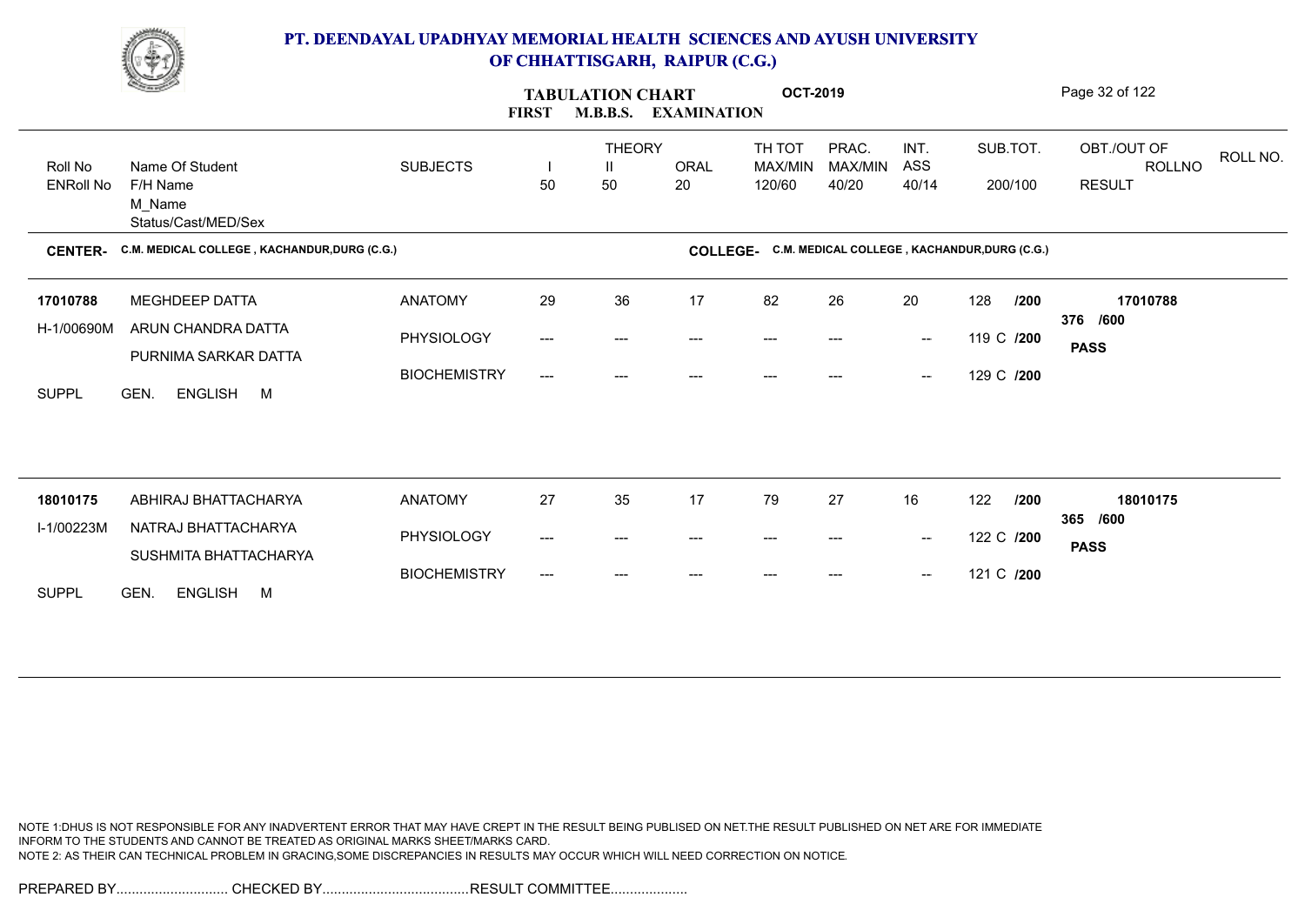

|                             | <b>Change of Congress</b>                                           |                     | <b>FIRST</b>                             | <b>TABULATION CHART</b><br><b>M.B.B.S.</b> | <b>EXAMINATION</b>                  | <b>OCT-2019</b>                                       |                                          |                                                |            |          | Page 33 of 122          |          |
|-----------------------------|---------------------------------------------------------------------|---------------------|------------------------------------------|--------------------------------------------|-------------------------------------|-------------------------------------------------------|------------------------------------------|------------------------------------------------|------------|----------|-------------------------|----------|
|                             |                                                                     |                     |                                          | <b>THEORY</b>                              |                                     | TH TOT                                                | PRAC.                                    | INT.                                           |            | SUB.TOT. | OBT./OUT OF             | ROLL NO. |
| Roll No<br><b>ENRoll No</b> | Name Of Student<br>F/H Name<br>M_Name                               | <b>SUBJECTS</b>     | 50                                       | Ш<br>50                                    | ORAL<br>20                          | MAX/MIN<br>120/60                                     | <b>MAX/MIN</b><br>40/20                  | ASS<br>40/14                                   |            | 200/100  | ROLLNO<br><b>RESULT</b> |          |
| <b>CENTER-</b>              | Status/Cast/MED/Sex<br>C.M. MEDICAL COLLEGE, KACHANDUR, DURG (C.G.) |                     |                                          |                                            |                                     | COLLEGE. C.M. MEDICAL COLLEGE, KACHANDUR, DURG (C.G.) |                                          |                                                |            |          |                         |          |
|                             |                                                                     |                     |                                          |                                            |                                     |                                                       |                                          |                                                |            |          |                         |          |
| 18010180                    | <b>ADITYA MANOHAR</b>                                               | <b>ANATOMY</b>      | 25                                       | 33                                         | 17                                  | 75                                                    | 27                                       | 20                                             | 122        | /200     | 18010180                |          |
| I-1/00228M                  | <b>RAM MANOHAR</b>                                                  | PHYSIOLOGY          | $\hspace{0.05cm} \ldots \hspace{0.05cm}$ | $\qquad \qquad -\qquad -$                  | $\hspace{0.05cm}---\hspace{0.05cm}$ | $\hspace{0.05cm}---\hspace{0.05cm}$                   | $\hspace{0.05cm} \ldots \hspace{0.05cm}$ | $\sim$                                         | 120 C /200 |          | 362 /600<br><b>PASS</b> |          |
| <b>SUPPL</b>                | SAVITA MANOHAR<br>SC<br>ENGLISH M                                   | <b>BIOCHEMISTRY</b> | $\hspace{0.05cm} \ldots \hspace{0.05cm}$ | ---                                        | ---                                 |                                                       |                                          | $\hspace{0.1mm}-\hspace{0.1mm}-\hspace{0.1mm}$ | 120 C /200 |          |                         |          |
|                             |                                                                     |                     |                                          |                                            |                                     |                                                       |                                          |                                                |            |          |                         |          |
|                             |                                                                     |                     |                                          |                                            |                                     |                                                       |                                          |                                                |            |          |                         |          |
| 18010188                    | ALOYIS JHUPRINCE                                                    | <b>ANATOMY</b>      | 20                                       | 20                                         | 17                                  | $57*$                                                 | 26                                       | 20                                             | 103        | /200     | 18010188<br>316 /600    |          |
| I-1/00236M                  | <b>JIBNUS GKKA</b><br><b>MANJU GKKA</b>                             | PHYSIOLOGY          | 11                                       | 24                                         | 14                                  | $49*$                                                 | 27                                       | 24                                             | 100        | /200     | <b>FAIL</b>             |          |
| <b>SUPPL</b>                | <b>ST</b><br>ENGLISH M                                              | <b>BIOCHEMISTRY</b> | $---$                                    | ---                                        | ---                                 | ---                                                   |                                          | $\overline{\phantom{a}}$                       | 113 C /200 |          |                         |          |
|                             | Re-ANATOMY PHYSIOLOGY                                               |                     |                                          |                                            |                                     |                                                       |                                          |                                                |            |          |                         |          |

NOTE 1:DHUS IS NOT RESPONSIBLE FOR ANY INADVERTENT ERROR THAT MAY HAVE CREPT IN THE RESULT BEING PUBLISED ON NET.THE RESULT PUBLISHED ON NET ARE FOR IMMEDIATE INFORM TO THE STUDENTS AND CANNOT BE TREATED AS ORIGINAL MARKS SHEET/MARKS CARD. NOTE 2: AS THEIR CAN TECHNICAL PROBLEM IN GRACING,SOME DISCREPANCIES IN RESULTS MAY OCCUR WHICH WILL NEED CORRECTION ON NOTICE.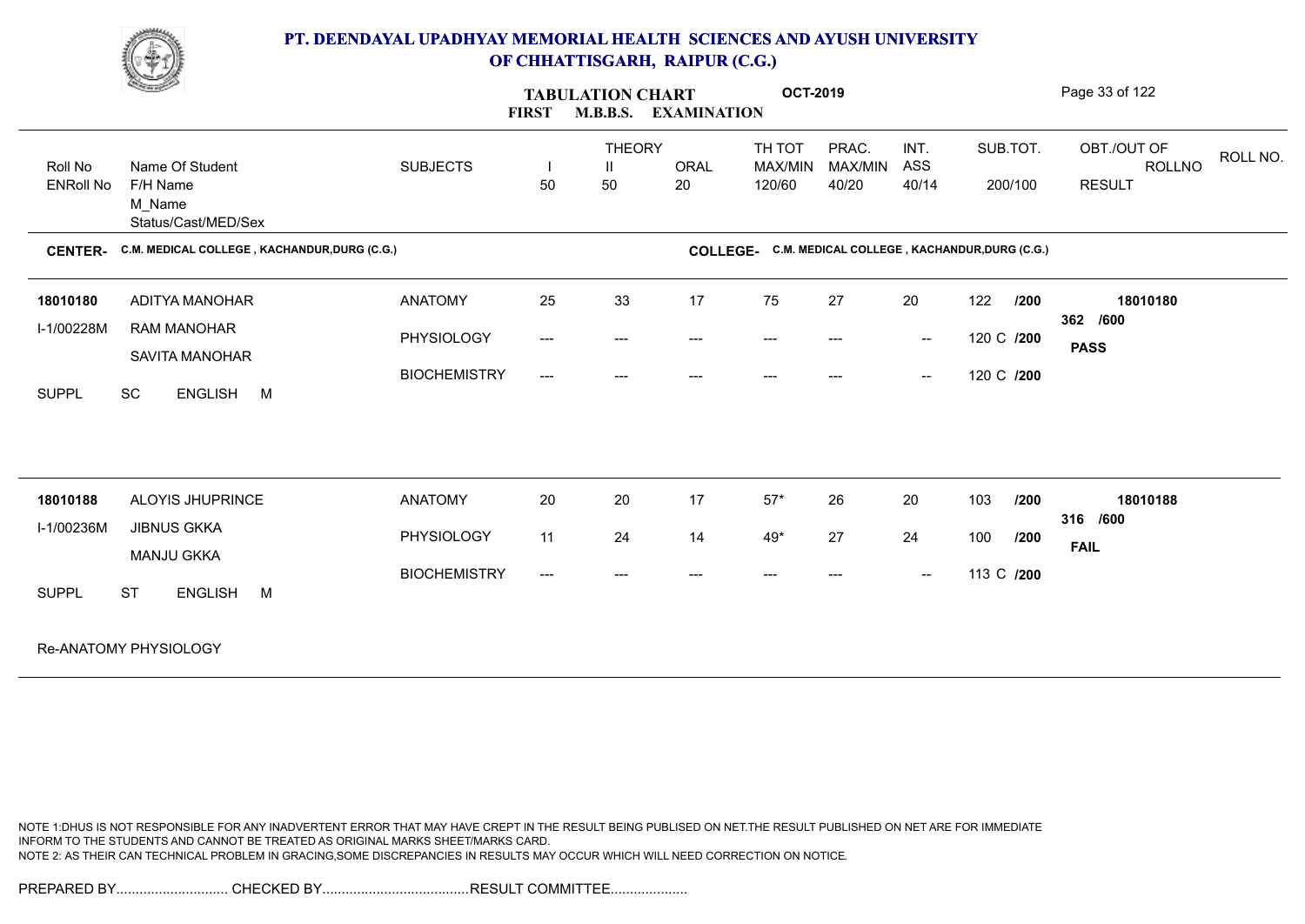

|                  | <b>Change of Congress</b>                    |                     | <b>FIRST</b> | <b>TABULATION CHART</b><br><b>M.B.B.S.</b> | <b>EXAMINATION</b> | <b>OCT-2019</b>                                       |                  |                                                |            |            | Page 34 of 122                           |
|------------------|----------------------------------------------|---------------------|--------------|--------------------------------------------|--------------------|-------------------------------------------------------|------------------|------------------------------------------------|------------|------------|------------------------------------------|
| Roll No          | Name Of Student                              | <b>SUBJECTS</b>     |              | <b>THEORY</b><br>Ш                         | ORAL               | TH TOT<br>MAX/MIN                                     | PRAC.<br>MAX/MIN | INT.<br>ASS                                    |            | SUB.TOT.   | OBT./OUT OF<br>ROLL NO.<br><b>ROLLNO</b> |
| <b>ENRoll No</b> | F/H Name<br>M_Name<br>Status/Cast/MED/Sex    |                     | 50           | 50                                         | 20                 | 120/60                                                | 40/20            | 40/14                                          |            | 200/100    | <b>RESULT</b>                            |
| <b>CENTER-</b>   | C.M. MEDICAL COLLEGE, KACHANDUR, DURG (C.G.) |                     |              |                                            |                    | COLLEGE- C.M. MEDICAL COLLEGE, KACHANDUR, DURG (C.G.) |                  |                                                |            |            |                                          |
| 18010195         | ARMAN MARKAM                                 | <b>ANATOMY</b>      | 21           | 34                                         | 17                 | 72                                                    | 27               | 20                                             | 119        | /200       | 18010195                                 |
| I-1/00243M       | MOHAN LAL MARKAM<br><b>LALITA MARKAM</b>     | PHYSIOLOGY          | ---          | ---                                        | ---                | $---$                                                 |                  | $\sim$                                         |            | 113 C /200 | 348 /600<br><b>PASS</b>                  |
| <b>SUPPL</b>     | <b>ST</b><br>ENGLISH M                       | <b>BIOCHEMISTRY</b> | ---          | $---$                                      | ---                | ---                                                   | $---$            | $\hspace{0.1mm}-\hspace{0.1mm}-\hspace{0.1mm}$ | 116 C /200 |            |                                          |
|                  |                                              |                     |              |                                            |                    |                                                       |                  |                                                |            |            |                                          |
| 18010264         | RAJIT DHRUW                                  | <b>ANATOMY</b>      | 22           | 26                                         | 17                 | 65                                                    | 26               | 20                                             | 111        | /200       | 18010264                                 |
| I-1/00312M       | <b>LOKNATH DHRUW</b>                         | PHYSIOLOGY          | 27           | 29                                         | 14                 | 70                                                    | 25               | 22                                             | 117        | /200       | /600<br>361                              |
|                  | <b>VIBHA DHRUW</b>                           |                     |              | 35                                         |                    | 85                                                    | 28               | 20                                             | 133        |            | <b>PASS</b>                              |
| <b>SUPPL</b>     | <b>ST</b><br>ENGLISH M                       | <b>BIOCHEMISTRY</b> | 36           |                                            | 14                 |                                                       |                  |                                                |            | /200       |                                          |

NOTE 1:DHUS IS NOT RESPONSIBLE FOR ANY INADVERTENT ERROR THAT MAY HAVE CREPT IN THE RESULT BEING PUBLISED ON NET.THE RESULT PUBLISHED ON NET ARE FOR IMMEDIATE INFORM TO THE STUDENTS AND CANNOT BE TREATED AS ORIGINAL MARKS SHEET/MARKS CARD. NOTE 2: AS THEIR CAN TECHNICAL PROBLEM IN GRACING,SOME DISCREPANCIES IN RESULTS MAY OCCUR WHICH WILL NEED CORRECTION ON NOTICE.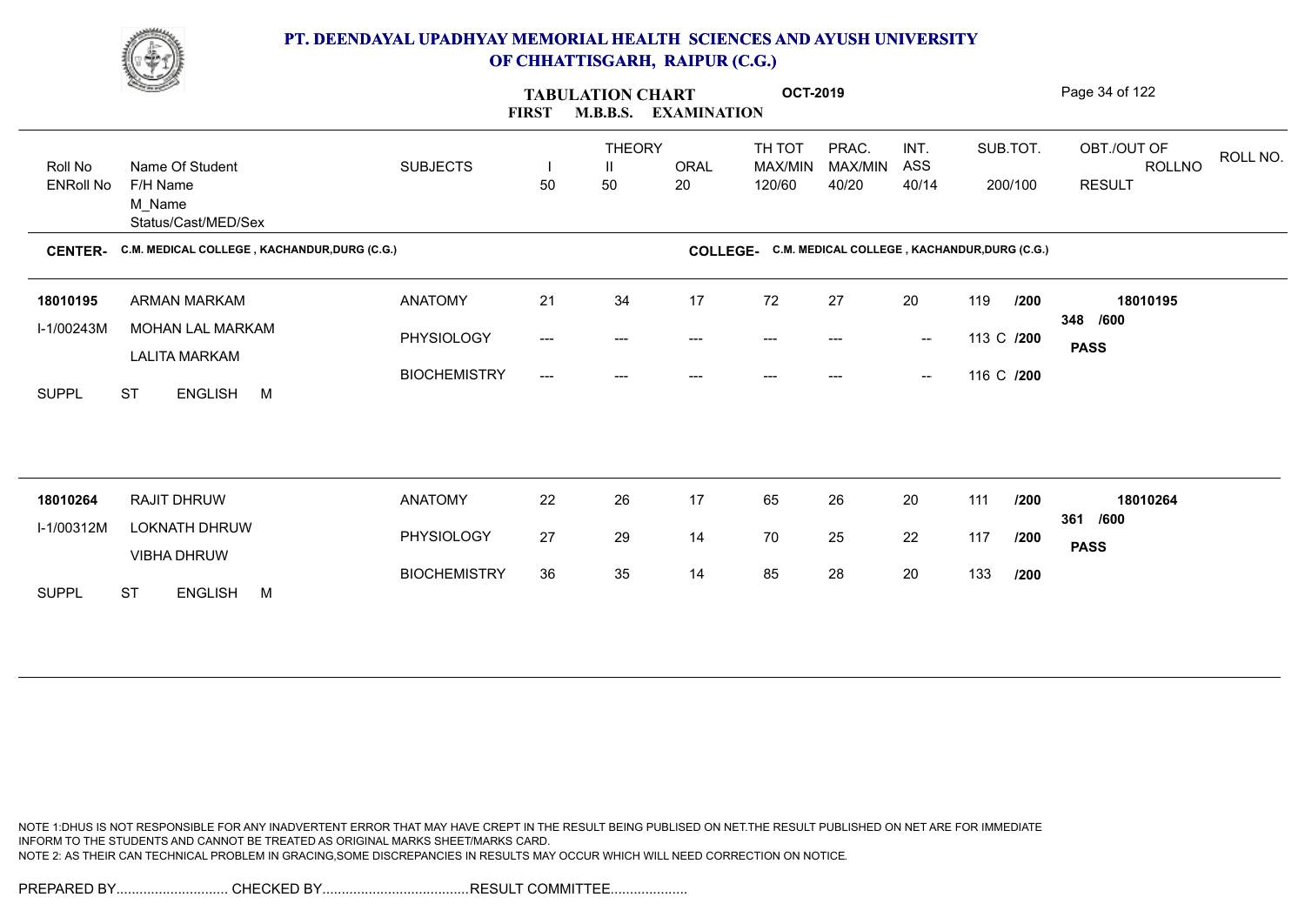

|                             | <b>Comment</b>                                               |                     | <b>FIRST</b>           | <b>TABULATION CHART</b><br><b>M.B.B.S.</b> | <b>EXAMINATION</b> | <b>OCT-2019</b>             |                           |                                        |                                              | Page 35 of 122                                |          |
|-----------------------------|--------------------------------------------------------------|---------------------|------------------------|--------------------------------------------|--------------------|-----------------------------|---------------------------|----------------------------------------|----------------------------------------------|-----------------------------------------------|----------|
| Roll No<br><b>ENRoll No</b> | Name Of Student<br>F/H Name<br>M Name<br>Status/Cast/MED/Sex | <b>SUBJECTS</b>     | 50                     | <b>THEORY</b><br>Ш<br>50                   | <b>ORAL</b><br>20  | TH TOT<br>MAX/MIN<br>120/60 | PRAC.<br>MAX/MIN<br>40/20 | INT.<br>ASS<br>40/14                   | SUB.TOT.<br>200/100                          | OBT./OUT OF<br><b>ROLLNO</b><br><b>RESULT</b> | ROLL NO. |
| <b>CENTER-</b>              | C.M. MEDICAL COLLEGE, KACHANDUR, DURG (C.G.)                 |                     |                        |                                            | <b>COLLEGE-</b>    |                             |                           |                                        | C.M. MEDICAL COLLEGE, KACHANDUR, DURG (C.G.) |                                               |          |
| 18010466                    | <b>UTKARSH DEV</b><br>RAMESH KUMAR SUKHDEVE                  | <b>ANATOMY</b>      | 33                     | 37                                         | 17                 | 87                          | 28                        | 25                                     | 140<br>/200                                  | 18010466<br>393 /600                          |          |
| I-1/01452M                  | KALPANA SUKHDEVE                                             | <b>PHYSIOLOGY</b>   | $\qquad \qquad \cdots$ | ---                                        | ---                |                             |                           | $\sim$                                 | 126 C /200                                   | <b>PASS</b>                                   |          |
| <b>SUPPL</b>                | <b>SC</b><br>ENGLISH M                                       | <b>BIOCHEMISTRY</b> | $---$                  | ---                                        |                    |                             |                           | $\hspace{0.1em} \ldots \hspace{0.1em}$ | 127 C /200                                   |                                               |          |

NOTE 1:DHUS IS NOT RESPONSIBLE FOR ANY INADVERTENT ERROR THAT MAY HAVE CREPT IN THE RESULT BEING PUBLISED ON NET.THE RESULT PUBLISHED ON NET ARE FOR IMMEDIATE INFORM TO THE STUDENTS AND CANNOT BE TREATED AS ORIGINAL MARKS SHEET/MARKS CARD. NOTE 2: AS THEIR CAN TECHNICAL PROBLEM IN GRACING,SOME DISCREPANCIES IN RESULTS MAY OCCUR WHICH WILL NEED CORRECTION ON NOTICE.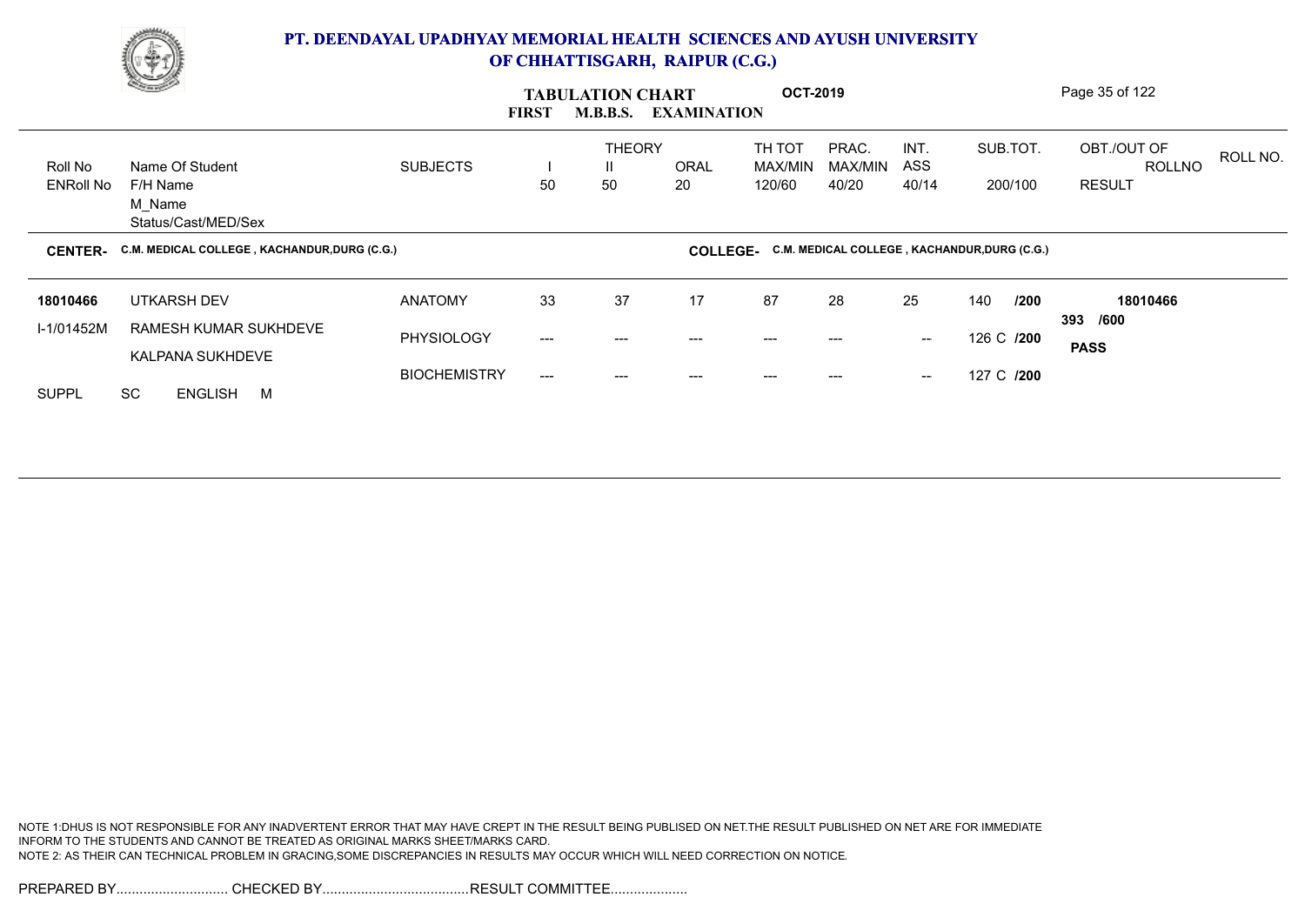

| <b>Change of Congress</b>   |                                               |                     | <b>FIRST</b>              | <b>TABULATION CHART</b>  | M.B.B.S. EXAMINATION | <b>OCT-2019</b>             |                           |                                                |            |                     | Page 36 of 122                                            |
|-----------------------------|-----------------------------------------------|---------------------|---------------------------|--------------------------|----------------------|-----------------------------|---------------------------|------------------------------------------------|------------|---------------------|-----------------------------------------------------------|
| Roll No<br><b>ENRoll No</b> | Name Of Student<br>F/H Name                   | <b>SUBJECTS</b>     | 50                        | <b>THEORY</b><br>Ш<br>50 | <b>ORAL</b><br>20    | TH TOT<br>MAX/MIN<br>120/60 | PRAC.<br>MAX/MIN<br>40/20 | INT.<br>ASS<br>40/14                           |            | SUB.TOT.<br>200/100 | OBT./OUT OF<br>ROLL NO.<br><b>ROLLNO</b><br><b>RESULT</b> |
|                             | M_Name<br>Status/Cast/MED/Sex                 |                     |                           |                          |                      |                             |                           |                                                |            |                     |                                                           |
| <b>CENTER-</b>              | CIMS, BILASPUR (C.G)                          |                     |                           |                          | <b>COLLEGE-</b>      |                             | CIMS, BILASPUR (C.G)      |                                                |            |                     |                                                           |
| 16010434                    | <b>SUMIT GHORE</b>                            | <b>ANATOMY</b>      | ---                       | $---$                    |                      |                             |                           | $\overline{\phantom{a}}$                       | 109 C /200 |                     | 16010434<br>342 /600                                      |
| G-1/0795                    | DHRUV GHORE<br><b>MADHURI GHORE</b>           | PHYSIOLOGY          | 28                        | 28                       | 16                   | 72                          | 32                        | 16                                             | 120        | /200                | <b>PASS</b>                                               |
| <b>SUPPL</b>                | SC<br>ENGLISH M                               | <b>BIOCHEMISTRY</b> | $\qquad \qquad -\qquad -$ | ---                      | $---$                | $---$                       | ---                       | $\hspace{0.1mm}-\hspace{0.1mm}-\hspace{0.1mm}$ | 113 C /200 |                     |                                                           |
|                             |                                               |                     |                           |                          |                      |                             |                           |                                                |            |                     |                                                           |
| 18010344                    | <b>DIKSHA BAGHEL</b>                          | <b>ANATOMY</b>      | 18                        | 27                       | 14                   | $59*$                       | 20                        | 31                                             | 110        | /200                | 18010344                                                  |
| I-1/00195M                  | DHANSINGH BAGHEL                              | PHYSIOLOGY          | 27                        | 20                       | 15                   | 62                          | 30                        | 19                                             | 111        | /200                | 331 /600<br><b>PASS</b>                                   |
| <b>SUPPL</b>                | <b>REKHA BAGHEL</b><br><b>ST</b><br>ENGLISH F | <b>BIOCHEMISTRY</b> | 21                        | 26                       | 13                   | 60                          | 29                        | 21                                             | 110        | /200                | <b>VCG 01</b>                                             |
|                             |                                               |                     |                           |                          |                      |                             |                           |                                                |            |                     |                                                           |

NOTE 1:DHUS IS NOT RESPONSIBLE FOR ANY INADVERTENT ERROR THAT MAY HAVE CREPT IN THE RESULT BEING PUBLISED ON NET.THE RESULT PUBLISHED ON NET ARE FOR IMMEDIATE INFORM TO THE STUDENTS AND CANNOT BE TREATED AS ORIGINAL MARKS SHEET/MARKS CARD. NOTE 2: AS THEIR CAN TECHNICAL PROBLEM IN GRACING,SOME DISCREPANCIES IN RESULTS MAY OCCUR WHICH WILL NEED CORRECTION ON NOTICE.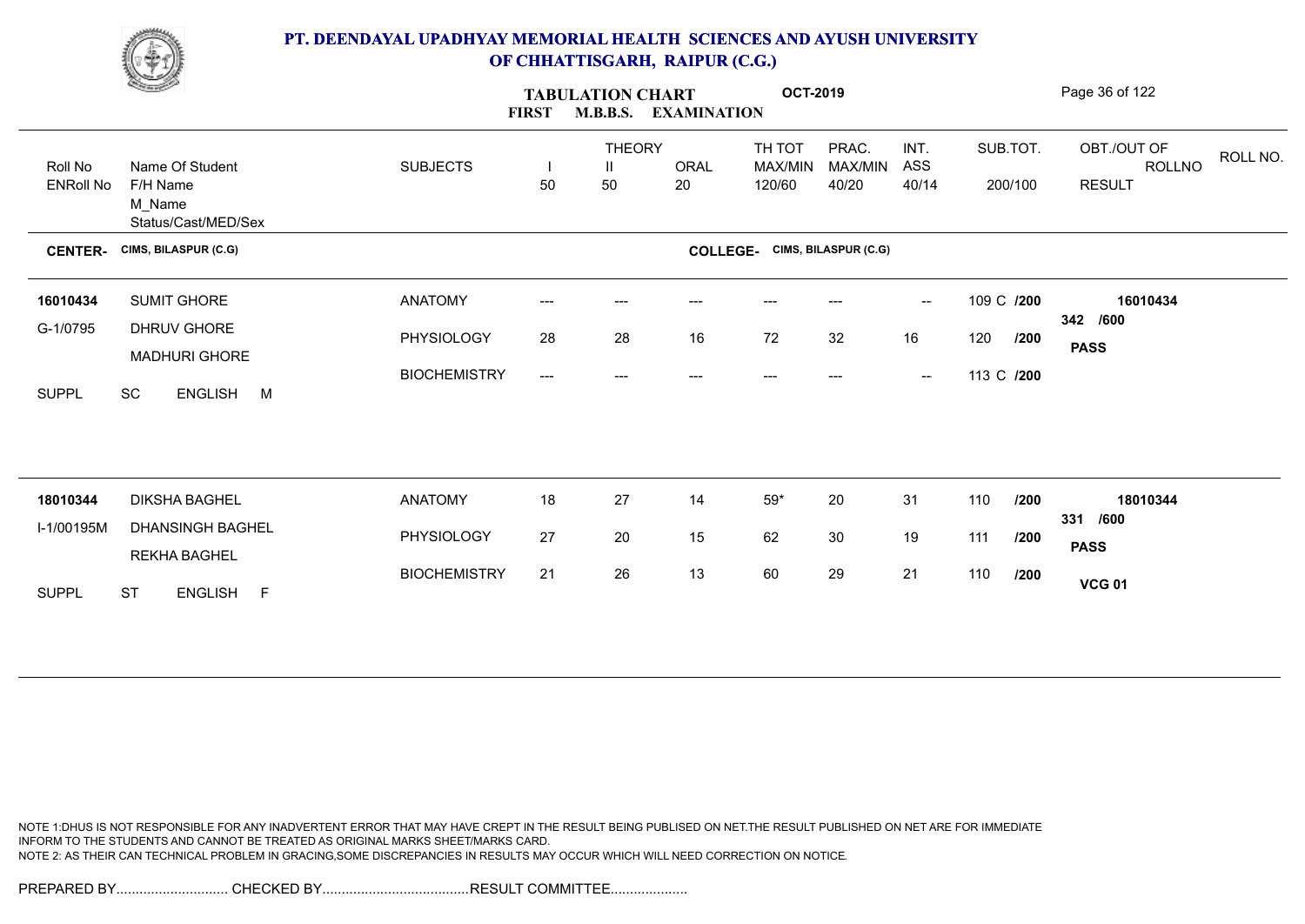

| <u>Company of the Company of the Company of the Company of the Company of the Company of the Company of the Company of the Company of the Company of the Company of the Company of the Company of the Company of the Company of </u> |                                                              |   |                                   | <b>FIRST</b>                   | <b>TABULATION CHART</b><br><b>M.B.B.S.</b> | <b>EXAMINATION</b> | <b>OCT-2019</b>                     |                              |                          |                           | Page 37 of 122                                |          |
|--------------------------------------------------------------------------------------------------------------------------------------------------------------------------------------------------------------------------------------|--------------------------------------------------------------|---|-----------------------------------|--------------------------------|--------------------------------------------|--------------------|-------------------------------------|------------------------------|--------------------------|---------------------------|-----------------------------------------------|----------|
| Roll No<br><b>ENRoll No</b>                                                                                                                                                                                                          | Name Of Student<br>F/H Name<br>M Name<br>Status/Cast/MED/Sex |   | <b>SUBJECTS</b>                   | 50                             | <b>THEORY</b><br>Ш<br>50                   | ORAL<br>20         | TH TOT<br>MAX/MIN<br>120/60         | PRAC.<br>MAX/MIN<br>40/20    | INT.<br>ASS<br>40/14     | SUB.TOT.<br>200/100       | OBT./OUT OF<br><b>ROLLNO</b><br><b>RESULT</b> | ROLL NO. |
| <b>CENTER-</b>                                                                                                                                                                                                                       | CIMS, BILASPUR (C.G)                                         |   |                                   |                                |                                            | <b>COLLEGE-</b>    |                                     | CIMS, BILASPUR (C.G)         |                          |                           |                                               |          |
| 18010354<br>I-1/00205M                                                                                                                                                                                                               | <b>GYANESHWAR</b><br><b>GANESH RAM</b>                       |   | <b>ANATOMY</b>                    | ---                            | $---$                                      | ---                | $\hspace{0.05cm}---\hspace{0.05cm}$ |                              | $\overline{\phantom{a}}$ | 112 C /200                | 18010354<br>340 /600                          |          |
|                                                                                                                                                                                                                                      | RAM KUNVER                                                   |   | PHYSIOLOGY<br><b>BIOCHEMISTRY</b> | 29<br>$\hspace{0.05cm} \ldots$ | 25<br>$---$                                | 15<br>---          | 69<br>$---$                         | 30<br>$\qquad \qquad \cdots$ | 17<br>$\sim$             | /200<br>116<br>112 C /200 | <b>PASS</b>                                   |          |
| <b>SUPPL</b>                                                                                                                                                                                                                         | SC<br>ENGLISH M                                              |   |                                   |                                |                                            |                    |                                     |                              |                          |                           |                                               |          |
| 18010980                                                                                                                                                                                                                             | SWARAJ RAI                                                   |   | ANATOMY                           | 13                             | 26                                         | 15                 | $54^{\star}$                        | 20                           | 33                       | 107<br>/200               | 18010980                                      |          |
| I-1/01449M                                                                                                                                                                                                                           | <b>SURESH RAI</b><br><b>MANJU RAI</b>                        |   | PHYSIOLOGY                        | ---                            | ---                                        | ---                | ---                                 | ---                          | $\sim$                   | 109 C /200                | 340 /600<br><b>FAIL</b>                       |          |
| <b>SUPPL</b>                                                                                                                                                                                                                         | <b>ENGLISH</b><br>OBC                                        | M | <b>BIOCHEMISTRY</b>               | ---                            | ---                                        |                    |                                     |                              | $\sim$                   | 124 C /200                |                                               |          |
|                                                                                                                                                                                                                                      |                                                              |   |                                   |                                |                                            |                    |                                     |                              |                          |                           |                                               |          |

Re-ANATOMY

NOTE 1:DHUS IS NOT RESPONSIBLE FOR ANY INADVERTENT ERROR THAT MAY HAVE CREPT IN THE RESULT BEING PUBLISED ON NET.THE RESULT PUBLISHED ON NET ARE FOR IMMEDIATE INFORM TO THE STUDENTS AND CANNOT BE TREATED AS ORIGINAL MARKS SHEET/MARKS CARD. NOTE 2: AS THEIR CAN TECHNICAL PROBLEM IN GRACING,SOME DISCREPANCIES IN RESULTS MAY OCCUR WHICH WILL NEED CORRECTION ON NOTICE.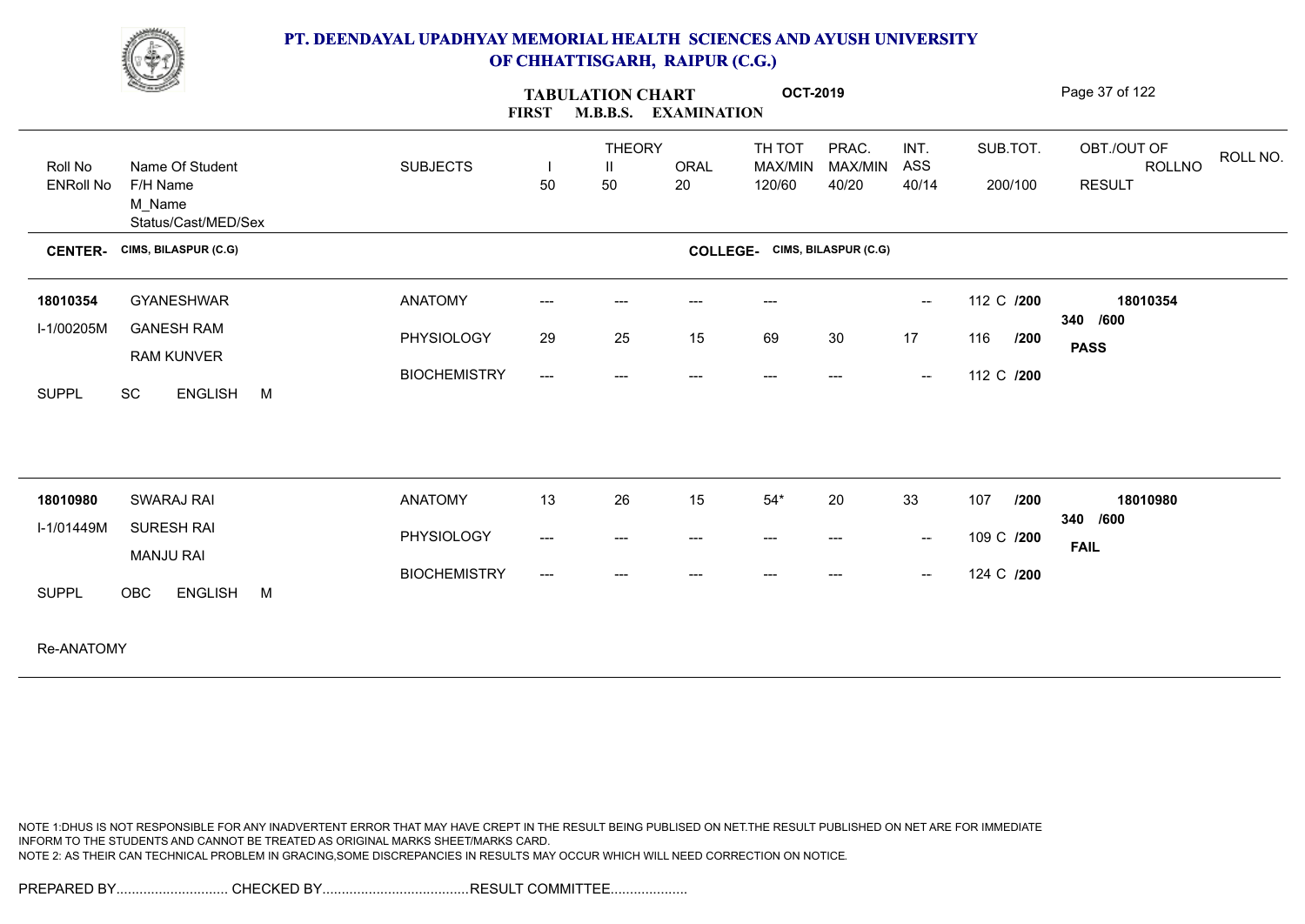

|                             | <b>Contract Contract Contract Contract Contract Contract Contract Contract Contract Contract Contract Contract Contract Contract Contract Contract Contract Contract Contract Contract Contract Contract Contract Contract Contr</b> |                     | <b>FIRST</b>                        | <b>TABULATION CHART</b><br><b>M.B.B.S.</b><br><b>EXAMINATION</b> |                                          |                             | <b>OCT-2019</b>           |                          |                     | Page 38 of 122                                            |
|-----------------------------|--------------------------------------------------------------------------------------------------------------------------------------------------------------------------------------------------------------------------------------|---------------------|-------------------------------------|------------------------------------------------------------------|------------------------------------------|-----------------------------|---------------------------|--------------------------|---------------------|-----------------------------------------------------------|
| Roll No<br><b>ENRoll No</b> | Name Of Student<br>F/H Name<br>M Name<br>Status/Cast/MED/Sex                                                                                                                                                                         | <b>SUBJECTS</b>     | 50                                  | <b>THEORY</b><br>$\mathbf{H}$<br>50                              | ORAL<br>20                               | TH TOT<br>MAX/MIN<br>120/60 | PRAC.<br>MAX/MIN<br>40/20 | INT.<br>ASS<br>40/14     | SUB.TOT.<br>200/100 | OBT./OUT OF<br>ROLL NO.<br><b>ROLLNO</b><br><b>RESULT</b> |
| <b>CENTER-</b>              | CIMS, BILASPUR (C.G)                                                                                                                                                                                                                 |                     |                                     |                                                                  | <b>COLLEGE-</b>                          |                             | CIMS, BILASPUR (C.G)      |                          |                     |                                                           |
| 19010187                    | AAKANKSHA KHATKER                                                                                                                                                                                                                    | <b>ANATOMY</b>      | 26                                  | 32                                                               | 15                                       | 73                          | 31                        | 23                       | 127<br>/200         | 19010187<br>376 /600                                      |
| J-1/00217M                  | <b>JANAK RAM KHATKER</b><br>SHANTI DEVI KHATKER                                                                                                                                                                                      | PHYSIOLOGY          | ---                                 | ---                                                              | $\hspace{0.05cm} \ldots \hspace{0.05cm}$ | ---                         | ---                       | $\sim$                   | 119 C /200          | <b>PASS</b>                                               |
| <b>SUPPL</b>                | SC<br>ENGLISH F                                                                                                                                                                                                                      | <b>BIOCHEMISTRY</b> | $\hspace{0.05cm}---\hspace{0.05cm}$ | ---                                                              | $---$                                    | $---$                       | ---                       | $\overline{\phantom{a}}$ | 130 C /200          |                                                           |
|                             |                                                                                                                                                                                                                                      |                     |                                     |                                                                  |                                          |                             |                           |                          |                     |                                                           |
| 19010189                    | ADITYA KUMAR DHONKARIYA                                                                                                                                                                                                              | <b>ANATOMY</b>      | 31                                  | 29                                                               | 14                                       | 74                          | 27                        | 23                       | 124<br>/200         | 19010189<br>380 /600                                      |
| J-1/00219M                  | RAMAWATAR DHONKARIYA<br>SARITA GUPTA                                                                                                                                                                                                 | PHYSIOLOGY          | $\qquad \qquad -\qquad -$           | ---                                                              | $---$                                    | $---$                       | ---                       | $\overline{\phantom{a}}$ | 117 C /200          | <b>PASS</b>                                               |
| <b>SUPPL</b>                | <b>GEN</b><br><b>ENGLISH</b><br>M                                                                                                                                                                                                    | <b>BIOCHEMISTRY</b> | $\qquad \qquad -\qquad -$           | ---                                                              |                                          |                             |                           | $-\!$                    | 139 C /200          |                                                           |

NOTE 1:DHUS IS NOT RESPONSIBLE FOR ANY INADVERTENT ERROR THAT MAY HAVE CREPT IN THE RESULT BEING PUBLISED ON NET.THE RESULT PUBLISHED ON NET ARE FOR IMMEDIATE INFORM TO THE STUDENTS AND CANNOT BE TREATED AS ORIGINAL MARKS SHEET/MARKS CARD. NOTE 2: AS THEIR CAN TECHNICAL PROBLEM IN GRACING,SOME DISCREPANCIES IN RESULTS MAY OCCUR WHICH WILL NEED CORRECTION ON NOTICE.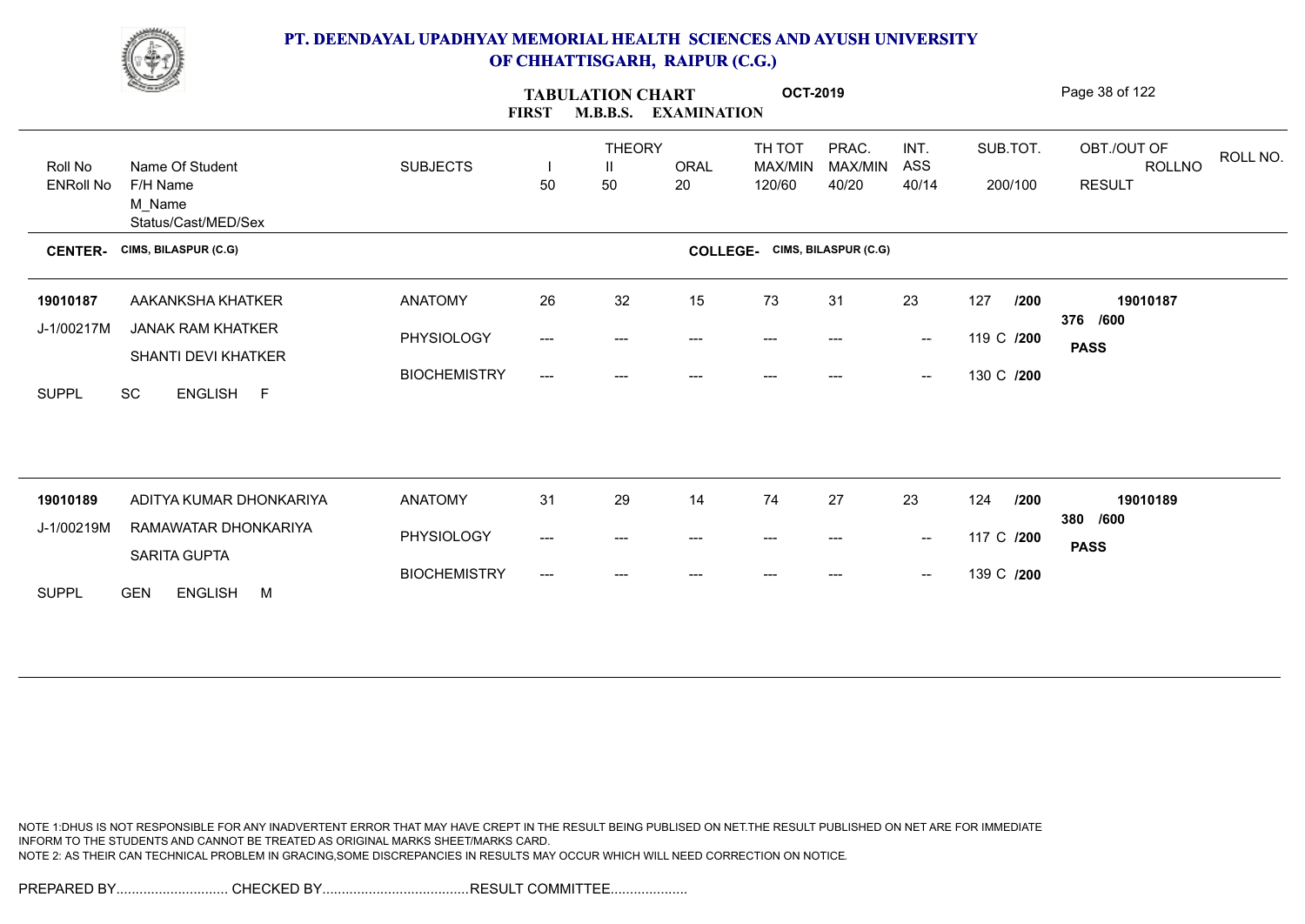

|                             | <b>Contract of the Season States</b>                         |                     | <b>FIRST</b>                        | <b>TABULATION CHART</b><br><b>M.B.B.S.</b><br><b>EXAMINATION</b> |                                          | <b>OCT-2019</b>                   |                           |                          |                     | Page 39 of 122                                     |
|-----------------------------|--------------------------------------------------------------|---------------------|-------------------------------------|------------------------------------------------------------------|------------------------------------------|-----------------------------------|---------------------------|--------------------------|---------------------|----------------------------------------------------|
| Roll No<br><b>ENRoll No</b> | Name Of Student<br>F/H Name<br>M_Name<br>Status/Cast/MED/Sex | <b>SUBJECTS</b>     | 50                                  | <b>THEORY</b><br>$\mathbf{H}$<br>50                              | ORAL<br>20                               | TH TOT<br>MAX/MIN<br>120/60       | PRAC.<br>MAX/MIN<br>40/20 | INT.<br>ASS<br>40/14     | SUB.TOT.<br>200/100 | OBT./OUT OF<br>ROLL NO.<br>ROLLNO<br><b>RESULT</b> |
| <b>CENTER-</b>              | CIMS, BILASPUR (C.G)                                         |                     |                                     |                                                                  | <b>COLLEGE-</b>                          |                                   | CIMS, BILASPUR (C.G)      |                          |                     |                                                    |
| 19010191                    | AKASH PUJARI                                                 | <b>ANATOMY</b>      | 30 <sub>o</sub>                     | 31                                                               | 16                                       | 77                                | 29                        | 23                       | 129<br>/200         | 19010191                                           |
| J-1/00221M                  | PANCHRAM PUJARI                                              | PHYSIOLOGY          | $\qquad \qquad -\qquad -$           | ---                                                              | $---$                                    | $---$                             | $---$                     | $\overline{\phantom{a}}$ | 108 C /200          | 371 /600<br><b>PASS</b>                            |
| <b>SUPPL</b>                | <b>REKHA PUJARI</b><br><b>ST</b><br>ENGLISH M                | <b>BIOCHEMISTRY</b> | $\hspace{0.05cm}---\hspace{0.05cm}$ | $---$                                                            |                                          | ---                               | ---                       | $\overline{\phantom{a}}$ | 134 C /200          |                                                    |
|                             |                                                              |                     |                                     |                                                                  |                                          |                                   |                           |                          |                     |                                                    |
| 19010192                    | AKSHAY JAISWAL                                               | <b>ANATOMY</b>      | 18                                  | 33                                                               | 15                                       | 66                                | 28                        | 20                       | 114<br>/200         | 19010192                                           |
| J-1/00222M                  | <b>RAJENDRA</b><br>VINA JAISWAL                              | PHYSIOLOGY          | ---                                 | $---$                                                            | $\hspace{0.05cm} \ldots \hspace{0.05cm}$ | $\hspace{0.05cm} \dashrightarrow$ | $---$                     | $\sim$                   | 108 C /200          | 358 /600<br><b>PASS</b>                            |
| <b>SUPPL</b>                | OBC<br><b>ENGLISH</b><br>M                                   | <b>BIOCHEMISTRY</b> | 31                                  | 29                                                               | 16                                       | 76                                | 30                        | 30                       | 136<br>/200         |                                                    |

NOTE 1:DHUS IS NOT RESPONSIBLE FOR ANY INADVERTENT ERROR THAT MAY HAVE CREPT IN THE RESULT BEING PUBLISED ON NET.THE RESULT PUBLISHED ON NET ARE FOR IMMEDIATE INFORM TO THE STUDENTS AND CANNOT BE TREATED AS ORIGINAL MARKS SHEET/MARKS CARD. NOTE 2: AS THEIR CAN TECHNICAL PROBLEM IN GRACING,SOME DISCREPANCIES IN RESULTS MAY OCCUR WHICH WILL NEED CORRECTION ON NOTICE.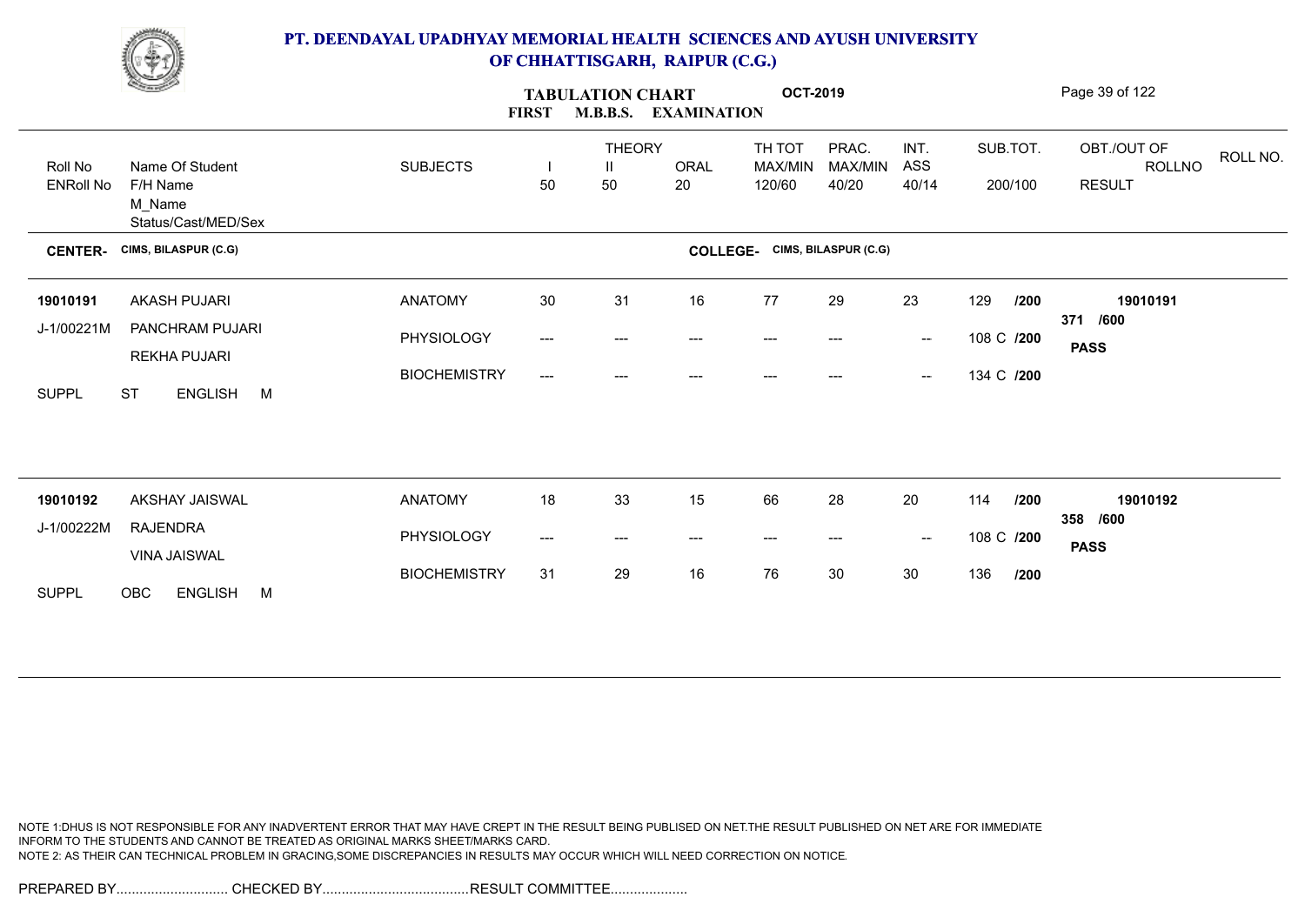

|                             | <u>Change</u>                                                |                     | <b>FIRST</b>                        | <b>M.B.B.S.</b>                     | <b>TABULATION CHART</b><br><b>EXAMINATION</b> |                                      | <b>OCT-2019</b>           |                                                |            |                     | Page 40 of 122                                            |
|-----------------------------|--------------------------------------------------------------|---------------------|-------------------------------------|-------------------------------------|-----------------------------------------------|--------------------------------------|---------------------------|------------------------------------------------|------------|---------------------|-----------------------------------------------------------|
| Roll No<br><b>ENRoll No</b> | Name Of Student<br>F/H Name<br>M_Name<br>Status/Cast/MED/Sex | <b>SUBJECTS</b>     | 50                                  | <b>THEORY</b><br>$\mathbf{H}$<br>50 | ORAL<br>20                                    | TH TOT<br>MAX/MIN<br>120/60          | PRAC.<br>MAX/MIN<br>40/20 | INT.<br>ASS<br>40/14                           |            | SUB.TOT.<br>200/100 | OBT./OUT OF<br>ROLL NO.<br><b>ROLLNO</b><br><b>RESULT</b> |
| <b>CENTER-</b>              | CIMS, BILASPUR (C.G)                                         |                     |                                     |                                     |                                               | <b>COLLEGE-</b> CIMS, BILASPUR (C.G) |                           |                                                |            |                     |                                                           |
| 19010196                    | ANUP KUMAR GUPTA                                             | <b>ANATOMY</b>      | 27                                  | 31                                  | 15                                            | 73                                   | 28                        | 20                                             | 121        | /200                | 19010196                                                  |
| J-1/00226M                  | JAMUNA PRASAD GUPTA<br><b>BIJUL DEVI</b>                     | PHYSIOLOGY          | 31                                  | 27                                  | 14                                            | 72                                   | 34                        | 20                                             | 126        | /200                | 376 /600<br><b>PASS</b>                                   |
| <b>SUPPL</b>                | OBC<br><b>ENGLISH</b><br>M                                   | <b>BIOCHEMISTRY</b> | $\hspace{0.05cm}---\hspace{0.05cm}$ | $---$                               |                                               | ---                                  | ---                       | $\overline{\phantom{a}}$                       | 129 C /200 |                     |                                                           |
|                             |                                                              |                     |                                     |                                     |                                               |                                      |                           |                                                |            |                     |                                                           |
| 19010197                    | <b>ANURAG PRATAP</b>                                         | <b>ANATOMY</b>      | 29                                  | $30\,$                              | 13                                            | 72                                   | 24                        | 22                                             | 118        | /200                | 19010197                                                  |
| J-1/00227M                  | <b>VIRENDRA KUMAR</b><br><b>AMITA SINGH</b>                  | PHYSIOLOGY          | ---                                 | ---                                 | $---$                                         | $---$                                | ---                       | $\overline{\phantom{a}}$                       | 112 C /200 |                     | 354 /600<br><b>PASS</b>                                   |
| <b>SUPPL</b>                | <b>ST</b><br><b>ENGLISH</b><br>M                             | <b>BIOCHEMISTRY</b> | $\hspace{0.05cm}---\hspace{0.05cm}$ | ---                                 |                                               | ---                                  |                           | $\hspace{0.1mm}-\hspace{0.1mm}-\hspace{0.1mm}$ | 124 C /200 |                     |                                                           |
|                             |                                                              |                     |                                     |                                     |                                               |                                      |                           |                                                |            |                     |                                                           |

NOTE 1:DHUS IS NOT RESPONSIBLE FOR ANY INADVERTENT ERROR THAT MAY HAVE CREPT IN THE RESULT BEING PUBLISED ON NET.THE RESULT PUBLISHED ON NET ARE FOR IMMEDIATE INFORM TO THE STUDENTS AND CANNOT BE TREATED AS ORIGINAL MARKS SHEET/MARKS CARD. NOTE 2: AS THEIR CAN TECHNICAL PROBLEM IN GRACING,SOME DISCREPANCIES IN RESULTS MAY OCCUR WHICH WILL NEED CORRECTION ON NOTICE.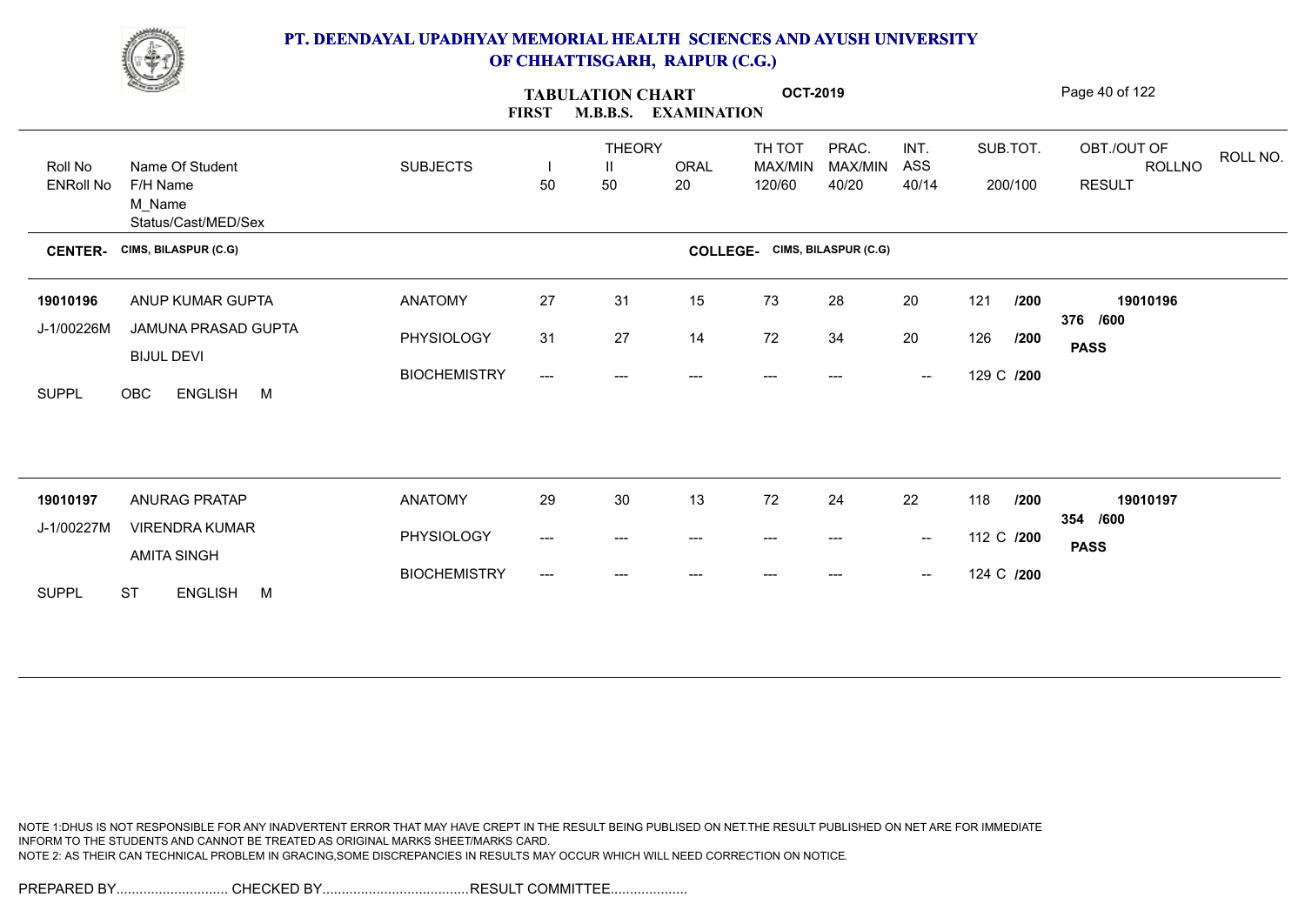

|                  | <u>Common Common</u>                      |                     | <b>TABULATION CHART</b><br>M.B.B.S. EXAMINATION<br><b>FIRST</b> |                    |                                          |                   |                      |                                                |            | Page 41 of 122          |                       |          |
|------------------|-------------------------------------------|---------------------|-----------------------------------------------------------------|--------------------|------------------------------------------|-------------------|----------------------|------------------------------------------------|------------|-------------------------|-----------------------|----------|
| Roll No          | Name Of Student                           | <b>SUBJECTS</b>     |                                                                 | <b>THEORY</b><br>Ш | <b>ORAL</b>                              | TH TOT<br>MAX/MIN | PRAC.<br>MAX/MIN     | INT.<br>ASS                                    | SUB.TOT.   |                         | OBT./OUT OF<br>ROLLNO | ROLL NO. |
| <b>ENRoll No</b> | F/H Name<br>M_Name<br>Status/Cast/MED/Sex |                     | 50                                                              | 50                 | 20                                       | 120/60            | 40/20                | 40/14                                          | 200/100    |                         | <b>RESULT</b>         |          |
| <b>CENTER-</b>   | CIMS, BILASPUR (C.G)                      |                     |                                                                 |                    | <b>COLLEGE-</b>                          |                   | CIMS, BILASPUR (C.G) |                                                |            |                         |                       |          |
| 19010198         | APURV JAISWAL                             | <b>ANATOMY</b>      | 23                                                              | 30                 | 13                                       | 66                | 25                   | 20                                             | 111        | /200                    | 19010198              |          |
| J-1/00228M       | RAJENDRA JAISWAL                          | PHYSIOLOGY          | $\qquad \qquad -\qquad -$                                       | ---                | $---$                                    | $---$             | ---                  | $\sim$                                         | 115 C /200 | 356 /600<br><b>PASS</b> |                       |          |
| <b>SUPPL</b>     | <b>VEENA JAISWAL</b><br>OBC<br>ENGLISH M  | <b>BIOCHEMISTRY</b> | $\hspace{0.05cm}---\hspace{0.05cm}$                             |                    |                                          |                   |                      | $\hspace{0.1mm}-\hspace{0.1mm}-\hspace{0.1mm}$ | 130 C /200 |                         |                       |          |
|                  |                                           |                     |                                                                 |                    |                                          |                   |                      |                                                |            |                         |                       |          |
|                  |                                           |                     |                                                                 |                    |                                          |                   |                      |                                                |            |                         |                       |          |
| 19010199         | <b>ARUN KUMAR</b>                         | <b>ANATOMY</b>      | 26                                                              | 29                 | 14                                       | 69                | 24                   | 20                                             | 113        | /200<br>358 /600        | 19010199              |          |
| J-1/00229M       | <b>TOPILAL SATNAMI</b><br>ARUNIMA DEVI    | PHYSIOLOGY          | $---$                                                           | ---                | $\hspace{0.05cm} \ldots \hspace{0.05cm}$ | $---$             | ---                  | $\sim$                                         | 115 C /200 | <b>PASS</b>             |                       |          |
| <b>SUPPL</b>     | SC<br>ENGLISH M                           | <b>BIOCHEMISTRY</b> | $---$                                                           | ---                |                                          |                   |                      | $\overline{\phantom{a}}$                       | 130 C /200 |                         |                       |          |
|                  |                                           |                     |                                                                 |                    |                                          |                   |                      |                                                |            |                         |                       |          |

NOTE 1:DHUS IS NOT RESPONSIBLE FOR ANY INADVERTENT ERROR THAT MAY HAVE CREPT IN THE RESULT BEING PUBLISED ON NET.THE RESULT PUBLISHED ON NET ARE FOR IMMEDIATE INFORM TO THE STUDENTS AND CANNOT BE TREATED AS ORIGINAL MARKS SHEET/MARKS CARD. NOTE 2: AS THEIR CAN TECHNICAL PROBLEM IN GRACING,SOME DISCREPANCIES IN RESULTS MAY OCCUR WHICH WILL NEED CORRECTION ON NOTICE.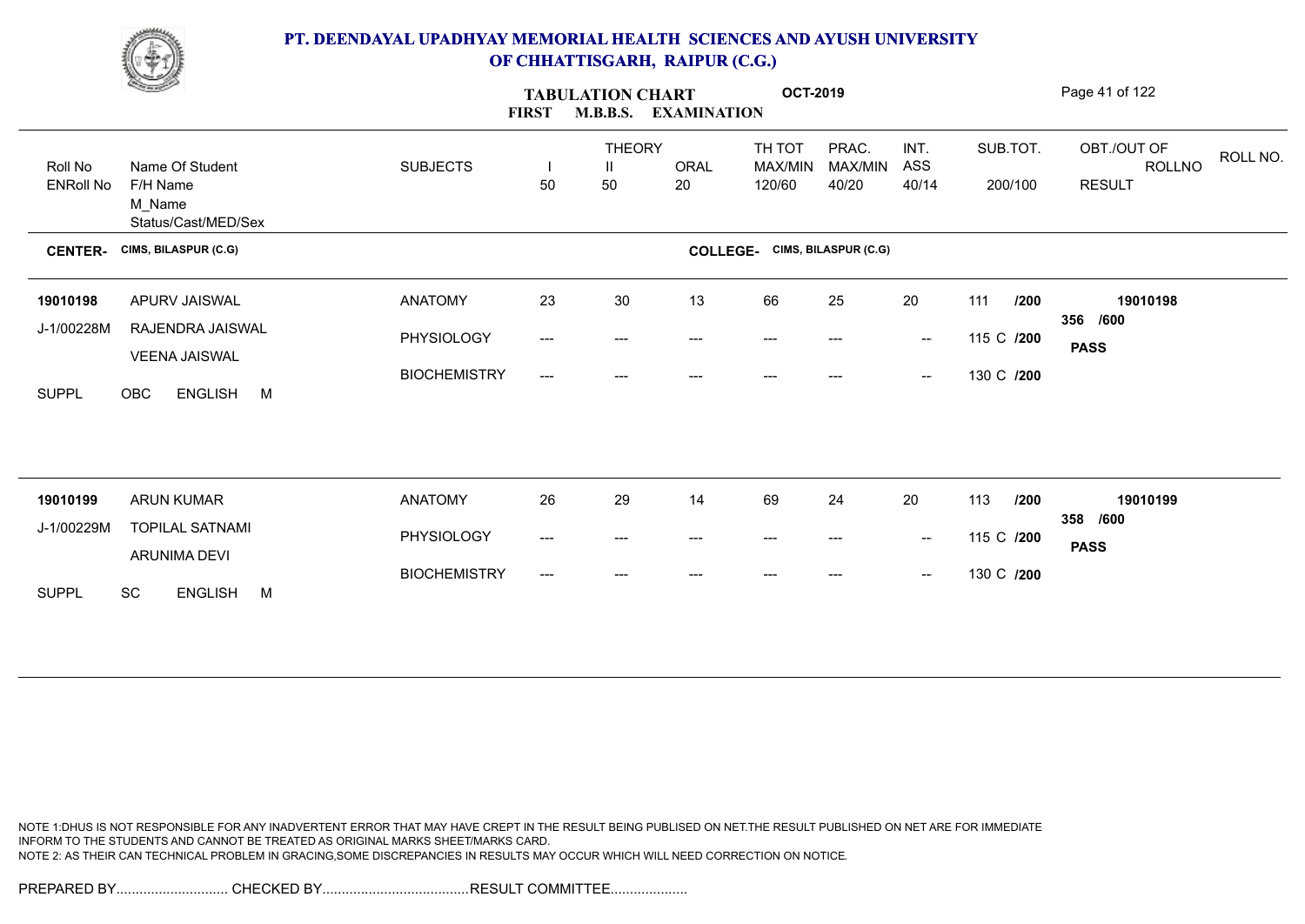

|                             | <b>Change of Contract of Street</b>                          |                     | <b>TABULATION CHART</b><br><b>M.B.B.S.</b><br><b>FIRST</b><br><b>EXAMINATION</b> |                          |            | <b>OCT-2019</b>                      |                           |                                                |            |                     | Page 42 of 122                                     |
|-----------------------------|--------------------------------------------------------------|---------------------|----------------------------------------------------------------------------------|--------------------------|------------|--------------------------------------|---------------------------|------------------------------------------------|------------|---------------------|----------------------------------------------------|
| Roll No<br><b>ENRoll No</b> | Name Of Student<br>F/H Name<br>M_Name<br>Status/Cast/MED/Sex | <b>SUBJECTS</b>     | $\blacksquare$<br>50                                                             | <b>THEORY</b><br>Ш<br>50 | ORAL<br>20 | TH TOT<br>MAX/MIN<br>120/60          | PRAC.<br>MAX/MIN<br>40/20 | INT.<br>ASS<br>40/14                           |            | SUB.TOT.<br>200/100 | OBT./OUT OF<br>ROLL NO.<br>ROLLNO<br><b>RESULT</b> |
| <b>CENTER-</b>              | CIMS, BILASPUR (C.G)                                         |                     |                                                                                  |                          |            | <b>COLLEGE-</b> CIMS, BILASPUR (C.G) |                           |                                                |            |                     |                                                    |
| 19010201                    | AYUSHI PAIKRA                                                | <b>ANATOMY</b>      | 28                                                                               | 33                       | 14         | 75                                   | 27                        | 23                                             | 125        | /200                | 19010201<br>371 /600                               |
| J-1/00231M                  | <b>GANGA RAM PAIKRA</b><br>KUSUM KALI PAIKRA                 | PHYSIOLOGY          | ---                                                                              | ---                      | $---$      | ---                                  |                           | $\overline{\phantom{a}}$                       | 114 C /200 |                     | <b>PASS</b>                                        |
| <b>SUPPL</b>                | <b>ST</b><br>ENGLISH F                                       | <b>BIOCHEMISTRY</b> | ---                                                                              | ---                      | ---        | ---                                  | ---                       | $\hspace{0.1mm}-\hspace{0.1mm}-\hspace{0.1mm}$ | 132 C /200 |                     |                                                    |
|                             |                                                              |                     |                                                                                  |                          |            |                                      |                           |                                                |            |                     |                                                    |
| 19010202                    | <b>BABITA PAINKRA</b>                                        | <b>ANATOMY</b>      | 24                                                                               | 31                       | 13         | 68                                   | 26                        | 20                                             | 114        | 1200                | 19010202                                           |
| J-1/00232M                  | <b>VIRENDRA RAM PAINKRA</b>                                  | PHYSIOLOGY          | 29                                                                               | 32                       | 13         | 74                                   | 32                        | 21                                             | 127        | /200                | /600<br>371                                        |
|                             | <b>JASWANTI PAINKRA</b>                                      |                     |                                                                                  |                          |            |                                      |                           |                                                |            |                     | <b>PASS</b>                                        |
| <b>SUPPL</b>                | <b>ST</b><br>ENGLISH F                                       | <b>BIOCHEMISTRY</b> | ---                                                                              | $---$                    |            |                                      |                           | $\hspace{0.1mm}-\hspace{0.1mm}-\hspace{0.1mm}$ | 130 C /200 |                     |                                                    |

NOTE 1:DHUS IS NOT RESPONSIBLE FOR ANY INADVERTENT ERROR THAT MAY HAVE CREPT IN THE RESULT BEING PUBLISED ON NET.THE RESULT PUBLISHED ON NET ARE FOR IMMEDIATE INFORM TO THE STUDENTS AND CANNOT BE TREATED AS ORIGINAL MARKS SHEET/MARKS CARD. NOTE 2: AS THEIR CAN TECHNICAL PROBLEM IN GRACING,SOME DISCREPANCIES IN RESULTS MAY OCCUR WHICH WILL NEED CORRECTION ON NOTICE.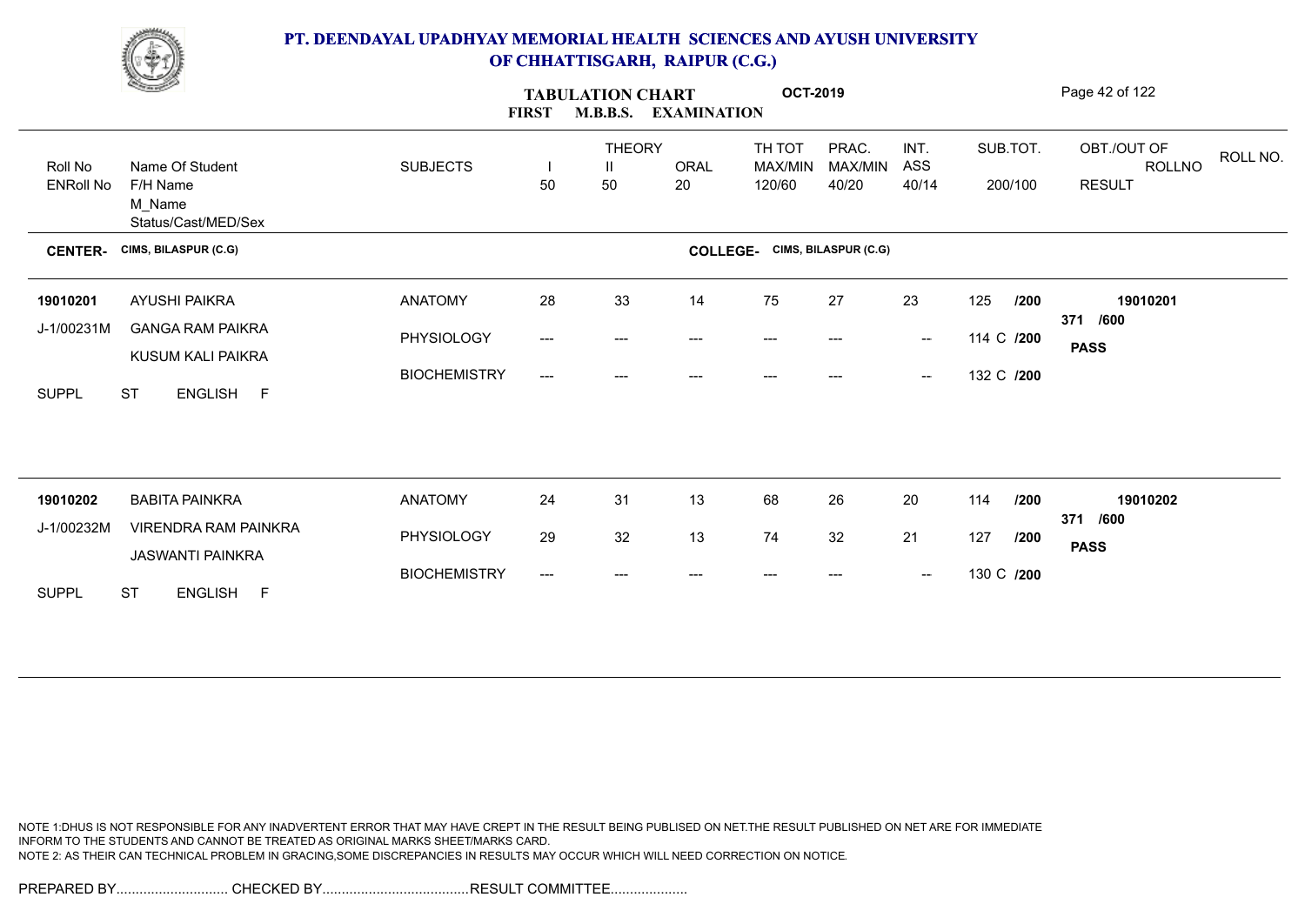

|                  | <b>Change of Congress</b>                    |                     | <b>TABULATION CHART</b><br><b>M.B.B.S.</b><br><b>FIRST</b><br><b>EXAMINATION</b> |                    |                 | <b>OCT-2019</b>          |                      |                                                |            |            | Page 43 of 122                           |
|------------------|----------------------------------------------|---------------------|----------------------------------------------------------------------------------|--------------------|-----------------|--------------------------|----------------------|------------------------------------------------|------------|------------|------------------------------------------|
| Roll No          | Name Of Student                              | <b>SUBJECTS</b>     |                                                                                  | <b>THEORY</b><br>Ш | <b>ORAL</b>     | TH TOT<br><b>MAX/MIN</b> | PRAC.<br>MAX/MIN     | INT.<br>ASS                                    |            | SUB.TOT.   | OBT./OUT OF<br>ROLL NO.<br><b>ROLLNO</b> |
| <b>ENRoll No</b> | F/H Name<br>M_Name<br>Status/Cast/MED/Sex    |                     | 50                                                                               | 50                 | 20              | 120/60                   | 40/20                | 40/14                                          |            | 200/100    | <b>RESULT</b>                            |
| <b>CENTER-</b>   | CIMS, BILASPUR (C.G)                         |                     |                                                                                  |                    | <b>COLLEGE-</b> |                          | CIMS, BILASPUR (C.G) |                                                |            |            |                                          |
| 19010203         | <b>BHANUPRIYA SINGH</b>                      | <b>ANATOMY</b>      | 25                                                                               | 34                 | 14              | 73                       | 27                   | 22                                             | 122        | /200       | 19010203                                 |
| J-1/00233M       | <b>UMESH KUMAR SINGH</b><br>SHAKUNTALA SINGH | PHYSIOLOGY          | 33                                                                               | 30                 | 13              | 76                       | 30                   | 22                                             | 128        | /200       | 389 /600<br><b>PASS</b>                  |
| <b>SUPPL</b>     | <b>ST</b><br>ENGLISH F                       | <b>BIOCHEMISTRY</b> | ---                                                                              | ---                | $---$           | $---$                    | ---                  | $\overline{\phantom{a}}$                       | 139 C /200 |            |                                          |
|                  |                                              |                     |                                                                                  |                    |                 |                          |                      |                                                |            |            |                                          |
| 19010205         | <b>CHAMAN KUMAR KANDRA</b>                   | <b>ANATOMY</b>      | 30 <sub>o</sub>                                                                  | 29                 | 14              | 73                       | 24                   | 21                                             | 118        | /200       | 19010205                                 |
| J-1/00235M       | PURUSHOTTAM RAM KANDRA                       | PHYSIOLOGY          | 28                                                                               | 30                 | 14              | 72                       | 29                   | 20                                             | 121        | /200       | 377 /600<br><b>PASS</b>                  |
|                  | LATA BAI KANDRA                              | <b>BIOCHEMISTRY</b> | $---$                                                                            | ---                |                 |                          |                      | $\hspace{0.1mm}-\hspace{0.1mm}-\hspace{0.1mm}$ |            | 138 C /200 |                                          |
| <b>SUPPL</b>     | <b>ST</b><br>ENGLISH M                       |                     |                                                                                  |                    |                 |                          |                      |                                                |            |            |                                          |

NOTE 1:DHUS IS NOT RESPONSIBLE FOR ANY INADVERTENT ERROR THAT MAY HAVE CREPT IN THE RESULT BEING PUBLISED ON NET.THE RESULT PUBLISHED ON NET ARE FOR IMMEDIATE INFORM TO THE STUDENTS AND CANNOT BE TREATED AS ORIGINAL MARKS SHEET/MARKS CARD. NOTE 2: AS THEIR CAN TECHNICAL PROBLEM IN GRACING,SOME DISCREPANCIES IN RESULTS MAY OCCUR WHICH WILL NEED CORRECTION ON NOTICE.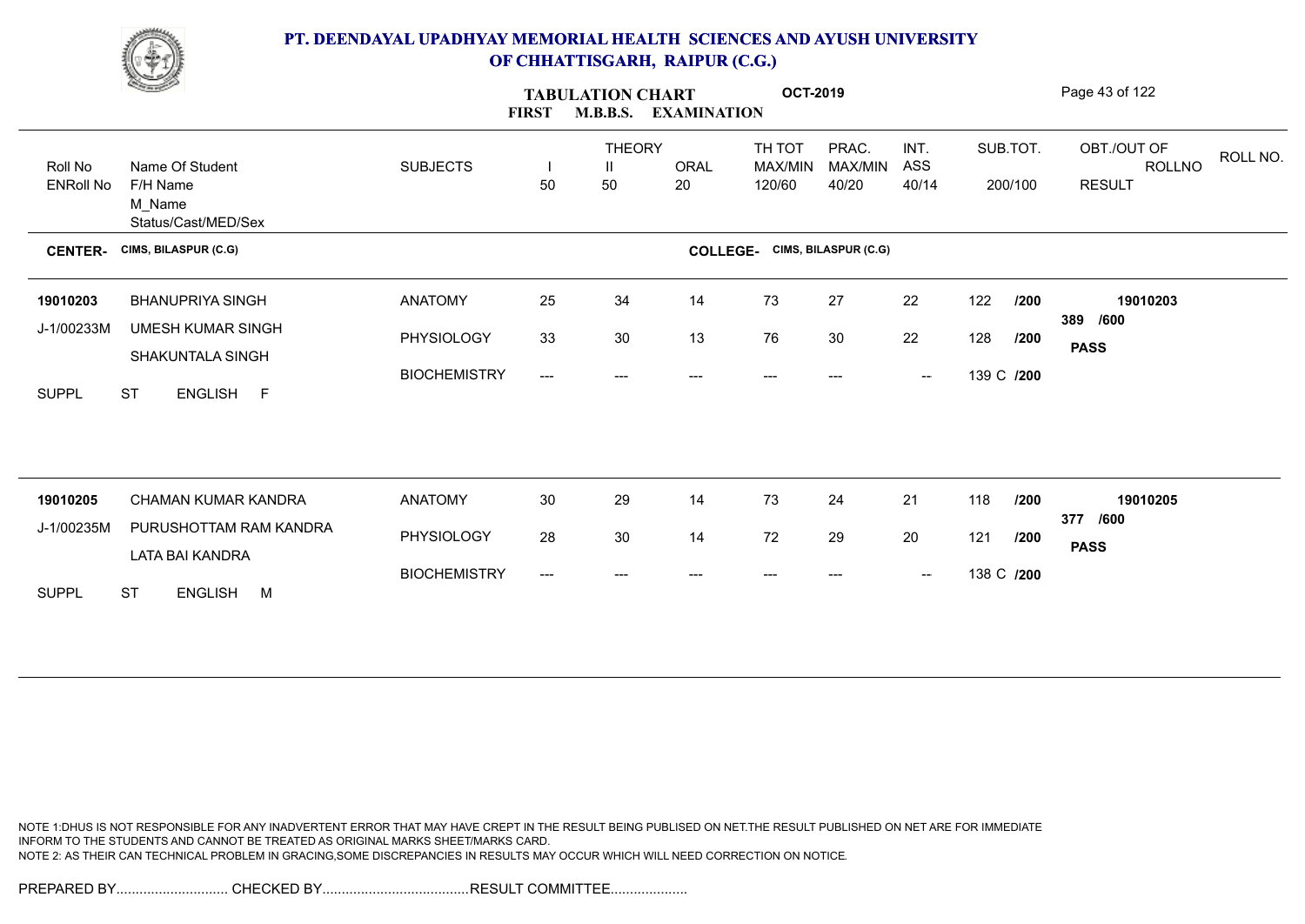

|                             | <b>Change of Congress</b>             | <b>FIRST</b>        |       |                          | <b>TABULATION CHART</b><br><b>M.B.B.S.</b><br><b>EXAMINATION</b> |                             | <b>OCT-2019</b>           |                                                |            |                     | Page 44 of 122                                            |
|-----------------------------|---------------------------------------|---------------------|-------|--------------------------|------------------------------------------------------------------|-----------------------------|---------------------------|------------------------------------------------|------------|---------------------|-----------------------------------------------------------|
| Roll No<br><b>ENRoll No</b> | Name Of Student<br>F/H Name           | <b>SUBJECTS</b>     | 50    | <b>THEORY</b><br>Ш<br>50 | ORAL<br>20                                                       | TH TOT<br>MAX/MIN<br>120/60 | PRAC.<br>MAX/MIN<br>40/20 | INT.<br>ASS<br>40/14                           |            | SUB.TOT.<br>200/100 | OBT./OUT OF<br>ROLL NO.<br><b>ROLLNO</b><br><b>RESULT</b> |
|                             | M_Name<br>Status/Cast/MED/Sex         |                     |       |                          |                                                                  |                             |                           |                                                |            |                     |                                                           |
| <b>CENTER-</b>              | CIMS, BILASPUR (C.G)                  |                     |       |                          | <b>COLLEGE-</b>                                                  |                             | CIMS, BILASPUR (C.G)      |                                                |            |                     |                                                           |
| 19010206                    | DEVRAJ BISWA                          | <b>ANATOMY</b>      | 29    | 29                       | 15                                                               | 73                          | 25                        | 20                                             | 118        | /200                | 19010206<br>381 /600                                      |
| J-1/00236M                  | <b>DHANRAJ BISWA</b><br>PABITRA BISWA | PHYSIOLOGY          | 31    | 33                       | 14                                                               | 78                          | 32                        | 24                                             | 134        | /200                | <b>PASS</b>                                               |
| <b>SUPPL</b>                | <b>GEN</b><br>ENGLISH M               | <b>BIOCHEMISTRY</b> | 29    | 30                       | 13                                                               | 72                          | 28                        | 29                                             | 129        | /200                |                                                           |
|                             |                                       |                     |       |                          |                                                                  |                             |                           |                                                |            |                     |                                                           |
| 19010209                    | <b>DHANESHWAR SINGH</b>               | <b>ANATOMY</b>      | 28    | 25                       | 12                                                               | 65                          | 21                        | 20                                             | 106        | /200                | 19010209<br>329<br>/600                                   |
| J-1/00239M                  | <b>NOHAR SAI</b><br>SHANTI DEVI       | PHYSIOLOGY          | 25    | 20                       | 13                                                               | $58*$                       | 25                        | 19                                             | 102        | /200                | <b>PASS</b>                                               |
| <b>SUPPL</b>                | <b>ST</b><br>ENGLISH M                | <b>BIOCHEMISTRY</b> | $---$ | ---                      |                                                                  |                             |                           | $\hspace{0.1mm}-\hspace{0.1mm}-\hspace{0.1mm}$ | 121 C /200 |                     | <b>DC 02</b>                                              |

NOTE 1:DHUS IS NOT RESPONSIBLE FOR ANY INADVERTENT ERROR THAT MAY HAVE CREPT IN THE RESULT BEING PUBLISED ON NET.THE RESULT PUBLISHED ON NET ARE FOR IMMEDIATE INFORM TO THE STUDENTS AND CANNOT BE TREATED AS ORIGINAL MARKS SHEET/MARKS CARD. NOTE 2: AS THEIR CAN TECHNICAL PROBLEM IN GRACING,SOME DISCREPANCIES IN RESULTS MAY OCCUR WHICH WILL NEED CORRECTION ON NOTICE.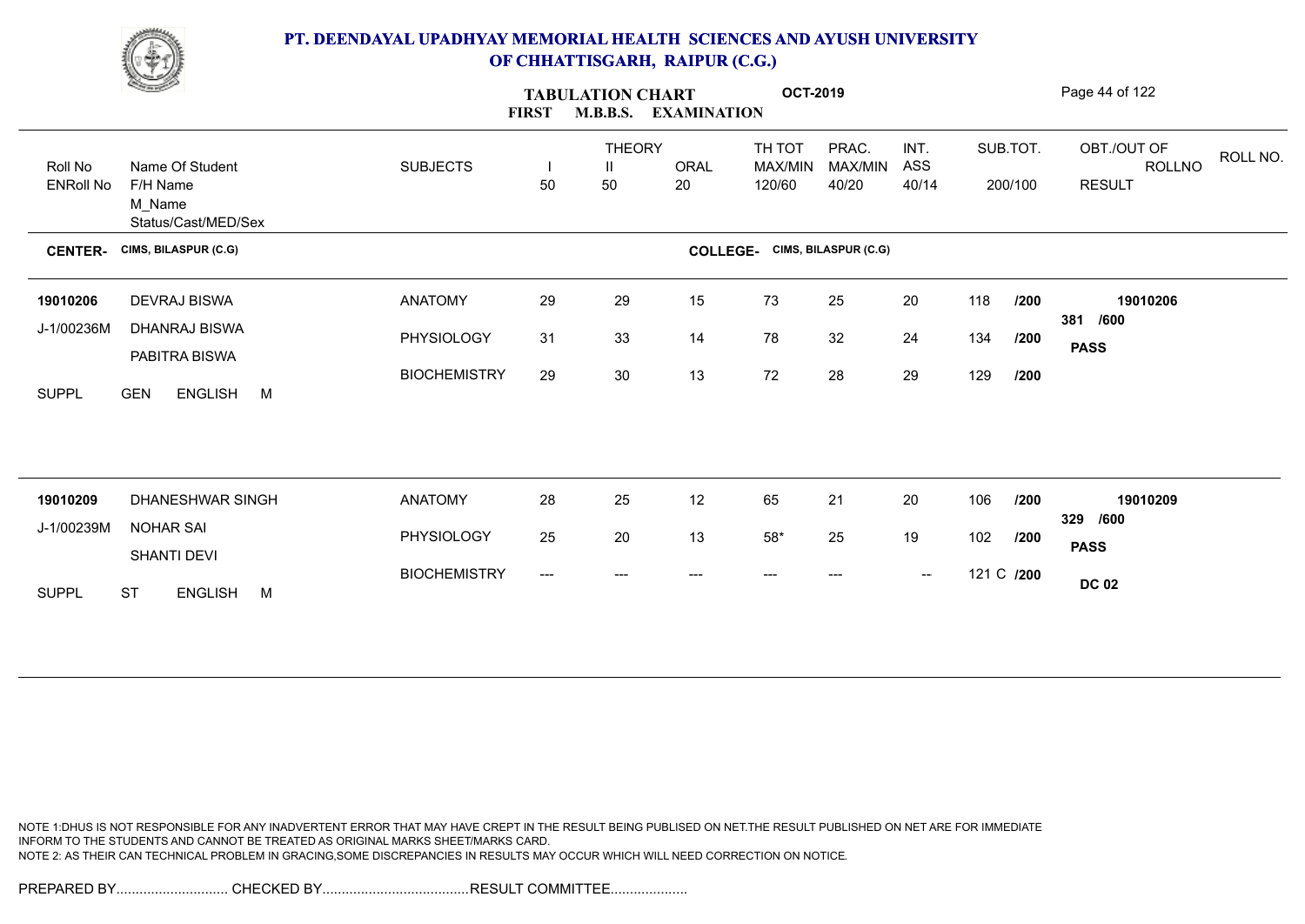

|                  | <b>Change of Congress</b>                  |                     | <b>FIRST</b>             | <b>TABULATION CHART</b><br><b>M.B.B.S. EXAMINATION</b> |       |                                      | <b>OCT-2019</b>  |                                                |            |          | Page 45 of 122                           |
|------------------|--------------------------------------------|---------------------|--------------------------|--------------------------------------------------------|-------|--------------------------------------|------------------|------------------------------------------------|------------|----------|------------------------------------------|
| Roll No          | Name Of Student                            | <b>SUBJECTS</b>     | $\overline{\phantom{a}}$ | <b>THEORY</b><br>Ш                                     | ORAL  | TH TOT<br>MAX/MIN                    | PRAC.<br>MAX/MIN | INT.<br>ASS                                    |            | SUB.TOT. | OBT./OUT OF<br>ROLL NO.<br><b>ROLLNO</b> |
| <b>ENRoll No</b> | F/H Name<br>M_Name<br>Status/Cast/MED/Sex  |                     | 50                       | 50                                                     | 20    | 120/60                               | 40/20            | 40/14                                          |            | 200/100  | <b>RESULT</b>                            |
| <b>CENTER-</b>   | CIMS, BILASPUR (C.G)                       |                     |                          |                                                        |       | <b>COLLEGE-</b> CIMS, BILASPUR (C.G) |                  |                                                |            |          |                                          |
| 19010211         | DIVYANSH KASHYAP                           | <b>ANATOMY</b>      | 29                       | 36                                                     | 14    | 79                                   | 32               | 23                                             | 134        | /200     | 19010211<br>400 /600                     |
| J-1/00241M       | <b>DEVIDEEN KASHYAP</b>                    | PHYSIOLOGY          | ---                      | $---$                                                  | $---$ | $--$                                 | $---$            | $\hspace{0.1mm}-\hspace{0.1mm}-\hspace{0.1mm}$ | 129 C /200 |          | <b>PASS</b>                              |
| <b>SUPPL</b>     | MADHURI KASHYAP<br>ENGLISH M<br><b>OBC</b> | <b>BIOCHEMISTRY</b> | ---                      | ---                                                    | ---   | $---$                                | ---              | $\hspace{0.1mm}-\hspace{0.1mm}-\hspace{0.1mm}$ | 137 C /200 |          |                                          |
|                  |                                            |                     |                          |                                                        |       |                                      |                  |                                                |            |          |                                          |
| 19010212         | <b>DOLLY SAHU</b>                          | <b>ANATOMY</b>      | 24                       | 31                                                     | 14    | 69                                   | 23               | 20                                             | 112        | /200     | 19010212<br>355 /600                     |
| J-1/00242M       | R.S. SAHU<br>RAMA SAHU                     | PHYSIOLOGY          | 27                       | 27                                                     | 13    | 67                                   | 31               | 20                                             | 118        | /200     | <b>PASS</b>                              |
| <b>SUPPL</b>     | ENGLISH F<br>OBC                           | <b>BIOCHEMISTRY</b> | ---                      | ---                                                    |       | $---$                                | ---              | $\hspace{0.1mm}-\hspace{0.1mm}-\hspace{0.1mm}$ | 125 C /200 |          |                                          |

NOTE 1:DHUS IS NOT RESPONSIBLE FOR ANY INADVERTENT ERROR THAT MAY HAVE CREPT IN THE RESULT BEING PUBLISED ON NET.THE RESULT PUBLISHED ON NET ARE FOR IMMEDIATE INFORM TO THE STUDENTS AND CANNOT BE TREATED AS ORIGINAL MARKS SHEET/MARKS CARD. NOTE 2: AS THEIR CAN TECHNICAL PROBLEM IN GRACING,SOME DISCREPANCIES IN RESULTS MAY OCCUR WHICH WILL NEED CORRECTION ON NOTICE.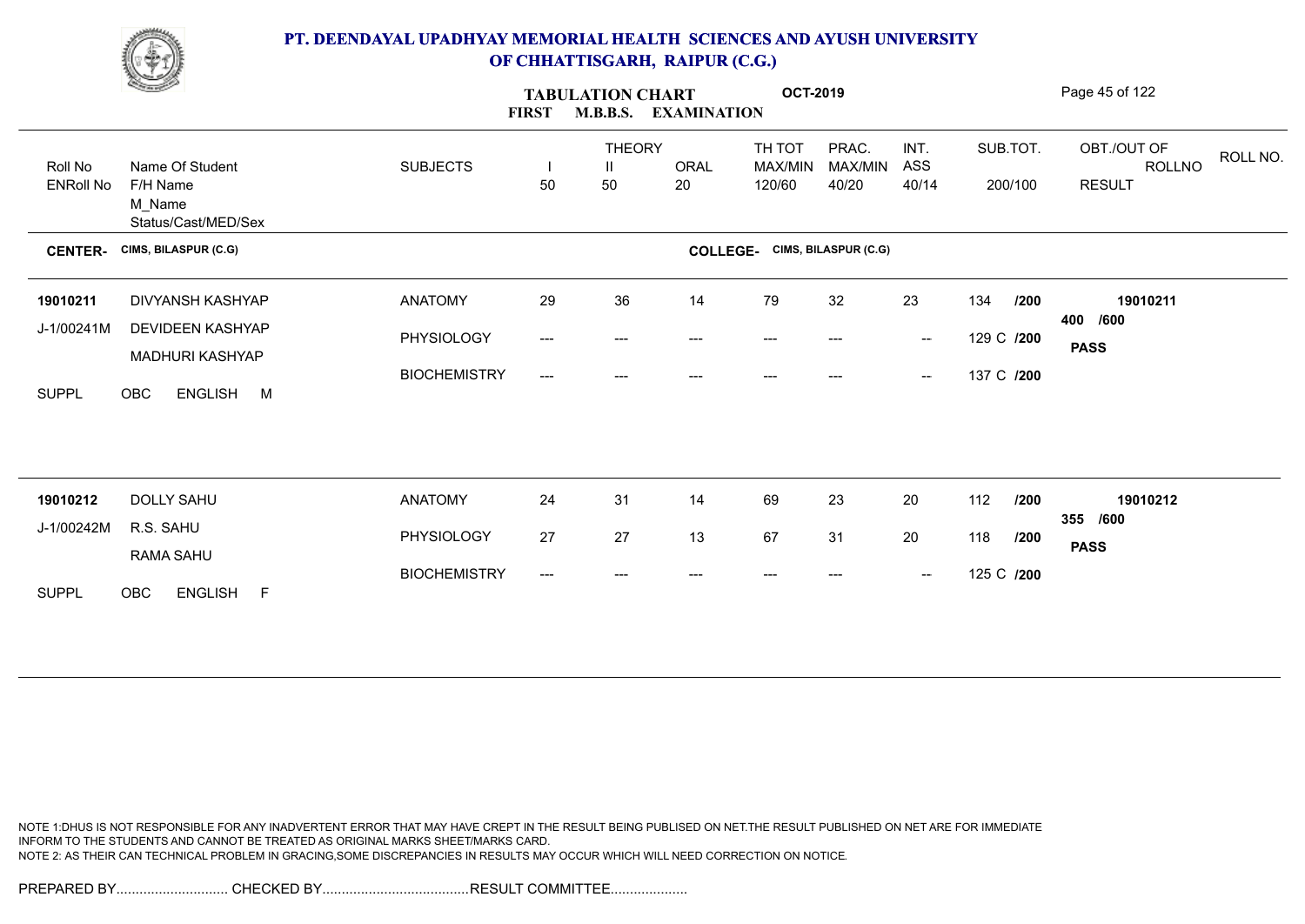

|                             | <u>the Company of the Company of the Company of the Company of the Company of the Company of the Company of the </u> |                     | <b>FIRST</b>                             | <b>TABULATION CHART</b><br><b>M.B.B.S.</b><br><b>EXAMINATION</b> | Page 46 of 122  |                             |                           |                          |            |                     |                                        |          |
|-----------------------------|----------------------------------------------------------------------------------------------------------------------|---------------------|------------------------------------------|------------------------------------------------------------------|-----------------|-----------------------------|---------------------------|--------------------------|------------|---------------------|----------------------------------------|----------|
| Roll No<br><b>ENRoll No</b> | Name Of Student<br>F/H Name<br>M_Name<br>Status/Cast/MED/Sex                                                         | <b>SUBJECTS</b>     | 50                                       | <b>THEORY</b><br>Ш<br>50                                         | ORAL<br>20      | TH TOT<br>MAX/MIN<br>120/60 | PRAC.<br>MAX/MIN<br>40/20 | INT.<br>ASS<br>40/14     |            | SUB.TOT.<br>200/100 | OBT./OUT OF<br>ROLLNO<br><b>RESULT</b> | ROLL NO. |
| <b>CENTER-</b>              | CIMS, BILASPUR (C.G)                                                                                                 |                     |                                          |                                                                  | <b>COLLEGE-</b> |                             | CIMS, BILASPUR (C.G)      |                          |            |                     |                                        |          |
| 19010216                    | <b>GAURAV SAKHARE</b>                                                                                                | <b>ANATOMY</b>      | 24                                       | 32                                                               | 13              | 69                          | 30                        | 24                       | 123        | /200                | 19010216<br>366 /600                   |          |
| J-1/00246M                  | DEVNDRA KU. SAKHARE<br>NEELIMA SAKHARE                                                                               | PHYSIOLOGY          | $\hspace{0.05cm} \ldots \hspace{0.05cm}$ | $---$                                                            | $--$            | $\qquad \qquad \cdots$      | ---                       | $\overline{\phantom{a}}$ | 106 C /200 |                     | <b>PASS</b>                            |          |
| <b>SUPPL</b>                | SC<br>ENGLISH M                                                                                                      | <b>BIOCHEMISTRY</b> | 30                                       | 34                                                               | 13              | 77                          | 30                        | $30\,$                   | 137        | /200                |                                        |          |
|                             |                                                                                                                      |                     |                                          |                                                                  |                 |                             |                           |                          |            |                     |                                        |          |
| 19010217                    | <b>GAURAV YADAV</b>                                                                                                  | <b>ANATOMY</b>      |                                          |                                                                  |                 |                             |                           |                          |            | /200                | 19010217<br>/600                       |          |
| J-1/00247M                  | ANURAG YADAV<br><b>EM YADAV</b>                                                                                      | PHYSIOLOGY          |                                          |                                                                  |                 |                             |                           |                          |            | /200                | WH                                     |          |
| <b>SUPPI</b>                | FNGLISH M<br>OBC.                                                                                                    | <b>BIOCHEMISTRY</b> |                                          |                                                                  |                 |                             |                           |                          |            | /200                |                                        |          |

ANATOMY\_PRAC.

NOTE 1:DHUS IS NOT RESPONSIBLE FOR ANY INADVERTENT ERROR THAT MAY HAVE CREPT IN THE RESULT BEING PUBLISED ON NET.THE RESULT PUBLISHED ON NET ARE FOR IMMEDIATE INFORM TO THE STUDENTS AND CANNOT BE TREATED AS ORIGINAL MARKS SHEET/MARKS CARD. NOTE 2: AS THEIR CAN TECHNICAL PROBLEM IN GRACING,SOME DISCREPANCIES IN RESULTS MAY OCCUR WHICH WILL NEED CORRECTION ON NOTICE.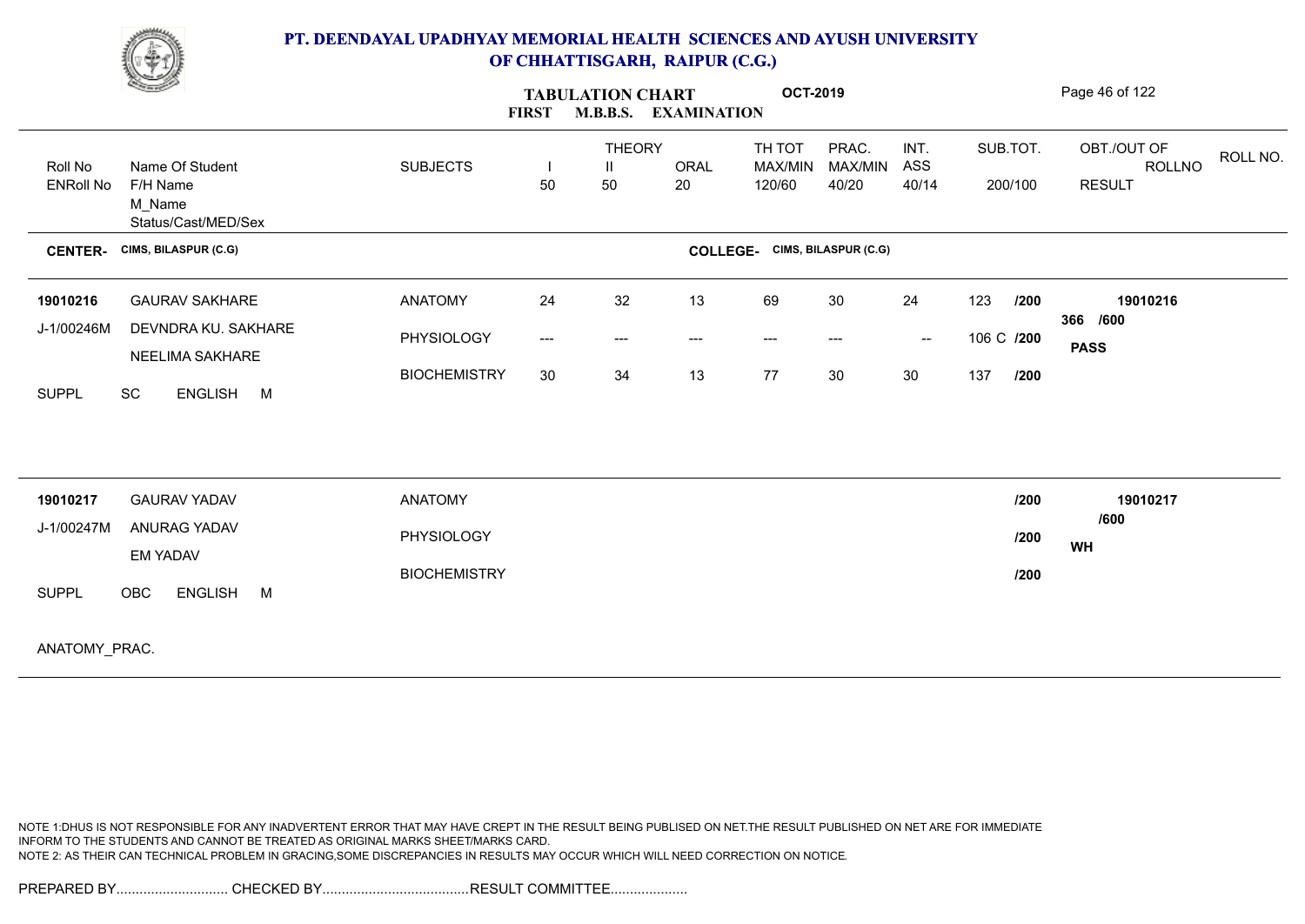

|                             | <u>Change of the South of the South of the South of the South of the South of the South of the South of the South of the South of the South of the South of the South of the South of the South of the South of the South of the</u> | <b>FIRST</b>        | <b>TABULATION CHART</b><br><b>M.B.B.S.</b><br><b>EXAMINATION</b> |                          | <b>OCT-2019</b>   |                                    |                           |                                                |            | Page 47 of 122      |                                                           |
|-----------------------------|--------------------------------------------------------------------------------------------------------------------------------------------------------------------------------------------------------------------------------------|---------------------|------------------------------------------------------------------|--------------------------|-------------------|------------------------------------|---------------------------|------------------------------------------------|------------|---------------------|-----------------------------------------------------------|
| Roll No<br><b>ENRoll No</b> | Name Of Student<br>F/H Name<br>M_Name<br>Status/Cast/MED/Sex                                                                                                                                                                         | <b>SUBJECTS</b>     | 50                                                               | <b>THEORY</b><br>Ш<br>50 | <b>ORAL</b><br>20 | TH TOT<br><b>MAX/MIN</b><br>120/60 | PRAC.<br>MAX/MIN<br>40/20 | INT.<br>ASS<br>40/14                           |            | SUB.TOT.<br>200/100 | OBT./OUT OF<br>ROLL NO.<br><b>ROLLNO</b><br><b>RESULT</b> |
| <b>CENTER-</b>              | CIMS, BILASPUR (C.G)                                                                                                                                                                                                                 |                     |                                                                  |                          | <b>COLLEGE-</b>   |                                    | CIMS, BILASPUR (C.G)      |                                                |            |                     |                                                           |
| 19010218                    | <b>GLORY EKKA</b>                                                                                                                                                                                                                    | <b>ANATOMY</b>      | 26                                                               | 28                       | 15                | 69                                 | 28                        | 22                                             | 119        | /200                | 19010218                                                  |
| J-1/00248M                  | VIJAY K.U. EKKA<br>APOLINA EKKA                                                                                                                                                                                                      | PHYSIOLOGY          | $\qquad \qquad -\qquad -$                                        | ---                      | ---               | $---$                              | ---                       | $\hspace{0.1mm}-\hspace{0.1mm}-\hspace{0.1mm}$ | 114 C /200 |                     | 367<br>/600<br><b>PASS</b>                                |
| <b>SUPPL</b>                | <b>ST</b><br>ENGLISH F                                                                                                                                                                                                               | <b>BIOCHEMISTRY</b> | $\qquad \qquad -\qquad -$                                        | ---                      |                   |                                    |                           | $\hspace{0.1mm}-\hspace{0.1mm}-\hspace{0.1mm}$ | 134 C /200 |                     |                                                           |
|                             |                                                                                                                                                                                                                                      |                     |                                                                  |                          |                   |                                    |                           |                                                |            |                     |                                                           |
| 19010219                    | <b>GOURAV KUMAR NETAM</b>                                                                                                                                                                                                            | <b>ANATOMY</b>      | 20                                                               | 23                       | 15                | $58*$                              | 25                        | 20                                             | 103        | /200                | 19010219<br>337<br>/600                                   |
| J-1/00249M                  | ARUN KUMAR NETAM<br><b>VEDBHARTI NETAM</b>                                                                                                                                                                                           | PHYSIOLOGY          | ---                                                              | ---                      | $---$             | $---$                              | ---                       | $-\!$                                          | 108 C /200 |                     | <b>PASS</b>                                               |
| <b>SUPPL</b>                | <b>ST</b><br>ENGLISH M                                                                                                                                                                                                               | <b>BIOCHEMISTRY</b> | 27                                                               | 28                       | 12                | 67                                 | 30                        | 29                                             | 126        | /200                | <b>DC 02</b>                                              |

NOTE 1:DHUS IS NOT RESPONSIBLE FOR ANY INADVERTENT ERROR THAT MAY HAVE CREPT IN THE RESULT BEING PUBLISED ON NET.THE RESULT PUBLISHED ON NET ARE FOR IMMEDIATE INFORM TO THE STUDENTS AND CANNOT BE TREATED AS ORIGINAL MARKS SHEET/MARKS CARD. NOTE 2: AS THEIR CAN TECHNICAL PROBLEM IN GRACING,SOME DISCREPANCIES IN RESULTS MAY OCCUR WHICH WILL NEED CORRECTION ON NOTICE.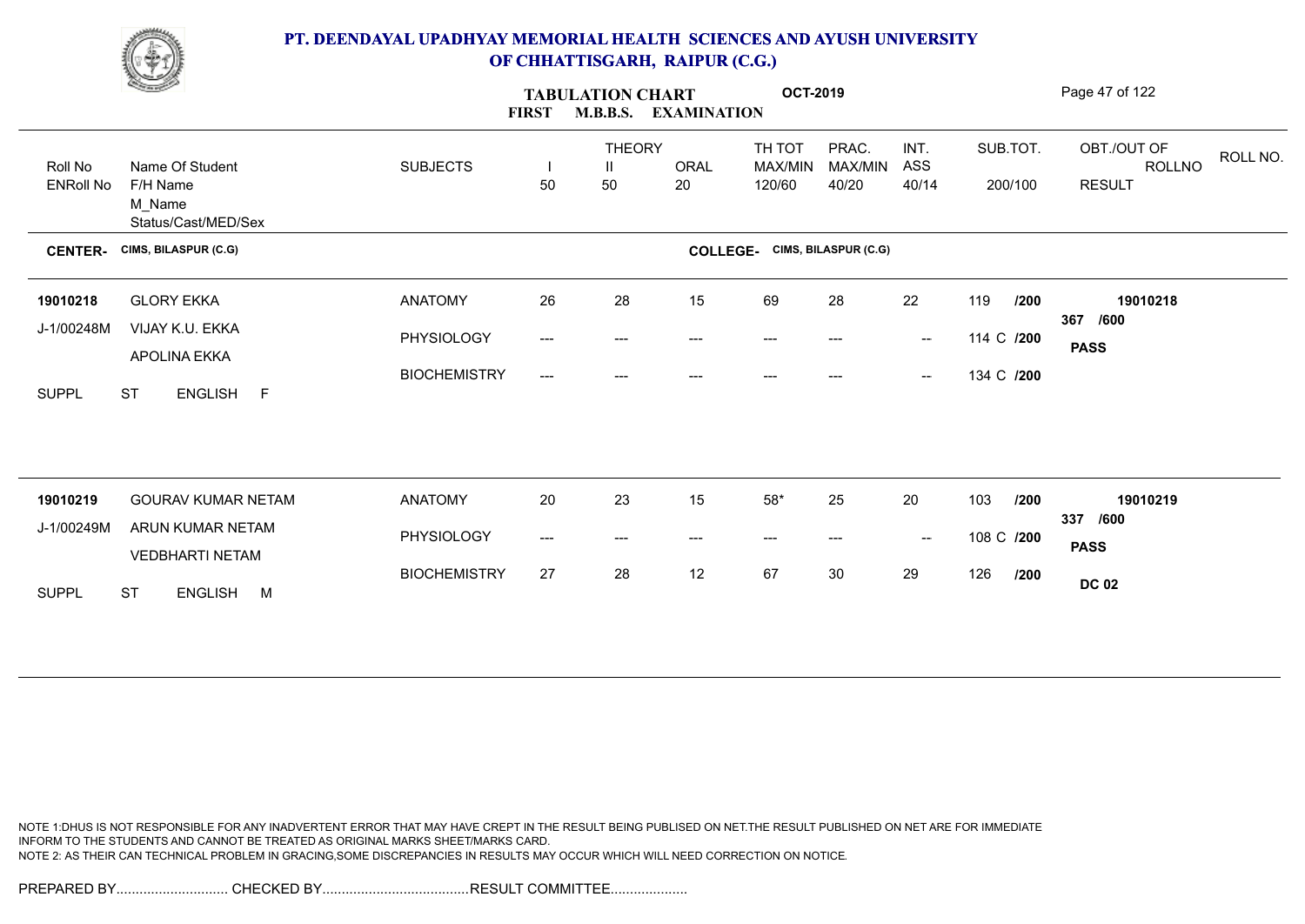

|                             | <b>Change of Congress</b>                                    |                     | <b>TABULATION CHART</b><br>M.B.B.S. EXAMINATION<br><b>FIRST</b> |                          | <b>OCT-2019</b>          |                             |                           |                                                |            | Page 48 of 122      |                                                           |
|-----------------------------|--------------------------------------------------------------|---------------------|-----------------------------------------------------------------|--------------------------|--------------------------|-----------------------------|---------------------------|------------------------------------------------|------------|---------------------|-----------------------------------------------------------|
| Roll No<br><b>ENRoll No</b> | Name Of Student<br>F/H Name<br>M_Name<br>Status/Cast/MED/Sex | <b>SUBJECTS</b>     | 50                                                              | <b>THEORY</b><br>Ш<br>50 | ORAL<br>20               | TH TOT<br>MAX/MIN<br>120/60 | PRAC.<br>MAX/MIN<br>40/20 | INT.<br>ASS<br>40/14                           |            | SUB.TOT.<br>200/100 | OBT./OUT OF<br>ROLL NO.<br><b>ROLLNO</b><br><b>RESULT</b> |
| <b>CENTER-</b>              | CIMS, BILASPUR (C.G)                                         |                     |                                                                 |                          | <b>COLLEGE-</b>          |                             | CIMS, BILASPUR (C.G)      |                                                |            |                     |                                                           |
| 19010223                    | KAMINI DHRUW                                                 | <b>ANATOMY</b>      | 26                                                              | 35                       | 14                       | 75                          | 28                        | 23                                             | 126        | /200                | 19010223                                                  |
| J-1/00253M                  | <b>GAJRAJ DHRUW</b><br>KAUSHILYA DHRUW                       | PHYSIOLOGY          | 34                                                              | 25                       | 16                       | 75                          | 32                        | 24                                             | 131        | /200                | 391 /600<br><b>PASS</b>                                   |
| <b>SUPPL</b>                | <b>ST</b><br>ENGLISH F                                       | <b>BIOCHEMISTRY</b> | 28                                                              | 31                       | 14                       | 73                          | 30                        | 31                                             | 134        | /200                |                                                           |
|                             |                                                              |                     |                                                                 |                          |                          |                             |                           |                                                |            |                     |                                                           |
| 19010229                    | KRISHNA AADARSH                                              | <b>ANATOMY</b>      | ---                                                             | ---                      |                          |                             |                           | $\overline{\phantom{a}}$                       | 108 C /200 |                     | 19010229<br>/600<br>367                                   |
| J-1/00259M                  | NAGESH MISHRA<br><b>SHAKUN MISHRA</b>                        | PHYSIOLOGY          | 33                                                              | 28                       | 16                       | 77                          | 31                        | 26                                             | 134        | /200                | <b>PASS</b>                                               |
| <b>SUPPL</b>                | <b>GEN</b><br><b>ENGLISH</b><br>M                            | <b>BIOCHEMISTRY</b> | ---                                                             | ---                      | $\hspace{0.05cm} \ldots$ | $---$                       | ---                       | $\hspace{0.1mm}-\hspace{0.1mm}-\hspace{0.1mm}$ | 125 C /200 |                     |                                                           |

NOTE 1:DHUS IS NOT RESPONSIBLE FOR ANY INADVERTENT ERROR THAT MAY HAVE CREPT IN THE RESULT BEING PUBLISED ON NET.THE RESULT PUBLISHED ON NET ARE FOR IMMEDIATE INFORM TO THE STUDENTS AND CANNOT BE TREATED AS ORIGINAL MARKS SHEET/MARKS CARD. NOTE 2: AS THEIR CAN TECHNICAL PROBLEM IN GRACING,SOME DISCREPANCIES IN RESULTS MAY OCCUR WHICH WILL NEED CORRECTION ON NOTICE.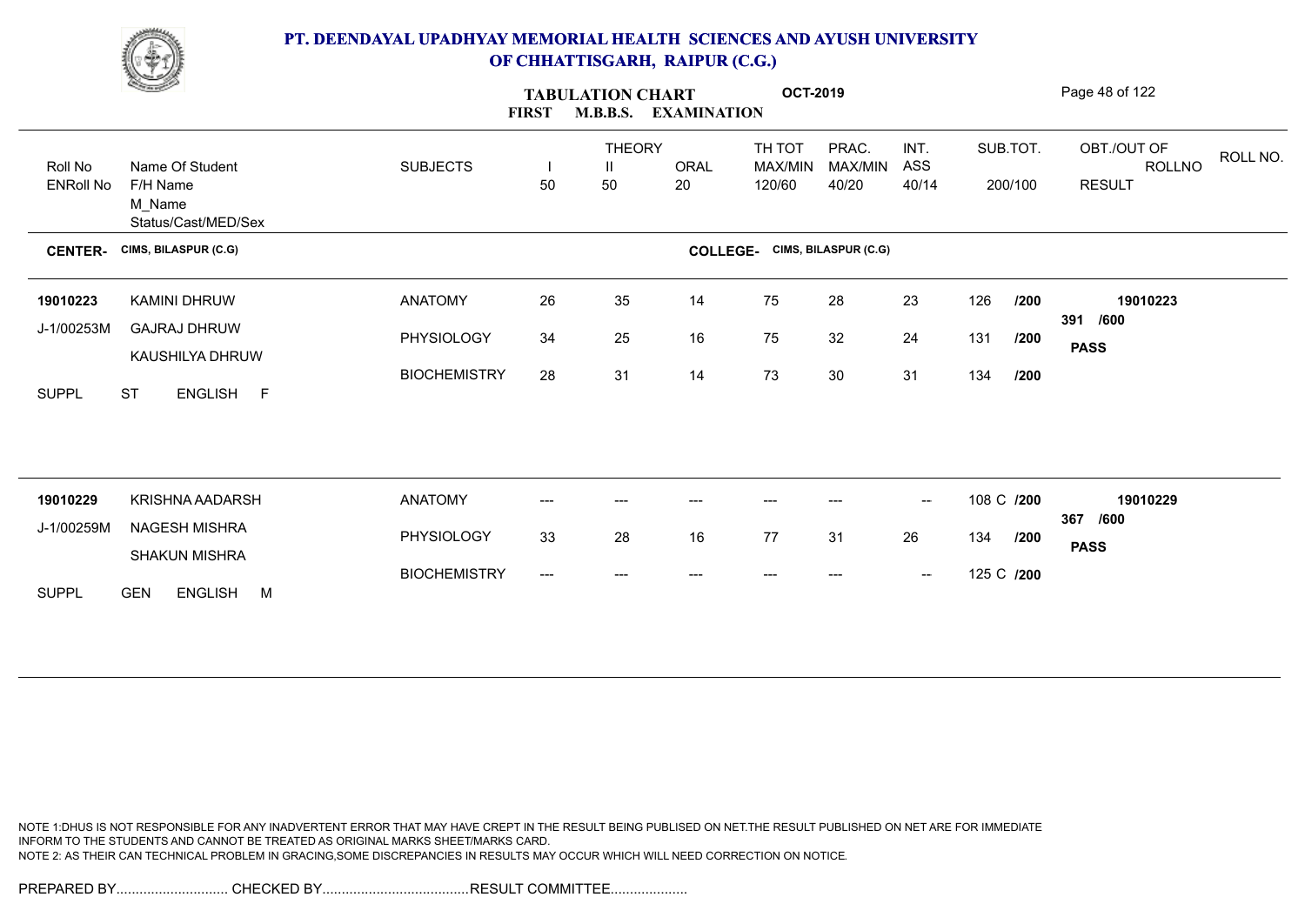

| <b>FIRST</b><br><b>M.B.B.S. EXAMINATION</b>                                                                                                                                                       | Page 49 of 122            |
|---------------------------------------------------------------------------------------------------------------------------------------------------------------------------------------------------|---------------------------|
| PRAC.<br><b>THEORY</b><br>TH TOT<br>INT.<br>SUB.TOT.<br>OBT./OUT OF<br><b>SUBJECTS</b><br><b>ORAL</b><br>MAX/MIN<br>ASS<br>Name Of Student<br>Roll No<br>MAX/MIN<br>Ш<br>$\overline{\phantom{a}}$ | ROLL NO.<br><b>ROLLNO</b> |
| 50<br><b>ENRoll No</b><br>F/H Name<br>50<br>40/20<br>200/100<br><b>RESULT</b><br>20<br>120/60<br>40/14<br>M_Name<br>Status/Cast/MED/Sex                                                           |                           |
| CIMS, BILASPUR (C.G)<br><b>COLLEGE-</b> CIMS, BILASPUR (C.G)<br><b>CENTER-</b>                                                                                                                    |                           |
| 27<br>34<br>75<br>29<br><b>ANATOMY</b><br>14<br>20<br>124<br>/200<br><b>KUMARI VINITA</b><br>19010230                                                                                             | 19010230                  |
| 374 /600<br>J-1/00260M<br>VISHNU PRASAD SINHA<br>PHYSIOLOGY<br>28<br>33<br>14<br>75<br>31<br>19<br>125<br>/200<br><b>PASS</b><br>ESHWARI SINHA                                                    |                           |
| <b>BIOCHEMISTRY</b><br>125 C /200<br>---<br>$\overline{\phantom{a}}$<br>---<br>---<br>---<br>$---$<br>ENGLISH F<br><b>SUPPL</b><br>SC                                                             |                           |
|                                                                                                                                                                                                   |                           |
| 33<br>77<br>29<br>15<br>23<br>22<br>122<br><b>LALIMA NAG</b><br><b>ANATOMY</b><br>/200<br>19010231<br>377 /600                                                                                    | 19010231                  |
| J-1/00261M<br>RAMSAY NAG<br>33<br>28<br>13<br>74<br>31<br>21<br>PHYSIOLOGY<br>126<br>/200<br><b>PASS</b><br>LAMXMI DEVI NAG                                                                       |                           |
| <b>BIOCHEMISTRY</b><br>129 C /200<br>---<br>$\hspace{0.1mm}-\hspace{0.1mm}-\hspace{0.1mm}$<br>---<br><b>SUPPL</b><br><b>SC</b><br>ENGLISH F                                                       |                           |

NOTE 1:DHUS IS NOT RESPONSIBLE FOR ANY INADVERTENT ERROR THAT MAY HAVE CREPT IN THE RESULT BEING PUBLISED ON NET.THE RESULT PUBLISHED ON NET ARE FOR IMMEDIATE INFORM TO THE STUDENTS AND CANNOT BE TREATED AS ORIGINAL MARKS SHEET/MARKS CARD. NOTE 2: AS THEIR CAN TECHNICAL PROBLEM IN GRACING,SOME DISCREPANCIES IN RESULTS MAY OCCUR WHICH WILL NEED CORRECTION ON NOTICE.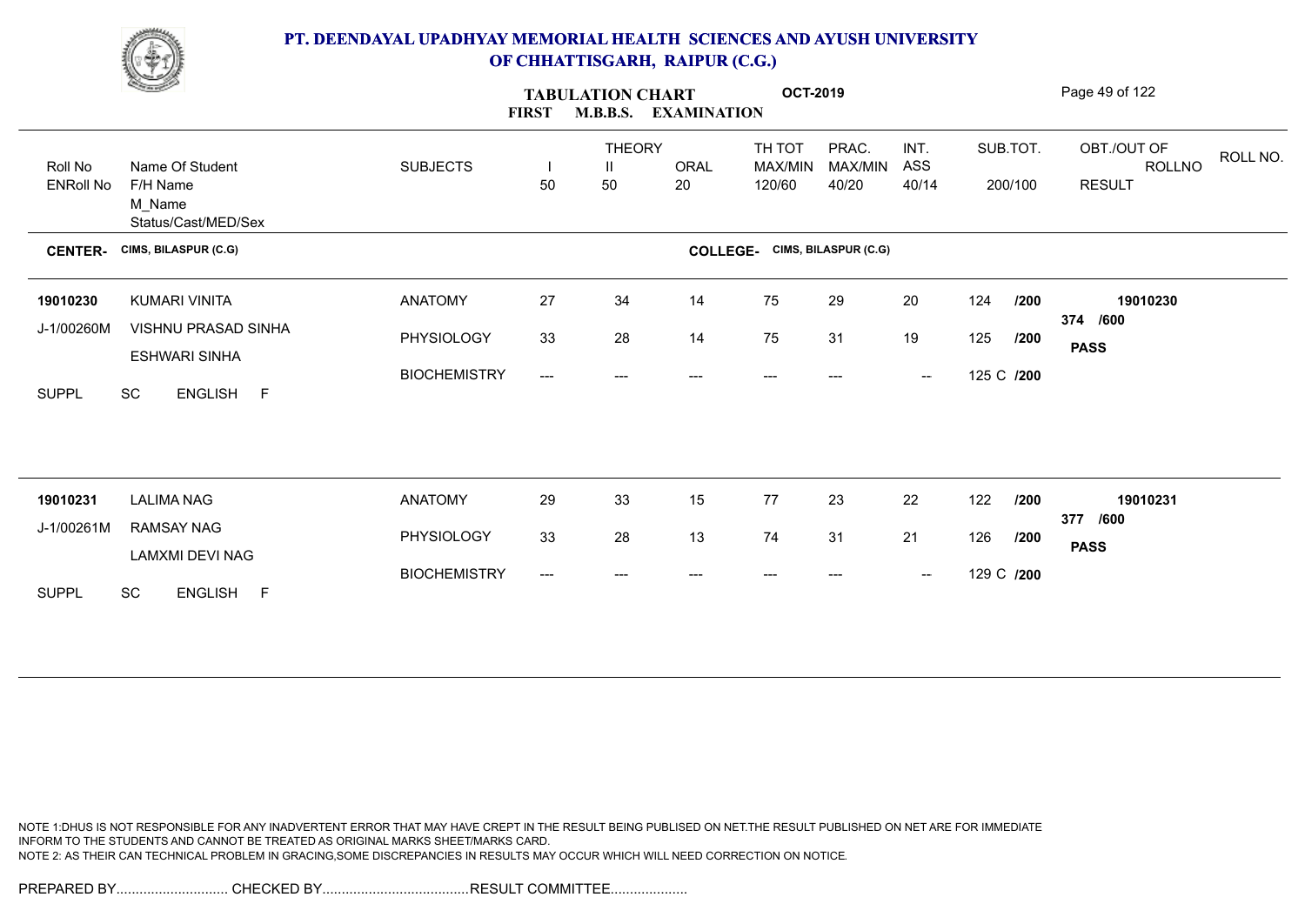

|                             | <b>Comment</b>                                               |                     | <b>FIRST</b> | <b>TABULATION CHART</b><br><b>M.B.B.S.</b> | <b>EXAMINATION</b> | <b>OCT-2019</b>             |                           |                      |     |                     | Page 50 of 122                                            |
|-----------------------------|--------------------------------------------------------------|---------------------|--------------|--------------------------------------------|--------------------|-----------------------------|---------------------------|----------------------|-----|---------------------|-----------------------------------------------------------|
| Roll No<br><b>ENRoll No</b> | Name Of Student<br>F/H Name<br>M_Name<br>Status/Cast/MED/Sex | <b>SUBJECTS</b>     | 50           | <b>THEORY</b><br>Ш<br>50                   | <b>ORAL</b><br>20  | TH TOT<br>MAX/MIN<br>120/60 | PRAC.<br>MAX/MIN<br>40/20 | INT.<br>ASS<br>40/14 |     | SUB.TOT.<br>200/100 | OBT./OUT OF<br>ROLL NO.<br><b>ROLLNO</b><br><b>RESULT</b> |
| <b>CENTER-</b>              | CIMS, BILASPUR (C.G)                                         |                     |              |                                            | <b>COLLEGE-</b>    |                             | CIMS, BILASPUR (C.G)      |                      |     |                     |                                                           |
| 19010233                    | <b>MANISH KUMAR THAKUR</b>                                   | <b>ANATOMY</b>      | 29           | 30                                         | 15                 | 74                          | 23                        | 21                   | 118 | /200                | 19010233<br>371 /600                                      |
| J-1/00263M                  | P K THAKUR<br>PALLAVI THAKUR                                 | PHYSIOLOGY          | 28           | 25                                         | 13                 | 66                          | 29                        | 24                   | 119 | /200                | <b>PASS</b>                                               |
| <b>SUPPL</b>                | <b>ST</b><br>ENGLISH M                                       | <b>BIOCHEMISTRY</b> | 29           | 30                                         | 14                 | 73                          | 30                        | 31                   | 134 | /200                |                                                           |
|                             |                                                              |                     |              |                                            |                    |                             |                           |                      |     |                     |                                                           |
| 19010237                    | NEERAJ EKKA                                                  | <b>ANATOMY</b>      | 26           | 31                                         | 14                 | 71                          | 24                        | 20                   | 115 | /200                | 19010237<br>352 /600                                      |
| J-1/00267M                  | <b>CELEMENT EKKA</b><br><b>BENEDICTA EKKA</b>                | PHYSIOLOGY          | 26           | 25                                         | 13                 | 64                          | 30                        | 23                   | 117 | /200                | <b>PASS</b>                                               |
| <b>SUPPL</b>                | <b>ST</b><br>ENGLISH M                                       | <b>BIOCHEMISTRY</b> | 30           | 22                                         | 12                 | 64                          | 28                        | 28                   | 120 | /200                |                                                           |

NOTE 1:DHUS IS NOT RESPONSIBLE FOR ANY INADVERTENT ERROR THAT MAY HAVE CREPT IN THE RESULT BEING PUBLISED ON NET.THE RESULT PUBLISHED ON NET ARE FOR IMMEDIATE INFORM TO THE STUDENTS AND CANNOT BE TREATED AS ORIGINAL MARKS SHEET/MARKS CARD. NOTE 2: AS THEIR CAN TECHNICAL PROBLEM IN GRACING,SOME DISCREPANCIES IN RESULTS MAY OCCUR WHICH WILL NEED CORRECTION ON NOTICE.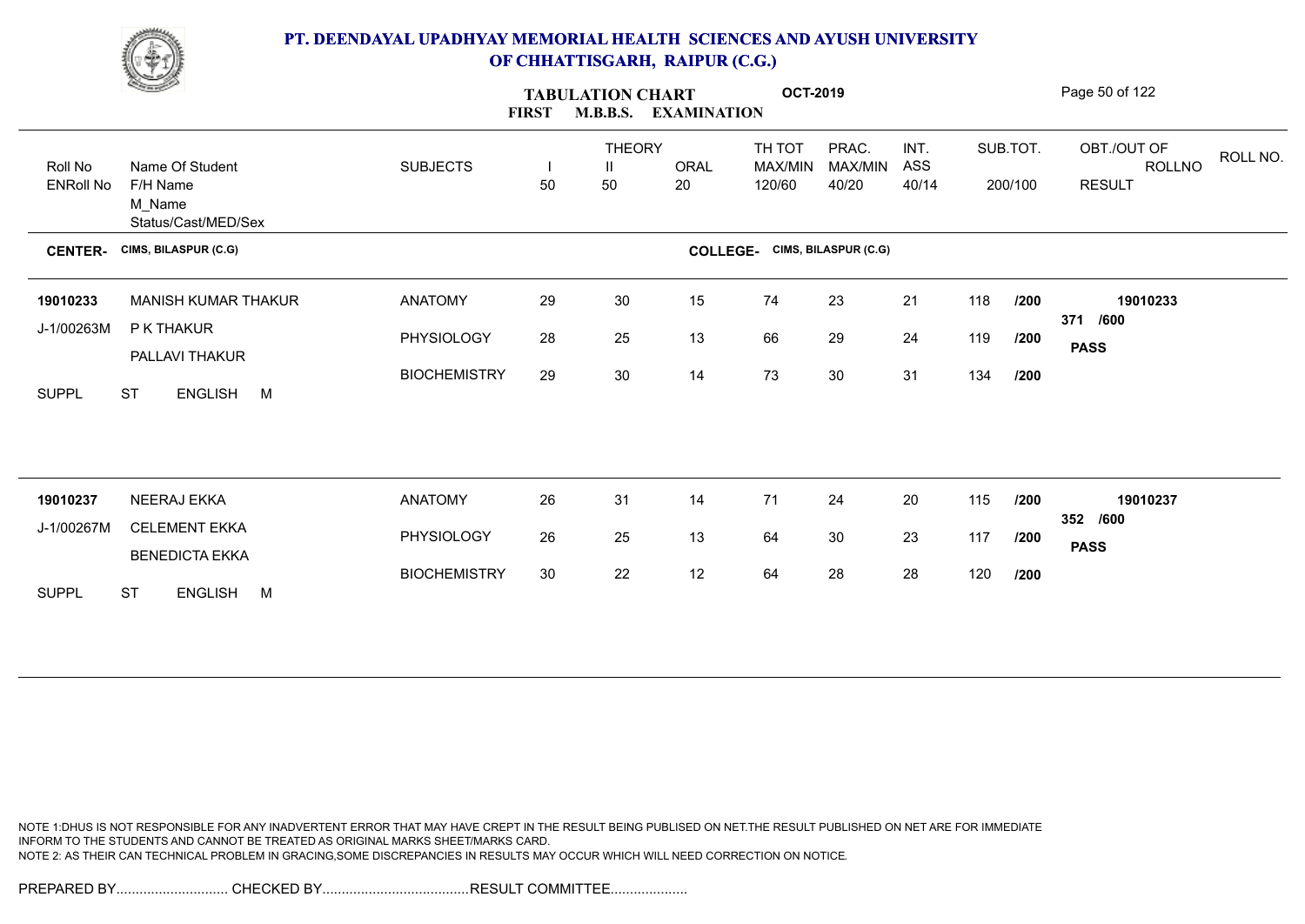

|                  | <b>Change of Congress</b>                               |                     | <b>FIRST</b>             | <b>TABULATION CHART</b> | <b>M.B.B.S. EXAMINATION</b> | <b>OCT-2019</b>                      |                  |                                                |     |            | Page 51 of 122                           |
|------------------|---------------------------------------------------------|---------------------|--------------------------|-------------------------|-----------------------------|--------------------------------------|------------------|------------------------------------------------|-----|------------|------------------------------------------|
| Roll No          | Name Of Student                                         | <b>SUBJECTS</b>     | $\overline{\phantom{a}}$ | <b>THEORY</b><br>Ш      | <b>ORAL</b>                 | TH TOT<br>MAX/MIN                    | PRAC.<br>MAX/MIN | INT.<br>ASS                                    |     | SUB.TOT.   | OBT./OUT OF<br>ROLL NO.<br><b>ROLLNO</b> |
| <b>ENRoll No</b> | F/H Name<br>M_Name<br>Status/Cast/MED/Sex               |                     | 50                       | 50                      | 20                          | 120/60                               | 40/20            | 40/14                                          |     | 200/100    | <b>RESULT</b>                            |
| <b>CENTER-</b>   | CIMS, BILASPUR (C.G)                                    |                     |                          |                         |                             | <b>COLLEGE-</b> CIMS, BILASPUR (C.G) |                  |                                                |     |            |                                          |
| 19010249         | RASHMI TANWAR                                           | <b>ANATOMY</b>      | 34                       | 30                      | 15                          | 79                                   | 22               | 20                                             | 121 | /200       | 19010249                                 |
| J-1/00279M       | <b>BHARAT SINGH TANWAR</b><br><b>VINAY SINGH TANWAR</b> | PHYSIOLOGY          | 28                       | 28                      | 13                          | 69                                   | 33               | 21                                             | 123 | /200       | 373 /600<br><b>PASS</b>                  |
| <b>SUPPL</b>     | <b>ST</b><br>ENGLISH F                                  | <b>BIOCHEMISTRY</b> | ---                      | ---                     | $---$                       | ---                                  | ---              | $\overline{\phantom{a}}$                       |     | 129 C /200 |                                          |
|                  |                                                         |                     |                          |                         |                             |                                      |                  |                                                |     |            |                                          |
| 19010253         | RIYA JOHNCY MINJ                                        | <b>ANATOMY</b>      | 24                       | 28                      | 14                          | 66                                   | 21               | 21                                             | 108 | /200       | 19010253<br>387 /600                     |
| J-1/00283M       | JOSEPH MINJ<br><b>CICILIA MINJ</b>                      | PHYSIOLOGY          | 34                       | 35                      | 16                          | 85                                   | 31               | 26                                             | 142 | /200       | <b>PASS</b>                              |
| <b>SUPPL</b>     | <b>ST</b><br>ENGLISH F                                  | <b>BIOCHEMISTRY</b> | ---                      | ---                     |                             |                                      |                  | $\hspace{0.1mm}-\hspace{0.1mm}-\hspace{0.1mm}$ |     | 137 C /200 |                                          |

NOTE 1:DHUS IS NOT RESPONSIBLE FOR ANY INADVERTENT ERROR THAT MAY HAVE CREPT IN THE RESULT BEING PUBLISED ON NET.THE RESULT PUBLISHED ON NET ARE FOR IMMEDIATE INFORM TO THE STUDENTS AND CANNOT BE TREATED AS ORIGINAL MARKS SHEET/MARKS CARD. NOTE 2: AS THEIR CAN TECHNICAL PROBLEM IN GRACING,SOME DISCREPANCIES IN RESULTS MAY OCCUR WHICH WILL NEED CORRECTION ON NOTICE.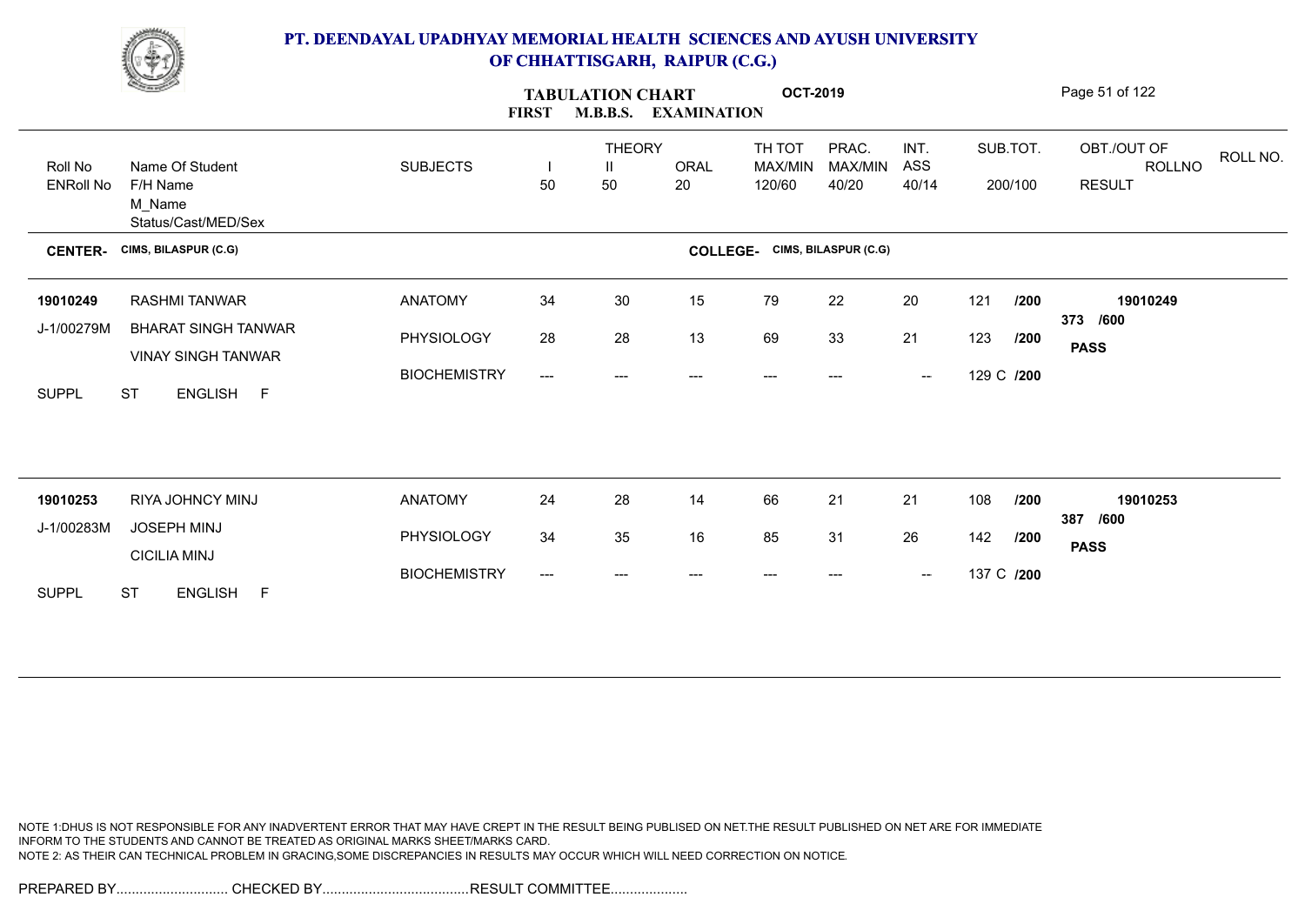

|                  | <b>Change of Contract of Contract of Contract of Contract of Contract of Contract of Contract of Contract of Contract of Contract of Contract of Contract of Contract of Contract of Contract of Contract of Contract of Contrac</b> |                     | <b>FIRST</b>                             | <b>TABULATION CHART</b><br><b>M.B.B.S.</b> | <b>EXAMINATION</b> | <b>OCT-2019</b>   |                      |                                                |            |          | Page 52 of 122                           |
|------------------|--------------------------------------------------------------------------------------------------------------------------------------------------------------------------------------------------------------------------------------|---------------------|------------------------------------------|--------------------------------------------|--------------------|-------------------|----------------------|------------------------------------------------|------------|----------|------------------------------------------|
| Roll No          | Name Of Student                                                                                                                                                                                                                      | <b>SUBJECTS</b>     | $\mathbf{I}$                             | <b>THEORY</b><br>$\mathbf{H}$              | ORAL               | TH TOT<br>MAX/MIN | PRAC.<br>MAX/MIN     | INT.<br>ASS                                    |            | SUB.TOT. | OBT./OUT OF<br>ROLL NO.<br><b>ROLLNO</b> |
| <b>ENRoll No</b> | F/H Name<br>M Name<br>Status/Cast/MED/Sex                                                                                                                                                                                            |                     | 50                                       | 50                                         | 20                 | 120/60            | 40/20                | 40/14                                          |            | 200/100  | <b>RESULT</b>                            |
| <b>CENTER-</b>   | CIMS, BILASPUR (C.G)                                                                                                                                                                                                                 |                     |                                          |                                            | <b>COLLEGE-</b>    |                   | CIMS, BILASPUR (C.G) |                                                |            |          |                                          |
| 19010256         | <b>RUBI NAYAK</b>                                                                                                                                                                                                                    | <b>ANATOMY</b>      | 27                                       | 33                                         | 16                 | 76                | 32                   | 23                                             | 131        | /200     | 19010256                                 |
| J-1/00286M       | KHIRSAGAR<br>JAGDAMBA                                                                                                                                                                                                                | PHYSIOLOGY          | 32                                       | 29                                         | 16                 | 77                | 34                   | 25                                             | 136        | /200     | 396 /600<br><b>PASS</b>                  |
| <b>SUPPL</b>     | <b>GEN</b><br>ENGLISH F                                                                                                                                                                                                              | <b>BIOCHEMISTRY</b> | $\hspace{0.05cm}---\hspace{0.05cm}$      | $---$                                      | $--$               | $---$             | ---                  | $\hspace{0.1mm}-\hspace{0.1mm}-\hspace{0.1mm}$ | 129 C /200 |          |                                          |
|                  |                                                                                                                                                                                                                                      |                     |                                          |                                            |                    |                   |                      |                                                |            |          |                                          |
| 19010260         | SAKSHI KACHHAP                                                                                                                                                                                                                       | <b>ANATOMY</b>      | 27                                       | 31                                         | 15                 | 73                | 24                   | 21                                             | 118        | /200     | 19010260<br>353 /600                     |
| J-1/00290M       | <b>MANSID KACHHAP</b><br>AWADHMANI KACHHAP                                                                                                                                                                                           | PHYSIOLOGY          | $\hspace{0.05cm}---\hspace{0.05cm}$      | $---$                                      | ---                | $---$             | ---                  | $\overline{\phantom{a}}$                       | 112 C /200 |          | <b>PASS</b>                              |
| <b>SUPPL</b>     | <b>ST</b><br>ENGLISH F                                                                                                                                                                                                               | <b>BIOCHEMISTRY</b> | $\hspace{0.05cm} \ldots \hspace{0.05cm}$ | $---$                                      |                    |                   | ---                  | $\hspace{0.1mm}-\hspace{0.1mm}-\hspace{0.1mm}$ | 123 C /200 |          |                                          |

NOTE 1:DHUS IS NOT RESPONSIBLE FOR ANY INADVERTENT ERROR THAT MAY HAVE CREPT IN THE RESULT BEING PUBLISED ON NET.THE RESULT PUBLISHED ON NET ARE FOR IMMEDIATE INFORM TO THE STUDENTS AND CANNOT BE TREATED AS ORIGINAL MARKS SHEET/MARKS CARD. NOTE 2: AS THEIR CAN TECHNICAL PROBLEM IN GRACING,SOME DISCREPANCIES IN RESULTS MAY OCCUR WHICH WILL NEED CORRECTION ON NOTICE.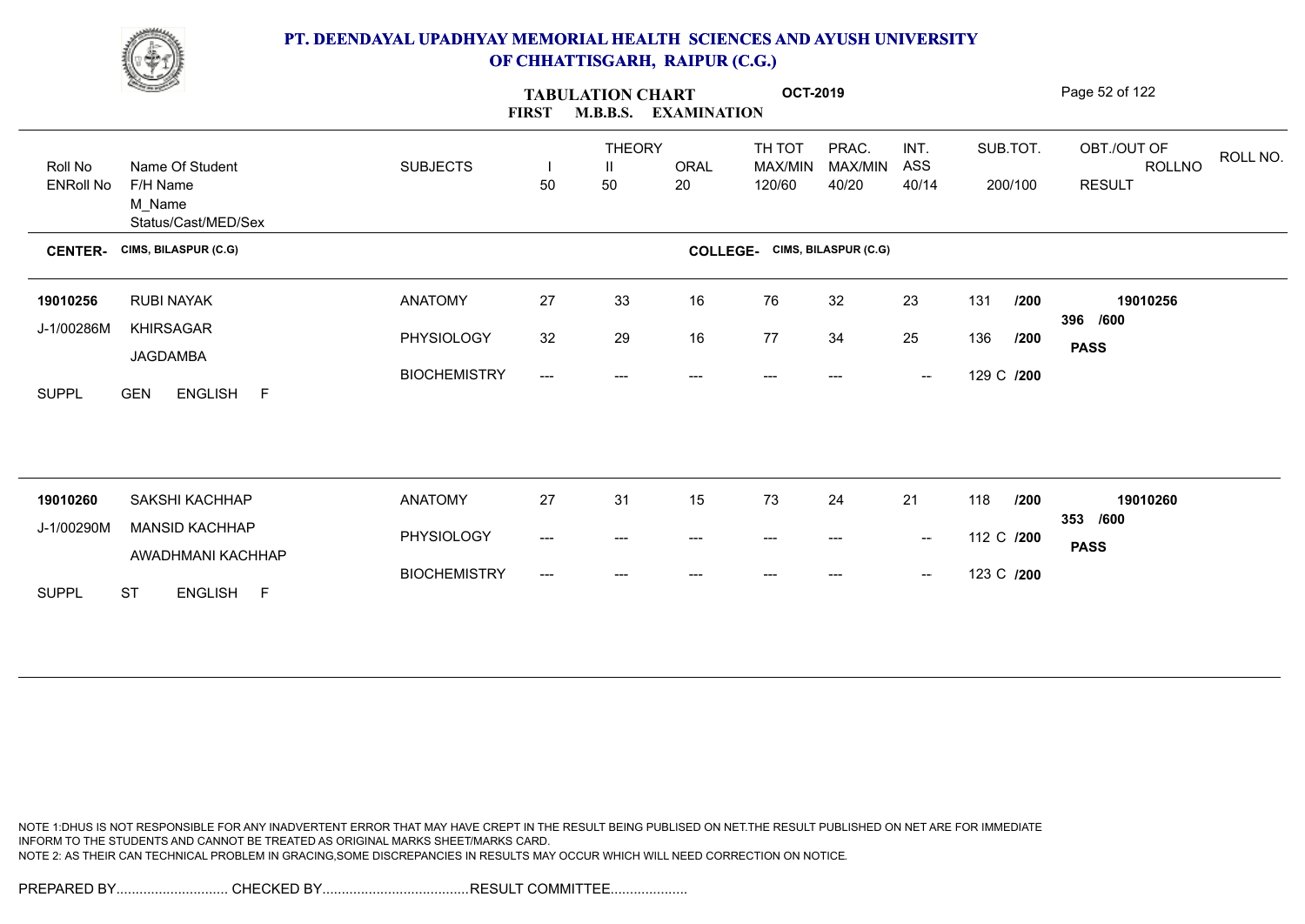

|                             | <b>Change of Contract of Contract of Contract of Contract of Contract of Contract of Contract of Contract of Contract of Contract of Contract of Contract of Contract of Contract of Contract of Contract of Contract of Contrac</b> |                     | <b>FIRST</b>                   | <b>TABULATION CHART</b>  | <b>M.B.B.S. EXAMINATION</b> | <b>OCT-2019</b>             |                           |                                                |     |                     | Page 53 of 122                                            |
|-----------------------------|--------------------------------------------------------------------------------------------------------------------------------------------------------------------------------------------------------------------------------------|---------------------|--------------------------------|--------------------------|-----------------------------|-----------------------------|---------------------------|------------------------------------------------|-----|---------------------|-----------------------------------------------------------|
| Roll No<br><b>ENRoll No</b> | Name Of Student<br>F/H Name                                                                                                                                                                                                          | <b>SUBJECTS</b>     | $\overline{\phantom{a}}$<br>50 | <b>THEORY</b><br>Ш<br>50 | ORAL<br>20                  | TH TOT<br>MAX/MIN<br>120/60 | PRAC.<br>MAX/MIN<br>40/20 | INT.<br>ASS<br>40/14                           |     | SUB.TOT.<br>200/100 | OBT./OUT OF<br>ROLL NO.<br><b>ROLLNO</b><br><b>RESULT</b> |
|                             | M_Name<br>Status/Cast/MED/Sex                                                                                                                                                                                                        |                     |                                |                          |                             |                             |                           |                                                |     |                     |                                                           |
| <b>CENTER-</b>              | CIMS, BILASPUR (C.G)                                                                                                                                                                                                                 |                     |                                |                          | <b>COLLEGE-</b>             |                             | CIMS, BILASPUR (C.G)      |                                                |     |                     |                                                           |
| 19010261                    | SANSKRITI SAI                                                                                                                                                                                                                        | <b>ANATOMY</b>      | 29                             | 33                       | 14                          | 76                          | 20                        | 20                                             | 116 | /200                | 19010261                                                  |
| J-1/00291M                  | AWADHESHWAR SAI<br>NIKITA KANWAR                                                                                                                                                                                                     | PHYSIOLOGY          | 25                             | 29                       | 13                          | 67                          | 30                        | 19                                             | 116 | /200                | 348 /600<br><b>PASS</b>                                   |
| <b>SUPPL</b>                | ENGLISH F<br><b>ST</b>                                                                                                                                                                                                               | <b>BIOCHEMISTRY</b> | 20                             | 28                       | 12                          | 60                          | 29                        | 27                                             | 116 | /200                |                                                           |
|                             |                                                                                                                                                                                                                                      |                     |                                |                          |                             |                             |                           |                                                |     |                     |                                                           |
| 19010266                    | SHEIKH ALTAF                                                                                                                                                                                                                         | <b>ANATOMY</b>      | 24                             | 33                       | 15                          | 72                          | 26                        | 20                                             | 118 | /200                | 19010266                                                  |
| J-1/00296M                  | SHEIKH AZIZUDDIN                                                                                                                                                                                                                     |                     |                                |                          |                             |                             |                           |                                                |     |                     | 353 /600                                                  |
|                             | SHABNAM SHEIKH                                                                                                                                                                                                                       | PHYSIOLOGY          | ---                            | ---                      | ---                         | ---                         | ---                       | $\sim$                                         |     | 114 C /200          | <b>PASS</b>                                               |
| <b>SUPPL</b>                | ENGLISH M<br><b>GEN</b>                                                                                                                                                                                                              | <b>BIOCHEMISTRY</b> | ---                            | ---                      | ---                         |                             | ---                       | $\hspace{0.1mm}-\hspace{0.1mm}-\hspace{0.1mm}$ |     | 121 C /200          |                                                           |

NOTE 1:DHUS IS NOT RESPONSIBLE FOR ANY INADVERTENT ERROR THAT MAY HAVE CREPT IN THE RESULT BEING PUBLISED ON NET.THE RESULT PUBLISHED ON NET ARE FOR IMMEDIATE INFORM TO THE STUDENTS AND CANNOT BE TREATED AS ORIGINAL MARKS SHEET/MARKS CARD. NOTE 2: AS THEIR CAN TECHNICAL PROBLEM IN GRACING,SOME DISCREPANCIES IN RESULTS MAY OCCUR WHICH WILL NEED CORRECTION ON NOTICE.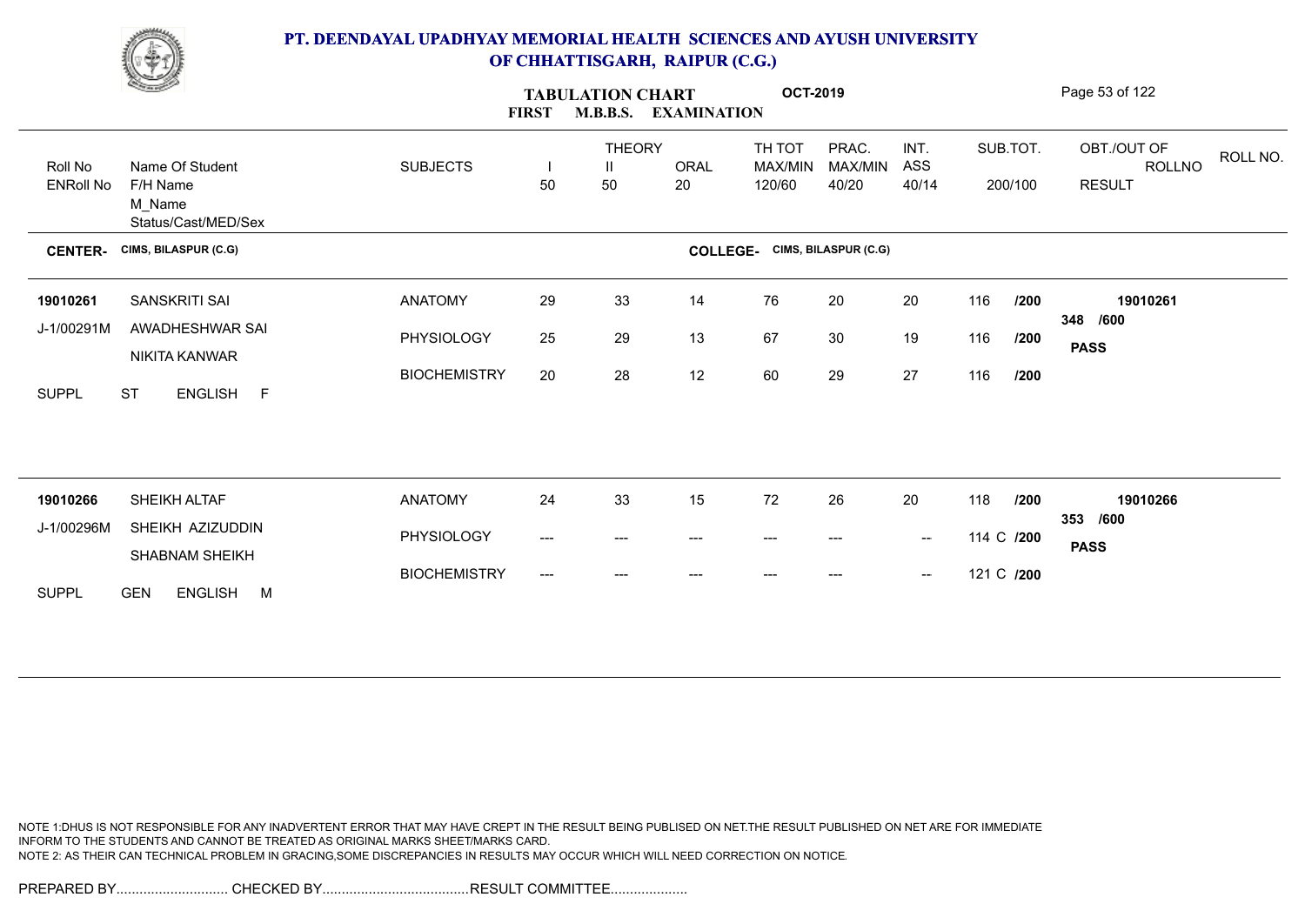

|                             | <u>Change</u>                                                |                     | <b>FIRST</b>              | <b>TABULATION CHART</b><br><b>M.B.B.S.</b> | <b>EXAMINATION</b> | <b>OCT-2019</b>                    |                           |                                                |            |                     | Page 54 of 122                                            |
|-----------------------------|--------------------------------------------------------------|---------------------|---------------------------|--------------------------------------------|--------------------|------------------------------------|---------------------------|------------------------------------------------|------------|---------------------|-----------------------------------------------------------|
| Roll No<br><b>ENRoll No</b> | Name Of Student<br>F/H Name<br>M Name<br>Status/Cast/MED/Sex | <b>SUBJECTS</b>     | 50                        | <b>THEORY</b><br>$\mathbf{H}$<br>50        | <b>ORAL</b><br>20  | TH TOT<br><b>MAX/MIN</b><br>120/60 | PRAC.<br>MAX/MIN<br>40/20 | INT.<br>ASS<br>40/14                           |            | SUB.TOT.<br>200/100 | OBT./OUT OF<br>ROLL NO.<br><b>ROLLNO</b><br><b>RESULT</b> |
| <b>CENTER-</b>              | CIMS, BILASPUR (C.G)                                         |                     |                           |                                            | <b>COLLEGE-</b>    |                                    | CIMS, BILASPUR (C.G)      |                                                |            |                     |                                                           |
| 19010270                    | SUDERSHAN MEENA                                              | <b>ANATOMY</b>      | 32                        | 34                                         | 14                 | 80                                 | 22                        | 21                                             | 123        | /200                | 19010270<br>369<br>/600                                   |
| J-1/00300M                  | RAMESWROOP MEENA<br>KANCHAN DEVI                             | PHYSIOLOGY          | $\qquad \qquad - -$       | ---                                        | $---$              | $---$                              | ---                       | $\overline{\phantom{a}}$                       | 110 C /200 |                     | <b>PASS</b>                                               |
| <b>SUPPL</b>                | <b>ST</b><br><b>ENGLISH</b><br>M                             | <b>BIOCHEMISTRY</b> | $\qquad \qquad -\qquad -$ |                                            |                    |                                    |                           | $\hspace{0.05cm}$                              | 136 C /200 |                     |                                                           |
|                             |                                                              |                     |                           |                                            |                    |                                    |                           |                                                |            |                     |                                                           |
| 19010272                    | <b>SUNIL GUPTA</b>                                           | <b>ANATOMY</b>      | 27                        | 29                                         | 14                 | 70                                 | 24                        | 20                                             | 114        | /200                | 19010272<br>363 /600                                      |
| J-1/00302M                  | RAJENDRA PRASAD GUPTA<br>PRABHA GUPTA                        | PHYSIOLOGY          | 29                        | 26                                         | 14                 | 69                                 | 31                        | 22                                             | 122        | /200                | <b>PASS</b>                                               |
| <b>SUPPL</b>                | OBC<br><b>ENGLISH</b><br>M                                   | <b>BIOCHEMISTRY</b> | $\overline{\phantom{a}}$  | ---                                        | $---$              | $---$                              | ---                       | $\hspace{0.1mm}-\hspace{0.1mm}-\hspace{0.1mm}$ | 127 C /200 |                     |                                                           |

NOTE 1:DHUS IS NOT RESPONSIBLE FOR ANY INADVERTENT ERROR THAT MAY HAVE CREPT IN THE RESULT BEING PUBLISED ON NET.THE RESULT PUBLISHED ON NET ARE FOR IMMEDIATE INFORM TO THE STUDENTS AND CANNOT BE TREATED AS ORIGINAL MARKS SHEET/MARKS CARD. NOTE 2: AS THEIR CAN TECHNICAL PROBLEM IN GRACING,SOME DISCREPANCIES IN RESULTS MAY OCCUR WHICH WILL NEED CORRECTION ON NOTICE.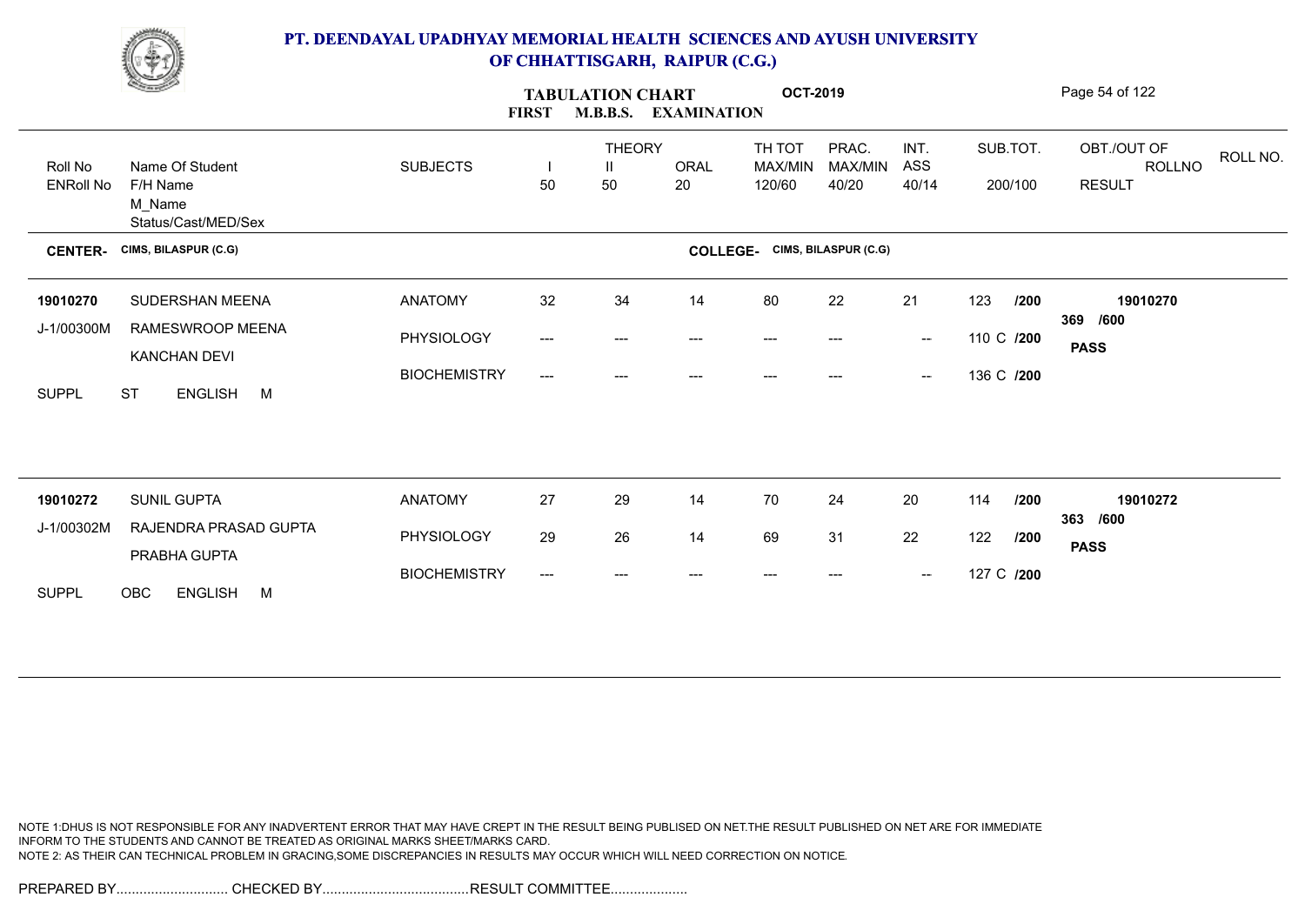

|                  | <b>Change of Congress</b>     |                     | <b>FIRST</b>              | <b>TABULATION CHART</b>                  | M.B.B.S. EXAMINATION   | <b>OCT-2019</b>                      |                  |                                                |             | Page 55 of 122                           |
|------------------|-------------------------------|---------------------|---------------------------|------------------------------------------|------------------------|--------------------------------------|------------------|------------------------------------------------|-------------|------------------------------------------|
| Roll No          | Name Of Student               | <b>SUBJECTS</b>     |                           | <b>THEORY</b><br>$\mathbf{H}$            | <b>ORAL</b>            | TH TOT<br>MAX/MIN                    | PRAC.<br>MAX/MIN | INT.<br>ASS                                    | SUB.TOT.    | OBT./OUT OF<br>ROLL NO.<br><b>ROLLNO</b> |
| <b>ENRoll No</b> | F/H Name                      |                     | 50                        | 50                                       | 20                     | 120/60                               | 40/20            | 40/14                                          | 200/100     | <b>RESULT</b>                            |
|                  | M_Name<br>Status/Cast/MED/Sex |                     |                           |                                          |                        |                                      |                  |                                                |             |                                          |
| <b>CENTER-</b>   | CIMS, BILASPUR (C.G)          |                     |                           |                                          |                        | <b>COLLEGE-</b> CIMS, BILASPUR (C.G) |                  |                                                |             |                                          |
| 19010273         | SURENDRA KUMAR SAHU           | <b>ANATOMY</b>      | ---                       |                                          |                        |                                      |                  | $\overline{\phantom{a}}$                       | 113 C /200  | 19010273                                 |
| J-1/00303M       | HEERALAL SAHU                 | PHYSIOLOGY          | $---$                     | ---                                      | ---                    | $---$                                |                  | $\hspace{0.1mm}-\hspace{0.1mm}-\hspace{0.1mm}$ | 119 C /200  | 364 /600                                 |
|                  | KUWARIYA BAI SAHU             |                     |                           |                                          |                        |                                      |                  |                                                |             | <b>PASS</b>                              |
| <b>SUPPL</b>     | <b>OBC</b><br>ENGLISH M       | <b>BIOCHEMISTRY</b> | 32                        | 27                                       | 13                     | 72                                   | 29               | 31                                             | 132<br>/200 |                                          |
|                  |                               |                     |                           |                                          |                        |                                      |                  |                                                |             |                                          |
|                  |                               |                     |                           |                                          |                        |                                      |                  |                                                |             |                                          |
| 19010275         | SWAJAL SAHU                   | <b>ANATOMY</b>      | 29                        | 32                                       | 15                     | 76                                   | 27               | 23                                             | 126<br>/200 | 19010275                                 |
| J-1/00305M       | SANDEEP SAHU                  | PHYSIOLOGY          | ---                       | $\hspace{0.05cm} \ldots \hspace{0.05cm}$ | $\qquad \qquad \cdots$ | $---$                                | $---$            | $\sim$                                         | 117 C /200  | 368 /600                                 |
|                  | ANITA SAHU                    |                     |                           |                                          |                        |                                      |                  |                                                |             | <b>PASS</b>                              |
| <b>SUPPL</b>     | OBC<br><b>ENGLISH</b><br>M    | <b>BIOCHEMISTRY</b> | $\qquad \qquad -\qquad -$ | $---$                                    |                        |                                      |                  | $\overline{\phantom{a}}$                       | 125 C /200  |                                          |

NOTE 1:DHUS IS NOT RESPONSIBLE FOR ANY INADVERTENT ERROR THAT MAY HAVE CREPT IN THE RESULT BEING PUBLISED ON NET.THE RESULT PUBLISHED ON NET ARE FOR IMMEDIATE INFORM TO THE STUDENTS AND CANNOT BE TREATED AS ORIGINAL MARKS SHEET/MARKS CARD. NOTE 2: AS THEIR CAN TECHNICAL PROBLEM IN GRACING,SOME DISCREPANCIES IN RESULTS MAY OCCUR WHICH WILL NEED CORRECTION ON NOTICE.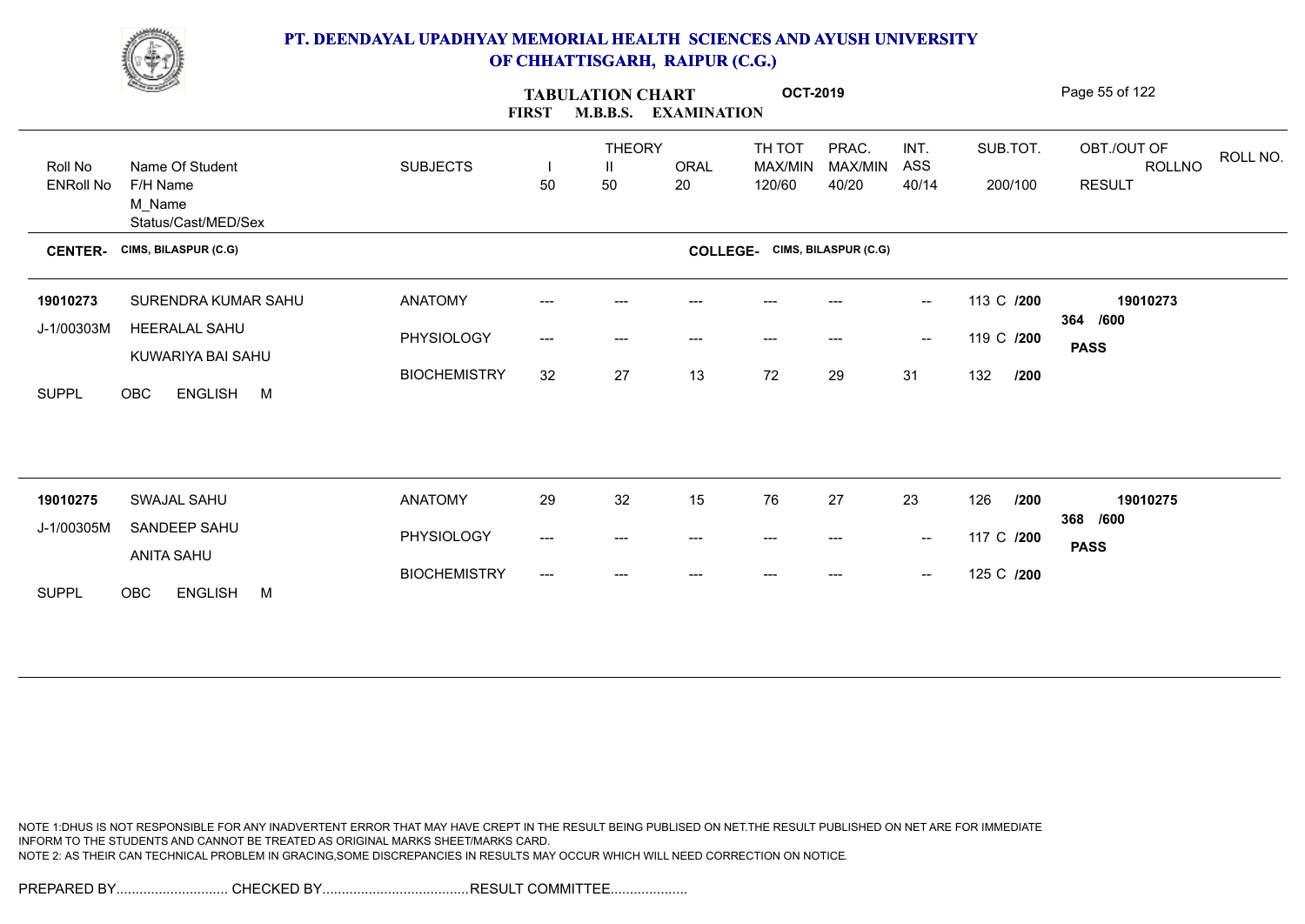

|                        | <u>Construction</u>                           |                     | <b>FIRST</b>              | <b>TABULATION CHART</b><br><b>M.B.B.S.</b> | <b>EXAMINATION</b>     | <b>OCT-2019</b>                      |                  |                          |            |          | Page 56 of 122                    |
|------------------------|-----------------------------------------------|---------------------|---------------------------|--------------------------------------------|------------------------|--------------------------------------|------------------|--------------------------|------------|----------|-----------------------------------|
| Roll No                | Name Of Student                               | <b>SUBJECTS</b>     |                           | <b>THEORY</b><br>$\mathbf{H}$              | <b>ORAL</b>            | TH TOT<br><b>MAX/MIN</b>             | PRAC.<br>MAX/MIN | INT.<br>ASS              |            | SUB.TOT. | OBT./OUT OF<br>ROLL NO.<br>ROLLNO |
| <b>ENRoll No</b>       | F/H Name<br>M_Name<br>Status/Cast/MED/Sex     |                     | 50                        | 50                                         | 20                     | 120/60                               | 40/20            | 40/14                    |            | 200/100  | <b>RESULT</b>                     |
| <b>CENTER-</b>         | CIMS, BILASPUR (C.G)                          |                     |                           |                                            |                        | <b>COLLEGE-</b> CIMS, BILASPUR (C.G) |                  |                          |            |          |                                   |
| 19010276               | SYAM SONI                                     | <b>ANATOMY</b>      | 24                        | 31                                         | 14                     | 69                                   | 21               | 20                       | 110        | /200     | 19010276                          |
| J-1/00306M             | <b>SHIV KUMAR</b><br><b>MEENA SONI</b>        | PHYSIOLOGY          | $\qquad \qquad -\qquad -$ | ---                                        | $\qquad \qquad \cdots$ | $---$                                | ---              | $\overline{\phantom{a}}$ | 113 C /200 |          | 359 /600<br><b>PASS</b>           |
| <b>SUPPL</b>           | OBC<br><b>ENGLISH</b><br>M                    | <b>BIOCHEMISTRY</b> | $---$                     | $---$                                      |                        |                                      |                  | $\overline{\phantom{a}}$ | 136 C /200 |          |                                   |
|                        |                                               |                     |                           |                                            |                        |                                      |                  |                          |            |          |                                   |
|                        |                                               |                     |                           |                                            |                        |                                      |                  |                          |            |          |                                   |
| 19010279<br>J-1/00309M | <b>UMASHRI BHAGAT</b><br>LATE LALCHAND BHAGAT | <b>ANATOMY</b>      | 34                        | 35                                         | 15                     | 84                                   | 24               | 20                       | 128        | /200     | 19010279<br>384 /600              |
|                        | LATE KANTA BHAGAT                             | PHYSIOLOGY          | 32                        | 29                                         | 13                     | 74                                   | 32               | 22                       | 128        | /200     | <b>PASS</b>                       |
| <b>SUPPL</b>           | <b>ST</b><br>ENGLISH F                        | <b>BIOCHEMISTRY</b> | $\overline{\phantom{a}}$  | ---                                        | $---$                  | $---$                                | ---              | $\overline{\phantom{a}}$ | 128 C /200 |          |                                   |

NOTE 1:DHUS IS NOT RESPONSIBLE FOR ANY INADVERTENT ERROR THAT MAY HAVE CREPT IN THE RESULT BEING PUBLISED ON NET.THE RESULT PUBLISHED ON NET ARE FOR IMMEDIATE INFORM TO THE STUDENTS AND CANNOT BE TREATED AS ORIGINAL MARKS SHEET/MARKS CARD. NOTE 2: AS THEIR CAN TECHNICAL PROBLEM IN GRACING,SOME DISCREPANCIES IN RESULTS MAY OCCUR WHICH WILL NEED CORRECTION ON NOTICE.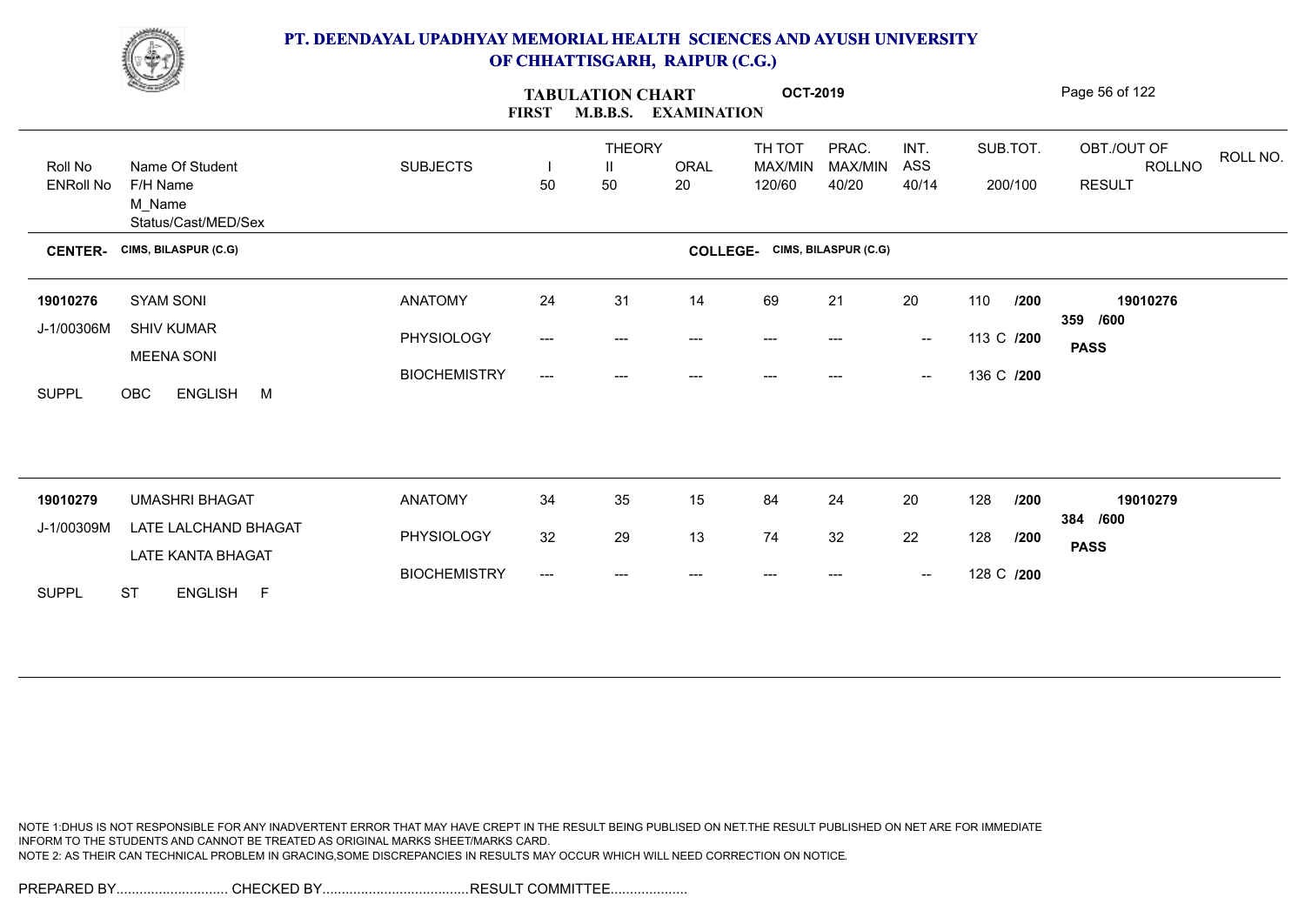

|                             | <u>Construction</u>                                          |                     | <b>FIRST</b>              | <b>TABULATION CHART</b><br><b>M.B.B.S.</b> | <b>EXAMINATION</b> | <b>OCT-2019</b>                      |                           |                                                |                     |      | Page 57 of 122                                |          |
|-----------------------------|--------------------------------------------------------------|---------------------|---------------------------|--------------------------------------------|--------------------|--------------------------------------|---------------------------|------------------------------------------------|---------------------|------|-----------------------------------------------|----------|
| Roll No<br><b>ENRoll No</b> | Name Of Student<br>F/H Name<br>M_Name<br>Status/Cast/MED/Sex | <b>SUBJECTS</b>     | -1<br>50                  | <b>THEORY</b><br>$\mathbf{H}$<br>50        | ORAL<br>20         | TH TOT<br><b>MAX/MIN</b><br>120/60   | PRAC.<br>MAX/MIN<br>40/20 | INT.<br>ASS<br>40/14                           | SUB.TOT.<br>200/100 |      | OBT./OUT OF<br><b>ROLLNO</b><br><b>RESULT</b> | ROLL NO. |
| <b>CENTER-</b>              | CIMS, BILASPUR (C.G)                                         |                     |                           |                                            |                    | <b>COLLEGE-</b> CIMS, BILASPUR (C.G) |                           |                                                |                     |      |                                               |          |
| 19010280                    | <b>VEDANT BAGHEL</b>                                         | <b>ANATOMY</b>      | 27                        | 34                                         | 15                 | 76                                   | 26                        | 20                                             | 122                 | /200 | 19010280                                      |          |
| J-1/00310M                  | <b>DHANSINGH BAGHEL</b><br>REKHA BAGHEL                      | PHYSIOLOGY          | $\qquad \qquad -\qquad -$ | ---                                        | $---$              | $---$                                | ---                       | $\sim$                                         | 104 C /200          |      | 345 /600<br><b>PASS</b>                       |          |
| <b>SUPPL</b>                | <b>ST</b><br>ENGLISH M                                       | <b>BIOCHEMISTRY</b> | ---                       | $---$                                      | $---$              | $---$                                | ---                       | $\overline{\phantom{a}}$                       | 119 C /200          |      |                                               |          |
|                             |                                                              |                     |                           |                                            |                    |                                      |                           |                                                |                     |      |                                               |          |
| 19010281                    | <b>VEEKESH SAKEET</b>                                        | <b>ANATOMY</b>      | 28                        | 25                                         | 15                 | 68                                   | 24                        | 20                                             | 112                 | /200 | 19010281<br>356 /600                          |          |
| J-1/00311M                  | <b>KARAN SINGH</b><br><b>KASHI BAI</b>                       | PHYSIOLOGY          | 31                        | 29                                         | 14                 | 74                                   | 31                        | 19                                             | 124                 | /200 | <b>PASS</b>                                   |          |
| <b>SUPPL</b>                | SC<br><b>ENGLISH</b><br>M                                    | <b>BIOCHEMISTRY</b> | $\qquad \qquad -\qquad -$ | ---                                        |                    | $---$                                |                           | $\hspace{0.1mm}-\hspace{0.1mm}-\hspace{0.1mm}$ | 120 C /200          |      |                                               |          |

NOTE 1:DHUS IS NOT RESPONSIBLE FOR ANY INADVERTENT ERROR THAT MAY HAVE CREPT IN THE RESULT BEING PUBLISED ON NET.THE RESULT PUBLISHED ON NET ARE FOR IMMEDIATE INFORM TO THE STUDENTS AND CANNOT BE TREATED AS ORIGINAL MARKS SHEET/MARKS CARD. NOTE 2: AS THEIR CAN TECHNICAL PROBLEM IN GRACING,SOME DISCREPANCIES IN RESULTS MAY OCCUR WHICH WILL NEED CORRECTION ON NOTICE.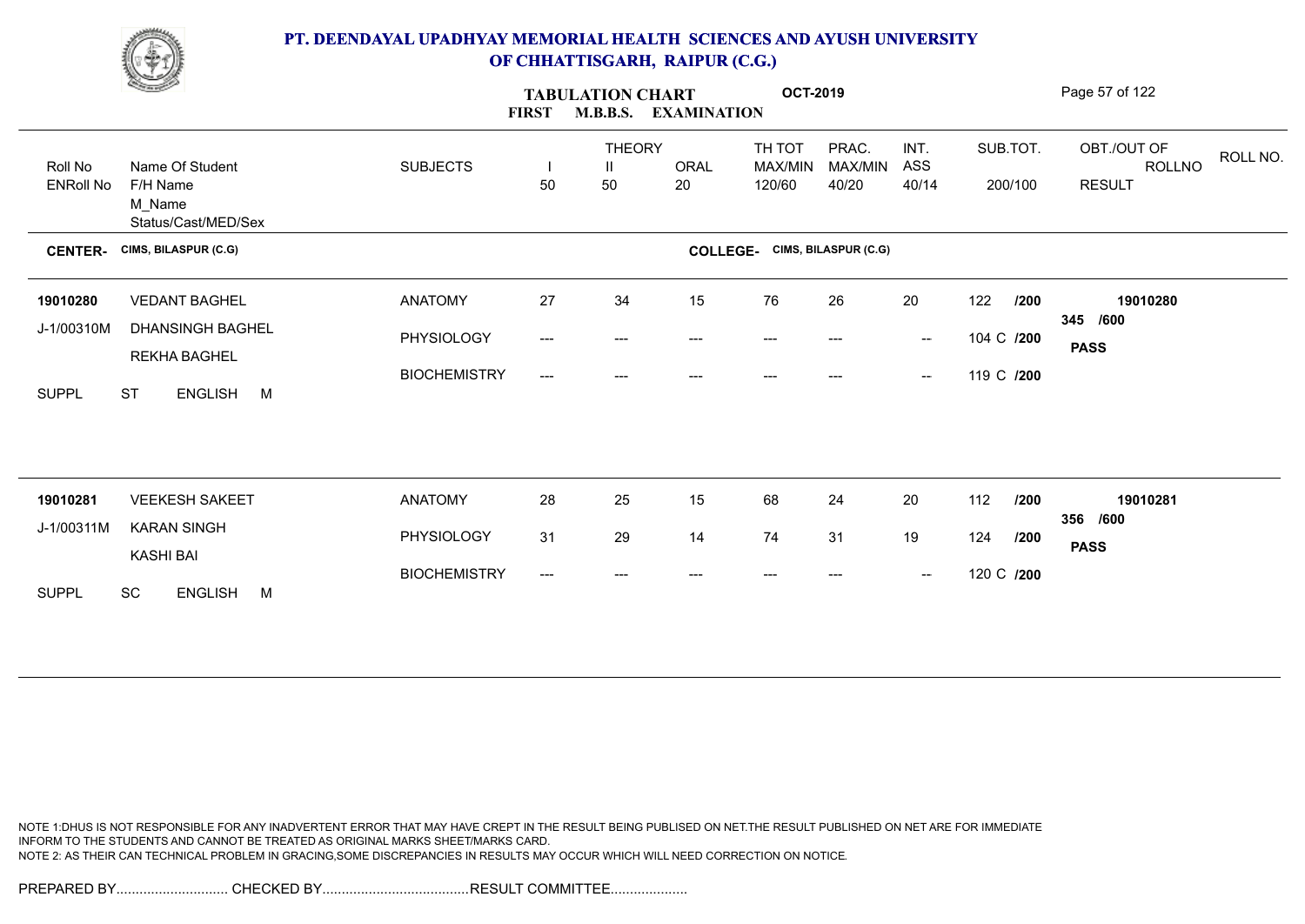

|                  | <b>Change of Contract of Contract of Contract of Contract of Contract of Contract of Contract of Contract of Contract of Contract of Contract of Contract of Contract of Contract of Contract of Contract of Contract of Contrac</b> |                     | <b>FIRST</b>             | <b>TABULATION CHART</b> | <b>M.B.B.S. EXAMINATION</b> | <b>OCT-2019</b>                      |         |                                                |            |          | Page 58 of 122          |
|------------------|--------------------------------------------------------------------------------------------------------------------------------------------------------------------------------------------------------------------------------------|---------------------|--------------------------|-------------------------|-----------------------------|--------------------------------------|---------|------------------------------------------------|------------|----------|-------------------------|
|                  |                                                                                                                                                                                                                                      |                     |                          | <b>THEORY</b>           |                             | TH TOT                               | PRAC.   | INT.                                           |            | SUB.TOT. | OBT./OUT OF<br>ROLL NO. |
| Roll No          | Name Of Student                                                                                                                                                                                                                      | <b>SUBJECTS</b>     | $\overline{\phantom{a}}$ | Ш                       | <b>ORAL</b>                 | MAX/MIN                              | MAX/MIN | ASS                                            |            |          | <b>ROLLNO</b>           |
| <b>ENRoll No</b> | F/H Name<br>M_Name<br>Status/Cast/MED/Sex                                                                                                                                                                                            |                     | 50                       | 50                      | 20                          | 120/60                               | 40/20   | 40/14                                          |            | 200/100  | <b>RESULT</b>           |
| <b>CENTER-</b>   | CIMS, BILASPUR (C.G)                                                                                                                                                                                                                 |                     |                          |                         |                             | <b>COLLEGE-</b> CIMS, BILASPUR (C.G) |         |                                                |            |          |                         |
| 19010284         | YASH JETHANI                                                                                                                                                                                                                         | <b>ANATOMY</b>      | 34                       | 33                      | 16                          | 83                                   | 25      | 22                                             | 130        | /200     | 19010284                |
| J-1/00314M       | PRAKASH JETHANI                                                                                                                                                                                                                      | PHYSIOLOGY          |                          |                         |                             |                                      |         |                                                | 112 C /200 |          | 367 /600                |
|                  | JAYA JETHANI                                                                                                                                                                                                                         |                     | ---                      | ---                     |                             |                                      |         | $\overline{\phantom{a}}$                       |            |          | <b>PASS</b>             |
|                  |                                                                                                                                                                                                                                      | <b>BIOCHEMISTRY</b> | ---                      | ---                     | ---                         | ---                                  | ---     | $\hspace{0.1mm}-\hspace{0.1mm}-\hspace{0.1mm}$ | 125 C /200 |          |                         |
| <b>SUPPL</b>     | <b>GEN</b><br>ENGLISH M                                                                                                                                                                                                              |                     |                          |                         |                             |                                      |         |                                                |            |          |                         |
|                  |                                                                                                                                                                                                                                      |                     |                          |                         |                             |                                      |         |                                                |            |          |                         |
|                  |                                                                                                                                                                                                                                      |                     |                          |                         |                             |                                      |         |                                                |            |          |                         |
| 19010286         | <b>ZUCHOBENI MURRY</b>                                                                                                                                                                                                               | <b>ANATOMY</b>      | 31                       | 37                      | 16                          | 84                                   | 22      | 20                                             | 126        | /200     | 19010286                |
| J-1/00316M       | YANTSAO MURRY                                                                                                                                                                                                                        | PHYSIOLOGY          | 26                       | 31                      | 14                          | 71                                   | 29      | 21                                             | 121        | /200     | 381 /600                |
|                  | <b>ORENBONI MURRY</b>                                                                                                                                                                                                                |                     |                          |                         |                             |                                      |         |                                                |            |          | <b>PASS</b>             |
|                  |                                                                                                                                                                                                                                      | <b>BIOCHEMISTRY</b> | ---                      | ---                     |                             |                                      |         | $\hspace{0.1mm}-\hspace{0.1mm}-\hspace{0.1mm}$ | 134 C /200 |          |                         |
| <b>SUPPL</b>     | <b>ST</b><br>ENGLISH F                                                                                                                                                                                                               |                     |                          |                         |                             |                                      |         |                                                |            |          |                         |

NOTE 1:DHUS IS NOT RESPONSIBLE FOR ANY INADVERTENT ERROR THAT MAY HAVE CREPT IN THE RESULT BEING PUBLISED ON NET.THE RESULT PUBLISHED ON NET ARE FOR IMMEDIATE INFORM TO THE STUDENTS AND CANNOT BE TREATED AS ORIGINAL MARKS SHEET/MARKS CARD. NOTE 2: AS THEIR CAN TECHNICAL PROBLEM IN GRACING,SOME DISCREPANCIES IN RESULTS MAY OCCUR WHICH WILL NEED CORRECTION ON NOTICE.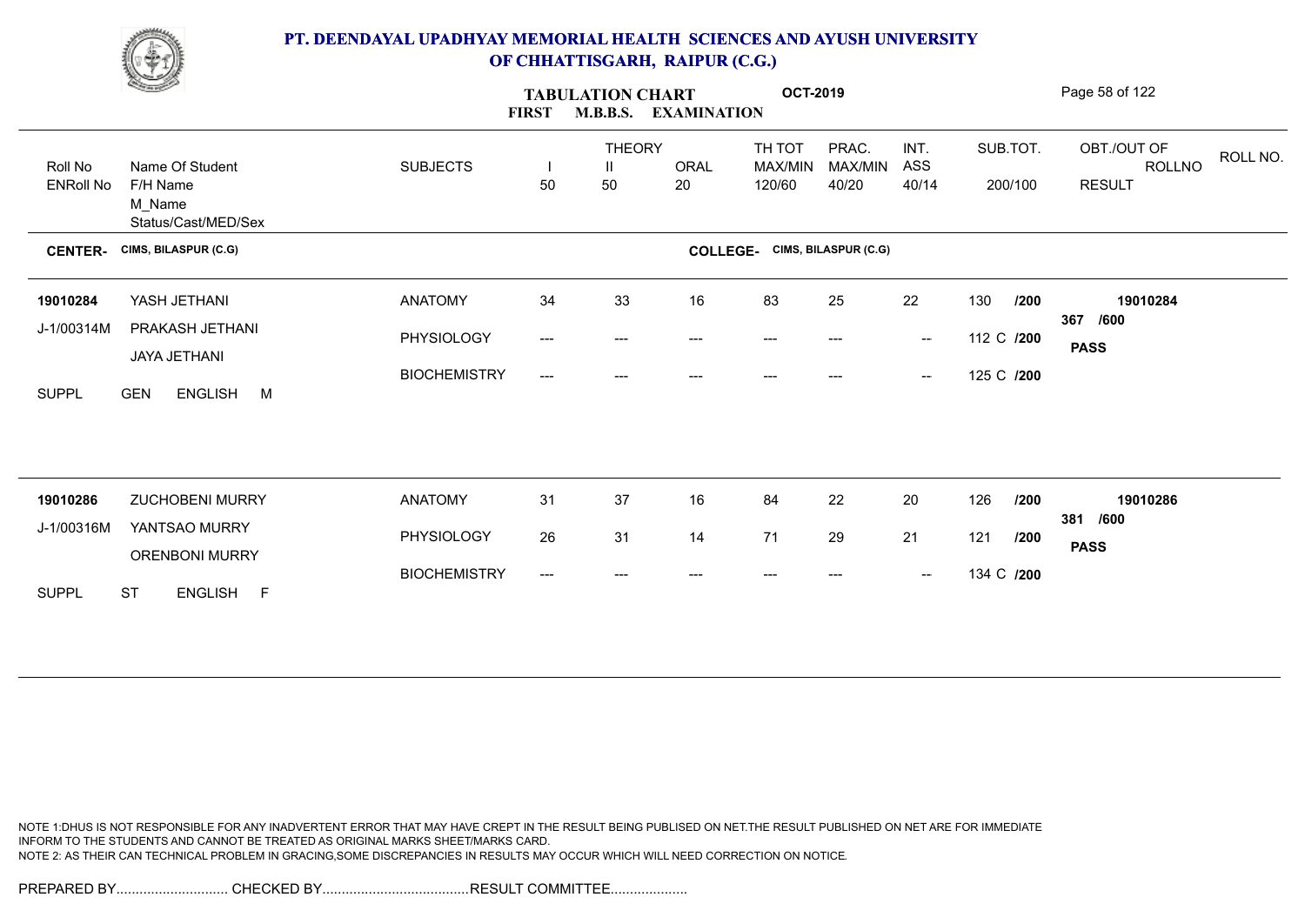

|                             | <b>Comment</b>                                 |                     | <b>FIRST</b> | <b>TABULATION CHART</b><br><b>M.B.B.S.</b> | <b>EXAMINATION</b> | <b>OCT-2019</b>             |                           |                                                |                                                | Page 59 of 122                                            |  |
|-----------------------------|------------------------------------------------|---------------------|--------------|--------------------------------------------|--------------------|-----------------------------|---------------------------|------------------------------------------------|------------------------------------------------|-----------------------------------------------------------|--|
| Roll No<br><b>ENRoll No</b> | Name Of Student<br>F/H Name                    | <b>SUBJECTS</b>     | 50           | <b>THEORY</b><br>Ш<br>50                   | ORAL<br>20         | TH TOT<br>MAX/MIN<br>120/60 | PRAC.<br>MAX/MIN<br>40/20 | INT.<br>ASS<br>40/14                           | SUB.TOT.<br>200/100                            | OBT./OUT OF<br>ROLL NO.<br><b>ROLLNO</b><br><b>RESULT</b> |  |
|                             | M Name<br>Status/Cast/MED/Sex                  |                     |              |                                            |                    |                             |                           |                                                |                                                |                                                           |  |
| <b>CENTER-</b>              | GOVT. MEDICAL COLLEGE AMBIKAPUR SURGUJA (C.G.) |                     |              |                                            | <b>COLLEGE-</b>    |                             |                           |                                                | GOVT. MEDICAL COLLEGE AMBIKAPUR SURGUJA (C.G.) |                                                           |  |
| 19010097                    | AMIT RAJ LAKRA                                 | <b>ANATOMY</b>      | ---          | ---                                        | $---$              | $---$                       | $---$                     | $\hspace{0.1mm}-\hspace{0.1mm}-\hspace{0.1mm}$ | 120 C /200                                     | 19010097<br>367<br>/600                                   |  |
| J-1/00127M                  | <b>MADAN LAKRA</b><br><b>TARA LAKRA</b>        | PHYSIOLOGY          | ---          | ---                                        | ---                | $---$                       |                           | $\hspace{0.1mm}-\hspace{0.1mm}-\hspace{0.1mm}$ | 125 C /200                                     | <b>PASS</b>                                               |  |
| <b>SUPPL</b>                | <b>ST</b><br>ENGLISH M                         | <b>BIOCHEMISTRY</b> | 28           | 28                                         | 12                 | 68                          | 32                        | 22                                             | 122<br>/200                                    |                                                           |  |
|                             |                                                |                     |              |                                            |                    |                             |                           |                                                |                                                |                                                           |  |
| 19010099                    | ANCHAL KAJALA                                  | <b>ANATOMY</b>      | $30\,$       | $30\,$                                     | 15                 | 75                          | 29                        | 22                                             | 126<br>/200                                    | 19010099                                                  |  |
| J-1/00129M                  | SUMER SINGH                                    | PHYSIOLOGY          | ---          | ---                                        | ---                | $---$                       | ---                       | $\hspace{0.1mm}-\hspace{0.1mm}-\hspace{0.1mm}$ | 127 C /200                                     | 375 /600                                                  |  |
|                             | SUNITA DEVI                                    | <b>BIOCHEMISTRY</b> |              |                                            |                    |                             |                           |                                                | 122 C /200                                     | <b>PASS</b>                                               |  |
| <b>SUPPL</b>                | OBC<br>ENGLISH F                               |                     | ---          | $---$                                      |                    |                             | ---                       | $\hspace{0.1mm}-\hspace{0.1mm}-\hspace{0.1mm}$ |                                                |                                                           |  |

NOTE 1:DHUS IS NOT RESPONSIBLE FOR ANY INADVERTENT ERROR THAT MAY HAVE CREPT IN THE RESULT BEING PUBLISED ON NET.THE RESULT PUBLISHED ON NET ARE FOR IMMEDIATE INFORM TO THE STUDENTS AND CANNOT BE TREATED AS ORIGINAL MARKS SHEET/MARKS CARD. NOTE 2: AS THEIR CAN TECHNICAL PROBLEM IN GRACING,SOME DISCREPANCIES IN RESULTS MAY OCCUR WHICH WILL NEED CORRECTION ON NOTICE.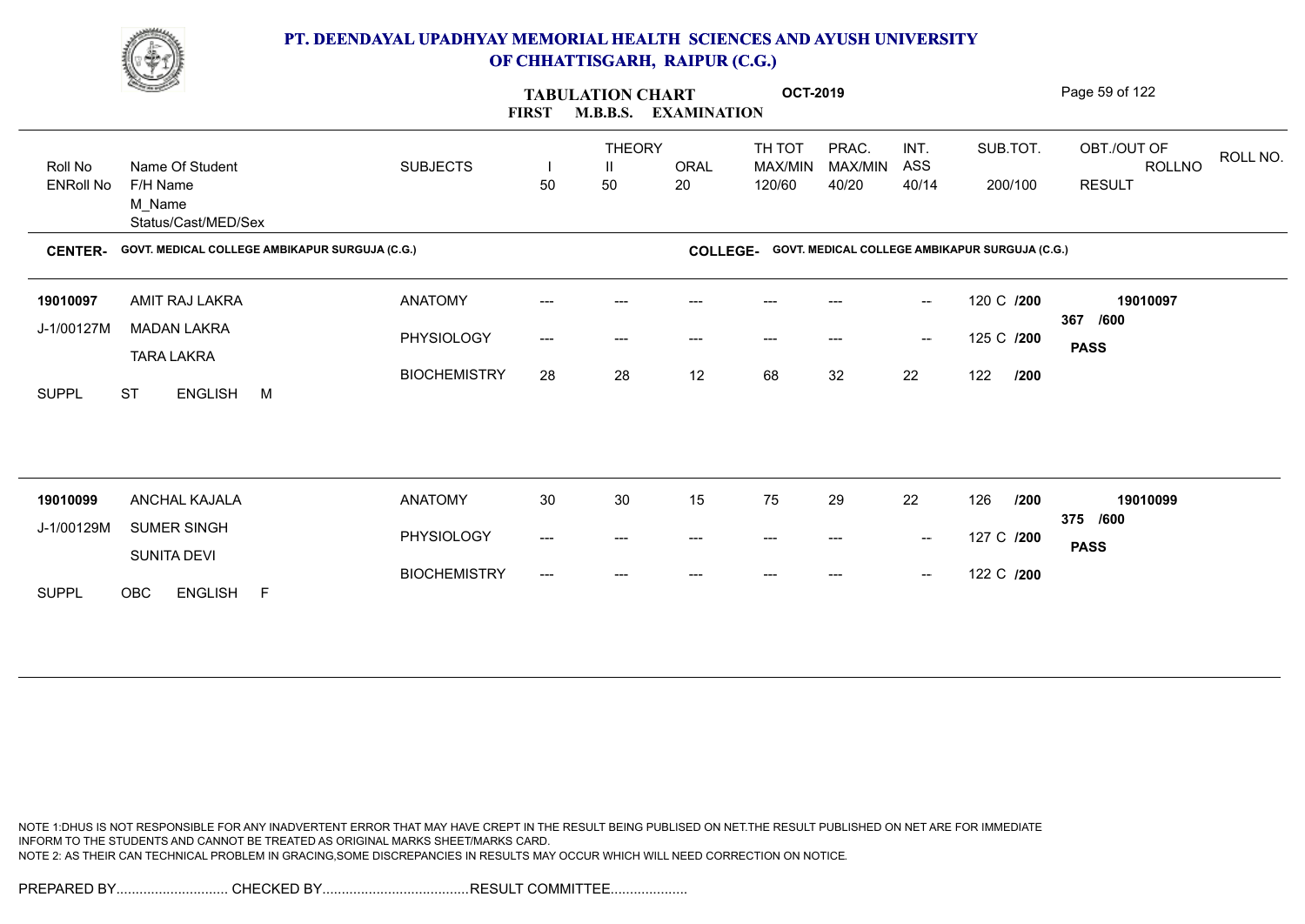

|                  | <b>Construction</b>                            |                     | <b>FIRST</b>             | <b>TABULATION CHART</b><br><b>M.B.B.S.</b> | <b>EXAMINATION</b> | <b>OCT-2019</b>   |                                                |                          |            |         | Page 60 of 122                    |
|------------------|------------------------------------------------|---------------------|--------------------------|--------------------------------------------|--------------------|-------------------|------------------------------------------------|--------------------------|------------|---------|-----------------------------------|
| Roll No          | Name Of Student                                | <b>SUBJECTS</b>     | $\overline{\phantom{a}}$ | <b>THEORY</b><br>Ш                         | <b>ORAL</b>        | TH TOT<br>MAX/MIN | PRAC.<br>MAX/MIN                               | INT.<br>ASS              | SUB.TOT.   |         | OBT./OUT OF<br>ROLL NO.<br>ROLLNO |
| <b>ENRoll No</b> | F/H Name<br>M_Name<br>Status/Cast/MED/Sex      |                     | 50                       | 50                                         | 20                 | 120/60            | 40/20                                          | 40/14                    |            | 200/100 | <b>RESULT</b>                     |
| <b>CENTER-</b>   | GOVT. MEDICAL COLLEGE AMBIKAPUR SURGUJA (C.G.) |                     |                          |                                            | <b>COLLEGE-</b>    |                   | GOVT. MEDICAL COLLEGE AMBIKAPUR SURGUJA (C.G.) |                          |            |         |                                   |
| 19010101         | <b>ANURAG MEENA</b>                            | <b>ANATOMY</b>      | ---                      | $---$                                      |                    |                   |                                                | $\overline{\phantom{a}}$ | 111 C /200 |         | 19010101                          |
| J-1/00131M       | DHARAMVEER MEENA<br>PUSHPA MEENA               | PHYSIOLOGY          | 33                       | 26                                         | 14                 | 73                | 31                                             | 26                       | 130        | /200    | /600<br>357<br><b>PASS</b>        |
| <b>SUPPL</b>     | <b>ST</b><br>ENGLISH M                         | <b>BIOCHEMISTRY</b> | 26                       | 25                                         | 15                 | 66                | 29                                             | 21                       | 116        | /200    |                                   |
|                  |                                                |                     |                          |                                            |                    |                   |                                                |                          |            |         |                                   |
|                  |                                                |                     |                          |                                            |                    |                   |                                                |                          |            |         |                                   |
| 19010105         | <b>ARVIND</b>                                  | <b>ANATOMY</b>      | 28                       | 28                                         | 15                 | 71                | 27                                             | 23                       | 121        | /200    | 19010105<br>/600<br>361           |
| J-1/00135M       | <b>TIHAROO RAM</b><br>RAMBAI                   | PHYSIOLOGY          | 29                       | 23                                         | 14                 | 66                | 30                                             | 29                       | 125        | /200    | <b>PASS</b>                       |
| <b>SUPPL</b>     | <b>ST</b><br><b>ENGLISH</b><br>M               | <b>BIOCHEMISTRY</b> | 25                       | 27                                         | 12                 | 64                | 28                                             | 23                       | 115        | /200    |                                   |

NOTE 1:DHUS IS NOT RESPONSIBLE FOR ANY INADVERTENT ERROR THAT MAY HAVE CREPT IN THE RESULT BEING PUBLISED ON NET.THE RESULT PUBLISHED ON NET ARE FOR IMMEDIATE INFORM TO THE STUDENTS AND CANNOT BE TREATED AS ORIGINAL MARKS SHEET/MARKS CARD. NOTE 2: AS THEIR CAN TECHNICAL PROBLEM IN GRACING,SOME DISCREPANCIES IN RESULTS MAY OCCUR WHICH WILL NEED CORRECTION ON NOTICE.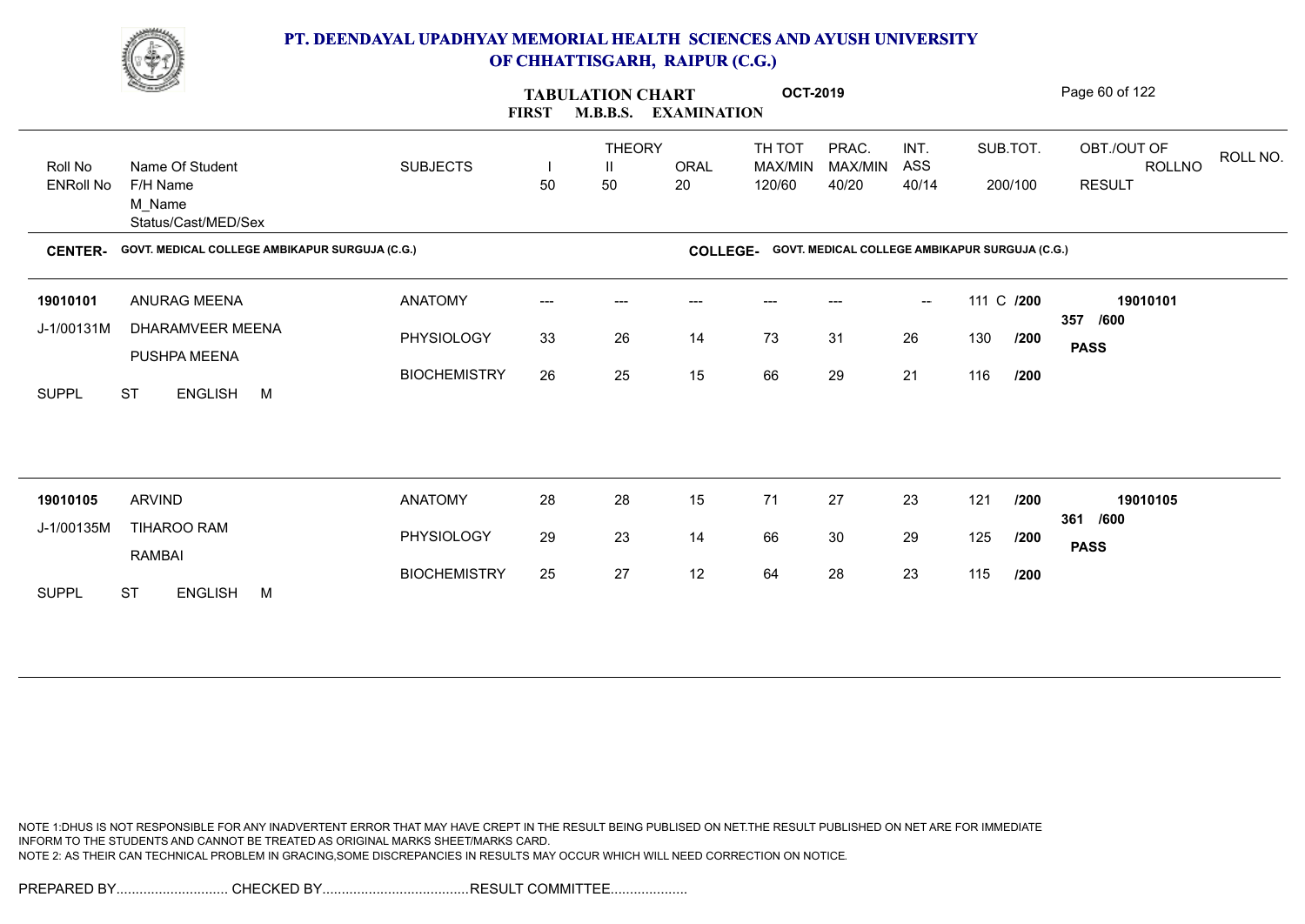

|                             | <b>Contract of the Contract of the Contract of the Contract of the Contract of the Contract of the Contract of The Contract of The Contract of The Contract of The Contract of The Contract of The Contract of The Contract of T</b> |                     | <b>FIRST</b>                   | <b>TABULATION CHART</b>  | <b>M.B.B.S. EXAMINATION</b> | <b>OCT-2019</b>             |                                                |                      |     |                     | Page 61 of 122                                |          |
|-----------------------------|--------------------------------------------------------------------------------------------------------------------------------------------------------------------------------------------------------------------------------------|---------------------|--------------------------------|--------------------------|-----------------------------|-----------------------------|------------------------------------------------|----------------------|-----|---------------------|-----------------------------------------------|----------|
| Roll No<br><b>ENRoll No</b> | Name Of Student<br>F/H Name<br>M Name<br>Status/Cast/MED/Sex                                                                                                                                                                         | <b>SUBJECTS</b>     | $\overline{\phantom{a}}$<br>50 | <b>THEORY</b><br>H<br>50 | <b>ORAL</b><br>20           | TH TOT<br>MAX/MIN<br>120/60 | PRAC.<br>MAX/MIN<br>40/20                      | INT.<br>ASS<br>40/14 |     | SUB.TOT.<br>200/100 | OBT./OUT OF<br><b>ROLLNO</b><br><b>RESULT</b> | ROLL NO. |
| <b>CENTER-</b>              | GOVT. MEDICAL COLLEGE AMBIKAPUR SURGUJA (C.G.)                                                                                                                                                                                       |                     |                                |                          | <b>COLLEGE-</b>             |                             | GOVT. MEDICAL COLLEGE AMBIKAPUR SURGUJA (C.G.) |                      |     |                     |                                               |          |
| 19010107                    | AYUSH ANAND                                                                                                                                                                                                                          | <b>ANATOMY</b>      | 21                             | 26                       | 15                          | 62                          | 21                                             | 24                   | 107 | /200                | 19010107                                      |          |
| J-1/00137M                  | <b>ASHWINI KUMAR</b>                                                                                                                                                                                                                 | <b>PHYSIOLOGY</b>   | 32                             | 25                       | 14                          | 71                          | 25                                             | 22                   | 118 | /200                | 333 /600<br><b>PASS</b>                       |          |
| <b>REG</b>                  | <b>MANJULA SINGH</b><br><b>GEN</b><br>ENGLISH M                                                                                                                                                                                      | <b>BIOCHEMISTRY</b> | 25                             | 28                       | 12                          | 65                          | 23                                             | 20                   | 108 | /200                |                                               |          |
|                             |                                                                                                                                                                                                                                      |                     |                                |                          |                             |                             |                                                |                      |     |                     |                                               |          |
| 19010113                    | <b>GAURAV SAHU</b>                                                                                                                                                                                                                   | <b>ANATOMY</b>      | 9                              | 11                       | 15                          | $35*$                       | 25                                             | 29                   | 89* | /200                | 19010113<br>303 /600                          |          |
| J-1/00143M                  | RAMASHANKAR SAHU<br><b>GUNWATI SAHU</b>                                                                                                                                                                                              | <b>PHYSIOLOGY</b>   | 28                             | 20                       | 14                          | 62                          | 29                                             | 22                   | 113 | /200                | <b>FAIL</b>                                   |          |
| <b>REG</b>                  | OBC<br>ENGLISH M                                                                                                                                                                                                                     | <b>BIOCHEMISTRY</b> | 26                             | 25                       | 10                          | 61                          | 20                                             | 20                   | 101 | /200                |                                               |          |
| Re-ANATOMY                  |                                                                                                                                                                                                                                      |                     |                                |                          |                             |                             |                                                |                      |     |                     |                                               |          |

NOTE 1:DHUS IS NOT RESPONSIBLE FOR ANY INADVERTENT ERROR THAT MAY HAVE CREPT IN THE RESULT BEING PUBLISED ON NET.THE RESULT PUBLISHED ON NET ARE FOR IMMEDIATE INFORM TO THE STUDENTS AND CANNOT BE TREATED AS ORIGINAL MARKS SHEET/MARKS CARD. NOTE 2: AS THEIR CAN TECHNICAL PROBLEM IN GRACING,SOME DISCREPANCIES IN RESULTS MAY OCCUR WHICH WILL NEED CORRECTION ON NOTICE.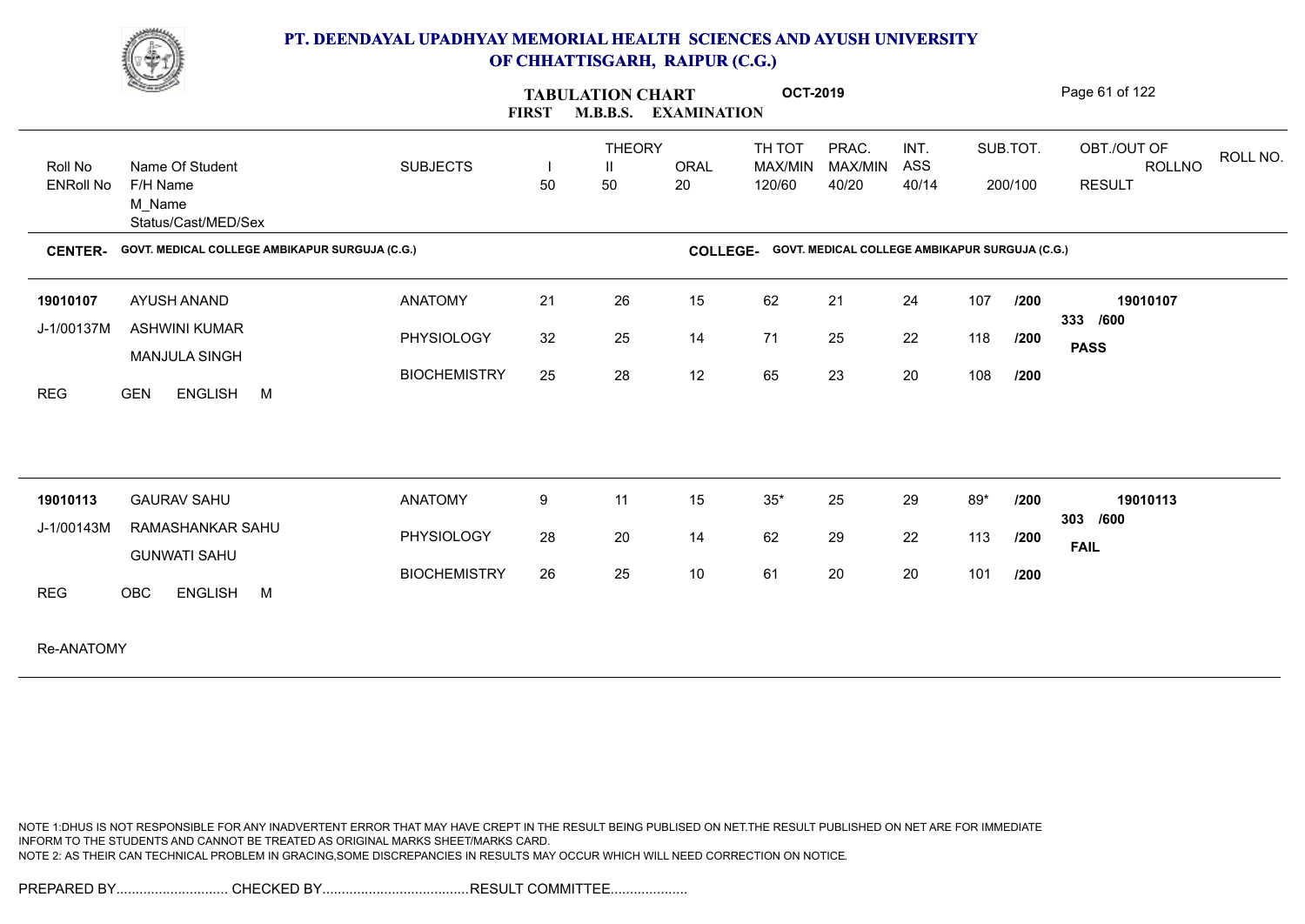

|                             | <u>Comment of the Sea</u>                                    |                     | <b>FIRST</b> | <b>TABULATION CHART</b><br><b>M.B.B.S.</b> | <b>EXAMINATION</b> | <b>OCT-2019</b>             |                                                |                          |            |                     | Page 62 of 122                                            |
|-----------------------------|--------------------------------------------------------------|---------------------|--------------|--------------------------------------------|--------------------|-----------------------------|------------------------------------------------|--------------------------|------------|---------------------|-----------------------------------------------------------|
| Roll No<br><b>ENRoll No</b> | Name Of Student<br>F/H Name<br>M Name<br>Status/Cast/MED/Sex | <b>SUBJECTS</b>     | 50           | <b>THEORY</b><br>Ш<br>50                   | <b>ORAL</b><br>20  | TH TOT<br>MAX/MIN<br>120/60 | PRAC.<br>MAX/MIN<br>40/20                      | INT.<br>ASS<br>40/14     |            | SUB.TOT.<br>200/100 | OBT./OUT OF<br>ROLL NO.<br><b>ROLLNO</b><br><b>RESULT</b> |
| <b>CENTER-</b>              | GOVT. MEDICAL COLLEGE AMBIKAPUR SURGUJA (C.G.)               |                     |              |                                            | <b>COLLEGE-</b>    |                             | GOVT. MEDICAL COLLEGE AMBIKAPUR SURGUJA (C.G.) |                          |            |                     |                                                           |
| 19010116                    | HARSHKANSHA                                                  | <b>ANATOMY</b>      | 34           | 25                                         | 17                 | 76                          | 28                                             | 23                       | 127        | /200                | 19010116                                                  |
| J-1/00146M                  | KUNJLAL GAYAKWAD<br><b>TRIVENI GAYAKWAD</b>                  | PHYSIOLOGY          | 30           | 30                                         | 13                 | 73                          | 30                                             | 26                       | 129        | /200                | 374 /600<br><b>PASS</b>                                   |
| <b>SUPPL</b>                | SC<br>ENGLISH F                                              | <b>BIOCHEMISTRY</b> | 26           | 28                                         | 12                 | 66                          | 30                                             | 22                       | 118        | /200                |                                                           |
|                             |                                                              |                     |              |                                            |                    |                             |                                                |                          |            |                     |                                                           |
| 19010118                    | <b>HEMA NETAM</b>                                            | <b>ANATOMY</b>      | $---$        | ---                                        | $---$              |                             |                                                | $\overline{\phantom{a}}$ | 121 C /200 |                     | 19010118<br>380 /600                                      |
| J-1/00148M                  | <b>BISAHU RAM NETAM</b><br>SUBHADRA NETAM                    | PHYSIOLOGY          | 32           | 28                                         | 16                 | 76                          | 32                                             | 28                       | 136        | /200                | <b>PASS</b>                                               |
| <b>SUPPL</b>                | <b>ST</b><br>ENGLISH F                                       | <b>BIOCHEMISTRY</b> | 26           | 30                                         | 13                 | 69                          | 29                                             | 25                       | 123        | /200                |                                                           |

NOTE 1:DHUS IS NOT RESPONSIBLE FOR ANY INADVERTENT ERROR THAT MAY HAVE CREPT IN THE RESULT BEING PUBLISED ON NET.THE RESULT PUBLISHED ON NET ARE FOR IMMEDIATE INFORM TO THE STUDENTS AND CANNOT BE TREATED AS ORIGINAL MARKS SHEET/MARKS CARD. NOTE 2: AS THEIR CAN TECHNICAL PROBLEM IN GRACING,SOME DISCREPANCIES IN RESULTS MAY OCCUR WHICH WILL NEED CORRECTION ON NOTICE.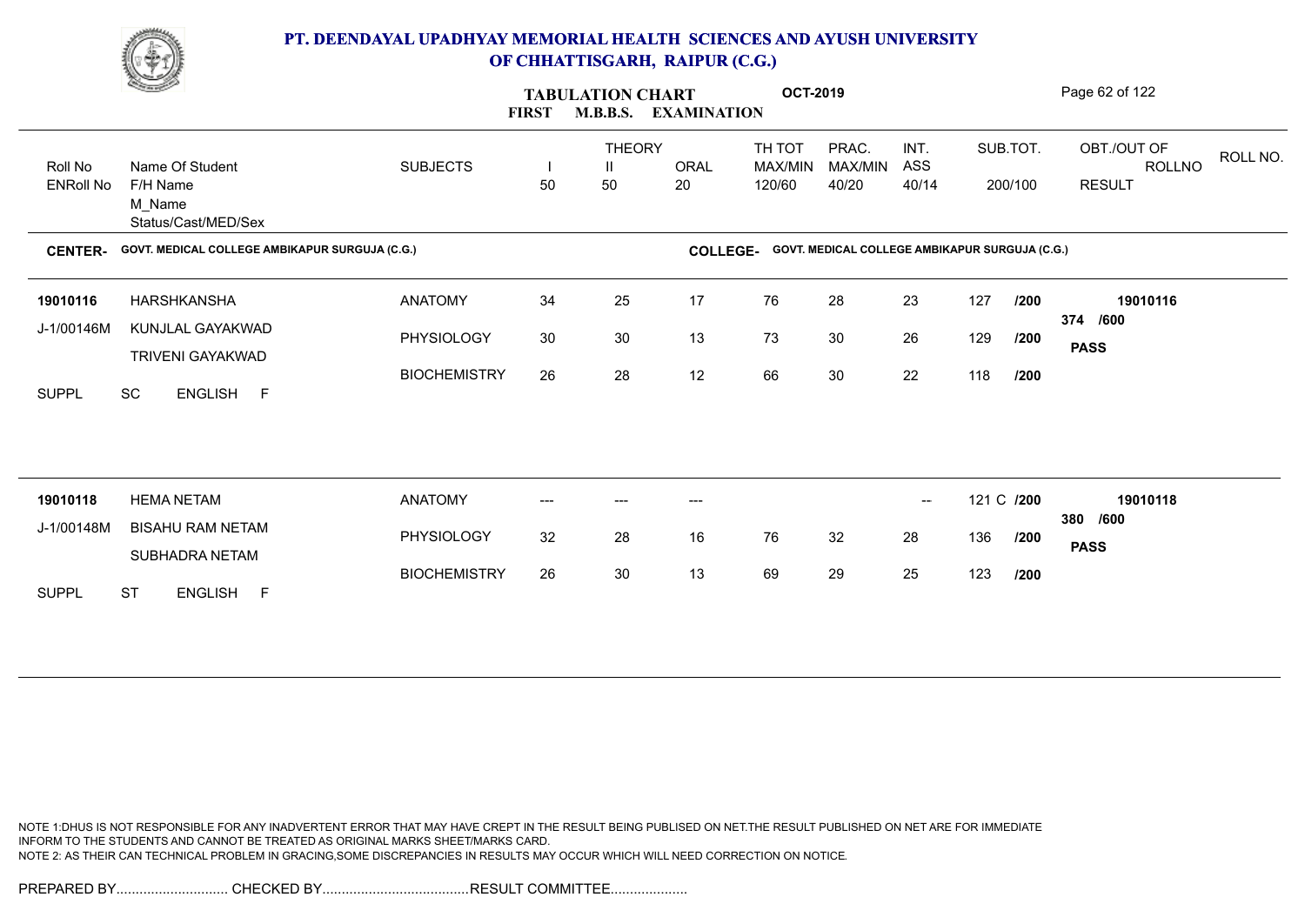

|                  | <u>Change</u>                                  |                     | <b>TABULATION CHART</b><br><b>M.B.B.S.</b><br><b>EXAMINATION</b><br><b>FIRST</b> |                    |                 | <b>OCT-2019</b>   |                                                |             |     |          | Page 63 of 122               |          |
|------------------|------------------------------------------------|---------------------|----------------------------------------------------------------------------------|--------------------|-----------------|-------------------|------------------------------------------------|-------------|-----|----------|------------------------------|----------|
| Roll No          | Name Of Student                                | <b>SUBJECTS</b>     | $\overline{\phantom{a}}$                                                         | <b>THEORY</b><br>Ш | ORAL            | TH TOT<br>MAX/MIN | PRAC.<br>MAX/MIN                               | INT.<br>ASS |     | SUB.TOT. | OBT./OUT OF<br><b>ROLLNO</b> | ROLL NO. |
| <b>ENRoll No</b> | F/H Name<br>M_Name<br>Status/Cast/MED/Sex      |                     | 50                                                                               | 50                 | 20              | 120/60            | 40/20                                          | 40/14       |     | 200/100  | <b>RESULT</b>                |          |
| <b>CENTER-</b>   | GOVT. MEDICAL COLLEGE AMBIKAPUR SURGUJA (C.G.) |                     |                                                                                  |                    | <b>COLLEGE-</b> |                   | GOVT. MEDICAL COLLEGE AMBIKAPUR SURGUJA (C.G.) |             |     |          |                              |          |
| 19010128         | <b>LALIT KUMAR CHAUDHARY</b>                   | <b>ANATOMY</b>      | 30                                                                               | 13                 | 14              | $57*$             | 23                                             | 25          | 105 | /200     | 19010128                     |          |
| J-1/00158M       | <b>SURENDRA SINGH</b>                          | PHYSIOLOGY          | 30                                                                               | 25                 | 14              | 69                | 27                                             | 22          | 118 | /200     | 335 /600                     |          |
|                  | SANTOSH DEVI                                   |                     |                                                                                  |                    |                 |                   |                                                |             |     |          | <b>PASS</b>                  |          |
| <b>REG</b>       | OBC<br>ENGLISH M                               | <b>BIOCHEMISTRY</b> | 28                                                                               | 27                 | 11              | 66                | 26                                             | 20          | 112 | /200     | <b>DC 03</b>                 |          |
|                  |                                                |                     |                                                                                  |                    |                 |                   |                                                |             |     |          |                              |          |
| 19010129         | <b>LAXMI NARAYAN</b>                           | <b>ANATOMY</b>      | 25                                                                               | 14                 | 14              | $53^{\star}$      | 25                                             | 22          | 100 | /200     | 19010129                     |          |
| J-1/00159M       | <b>ANTOR SINGH</b>                             | PHYSIOLOGY          | 28                                                                               | 30                 | 13              | 71                | 27                                             | 26          | 124 | /200     | 332 /600                     |          |
|                  | SOHAGA                                         |                     |                                                                                  |                    |                 |                   |                                                |             |     |          | <b>FAIL</b>                  |          |
| <b>SUPPL</b>     | <b>ST</b><br><b>ENGLISH</b><br>M               | <b>BIOCHEMISTRY</b> | 25                                                                               | 26                 | 10              | 61                | 24                                             | 23          | 108 | /200     |                              |          |
| Re-ANATOMY       |                                                |                     |                                                                                  |                    |                 |                   |                                                |             |     |          |                              |          |

NOTE 1:DHUS IS NOT RESPONSIBLE FOR ANY INADVERTENT ERROR THAT MAY HAVE CREPT IN THE RESULT BEING PUBLISED ON NET.THE RESULT PUBLISHED ON NET ARE FOR IMMEDIATE INFORM TO THE STUDENTS AND CANNOT BE TREATED AS ORIGINAL MARKS SHEET/MARKS CARD. NOTE 2: AS THEIR CAN TECHNICAL PROBLEM IN GRACING,SOME DISCREPANCIES IN RESULTS MAY OCCUR WHICH WILL NEED CORRECTION ON NOTICE.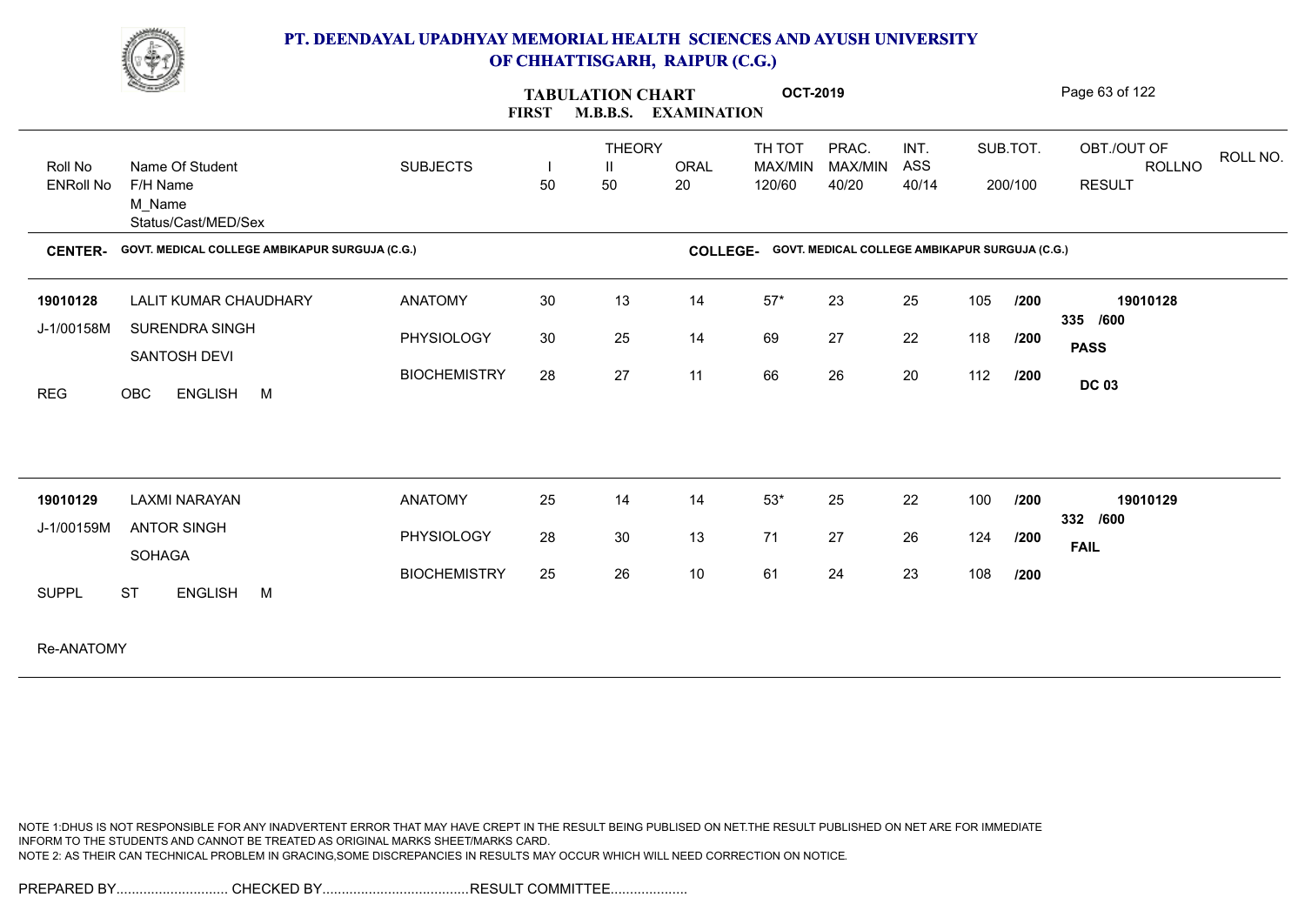

|                             | <b>Change of Congress</b>                                    |                     | <b>FIRST</b> | <b>TABULATION CHART</b><br><b>M.B.B.S.</b> | <b>EXAMINATION</b> | <b>OCT-2019</b>             |                                                |                      |            |                     | Page 64 of 122                                     |
|-----------------------------|--------------------------------------------------------------|---------------------|--------------|--------------------------------------------|--------------------|-----------------------------|------------------------------------------------|----------------------|------------|---------------------|----------------------------------------------------|
| Roll No<br><b>ENRoll No</b> | Name Of Student<br>F/H Name<br>M_Name<br>Status/Cast/MED/Sex | <b>SUBJECTS</b>     | 50           | <b>THEORY</b><br>Ш<br>50                   | <b>ORAL</b><br>20  | TH TOT<br>MAX/MIN<br>120/60 | PRAC.<br>MAX/MIN<br>40/20                      | INT.<br>ASS<br>40/14 |            | SUB.TOT.<br>200/100 | OBT./OUT OF<br>ROLL NO.<br>ROLLNO<br><b>RESULT</b> |
| <b>CENTER-</b>              | GOVT. MEDICAL COLLEGE AMBIKAPUR SURGUJA (C.G.)               |                     |              |                                            | <b>COLLEGE-</b>    |                             | GOVT. MEDICAL COLLEGE AMBIKAPUR SURGUJA (C.G.) |                      |            |                     |                                                    |
| 19010130                    | MADHURIMA SINGH                                              | <b>ANATOMY</b>      | 31           | 25                                         | 15                 | 71                          | 25                                             | 22                   | 118        | /200                | 19010130                                           |
| J-1/00160M                  | K.R. TEKAM<br><b>SHANTI MARABI</b>                           | PHYSIOLOGY          | 29           | 30                                         | 11                 | 70                          | 30                                             | 26                   | 126        | /200                | 360 /600<br><b>PASS</b>                            |
| <b>SUPPL</b>                | ENGLISH F<br><b>ST</b>                                       | <b>BIOCHEMISTRY</b> | 25           | 28                                         | 10                 | 63                          | 27                                             | 26                   | 116        | /200                |                                                    |
|                             |                                                              |                     |              |                                            |                    |                             |                                                |                      |            |                     |                                                    |
| 19010131                    | MAHESH KUMAR BARSE                                           | <b>ANATOMY</b>      | 25           | 26                                         | 14                 | 65                          | 23                                             | 23                   | 111        | /200                | 19010131<br>350 /600                               |
| J-1/00161M                  | <b>GANGA RAM BARSA</b><br><b>LACHE BARSE</b>                 | PHYSIOLOGY          | ---          | ---                                        | $---$              | ---                         | ---                                            | $\sim$               | 119 C /200 |                     | <b>PASS</b>                                        |
| <b>SUPPL</b>                | <b>ST</b><br>ENGLISH M                                       | <b>BIOCHEMISTRY</b> | 25           | 30                                         | 12                 | 67                          | 29                                             | 24                   | 120        | /200                |                                                    |

NOTE 1:DHUS IS NOT RESPONSIBLE FOR ANY INADVERTENT ERROR THAT MAY HAVE CREPT IN THE RESULT BEING PUBLISED ON NET.THE RESULT PUBLISHED ON NET ARE FOR IMMEDIATE INFORM TO THE STUDENTS AND CANNOT BE TREATED AS ORIGINAL MARKS SHEET/MARKS CARD. NOTE 2: AS THEIR CAN TECHNICAL PROBLEM IN GRACING,SOME DISCREPANCIES IN RESULTS MAY OCCUR WHICH WILL NEED CORRECTION ON NOTICE.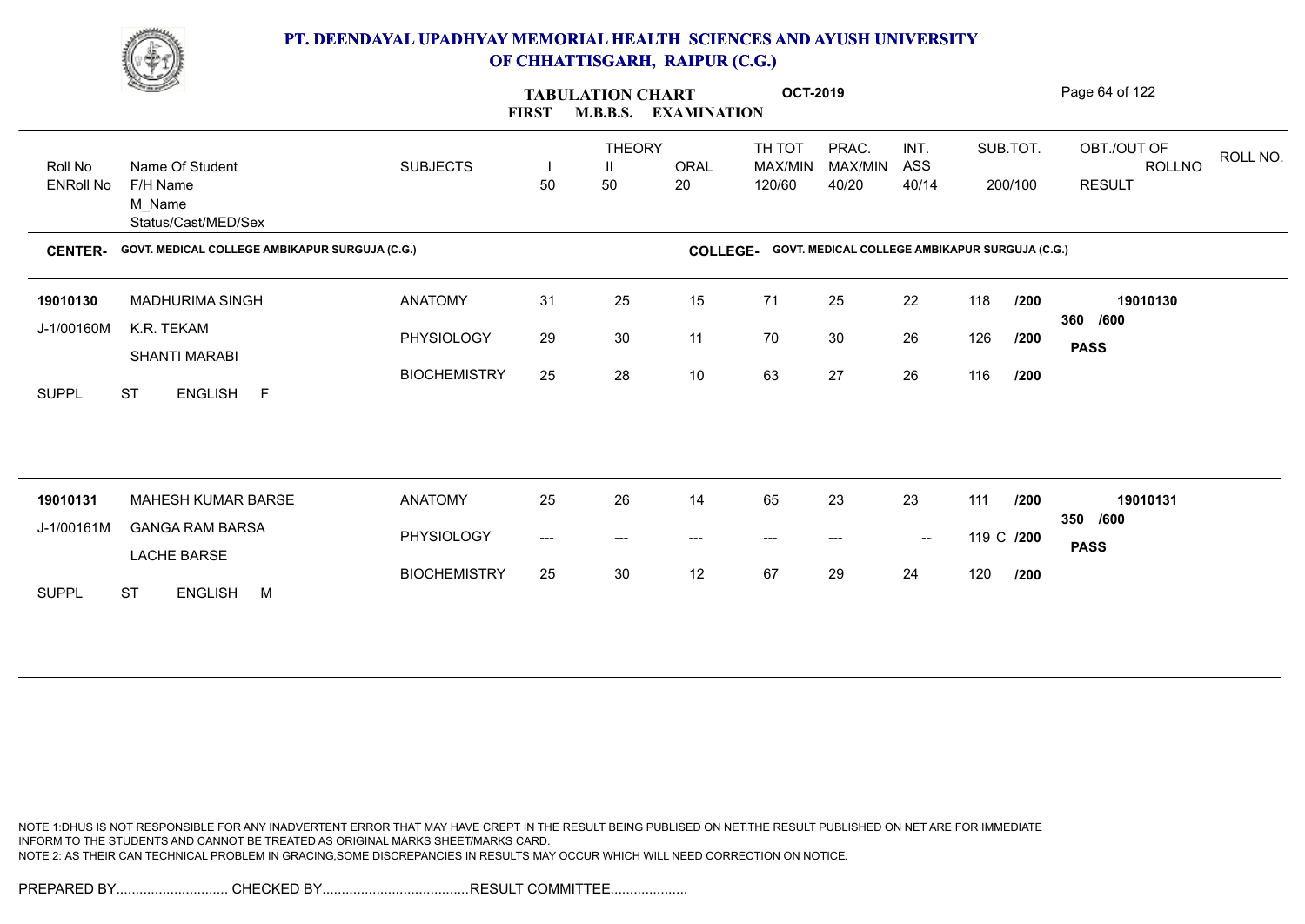

|                  | <u>Comment of the Sea</u>                      |                     | <b>FIRST</b> | <b>TABULATION CHART</b><br><b>M.B.B.S.</b> | <b>EXAMINATION</b> | <b>OCT-2019</b>   |                                                |             |     |          | Page 65 of 122                           |
|------------------|------------------------------------------------|---------------------|--------------|--------------------------------------------|--------------------|-------------------|------------------------------------------------|-------------|-----|----------|------------------------------------------|
| Roll No          | Name Of Student                                | <b>SUBJECTS</b>     |              | <b>THEORY</b><br>Ш                         | ORAL               | TH TOT<br>MAX/MIN | PRAC.<br>MAX/MIN                               | INT.<br>ASS |     | SUB.TOT. | OBT./OUT OF<br>ROLL NO.<br><b>ROLLNO</b> |
| <b>ENRoll No</b> | F/H Name<br>M Name<br>Status/Cast/MED/Sex      |                     | 50           | 50                                         | 20                 | 120/60            | 40/20                                          | 40/14       |     | 200/100  | <b>RESULT</b>                            |
| <b>CENTER-</b>   | GOVT. MEDICAL COLLEGE AMBIKAPUR SURGUJA (C.G.) |                     |              |                                            | <b>COLLEGE-</b>    |                   | GOVT. MEDICAL COLLEGE AMBIKAPUR SURGUJA (C.G.) |             |     |          |                                          |
| 19010132         | <b>MAMTA BHAGAT</b>                            | <b>ANATOMY</b>      | 20           | 27                                         | 14                 | 61                | 30                                             | 22          | 113 | /200     | 19010132                                 |
| J-1/00162M       | SATISH BHAGAT<br><b>BALMAIT BHAGAT</b>         | PHYSIOLOGY          | 28           | 26                                         | 11                 | 65                | 29                                             | 28          | 122 | /200     | 355 /600<br><b>PASS</b>                  |
| <b>SUPPL</b>     | <b>ST</b><br>ENGLISH F                         | <b>BIOCHEMISTRY</b> | 26           | 28                                         | 12                 | 66                | 29                                             | 25          | 120 | /200     |                                          |
|                  |                                                |                     |              |                                            |                    |                   |                                                |             |     |          |                                          |
| 19010137         | <b>MAYANK KUMAR</b>                            | <b>ANATOMY</b>      | 29           | 18                                         | 14                 | 61                | 25                                             | 24          | 110 | /200     | 19010137<br>346 /600                     |
| J-1/00167M       | NAWAB SINGH<br><b>SUNEETA</b>                  | PHYSIOLOGY          | 31           | 27                                         | 12                 | 70                | 30                                             | 22          | 122 | /200     | <b>PASS</b>                              |
| REG              | <b>ENGLISH</b><br><b>GEN</b><br>M              | <b>BIOCHEMISTRY</b> | 25           | 28                                         | 12                 | 65                | 29                                             | 20          | 114 | /200     |                                          |

NOTE 1:DHUS IS NOT RESPONSIBLE FOR ANY INADVERTENT ERROR THAT MAY HAVE CREPT IN THE RESULT BEING PUBLISED ON NET.THE RESULT PUBLISHED ON NET ARE FOR IMMEDIATE INFORM TO THE STUDENTS AND CANNOT BE TREATED AS ORIGINAL MARKS SHEET/MARKS CARD. NOTE 2: AS THEIR CAN TECHNICAL PROBLEM IN GRACING,SOME DISCREPANCIES IN RESULTS MAY OCCUR WHICH WILL NEED CORRECTION ON NOTICE.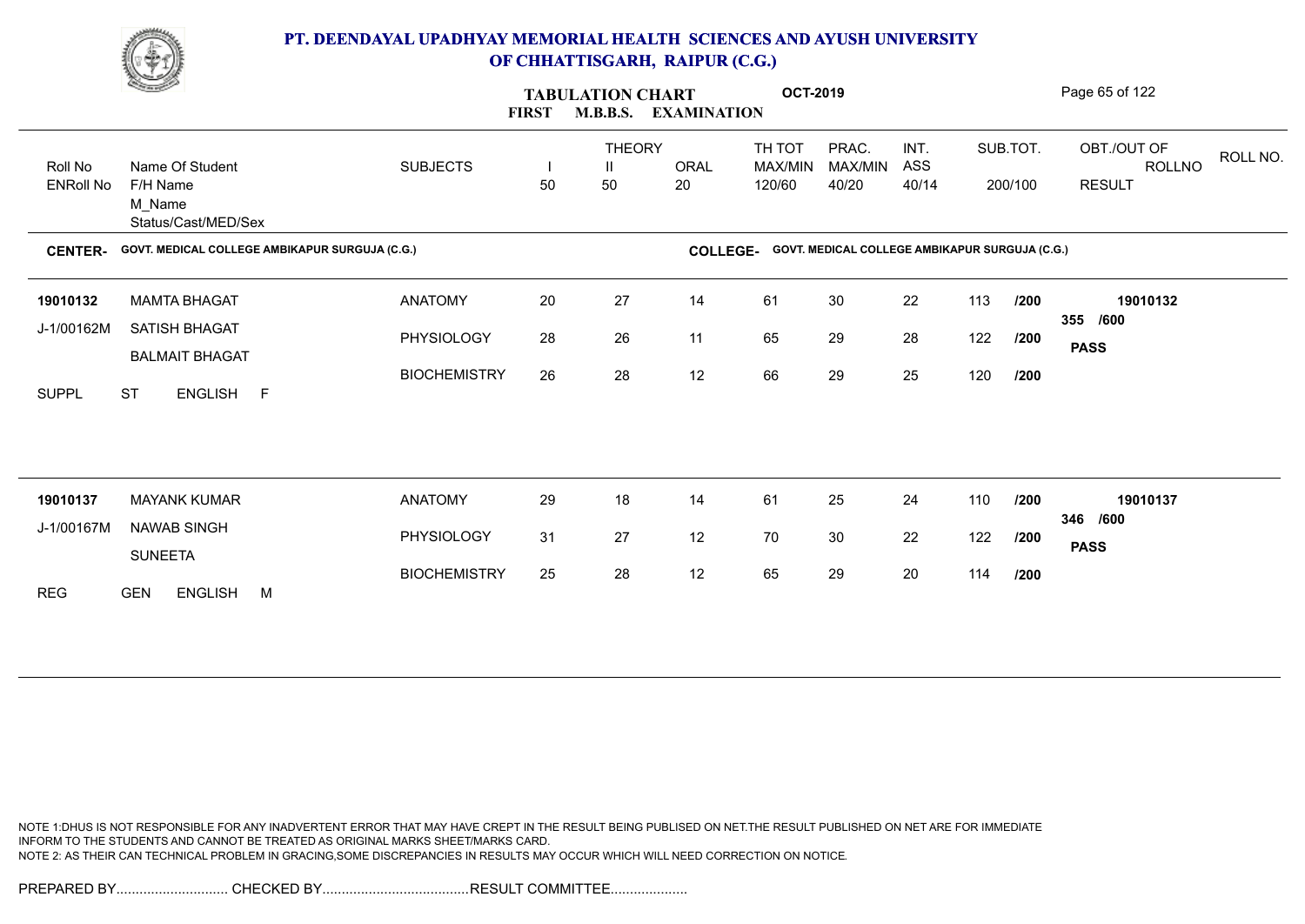

|                             | <u>Change</u>                                                |                     | <b>TABULATION CHART</b><br><b>FIRST</b><br><b>M.B.B.S.</b><br><b>EXAMINATION</b> |                                     |                   | <b>OCT-2019</b>                          |                                                |                                                |            |         | Page 66 of 122                                            |
|-----------------------------|--------------------------------------------------------------|---------------------|----------------------------------------------------------------------------------|-------------------------------------|-------------------|------------------------------------------|------------------------------------------------|------------------------------------------------|------------|---------|-----------------------------------------------------------|
| Roll No<br><b>ENRoll No</b> | Name Of Student<br>F/H Name<br>M Name<br>Status/Cast/MED/Sex | <b>SUBJECTS</b>     | H<br>50                                                                          | <b>THEORY</b><br>$\mathbf{H}$<br>50 | <b>ORAL</b><br>20 | TH TOT<br>MAX/MIN<br>120/60              | PRAC.<br>MAX/MIN<br>40/20                      | INT.<br>ASS<br>40/14                           | SUB.TOT.   | 200/100 | OBT./OUT OF<br>ROLL NO.<br><b>ROLLNO</b><br><b>RESULT</b> |
| <b>CENTER-</b>              | GOVT. MEDICAL COLLEGE AMBIKAPUR SURGUJA (C.G.)               |                     |                                                                                  |                                     | <b>COLLEGE-</b>   |                                          | GOVT. MEDICAL COLLEGE AMBIKAPUR SURGUJA (C.G.) |                                                |            |         |                                                           |
| 19010139                    | MUKESH KUMAR DHRUW                                           | <b>ANATOMY</b>      | 28                                                                               | 29                                  | 14                | 71                                       | 24                                             | 24                                             | 119        | /200    | 19010139                                                  |
| J-1/00169M                  | MILAP SINGH DHRUW<br>YASHODA DHRUW                           | PHYSIOLOGY          | $\qquad \qquad - -$                                                              | $---$                               | $---$             | $--$                                     | ---                                            | $\overline{\phantom{a}}$                       | 122 C /200 |         | 359<br>/600<br><b>PASS</b>                                |
| <b>SUPPL</b>                | <b>ST</b><br><b>ENGLISH</b><br>M                             | <b>BIOCHEMISTRY</b> | $---$                                                                            | $---$                               |                   |                                          |                                                | $\hspace{0.1mm}-\hspace{0.1mm}-\hspace{0.1mm}$ | 118 C /200 |         |                                                           |
|                             |                                                              |                     |                                                                                  |                                     |                   |                                          |                                                |                                                |            |         |                                                           |
| 19010158                    | <b>SARITA PAIKRA</b>                                         | <b>ANATOMY</b>      | 30                                                                               | 26                                  | 16                | 72                                       | 30                                             | 23                                             | 125        | /200    | 19010158<br>367<br>/600                                   |
| J-1/00188M                  | ANGU RAM PAIKRA<br><b>RAJANI BAI</b>                         | PHYSIOLOGY          | ---                                                                              | $---$                               | $---$             | $\hspace{0.05cm} \ldots \hspace{0.05cm}$ | $---$                                          | $\sim$                                         | 121 C /200 |         | <b>PASS</b>                                               |
| <b>SUPPL</b>                | <b>ST</b><br>ENGLISH F                                       | <b>BIOCHEMISTRY</b> | ---                                                                              | $---$                               | ---               | ---                                      | ---                                            | $\hspace{0.1mm}-\hspace{0.1mm}-\hspace{0.1mm}$ | 121 C /200 |         |                                                           |

NOTE 1:DHUS IS NOT RESPONSIBLE FOR ANY INADVERTENT ERROR THAT MAY HAVE CREPT IN THE RESULT BEING PUBLISED ON NET.THE RESULT PUBLISHED ON NET ARE FOR IMMEDIATE INFORM TO THE STUDENTS AND CANNOT BE TREATED AS ORIGINAL MARKS SHEET/MARKS CARD. NOTE 2: AS THEIR CAN TECHNICAL PROBLEM IN GRACING,SOME DISCREPANCIES IN RESULTS MAY OCCUR WHICH WILL NEED CORRECTION ON NOTICE.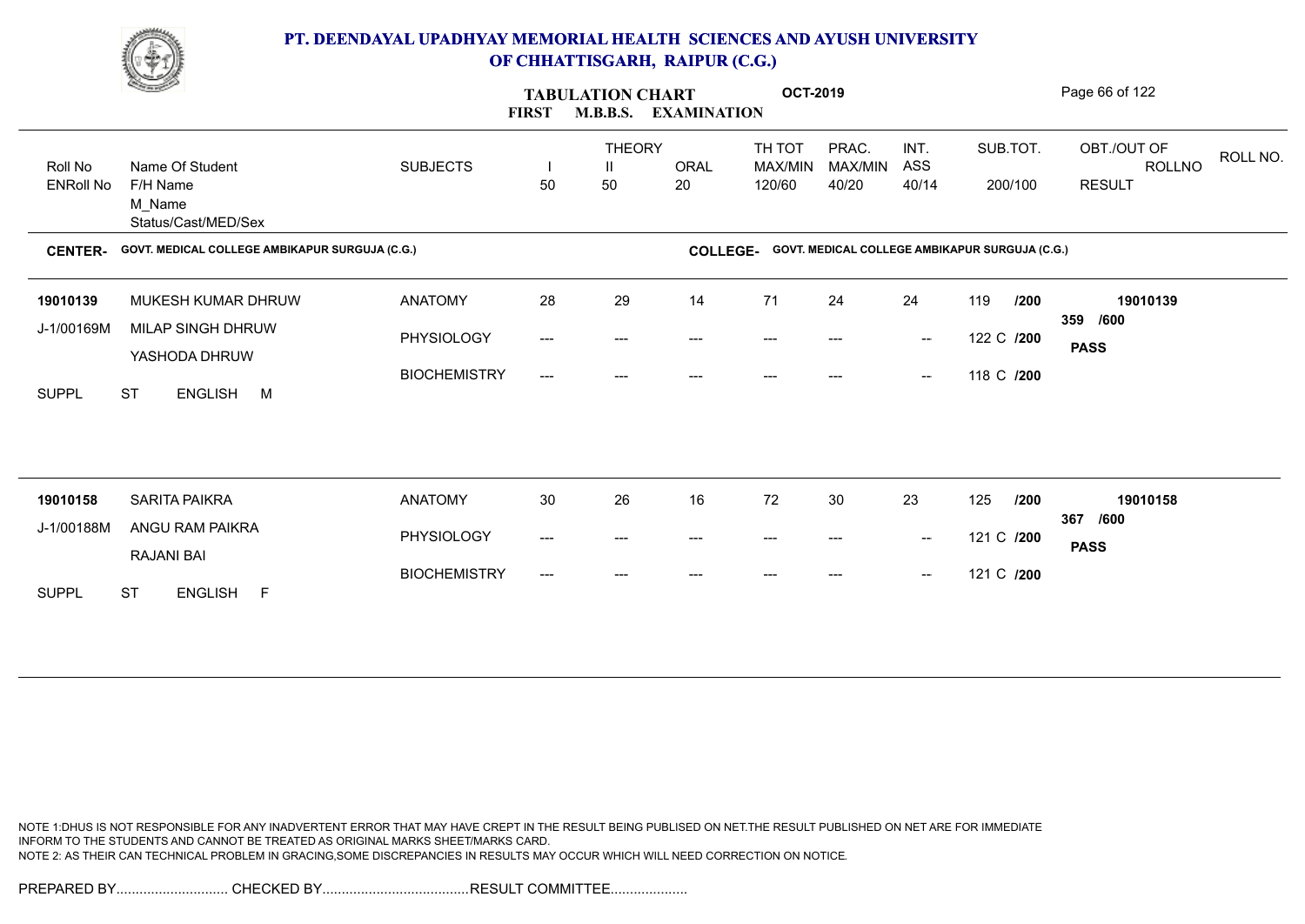

|                             | <b>Comment of the Comment of the Comment of the Comment of the Comment of The Comment of The Comment of The Comment of The Comment of The Comment of The Comment of The Comment of The Comment of The Comment of The Comment of </b> |                     | <b>FIRST</b> | <b>TABULATION CHART</b><br><b>M.B.B.S.</b> | <b>EXAMINATION</b> | <b>OCT-2019</b>             |                                                |                      |            |                     | Page 67 of 122                                |          |
|-----------------------------|--------------------------------------------------------------------------------------------------------------------------------------------------------------------------------------------------------------------------------------|---------------------|--------------|--------------------------------------------|--------------------|-----------------------------|------------------------------------------------|----------------------|------------|---------------------|-----------------------------------------------|----------|
| Roll No<br><b>ENRoll No</b> | Name Of Student<br>F/H Name<br>M_Name<br>Status/Cast/MED/Sex                                                                                                                                                                         | <b>SUBJECTS</b>     | 50           | <b>THEORY</b><br>Ш<br>50                   | ORAL<br>20         | TH TOT<br>MAX/MIN<br>120/60 | PRAC.<br>MAX/MIN<br>40/20                      | INT.<br>ASS<br>40/14 |            | SUB.TOT.<br>200/100 | OBT./OUT OF<br><b>ROLLNO</b><br><b>RESULT</b> | ROLL NO. |
| <b>CENTER-</b>              | GOVT. MEDICAL COLLEGE AMBIKAPUR SURGUJA (C.G.)                                                                                                                                                                                       |                     |              |                                            | <b>COLLEGE-</b>    |                             | GOVT. MEDICAL COLLEGE AMBIKAPUR SURGUJA (C.G.) |                      |            |                     |                                               |          |
| 19010160                    | <b>SHAMA PARVEEN</b>                                                                                                                                                                                                                 | <b>ANATOMY</b>      | 26           | 35                                         | 16                 | 77                          | 30                                             | 27                   | 134        | /200                | 19010160                                      |          |
| J-1/00190M                  | MD.SHOUKAT ALI<br>SHAHZADI BEGUM                                                                                                                                                                                                     | PHYSIOLOGY          | $---$        | $---$                                      | ---                | $---$                       | $---$                                          | $\sim$               | 131 C /200 |                     | 393 /600<br><b>PASS</b>                       |          |
| <b>SUPPL</b>                | <b>GEN</b><br>ENGLISH F                                                                                                                                                                                                              | <b>BIOCHEMISTRY</b> | $---$        | ---                                        | $---$              | ---                         | $---$                                          | $\hspace{0.05cm}$    | 128 C /200 |                     |                                               |          |
|                             |                                                                                                                                                                                                                                      |                     |              |                                            |                    |                             |                                                |                      |            |                     |                                               |          |
| 19010170                    | SUBHASH CHAND NASANA                                                                                                                                                                                                                 | <b>ANATOMY</b>      | 16           | 27                                         | 14                 | $57^{\star}$                | 23                                             | 23                   | 103        | /200                | 19010170                                      |          |
| J-1/00200M                  | KALU RAM NASANA<br>SHRAWAN DEVI                                                                                                                                                                                                      | PHYSIOLOGY          | 18           | 26                                         | 12                 | $56^{\ast}$                 | 27                                             | 22                   | 105        | /200                | 311 /600<br><b>FAIL</b>                       |          |
| <b>REG</b>                  | <b>GEN</b><br>ENGLISH M                                                                                                                                                                                                              | <b>BIOCHEMISTRY</b> | 25           | 24                                         | 11                 | 60                          | 23                                             | 20                   | 103        | /200                |                                               |          |
|                             | Re-ANATOMY PHYSIOLOGY                                                                                                                                                                                                                |                     |              |                                            |                    |                             |                                                |                      |            |                     |                                               |          |

NOTE 1:DHUS IS NOT RESPONSIBLE FOR ANY INADVERTENT ERROR THAT MAY HAVE CREPT IN THE RESULT BEING PUBLISED ON NET.THE RESULT PUBLISHED ON NET ARE FOR IMMEDIATE INFORM TO THE STUDENTS AND CANNOT BE TREATED AS ORIGINAL MARKS SHEET/MARKS CARD. NOTE 2: AS THEIR CAN TECHNICAL PROBLEM IN GRACING,SOME DISCREPANCIES IN RESULTS MAY OCCUR WHICH WILL NEED CORRECTION ON NOTICE.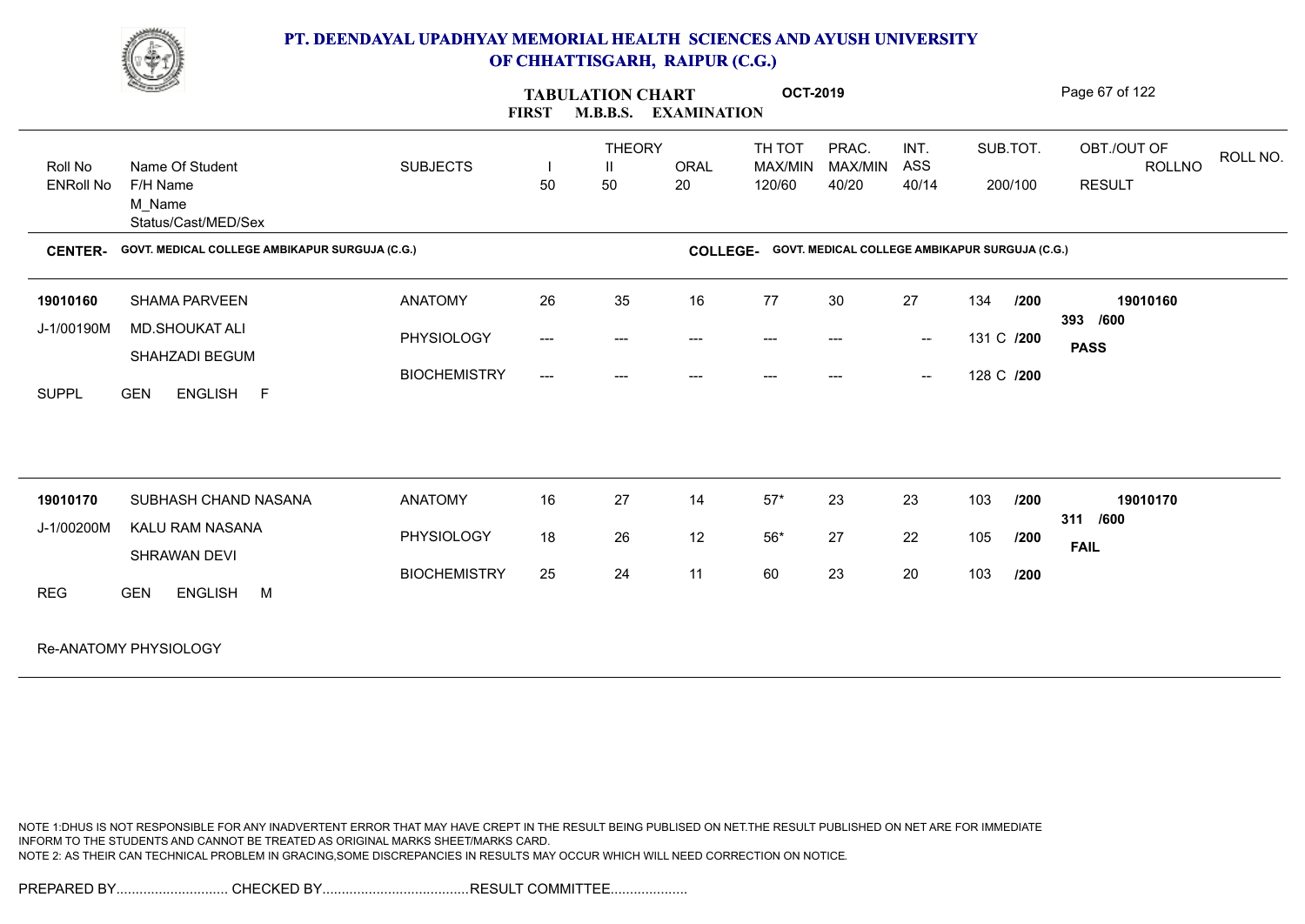

|                             | <u>Change</u>                                                |                     | <b>FIRST</b> | <b>TABULATION CHART</b>  | <b>M.B.B.S. EXAMINATION</b> | <b>OCT-2019</b>             |                                                |                                                |            |                     | Page 68 of 122                                            |
|-----------------------------|--------------------------------------------------------------|---------------------|--------------|--------------------------|-----------------------------|-----------------------------|------------------------------------------------|------------------------------------------------|------------|---------------------|-----------------------------------------------------------|
| Roll No<br><b>ENRoll No</b> | Name Of Student<br>F/H Name<br>M_Name<br>Status/Cast/MED/Sex | <b>SUBJECTS</b>     | H<br>50      | <b>THEORY</b><br>Ш<br>50 | ORAL<br>20                  | TH TOT<br>MAX/MIN<br>120/60 | PRAC.<br>MAX/MIN<br>40/20                      | INT.<br>ASS<br>40/14                           |            | SUB.TOT.<br>200/100 | OBT./OUT OF<br>ROLL NO.<br><b>ROLLNO</b><br><b>RESULT</b> |
| <b>CENTER-</b>              | GOVT. MEDICAL COLLEGE AMBIKAPUR SURGUJA (C.G.)               |                     |              |                          | <b>COLLEGE-</b>             |                             | GOVT. MEDICAL COLLEGE AMBIKAPUR SURGUJA (C.G.) |                                                |            |                     |                                                           |
| 19010172                    | SUSHILA KUMARI                                               | <b>ANATOMY</b>      | 34           | 33                       | 15                          | 82                          | 28                                             | 28                                             | 138        | /200                | 19010172                                                  |
| J-1/00202M                  | <b>BHAGIRATH</b><br><b>BHATERI DEVI</b>                      | PHYSIOLOGY          | ---          | ---                      |                             |                             |                                                | $\hspace{0.1mm}-\hspace{0.1mm}-\hspace{0.1mm}$ | 123 C /200 |                     | 382 /600<br><b>PASS</b>                                   |
| <b>SUPPL</b>                | ENGLISH F<br><b>SC</b>                                       | <b>BIOCHEMISTRY</b> | ---          | $---$                    |                             | ---                         | ---                                            | $\hspace{0.1mm}-\hspace{0.1mm}-\hspace{0.1mm}$ | 121 C /200 |                     |                                                           |
|                             |                                                              |                     |              |                          |                             |                             |                                                |                                                |            |                     |                                                           |
| 19010173                    | <b>SWARAJ KASHYAP</b>                                        | <b>ANATOMY</b>      | 19           | 26                       | 13                          | $58^{\ast}$                 | 20                                             | 22                                             | 100        | /200                | 19010173<br>339 /600                                      |
| J-1/00203M                  | RAINOO RAM KASHYAP<br>KALAWATI KASHYAP                       | PHYSIOLOGY          | $30\,$       | 27                       | 12                          | 69                          | 28                                             | 27                                             | 124        | /200                | <b>PASS</b>                                               |
| <b>SUPPL</b>                | <b>ST</b><br>ENGLISH M                                       | <b>BIOCHEMISTRY</b> | 26           | 25                       | 11                          | 62                          | 31                                             | 22                                             | 115        | /200                | <b>DC 02</b>                                              |

NOTE 1:DHUS IS NOT RESPONSIBLE FOR ANY INADVERTENT ERROR THAT MAY HAVE CREPT IN THE RESULT BEING PUBLISED ON NET.THE RESULT PUBLISHED ON NET ARE FOR IMMEDIATE INFORM TO THE STUDENTS AND CANNOT BE TREATED AS ORIGINAL MARKS SHEET/MARKS CARD. NOTE 2: AS THEIR CAN TECHNICAL PROBLEM IN GRACING,SOME DISCREPANCIES IN RESULTS MAY OCCUR WHICH WILL NEED CORRECTION ON NOTICE.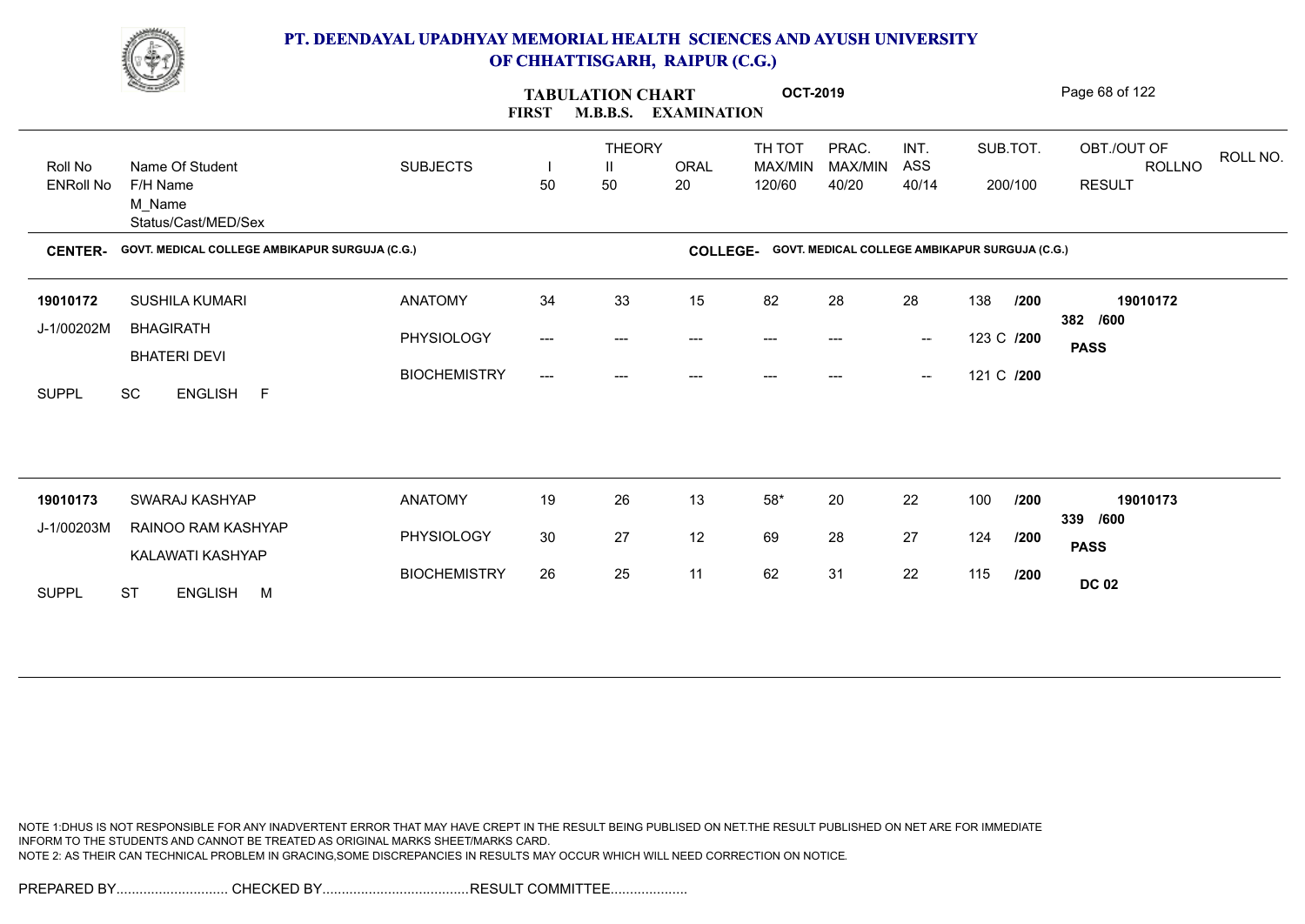

|                             | <b>Change of Congress</b>                                    |                     | <b>FIRST</b>                   | <b>TABULATION CHART</b><br><b>M.B.B.S.</b> | <b>EXAMINATION</b> | <b>OCT-2019</b>             |                                                |                                                |            |                     | Page 69 of 122                                            |
|-----------------------------|--------------------------------------------------------------|---------------------|--------------------------------|--------------------------------------------|--------------------|-----------------------------|------------------------------------------------|------------------------------------------------|------------|---------------------|-----------------------------------------------------------|
| Roll No<br><b>ENRoll No</b> | Name Of Student<br>F/H Name<br>M Name<br>Status/Cast/MED/Sex | <b>SUBJECTS</b>     | $\overline{\phantom{a}}$<br>50 | <b>THEORY</b><br>Ш<br>50                   | <b>ORAL</b><br>20  | TH TOT<br>MAX/MIN<br>120/60 | PRAC.<br>MAX/MIN<br>40/20                      | INT.<br>ASS<br>40/14                           |            | SUB.TOT.<br>200/100 | OBT./OUT OF<br>ROLL NO.<br><b>ROLLNO</b><br><b>RESULT</b> |
| <b>CENTER-</b>              | GOVT. MEDICAL COLLEGE AMBIKAPUR SURGUJA (C.G.)               |                     |                                |                                            | <b>COLLEGE-</b>    |                             | GOVT. MEDICAL COLLEGE AMBIKAPUR SURGUJA (C.G.) |                                                |            |                     |                                                           |
| 19010174                    | <b>TAMESH SALAM</b>                                          | <b>ANATOMY</b>      | 25                             | 30                                         | 15                 | 70                          | 24                                             | 27                                             | 121        | /200                | 19010174                                                  |
| J-1/00204M                  | DASHRU RAM SALAM<br>SONALI SALAM                             | PHYSIOLOGY          | 28                             | 27                                         | 12                 | 67                          | 33                                             | 30                                             | 130        | /200                | 371 /600<br><b>PASS</b>                                   |
| <b>SUPPL</b>                | <b>ST</b><br>ENGLISH M                                       | <b>BIOCHEMISTRY</b> | 28                             | 27                                         | 11                 | 66                          | 30                                             | 24                                             | 120        | /200                |                                                           |
|                             |                                                              |                     |                                |                                            |                    |                             |                                                |                                                |            |                     |                                                           |
| 19010178                    | <b>TEJASHWINIUIKEY</b>                                       | <b>ANATOMY</b>      | 24                             | 30                                         | 15                 | 69                          | 29                                             | 22                                             | 120        | /200                | 19010178<br>368 /600                                      |
| J-1/00208M                  | <b>K.K UIKEY</b><br><b>HEMA UIKEY</b>                        | PHYSIOLOGY          | ---                            | $\hspace{0.05cm} \ldots \hspace{0.05cm}$   | $---$              | $\hspace{0.05cm} \ldots$    | ---                                            | $\hspace{0.1mm}-\hspace{0.1mm}-\hspace{0.1mm}$ | 128 C /200 |                     | <b>PASS</b>                                               |
| <b>SUPPL</b>                | <b>ST</b><br>ENGLISH F                                       | <b>BIOCHEMISTRY</b> | 25                             | 31                                         | 13                 | 69                          | 27                                             | 24                                             | 120        | /200                |                                                           |

NOTE 1:DHUS IS NOT RESPONSIBLE FOR ANY INADVERTENT ERROR THAT MAY HAVE CREPT IN THE RESULT BEING PUBLISED ON NET.THE RESULT PUBLISHED ON NET ARE FOR IMMEDIATE INFORM TO THE STUDENTS AND CANNOT BE TREATED AS ORIGINAL MARKS SHEET/MARKS CARD. NOTE 2: AS THEIR CAN TECHNICAL PROBLEM IN GRACING,SOME DISCREPANCIES IN RESULTS MAY OCCUR WHICH WILL NEED CORRECTION ON NOTICE.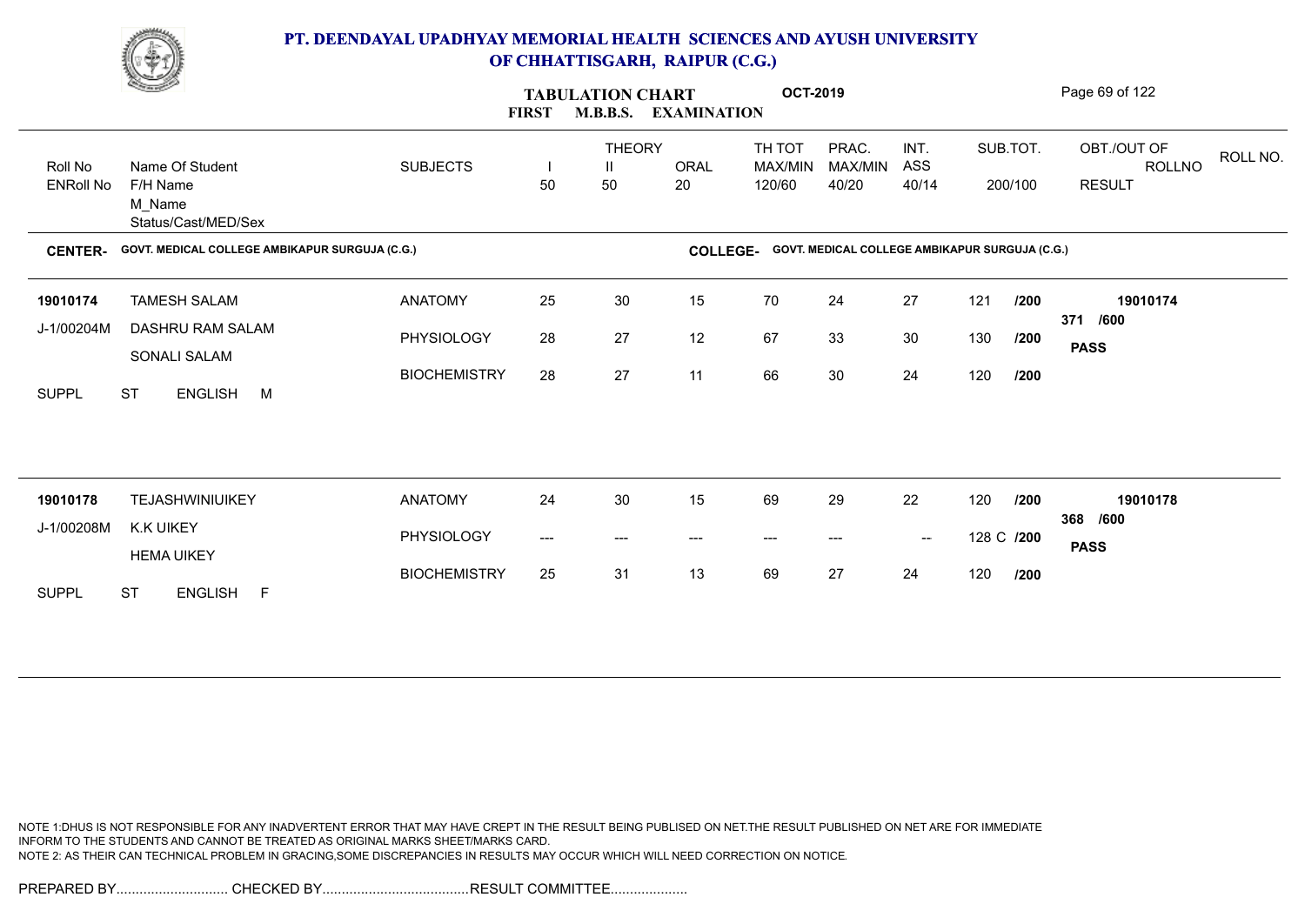

|                             | <b>Change of Congress</b>                                    |                     | <b>TABULATION CHART</b><br><b>M.B.B.S.</b><br><b>EXAMINATION</b><br><b>FIRST</b> |                                          |                   | <b>OCT-2019</b>             |                                                |                      |            |                     | Page 70 of 122                                     |
|-----------------------------|--------------------------------------------------------------|---------------------|----------------------------------------------------------------------------------|------------------------------------------|-------------------|-----------------------------|------------------------------------------------|----------------------|------------|---------------------|----------------------------------------------------|
| Roll No<br><b>ENRoll No</b> | Name Of Student<br>F/H Name<br>M Name<br>Status/Cast/MED/Sex | <b>SUBJECTS</b>     | 50                                                                               | <b>THEORY</b><br>Ш<br>50                 | <b>ORAL</b><br>20 | TH TOT<br>MAX/MIN<br>120/60 | PRAC.<br>MAX/MIN<br>40/20                      | INT.<br>ASS<br>40/14 |            | SUB.TOT.<br>200/100 | OBT./OUT OF<br>ROLL NO.<br>ROLLNO<br><b>RESULT</b> |
| <b>CENTER-</b>              | GOVT. MEDICAL COLLEGE AMBIKAPUR SURGUJA (C.G.)               |                     |                                                                                  |                                          | <b>COLLEGE-</b>   |                             | GOVT. MEDICAL COLLEGE AMBIKAPUR SURGUJA (C.G.) |                      |            |                     |                                                    |
| 19010183                    | VANDANA SHYAM                                                | <b>ANATOMY</b>      | 33                                                                               | 26                                       | 14                | 73                          | 27                                             | 22                   | 122        | /200                | 19010183<br>355 /600                               |
| J-1/00213M                  | <b>REWASINGH SHYAM</b><br><b>BRIJKUNWAR SHYAM</b>            | PHYSIOLOGY          | 29                                                                               | 23                                       | 12                | 64                          | 31                                             | 26                   | 121        | /200                | <b>PASS</b>                                        |
| <b>SUPPL</b>                | <b>ST</b><br>ENGLISH F                                       | <b>BIOCHEMISTRY</b> | 25                                                                               | 26                                       | 11                | 62                          | 26                                             | 24                   | 112        | /200                |                                                    |
|                             |                                                              |                     |                                                                                  |                                          |                   |                             |                                                |                      |            |                     |                                                    |
| 19010185                    | <b>VIVEK BHAGAT</b>                                          | <b>ANATOMY</b>      | 26                                                                               | 28                                       | 15                | 69                          | 24                                             | 24                   | 117        | /200                | 19010185<br>352 /600                               |
| J-1/00215M                  | <b>CHANDRADEEP BHAGAT</b><br>POONAM BHAGAT                   | PHYSIOLOGY          | ---                                                                              | $\hspace{0.05cm} \ldots \hspace{0.05cm}$ | $---$             | $\hspace{0.05cm} \ldots$    | ---                                            | $\sim$               | 117 C /200 |                     | <b>PASS</b>                                        |
| <b>SUPPL</b>                | <b>ST</b><br>ENGLISH M                                       | <b>BIOCHEMISTRY</b> | 27                                                                               | 28                                       | 12                | 67                          | 29                                             | 22                   | 118        | /200                |                                                    |

NOTE 1:DHUS IS NOT RESPONSIBLE FOR ANY INADVERTENT ERROR THAT MAY HAVE CREPT IN THE RESULT BEING PUBLISED ON NET.THE RESULT PUBLISHED ON NET ARE FOR IMMEDIATE INFORM TO THE STUDENTS AND CANNOT BE TREATED AS ORIGINAL MARKS SHEET/MARKS CARD. NOTE 2: AS THEIR CAN TECHNICAL PROBLEM IN GRACING,SOME DISCREPANCIES IN RESULTS MAY OCCUR WHICH WILL NEED CORRECTION ON NOTICE.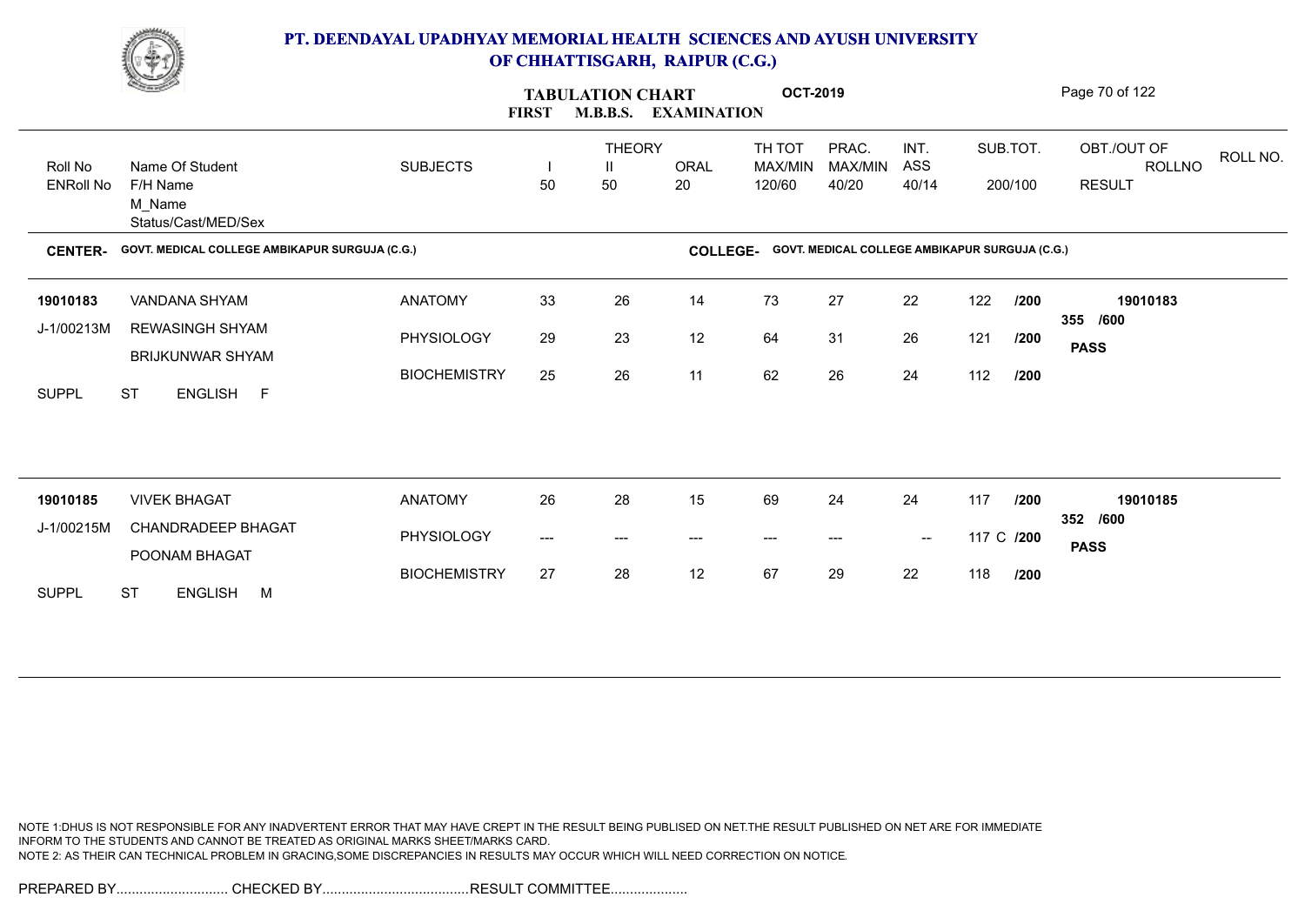

|                             | <b>Change of Congress</b>                                    |                     | <b>FIRST</b> | <b>TABULATION CHART</b><br><b>M.B.B.S.</b> | <b>EXAMINATION</b> | <b>OCT-2019</b>             |                                                   |                                                |            |                     | Page 71 of 122                                            |
|-----------------------------|--------------------------------------------------------------|---------------------|--------------|--------------------------------------------|--------------------|-----------------------------|---------------------------------------------------|------------------------------------------------|------------|---------------------|-----------------------------------------------------------|
| Roll No<br><b>ENRoll No</b> | Name Of Student<br>F/H Name<br>M_Name<br>Status/Cast/MED/Sex | <b>SUBJECTS</b>     | 50           | <b>THEORY</b><br>Ш<br>50                   | ORAL<br>20         | TH TOT<br>MAX/MIN<br>120/60 | PRAC.<br>MAX/MIN<br>40/20                         | INT.<br>ASS<br>40/14                           |            | SUB.TOT.<br>200/100 | OBT./OUT OF<br>ROLL NO.<br><b>ROLLNO</b><br><b>RESULT</b> |
| <b>CENTER-</b>              | LATE SHRI B. R.K. MEDICAL COLLEGE JAGDALPUR (C.G)            |                     |              |                                            | <b>COLLEGE-</b>    |                             | LATE SHRI B. R.K. MEDICAL COLLEGE JAGDALPUR (C.G) |                                                |            |                     |                                                           |
| 17010543                    | <b>GAUTAM SINGH</b>                                          | <b>ANATOMY</b>      | 28           | 26                                         | 11                 | 65                          | 29                                                | 18                                             | 112        | /200                | 17010543                                                  |
| H-1/00199M                  | <b>VINOD KUMAR</b><br>SAVITRI DEVI                           | PHYSIOLOGY          | ---          | $---$                                      | ---                | $--$                        | $---$                                             | $\hspace{0.1mm}-\hspace{0.1mm}-\hspace{0.1mm}$ | 100 C /200 |                     | 330 /600<br><b>PASS</b>                                   |
| <b>SUPPL</b>                | ENGLISH M<br>OBC                                             | <b>BIOCHEMISTRY</b> | 24           | 35                                         | 15                 | 74                          | 24                                                | 20                                             | 118        | /200                |                                                           |
|                             |                                                              |                     |              |                                            |                    |                             |                                                   |                                                |            |                     |                                                           |
| 17011159                    | SARTHAK REKHA                                                | <b>ANATOMY</b>      | 30           | 29                                         | 11                 | 70                          | 31                                                | 15                                             | 116        | /200                | 17011159                                                  |
| H-1/00257M                  | <b>VIPIN KUMAR M.B.</b><br>REKHA REMANAN                     | PHYSIOLOGY          | 29           | 26                                         | 12                 | 67                          | 22                                                | 20                                             | 109        | /200                | 340 /600<br><b>PASS</b>                                   |
| <b>SUPPL</b>                | <b>GEN</b><br>ENGLISH M                                      | <b>BIOCHEMISTRY</b> | 26           | 33                                         | 14                 | 73                          | 22                                                | 20                                             | 115        | /200                |                                                           |

NOTE 1:DHUS IS NOT RESPONSIBLE FOR ANY INADVERTENT ERROR THAT MAY HAVE CREPT IN THE RESULT BEING PUBLISED ON NET.THE RESULT PUBLISHED ON NET ARE FOR IMMEDIATE INFORM TO THE STUDENTS AND CANNOT BE TREATED AS ORIGINAL MARKS SHEET/MARKS CARD. NOTE 2: AS THEIR CAN TECHNICAL PROBLEM IN GRACING,SOME DISCREPANCIES IN RESULTS MAY OCCUR WHICH WILL NEED CORRECTION ON NOTICE.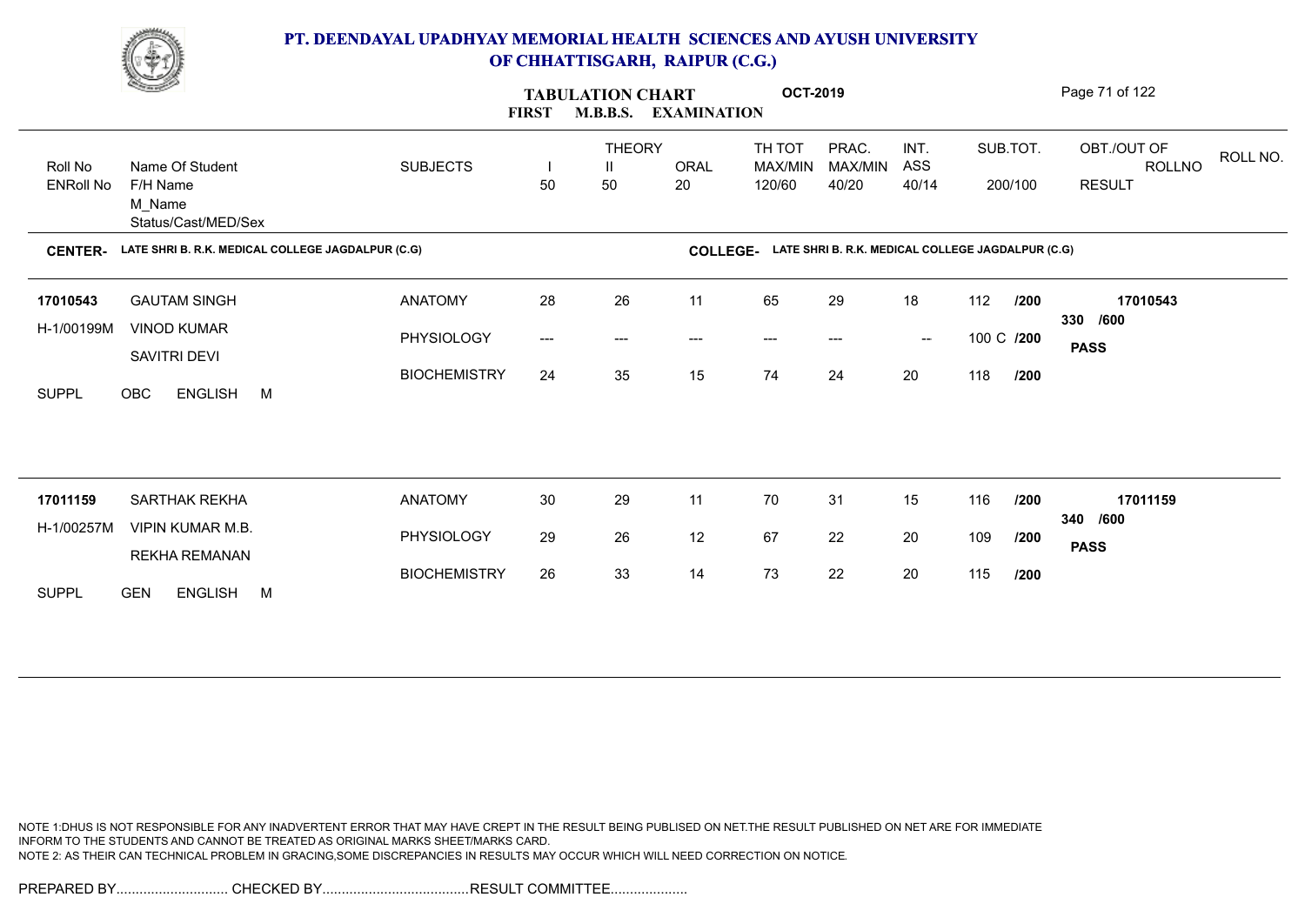

|                  | <b>Change of Congress</b>                         |                     | <b>FIRST</b>              | <b>TABULATION CHART</b><br><b>M.B.B.S.</b> | <b>OCT-2019</b><br><b>EXAMINATION</b> |                                                            |                  |                                                | Page 72 of 122 |                                          |
|------------------|---------------------------------------------------|---------------------|---------------------------|--------------------------------------------|---------------------------------------|------------------------------------------------------------|------------------|------------------------------------------------|----------------|------------------------------------------|
| Roll No          | Name Of Student                                   | <b>SUBJECTS</b>     |                           | <b>THEORY</b><br>Ш                         | <b>ORAL</b>                           | TH TOT<br>MAX/MIN                                          | PRAC.<br>MAX/MIN | INT.<br>ASS                                    | SUB.TOT.       | OBT./OUT OF<br>ROLL NO.<br><b>ROLLNO</b> |
| <b>ENRoll No</b> | F/H Name<br>M_Name<br>Status/Cast/MED/Sex         |                     | 50                        | 50                                         | 20                                    | 120/60                                                     | 40/20            | 40/14                                          | 200/100        | <b>RESULT</b>                            |
| <b>CENTER-</b>   | LATE SHRI B. R.K. MEDICAL COLLEGE JAGDALPUR (C.G) |                     |                           |                                            |                                       | COLLEGE- LATE SHRI B. R.K. MEDICAL COLLEGE JAGDALPUR (C.G) |                  |                                                |                |                                          |
| 19010588         | AAYUSH JAIN                                       | <b>ANATOMY</b>      | $\qquad \qquad -\qquad$   | ---                                        | ---                                   | $---$                                                      | $---$            | $\sim$                                         | 113 C /200     | 19010588                                 |
| J-1/00618M       | MANOJ JAIN<br>MAMTA JAIN                          | PHYSIOLOGY          | 30                        | 26                                         | 13                                    | 69                                                         | 24               | 25                                             | 118<br>/200    | 359 /600<br><b>PASS</b>                  |
| <b>SUPPL</b>     | ENGLISH M<br><b>GEN</b>                           | <b>BIOCHEMISTRY</b> | $\qquad \qquad -\qquad -$ | ---                                        |                                       |                                                            |                  | $\hspace{0.1mm}-\hspace{0.1mm}-\hspace{0.1mm}$ | 128 C /200     |                                          |
|                  |                                                   |                     |                           |                                            |                                       |                                                            |                  |                                                |                |                                          |
| 19010589         | AAYUSH JAISWAL                                    | <b>ANATOMY</b>      | ---                       | ---                                        |                                       | ---                                                        |                  | $\overline{\phantom{a}}$                       | 126 C /200     | 19010589<br>370 /600                     |
| J-1/00619M       | RAMANAND JAISWAL<br><b>MADHURI JAISWAL</b>        | PHYSIOLOGY          | 31                        | 34                                         | 12                                    | 77                                                         | 22               | 25                                             | 124<br>/200    | <b>PASS</b>                              |
| <b>SUPPL</b>     | OBC<br>ENGLISH M                                  | <b>BIOCHEMISTRY</b> | $---$                     | $---$                                      | $---$                                 | $---$                                                      | ---              | $\hspace{0.1mm}-\hspace{0.1mm}-\hspace{0.1mm}$ | 120 C /200     |                                          |

NOTE 1:DHUS IS NOT RESPONSIBLE FOR ANY INADVERTENT ERROR THAT MAY HAVE CREPT IN THE RESULT BEING PUBLISED ON NET.THE RESULT PUBLISHED ON NET ARE FOR IMMEDIATE INFORM TO THE STUDENTS AND CANNOT BE TREATED AS ORIGINAL MARKS SHEET/MARKS CARD. NOTE 2: AS THEIR CAN TECHNICAL PROBLEM IN GRACING,SOME DISCREPANCIES IN RESULTS MAY OCCUR WHICH WILL NEED CORRECTION ON NOTICE.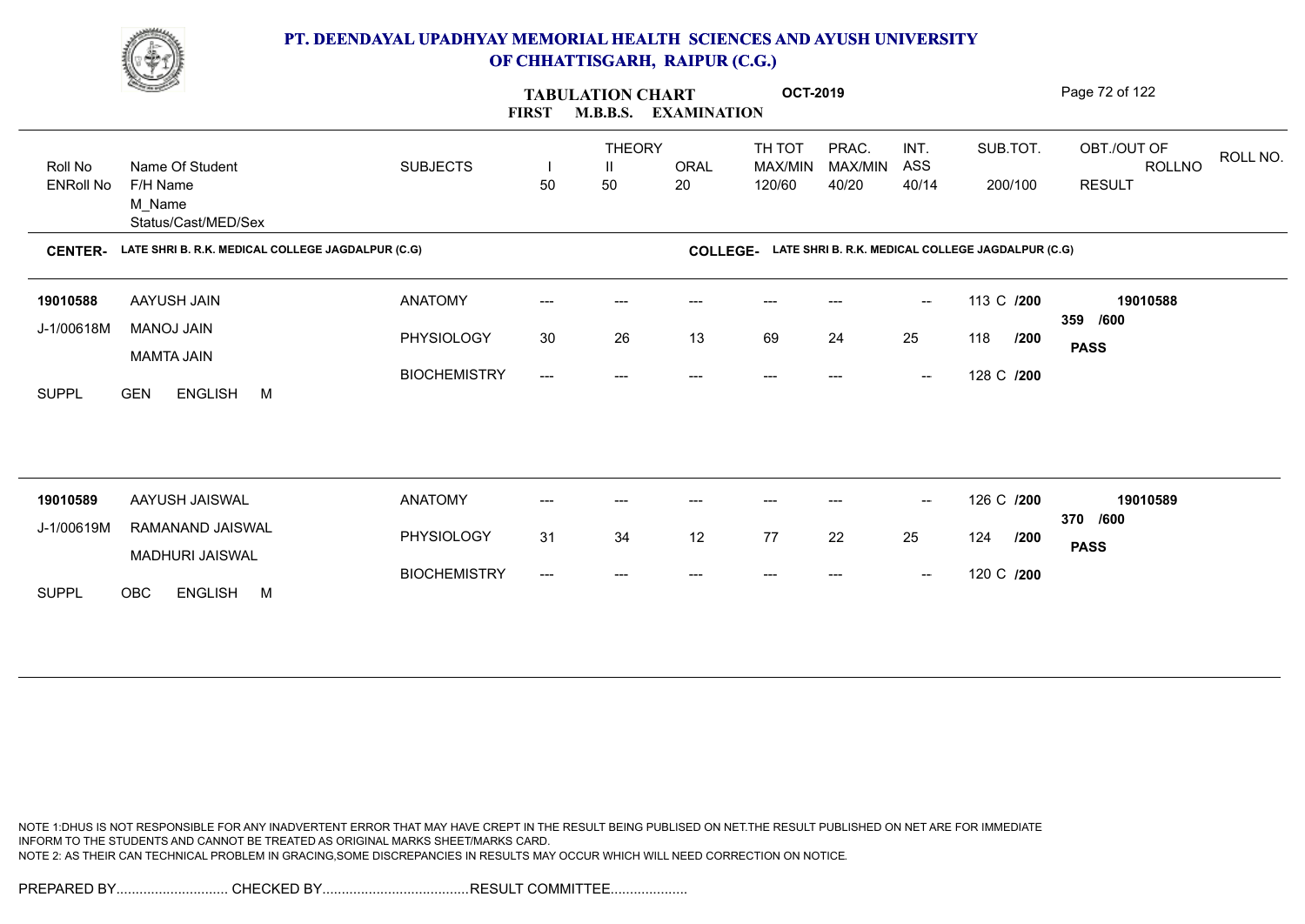

|                  | <b>Comment of the Comment of the Comment of the Comment of the Comment of The Comment of The Comment of The Comment of The Comment of The Comment of The Comment of The Comment of The Comment of The Comment of The Comment of </b> |                     | <b>FIRST</b>              | <b>TABULATION CHART</b><br><b>M.B.B.S.</b> | <b>EXAMINATION</b> | <b>OCT-2019</b>                                            |                  |                                                |            |          | Page 73 of 122                           |
|------------------|--------------------------------------------------------------------------------------------------------------------------------------------------------------------------------------------------------------------------------------|---------------------|---------------------------|--------------------------------------------|--------------------|------------------------------------------------------------|------------------|------------------------------------------------|------------|----------|------------------------------------------|
| Roll No          | Name Of Student                                                                                                                                                                                                                      | <b>SUBJECTS</b>     |                           | <b>THEORY</b><br>Ш                         | <b>ORAL</b>        | TH TOT<br>MAX/MIN                                          | PRAC.<br>MAX/MIN | INT.<br>ASS                                    |            | SUB.TOT. | OBT./OUT OF<br>ROLL NO.<br><b>ROLLNO</b> |
| <b>ENRoll No</b> | F/H Name<br>M_Name<br>Status/Cast/MED/Sex                                                                                                                                                                                            |                     | 50                        | 50                                         | 20                 | 120/60                                                     | 40/20            | 40/14                                          |            | 200/100  | <b>RESULT</b>                            |
| <b>CENTER-</b>   | LATE SHRI B. R.K. MEDICAL COLLEGE JAGDALPUR (C.G)                                                                                                                                                                                    |                     |                           |                                            |                    | COLLEGE- LATE SHRI B. R.K. MEDICAL COLLEGE JAGDALPUR (C.G) |                  |                                                |            |          |                                          |
| 19010591         | ABHISHEK KHUNTE                                                                                                                                                                                                                      | <b>ANATOMY</b>      | ---                       | ---                                        |                    |                                                            |                  | $\hspace{0.1mm}-\hspace{0.1mm}-\hspace{0.1mm}$ | 109 C /200 |          | 19010591                                 |
| J-1/00621M       | RAJENDRA KUMAR KHUNTE<br><b>MALTI KHUNTE</b>                                                                                                                                                                                         | PHYSIOLOGY          | 28                        | 38                                         | 12                 | 78                                                         | 21               | 24                                             | 123        | /200     | 343 /600<br><b>PASS</b>                  |
| <b>SUPPL</b>     | SC<br>ENGLISH M                                                                                                                                                                                                                      | <b>BIOCHEMISTRY</b> | $\qquad \qquad -\qquad -$ | ---                                        | ---                | ---                                                        |                  | $\overline{\phantom{a}}$                       | 111 C /200 |          |                                          |
|                  |                                                                                                                                                                                                                                      |                     |                           |                                            |                    |                                                            |                  |                                                |            |          |                                          |
| 19010612         | <b>BHUKESH PAIKRA</b>                                                                                                                                                                                                                | <b>ANATOMY</b>      | 31                        | 31                                         | 11                 | 73                                                         | 31               | 18                                             | 122        | /200     | 19010612                                 |
| J-1/00641M       | <b>INDAR SAI PAIKRA</b>                                                                                                                                                                                                              |                     |                           |                                            |                    |                                                            |                  |                                                |            |          | 354 /600                                 |
|                  | <b>RAJNI SINGH</b>                                                                                                                                                                                                                   | PHYSIOLOGY          | 28                        | 29                                         | 12                 | 69                                                         | 20               | 24                                             | 113        | /200     | <b>PASS</b>                              |
| <b>SUPPL</b>     | <b>ST</b><br><b>ENGLISH</b><br>M                                                                                                                                                                                                     | <b>BIOCHEMISTRY</b> | 29                        | 34                                         | 15                 | 78                                                         | 21               | 20                                             | 119        | /200     |                                          |

NOTE 1:DHUS IS NOT RESPONSIBLE FOR ANY INADVERTENT ERROR THAT MAY HAVE CREPT IN THE RESULT BEING PUBLISED ON NET.THE RESULT PUBLISHED ON NET ARE FOR IMMEDIATE INFORM TO THE STUDENTS AND CANNOT BE TREATED AS ORIGINAL MARKS SHEET/MARKS CARD. NOTE 2: AS THEIR CAN TECHNICAL PROBLEM IN GRACING,SOME DISCREPANCIES IN RESULTS MAY OCCUR WHICH WILL NEED CORRECTION ON NOTICE.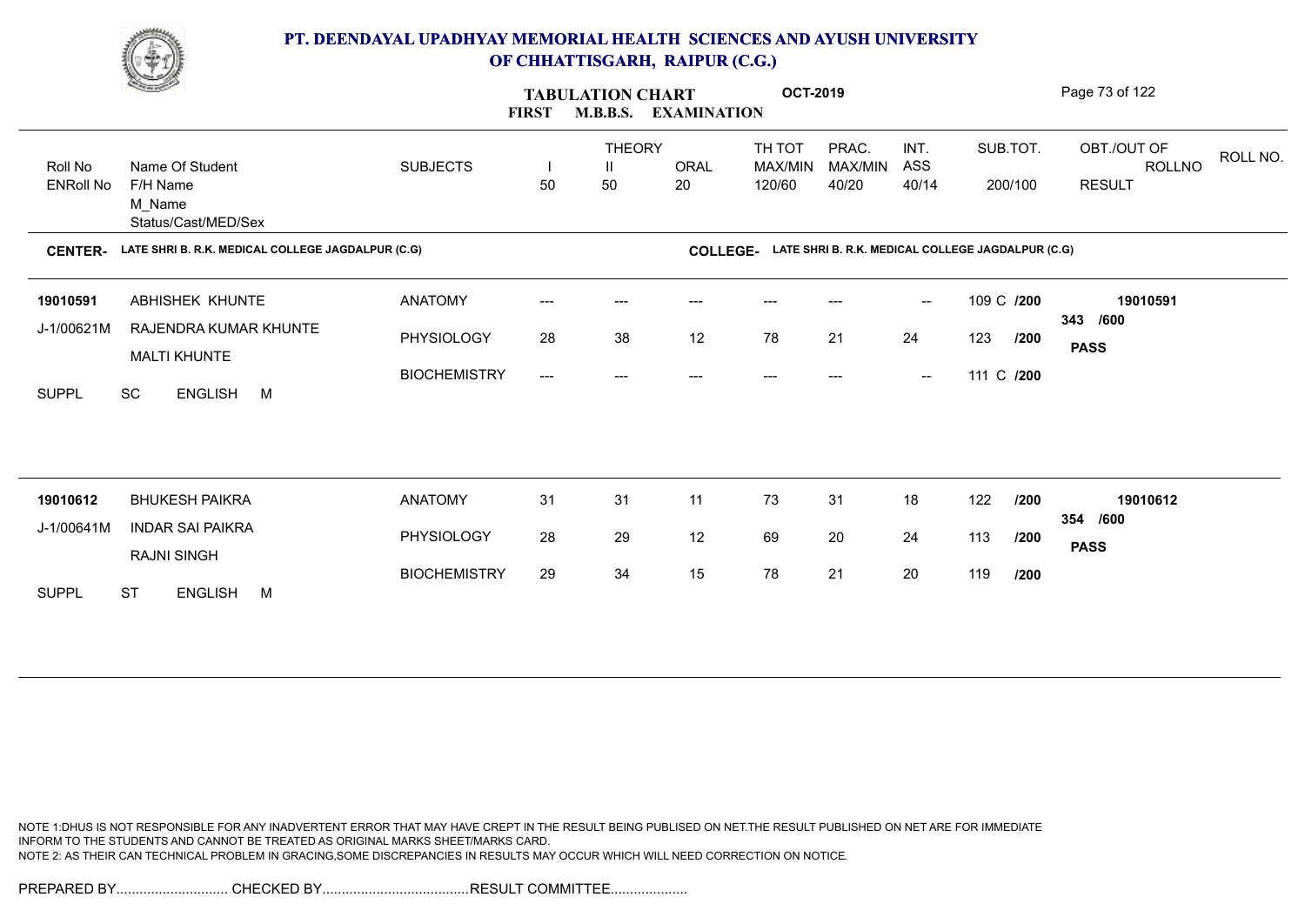

|                  | <b>Change of Congress</b>                          |                     | <b>FIRST</b>                        | <b>TABULATION CHART</b><br><b>M.B.B.S.</b> | <b>EXAMINATION</b> | <b>OCT-2019</b>                                            |                        |                                                |            |          | Page 74 of 122                    |
|------------------|----------------------------------------------------|---------------------|-------------------------------------|--------------------------------------------|--------------------|------------------------------------------------------------|------------------------|------------------------------------------------|------------|----------|-----------------------------------|
| Roll No          | Name Of Student                                    | <b>SUBJECTS</b>     |                                     | <b>THEORY</b><br>Ш                         | ORAL               | TH TOT<br>MAX/MIN                                          | PRAC.<br>MAX/MIN       | INT.<br>ASS                                    |            | SUB.TOT. | OBT./OUT OF<br>ROLL NO.<br>ROLLNO |
| <b>ENRoll No</b> | F/H Name<br>M_Name<br>Status/Cast/MED/Sex          |                     | 50                                  | 50                                         | 20                 | 120/60                                                     | 40/20                  | 40/14                                          |            | 200/100  | <b>RESULT</b>                     |
| <b>CENTER-</b>   | LATE SHRI B. R.K. MEDICAL COLLEGE JAGDALPUR (C.G)  |                     |                                     |                                            |                    | COLLEGE- LATE SHRI B. R.K. MEDICAL COLLEGE JAGDALPUR (C.G) |                        |                                                |            |          |                                   |
| 19010616         | <b>DEVRAJ NARETI</b>                               | <b>ANATOMY</b>      | 28                                  | 31                                         | 11                 | 70                                                         | 26                     | 19                                             | 115        | /200     | 19010616                          |
| J-1/00646M       | <b>JODHI RAM NARETI</b>                            | PHYSIOLOGY          | $\hspace{0.05cm}---\hspace{0.05cm}$ | $---$                                      | ---                | $\qquad \qquad \cdots$                                     | $\qquad \qquad \cdots$ | $\hspace{0.1mm}-\hspace{0.1mm}-\hspace{0.1mm}$ | 101 C /200 |          | 346 /600<br><b>PASS</b>           |
| <b>SUPPL</b>     | <b>MUNNI NARETI</b><br><b>ST</b><br>ENGLISH M      | <b>BIOCHEMISTRY</b> | 31                                  | 39                                         | 15                 | 85                                                         | 24                     | 21                                             | 130        | /200     |                                   |
|                  |                                                    |                     |                                     |                                            |                    |                                                            |                        |                                                |            |          |                                   |
|                  |                                                    |                     |                                     |                                            |                    |                                                            |                        |                                                |            |          |                                   |
| 19010621         | <b>GOUTAM KUMAR</b>                                | <b>ANATOMY</b>      | 36                                  | 36                                         | 11                 | 83                                                         | 30                     | 18                                             | 131        | /200     | 19010621<br>360 /600              |
| J-1/00651M       | <b>HITENDRA</b>                                    | PHYSIOLOGY          | 29                                  | 33                                         | 13                 | 75                                                         | 22                     | 29                                             | 126        | /200     | <b>PASS</b>                       |
| <b>SUPPL</b>     | <b>DAYMATI</b><br><b>ST</b><br><b>ENGLISH</b><br>M | <b>BIOCHEMISTRY</b> | $\hspace{0.05cm} \ldots$            | ---                                        |                    | $---$                                                      |                        | $\hspace{0.1mm}-\hspace{0.1mm}-\hspace{0.1mm}$ | 103 C /200 |          |                                   |
|                  |                                                    |                     |                                     |                                            |                    |                                                            |                        |                                                |            |          |                                   |

NOTE 1:DHUS IS NOT RESPONSIBLE FOR ANY INADVERTENT ERROR THAT MAY HAVE CREPT IN THE RESULT BEING PUBLISED ON NET.THE RESULT PUBLISHED ON NET ARE FOR IMMEDIATE INFORM TO THE STUDENTS AND CANNOT BE TREATED AS ORIGINAL MARKS SHEET/MARKS CARD. NOTE 2: AS THEIR CAN TECHNICAL PROBLEM IN GRACING,SOME DISCREPANCIES IN RESULTS MAY OCCUR WHICH WILL NEED CORRECTION ON NOTICE.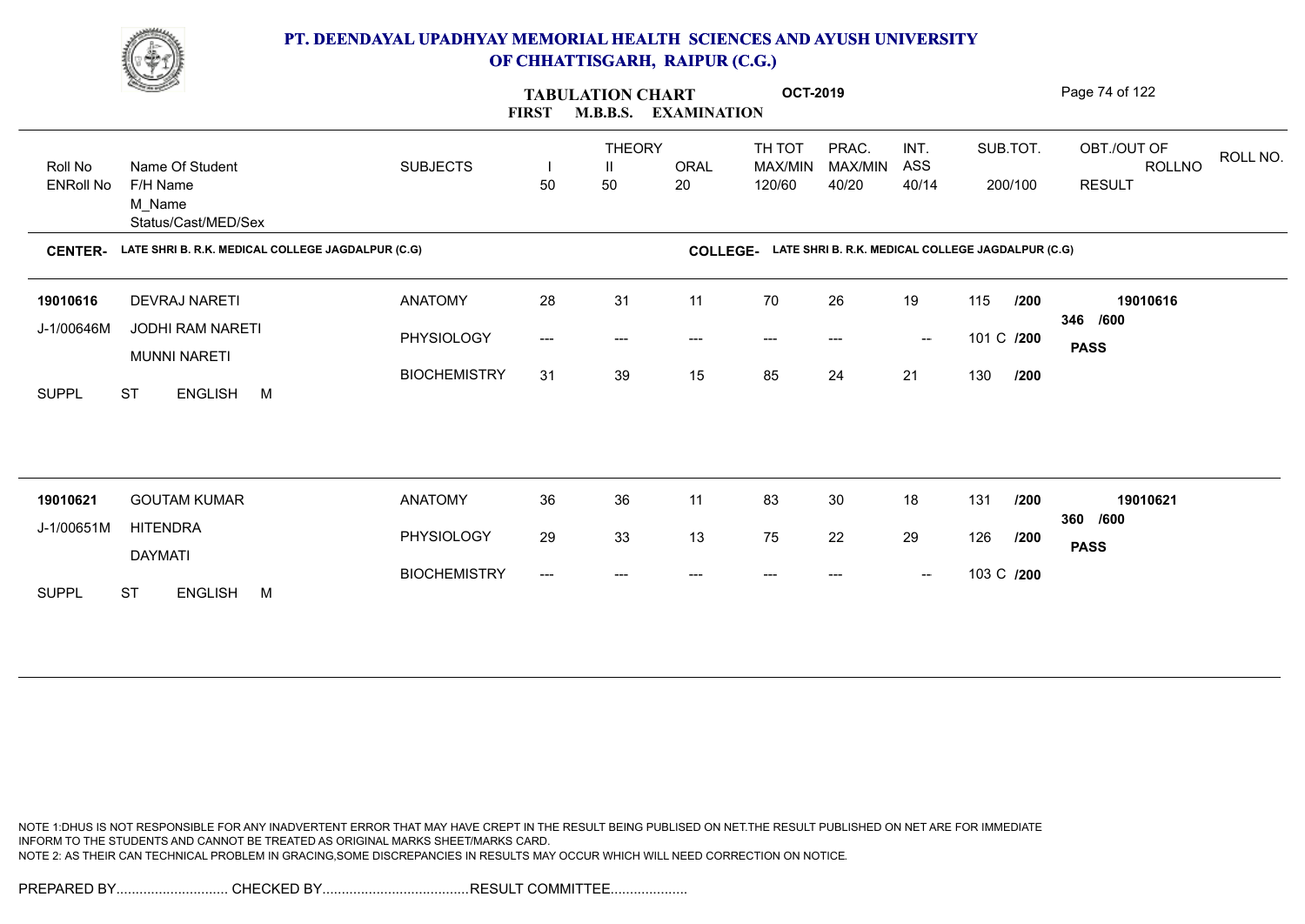

|                  | <b>Change of Congress</b>                         |                     | <b>FIRST</b> | <b>TABULATION CHART</b> | <b>M.B.B.S. EXAMINATION</b> | <b>OCT-2019</b>   |                                                   |                                                |            |          | Page 75 of 122                    |
|------------------|---------------------------------------------------|---------------------|--------------|-------------------------|-----------------------------|-------------------|---------------------------------------------------|------------------------------------------------|------------|----------|-----------------------------------|
| Roll No          | Name Of Student                                   | <b>SUBJECTS</b>     | H            | <b>THEORY</b><br>Ш      | ORAL                        | TH TOT<br>MAX/MIN | PRAC.<br>MAX/MIN                                  | INT.<br>ASS                                    |            | SUB.TOT. | OBT./OUT OF<br>ROLL NO.<br>ROLLNO |
| <b>ENRoll No</b> | F/H Name<br>M_Name<br>Status/Cast/MED/Sex         |                     | 50           | 50                      | 20                          | 120/60            | 40/20                                             | 40/14                                          |            | 200/100  | <b>RESULT</b>                     |
| <b>CENTER-</b>   | LATE SHRI B. R.K. MEDICAL COLLEGE JAGDALPUR (C.G) |                     |              |                         | <b>COLLEGE-</b>             |                   | LATE SHRI B. R.K. MEDICAL COLLEGE JAGDALPUR (C.G) |                                                |            |          |                                   |
| 19010632         | KARTIKEY SAPARIYA                                 | <b>ANATOMY</b>      | 28           | 36                      | 12                          | 76                | 32                                                | 19                                             | 127        | /200     | 19010632                          |
| J-1/00663M       | <b>VIPIN SAPARIYA</b><br>ALKA SAPARIYA            | PHYSIOLOGY          | 33           | 33                      | 14                          | 80                | 26                                                | 29                                             | 135        | /200     | 374 /600<br><b>PASS</b>           |
| <b>SUPPL</b>     | <b>GEN</b><br>ENGLISH M                           | <b>BIOCHEMISTRY</b> | ---          | $\qquad \qquad \cdots$  | $---$                       | $---$             | ---                                               | $\hspace{0.1mm}-\hspace{0.1mm}-\hspace{0.1mm}$ | 112 C /200 |          |                                   |
|                  |                                                   |                     |              |                         |                             |                   |                                                   |                                                |            |          |                                   |
| 19010640         | <b>MAKHAN LAL</b>                                 | <b>ANATOMY</b>      | ---          | ---                     | $---$                       | $---$             | $---$                                             | $\sim$                                         | 106 C /200 |          | 19010640                          |
| J-1/00671M       | <b>TILAK RAM</b><br><b>NIRMALA</b>                | PHYSIOLOGY          | 29           | 26                      | 12                          | 67                | 27                                                | 26                                             | 120        | /200     | 346 /600<br><b>PASS</b>           |
| <b>SUPPL</b>     | <b>ST</b><br><b>ENGLISH</b><br>M                  | <b>BIOCHEMISTRY</b> | 27           | 35                      | 15                          | 77                | 23                                                | 20                                             | 120        | /200     |                                   |
|                  |                                                   |                     |              |                         |                             |                   |                                                   |                                                |            |          |                                   |

NOTE 1:DHUS IS NOT RESPONSIBLE FOR ANY INADVERTENT ERROR THAT MAY HAVE CREPT IN THE RESULT BEING PUBLISED ON NET.THE RESULT PUBLISHED ON NET ARE FOR IMMEDIATE INFORM TO THE STUDENTS AND CANNOT BE TREATED AS ORIGINAL MARKS SHEET/MARKS CARD. NOTE 2: AS THEIR CAN TECHNICAL PROBLEM IN GRACING,SOME DISCREPANCIES IN RESULTS MAY OCCUR WHICH WILL NEED CORRECTION ON NOTICE.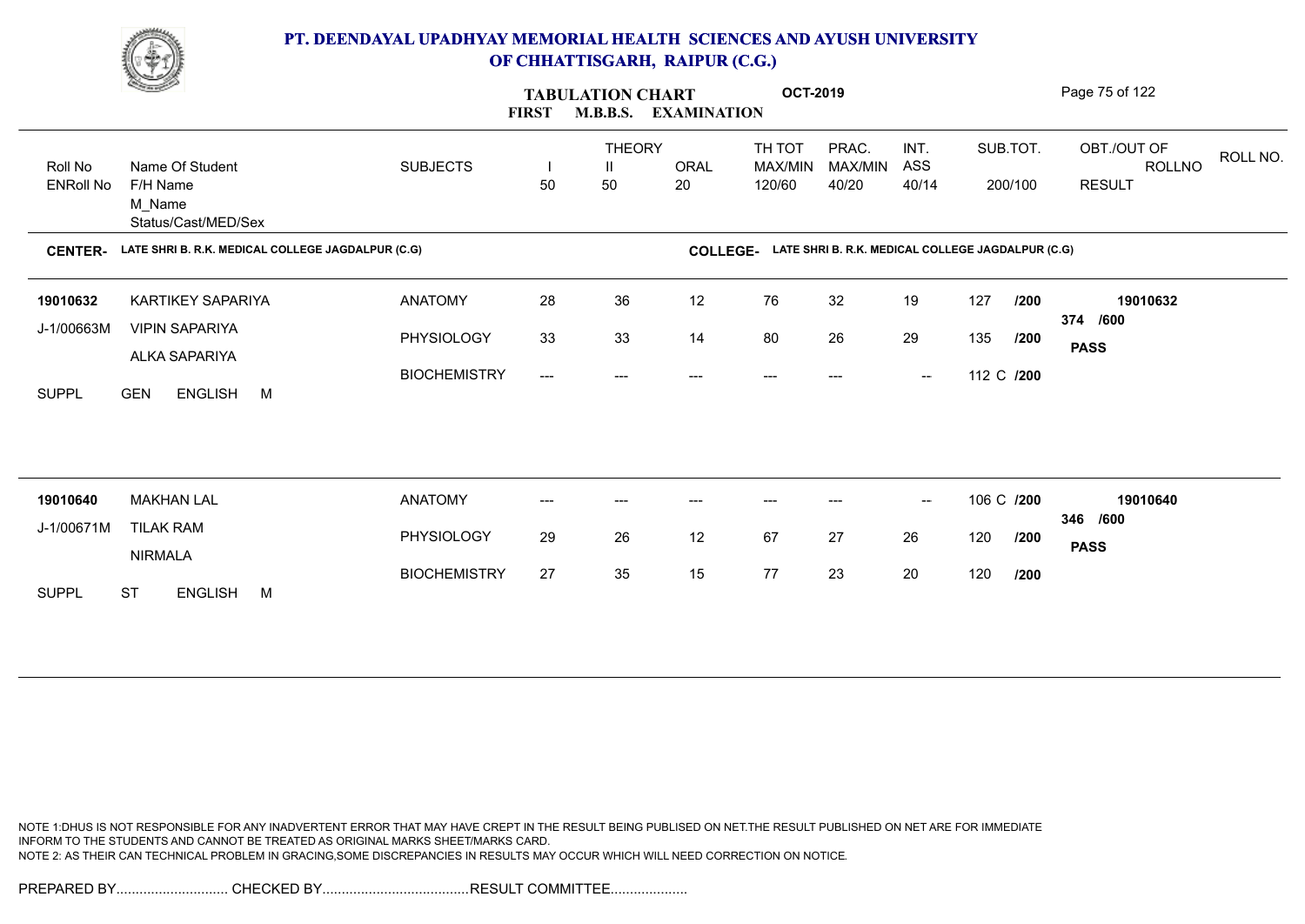

|                  | <b>Change of Congress</b>                         |                     | <b>FIRST</b> | <b>TABULATION CHART</b><br><b>M.B.B.S.</b> | <b>EXAMINATION</b> | <b>OCT-2019</b>                                            |                  |                                                |            |      | Page 76 of 122                           |
|------------------|---------------------------------------------------|---------------------|--------------|--------------------------------------------|--------------------|------------------------------------------------------------|------------------|------------------------------------------------|------------|------|------------------------------------------|
| Roll No          | Name Of Student                                   | <b>SUBJECTS</b>     |              | <b>THEORY</b><br>$\mathbf{H}$              | <b>ORAL</b>        | TH TOT<br>MAX/MIN                                          | PRAC.<br>MAX/MIN | INT.<br>ASS                                    | SUB.TOT.   |      | OBT./OUT OF<br>ROLL NO.<br><b>ROLLNO</b> |
| <b>ENRoll No</b> | F/H Name<br>M_Name<br>Status/Cast/MED/Sex         |                     | 50           | 50                                         | 20                 | 120/60                                                     | 40/20            | 40/14                                          | 200/100    |      | <b>RESULT</b>                            |
| <b>CENTER-</b>   | LATE SHRI B. R.K. MEDICAL COLLEGE JAGDALPUR (C.G) |                     |              |                                            |                    | COLLEGE- LATE SHRI B. R.K. MEDICAL COLLEGE JAGDALPUR (C.G) |                  |                                                |            |      |                                          |
| 19010650         | POOJA RAJ                                         | <b>ANATOMY</b>      | 35           | 33                                         | 13                 | 81                                                         | 33               | 20                                             | 134        | /200 | 19010650                                 |
| J-1/00681M       | <b>GOKUL RAJ</b><br><b>MAYA RAJ</b>               | PHYSIOLOGY          | 29           | 28                                         | 12                 | 69                                                         | 24               | 27                                             | 120        | /200 | 385 /600<br><b>PASS</b>                  |
| <b>SUPPL</b>     | SC<br>ENGLISH F                                   | <b>BIOCHEMISTRY</b> | 27           | 41                                         | 15                 | 83                                                         | 27               | 21                                             | 131        | /200 |                                          |
|                  |                                                   |                     |              |                                            |                    |                                                            |                  |                                                |            |      |                                          |
| 19010658         | <b>RAJAN BISEN</b>                                | <b>ANATOMY</b>      | ---          | ---                                        | ---                | $---$                                                      | ---              | $\overline{\phantom{a}}$                       | 102 C /200 |      | 19010658<br>323 /600                     |
| J-1/00689M       | <b>TAMAS BISEN</b><br><b>MAMTA BISEN</b>          | PHYSIOLOGY          | ---          | ---                                        | ---                | ---                                                        |                  | $\hspace{0.1mm}-\hspace{0.1mm}-\hspace{0.1mm}$ | 100 C /200 |      | <b>PASS</b>                              |
| <b>SUPPL</b>     | <b>ST</b><br><b>ENGLISH</b><br>M                  | <b>BIOCHEMISTRY</b> | 24           | 34                                         | 16                 | 74                                                         | 27               | 20                                             | 121        | /200 |                                          |

NOTE 1:DHUS IS NOT RESPONSIBLE FOR ANY INADVERTENT ERROR THAT MAY HAVE CREPT IN THE RESULT BEING PUBLISED ON NET.THE RESULT PUBLISHED ON NET ARE FOR IMMEDIATE INFORM TO THE STUDENTS AND CANNOT BE TREATED AS ORIGINAL MARKS SHEET/MARKS CARD. NOTE 2: AS THEIR CAN TECHNICAL PROBLEM IN GRACING,SOME DISCREPANCIES IN RESULTS MAY OCCUR WHICH WILL NEED CORRECTION ON NOTICE.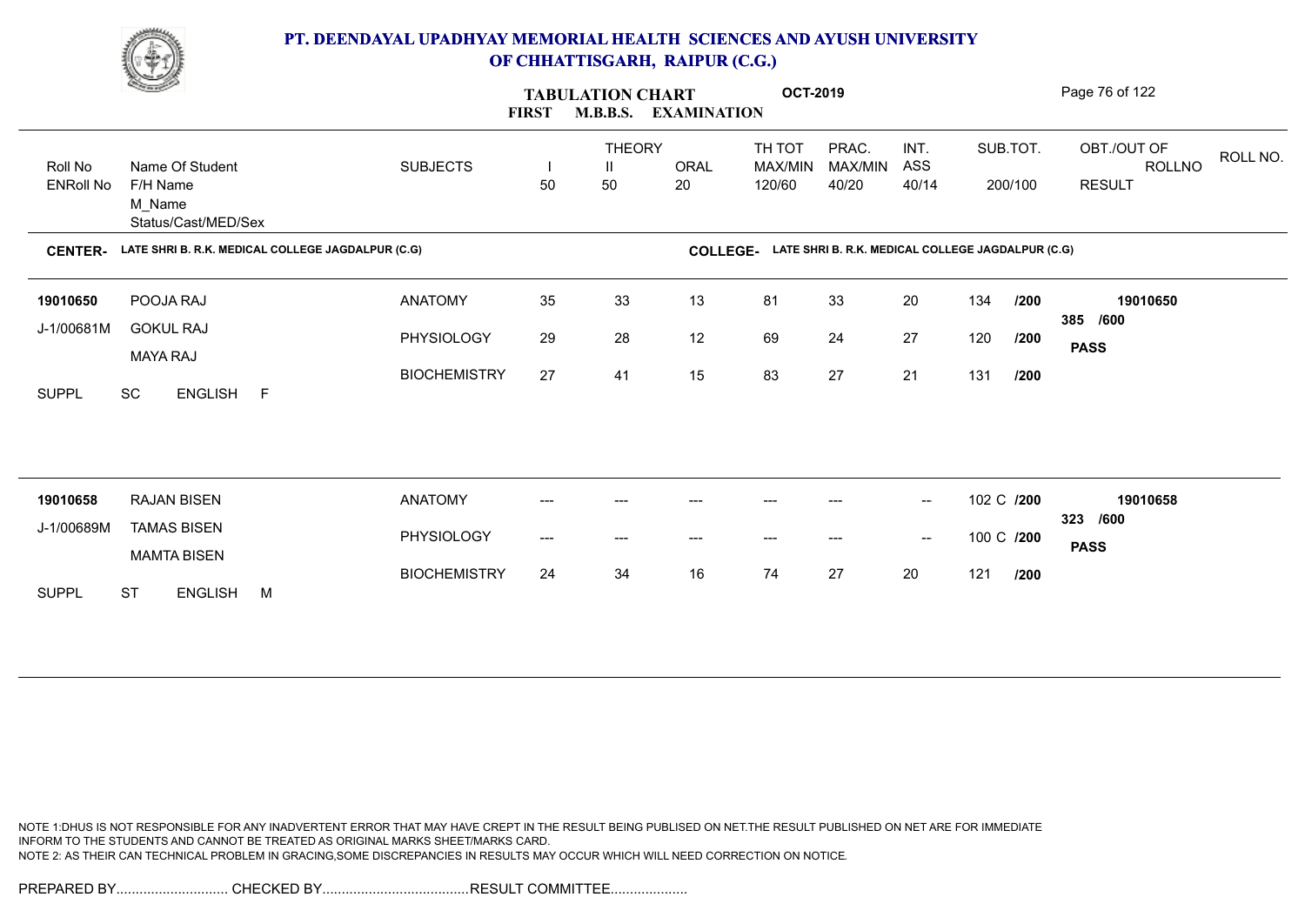

|                             | <u>Change</u>                                                |                     | <b>FIRST</b> | <b>TABULATION CHART</b><br><b>M.B.B.S.</b> | <b>EXAMINATION</b> | <b>OCT-2019</b>                                            |                           |                                                |            |                     | Page 77 of 122                                            |
|-----------------------------|--------------------------------------------------------------|---------------------|--------------|--------------------------------------------|--------------------|------------------------------------------------------------|---------------------------|------------------------------------------------|------------|---------------------|-----------------------------------------------------------|
| Roll No<br><b>ENRoll No</b> | Name Of Student<br>F/H Name<br>M_Name<br>Status/Cast/MED/Sex | <b>SUBJECTS</b>     | H<br>50      | <b>THEORY</b><br>Ш<br>50                   | ORAL<br>20         | TH TOT<br>MAX/MIN<br>120/60                                | PRAC.<br>MAX/MIN<br>40/20 | INT.<br>ASS<br>40/14                           |            | SUB.TOT.<br>200/100 | OBT./OUT OF<br>ROLL NO.<br><b>ROLLNO</b><br><b>RESULT</b> |
| <b>CENTER-</b>              | LATE SHRI B. R.K. MEDICAL COLLEGE JAGDALPUR (C.G)            |                     |              |                                            |                    | COLLEGE- LATE SHRI B. R.K. MEDICAL COLLEGE JAGDALPUR (C.G) |                           |                                                |            |                     |                                                           |
| 19010659                    | RAJEEV BHAKER                                                | <b>ANATOMY</b>      | 36           | 32                                         | 11                 | 79                                                         | 32                        | 19                                             | 130        | /200                | 19010659                                                  |
| J-1/00690M                  | <b>ASU RAM BHAKER</b>                                        | PHYSIOLOGY          | ---          | ---                                        | ---                | ---                                                        |                           | $\overline{\phantom{a}}$                       | 110 C /200 |                     | 354 /600<br><b>PASS</b>                                   |
| <b>SUPPL</b>                | <b>KAMALA</b><br>ENGLISH M<br><b>OBC</b>                     | <b>BIOCHEMISTRY</b> | ---          | $---$                                      | ---                | ---                                                        | ---                       | $\hspace{0.1mm}-\hspace{0.1mm}-\hspace{0.1mm}$ | 114 C /200 |                     |                                                           |
|                             |                                                              |                     |              |                                            |                    |                                                            |                           |                                                |            |                     |                                                           |
| 19010660                    | <b>RAJKUMAR</b>                                              | <b>ANATOMY</b>      | 32           | 30                                         | 11                 | 73                                                         | 32                        | 19                                             | 124        | /200                | 19010660<br>345 /600                                      |
| J-1/00691M                  | <b>TAPESHWAR</b><br><b>KAMLA DEVI</b>                        | PHYSIOLOGY          | ---          | $---$                                      | $---$              | $---$                                                      | $---$                     | $\hspace{0.1mm}-\hspace{0.1mm}-\hspace{0.1mm}$ | 100 C /200 |                     | <b>PASS</b>                                               |
| <b>SUPPL</b>                | <b>ST</b><br><b>ENGLISH</b><br>M                             | <b>BIOCHEMISTRY</b> | 27           | 34                                         | 15                 | 76                                                         | 25                        | 20                                             | 121        | /200                |                                                           |

NOTE 1:DHUS IS NOT RESPONSIBLE FOR ANY INADVERTENT ERROR THAT MAY HAVE CREPT IN THE RESULT BEING PUBLISED ON NET.THE RESULT PUBLISHED ON NET ARE FOR IMMEDIATE INFORM TO THE STUDENTS AND CANNOT BE TREATED AS ORIGINAL MARKS SHEET/MARKS CARD. NOTE 2: AS THEIR CAN TECHNICAL PROBLEM IN GRACING,SOME DISCREPANCIES IN RESULTS MAY OCCUR WHICH WILL NEED CORRECTION ON NOTICE.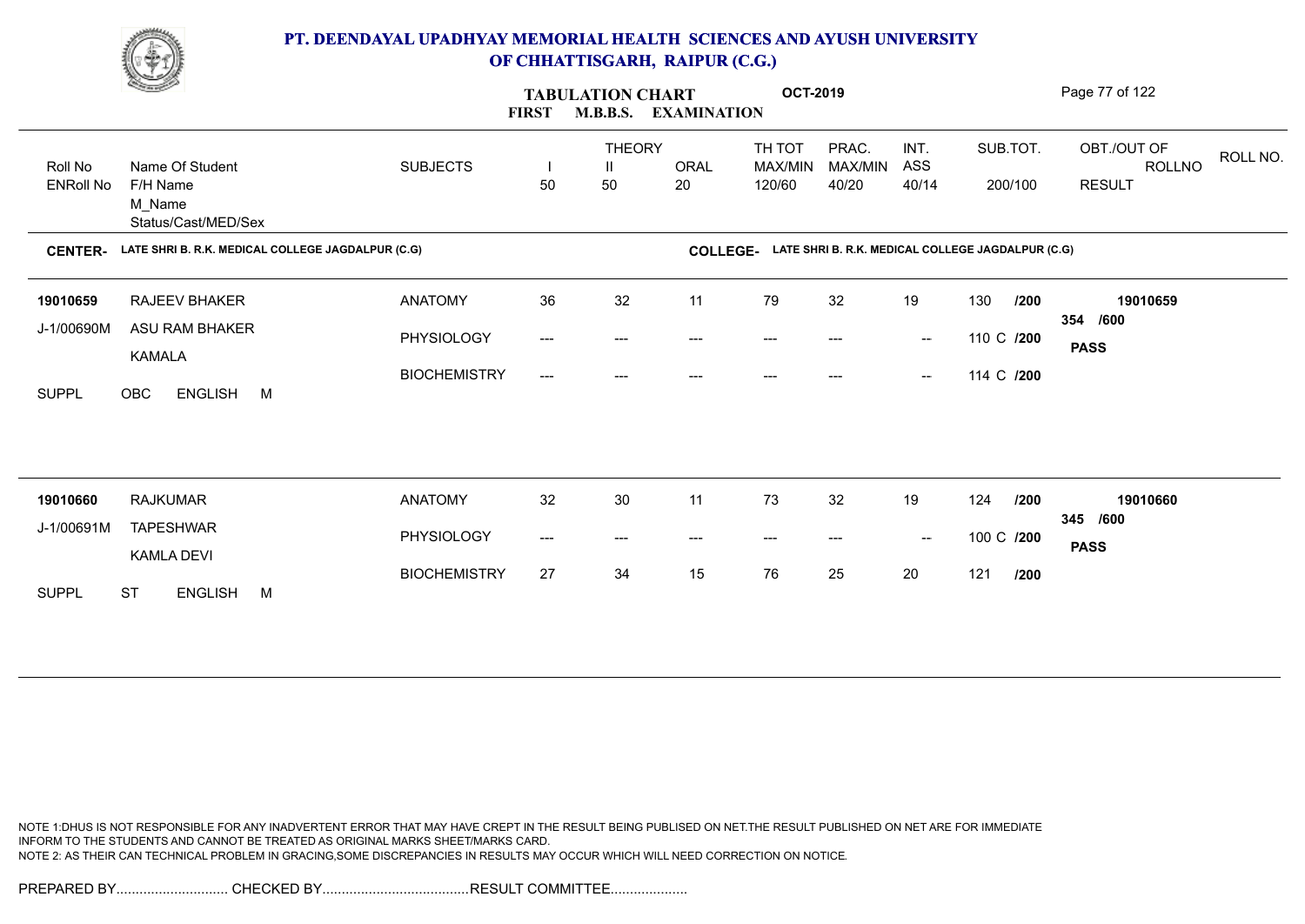

|                             | <u>e yn</u>                                                  |                     | <b>FIRST</b>        | <b>TABULATION CHART</b> | <b>M.B.B.S. EXAMINATION</b> | <b>OCT-2019</b>   |                  |                          |                                                            | Page 78 of 122          |
|-----------------------------|--------------------------------------------------------------|---------------------|---------------------|-------------------------|-----------------------------|-------------------|------------------|--------------------------|------------------------------------------------------------|-------------------------|
|                             |                                                              |                     |                     | <b>THEORY</b>           |                             | TH TOT            | PRAC.            | INT.                     | SUB.TOT.                                                   | OBT./OUT OF<br>ROLL NO. |
| Roll No<br><b>ENRoll No</b> | Name Of Student<br>F/H Name<br>M Name<br>Status/Cast/MED/Sex | <b>SUBJECTS</b>     | 50                  | Ш<br>50                 | ORAL<br>20                  | MAX/MIN<br>120/60 | MAX/MIN<br>40/20 | ASS<br>40/14             | 200/100                                                    | ROLLNO<br><b>RESULT</b> |
| <b>CENTER-</b>              | LATE SHRI B. R.K. MEDICAL COLLEGE JAGDALPUR (C.G)            |                     |                     |                         |                             |                   |                  |                          | COLLEGE- LATE SHRI B. R.K. MEDICAL COLLEGE JAGDALPUR (C.G) |                         |
| 19010662                    | <b>RANJEETA</b>                                              | <b>ANATOMY</b>      | 37                  | 38                      | 12                          | 87                | 31               | 20                       | 138<br>/200                                                | 19010662                |
| J-1/00693M                  | <b>SUMRIT LAL</b><br><b>TARA BAI</b>                         | PHYSIOLOGY          | $\qquad \qquad - -$ | ---                     | $---$                       | $---$             | $---$            | $\hspace{0.05cm}$        | 100 C /200                                                 | 349 /600<br><b>PASS</b> |
| <b>SUPPL</b>                | <b>ST</b><br>ENGLISH F                                       | <b>BIOCHEMISTRY</b> | $\qquad \qquad - -$ | $---$                   | $---$                       | $---$             | $---$            | $\overline{\phantom{a}}$ | 111 C /200                                                 |                         |
| 19010671                    | SHEKHAR SAXENA                                               | <b>ANATOMY</b>      |                     |                         |                             |                   |                  |                          | /200                                                       | 19010671                |
| J-1/00702M                  | PORNENDU SAXENA<br>PREETI SAXENA                             | PHYSIOLOGY          |                     |                         |                             |                   |                  |                          | /200                                                       | /600<br>WH              |
| <b>SUPPL</b>                | ENGLISH M<br><b>GEN</b>                                      | <b>BIOCHEMISTRY</b> |                     |                         |                             |                   |                  |                          | 1200                                                       |                         |
|                             | WRONG ROLLNO IN ANATOMY-I(ANS.SHEET)                         |                     |                     |                         |                             |                   |                  |                          |                                                            |                         |

NOTE 1:DHUS IS NOT RESPONSIBLE FOR ANY INADVERTENT ERROR THAT MAY HAVE CREPT IN THE RESULT BEING PUBLISED ON NET.THE RESULT PUBLISHED ON NET ARE FOR IMMEDIATE INFORM TO THE STUDENTS AND CANNOT BE TREATED AS ORIGINAL MARKS SHEET/MARKS CARD. NOTE 2: AS THEIR CAN TECHNICAL PROBLEM IN GRACING,SOME DISCREPANCIES IN RESULTS MAY OCCUR WHICH WILL NEED CORRECTION ON NOTICE.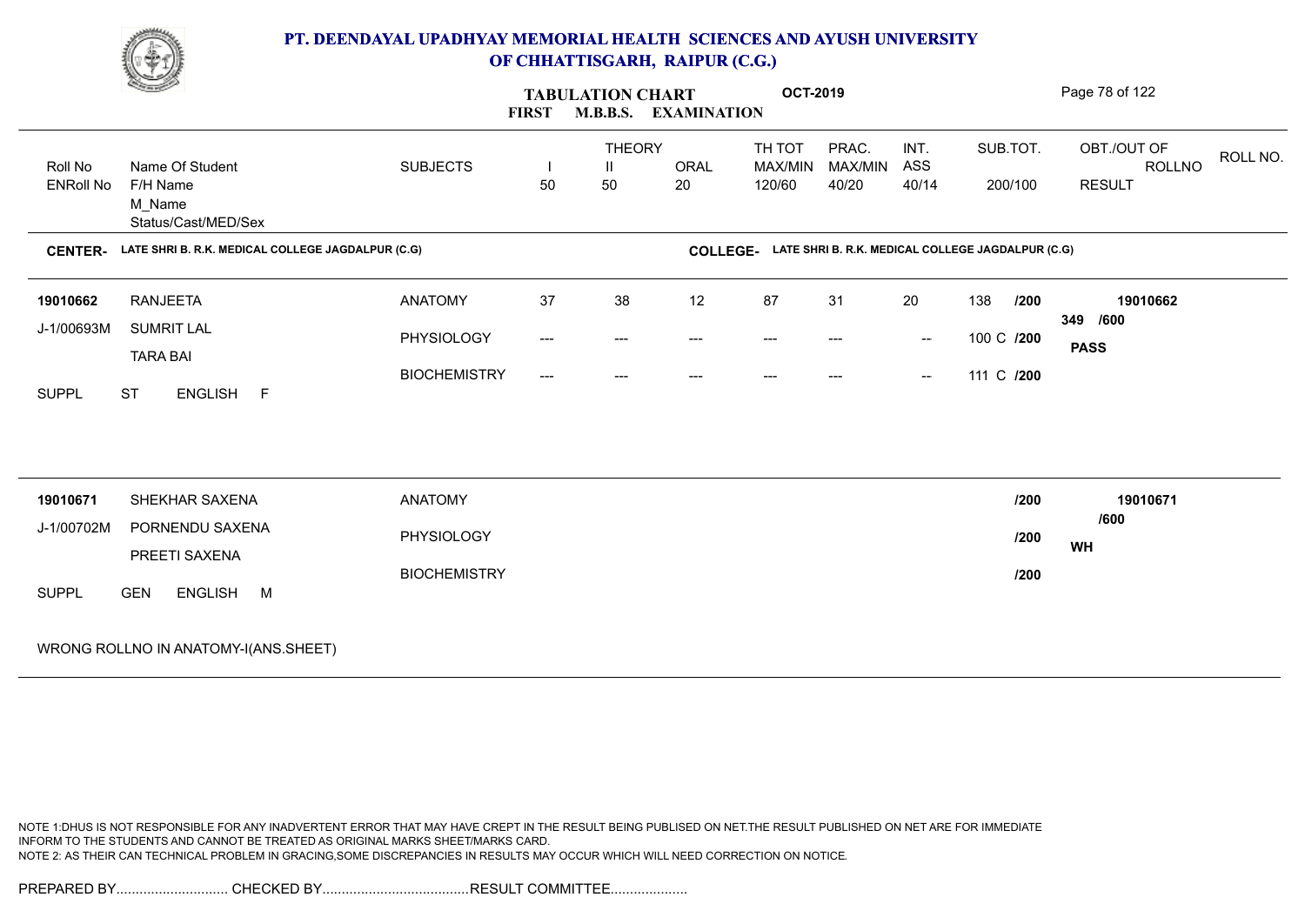

|                             | <b>Change of Congress</b>                                    |                     | <b>FIRST</b> | <b>TABULATION CHART</b>  | <b>M.B.B.S. EXAMINATION</b> | <b>OCT-2019</b>                                            |                           |                                                |            |                     | Page 79 of 122                                            |
|-----------------------------|--------------------------------------------------------------|---------------------|--------------|--------------------------|-----------------------------|------------------------------------------------------------|---------------------------|------------------------------------------------|------------|---------------------|-----------------------------------------------------------|
| Roll No<br><b>ENRoll No</b> | Name Of Student<br>F/H Name<br>M Name<br>Status/Cast/MED/Sex | <b>SUBJECTS</b>     | H<br>50      | <b>THEORY</b><br>Ш<br>50 | <b>ORAL</b><br>20           | TH TOT<br>MAX/MIN<br>120/60                                | PRAC.<br>MAX/MIN<br>40/20 | INT.<br>ASS<br>40/14                           |            | SUB.TOT.<br>200/100 | OBT./OUT OF<br>ROLL NO.<br><b>ROLLNO</b><br><b>RESULT</b> |
| <b>CENTER-</b>              | LATE SHRI B. R.K. MEDICAL COLLEGE JAGDALPUR (C.G)            |                     |              |                          |                             | COLLEGE- LATE SHRI B. R.K. MEDICAL COLLEGE JAGDALPUR (C.G) |                           |                                                |            |                     |                                                           |
| 19010678                    | <b>SWASTIK BHAGAT</b>                                        | <b>ANATOMY</b>      | 34           | 32                       | 13                          | 79                                                         | 35                        | 19                                             | 133        | /200                | 19010678                                                  |
| J-1/00709M                  | <b>LAXMAN RAM</b><br><b>ASHA</b>                             | PHYSIOLOGY          | 30           | 29                       | 13                          | 72                                                         | 23                        | 30                                             | 125        | /200                | 384 /600<br><b>PASS</b>                                   |
| <b>SUPPL</b>                | <b>ST</b><br>ENGLISH M                                       | <b>BIOCHEMISTRY</b> | 30           | 36                       | 15                          | 81                                                         | 25                        | 20                                             | 126        | /200                |                                                           |
|                             |                                                              |                     |              |                          |                             |                                                            |                           |                                                |            |                     |                                                           |
| 19010679                    | <b>TARUN KUMAR SINGH</b>                                     | <b>ANATOMY</b>      | 33           | 33                       | 11                          | 77                                                         | 31                        | 18                                             | 126        | 1200                | 19010679<br>366 /600                                      |
| J-1/00710M                  | <b>VINOD KUMAR SINGH</b><br><b>ANIMA SINGH</b>               | PHYSIOLOGY          | ---          | $\qquad \qquad \cdots$   | $---$                       | $---$                                                      | ---                       | $\hspace{0.1mm}-\hspace{0.1mm}-\hspace{0.1mm}$ | 108 C /200 |                     | <b>PASS</b>                                               |
| <b>SUPPL</b>                | ENGLISH M<br><b>GEN</b>                                      | <b>BIOCHEMISTRY</b> | 31           | 36                       | 15                          | 82                                                         | 28                        | 22                                             | 132        | /200                |                                                           |

NOTE 1:DHUS IS NOT RESPONSIBLE FOR ANY INADVERTENT ERROR THAT MAY HAVE CREPT IN THE RESULT BEING PUBLISED ON NET.THE RESULT PUBLISHED ON NET ARE FOR IMMEDIATE INFORM TO THE STUDENTS AND CANNOT BE TREATED AS ORIGINAL MARKS SHEET/MARKS CARD. NOTE 2: AS THEIR CAN TECHNICAL PROBLEM IN GRACING,SOME DISCREPANCIES IN RESULTS MAY OCCUR WHICH WILL NEED CORRECTION ON NOTICE.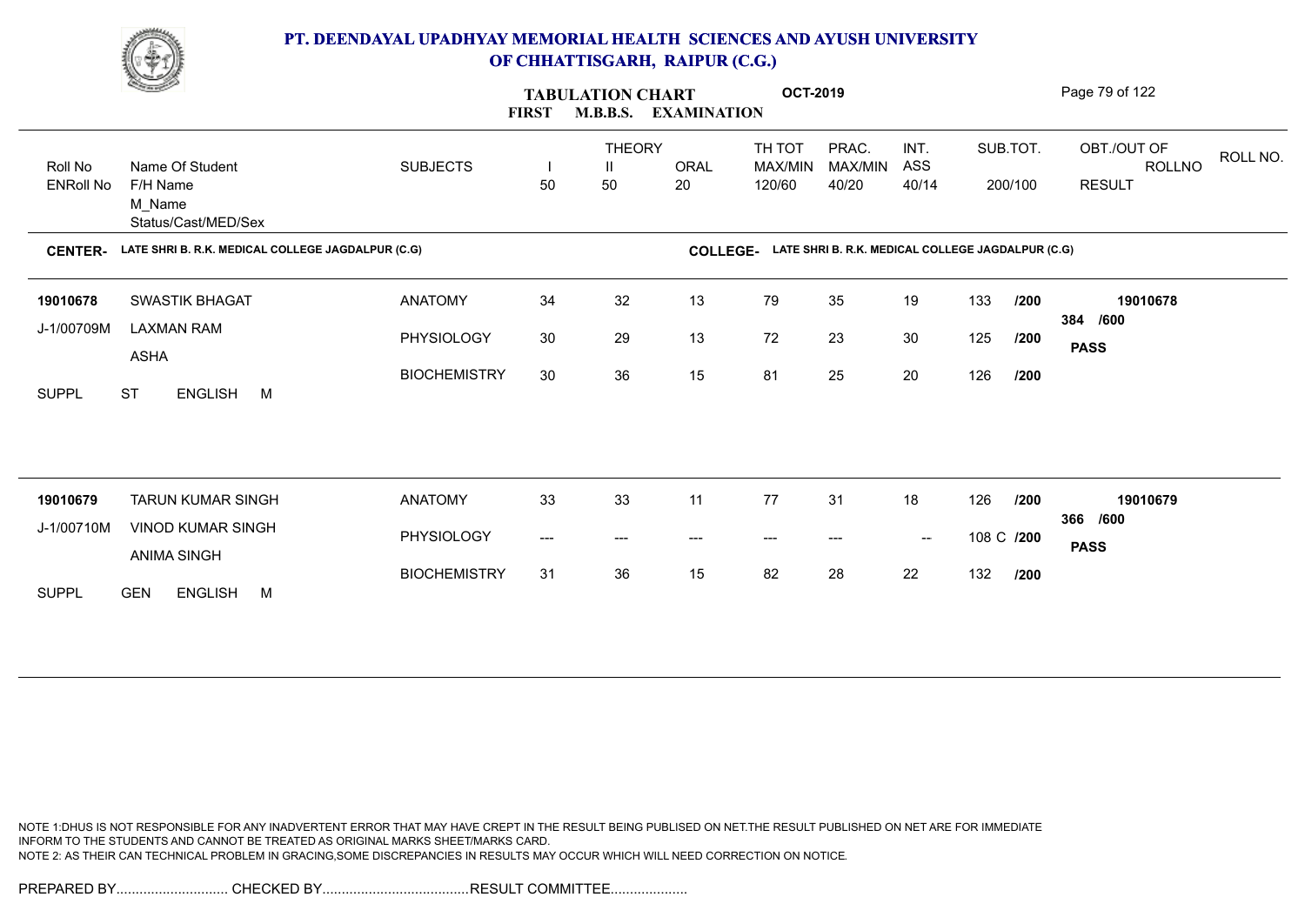

|                             | <b>Charles Company</b>                                       |                              | <b>FIRST</b> | <b>TABULATION CHART</b><br><b>M.B.B.S.</b> | <b>EXAMINATION</b> | <b>OCT-2019</b>             |                                                   |                      |                     |              | Page 80 of 122                                |          |
|-----------------------------|--------------------------------------------------------------|------------------------------|--------------|--------------------------------------------|--------------------|-----------------------------|---------------------------------------------------|----------------------|---------------------|--------------|-----------------------------------------------|----------|
| Roll No<br><b>ENRoll No</b> | Name Of Student<br>F/H Name<br>M Name<br>Status/Cast/MED/Sex | <b>SUBJECTS</b>              | 50           | <b>THEORY</b><br>$\mathbf{H}$<br>50        | <b>ORAL</b><br>20  | TH TOT<br>MAX/MIN<br>120/60 | PRAC.<br>MAX/MIN<br>40/20                         | INT.<br>ASS<br>40/14 | SUB.TOT.<br>200/100 |              | OBT./OUT OF<br><b>ROLLNO</b><br><b>RESULT</b> | ROLL NO. |
| <b>CENTER-</b>              | LATE SHRI B. R.K. MEDICAL COLLEGE JAGDALPUR (C.G)            |                              |              |                                            | <b>COLLEGE-</b>    |                             | LATE SHRI B. R.K. MEDICAL COLLEGE JAGDALPUR (C.G) |                      |                     |              |                                               |          |
| 19010693<br>J-1/00660M      | <b>JUDV DIANA B MARAK</b><br><b>NECKSIN B MARAK</b>          | <b>ANATOMY</b><br>PHYSIOLOGY | 32<br>20     | 26<br>32                                   | 11<br>12           | 69<br>64                    | 31<br>26                                          | 19<br>22             | 119<br>112          | /200<br>/200 | 19010693<br>/600<br>354                       |          |
|                             |                                                              |                              |              |                                            |                    |                             |                                                   |                      |                     |              | <b>PASS</b>                                   |          |

NOTE 1:DHUS IS NOT RESPONSIBLE FOR ANY INADVERTENT ERROR THAT MAY HAVE CREPT IN THE RESULT BEING PUBLISED ON NET.THE RESULT PUBLISHED ON NET ARE FOR IMMEDIATE INFORM TO THE STUDENTS AND CANNOT BE TREATED AS ORIGINAL MARKS SHEET/MARKS CARD. NOTE 2: AS THEIR CAN TECHNICAL PROBLEM IN GRACING,SOME DISCREPANCIES IN RESULTS MAY OCCUR WHICH WILL NEED CORRECTION ON NOTICE.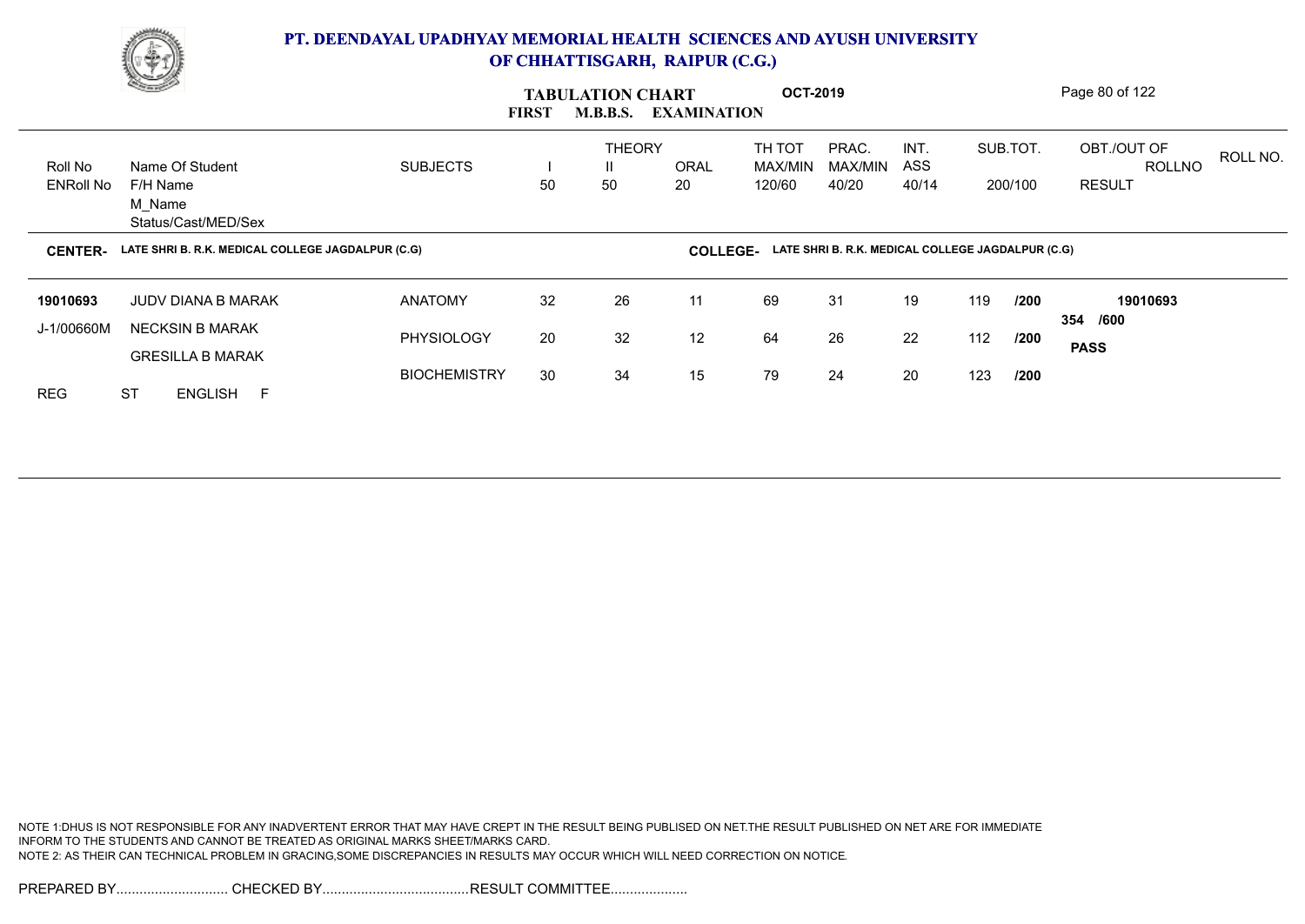

|                  | <u>Comment</u>                                      | <b>FIRST</b>        |    | <b>TABULATION CHART</b><br><b>M.B.B.S.</b> | <b>EXAMINATION</b> | <b>OCT-2019</b> |                                                     |            |       |          | Page 81 of 122 |          |
|------------------|-----------------------------------------------------|---------------------|----|--------------------------------------------|--------------------|-----------------|-----------------------------------------------------|------------|-------|----------|----------------|----------|
|                  |                                                     |                     |    | <b>THEORY</b>                              |                    | TH TOT          | PRAC.                                               | INT.       |       | SUB.TOT. | OBT./OUT OF    | ROLL NO. |
| Roll No          | Name Of Student                                     | <b>SUBJECTS</b>     |    | H.                                         | <b>ORAL</b>        | MAX/MIN         | MAX/MIN                                             | <b>ASS</b> |       |          | ROLLNO         |          |
| <b>ENRoll No</b> | F/H Name<br>M Name<br>Status/Cast/MED/Sex           |                     | 50 | 50                                         | 20                 | 120/60          | 40/20                                               | 40/14      |       | 200/100  | <b>RESULT</b>  |          |
| <b>CENTER-</b>   | LATE SHRI L.A.M GOVT. MEDICAL COLLEGE, RAIGARH(C.G) |                     |    |                                            | <b>COLLEGE-</b>    |                 | LATE SHRI L.A.M GOVT. MEDICAL COLLEGE, RAIGARH(C.G) |            |       |          |                |          |
| 19010291         | AJAY KUMAR DHRUW                                    | <b>ANATOMY</b>      | 26 | 26                                         | 14                 | 66              | 27                                                  | 20         | 113   | /200     | 19010291       |          |
| J-1/00321M       | <b>KUMAR SINGH DHRUW</b>                            | PHYSIOLOGY          | 23 | 25                                         | 10                 | $58^{\ast}$     | 28                                                  | 14         | 100   | /200     | 302 /600       |          |
|                  | PRAMILA DHRUW                                       |                     |    |                                            |                    |                 |                                                     |            |       |          | <b>FAIL</b>    |          |
|                  |                                                     | <b>BIOCHEMISTRY</b> | 19 | 19                                         | 9                  | $47*$           | 27                                                  | 15 C       | 89*   | /200     |                |          |
| <b>SUPPL</b>     | <b>ST</b><br>ENGLISH M                              |                     |    |                                            |                    |                 |                                                     |            |       |          |                |          |
|                  | Re- PHYSIOLOGY BIOCHEMISTRY                         |                     |    |                                            |                    |                 |                                                     |            |       |          |                |          |
| 19010293         | <b>AMIT BARA</b>                                    | <b>ANATOMY</b>      | 12 | 23                                         | 13                 | $48*$           | 31                                                  | 20         | $99*$ | /200     | 19010293       |          |
| J-1/00323M       | <b>DALVEER BARA</b>                                 | PHYSIOLOGY          | 25 | 16                                         | 10                 | $51*$           | 20                                                  | 14         | $85*$ | /200     | 275 /600       |          |
|                  | JEEVANTI BARA                                       |                     |    |                                            |                    |                 |                                                     |            |       |          | <b>FAIL</b>    |          |
|                  |                                                     | <b>BIOCHEMISTRY</b> | 25 | 16                                         | 9                  | $50^{\star}$    | 26                                                  | 15 C       | $91*$ | /200     |                |          |
| <b>SUPPL</b>     | <b>ST</b><br>ENGLISH M                              |                     |    |                                            |                    |                 |                                                     |            |       |          |                |          |
|                  | Re-ANATOMY PHYSIOLOGY BIOCHEMISTRY                  |                     |    |                                            |                    |                 |                                                     |            |       |          |                |          |

NOTE 1:DHUS IS NOT RESPONSIBLE FOR ANY INADVERTENT ERROR THAT MAY HAVE CREPT IN THE RESULT BEING PUBLISED ON NET.THE RESULT PUBLISHED ON NET ARE FOR IMMEDIATE INFORM TO THE STUDENTS AND CANNOT BE TREATED AS ORIGINAL MARKS SHEET/MARKS CARD. NOTE 2: AS THEIR CAN TECHNICAL PROBLEM IN GRACING,SOME DISCREPANCIES IN RESULTS MAY OCCUR WHICH WILL NEED CORRECTION ON NOTICE.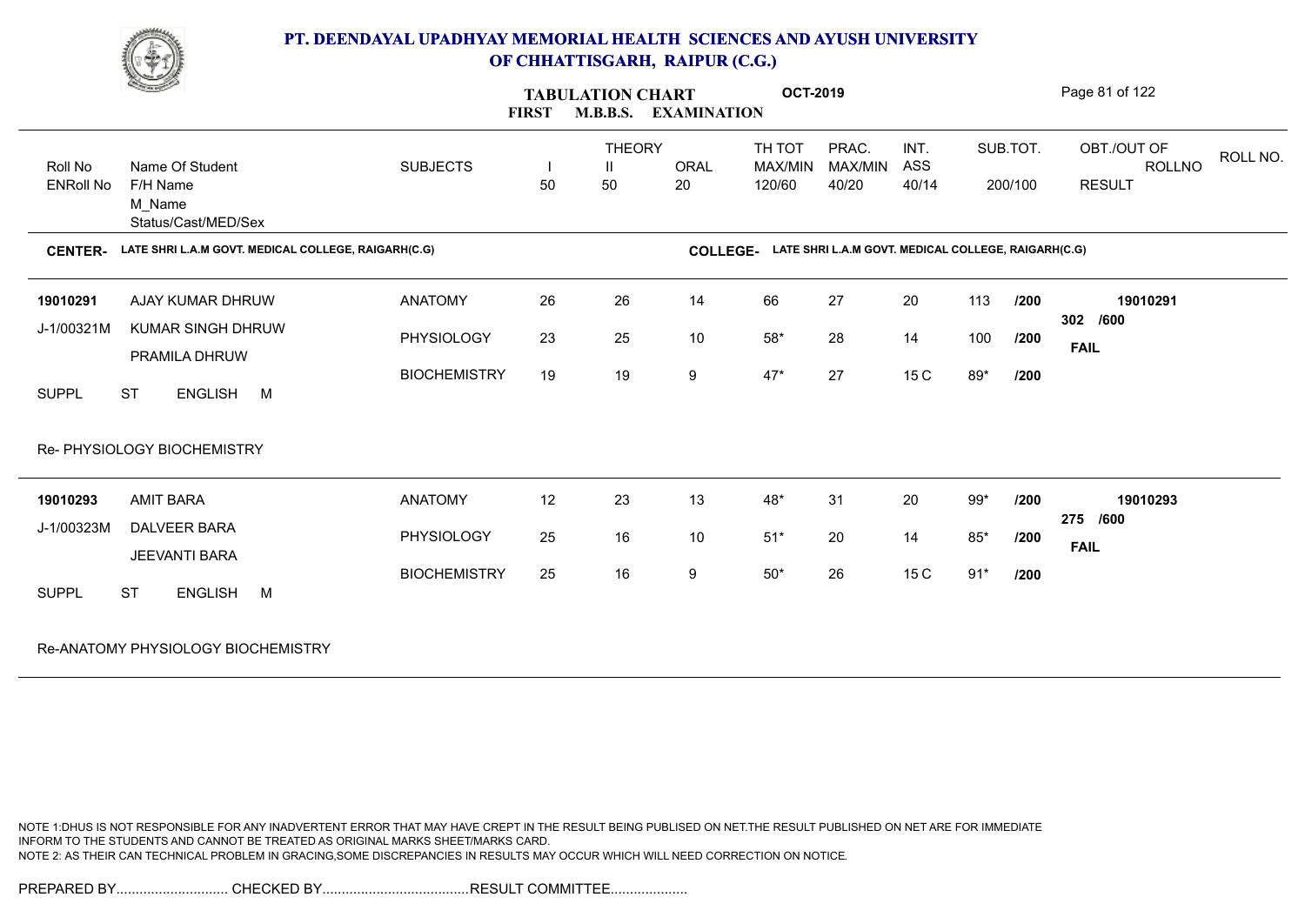

|                  | <b>Comment</b>                                      |                     | <b>FIRST</b>                        | <b>TABULATION CHART</b><br><b>M.B.B.S.</b> | <b>EXAMINATION</b> | <b>OCT-2019</b>                                              |                  |                                                |            |         | Page 82 of 122                           |
|------------------|-----------------------------------------------------|---------------------|-------------------------------------|--------------------------------------------|--------------------|--------------------------------------------------------------|------------------|------------------------------------------------|------------|---------|------------------------------------------|
| Roll No          | Name Of Student                                     | <b>SUBJECTS</b>     |                                     | <b>THEORY</b><br>Ш                         | ORAL               | TH TOT<br>MAX/MIN                                            | PRAC.<br>MAX/MIN | INT.<br>ASS                                    | SUB.TOT.   |         | OBT./OUT OF<br>ROLL NO.<br><b>ROLLNO</b> |
| <b>ENRoll No</b> | F/H Name<br>M Name<br>Status/Cast/MED/Sex           |                     | 50                                  | 50                                         | 20                 | 120/60                                                       | 40/20            | 40/14                                          |            | 200/100 | <b>RESULT</b>                            |
| <b>CENTER-</b>   | LATE SHRI L.A.M GOVT. MEDICAL COLLEGE, RAIGARH(C.G) |                     |                                     |                                            |                    | COLLEGE- LATE SHRI L.A.M GOVT. MEDICAL COLLEGE, RAIGARH(C.G) |                  |                                                |            |         |                                          |
| 19010294         | ANKIT KU BHAGAT                                     | <b>ANATOMY</b>      | ---                                 | ---                                        | $---$              | $---$                                                        |                  | $\sim$                                         | 116 C /200 |         | 19010294                                 |
| J-1/00324M       | RAMKARAN RAM BHAGAT<br><b>MEENA BHAGAT</b>          | PHYSIOLOGY          | 24                                  | 25                                         | 13                 | 62                                                           | 24               | 19                                             | 105        | /200    | /600<br>327<br><b>PASS</b>               |
| <b>SUPPL</b>     | <b>ST</b><br>ENGLISH M                              | <b>BIOCHEMISTRY</b> | 30                                  | 21                                         | 13                 | 64                                                           | 27               | 15 C                                           | 106        | /200    |                                          |
|                  |                                                     |                     |                                     |                                            |                    |                                                              |                  |                                                |            |         |                                          |
| 19010299         | AYUSH VERMA                                         | <b>ANATOMY</b>      | 25                                  | 31                                         | 18                 | 74                                                           | 27               | 24                                             | 125        | /200    | 19010299                                 |
| J-1/00329 M      | <b>MAHENDRA VERMA</b>                               | PHYSIOLOGY          | 27                                  | 33                                         | 16                 | 76                                                           | 29               | 21                                             | 126        | /200    | 365 /600                                 |
|                  | <b>ALKA VERMA</b>                                   | <b>BIOCHEMISTRY</b> | $\hspace{0.05cm}---\hspace{0.05cm}$ | $---$                                      | $---$              | $---$                                                        | $---$            | $\hspace{0.1mm}-\hspace{0.1mm}-\hspace{0.1mm}$ | 114 C /200 |         | <b>PASS</b>                              |
| <b>SUPPL</b>     | OBC<br><b>ENGLISH</b><br><b>M</b>                   |                     |                                     |                                            |                    |                                                              |                  |                                                |            |         |                                          |

NOTE 1:DHUS IS NOT RESPONSIBLE FOR ANY INADVERTENT ERROR THAT MAY HAVE CREPT IN THE RESULT BEING PUBLISED ON NET.THE RESULT PUBLISHED ON NET ARE FOR IMMEDIATE INFORM TO THE STUDENTS AND CANNOT BE TREATED AS ORIGINAL MARKS SHEET/MARKS CARD. NOTE 2: AS THEIR CAN TECHNICAL PROBLEM IN GRACING,SOME DISCREPANCIES IN RESULTS MAY OCCUR WHICH WILL NEED CORRECTION ON NOTICE.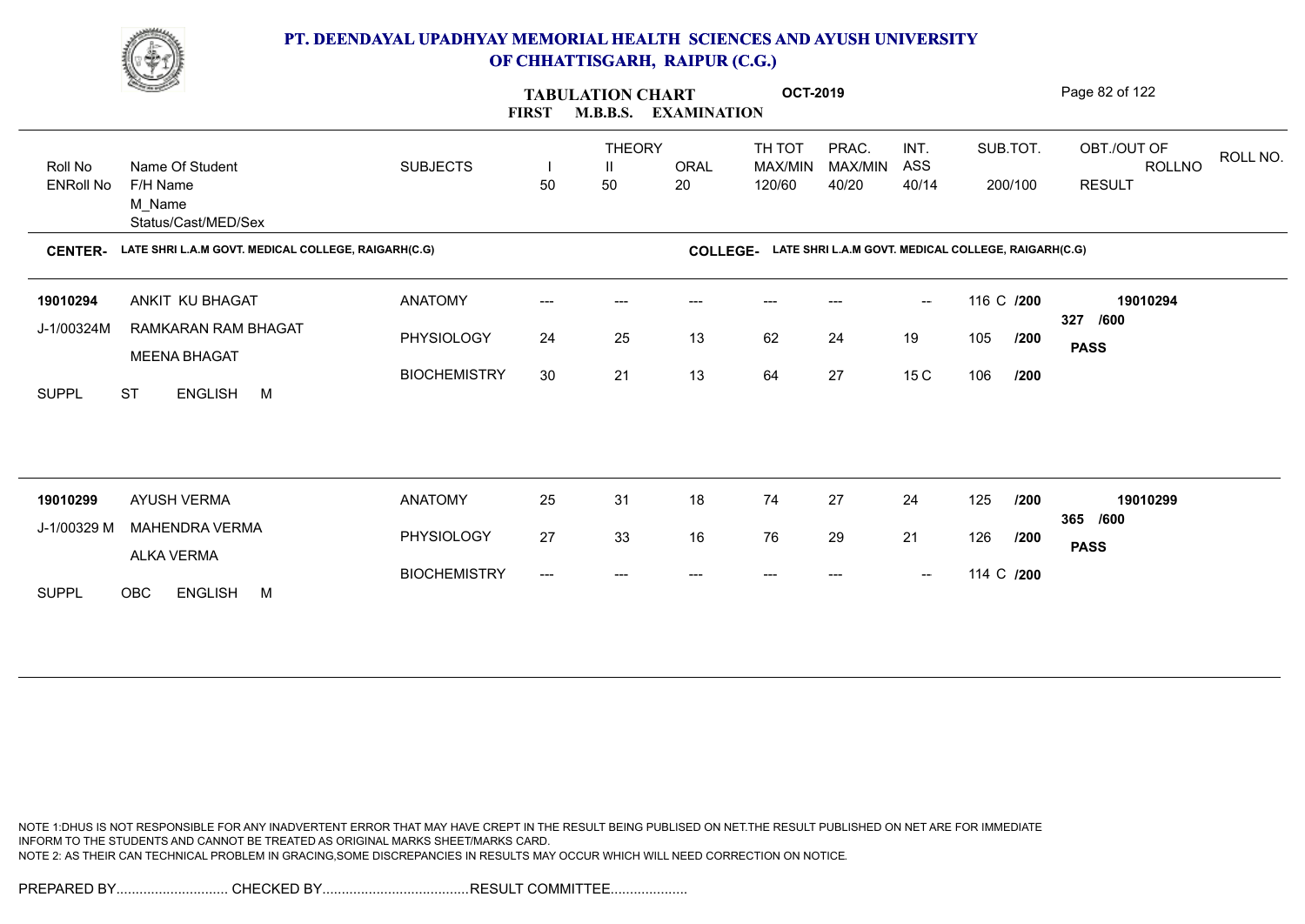

|                             | <b>Comment of the Comment of the Comment of the Comment of the Comment of The Comment of The Comment of The Comment of The Comment of The Comment of The Comment of The Comment of The Comment of The Comment of The Comment of </b> |                     | <b>TABULATION CHART</b><br><b>M.B.B.S.</b><br><b>EXAMINATION</b><br><b>FIRST</b> |                                     |                 |                             | <b>OCT-2019</b>                                     |                      |       |                     | Page 83 of 122                                |          |
|-----------------------------|--------------------------------------------------------------------------------------------------------------------------------------------------------------------------------------------------------------------------------------|---------------------|----------------------------------------------------------------------------------|-------------------------------------|-----------------|-----------------------------|-----------------------------------------------------|----------------------|-------|---------------------|-----------------------------------------------|----------|
| Roll No<br><b>ENRoll No</b> | Name Of Student<br>F/H Name<br>M Name<br>Status/Cast/MED/Sex                                                                                                                                                                         | <b>SUBJECTS</b>     | 50                                                                               | <b>THEORY</b><br>$\mathsf{I}$<br>50 | ORAL<br>20      | TH TOT<br>MAX/MIN<br>120/60 | PRAC.<br>MAX/MIN<br>40/20                           | INT.<br>ASS<br>40/14 |       | SUB.TOT.<br>200/100 | OBT./OUT OF<br><b>ROLLNO</b><br><b>RESULT</b> | ROLL NO. |
| <b>CENTER-</b>              | LATE SHRI L.A.M GOVT. MEDICAL COLLEGE, RAIGARH(C.G)                                                                                                                                                                                  |                     |                                                                                  |                                     | <b>COLLEGE-</b> |                             | LATE SHRI L.A.M GOVT. MEDICAL COLLEGE, RAIGARH(C.G) |                      |       |                     |                                               |          |
| 19010303                    | <b>GOVIND KUMAR RATHIA</b>                                                                                                                                                                                                           | <b>ANATOMY</b>      | 33                                                                               | 37                                  | 14              | 84                          | 24                                                  | 20                   | 128   | 1200                | 19010303                                      |          |
| J-1/00333M                  | NANDLAL RATHIA<br>NIRMALA RATHIA                                                                                                                                                                                                     | PHYSIOLOGY          | 30                                                                               | 29                                  | 15              | 74                          | 25                                                  | 15                   | 114   | /200                | 344 /600<br><b>PASS</b>                       |          |
| <b>SUPPL</b>                | ENGLISH M<br><b>ST</b>                                                                                                                                                                                                               | <b>BIOCHEMISTRY</b> | 26                                                                               | 22                                  | 13              | 61                          | 26                                                  | 15 C                 | 102   | /200                |                                               |          |
|                             |                                                                                                                                                                                                                                      |                     |                                                                                  |                                     |                 |                             |                                                     |                      |       |                     |                                               |          |
| 19010311                    | <b>MANMOHAN SINGH</b>                                                                                                                                                                                                                | <b>ANATOMY</b>      | 26                                                                               | 28                                  | 12              | 66                          | 21                                                  | 20                   | 107   | /200                | 19010311<br>271 /600                          |          |
| J-1/00341M                  | <b>BHUWANPAL SINGH</b><br><b>CHHAT BAI</b>                                                                                                                                                                                           | PHYSIOLOGY          | 20                                                                               | 15                                  | 10              | $45*$                       | 24                                                  | 15                   | $84*$ | /200                | <b>FAIL</b>                                   |          |
| <b>SUPPL</b>                | <b>ST</b><br>ENGLISH M                                                                                                                                                                                                               | <b>BIOCHEMISTRY</b> | 12                                                                               | 19                                  | 8               | $39^{\star}$                | 26                                                  | 15 C                 | $80*$ | /200                |                                               |          |
|                             | Re- PHYSIOLOGY BIOCHEMISTRY                                                                                                                                                                                                          |                     |                                                                                  |                                     |                 |                             |                                                     |                      |       |                     |                                               |          |

NOTE 1:DHUS IS NOT RESPONSIBLE FOR ANY INADVERTENT ERROR THAT MAY HAVE CREPT IN THE RESULT BEING PUBLISED ON NET.THE RESULT PUBLISHED ON NET ARE FOR IMMEDIATE INFORM TO THE STUDENTS AND CANNOT BE TREATED AS ORIGINAL MARKS SHEET/MARKS CARD. NOTE 2: AS THEIR CAN TECHNICAL PROBLEM IN GRACING,SOME DISCREPANCIES IN RESULTS MAY OCCUR WHICH WILL NEED CORRECTION ON NOTICE.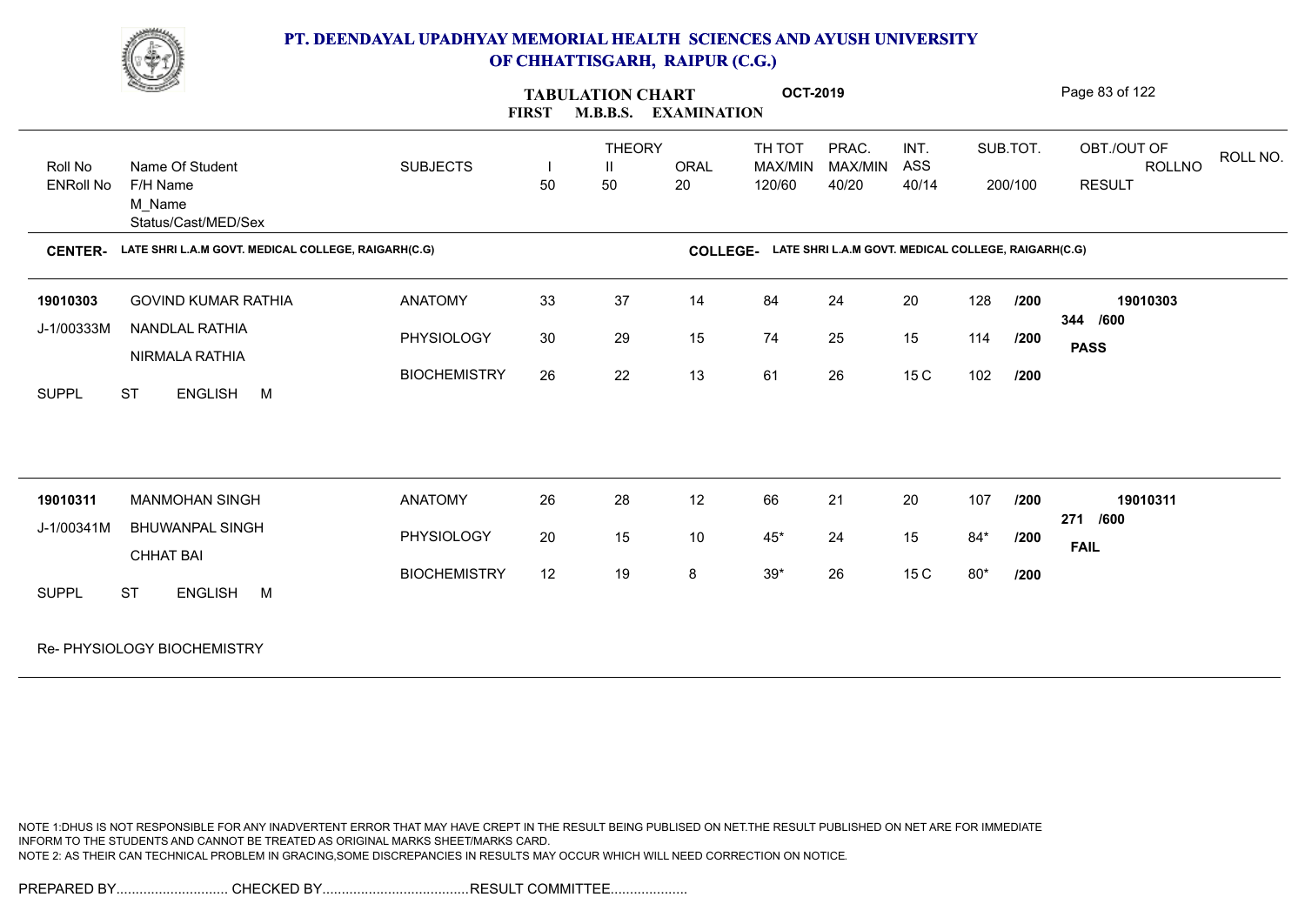

|                  | <b>Change of Congress</b>                           |                     | <b>FIRST</b> | <b>TABULATION CHART</b> | <b>M.B.B.S. EXAMINATION</b> | <b>OCT-2019</b>   |                                                     |                                                |     |            | Page 84 of 122                    |
|------------------|-----------------------------------------------------|---------------------|--------------|-------------------------|-----------------------------|-------------------|-----------------------------------------------------|------------------------------------------------|-----|------------|-----------------------------------|
| Roll No          | Name Of Student                                     | <b>SUBJECTS</b>     | H            | <b>THEORY</b><br>Ш      | <b>ORAL</b>                 | TH TOT<br>MAX/MIN | PRAC.<br>MAX/MIN                                    | INT.<br>ASS                                    |     | SUB.TOT.   | OBT./OUT OF<br>ROLL NO.<br>ROLLNO |
| <b>ENRoll No</b> | F/H Name<br>M_Name<br>Status/Cast/MED/Sex           |                     | 50           | 50                      | 20                          | 120/60            | 40/20                                               | 40/14                                          |     | 200/100    | <b>RESULT</b>                     |
| <b>CENTER-</b>   | LATE SHRI L.A.M GOVT. MEDICAL COLLEGE, RAIGARH(C.G) |                     |              |                         | <b>COLLEGE-</b>             |                   | LATE SHRI L.A.M GOVT. MEDICAL COLLEGE, RAIGARH(C.G) |                                                |     |            |                                   |
| 19010317         | PRAGYA BHAGAT                                       | <b>ANATOMY</b>      | 32           | 27                      | 15                          | 74                | 26                                                  | 22                                             | 122 | /200       | 19010317                          |
| J-1/00347M       | RAMESH BHAGAT                                       | PHYSIOLOGY          | ---          | ---                     |                             |                   |                                                     | $\hspace{0.1mm}-\hspace{0.1mm}-\hspace{0.1mm}$ |     | 102 C /200 | 328 /600<br><b>PASS</b>           |
| <b>SUPPL</b>     | <b>LATA BHAGAT</b><br><b>ST</b><br>ENGLISH F        | <b>BIOCHEMISTRY</b> | ---          | ---                     | ---                         | ---               | ---                                                 | $\hspace{0.1mm}-\hspace{0.1mm}-\hspace{0.1mm}$ |     | 104 C /200 |                                   |
|                  |                                                     |                     |              |                         |                             |                   |                                                     |                                                |     |            |                                   |
| 19010324         | RAKESH BHEEL                                        | <b>ANATOMY</b>      | 20           | 27                      | 14                          | 61                | 24                                                  | 20                                             | 105 | /200       | 19010324                          |
| J-1/00354M       | RAJARAM BHEEL                                       |                     |              |                         |                             |                   |                                                     |                                                |     |            | 315 /600                          |
|                  | SITA DEVI                                           | PHYSIOLOGY          | ---          | ---                     | $---$                       | ---               |                                                     | $\hspace{0.1mm}-\hspace{0.1mm}-\hspace{0.1mm}$ |     | 102 C /200 | <b>PASS</b>                       |
| <b>SUPPL</b>     | <b>ST</b><br>ENGLISH M                              | <b>BIOCHEMISTRY</b> | 30           | 29                      | 9                           | 68                | 25                                                  | 15 <sub>C</sub>                                | 108 | /200       |                                   |

NOTE 1:DHUS IS NOT RESPONSIBLE FOR ANY INADVERTENT ERROR THAT MAY HAVE CREPT IN THE RESULT BEING PUBLISED ON NET.THE RESULT PUBLISHED ON NET ARE FOR IMMEDIATE INFORM TO THE STUDENTS AND CANNOT BE TREATED AS ORIGINAL MARKS SHEET/MARKS CARD. NOTE 2: AS THEIR CAN TECHNICAL PROBLEM IN GRACING,SOME DISCREPANCIES IN RESULTS MAY OCCUR WHICH WILL NEED CORRECTION ON NOTICE.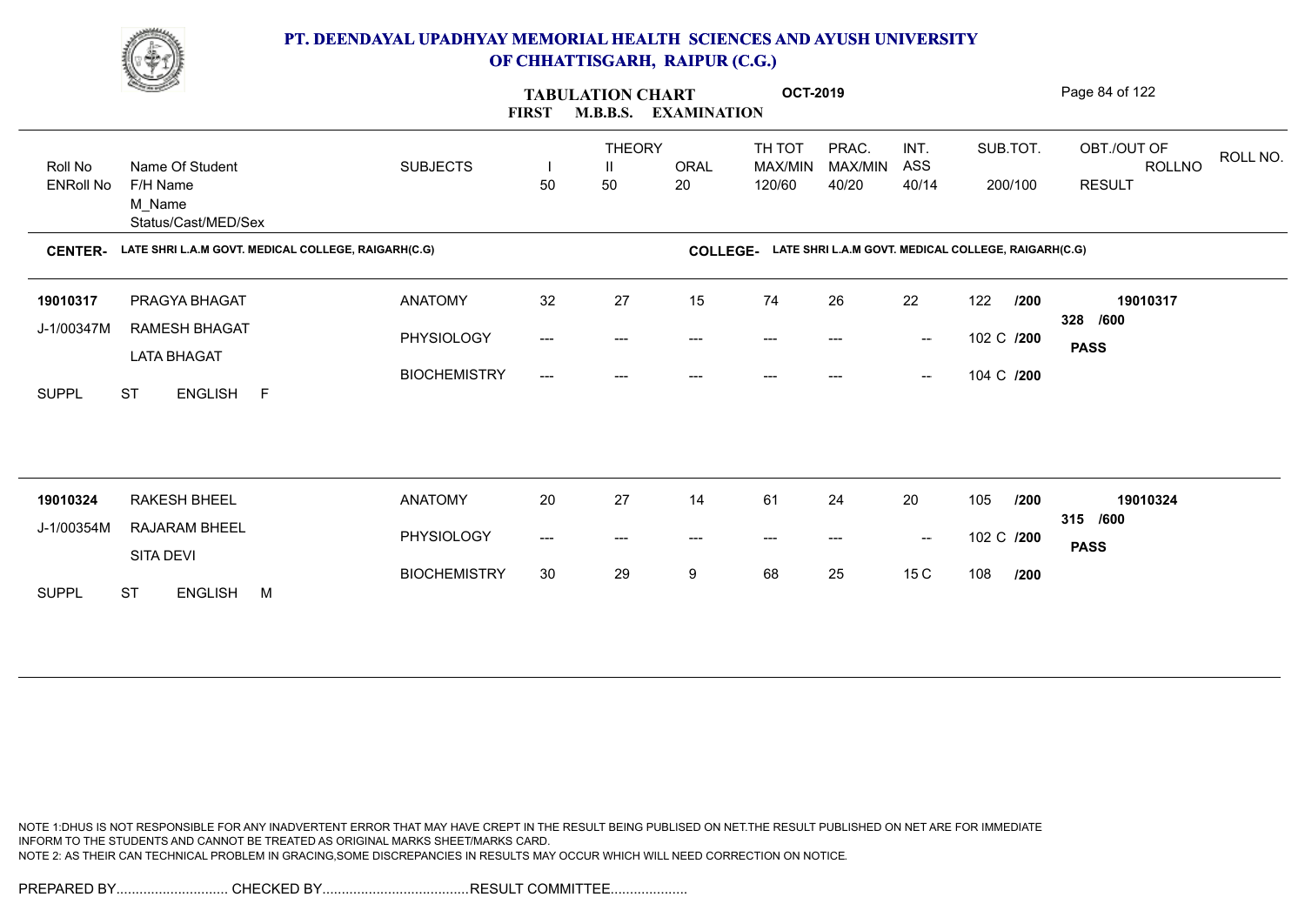

|                             | <b>Comment of the Comment of the Comment of the Comment of the Comment of The Comment of The Comment of The Comment of The Comment of The Comment of The Comment of The Comment of The Comment of The Comment of The Comment of </b> |                     | <b>FIRST</b>        | <b>TABULATION CHART</b><br><b>M.B.B.S.</b> | <b>EXAMINATION</b>                  | <b>OCT-2019</b>             |                                                     |                      |            |                     | Page 85 of 122                                |          |
|-----------------------------|--------------------------------------------------------------------------------------------------------------------------------------------------------------------------------------------------------------------------------------|---------------------|---------------------|--------------------------------------------|-------------------------------------|-----------------------------|-----------------------------------------------------|----------------------|------------|---------------------|-----------------------------------------------|----------|
| Roll No<br><b>ENRoll No</b> | Name Of Student<br>F/H Name<br>M_Name<br>Status/Cast/MED/Sex                                                                                                                                                                         | <b>SUBJECTS</b>     | 50                  | <b>THEORY</b><br>Ш<br>50                   | <b>ORAL</b><br>20                   | TH TOT<br>MAX/MIN<br>120/60 | PRAC.<br><b>MAX/MIN</b><br>40/20                    | INT.<br>ASS<br>40/14 |            | SUB.TOT.<br>200/100 | OBT./OUT OF<br><b>ROLLNO</b><br><b>RESULT</b> | ROLL NO. |
| <b>CENTER-</b>              | LATE SHRI L.A.M GOVT. MEDICAL COLLEGE, RAIGARH(C.G)                                                                                                                                                                                  |                     |                     |                                            | <b>COLLEGE-</b>                     |                             | LATE SHRI L.A.M GOVT. MEDICAL COLLEGE, RAIGARH(C.G) |                      |            |                     |                                               |          |
| 19010326                    | <b>RASHMI</b>                                                                                                                                                                                                                        | <b>ANATOMY</b>      | 25                  | 32                                         | 16                                  | 73                          | 25                                                  | 24                   | 122        | /200                | 19010326<br>/600<br>341                       |          |
| J-1/00356M                  | <b>ISHWAR LAL TAGORE</b><br><b>SUSHILA</b>                                                                                                                                                                                           | PHYSIOLOGY          | $\qquad \qquad - -$ | ---                                        | $\hspace{0.05cm}---\hspace{0.05cm}$ | $\qquad \qquad \cdots$      | $---$                                               | $\sim$               | 101 C /200 |                     | <b>PASS</b>                                   |          |
| <b>SUPPL</b>                | <b>ST</b><br>ENGLISH F                                                                                                                                                                                                               | <b>BIOCHEMISTRY</b> | 31                  | 29                                         | 15                                  | 75                          | 26                                                  | 17 C                 | 118        | 1200                |                                               |          |
| 19010330                    | <b>TEJBAHADUR SINGH SIDAR</b>                                                                                                                                                                                                        | <b>ANATOMY</b>      | 16                  | 22                                         | 14                                  | $52*$                       | 21                                                  | 20                   | $93*$      | /200                | 19010330                                      |          |
| J-1/00360M                  | <b>JAY KUMAR SIDAR</b>                                                                                                                                                                                                               | PHYSIOLOGY          | 26                  | 25                                         | 10                                  | 61                          | 25                                                  | 14                   | 100        | /200                | 295 /600                                      |          |
|                             | <b>DHAN KUMARI SIDAR</b>                                                                                                                                                                                                             | <b>BIOCHEMISTRY</b> | 25                  | 25                                         | 12                                  | 62                          | 25                                                  | 15 C                 | 102        | /200                | <b>FAIL</b>                                   |          |
| <b>SUPPL</b>                | <b>ST</b><br>ENGLISH M                                                                                                                                                                                                               |                     |                     |                                            |                                     |                             |                                                     |                      |            |                     |                                               |          |
| Re-ANATOMY                  |                                                                                                                                                                                                                                      |                     |                     |                                            |                                     |                             |                                                     |                      |            |                     |                                               |          |

NOTE 1:DHUS IS NOT RESPONSIBLE FOR ANY INADVERTENT ERROR THAT MAY HAVE CREPT IN THE RESULT BEING PUBLISED ON NET.THE RESULT PUBLISHED ON NET ARE FOR IMMEDIATE INFORM TO THE STUDENTS AND CANNOT BE TREATED AS ORIGINAL MARKS SHEET/MARKS CARD. NOTE 2: AS THEIR CAN TECHNICAL PROBLEM IN GRACING,SOME DISCREPANCIES IN RESULTS MAY OCCUR WHICH WILL NEED CORRECTION ON NOTICE.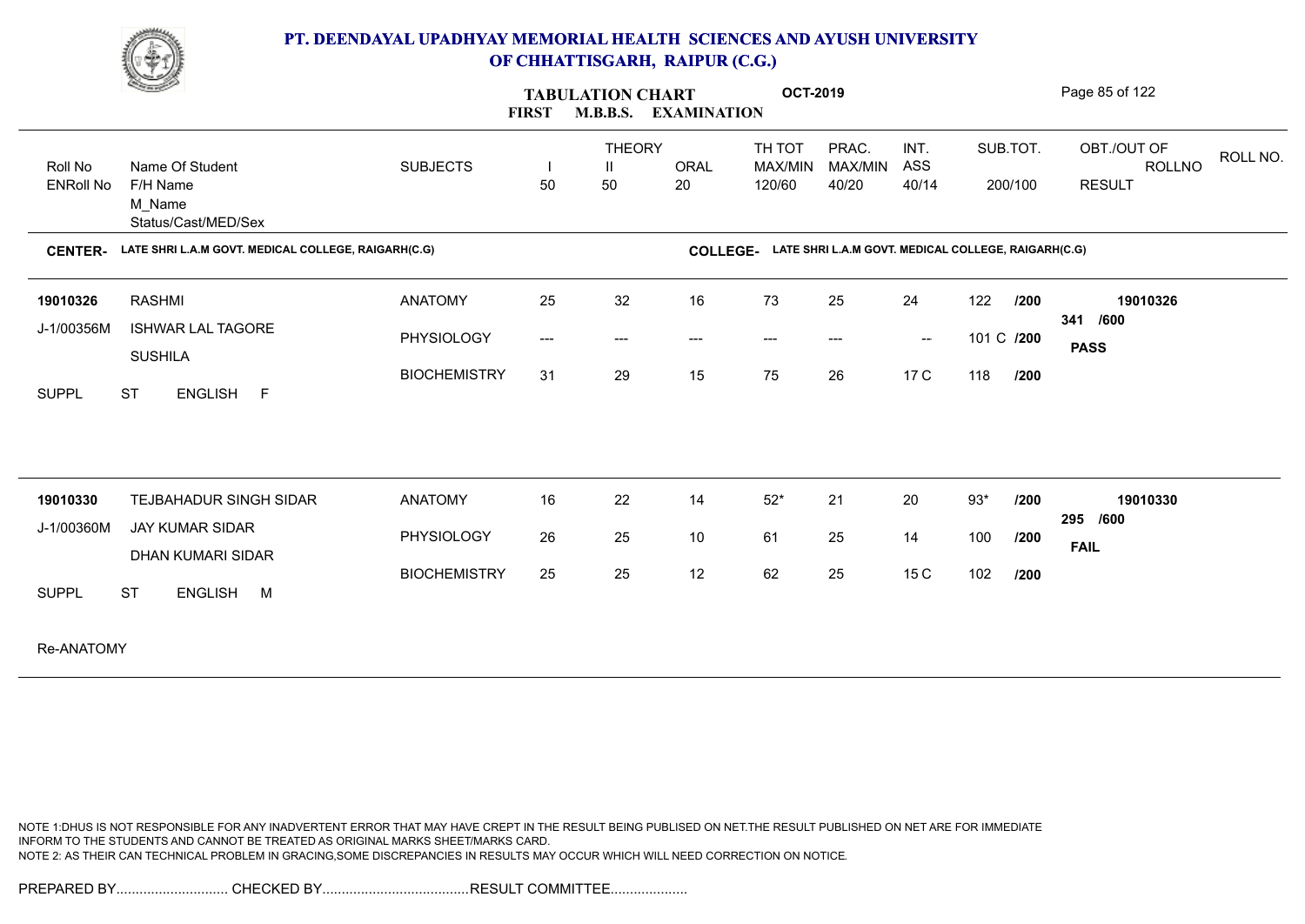

|                             | <b>Change of Congress</b>                           |                     | <b>FIRST</b> | <b>TABULATION CHART</b><br><b>M.B.B.S.</b><br><b>EXAMINATION</b> |                 | <b>OCT-2019</b>             |                                                     | Page 86 of 122                                 |            |                     |                                                           |
|-----------------------------|-----------------------------------------------------|---------------------|--------------|------------------------------------------------------------------|-----------------|-----------------------------|-----------------------------------------------------|------------------------------------------------|------------|---------------------|-----------------------------------------------------------|
| Roll No<br><b>ENRoll No</b> | Name Of Student<br>F/H Name                         | <b>SUBJECTS</b>     | H<br>50      | <b>THEORY</b><br>Ш<br>50                                         | ORAL<br>20      | TH TOT<br>MAX/MIN<br>120/60 | PRAC.<br>MAX/MIN<br>40/20                           | INT.<br>ASS<br>40/14                           |            | SUB.TOT.<br>200/100 | OBT./OUT OF<br>ROLL NO.<br><b>ROLLNO</b><br><b>RESULT</b> |
|                             | M_Name<br>Status/Cast/MED/Sex                       |                     |              |                                                                  |                 |                             |                                                     |                                                |            |                     |                                                           |
| <b>CENTER-</b>              | LATE SHRI L.A.M GOVT. MEDICAL COLLEGE, RAIGARH(C.G) |                     |              |                                                                  | <b>COLLEGE-</b> |                             | LATE SHRI L.A.M GOVT. MEDICAL COLLEGE, RAIGARH(C.G) |                                                |            |                     |                                                           |
| 19010331                    | <b>TESRANG SANGMA</b>                               | <b>ANATOMY</b>      | 26           | 32                                                               | 18              | 76                          | 27                                                  | 22                                             | 125        | /200                | 19010331                                                  |
| J-1/00361M                  | LT. ELIASH MARAK<br>LT. SELINA SANGMA               | PHYSIOLOGY          | ---          | ---                                                              | $---$           | ---                         | ---                                                 | $\overline{\phantom{a}}$                       | 105 C /200 |                     | 338 /600<br><b>PASS</b>                                   |
| <b>SUPPL</b>                | <b>ST</b><br>ENGLISH M                              | <b>BIOCHEMISTRY</b> | 28           | 27                                                               | 12              | 67                          | 26                                                  | 15 C                                           | 108        | /200                |                                                           |
|                             |                                                     |                     |              |                                                                  |                 |                             |                                                     |                                                |            |                     |                                                           |
| 19010332                    | <b>UTTAM CHAND</b>                                  | <b>ANATOMY</b>      | ---          | ---                                                              | ---             | ---                         |                                                     | $\hspace{0.1mm}-\hspace{0.1mm}-\hspace{0.1mm}$ | 124 C /200 |                     | 19010332                                                  |
| J-1/00362M                  | <b>DHALSINGH</b>                                    | PHYSIOLOGY          | 35           | 36                                                               | 17              | 88                          | 26                                                  | 20                                             | 134        | /200                | 366 /600<br><b>PASS</b>                                   |
|                             | <b>FULBASAN BAI</b>                                 | <b>BIOCHEMISTRY</b> | 25           | 28                                                               | 11              | 64                          | 29                                                  | 15 C                                           | 108        | /200                |                                                           |
| <b>SUPPL</b>                | <b>ST</b><br><b>ENGLISH</b><br>M                    |                     |              |                                                                  |                 |                             |                                                     |                                                |            |                     |                                                           |

NOTE 1:DHUS IS NOT RESPONSIBLE FOR ANY INADVERTENT ERROR THAT MAY HAVE CREPT IN THE RESULT BEING PUBLISED ON NET.THE RESULT PUBLISHED ON NET ARE FOR IMMEDIATE INFORM TO THE STUDENTS AND CANNOT BE TREATED AS ORIGINAL MARKS SHEET/MARKS CARD. NOTE 2: AS THEIR CAN TECHNICAL PROBLEM IN GRACING,SOME DISCREPANCIES IN RESULTS MAY OCCUR WHICH WILL NEED CORRECTION ON NOTICE.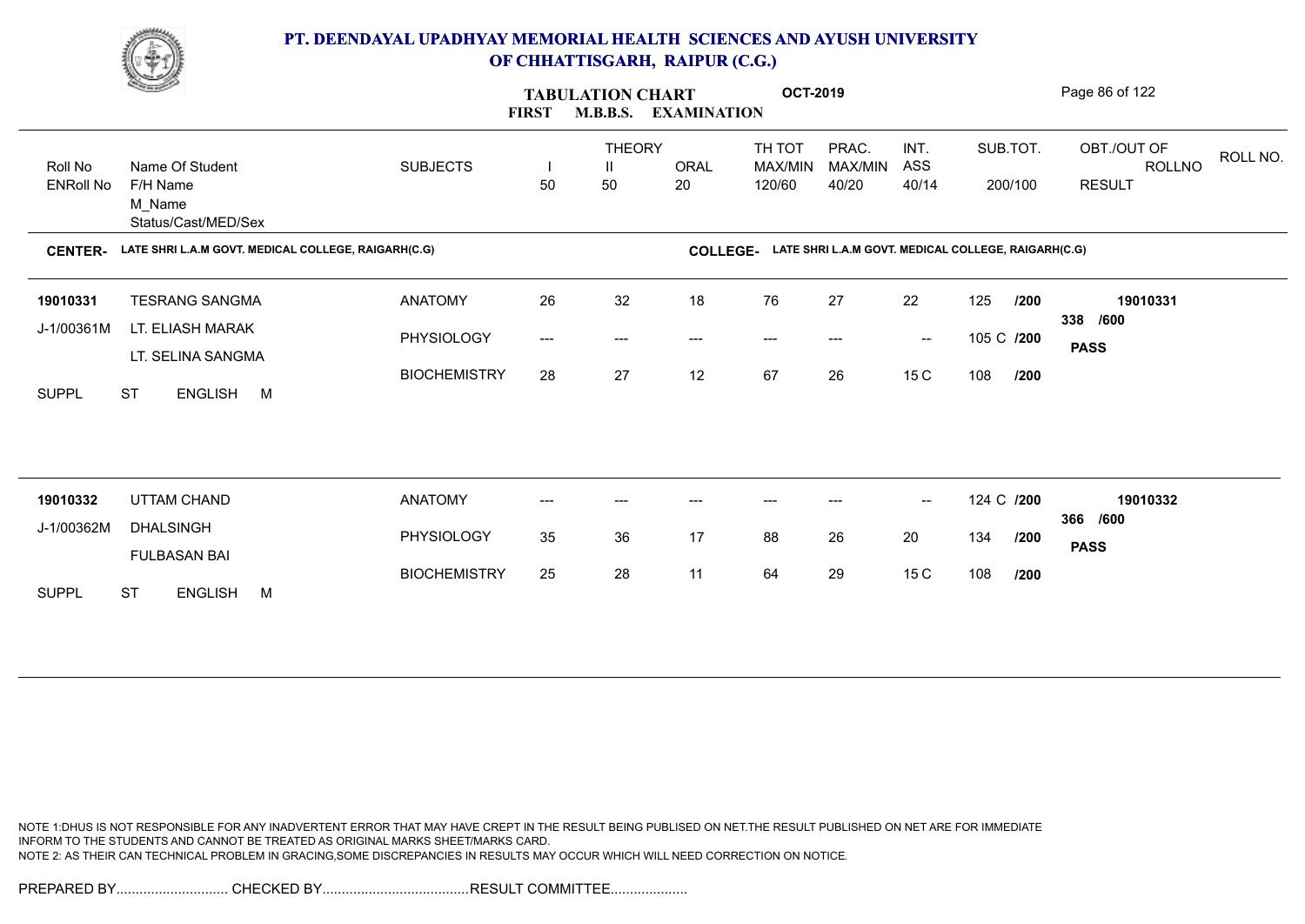

|                             | <b>Charles Company</b>                                               |                                     | <b>FIRST</b> | <b>TABULATION CHART</b><br><b>M.B.B.S.</b> | <b>EXAMINATION</b> | <b>OCT-2019</b>             |                                                     |                      |              |                     | Page 87 of 122                                |          |
|-----------------------------|----------------------------------------------------------------------|-------------------------------------|--------------|--------------------------------------------|--------------------|-----------------------------|-----------------------------------------------------|----------------------|--------------|---------------------|-----------------------------------------------|----------|
| Roll No<br><b>ENRoll No</b> | Name Of Student<br>F/H Name<br>M_Name<br>Status/Cast/MED/Sex         | <b>SUBJECTS</b>                     | 50           | <b>THEORY</b><br>Ш.<br>50                  | ORAL<br>20         | TH TOT<br>MAX/MIN<br>120/60 | PRAC.<br>MAX/MIN<br>40/20                           | INT.<br>ASS<br>40/14 |              | SUB.TOT.<br>200/100 | OBT./OUT OF<br><b>ROLLNO</b><br><b>RESULT</b> | ROLL NO. |
| <b>CENTER-</b>              | LATE SHRI L.A.M GOVT. MEDICAL COLLEGE, RAIGARH(C.G)                  |                                     |              |                                            | <b>COLLEGE-</b>    |                             | LATE SHRI L.A.M GOVT. MEDICAL COLLEGE, RAIGARH(C.G) |                      |              |                     |                                               |          |
| 19010333<br>J-1/00363M      | <b>VAISHALI SONI</b><br>LATE VISHNU PRASAD SONI<br><b>REKHA SONI</b> | <b>ANATOMY</b><br><b>PHYSIOLOGY</b> | 25<br>22     | 28<br>17                                   | 15<br>10           | 68<br>49*                   | 25<br>26                                            | 20<br>14             | 113<br>$89*$ | /200<br>/200        | 19010333<br>283 /600<br><b>FAIL</b>           |          |
| <b>SUPPL</b>                | <b>OBC</b><br>ENGLISH F                                              | <b>BIOCHEMISTRY</b>                 | 15           | 12                                         | 11                 | $38^{\star}$                | 28                                                  | 15 C                 | $81*$        | /200                |                                               |          |
|                             | <b>Re-PHYSIOLOGY BIOCHEMISTRY</b>                                    |                                     |              |                                            |                    |                             |                                                     |                      |              |                     |                                               |          |

NOTE 1:DHUS IS NOT RESPONSIBLE FOR ANY INADVERTENT ERROR THAT MAY HAVE CREPT IN THE RESULT BEING PUBLISED ON NET.THE RESULT PUBLISHED ON NET ARE FOR IMMEDIATE INFORM TO THE STUDENTS AND CANNOT BE TREATED AS ORIGINAL MARKS SHEET/MARKS CARD. NOTE 2: AS THEIR CAN TECHNICAL PROBLEM IN GRACING,SOME DISCREPANCIES IN RESULTS MAY OCCUR WHICH WILL NEED CORRECTION ON NOTICE.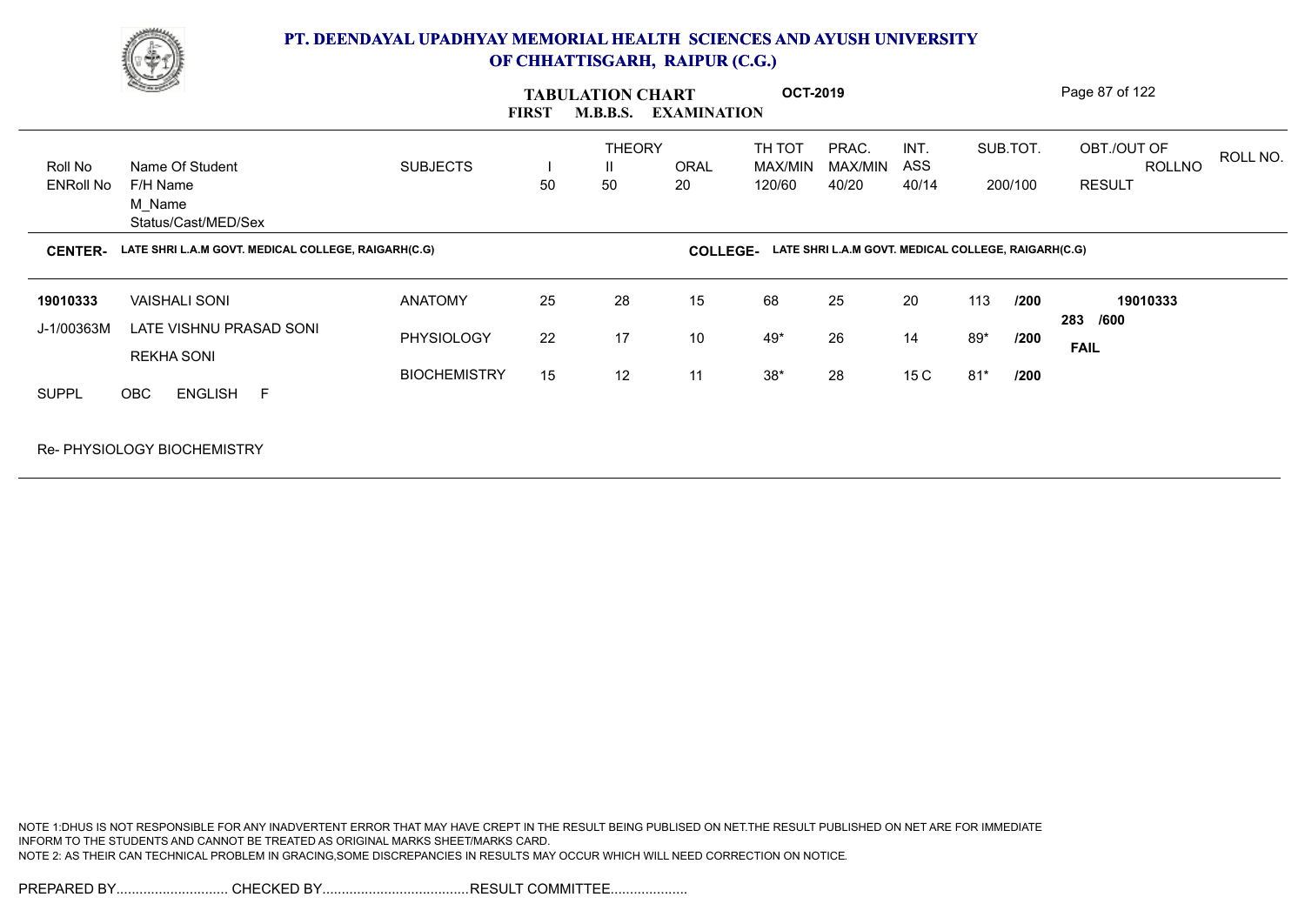

|                             | <u>Change</u>                                                |                     | <b>TABULATION CHART</b><br><b>FIRST</b><br><b>M.B.B.S.</b><br><b>EXAMINATION</b> |                          |                   |                             | <b>OCT-2019</b>                        |                                                |            | Page 88 of 122      |                                                    |  |  |  |
|-----------------------------|--------------------------------------------------------------|---------------------|----------------------------------------------------------------------------------|--------------------------|-------------------|-----------------------------|----------------------------------------|------------------------------------------------|------------|---------------------|----------------------------------------------------|--|--|--|
| Roll No<br><b>ENRoll No</b> | Name Of Student<br>F/H Name<br>M_Name<br>Status/Cast/MED/Sex | <b>SUBJECTS</b>     | 50                                                                               | <b>THEORY</b><br>Ш<br>50 | <b>ORAL</b><br>20 | TH TOT<br>MAX/MIN<br>120/60 | PRAC.<br>MAX/MIN<br>40/20              | INT.<br>ASS<br>40/14                           |            | SUB.TOT.<br>200/100 | OBT./OUT OF<br>ROLL NO.<br>ROLLNO<br><b>RESULT</b> |  |  |  |
| <b>CENTER-</b>              | PT.J.N.M. MEDICAL COLLEGE RAIPUR (C.G)                       |                     |                                                                                  |                          | <b>COLLEGE-</b>   |                             | PT.J.N.M. MEDICAL COLLEGE RAIPUR (C.G) |                                                |            |                     |                                                    |  |  |  |
| 140250                      | SHAILESH BANJARE                                             | <b>ANATOMY</b>      | 9                                                                                | 6                        | 13                | $28^{\star}$                | 21                                     | 15                                             | $64*$      | /200                | 140250                                             |  |  |  |
| $E-1/151$                   | D R BANJARE<br>D BANJARE                                     | PHYSIOLOGY          | 35                                                                               | 28                       | 13                | 76                          | 26                                     | 21                                             | 123        | /200                | 229<br>/600<br><b>FAIL</b>                         |  |  |  |
| <b>SUPPL</b>                | ENGLISH M<br>SC                                              | <b>BIOCHEMISTRY</b> | 24                                                                               | 14                       | A                 | $38^{\star}$                | A                                      | $4^*$                                          | $42*$      | /200                |                                                    |  |  |  |
|                             | Re-ANATOMY BIOCHEMISTRY                                      |                     |                                                                                  |                          |                   |                             |                                        |                                                |            |                     |                                                    |  |  |  |
| 15010123                    | RAGHWENDRA SINGH                                             | <b>ANATOMY</b>      | 33                                                                               | 16                       | 15                | 64                          | 24                                     | 25                                             | 113        | /200                | 15010123<br>350 /600                               |  |  |  |
| F-1/247                     | <b>SUK LAL MATHUR</b><br>SHASHI PRABHA                       | PHYSIOLOGY          | $\qquad \qquad \text{---}$                                                       | $---$                    | ---               | $--$                        | $---$                                  | $\sim$                                         | 105 C /200 |                     | <b>PASS</b>                                        |  |  |  |
| <b>SUPPL</b>                | <b>SC</b><br><b>ENGLISH</b><br>M                             | <b>BIOCHEMISTRY</b> | $---$                                                                            | ---                      | $---$             | ---                         | $---$                                  | $\hspace{0.1mm}-\hspace{0.1mm}-\hspace{0.1mm}$ | 132 C /200 |                     |                                                    |  |  |  |

NOTE 1:DHUS IS NOT RESPONSIBLE FOR ANY INADVERTENT ERROR THAT MAY HAVE CREPT IN THE RESULT BEING PUBLISED ON NET.THE RESULT PUBLISHED ON NET ARE FOR IMMEDIATE INFORM TO THE STUDENTS AND CANNOT BE TREATED AS ORIGINAL MARKS SHEET/MARKS CARD. NOTE 2: AS THEIR CAN TECHNICAL PROBLEM IN GRACING,SOME DISCREPANCIES IN RESULTS MAY OCCUR WHICH WILL NEED CORRECTION ON NOTICE.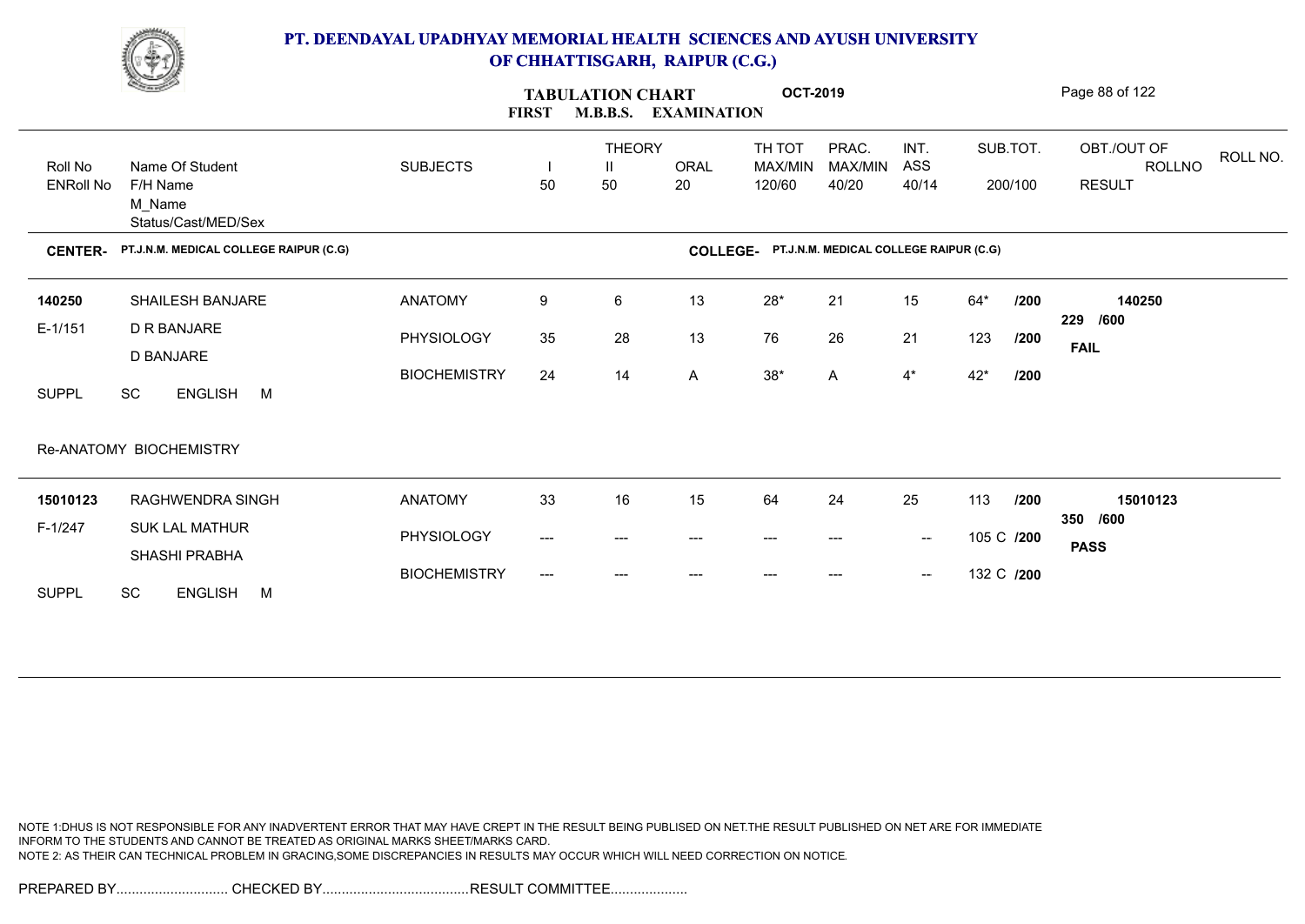

|                             | <b>Contraction</b>                                           |                     | <b>TABULATION CHART</b><br><b>FIRST</b> |                          |                        | <b>OCT-2019</b><br><b>EXAMINATION</b>           |                           |                                                | Page 89 of 122      |                                                           |  |  |
|-----------------------------|--------------------------------------------------------------|---------------------|-----------------------------------------|--------------------------|------------------------|-------------------------------------------------|---------------------------|------------------------------------------------|---------------------|-----------------------------------------------------------|--|--|
| Roll No<br><b>ENRoll No</b> | Name Of Student<br>F/H Name<br>M Name<br>Status/Cast/MED/Sex | <b>SUBJECTS</b>     | H<br>50                                 | <b>THEORY</b><br>Ш<br>50 | <b>ORAL</b><br>20      | TH TOT<br>MAX/MIN<br>120/60                     | PRAC.<br>MAX/MIN<br>40/20 | INT.<br>ASS<br>40/14                           | SUB.TOT.<br>200/100 | OBT./OUT OF<br>ROLL NO.<br><b>ROLLNO</b><br><b>RESULT</b> |  |  |
| <b>CENTER-</b>              | PT.J.N.M. MEDICAL COLLEGE RAIPUR (C.G)                       |                     |                                         |                          |                        | COLLEGE- PT.J.N.M. MEDICAL COLLEGE RAIPUR (C.G) |                           |                                                |                     |                                                           |  |  |
| 18010111                    | PREETI JATWAR                                                | <b>ANATOMY</b>      | 35                                      | 35                       | 15                     | 85                                              | 22                        | 25                                             | 132<br>/200         | 18010111<br>365 /600                                      |  |  |
| I-1/00438M                  | CHAITANYAPRABHU JATWAR<br>ANGANDEVI JATWAR                   | PHYSIOLOGY          | ---                                     | $---$                    | $\qquad \qquad \cdots$ | $---$                                           | ---                       | $\hspace{0.1mm}-\hspace{0.1mm}-\hspace{0.1mm}$ | 109 C /200          | <b>PASS</b>                                               |  |  |
| <b>SUPPL</b>                | <b>SC</b><br>ENGLISH F                                       | <b>BIOCHEMISTRY</b> | $---$                                   | $---$                    | ---                    | $---$                                           | ---                       | $\hspace{0.1mm}-\hspace{0.1mm}-\hspace{0.1mm}$ | 124 C /200          |                                                           |  |  |
|                             |                                                              |                     |                                         |                          |                        |                                                 |                           |                                                |                     |                                                           |  |  |
|                             |                                                              |                     |                                         |                          |                        |                                                 |                           |                                                |                     |                                                           |  |  |
| 19010438<br>J-1/00470M      | <b>ABHISHEK TYAGI</b><br><b>VIKASH TYAGI</b>                 | <b>ANATOMY</b>      | 24                                      | 23                       | 16                     | 63                                              | 25                        | 27                                             | 115<br>/200         | 19010438<br>359 /600                                      |  |  |
|                             | RACHNA TYAGI                                                 | PHYSIOLOGY          | ---                                     | ---                      | $---$                  | $---$                                           | ---                       | $\hspace{0.1mm}-\hspace{0.1mm}-\hspace{0.1mm}$ | 118 C /200          | <b>PASS</b>                                               |  |  |
| <b>SUPPL</b>                | <b>ENGLISH</b><br><b>GEN</b><br>M                            | <b>BIOCHEMISTRY</b> | ---                                     | ---                      |                        |                                                 | ---                       | $\hspace{0.1mm}-\hspace{0.1mm}-\hspace{0.1mm}$ | 126 C /200          |                                                           |  |  |

NOTE 1:DHUS IS NOT RESPONSIBLE FOR ANY INADVERTENT ERROR THAT MAY HAVE CREPT IN THE RESULT BEING PUBLISED ON NET.THE RESULT PUBLISHED ON NET ARE FOR IMMEDIATE INFORM TO THE STUDENTS AND CANNOT BE TREATED AS ORIGINAL MARKS SHEET/MARKS CARD. NOTE 2: AS THEIR CAN TECHNICAL PROBLEM IN GRACING,SOME DISCREPANCIES IN RESULTS MAY OCCUR WHICH WILL NEED CORRECTION ON NOTICE.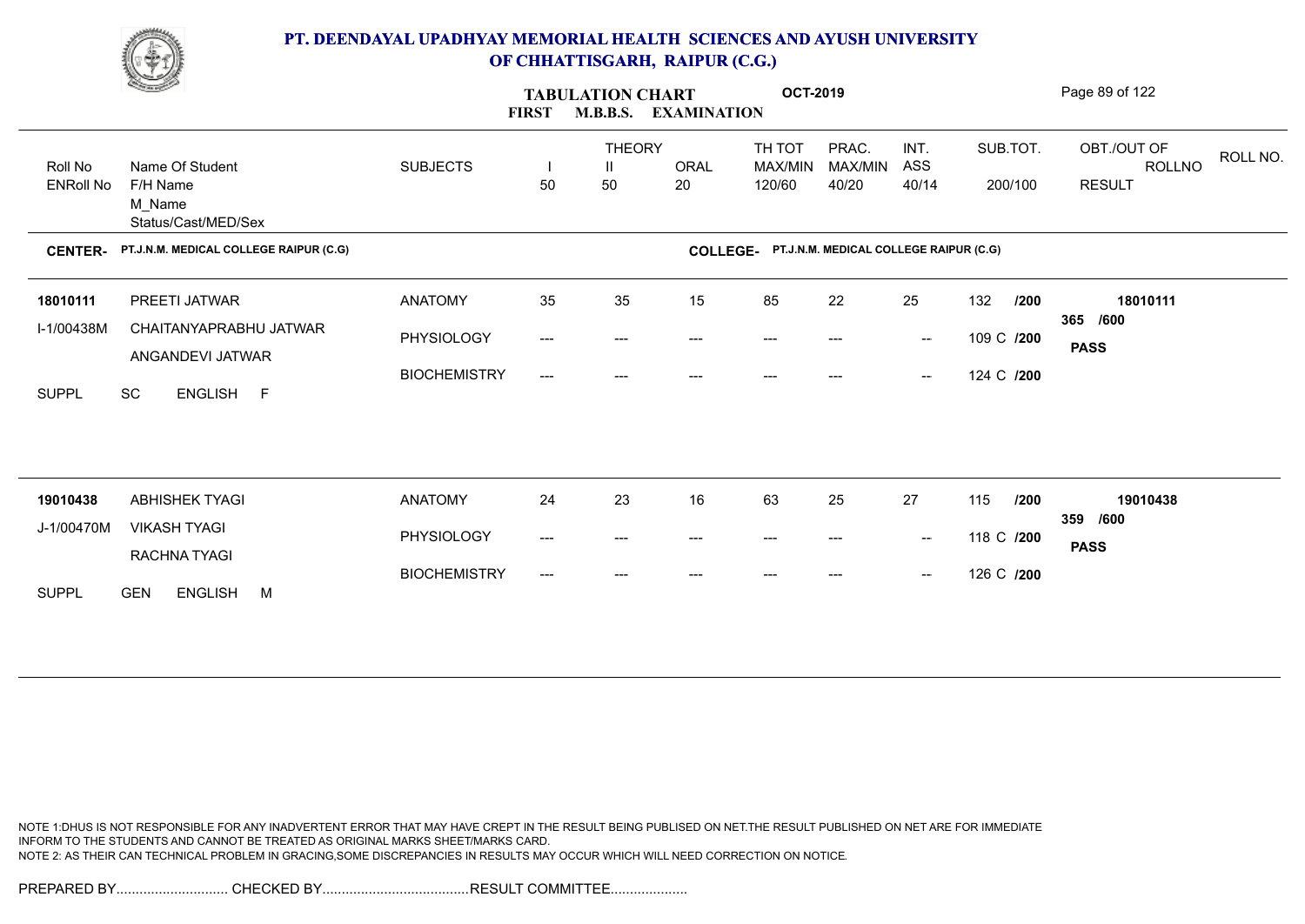

| <b>Change of Contract of Street</b> |                                                              |                     | <b>FIRST</b> | <b>TABULATION CHART</b><br><b>M.B.B.S.</b><br><b>EXAMINATION</b> |                   |                                                 | <b>OCT-2019</b>           |                                                |            | Page 90 of 122      |                                                    |  |  |  |
|-------------------------------------|--------------------------------------------------------------|---------------------|--------------|------------------------------------------------------------------|-------------------|-------------------------------------------------|---------------------------|------------------------------------------------|------------|---------------------|----------------------------------------------------|--|--|--|
| Roll No<br><b>ENRoll No</b>         | Name Of Student<br>F/H Name<br>M_Name<br>Status/Cast/MED/Sex | <b>SUBJECTS</b>     | H<br>50      | <b>THEORY</b><br>$\mathbf{H}$<br>50                              | <b>ORAL</b><br>20 | TH TOT<br>MAX/MIN<br>120/60                     | PRAC.<br>MAX/MIN<br>40/20 | INT.<br>ASS<br>40/14                           |            | SUB.TOT.<br>200/100 | OBT./OUT OF<br>ROLL NO.<br>ROLLNO<br><b>RESULT</b> |  |  |  |
| <b>CENTER-</b>                      | PT.J.N.M. MEDICAL COLLEGE RAIPUR (C.G)                       |                     |              |                                                                  |                   | COLLEGE- PT.J.N.M. MEDICAL COLLEGE RAIPUR (C.G) |                           |                                                |            |                     |                                                    |  |  |  |
| 19010442                            | AKANKSHA TIGGA                                               | <b>ANATOMY</b>      | 30           | 21                                                               | 17                | 68                                              | 29                        | 31                                             | 128        | /200                | 19010442                                           |  |  |  |
| J-1/00474M                          | NIRANJAN TIGGA<br>MILISA TIGGA                               | PHYSIOLOGY          | 36           | 29                                                               | 15                | 80                                              | 29                        | 20                                             | 129        | /200                | 374 /600<br><b>PASS</b>                            |  |  |  |
| <b>SUPPL</b>                        | <b>ST</b><br>ENGLISH F                                       | <b>BIOCHEMISTRY</b> | $---$        | $---$                                                            |                   | ---                                             |                           | $\hspace{0.1mm}-\hspace{0.1mm}-\hspace{0.1mm}$ | 117 C /200 |                     |                                                    |  |  |  |
|                                     |                                                              |                     |              |                                                                  |                   |                                                 |                           |                                                |            |                     |                                                    |  |  |  |
|                                     |                                                              |                     |              |                                                                  |                   |                                                 |                           |                                                |            |                     |                                                    |  |  |  |
| 19010446                            | <b>AMAN VIRDI</b>                                            | <b>ANATOMY</b>      | 37           | 12                                                               | 15                | 64                                              | 30                        | 27                                             | 121        | /200                | 19010446<br>388 /600                               |  |  |  |
| J-1/00479M                          | <b>JARNAIL SINGH</b><br>REKHA VIRDI                          | PHYSIOLOGY          | ---          | $\qquad \qquad \cdots$                                           | $---$             | $\hspace{0.05cm} \ldots$                        | ---                       | $\sim$                                         | 125 C /200 |                     | <b>PASS</b>                                        |  |  |  |
| <b>SUPPL</b>                        | <b>ENGLISH</b><br><b>GEN</b><br>M                            | <b>BIOCHEMISTRY</b> | $---$        | ---                                                              | ---               | $---$                                           | ---                       | $\hspace{0.1mm}-\hspace{0.1mm}-\hspace{0.1mm}$ | 142 C /200 |                     |                                                    |  |  |  |

NOTE 1:DHUS IS NOT RESPONSIBLE FOR ANY INADVERTENT ERROR THAT MAY HAVE CREPT IN THE RESULT BEING PUBLISED ON NET.THE RESULT PUBLISHED ON NET ARE FOR IMMEDIATE INFORM TO THE STUDENTS AND CANNOT BE TREATED AS ORIGINAL MARKS SHEET/MARKS CARD. NOTE 2: AS THEIR CAN TECHNICAL PROBLEM IN GRACING,SOME DISCREPANCIES IN RESULTS MAY OCCUR WHICH WILL NEED CORRECTION ON NOTICE.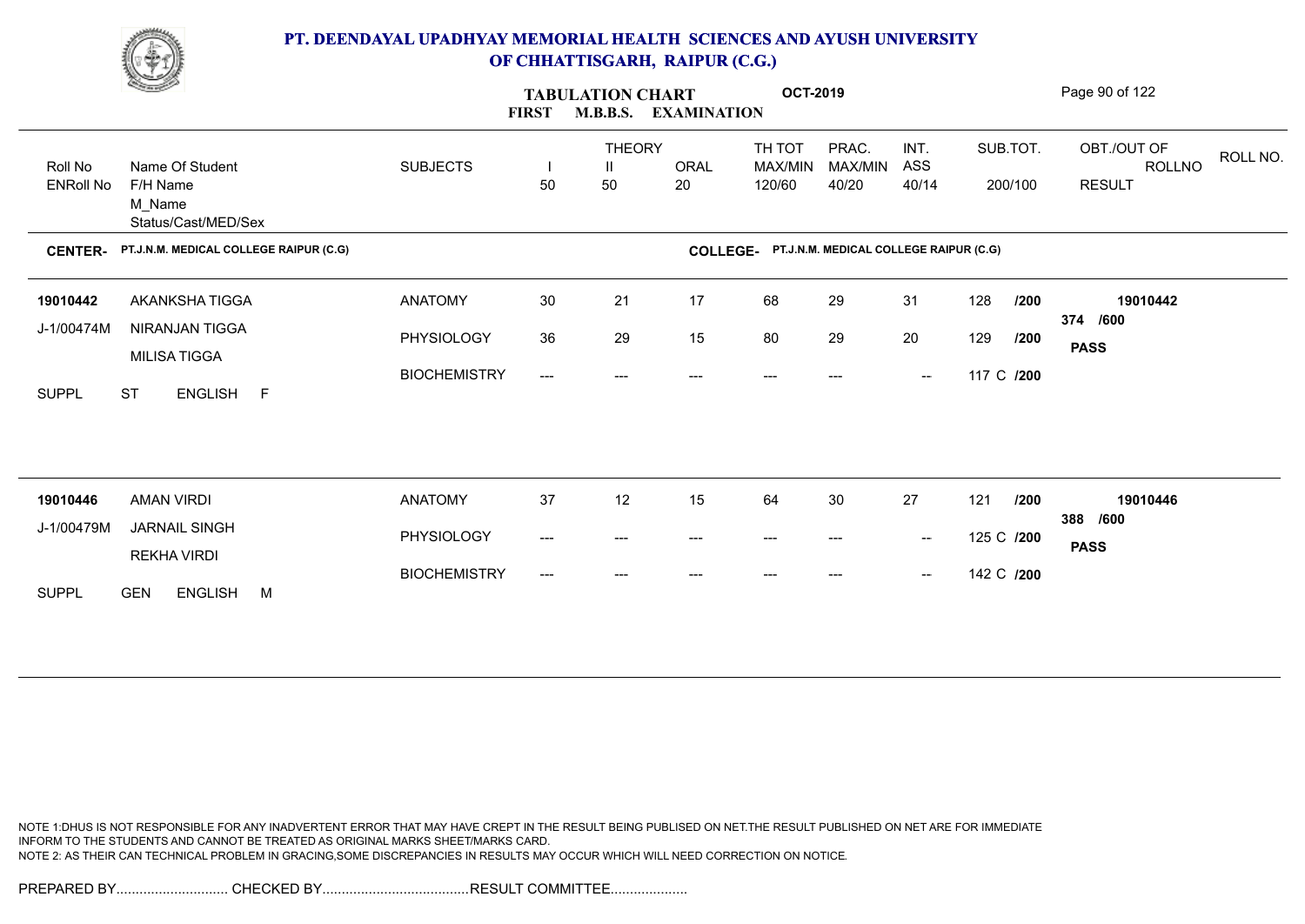

|                             | <u>Change</u>                                                |                     | <b>FIRST</b>                        | <b>TABULATION CHART</b><br><b>M.B.B.S.</b><br><b>EXAMINATION</b> |                   |                             | <b>OCT-2019</b>                        | Page 91 of 122                                 |                     |                                                    |  |  |
|-----------------------------|--------------------------------------------------------------|---------------------|-------------------------------------|------------------------------------------------------------------|-------------------|-----------------------------|----------------------------------------|------------------------------------------------|---------------------|----------------------------------------------------|--|--|
| Roll No<br><b>ENRoll No</b> | Name Of Student<br>F/H Name<br>M_Name<br>Status/Cast/MED/Sex | <b>SUBJECTS</b>     | 50                                  | <b>THEORY</b><br>Ш<br>50                                         | <b>ORAL</b><br>20 | TH TOT<br>MAX/MIN<br>120/60 | PRAC.<br>MAX/MIN<br>40/20              | INT.<br>ASS<br>40/14                           | SUB.TOT.<br>200/100 | OBT./OUT OF<br>ROLL NO.<br>ROLLNO<br><b>RESULT</b> |  |  |
| <b>CENTER-</b>              | PT.J.N.M. MEDICAL COLLEGE RAIPUR (C.G)                       |                     |                                     |                                                                  | <b>COLLEGE-</b>   |                             | PT.J.N.M. MEDICAL COLLEGE RAIPUR (C.G) |                                                |                     |                                                    |  |  |
| 19010449                    | ANIKET SHRIVASTAVA                                           | <b>ANATOMY</b>      | 22                                  | 18                                                               | 17                | $57*$                       | 31                                     | 27                                             | 115<br>/200         | 19010449                                           |  |  |
| J-1/00482M                  | ANIL SHRIVASTAVA                                             | PHYSIOLOGY          | $\hspace{0.05cm}---\hspace{0.05cm}$ | ---                                                              | ---               | $---$                       |                                        | $\hspace{0.1mm}-\hspace{0.1mm}-\hspace{0.1mm}$ | 108 C /200          | /600<br>337<br><b>PASS</b>                         |  |  |
| <b>SUPPL</b>                | LAXMI SHRIVASTAVA<br><b>GEN</b><br>ENGLISH M                 | <b>BIOCHEMISTRY</b> | ---                                 | ---                                                              | ---               | $---$                       | ---                                    | $\hspace{0.1mm}-\hspace{0.1mm}-\hspace{0.1mm}$ | 114 C /200          | <b>DC 03</b>                                       |  |  |
|                             |                                                              |                     |                                     |                                                                  |                   |                             |                                        |                                                |                     |                                                    |  |  |
| 19010452                    | <b>ANJALI TIGGA</b>                                          | <b>ANATOMY</b>      | 28                                  | 18                                                               | 15                | 61                          | 26                                     | 26                                             | 113<br>/200         | 19010452                                           |  |  |
| J-1/00485M                  | TEJ KUMAR TIGGA                                              | PHYSIOLOGY          | $\hspace{0.05cm}---\hspace{0.05cm}$ | $---$                                                            | ---               | $---$                       | $---$                                  | $\sim$                                         | 110 C /200          | 350 /600<br><b>PASS</b>                            |  |  |
| <b>SUPPL</b>                | MERRY MICHEL TIGGA<br><b>ST</b><br>ENGLISH F                 | <b>BIOCHEMISTRY</b> | $---$                               | ---                                                              |                   |                             |                                        | $\hspace{0.1mm}-\hspace{0.1mm}-\hspace{0.1mm}$ | 127 C /200          |                                                    |  |  |

NOTE 1:DHUS IS NOT RESPONSIBLE FOR ANY INADVERTENT ERROR THAT MAY HAVE CREPT IN THE RESULT BEING PUBLISED ON NET.THE RESULT PUBLISHED ON NET ARE FOR IMMEDIATE INFORM TO THE STUDENTS AND CANNOT BE TREATED AS ORIGINAL MARKS SHEET/MARKS CARD. NOTE 2: AS THEIR CAN TECHNICAL PROBLEM IN GRACING,SOME DISCREPANCIES IN RESULTS MAY OCCUR WHICH WILL NEED CORRECTION ON NOTICE.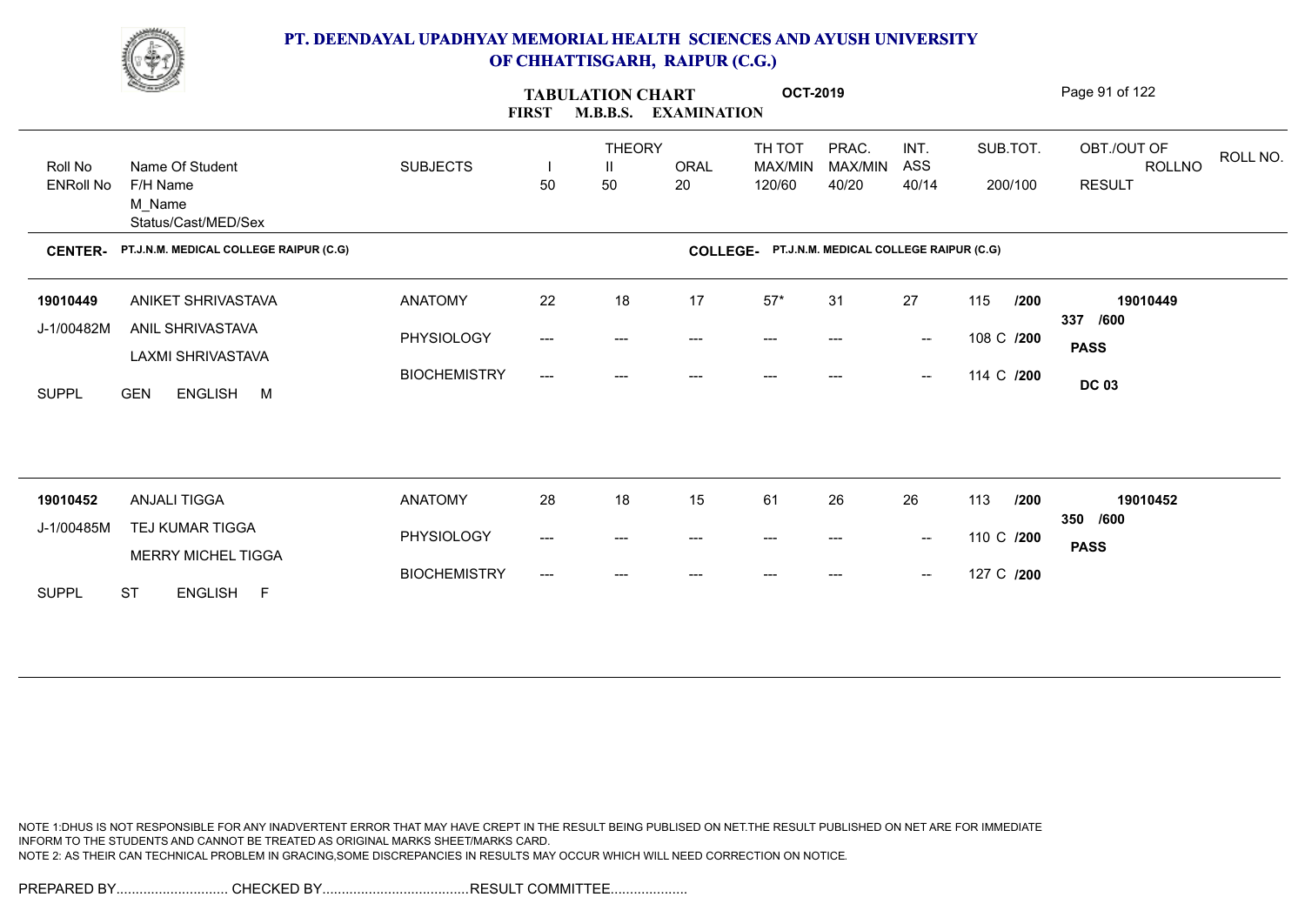

|                             | <u>Change</u>                                                |                     | <b>TABULATION CHART</b><br><b>M.B.B.S.</b><br><b>FIRST</b><br><b>EXAMINATION</b> |                                     | <b>OCT-2019</b>   |                                                 |                           |                                                |            | Page 92 of 122      |                                                           |
|-----------------------------|--------------------------------------------------------------|---------------------|----------------------------------------------------------------------------------|-------------------------------------|-------------------|-------------------------------------------------|---------------------------|------------------------------------------------|------------|---------------------|-----------------------------------------------------------|
| Roll No<br><b>ENRoll No</b> | Name Of Student<br>F/H Name<br>M Name<br>Status/Cast/MED/Sex | <b>SUBJECTS</b>     | 50                                                                               | <b>THEORY</b><br>$\mathbf{I}$<br>50 | <b>ORAL</b><br>20 | TH TOT<br>MAX/MIN<br>120/60                     | PRAC.<br>MAX/MIN<br>40/20 | INT.<br>ASS<br>40/14                           |            | SUB.TOT.<br>200/100 | OBT./OUT OF<br>ROLL NO.<br><b>ROLLNO</b><br><b>RESULT</b> |
| <b>CENTER-</b>              | PT.J.N.M. MEDICAL COLLEGE RAIPUR (C.G)                       |                     |                                                                                  |                                     |                   | COLLEGE- PT.J.N.M. MEDICAL COLLEGE RAIPUR (C.G) |                           |                                                |            |                     |                                                           |
| 19010460                    | <b>BALBIR</b>                                                | <b>ANATOMY</b>      | 25                                                                               | 15                                  | 16                | $56*$                                           | 29                        | 23                                             | 108        | /200                | 19010460                                                  |
| J-1/00497M                  | RAM JEE<br><b>KAUSHIL BAI</b>                                | PHYSIOLOGY          | 34                                                                               | 31                                  | 15                | 80                                              | 27                        | 21                                             | 128        | /200                | 355 /600<br><b>PASS</b>                                   |
| <b>SUPPL</b>                | SC<br>ENGLISH M                                              | <b>BIOCHEMISTRY</b> | $\qquad \qquad -\qquad -$                                                        | ---                                 |                   |                                                 |                           | $\hspace{0.1mm}-\hspace{0.1mm}-\hspace{0.1mm}$ | 119 C /200 |                     | <b>DC 04</b>                                              |
|                             |                                                              |                     |                                                                                  |                                     |                   |                                                 |                           |                                                |            |                     |                                                           |
| 19010462                    | <b>DEEPALI PAIKRA</b>                                        | <b>ANATOMY</b>      | 35                                                                               | 26                                  | 16                | 77                                              | 29                        | 29                                             | 135        | /200                | 19010462<br>384 /600                                      |
| J-1/00500M                  | <b>MANOHAR SINGH PAIKRA</b><br><b>JAGMITRA PAIKRA</b>        | PHYSIOLOGY          | ---                                                                              | ---                                 | ---               | $---$                                           | ---                       | $\hspace{0.1mm}-\hspace{0.1mm}-\hspace{0.1mm}$ | 115 C /200 |                     | <b>PASS</b>                                               |
| <b>SUPPL</b>                | <b>ST</b><br>ENGLISH F                                       | <b>BIOCHEMISTRY</b> | ---                                                                              | ---                                 | $---$             | $---$                                           | $---$                     | $\hspace{0.1mm}-\hspace{0.1mm}-\hspace{0.1mm}$ | 134 C /200 |                     |                                                           |

NOTE 1:DHUS IS NOT RESPONSIBLE FOR ANY INADVERTENT ERROR THAT MAY HAVE CREPT IN THE RESULT BEING PUBLISED ON NET.THE RESULT PUBLISHED ON NET ARE FOR IMMEDIATE INFORM TO THE STUDENTS AND CANNOT BE TREATED AS ORIGINAL MARKS SHEET/MARKS CARD. NOTE 2: AS THEIR CAN TECHNICAL PROBLEM IN GRACING,SOME DISCREPANCIES IN RESULTS MAY OCCUR WHICH WILL NEED CORRECTION ON NOTICE.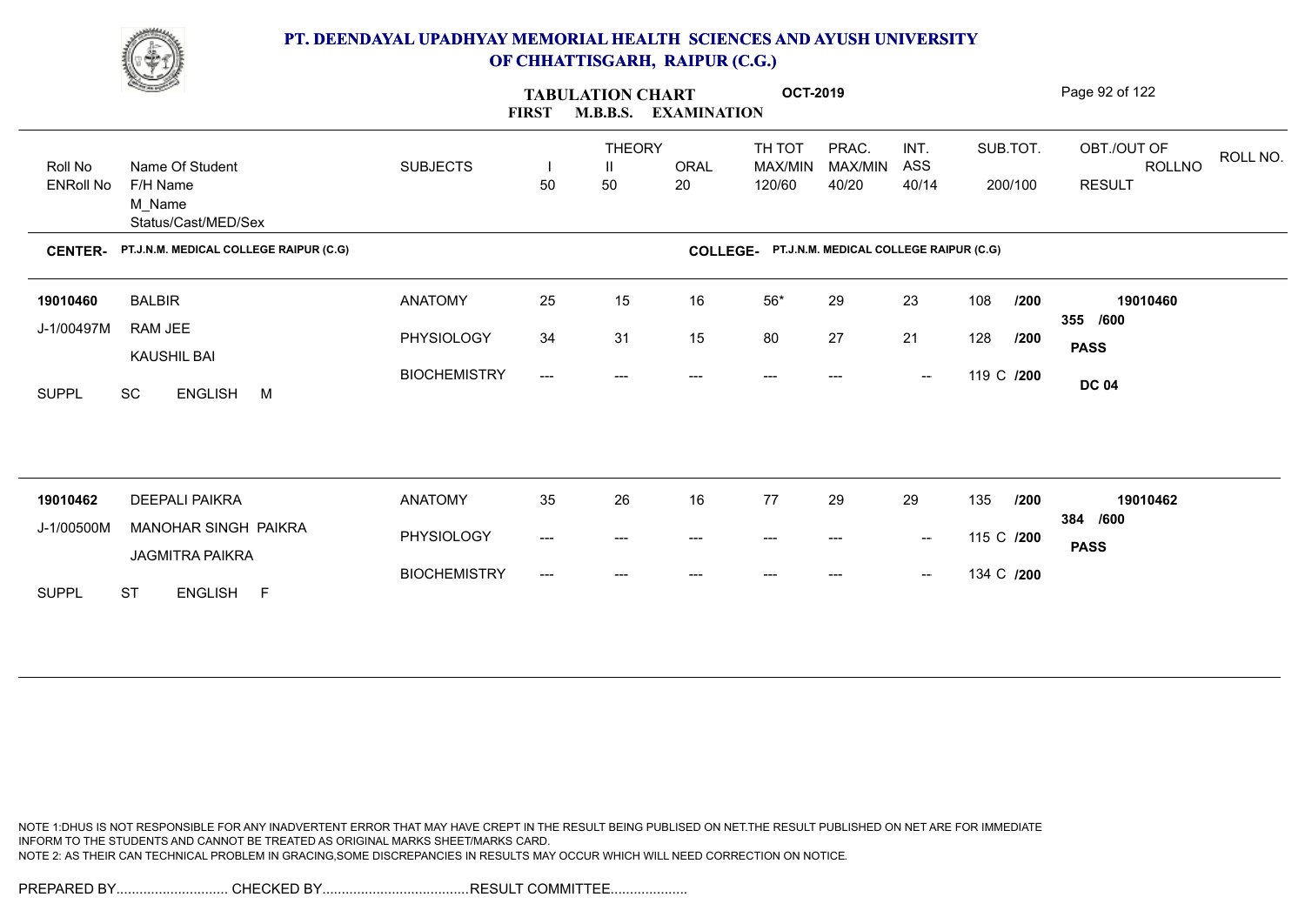

| <b>Contraction</b>          |                                                              |                     | <b>FIRST</b> | <b>TABULATION CHART</b><br><b>M.B.B.S.</b><br><b>EXAMINATION</b> |                   |                                                 | <b>OCT-2019</b>           | Page 93 of 122                                 |                     |                                                           |  |
|-----------------------------|--------------------------------------------------------------|---------------------|--------------|------------------------------------------------------------------|-------------------|-------------------------------------------------|---------------------------|------------------------------------------------|---------------------|-----------------------------------------------------------|--|
| Roll No<br><b>ENRoll No</b> | Name Of Student<br>F/H Name<br>M_Name<br>Status/Cast/MED/Sex | <b>SUBJECTS</b>     | H<br>50      | <b>THEORY</b><br>$\mathbf{H}$<br>50                              | <b>ORAL</b><br>20 | TH TOT<br>MAX/MIN<br>120/60                     | PRAC.<br>MAX/MIN<br>40/20 | INT.<br>ASS<br>40/14                           | SUB.TOT.<br>200/100 | OBT./OUT OF<br>ROLL NO.<br><b>ROLLNO</b><br><b>RESULT</b> |  |
| <b>CENTER-</b>              | PT.J.N.M. MEDICAL COLLEGE RAIPUR (C.G)                       |                     |              |                                                                  |                   | COLLEGE- PT.J.N.M. MEDICAL COLLEGE RAIPUR (C.G) |                           |                                                |                     |                                                           |  |
| 19010463                    | DEEPANKAR SETHIYA                                            | <b>ANATOMY</b>      | 30           | 22                                                               | 16                | 68                                              | 30                        | 29                                             | 127<br>/200         | 19010463                                                  |  |
| J-1/00501M                  | NARENDRA KUMAR SETHIYA<br>MADHU SETHIYA                      | PHYSIOLOGY          | ---          | $---$                                                            | $---$             | $---$                                           | $---$                     | $\hspace{0.1mm}-\hspace{0.1mm}-\hspace{0.1mm}$ | 116 C /200          | 380 /600<br><b>PASS</b>                                   |  |
| <b>SUPPL</b>                | <b>OBC</b><br>ENGLISH M                                      | <b>BIOCHEMISTRY</b> | ---          | ---                                                              | ---               | $---$                                           | ---                       | $\overline{\phantom{a}}$                       | 137 C /200          |                                                           |  |
|                             |                                                              |                     |              |                                                                  |                   |                                                 |                           |                                                |                     |                                                           |  |
|                             |                                                              |                     |              |                                                                  |                   |                                                 |                           |                                                |                     |                                                           |  |
| 19010464                    | DEEPESH KUMAR BHUARYA                                        | <b>ANATOMY</b>      | 28           | 24                                                               | 17                | 69                                              | 28                        | 29                                             | 126<br>/200         | 19010464<br>364<br>/600                                   |  |
| J-1/00502M                  | <b>BANWALI RAM BHUARYA</b><br><b>FULBASAN</b>                | PHYSIOLOGY          | ---          | $---$                                                            | $---$             | $---$                                           | ---                       | $\hspace{0.1mm}-\hspace{0.1mm}-\hspace{0.1mm}$ | 112 C /200          | <b>PASS</b>                                               |  |
| <b>SUPPL</b>                | <b>ST</b><br><b>ENGLISH</b><br>M                             | <b>BIOCHEMISTRY</b> | ---          | ---                                                              | ---               | $---$                                           | ---                       | $\hspace{0.1mm}-\hspace{0.1mm}-\hspace{0.1mm}$ | 126 C /200          |                                                           |  |

NOTE 1:DHUS IS NOT RESPONSIBLE FOR ANY INADVERTENT ERROR THAT MAY HAVE CREPT IN THE RESULT BEING PUBLISED ON NET.THE RESULT PUBLISHED ON NET ARE FOR IMMEDIATE INFORM TO THE STUDENTS AND CANNOT BE TREATED AS ORIGINAL MARKS SHEET/MARKS CARD. NOTE 2: AS THEIR CAN TECHNICAL PROBLEM IN GRACING,SOME DISCREPANCIES IN RESULTS MAY OCCUR WHICH WILL NEED CORRECTION ON NOTICE.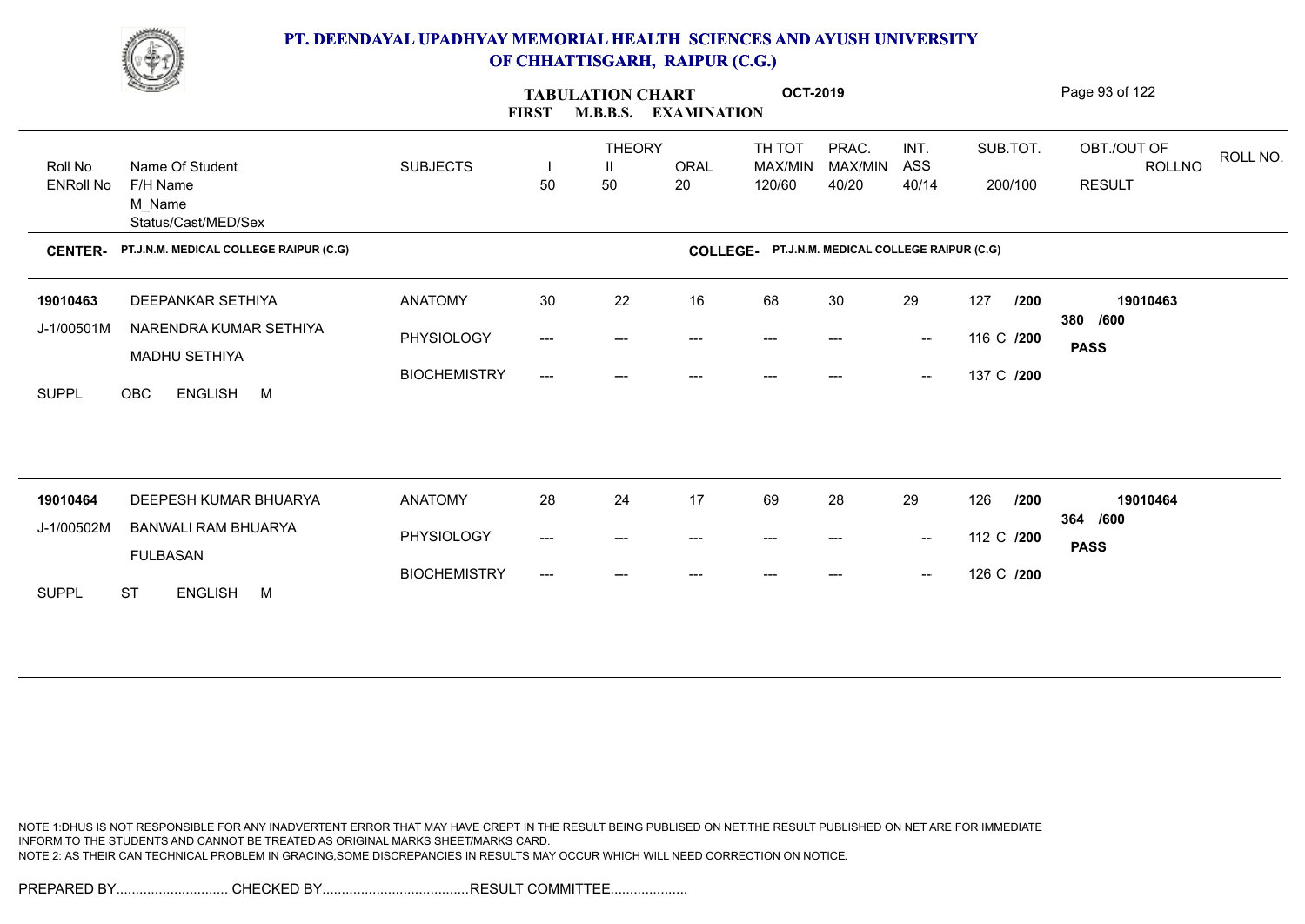

| <u>Change</u>               |                                                              |                     | <b>TABULATION CHART</b><br><b>FIRST</b><br><b>M.B.B.S.</b><br><b>EXAMINATION</b> |                          |                   |                                                 | <b>OCT-2019</b>           |                                                |            | Page 94 of 122      |                                                           |  |
|-----------------------------|--------------------------------------------------------------|---------------------|----------------------------------------------------------------------------------|--------------------------|-------------------|-------------------------------------------------|---------------------------|------------------------------------------------|------------|---------------------|-----------------------------------------------------------|--|
| Roll No<br><b>ENRoll No</b> | Name Of Student<br>F/H Name<br>M_Name<br>Status/Cast/MED/Sex | <b>SUBJECTS</b>     | H<br>50                                                                          | <b>THEORY</b><br>Ш<br>50 | <b>ORAL</b><br>20 | TH TOT<br>MAX/MIN<br>120/60                     | PRAC.<br>MAX/MIN<br>40/20 | INT.<br>ASS<br>40/14                           |            | SUB.TOT.<br>200/100 | OBT./OUT OF<br>ROLL NO.<br><b>ROLLNO</b><br><b>RESULT</b> |  |
| <b>CENTER-</b>              | PT.J.N.M. MEDICAL COLLEGE RAIPUR (C.G)                       |                     |                                                                                  |                          |                   | COLLEGE- PT.J.N.M. MEDICAL COLLEGE RAIPUR (C.G) |                           |                                                |            |                     |                                                           |  |
| 19010468                    | <b>GIRDHAR KUMAR DEEWAN</b>                                  | <b>ANATOMY</b>      | 28                                                                               | 16                       | 16                | 60                                              | 27                        | 23                                             | 110        | /200                | 19010468                                                  |  |
| J-1/00508M                  | <b>BHANUPRATAP DEEWAN</b><br>PARVATI DEEWAN                  | PHYSIOLOGY          | $30\,$                                                                           | 27                       | 12                | 69                                              | 26                        | 21                                             | 116        | /200                | 344<br>/600<br><b>PASS</b>                                |  |
| <b>SUPPL</b>                | <b>ST</b><br>ENGLISH M                                       | <b>BIOCHEMISTRY</b> | ---                                                                              | $---$                    |                   | $---$                                           | ---                       | $\overline{\phantom{a}}$                       | 118 C /200 |                     |                                                           |  |
|                             |                                                              |                     |                                                                                  |                          |                   |                                                 |                           |                                                |            |                     |                                                           |  |
|                             |                                                              |                     |                                                                                  |                          |                   |                                                 |                           |                                                |            |                     |                                                           |  |
| 19010469<br>J-1/00509M      | <b>GIRISH</b><br>SHAKHA RAM                                  | <b>ANATOMY</b>      | 30                                                                               | 18                       | 16                | 64                                              | 26                        | 25                                             | 115        | /200                | 19010469<br>/600<br>344                                   |  |
|                             | <b>SHIV KUMARI</b>                                           | PHYSIOLOGY          | ---                                                                              | $---$                    | $---$             | $---$                                           | ---                       | $\sim$                                         | 110 C /200 |                     | <b>PASS</b>                                               |  |
| <b>SUPPL</b>                | OBC<br><b>ENGLISH</b><br>M                                   | <b>BIOCHEMISTRY</b> | ---                                                                              | ---                      |                   |                                                 | ---                       | $\hspace{0.1mm}-\hspace{0.1mm}-\hspace{0.1mm}$ | 119 C /200 |                     |                                                           |  |

NOTE 1:DHUS IS NOT RESPONSIBLE FOR ANY INADVERTENT ERROR THAT MAY HAVE CREPT IN THE RESULT BEING PUBLISED ON NET.THE RESULT PUBLISHED ON NET ARE FOR IMMEDIATE INFORM TO THE STUDENTS AND CANNOT BE TREATED AS ORIGINAL MARKS SHEET/MARKS CARD. NOTE 2: AS THEIR CAN TECHNICAL PROBLEM IN GRACING,SOME DISCREPANCIES IN RESULTS MAY OCCUR WHICH WILL NEED CORRECTION ON NOTICE.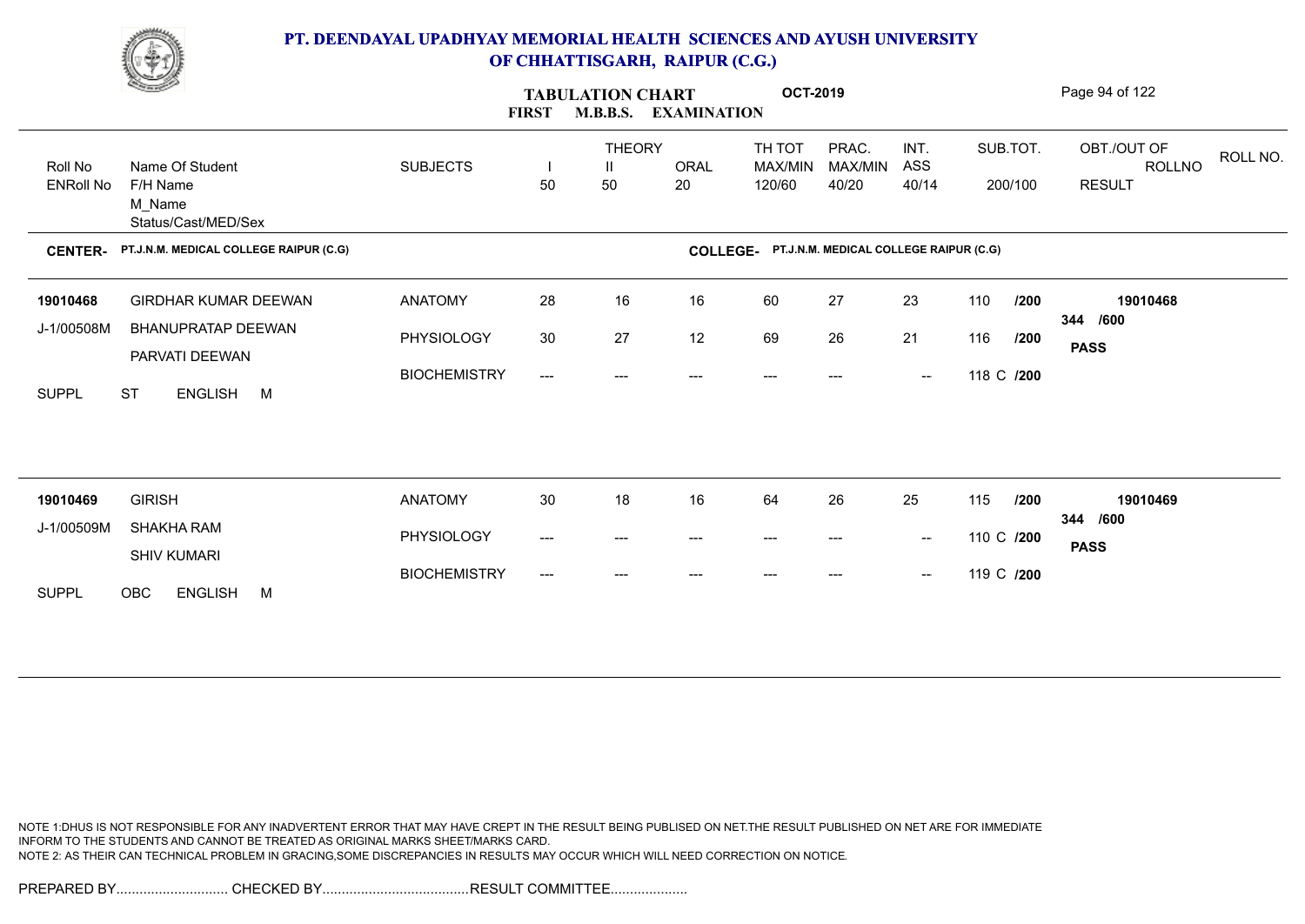

| <b>Comment of the Comment of the Comment of the Comment of the Comment of The Comment of The Comment of The Comment of The Comment of The Comment of The Comment of The Comment of The Comment of The Comment of The Comment of </b> | <b>OCT-2019</b><br><b>TABULATION CHART</b><br><b>M.B.B.S. EXAMINATION</b><br><b>FIRST</b> |                                     |                    |             |                                                 |                  |                                                | Page 95 of 122 |          |                              |          |  |
|--------------------------------------------------------------------------------------------------------------------------------------------------------------------------------------------------------------------------------------|-------------------------------------------------------------------------------------------|-------------------------------------|--------------------|-------------|-------------------------------------------------|------------------|------------------------------------------------|----------------|----------|------------------------------|----------|--|
| Name Of Student<br>Roll No                                                                                                                                                                                                           | <b>SUBJECTS</b>                                                                           |                                     | <b>THEORY</b><br>Ш | <b>ORAL</b> | TH TOT<br>MAX/MIN                               | PRAC.<br>MAX/MIN | INT.<br>ASS                                    |                | SUB.TOT. | OBT./OUT OF<br><b>ROLLNO</b> | ROLL NO. |  |
| <b>ENRoll No</b><br>F/H Name<br>M_Name<br>Status/Cast/MED/Sex                                                                                                                                                                        |                                                                                           | 50                                  | 50                 | 20          | 120/60                                          | 40/20            | 40/14                                          |                | 200/100  | <b>RESULT</b>                |          |  |
| PT.J.N.M. MEDICAL COLLEGE RAIPUR (C.G)<br><b>CENTER-</b>                                                                                                                                                                             |                                                                                           |                                     |                    |             | COLLEGE- PT.J.N.M. MEDICAL COLLEGE RAIPUR (C.G) |                  |                                                |                |          |                              |          |  |
| <b>GOPESH SINGH MARKAM</b><br>19010470                                                                                                                                                                                               | <b>ANATOMY</b>                                                                            | 28                                  | 22                 | 16          | 66                                              | 28               | 28                                             | 122            | 1200     | 19010470                     |          |  |
| KAILASH RAM<br>J-1/00510M                                                                                                                                                                                                            | PHYSIOLOGY                                                                                | 35                                  | 33                 | 14          | 82                                              | 29               | 21                                             | 132            | /200     | 380 /600                     |          |  |
| <b>RAM KUMARI</b>                                                                                                                                                                                                                    |                                                                                           |                                     |                    |             |                                                 |                  |                                                |                |          | <b>PASS</b>                  |          |  |
| <b>ST</b><br>ENGLISH M<br><b>SUPPL</b>                                                                                                                                                                                               | <b>BIOCHEMISTRY</b>                                                                       | $\hspace{0.05cm}---\hspace{0.05cm}$ | $---$              | ---         | $---$                                           | $---$            | $\sim$                                         | 126 C /200     |          |                              |          |  |
|                                                                                                                                                                                                                                      |                                                                                           |                                     |                    |             |                                                 |                  |                                                |                |          |                              |          |  |
| <b>HEMANT KUMAR SIDAR</b><br>19010474                                                                                                                                                                                                | <b>ANATOMY</b>                                                                            | 25                                  | 14                 | 15          | $54*$                                           | 26               | 27                                             | 107            | 1200     | 19010474<br>356 /600         |          |  |
| <b>GOPAL PRASAD SIDAR</b><br>J-1/00514M                                                                                                                                                                                              | PHYSIOLOGY                                                                                | 33                                  | 31                 | 13          | 77                                              | 27               | 20                                             | 124            | /200     | <b>FAIL</b>                  |          |  |
| SAROJ SIDAR                                                                                                                                                                                                                          | <b>BIOCHEMISTRY</b>                                                                       | $\hspace{0.05cm}---\hspace{0.05cm}$ | $---$              | ---         | $---$                                           | $---$            | $\hspace{0.1mm}-\hspace{0.1mm}-\hspace{0.1mm}$ | 125 C /200     |          |                              |          |  |
| <b>SUPPL</b><br><b>ST</b><br>ENGLISH M                                                                                                                                                                                               |                                                                                           |                                     |                    |             |                                                 |                  |                                                |                |          |                              |          |  |
| Re-ANATOMY                                                                                                                                                                                                                           |                                                                                           |                                     |                    |             |                                                 |                  |                                                |                |          |                              |          |  |

NOTE 1:DHUS IS NOT RESPONSIBLE FOR ANY INADVERTENT ERROR THAT MAY HAVE CREPT IN THE RESULT BEING PUBLISED ON NET.THE RESULT PUBLISHED ON NET ARE FOR IMMEDIATE INFORM TO THE STUDENTS AND CANNOT BE TREATED AS ORIGINAL MARKS SHEET/MARKS CARD. NOTE 2: AS THEIR CAN TECHNICAL PROBLEM IN GRACING,SOME DISCREPANCIES IN RESULTS MAY OCCUR WHICH WILL NEED CORRECTION ON NOTICE.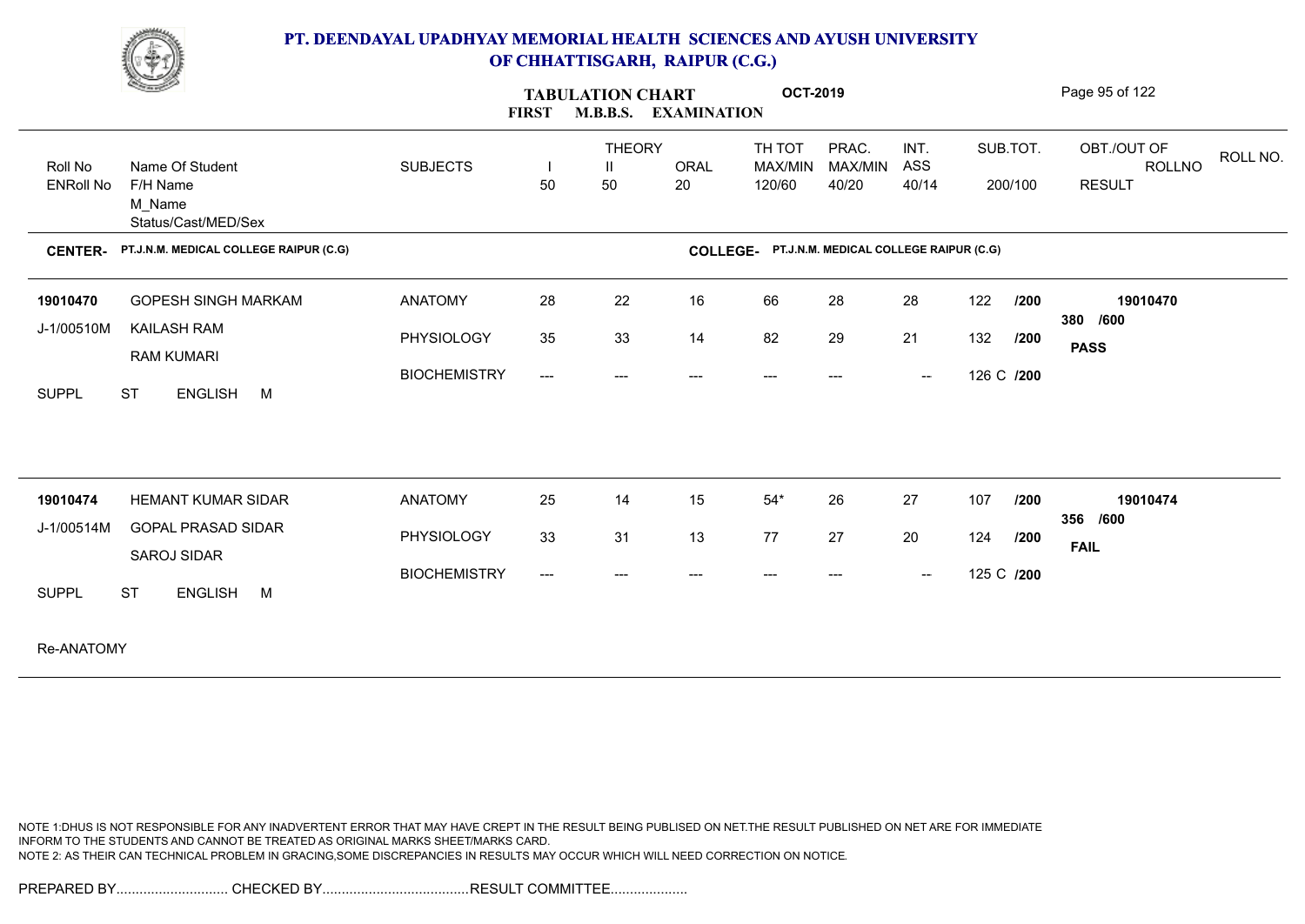

| <b>Change of Congress</b> |                                           |                     | <b>TABULATION CHART</b><br><b>M.B.B.S. EXAMINATION</b><br><b>FIRST</b> |                    |             | <b>OCT-2019</b>                                 |                  | Page 96 of 122                                 |             |                                          |  |  |
|---------------------------|-------------------------------------------|---------------------|------------------------------------------------------------------------|--------------------|-------------|-------------------------------------------------|------------------|------------------------------------------------|-------------|------------------------------------------|--|--|
| Roll No                   | Name Of Student                           | <b>SUBJECTS</b>     | H                                                                      | <b>THEORY</b><br>Ш | <b>ORAL</b> | TH TOT<br>MAX/MIN                               | PRAC.<br>MAX/MIN | INT.<br>ASS                                    | SUB.TOT.    | OBT./OUT OF<br>ROLL NO.<br><b>ROLLNO</b> |  |  |
| <b>ENRoll No</b>          | F/H Name<br>M_Name<br>Status/Cast/MED/Sex |                     | 50                                                                     | 50                 | 20          | 120/60                                          | 40/20            | 40/14                                          | 200/100     | <b>RESULT</b>                            |  |  |
| <b>CENTER-</b>            | PT.J.N.M. MEDICAL COLLEGE RAIPUR (C.G)    |                     |                                                                        |                    |             | COLLEGE- PT.J.N.M. MEDICAL COLLEGE RAIPUR (C.G) |                  |                                                |             |                                          |  |  |
| 19010475                  | <b>HIMANI RAWTE</b>                       | <b>ANATOMY</b>      | 28                                                                     | 14                 | 15          | $57^{\star}$                                    | 27               | 25                                             | 109<br>/200 | 19010475                                 |  |  |
| J-1/00515M                | <b>BASANT KUMAR RAWTE</b><br>CHAMPA RAWTE | PHYSIOLOGY          | ---                                                                    | ---                |             |                                                 |                  | $\hspace{0.1mm}-\hspace{0.1mm}-\hspace{0.1mm}$ | 109 C /200  | 345 /600<br><b>PASS</b>                  |  |  |
| <b>SUPPL</b>              | SC<br>ENGLISH F                           | <b>BIOCHEMISTRY</b> | ---                                                                    | ---                | ---         | $---$                                           | ---              | $\hspace{0.1mm}-\hspace{0.1mm}-\hspace{0.1mm}$ | 127 C /200  | <b>DC 03</b>                             |  |  |
|                           |                                           |                     |                                                                        |                    |             |                                                 |                  |                                                |             |                                          |  |  |
|                           |                                           |                     |                                                                        |                    |             |                                                 |                  |                                                |             |                                          |  |  |
| 19010477                  | HITESH SINGH                              | <b>ANATOMY</b>      | 33                                                                     | 24                 | 16          | 73                                              | 26               | 25                                             | 124<br>/200 | 19010477<br>355 /600                     |  |  |
| J-1/00517M                | NARAD SINGH<br><b>RAJKUMARI</b>           | PHYSIOLOGY          | ---                                                                    | ---                | ---         | ---                                             | ---              | $\hspace{0.1mm}-\hspace{0.1mm}-\hspace{0.1mm}$ | 109 C /200  | <b>PASS</b>                              |  |  |
| <b>SUPPL</b>              | <b>ST</b><br><b>ENGLISH</b><br>M          | <b>BIOCHEMISTRY</b> | ---                                                                    | ---                |             |                                                 |                  | $\hspace{0.1mm}-\hspace{0.1mm}-\hspace{0.1mm}$ | 122 C /200  |                                          |  |  |

NOTE 1:DHUS IS NOT RESPONSIBLE FOR ANY INADVERTENT ERROR THAT MAY HAVE CREPT IN THE RESULT BEING PUBLISED ON NET.THE RESULT PUBLISHED ON NET ARE FOR IMMEDIATE INFORM TO THE STUDENTS AND CANNOT BE TREATED AS ORIGINAL MARKS SHEET/MARKS CARD. NOTE 2: AS THEIR CAN TECHNICAL PROBLEM IN GRACING,SOME DISCREPANCIES IN RESULTS MAY OCCUR WHICH WILL NEED CORRECTION ON NOTICE.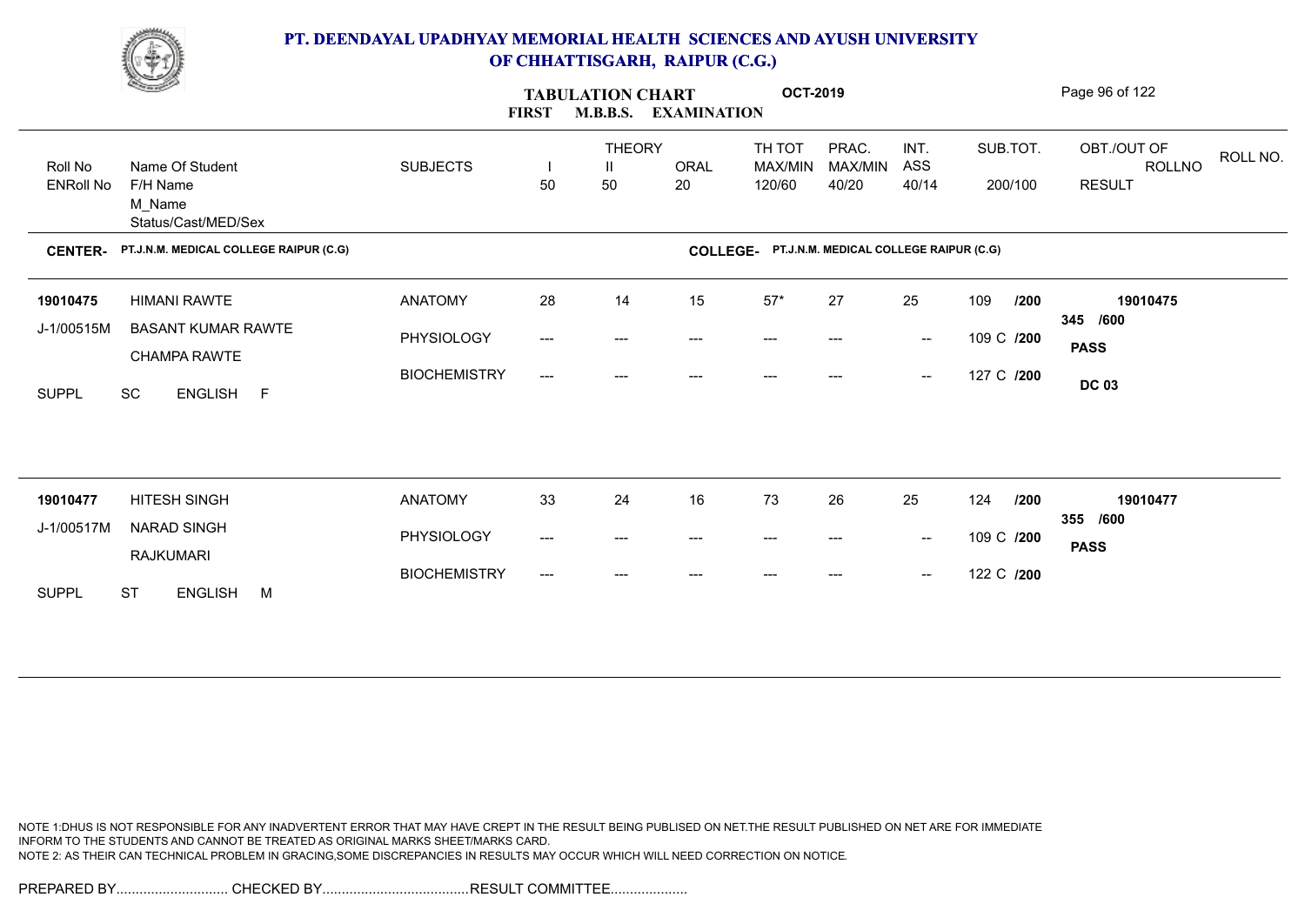

|                  | <u>Change</u>                             |                     | <b>FIRST</b>                        | <b>TABULATION CHART</b><br><b>M.B.B.S.</b> | <b>EXAMINATION</b> | <b>OCT-2019</b>                                 |                  |                                                |            |      | Page 97 of 122               |          |
|------------------|-------------------------------------------|---------------------|-------------------------------------|--------------------------------------------|--------------------|-------------------------------------------------|------------------|------------------------------------------------|------------|------|------------------------------|----------|
| Roll No          | Name Of Student                           | <b>SUBJECTS</b>     |                                     | <b>THEORY</b><br>Ш                         | ORAL               | TH TOT<br><b>MAX/MIN</b>                        | PRAC.<br>MAX/MIN | INT.<br>ASS                                    | SUB.TOT.   |      | OBT./OUT OF<br><b>ROLLNO</b> | ROLL NO. |
| <b>ENRoll No</b> | F/H Name<br>M_Name<br>Status/Cast/MED/Sex |                     | 50                                  | 50                                         | 20                 | 120/60                                          | 40/20            | 40/14                                          | 200/100    |      | <b>RESULT</b>                |          |
| <b>CENTER-</b>   | PT.J.N.M. MEDICAL COLLEGE RAIPUR (C.G)    |                     |                                     |                                            |                    | COLLEGE- PT.J.N.M. MEDICAL COLLEGE RAIPUR (C.G) |                  |                                                |            |      |                              |          |
| 19010480         | <b>JYOTI PATEL</b>                        | <b>ANATOMY</b>      | 25                                  | 21                                         | 16                 | 62                                              | 25               | 28                                             | 115        | /200 | 19010480                     |          |
| J-1/00520M       | RAGHUWAR PATEL                            | PHYSIOLOGY          | $---$                               | ---                                        | ---                | $---$                                           |                  | $\overline{\phantom{a}}$                       | 119 C /200 |      | 368 /600<br><b>PASS</b>      |          |
| <b>SUPPL</b>     | <b>URMILA PATEL</b><br>OBC<br>ENGLISH F   | <b>BIOCHEMISTRY</b> | $\hspace{0.05cm}---\hspace{0.05cm}$ | ---                                        | ---                | ---                                             | ---              | $\hspace{0.05cm}$                              | 134 C /200 |      |                              |          |
|                  |                                           |                     |                                     |                                            |                    |                                                 |                  |                                                |            |      |                              |          |
|                  |                                           |                     |                                     |                                            |                    |                                                 |                  |                                                |            |      |                              |          |
| 19010483         | KOVSTUBH JAISWAL                          | <b>ANATOMY</b>      | ---                                 | ---                                        |                    | $---$                                           | ---              | $\overline{\phantom{a}}$                       | 121 C /200 |      | 19010483<br>388 /600         |          |
| J-1/00525M       | PRAMIN JAISWAL<br>SUSHILA JAISWAL         | PHYSIOLOGY          | 39                                  | 36                                         | 15                 | 90                                              | 30               | 22                                             | 142        | /200 | <b>PASS</b>                  |          |
| <b>SUPPL</b>     | ENGLISH M<br>OBC                          | <b>BIOCHEMISTRY</b> | $---$                               | $---$                                      |                    |                                                 |                  | $\hspace{0.1mm}-\hspace{0.1mm}-\hspace{0.1mm}$ | 125 C /200 |      |                              |          |
|                  |                                           |                     |                                     |                                            |                    |                                                 |                  |                                                |            |      |                              |          |

NOTE 1:DHUS IS NOT RESPONSIBLE FOR ANY INADVERTENT ERROR THAT MAY HAVE CREPT IN THE RESULT BEING PUBLISED ON NET.THE RESULT PUBLISHED ON NET ARE FOR IMMEDIATE INFORM TO THE STUDENTS AND CANNOT BE TREATED AS ORIGINAL MARKS SHEET/MARKS CARD. NOTE 2: AS THEIR CAN TECHNICAL PROBLEM IN GRACING,SOME DISCREPANCIES IN RESULTS MAY OCCUR WHICH WILL NEED CORRECTION ON NOTICE.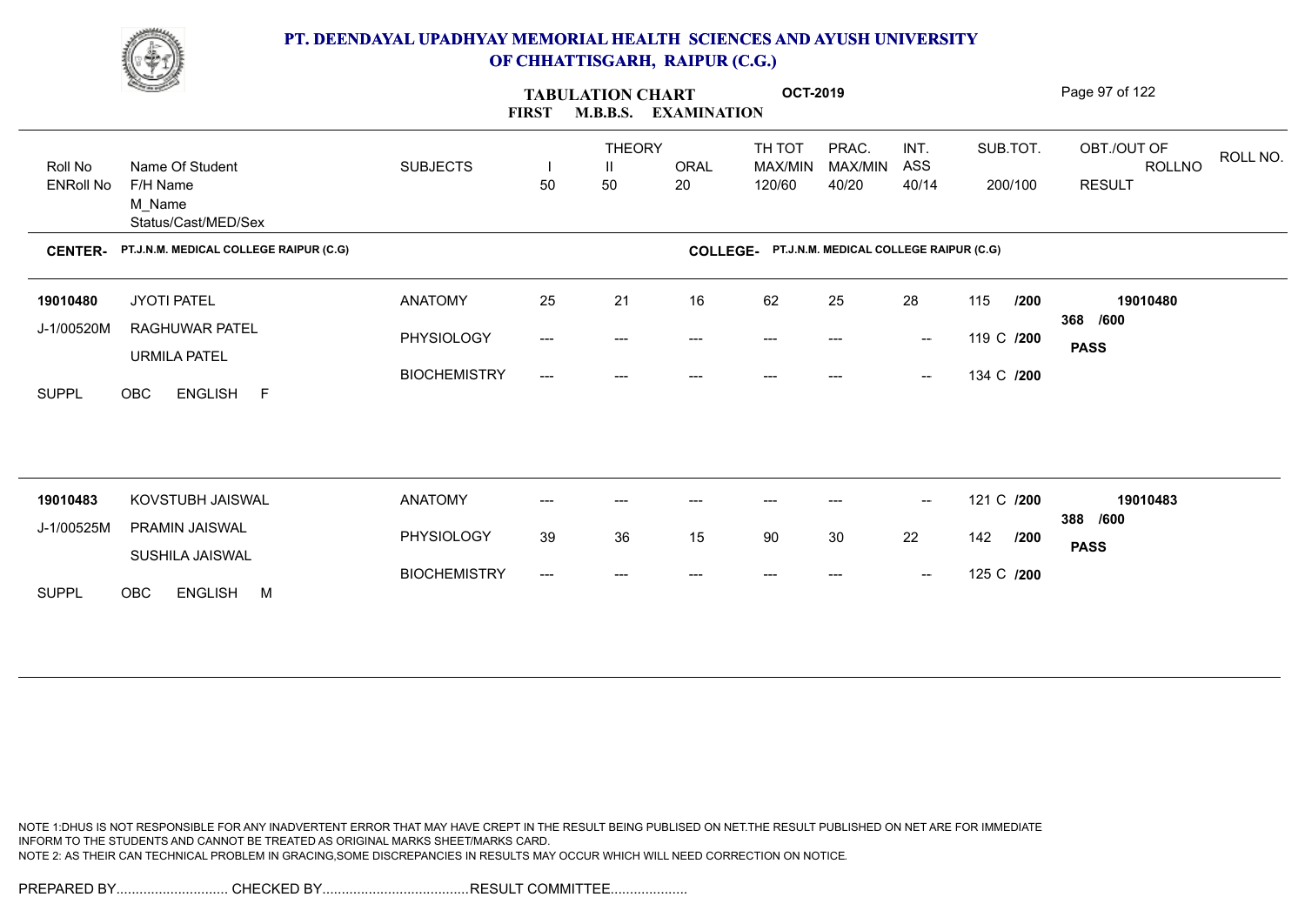

| <b>Comment of the Comment of the Comment of the Comment of the Comment of The Comment of The Comment of The Comment of The Comment of The Comment of The Comment of The Comment of The Comment of The Comment of The Comment of </b> | <b>OCT-2019</b><br><b>TABULATION CHART</b><br><b>FIRST</b><br><b>M.B.B.S. EXAMINATION</b> |                                     |               |             |                                                 |         |                                                |             | Page 98 of 122          |          |
|--------------------------------------------------------------------------------------------------------------------------------------------------------------------------------------------------------------------------------------|-------------------------------------------------------------------------------------------|-------------------------------------|---------------|-------------|-------------------------------------------------|---------|------------------------------------------------|-------------|-------------------------|----------|
|                                                                                                                                                                                                                                      |                                                                                           |                                     | <b>THEORY</b> |             | TH TOT                                          | PRAC.   | INT.                                           | SUB.TOT.    | OBT./OUT OF             | ROLL NO. |
| Name Of Student<br>Roll No                                                                                                                                                                                                           | <b>SUBJECTS</b>                                                                           | -1                                  | H.            | <b>ORAL</b> | MAX/MIN                                         | MAX/MIN | ASS                                            |             | ROLLNO                  |          |
| <b>ENRoll No</b><br>F/H Name<br>M_Name<br>Status/Cast/MED/Sex                                                                                                                                                                        |                                                                                           | 50                                  | 50            | 20          | 120/60                                          | 40/20   | 40/14                                          | 200/100     | <b>RESULT</b>           |          |
| PT.J.N.M. MEDICAL COLLEGE RAIPUR (C.G)<br><b>CENTER-</b>                                                                                                                                                                             |                                                                                           |                                     |               |             | COLLEGE- PT.J.N.M. MEDICAL COLLEGE RAIPUR (C.G) |         |                                                |             |                         |          |
| KRITIKA TEMBHURNIKAR<br>19010484                                                                                                                                                                                                     | <b>ANATOMY</b>                                                                            | 29                                  | 24            | 16          | 69                                              | 26      | 28                                             | 123<br>/200 | 19010484                |          |
| J-1/00526M<br><b>RAJESH TEMBHURNIKAR</b>                                                                                                                                                                                             | PHYSIOLOGY                                                                                | $\hspace{0.05cm}---\hspace{0.05cm}$ | $---$         | ---         | $---$                                           | $---$   | $\sim$                                         | 118 C /200  | 370 /600                |          |
| <b>BIDHI TEMBHURNIKAR</b>                                                                                                                                                                                                            |                                                                                           |                                     |               |             |                                                 |         |                                                |             | <b>PASS</b>             |          |
| SC<br>ENGLISH F<br><b>SUPPL</b>                                                                                                                                                                                                      | <b>BIOCHEMISTRY</b>                                                                       | $\hspace{0.05cm} \ldots$            | ---           | ---         | $---$                                           |         | $\hspace{0.1mm}-\hspace{0.1mm}-\hspace{0.1mm}$ | 129 C /200  |                         |          |
|                                                                                                                                                                                                                                      |                                                                                           |                                     |               |             |                                                 |         |                                                |             |                         |          |
| <b>KUNAL SINGH</b><br>19010486                                                                                                                                                                                                       | <b>ANATOMY</b>                                                                            | 26                                  | 13            | 15          | $54*$                                           | 27      | 26                                             | 107<br>/200 | 19010486<br>367<br>/600 |          |
| J-1/00528M<br><b>DINESH KUMAR</b>                                                                                                                                                                                                    | PHYSIOLOGY                                                                                | 37                                  | 37            | 15          | 89                                              | 29      | 21                                             | 139<br>1200 | <b>FAIL</b>             |          |
| <b>SATRUPA</b>                                                                                                                                                                                                                       |                                                                                           |                                     |               |             |                                                 |         |                                                |             |                         |          |
| ENGLISH M<br><b>SUPPL</b><br><b>ST</b>                                                                                                                                                                                               | <b>BIOCHEMISTRY</b>                                                                       | $\hspace{0.05cm}---\hspace{0.05cm}$ | ---           | ---         | $---$                                           |         | $\hspace{0.1mm}-\hspace{0.1mm}-\hspace{0.1mm}$ | 121 C /200  |                         |          |
| $D = \Lambda N I \Lambda T \Lambda N I$                                                                                                                                                                                              |                                                                                           |                                     |               |             |                                                 |         |                                                |             |                         |          |

Re-ANATOMY

NOTE 1:DHUS IS NOT RESPONSIBLE FOR ANY INADVERTENT ERROR THAT MAY HAVE CREPT IN THE RESULT BEING PUBLISED ON NET.THE RESULT PUBLISHED ON NET ARE FOR IMMEDIATE INFORM TO THE STUDENTS AND CANNOT BE TREATED AS ORIGINAL MARKS SHEET/MARKS CARD. NOTE 2: AS THEIR CAN TECHNICAL PROBLEM IN GRACING,SOME DISCREPANCIES IN RESULTS MAY OCCUR WHICH WILL NEED CORRECTION ON NOTICE.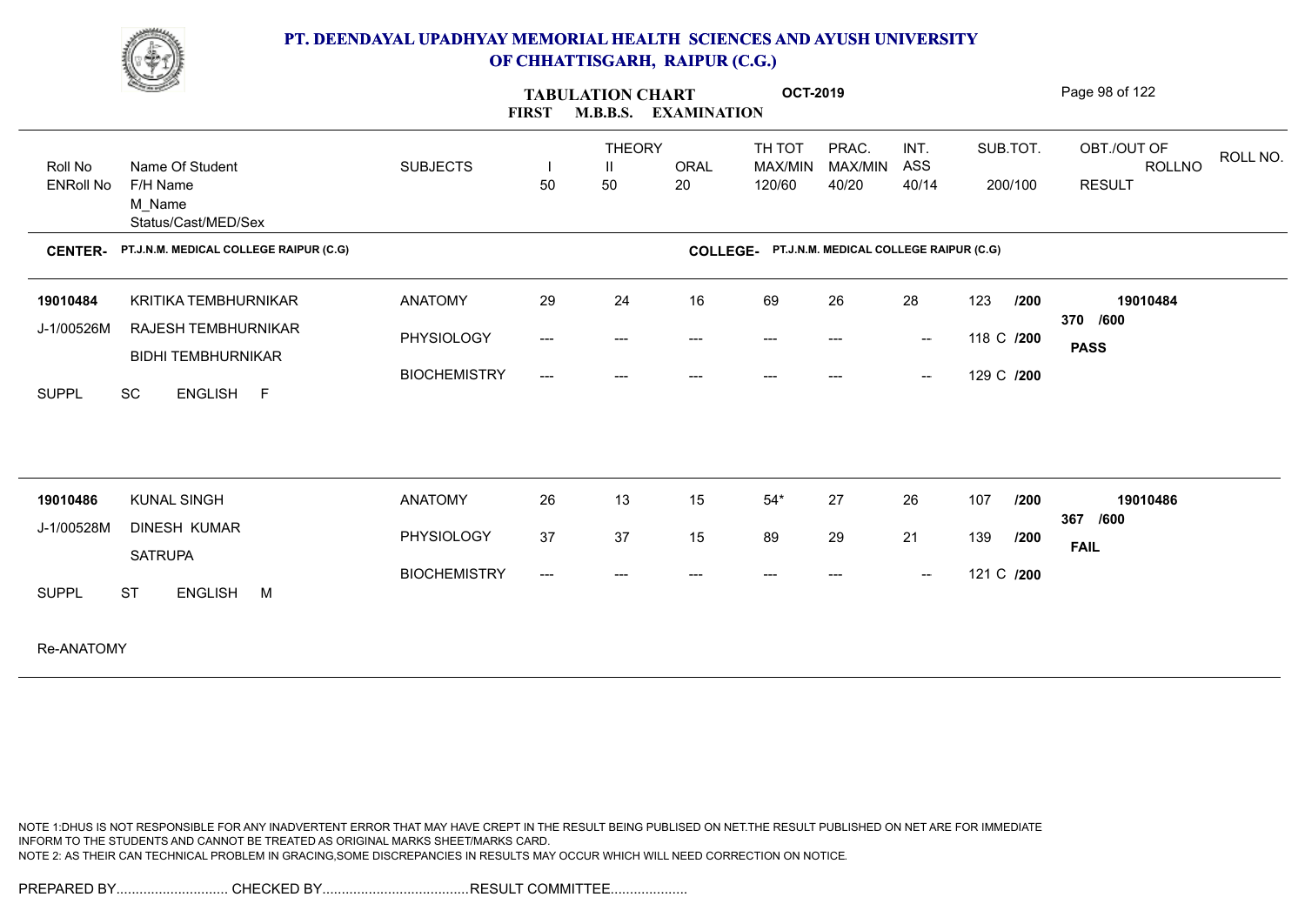

| <u>Change of the Contract of the Contract of the Contract of the Contract of the Contract of the Contract of the Contract of the Contract of The Contract of The Contract of The Contract of The Contract of The Contract of The</u> |                                        |                     | <b>FIRST</b>                             | <b>TABULATION CHART</b><br><b>M.B.B.S.</b> | <b>EXAMINATION</b>                  | <b>OCT-2019</b>                     |                                        |                                                |            |                     | Page 99 of 122                                |          |
|--------------------------------------------------------------------------------------------------------------------------------------------------------------------------------------------------------------------------------------|----------------------------------------|---------------------|------------------------------------------|--------------------------------------------|-------------------------------------|-------------------------------------|----------------------------------------|------------------------------------------------|------------|---------------------|-----------------------------------------------|----------|
| Name Of Student<br>Roll No<br><b>ENRoll No</b><br>F/H Name<br>M Name                                                                                                                                                                 | Status/Cast/MED/Sex                    | <b>SUBJECTS</b>     | 50                                       | <b>THEORY</b><br>Ш<br>50                   | <b>ORAL</b><br>20                   | TH TOT<br>MAX/MIN<br>120/60         | PRAC.<br>MAX/MIN<br>40/20              | INT.<br>ASS<br>40/14                           |            | SUB.TOT.<br>200/100 | OBT./OUT OF<br><b>ROLLNO</b><br><b>RESULT</b> | ROLL NO. |
| <b>CENTER-</b>                                                                                                                                                                                                                       | PT.J.N.M. MEDICAL COLLEGE RAIPUR (C.G) |                     |                                          |                                            | <b>COLLEGE-</b>                     |                                     | PT.J.N.M. MEDICAL COLLEGE RAIPUR (C.G) |                                                |            |                     |                                               |          |
| <b>MAMLESH PATRE</b><br>19010488                                                                                                                                                                                                     |                                        | <b>ANATOMY</b>      | 25                                       | 22                                         | 15                                  | 62                                  | 26                                     | 25                                             | 113        | /200                | 19010488<br>372 /600                          |          |
| J-1/00531M<br><b>KRISHNA PATRE</b>                                                                                                                                                                                                   | <b>RAM KUMAR PATRE</b>                 | PHYSIOLOGY          | 39                                       | 33                                         | 13                                  | 85                                  | 29                                     | 20                                             | 134        | /200                | <b>PASS</b>                                   |          |
| <b>SC</b><br><b>SUPPL</b>                                                                                                                                                                                                            | ENGLISH M                              | <b>BIOCHEMISTRY</b> | $\qquad \qquad -\qquad -$                | ---                                        | $---$                               | $---$                               | $---$                                  | $\hspace{0.1mm}-\hspace{0.1mm}-\hspace{0.1mm}$ | 125 C /200 |                     |                                               |          |
| 19010489<br><b>MANAN MODI</b>                                                                                                                                                                                                        |                                        | <b>ANATOMY</b>      | 13                                       | 11                                         | 15                                  | $39*$                               | 24                                     | 26                                             | 89*        | /200                | 19010489                                      |          |
| J-1/00532M<br><b>KAMAL MODI</b><br>ANJANA MODI                                                                                                                                                                                       |                                        | PHYSIOLOGY          | $\hspace{0.05cm} \ldots \hspace{0.05cm}$ | $\qquad \qquad -\qquad -$                  | $\hspace{0.05cm}---\hspace{0.05cm}$ | $\hspace{0.05cm}---\hspace{0.05cm}$ | $---$                                  | $\overline{\phantom{a}}$                       | 115 C /200 |                     | 326 /600<br><b>FAIL</b>                       |          |
| <b>SUPPL</b><br><b>GEN</b>                                                                                                                                                                                                           | <b>ENGLISH</b><br>M                    | <b>BIOCHEMISTRY</b> | $---$                                    | $---$                                      | $---$                               | ---                                 |                                        | $\hspace{0.1mm}-\hspace{0.1mm}-\hspace{0.1mm}$ | 122 C /200 |                     |                                               |          |
|                                                                                                                                                                                                                                      |                                        |                     |                                          |                                            |                                     |                                     |                                        |                                                |            |                     |                                               |          |

Re-ANATOMY

NOTE 1:DHUS IS NOT RESPONSIBLE FOR ANY INADVERTENT ERROR THAT MAY HAVE CREPT IN THE RESULT BEING PUBLISED ON NET.THE RESULT PUBLISHED ON NET ARE FOR IMMEDIATE INFORM TO THE STUDENTS AND CANNOT BE TREATED AS ORIGINAL MARKS SHEET/MARKS CARD. NOTE 2: AS THEIR CAN TECHNICAL PROBLEM IN GRACING,SOME DISCREPANCIES IN RESULTS MAY OCCUR WHICH WILL NEED CORRECTION ON NOTICE.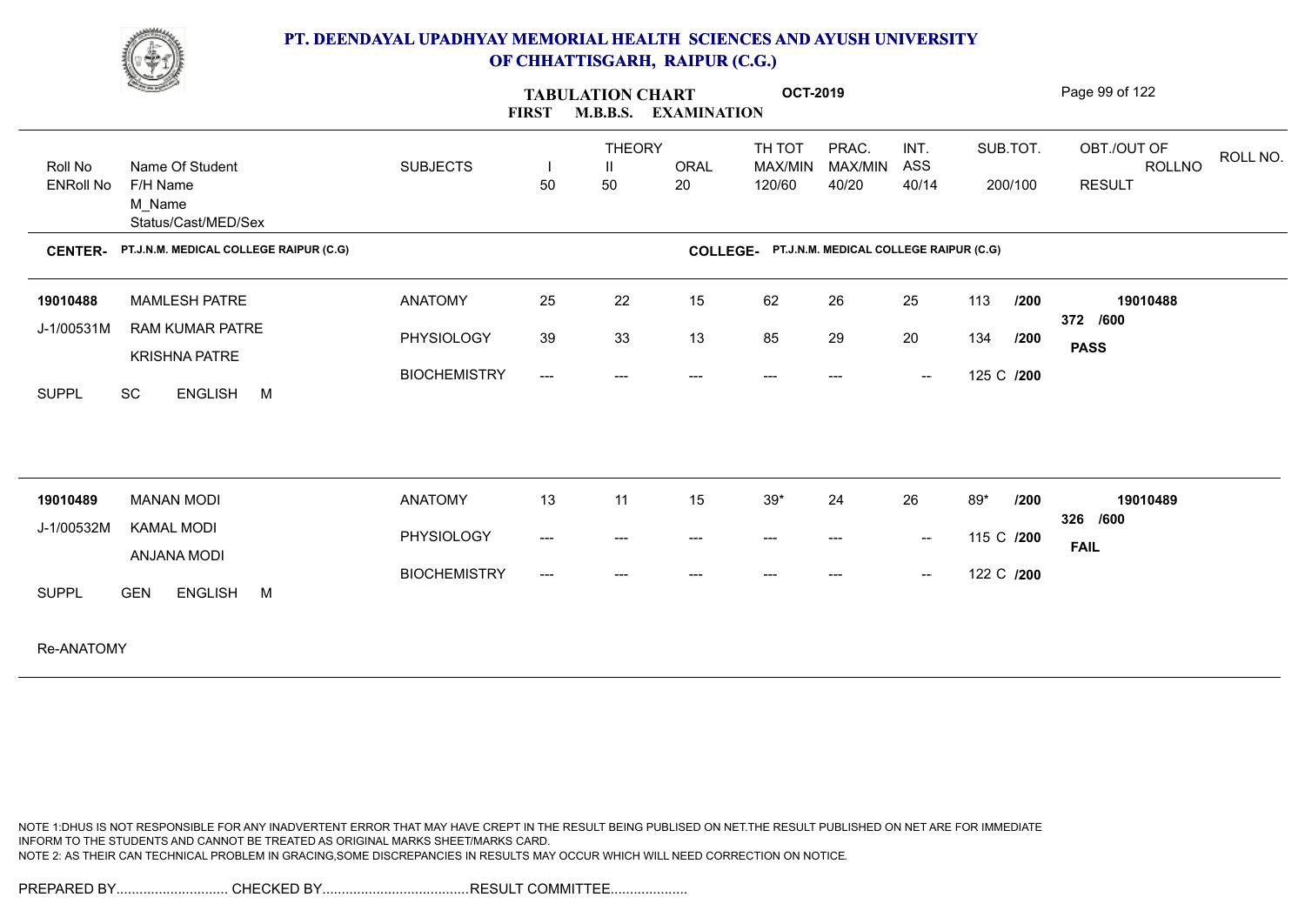

|                                                               |                                                           |                                                                       | <b>M.B.B.S.</b> |       |                                                         |                               |                                                |     |                                                 | Page 100 of 122                                                                             |
|---------------------------------------------------------------|-----------------------------------------------------------|-----------------------------------------------------------------------|-----------------|-------|---------------------------------------------------------|-------------------------------|------------------------------------------------|-----|-------------------------------------------------|---------------------------------------------------------------------------------------------|
|                                                               |                                                           |                                                                       | Ш               |       | TH TOT                                                  | PRAC.                         | INT.                                           |     |                                                 | OBT./OUT OF<br>ROLL NO.<br><b>ROLLNO</b>                                                    |
| <b>ENRoll No</b><br>F/H Name<br>M Name<br>Status/Cast/MED/Sex |                                                           | 50                                                                    | 50              | 20    | 120/60                                                  | 40/20                         | 40/14                                          |     |                                                 | <b>RESULT</b>                                                                               |
| PT.J.N.M. MEDICAL COLLEGE RAIPUR (C.G)<br><b>CENTER-</b>      |                                                           |                                                                       |                 |       |                                                         |                               |                                                |     |                                                 |                                                                                             |
| <b>MANIKYA DHEEREN</b>                                        | <b>ANATOMY</b>                                            | 24                                                                    | 20              | 17    | 61                                                      | 29                            | 31                                             | 121 |                                                 | 19010490                                                                                    |
| D.K SHRIVASTAVA<br>J-1/00533M                                 | PHYSIOLOGY                                                | $\hspace{0.05cm}---\hspace{0.05cm}$                                   | ---             | ---   | ---                                                     | ---                           | $\hspace{0.1mm}-\hspace{0.1mm}-\hspace{0.1mm}$ |     |                                                 | 398 /600<br><b>PASS</b>                                                                     |
| ENGLISH M<br><b>GEN</b>                                       | <b>BIOCHEMISTRY</b>                                       | $\qquad \qquad -\qquad -$                                             | ---             |       |                                                         |                               | $\hspace{0.1mm}-\hspace{0.1mm}-\hspace{0.1mm}$ |     |                                                 |                                                                                             |
|                                                               |                                                           |                                                                       |                 |       |                                                         |                               |                                                |     |                                                 |                                                                                             |
| <b>MANISH KUMAR</b>                                           | <b>ANATOMY</b>                                            | 23                                                                    | 21              | 15    | $59*$                                                   | 27                            | 29                                             | 115 |                                                 | 19010491                                                                                    |
| J-1/00534M<br><b>TILAK RAM</b>                                | PHYSIOLOGY                                                | $\hspace{0.05cm} \ldots \hspace{0.05cm}$                              | ---             | ---   | ---                                                     | ---                           | $\sim$                                         |     |                                                 | 365 /600<br><b>PASS</b>                                                                     |
|                                                               | <b>BIOCHEMISTRY</b>                                       | $\hspace{0.05cm}---\hspace{0.05cm}$                                   | ---             | $---$ | $---$                                                   | ---                           | $\hspace{0.1mm}-\hspace{0.1mm}-\hspace{0.1mm}$ |     |                                                 | <b>VCG 01</b>                                                                               |
|                                                               | Name Of Student<br>ARCHANA SHRIVASTAVA<br><b>RUKHMANI</b> | <u>Change</u><br><b>SUBJECTS</b><br>OBC<br><b>ENGLISH</b><br><b>M</b> | <b>FIRST</b>    |       | <b>TABULATION CHART</b><br><b>THEORY</b><br><b>ORAL</b> | <b>EXAMINATION</b><br>MAX/MIN | <b>OCT-2019</b><br>MAX/MIN                     | ASS | COLLEGE- PT.J.N.M. MEDICAL COLLEGE RAIPUR (C.G) | SUB.TOT.<br>200/100<br>/200<br>134 C /200<br>143 C /200<br>/200<br>116 C /200<br>134 C /200 |

NOTE 1:DHUS IS NOT RESPONSIBLE FOR ANY INADVERTENT ERROR THAT MAY HAVE CREPT IN THE RESULT BEING PUBLISED ON NET.THE RESULT PUBLISHED ON NET ARE FOR IMMEDIATE INFORM TO THE STUDENTS AND CANNOT BE TREATED AS ORIGINAL MARKS SHEET/MARKS CARD. NOTE 2: AS THEIR CAN TECHNICAL PROBLEM IN GRACING,SOME DISCREPANCIES IN RESULTS MAY OCCUR WHICH WILL NEED CORRECTION ON NOTICE.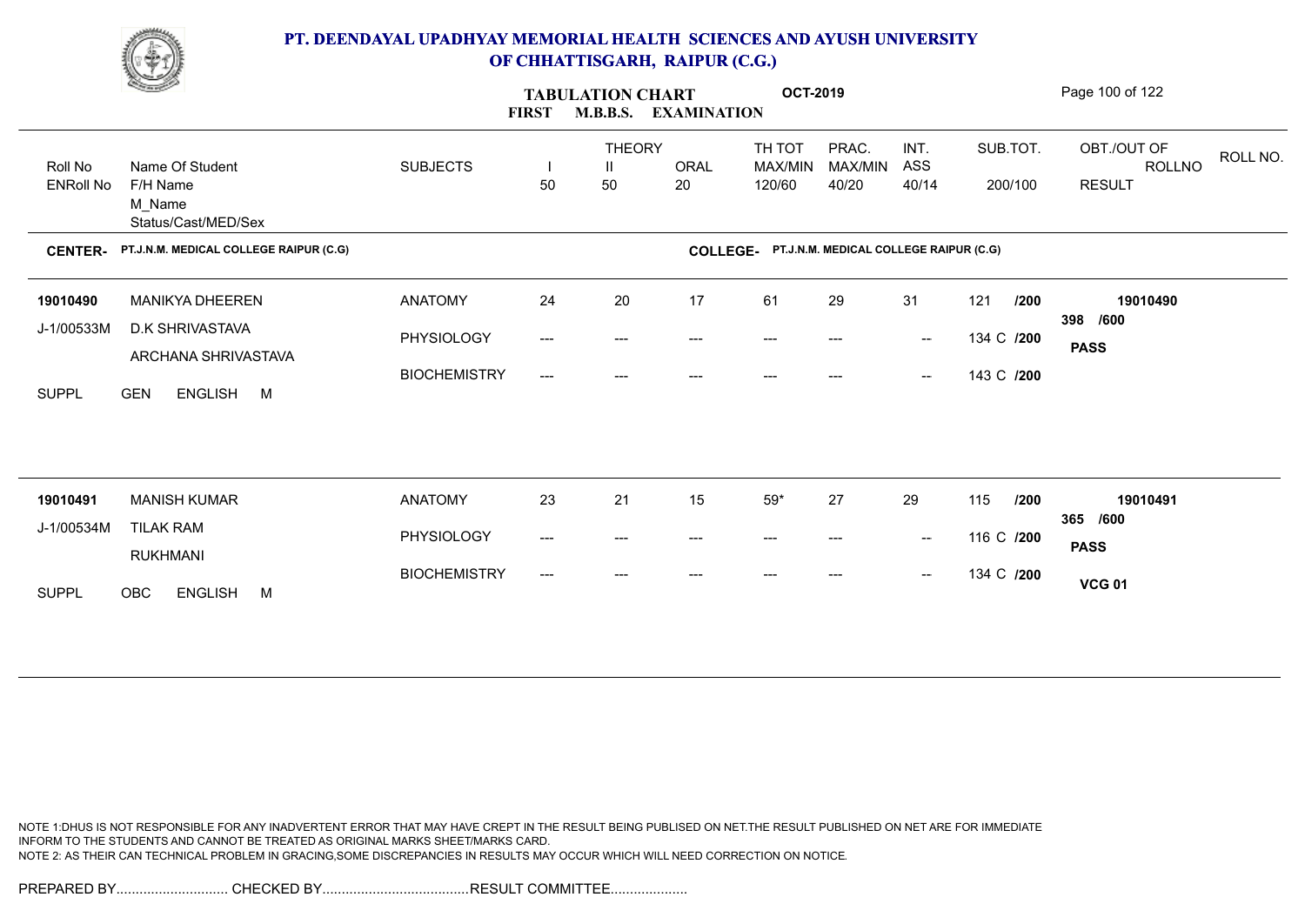

|                                                      | <b>Contract Contract Contract Contract Contract Contract Contract Contract Contract Contract Contract Contract Contract Contract Contract Contract Contract Contract Contract Contract Contract Contract Contract Contract Contr</b> |                                                     | <b>FIRST</b>                                    | <b>TABULATION CHART</b>             | <b>M.B.B.S. EXAMINATION</b> | <b>OCT-2019</b>             |                                        |                      |                            |                            | Page 101 of 122                        |          |
|------------------------------------------------------|--------------------------------------------------------------------------------------------------------------------------------------------------------------------------------------------------------------------------------------|-----------------------------------------------------|-------------------------------------------------|-------------------------------------|-----------------------------|-----------------------------|----------------------------------------|----------------------|----------------------------|----------------------------|----------------------------------------|----------|
| Roll No<br><b>ENRoll No</b>                          | Name Of Student<br>F/H Name<br>M Name<br>Status/Cast/MED/Sex                                                                                                                                                                         | <b>SUBJECTS</b>                                     | 50                                              | <b>THEORY</b><br>$\mathbf{H}$<br>50 | <b>ORAL</b><br>20           | TH TOT<br>MAX/MIN<br>120/60 | PRAC.<br>MAX/MIN<br>40/20              | INT.<br>ASS<br>40/14 |                            | SUB.TOT.<br>200/100        | OBT./OUT OF<br>ROLLNO<br><b>RESULT</b> | ROLL NO. |
| <b>CENTER-</b>                                       | PT.J.N.M. MEDICAL COLLEGE RAIPUR (C.G)                                                                                                                                                                                               |                                                     |                                                 |                                     | COLLEGE-                    |                             | PT.J.N.M. MEDICAL COLLEGE RAIPUR (C.G) |                      |                            |                            |                                        |          |
| 19010493<br>J-1/00536M<br><b>SUPPL</b><br>Re-ANATOMY | <b>MANISHA KASHYAP</b><br>LUTAN KU KASHYAP<br>SHAKUNTALA KASHYAP<br>OBC<br>ENGLISH F                                                                                                                                                 | <b>ANATOMY</b><br>PHYSIOLOGY<br><b>BIOCHEMISTRY</b> | 17<br>36<br>$\qquad \qquad - - -$               | $10$<br>32<br>---                   | 17<br>13<br>---             | 44*<br>81<br>$---$          | 25<br>27<br>$---$                      | 28<br>21<br>$\sim$   | $97*$<br>129<br>122 C /200 | /200<br>/200               | 19010493<br>348 /600<br><b>FAIL</b>    |          |
| 19010495<br>J-1/00538M<br><b>SUPPL</b>               | <b>MAYAWATI NAYAK</b><br>RAGHUNAND RAM NAYAK<br><b>JANKI BAI</b><br><b>SC</b><br>ENGLISH F                                                                                                                                           | <b>ANATOMY</b><br>PHYSIOLOGY<br><b>BIOCHEMISTRY</b> | 18<br>37<br>$\hspace{0.05cm}---\hspace{0.05cm}$ | 20<br>31                            | 15<br>12                    | $53^{\star}$<br>80          | 28<br>32                               | 28<br>20<br>$\sim$   | 109<br>132                 | /200<br>/200<br>135 C /200 | 19010495<br>376 /600<br><b>FAIL</b>    |          |

Re-ANATOMY

NOTE 1:DHUS IS NOT RESPONSIBLE FOR ANY INADVERTENT ERROR THAT MAY HAVE CREPT IN THE RESULT BEING PUBLISED ON NET.THE RESULT PUBLISHED ON NET ARE FOR IMMEDIATE INFORM TO THE STUDENTS AND CANNOT BE TREATED AS ORIGINAL MARKS SHEET/MARKS CARD. NOTE 2: AS THEIR CAN TECHNICAL PROBLEM IN GRACING,SOME DISCREPANCIES IN RESULTS MAY OCCUR WHICH WILL NEED CORRECTION ON NOTICE.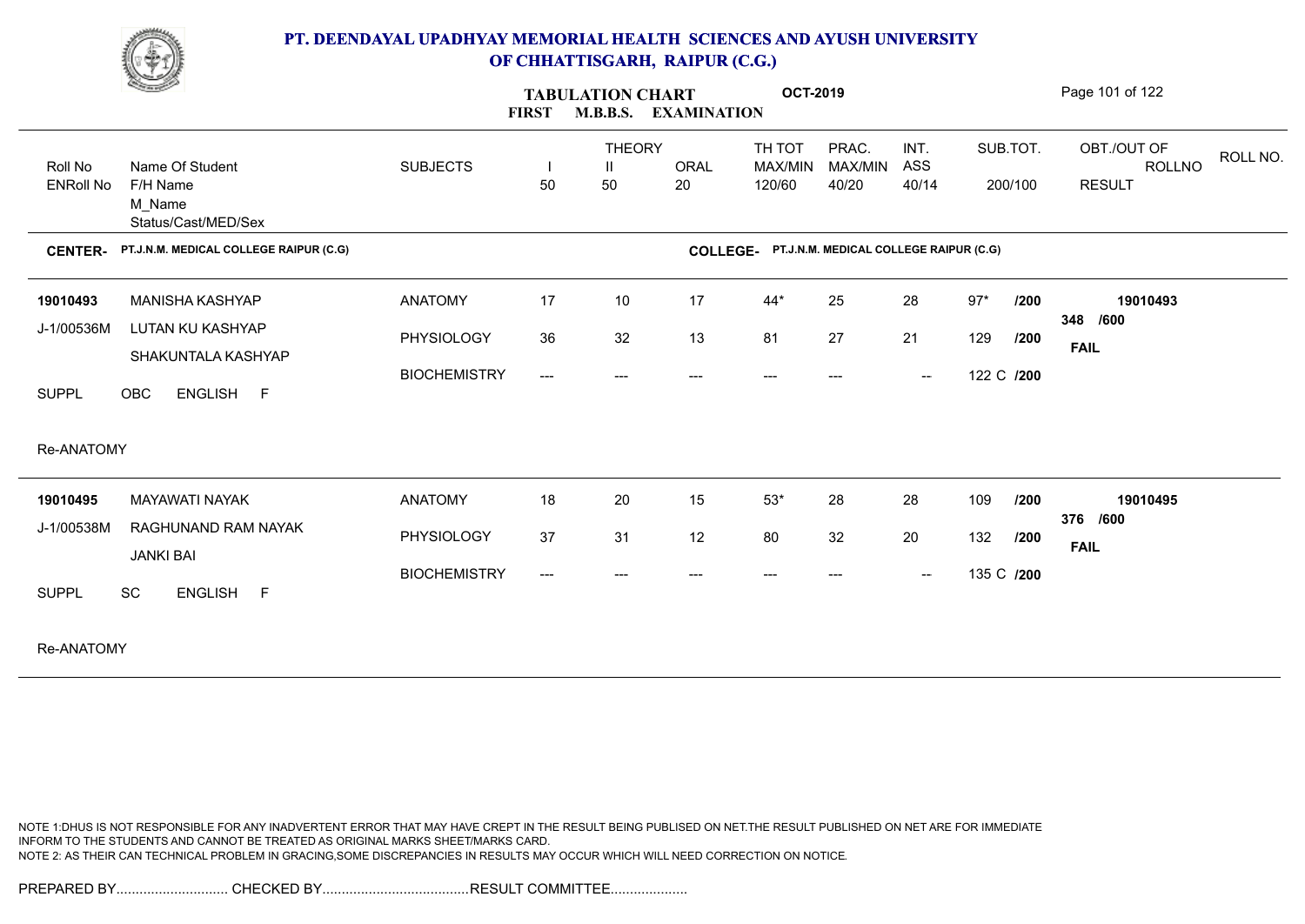

| <b>Contract of the Contract of the Contract of the Contract of the Contract of the Contract of the Contract of The Contract of The Contract of The Contract of The Contract of The Contract of The Contract of The Contract of T</b> |                     | <b>FIRST</b>                        | <b>TABULATION CHART</b><br><b>M.B.B.S. EXAMINATION</b> |             | <b>OCT-2019</b>                                 |                         |                                                |            |         | Page 102 of 122       |          |
|--------------------------------------------------------------------------------------------------------------------------------------------------------------------------------------------------------------------------------------|---------------------|-------------------------------------|--------------------------------------------------------|-------------|-------------------------------------------------|-------------------------|------------------------------------------------|------------|---------|-----------------------|----------|
| Name Of Student<br>Roll No                                                                                                                                                                                                           | <b>SUBJECTS</b>     |                                     | <b>THEORY</b><br>Ш                                     | <b>ORAL</b> | TH TOT<br>MAX/MIN                               | PRAC.<br><b>MAX/MIN</b> | INT.<br>ASS                                    | SUB.TOT.   |         | OBT./OUT OF<br>ROLLNO | ROLL NO. |
| <b>ENRoll No</b><br>F/H Name<br>M_Name<br>Status/Cast/MED/Sex                                                                                                                                                                        |                     | 50                                  | 50                                                     | 20          | 120/60                                          | 40/20                   | 40/14                                          |            | 200/100 | <b>RESULT</b>         |          |
| PT.J.N.M. MEDICAL COLLEGE RAIPUR (C.G)<br><b>CENTER-</b>                                                                                                                                                                             |                     |                                     |                                                        |             | COLLEGE- PT.J.N.M. MEDICAL COLLEGE RAIPUR (C.G) |                         |                                                |            |         |                       |          |
| <b>NANDANI</b><br>19010497                                                                                                                                                                                                           | <b>ANATOMY</b>      | 26                                  | 26                                                     | 16          | 68                                              | 27                      | 29                                             | 124        | /200    | 19010497<br>393 /600  |          |
| J-1/00541M<br><b>UBARAN DAS</b><br><b>INDIRA</b>                                                                                                                                                                                     | PHYSIOLOGY          | $\hspace{0.05cm}---\hspace{0.05cm}$ | $---$                                                  | ---         | $---$                                           | $---$                   | $\hspace{0.1mm}-\hspace{0.1mm}-\hspace{0.1mm}$ | 125 C /200 |         | <b>PASS</b>           |          |
| SC<br>ENGLISH F<br><b>SUPPL</b>                                                                                                                                                                                                      | <b>BIOCHEMISTRY</b> | $\hspace{0.05cm} \ldots$            | $---$                                                  | ---         | $---$                                           | $---$                   | $\hspace{0.1mm}-\hspace{0.1mm}-\hspace{0.1mm}$ | 144 C /200 |         |                       |          |
|                                                                                                                                                                                                                                      |                     |                                     |                                                        |             |                                                 |                         |                                                |            |         |                       |          |
| <b>NAVEEN SINGH</b><br>19010498                                                                                                                                                                                                      | <b>ANATOMY</b>      | 22                                  | 14                                                     | 16          | $52*$                                           | 27                      | 25                                             | 104        | 1200    | 19010498<br>358 /600  |          |
| J-1/00542M<br>PRABHUDAYAL SINGH<br><b>GOMATI SINGH</b>                                                                                                                                                                               | PHYSIOLOGY          | 36                                  | 34                                                     | 14          | 84                                              | 25                      | 22                                             | 131        | /200    | <b>FAIL</b>           |          |
| <b>SUPPL</b><br><b>ST</b><br>ENGLISH M                                                                                                                                                                                               | <b>BIOCHEMISTRY</b> | $\hspace{0.05cm}---\hspace{0.05cm}$ | $---$                                                  | ---         | $---$                                           | $---$                   | $\sim$                                         | 123 C /200 |         |                       |          |
| Re-ANATOMY                                                                                                                                                                                                                           |                     |                                     |                                                        |             |                                                 |                         |                                                |            |         |                       |          |

NOTE 1:DHUS IS NOT RESPONSIBLE FOR ANY INADVERTENT ERROR THAT MAY HAVE CREPT IN THE RESULT BEING PUBLISED ON NET.THE RESULT PUBLISHED ON NET ARE FOR IMMEDIATE INFORM TO THE STUDENTS AND CANNOT BE TREATED AS ORIGINAL MARKS SHEET/MARKS CARD. NOTE 2: AS THEIR CAN TECHNICAL PROBLEM IN GRACING,SOME DISCREPANCIES IN RESULTS MAY OCCUR WHICH WILL NEED CORRECTION ON NOTICE.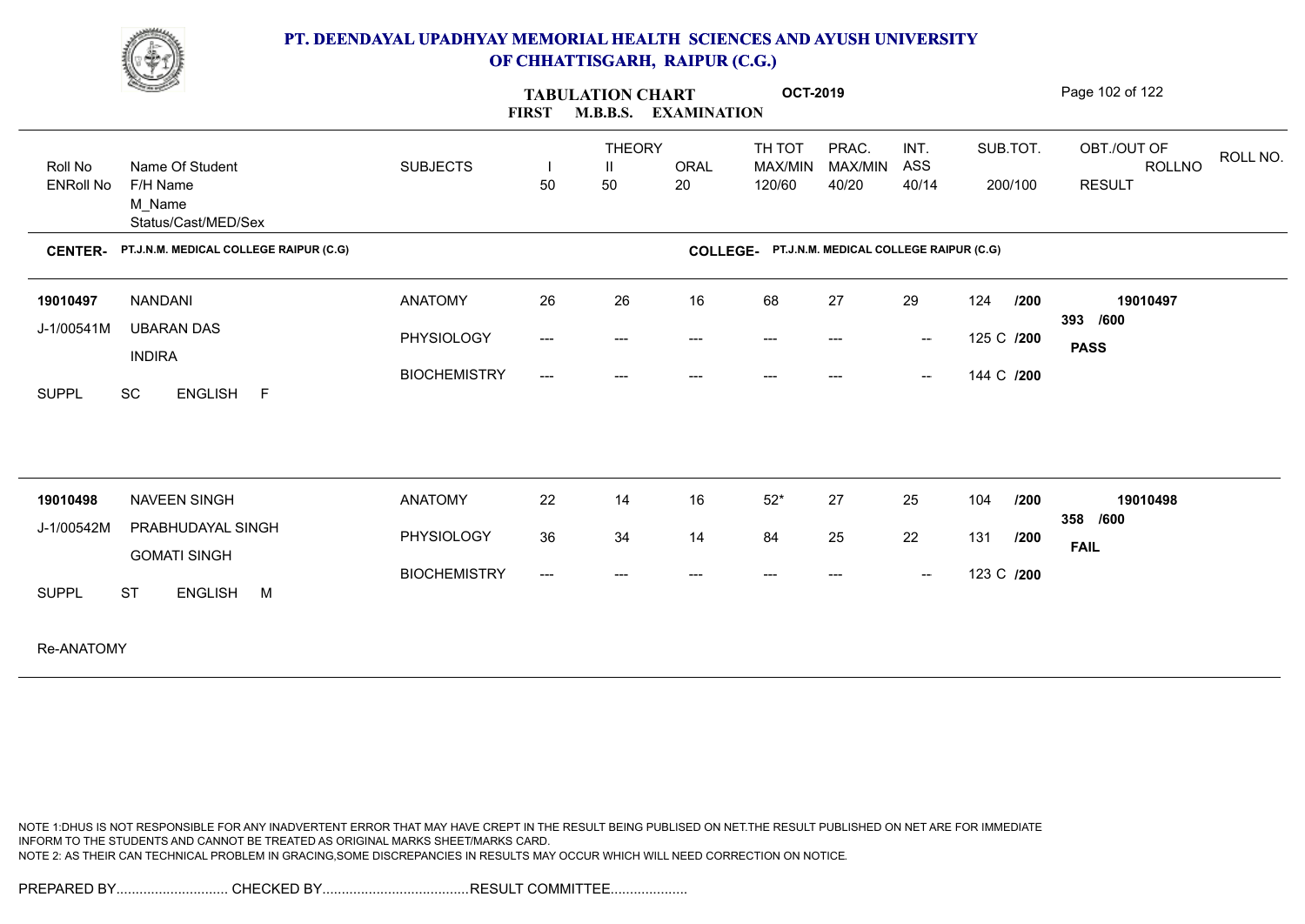

|                             | <u>Change</u>                          |                     | <b>FIRST</b>             | <b>TABULATION CHART</b><br><b>M.B.B.S.</b> | <b>EXAMINATION</b> | <b>OCT-2019</b>                                 |                           |                                                |            |                     | Page 103 of 122                                    |
|-----------------------------|----------------------------------------|---------------------|--------------------------|--------------------------------------------|--------------------|-------------------------------------------------|---------------------------|------------------------------------------------|------------|---------------------|----------------------------------------------------|
| Roll No<br><b>ENRoll No</b> | Name Of Student<br>F/H Name            | <b>SUBJECTS</b>     | 50                       | <b>THEORY</b><br>Ш<br>50                   | <b>ORAL</b><br>20  | TH TOT<br>MAX/MIN<br>120/60                     | PRAC.<br>MAX/MIN<br>40/20 | INT.<br>ASS<br>40/14                           |            | SUB.TOT.<br>200/100 | OBT./OUT OF<br>ROLL NO.<br>ROLLNO<br><b>RESULT</b> |
|                             | M_Name<br>Status/Cast/MED/Sex          |                     |                          |                                            |                    |                                                 |                           |                                                |            |                     |                                                    |
| <b>CENTER-</b>              | PT.J.N.M. MEDICAL COLLEGE RAIPUR (C.G) |                     |                          |                                            |                    | COLLEGE- PT.J.N.M. MEDICAL COLLEGE RAIPUR (C.G) |                           |                                                |            |                     |                                                    |
| 19010499                    | NEELAKSH SHARMA                        | <b>ANATOMY</b>      | 23                       | 34                                         | 15                 | 72                                              | 26                        | 28                                             | 126        | /200                | 19010499<br>373 /600                               |
| J-1/00543M                  | ATUL SHARMA<br>SUDHA SHARMA            | PHYSIOLOGY          | $\hspace{0.05cm} \ldots$ | ---                                        |                    |                                                 |                           | $\overline{\phantom{a}}$                       | 119 C /200 |                     | <b>PASS</b>                                        |
| <b>SUPPL</b>                | ENGLISH M<br><b>GEN</b>                | <b>BIOCHEMISTRY</b> | ---                      | ---                                        |                    |                                                 |                           | $\overline{\phantom{a}}$                       | 128 C /200 |                     |                                                    |
|                             |                                        |                     |                          |                                            |                    |                                                 |                           |                                                |            |                     |                                                    |
|                             | NEETA AHUJA                            | <b>ANATOMY</b>      | 26                       | 27                                         | 17                 | 70                                              | 30                        | 29                                             | 129        | /200                | 19010501                                           |
| 19010501<br>J-1/00545M      | LAXMI CHAND AHUJA                      |                     |                          |                                            |                    |                                                 |                           |                                                |            |                     | 426 /600                                           |
|                             | MANISHA AHUJA                          | PHYSIOLOGY          | 41                       | 39                                         | 14                 | 94                                              | 35                        | 25                                             | 154        | /200                | <b>PASS</b>                                        |
| <b>SUPPL</b>                | <b>GEN</b><br>ENGLISH F                | <b>BIOCHEMISTRY</b> | ---                      | ---                                        |                    |                                                 |                           | $\hspace{0.1mm}-\hspace{0.1mm}-\hspace{0.1mm}$ | 143 C /200 |                     |                                                    |

NOTE 1:DHUS IS NOT RESPONSIBLE FOR ANY INADVERTENT ERROR THAT MAY HAVE CREPT IN THE RESULT BEING PUBLISED ON NET.THE RESULT PUBLISHED ON NET ARE FOR IMMEDIATE INFORM TO THE STUDENTS AND CANNOT BE TREATED AS ORIGINAL MARKS SHEET/MARKS CARD. NOTE 2: AS THEIR CAN TECHNICAL PROBLEM IN GRACING,SOME DISCREPANCIES IN RESULTS MAY OCCUR WHICH WILL NEED CORRECTION ON NOTICE.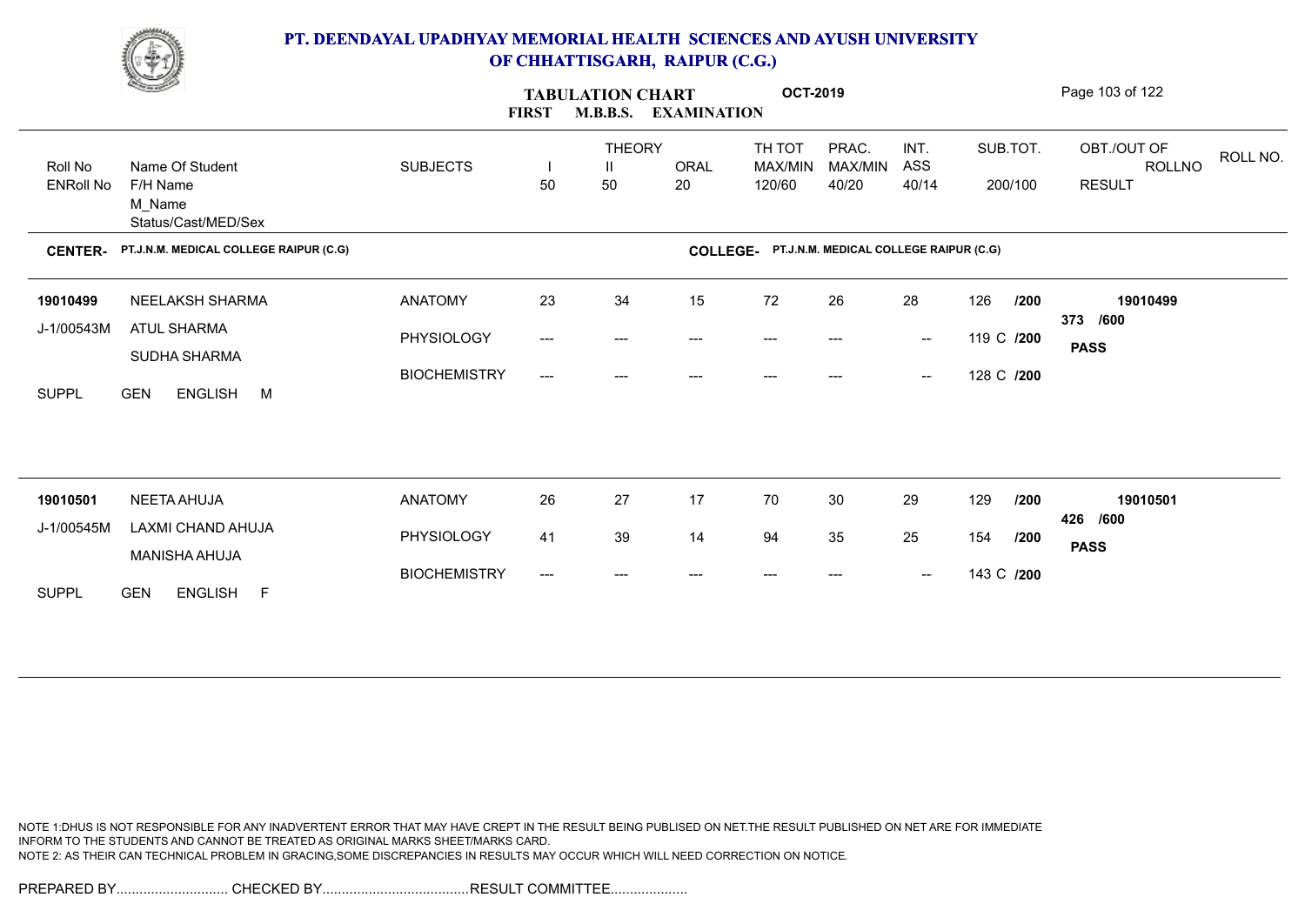

|                             | <u>Change</u>                                                | <b>FIRST</b>        | <b>TABULATION CHART</b><br><b>M.B.B.S.</b> | <b>EXAMINATION</b>       | <b>OCT-2019</b>   |                                                 |                           |                                                |            | Page 104 of 122     |                                                    |
|-----------------------------|--------------------------------------------------------------|---------------------|--------------------------------------------|--------------------------|-------------------|-------------------------------------------------|---------------------------|------------------------------------------------|------------|---------------------|----------------------------------------------------|
| Roll No<br><b>ENRoll No</b> | Name Of Student<br>F/H Name<br>M_Name<br>Status/Cast/MED/Sex | <b>SUBJECTS</b>     | H<br>50                                    | <b>THEORY</b><br>Ш<br>50 | <b>ORAL</b><br>20 | TH TOT<br>MAX/MIN<br>120/60                     | PRAC.<br>MAX/MIN<br>40/20 | INT.<br>ASS<br>40/14                           |            | SUB.TOT.<br>200/100 | OBT./OUT OF<br>ROLL NO.<br>ROLLNO<br><b>RESULT</b> |
| <b>CENTER-</b>              | PT.J.N.M. MEDICAL COLLEGE RAIPUR (C.G)                       |                     |                                            |                          |                   | COLLEGE- PT.J.N.M. MEDICAL COLLEGE RAIPUR (C.G) |                           |                                                |            |                     |                                                    |
| 19010502                    | OMPRAKASH                                                    | <b>ANATOMY</b>      | 22                                         | 21                       | 16                | $59*$                                           | 23                        | 25                                             | 107        | /200                | 19010502<br>355 /600                               |
| J-1/00546M                  | <b>BIRBAL RAM</b><br>SHIVMANIYA                              | PHYSIOLOGY          | 38                                         | 31                       | 13                | 82                                              | 28                        | 21                                             | 131        | /200                | <b>PASS</b>                                        |
| <b>SUPPL</b>                | ENGLISH M<br><b>ST</b>                                       | <b>BIOCHEMISTRY</b> | ---                                        | ---                      | ---               | ---                                             | ---                       | $\hspace{0.1mm}-\hspace{0.1mm}-\hspace{0.1mm}$ | 117 C /200 |                     | <b>VCG 01</b>                                      |
|                             |                                                              |                     |                                            |                          |                   |                                                 |                           |                                                |            |                     |                                                    |
| 19010503                    | <b>OSHIN PRAJAPATI</b>                                       | <b>ANATOMY</b>      | 22                                         | 30                       | 16                | 68                                              | 30                        | 29                                             | 127        | /200                | 19010503<br>379 /600                               |
| J-1/00547M                  | S.K. PRAJAPATI<br><b>MANIO PRAJAPATI</b>                     | PHYSIOLOGY          | ---                                        | ---                      | ---               | ---                                             | ---                       | $\overline{\phantom{a}}$                       | 120 C /200 |                     | <b>PASS</b>                                        |
| <b>SUPPL</b>                | <b>ST</b><br>ENGLISH F                                       | <b>BIOCHEMISTRY</b> | ---                                        | ---                      | ---               | $---$                                           | ---                       | $\hspace{0.1mm}-\hspace{0.1mm}-\hspace{0.1mm}$ | 132 C /200 |                     |                                                    |

NOTE 1:DHUS IS NOT RESPONSIBLE FOR ANY INADVERTENT ERROR THAT MAY HAVE CREPT IN THE RESULT BEING PUBLISED ON NET.THE RESULT PUBLISHED ON NET ARE FOR IMMEDIATE INFORM TO THE STUDENTS AND CANNOT BE TREATED AS ORIGINAL MARKS SHEET/MARKS CARD. NOTE 2: AS THEIR CAN TECHNICAL PROBLEM IN GRACING,SOME DISCREPANCIES IN RESULTS MAY OCCUR WHICH WILL NEED CORRECTION ON NOTICE.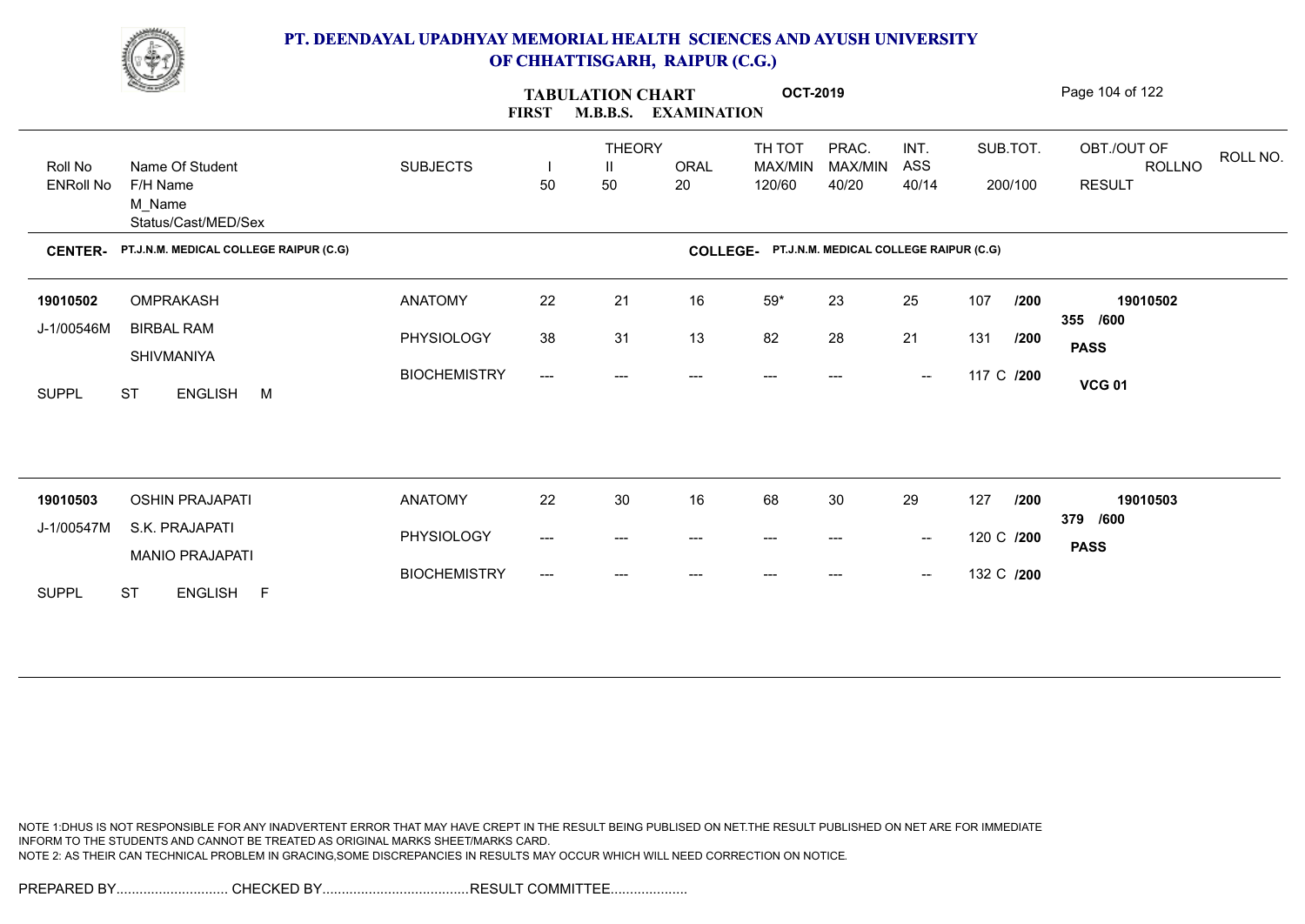

| <b>Comment</b>                                                |                                        | <b>FIRST</b>        |                          | <b>TABULATION CHART</b><br><b>M.B.B.S.</b> | <b>EXAMINATION</b> | <b>OCT-2019</b>   |                                                 |                                                |            |         | Page 105 of 122              |          |
|---------------------------------------------------------------|----------------------------------------|---------------------|--------------------------|--------------------------------------------|--------------------|-------------------|-------------------------------------------------|------------------------------------------------|------------|---------|------------------------------|----------|
| Name Of Student<br>Roll No                                    |                                        | <b>SUBJECTS</b>     | $\overline{\phantom{a}}$ | <b>THEORY</b><br>Ш                         | <b>ORAL</b>        | TH TOT<br>MAX/MIN | PRAC.<br>MAX/MIN                                | INT.<br>ASS                                    | SUB.TOT.   |         | OBT./OUT OF<br><b>ROLLNO</b> | ROLL NO. |
| <b>ENRoll No</b><br>F/H Name<br>M_Name<br>Status/Cast/MED/Sex |                                        |                     | 50                       | 50                                         | 20                 | 120/60            | 40/20                                           | 40/14                                          |            | 200/100 | <b>RESULT</b>                |          |
| <b>CENTER-</b>                                                | PT.J.N.M. MEDICAL COLLEGE RAIPUR (C.G) |                     |                          |                                            |                    |                   | COLLEGE- PT.J.N.M. MEDICAL COLLEGE RAIPUR (C.G) |                                                |            |         |                              |          |
| PRAVEEN TIRKEY<br>19010505                                    |                                        | <b>ANATOMY</b>      | 23                       | 21                                         | 15                 | $59^{\star}$      | 26                                              | 24                                             | 109        | /200    | 19010505<br>333 /600         |          |
| J-1/00550M<br><b>HABIL TIRKEY</b><br>PREMATIRKEY              |                                        | PHYSIOLOGY          | ---                      | ---                                        | $---$              | $---$             | $---$                                           | $\hspace{0.1mm}-\hspace{0.1mm}-\hspace{0.1mm}$ | 113 C /200 |         | <b>PASS</b>                  |          |
| <b>ST</b><br><b>SUPPL</b>                                     | ENGLISH M                              | <b>BIOCHEMISTRY</b> | 23                       | 27                                         | 11                 | 61                | 23                                              | 27                                             | 111        | /200    | <b>VCG 01</b>                |          |
|                                                               |                                        |                     |                          |                                            |                    |                   |                                                 |                                                |            |         |                              |          |
| PREM SINGH<br>19010506                                        |                                        | <b>ANATOMY</b>      | 31                       | 28                                         | 16                 | 75                | 27                                              | 29                                             | 131        | /200    | 19010506                     |          |
| <b>SAMPAT LAL</b><br>J-1/00551M                               |                                        | PHYSIOLOGY          | ---                      | ---                                        | $---$              | ---               | ---                                             | $\hspace{0.1mm}-\hspace{0.1mm}-\hspace{0.1mm}$ | 118 C /200 |         | 376 /600<br><b>PASS</b>      |          |
| <b>LAL DAI</b><br><b>ST</b><br><b>SUPPL</b>                   | <b>ENGLISH</b><br>M                    | <b>BIOCHEMISTRY</b> | ---                      | ---                                        | $---$              | $---$             | ---                                             | $\hspace{0.1mm}-\hspace{0.1mm}-\hspace{0.1mm}$ | 127 C /200 |         |                              |          |
|                                                               |                                        |                     |                          |                                            |                    |                   |                                                 |                                                |            |         |                              |          |

NOTE 1:DHUS IS NOT RESPONSIBLE FOR ANY INADVERTENT ERROR THAT MAY HAVE CREPT IN THE RESULT BEING PUBLISED ON NET.THE RESULT PUBLISHED ON NET ARE FOR IMMEDIATE INFORM TO THE STUDENTS AND CANNOT BE TREATED AS ORIGINAL MARKS SHEET/MARKS CARD. NOTE 2: AS THEIR CAN TECHNICAL PROBLEM IN GRACING,SOME DISCREPANCIES IN RESULTS MAY OCCUR WHICH WILL NEED CORRECTION ON NOTICE.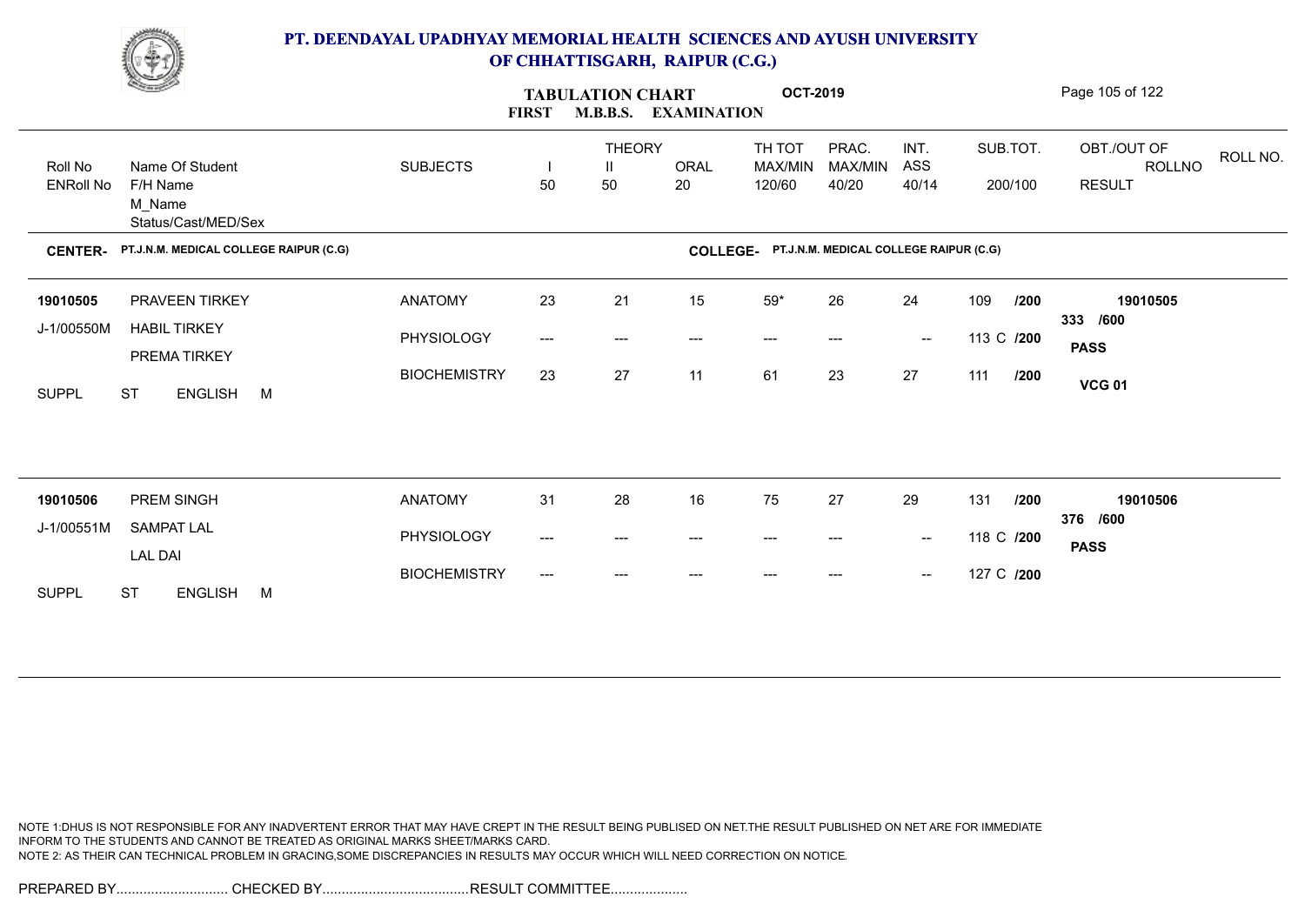

|                             | <u>Construction of the Sea</u>                               |                     | <b>FIRST</b>        | <b>TABULATION CHART</b><br><b>M.B.B.S.</b> | <b>EXAMINATION</b>     | <b>OCT-2019</b>             |                                        |                                                |            |                     | Page 106 of 122                                    |
|-----------------------------|--------------------------------------------------------------|---------------------|---------------------|--------------------------------------------|------------------------|-----------------------------|----------------------------------------|------------------------------------------------|------------|---------------------|----------------------------------------------------|
| Roll No<br><b>ENRoll No</b> | Name Of Student<br>F/H Name<br>M_Name<br>Status/Cast/MED/Sex | <b>SUBJECTS</b>     | 50                  | <b>THEORY</b><br>Ш<br>50                   | <b>ORAL</b><br>20      | TH TOT<br>MAX/MIN<br>120/60 | PRAC.<br>MAX/MIN<br>40/20              | INT.<br>ASS<br>40/14                           |            | SUB.TOT.<br>200/100 | OBT./OUT OF<br>ROLL NO.<br>ROLLNO<br><b>RESULT</b> |
| <b>CENTER-</b>              | PT.J.N.M. MEDICAL COLLEGE RAIPUR (C.G)                       |                     |                     |                                            | <b>COLLEGE-</b>        |                             | PT.J.N.M. MEDICAL COLLEGE RAIPUR (C.G) |                                                |            |                     |                                                    |
| 19010513                    | PURWANSH SINGH                                               | <b>ANATOMY</b>      | 21                  | 8                                          | 15                     | 44*                         | 26                                     | 24                                             | $94*$      | /200                | 19010513                                           |
| J-1/00558M                  | DP THAKUR<br><b>BASANTI THAKUR</b>                           | PHYSIOLOGY          | 33                  | 25                                         | 12                     | 70                          | 24                                     | 20                                             | 114        | /200                | 316 /600<br><b>FAIL</b>                            |
| <b>SUPPL</b>                | <b>ST</b><br>ENGLISH M                                       | <b>BIOCHEMISTRY</b> | 23                  | 26                                         | 12                     | 61                          | 23                                     | 24                                             | 108        | /200                |                                                    |
| Re-ANATOMY                  |                                                              |                     |                     |                                            |                        |                             |                                        |                                                |            |                     |                                                    |
| 19010516                    | <b>RAJ KUMAR BARSE</b>                                       | <b>ANATOMY</b>      | 29                  | 23                                         | 16                     | 68                          | 27                                     | 26                                             | 121        | /200                | 19010516<br>362 /600                               |
| J-1/00561M                  | <b>DIYARURAM BARSE</b><br>LATE DEVI BARSE                    | PHYSIOLOGY          | $\qquad \qquad - -$ | ---                                        | $\qquad \qquad \cdots$ | $---$                       | $---$                                  | $\hspace{0.1mm}-\hspace{0.1mm}-\hspace{0.1mm}$ | 109 C /200 |                     | <b>PASS</b>                                        |
| <b>SUPPL</b>                | <b>ST</b><br><b>ENGLISH</b><br>M                             | <b>BIOCHEMISTRY</b> | $---$               | ---                                        |                        |                             |                                        | $\hspace{0.1mm}-\hspace{0.1mm}-\hspace{0.1mm}$ | 132 C /200 |                     |                                                    |

NOTE 1:DHUS IS NOT RESPONSIBLE FOR ANY INADVERTENT ERROR THAT MAY HAVE CREPT IN THE RESULT BEING PUBLISED ON NET.THE RESULT PUBLISHED ON NET ARE FOR IMMEDIATE INFORM TO THE STUDENTS AND CANNOT BE TREATED AS ORIGINAL MARKS SHEET/MARKS CARD. NOTE 2: AS THEIR CAN TECHNICAL PROBLEM IN GRACING,SOME DISCREPANCIES IN RESULTS MAY OCCUR WHICH WILL NEED CORRECTION ON NOTICE.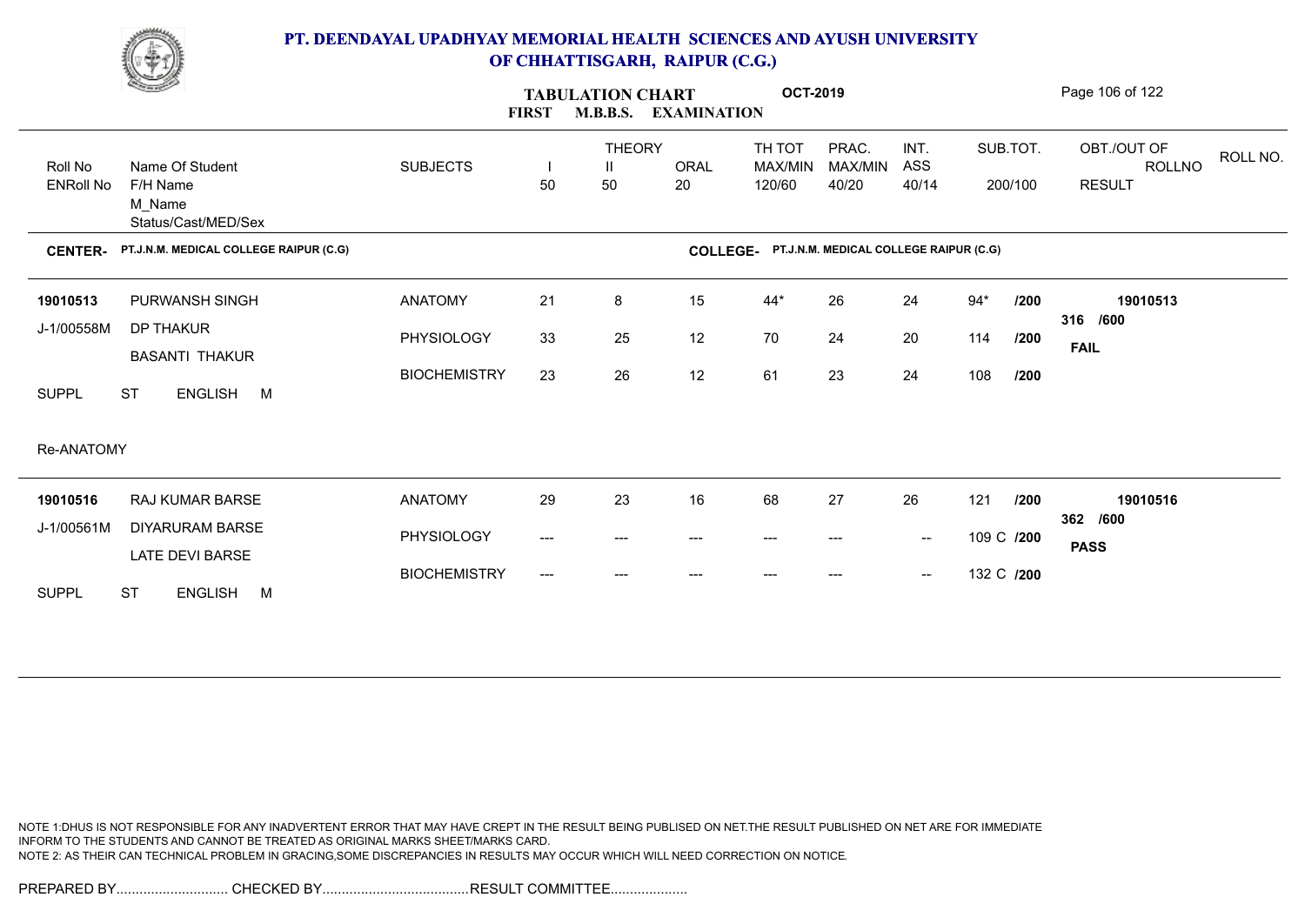

| <b>Change of Congress</b>                                     |                     | <b>FIRST</b>                        | <b>TABULATION CHART</b><br><b>M.B.B.S.</b> | <b>EXAMINATION</b> | <b>OCT-2019</b>                                 |         |        |            |         | Page 107 of 122 |          |
|---------------------------------------------------------------|---------------------|-------------------------------------|--------------------------------------------|--------------------|-------------------------------------------------|---------|--------|------------|---------|-----------------|----------|
|                                                               |                     |                                     | <b>THEORY</b>                              |                    | TH TOT                                          | PRAC.   | INT.   | SUB.TOT.   |         | OBT./OUT OF     | ROLL NO. |
| Roll No<br>Name Of Student                                    | <b>SUBJECTS</b>     |                                     | Ш                                          | <b>ORAL</b>        | MAX/MIN                                         | MAX/MIN | ASS    |            |         | ROLLNO          |          |
| <b>ENRoll No</b><br>F/H Name<br>M_Name<br>Status/Cast/MED/Sex |                     | 50                                  | 50                                         | 20                 | 120/60                                          | 40/20   | 40/14  |            | 200/100 | <b>RESULT</b>   |          |
| PT.J.N.M. MEDICAL COLLEGE RAIPUR (C.G)<br><b>CENTER-</b>      |                     |                                     |                                            |                    | COLLEGE- PT.J.N.M. MEDICAL COLLEGE RAIPUR (C.G) |         |        |            |         |                 |          |
| <b>RAJESH KUMAR</b><br>19010518                               | <b>ANATOMY</b>      | 24                                  | 25                                         | 17                 | 66                                              | 26      | 29     | 121        | /200    | 19010518        |          |
| J-1/00563M<br>SANTOSH KUMAR                                   | PHYSIOLOGY          | $\hspace{0.05cm}---\hspace{0.05cm}$ | $\qquad \qquad -\qquad -$                  | ---                | $---$                                           | $---$   | $\sim$ | 122 C /200 |         | 378 /600        |          |
| <b>ASHA DEVI</b>                                              |                     |                                     |                                            |                    |                                                 |         |        |            |         | <b>PASS</b>     |          |
| <b>SUPPL</b><br><b>GEN</b><br>ENGLISH M                       | <b>BIOCHEMISTRY</b> | $\hspace{0.05cm}---\hspace{0.05cm}$ | $---$                                      | $---$              | $---$                                           | $---$   | $\sim$ | 135 C /200 |         |                 |          |
| 19010519<br>RAMAN VIJAY KURRE                                 | <b>ANATOMY</b>      | 20                                  | 11                                         | 14                 | $45*$                                           | 23      | 23     | $91*$      | /200    | 19010519        |          |
| J-1/00564M<br><b>BEDRAM KURRE</b>                             |                     |                                     |                                            |                    |                                                 |         |        |            |         | 317 /600        |          |
| JAINU DEVI KURRE                                              | PHYSIOLOGY          | 39                                  | 23                                         | 12                 | 74                                              | 21      | 20     | 115        | /200    | <b>FAIL</b>     |          |
| SC<br>ENGLISH M<br><b>SUPPL</b>                               | <b>BIOCHEMISTRY</b> | $\hspace{0.05cm}---\hspace{0.05cm}$ | ---                                        | ---                | ---                                             | ---     | $\sim$ | 111 C /200 |         |                 |          |
| Re-ANATOMY                                                    |                     |                                     |                                            |                    |                                                 |         |        |            |         |                 |          |

NOTE 1:DHUS IS NOT RESPONSIBLE FOR ANY INADVERTENT ERROR THAT MAY HAVE CREPT IN THE RESULT BEING PUBLISED ON NET.THE RESULT PUBLISHED ON NET ARE FOR IMMEDIATE INFORM TO THE STUDENTS AND CANNOT BE TREATED AS ORIGINAL MARKS SHEET/MARKS CARD. NOTE 2: AS THEIR CAN TECHNICAL PROBLEM IN GRACING,SOME DISCREPANCIES IN RESULTS MAY OCCUR WHICH WILL NEED CORRECTION ON NOTICE.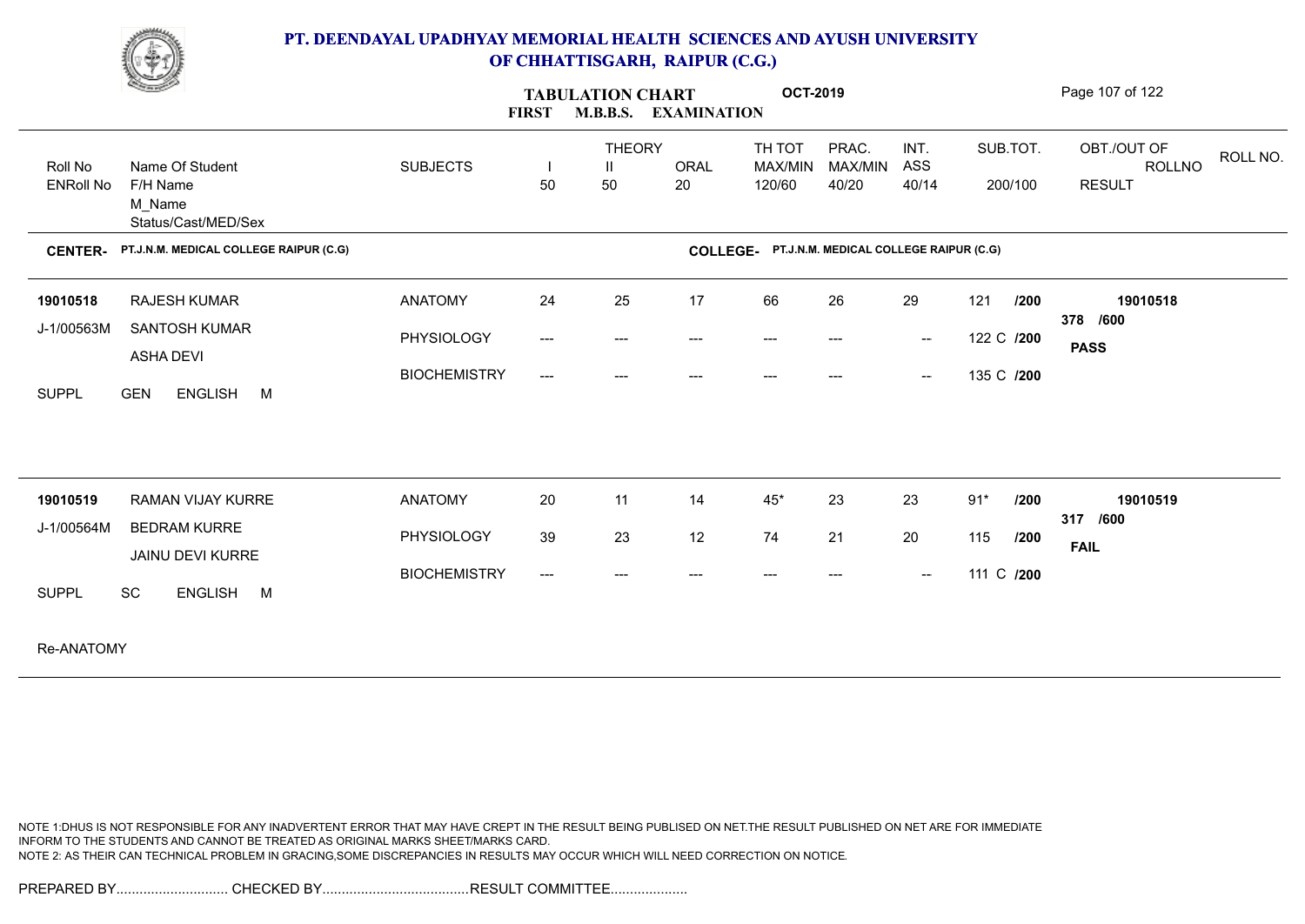

|                             | <u>Common Common Common Common Common Common Common Common Common Common Common Common Common Common Common Comm</u> |                     | <b>FIRST</b>        | <b>TABULATION CHART</b><br><b>M.B.B.S.</b> | <b>EXAMINATION</b>                  | <b>Oct-19</b>               |                                        |                                                |            |                     | Page 108 of 122                                           |
|-----------------------------|----------------------------------------------------------------------------------------------------------------------|---------------------|---------------------|--------------------------------------------|-------------------------------------|-----------------------------|----------------------------------------|------------------------------------------------|------------|---------------------|-----------------------------------------------------------|
| Roll No<br><b>ENRoll No</b> | Name Of Student<br>F/H Name<br>M Name<br>Status/Cast/MED/Sex                                                         | <b>SUBJECTS</b>     | 50                  | <b>THEORY</b><br>Ш<br>50                   | ORAL<br>20                          | TH TOT<br>MAX/MIN<br>120/60 | PRAC.<br>MAX/MIN<br>40/20              | INT.<br>ASS<br>40/14                           |            | SUB.TOT.<br>200/100 | OBT./OUT OF<br>ROLL NO.<br><b>ROLLNO</b><br><b>RESULT</b> |
| <b>CENTER-</b>              | PT.J.N.M. MEDICAL COLLEGE RAIPUR (C.G)                                                                               |                     |                     |                                            | <b>COLLEGE-</b>                     |                             | PT.J.N.M. MEDICAL COLLEGE RAIPUR (C.G) |                                                |            |                     |                                                           |
| 19010521                    | RIHAL DHAMGAYE                                                                                                       | <b>ANATOMY</b>      | 22                  | 15                                         | 16                                  | $53*$                       | 26                                     | 26                                             | 105        | /200                | 19010521<br>363 /600                                      |
| J-1/00566M                  | A.K DHAMGAYE<br>SANDHYA DHAMGAYE                                                                                     | PHYSIOLOGY          | 35                  | 32                                         | 15                                  | 82                          | 26                                     | 20                                             | 128        | /200                | <b>FAIL</b>                                               |
| SC<br><b>SUPPL</b>          | ENGLISH M                                                                                                            | <b>BIOCHEMISTRY</b> | $\qquad \qquad - -$ | ---                                        | $\hspace{0.05cm}---\hspace{0.05cm}$ |                             |                                        | $\hspace{0.1mm}-\hspace{0.1mm}-\hspace{0.1mm}$ | 130 C /200 |                     |                                                           |
| Re-ANATOMY                  |                                                                                                                      |                     |                     |                                            |                                     |                             |                                        |                                                |            |                     |                                                           |
| 19010522                    | <b>RISHABH BHAGAT</b>                                                                                                | <b>ANATOMY</b>      | 23                  | 10                                         | 15                                  | $48^{\star}$                | 26                                     | 23                                             | $97*$      | /200                | 19010522<br>361 /600                                      |
| J-1/00567M                  | <b>DINESH BHAGAT</b><br><b>ANITA BHAGAT</b>                                                                          | PHYSIOLOGY          | 38                  | 33                                         | 14                                  | 85                          | 29                                     | 20                                             | 134        | /200                | <b>FAIL</b>                                               |
| <b>ST</b><br><b>SUPPL</b>   | <b>ENGLISH</b><br>M                                                                                                  | <b>BIOCHEMISTRY</b> | $---$               |                                            | ---                                 |                             |                                        | $\hspace{0.05cm}$                              |            | 130 C /200          |                                                           |
|                             |                                                                                                                      |                     |                     |                                            |                                     |                             |                                        |                                                |            |                     |                                                           |

Re-ANATOMY

NOTE 1:DHUS IS NOT RESPONSIBLE FOR ANY INADVERTENT ERROR THAT MAY HAVE CREPT IN THE RESULT BEING PUBLISED ON NET.THE RESULT PUBLISHED ON NET ARE FOR IMMEDIATE INFORM TO THE STUDENTS AND CANNOT BE TREATED AS ORIGINAL MARKS SHEET/MARKS CARD. NOTE 2: AS THEIR CAN TECHNICAL PROBLEM IN GRACING,SOME DISCREPANCIES IN RESULTS MAY OCCUR WHICH WILL NEED CORRECTION ON NOTICE.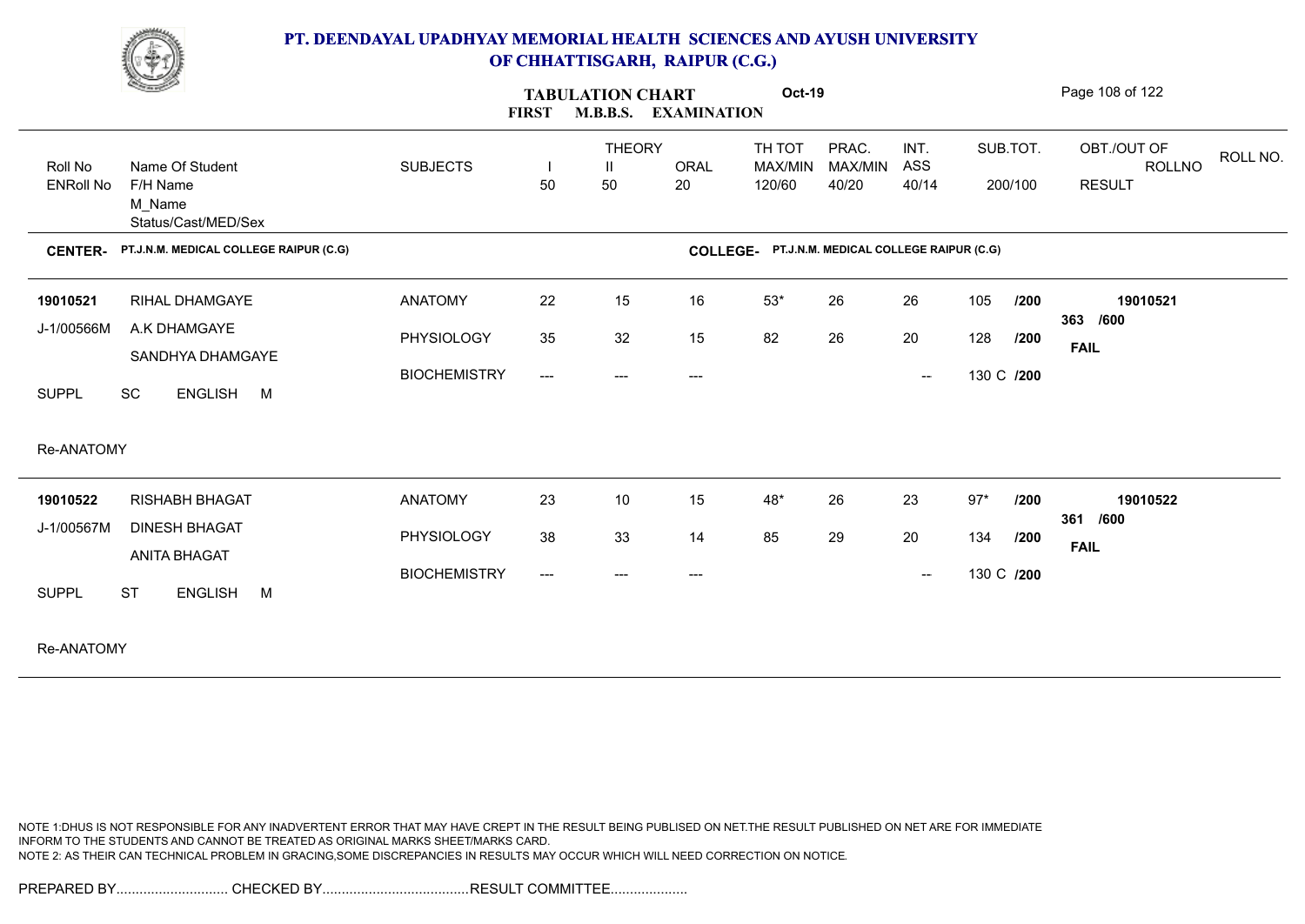

| <u>Change of the South of the South of the South of the South of the South of the South of the South of the South of the South of the South of the South of the South of the South of the South of the South of the South of the</u> |                              | <b>FIRST</b> | <b>TABULATION CHART</b><br><b>M.B.B.S.</b> | <b>EXAMINATION</b> | <b>OCT-2019</b>                                 |                           |                      |              |                     | Page 109 of 122                               |          |
|--------------------------------------------------------------------------------------------------------------------------------------------------------------------------------------------------------------------------------------|------------------------------|--------------|--------------------------------------------|--------------------|-------------------------------------------------|---------------------------|----------------------|--------------|---------------------|-----------------------------------------------|----------|
| Name Of Student<br>Roll No<br><b>ENRoll No</b><br>F/H Name<br>M_Name<br>Status/Cast/MED/Sex                                                                                                                                          | <b>SUBJECTS</b>              | 50           | <b>THEORY</b><br>$\mathbf{H}$<br>50        | <b>ORAL</b><br>20  | TH TOT<br>MAX/MIN<br>120/60                     | PRAC.<br>MAX/MIN<br>40/20 | INT.<br>ASS<br>40/14 |              | SUB.TOT.<br>200/100 | OBT./OUT OF<br><b>ROLLNO</b><br><b>RESULT</b> | ROLL NO. |
| PT.J.N.M. MEDICAL COLLEGE RAIPUR (C.G)<br><b>CENTER-</b>                                                                                                                                                                             |                              |              |                                            |                    | COLLEGE- PT.J.N.M. MEDICAL COLLEGE RAIPUR (C.G) |                           |                      |              |                     |                                               |          |
| 19010524<br><b>RISHI KUMAR DHRUW</b><br>J-1/00569M<br>KHEMRAJ DHRUW                                                                                                                                                                  | <b>ANATOMY</b><br>PHYSIOLOGY | 11<br>27     | 13<br>20                                   | 16<br>13           | $40^*$<br>60                                    | 24<br>30                  | 20<br>20             | $84*$<br>110 | /200<br>/200        | 19010524<br>292 /600                          |          |
| BHUVNESHWARI DHRUW<br><b>SUPPL</b><br><b>ST</b><br>ENGLISH M                                                                                                                                                                         | <b>BIOCHEMISTRY</b>          | 22           | 27                                         | $10\,$             | $59^{\star}$                                    | 23                        | 16                   | $98*$        | /200                | <b>FAIL</b>                                   |          |
| Re-ANATOMY BIOCHEMISTRY                                                                                                                                                                                                              |                              |              |                                            |                    |                                                 |                           |                      |              |                     |                                               |          |
| <b>SAGAR KARMA</b><br>19010531                                                                                                                                                                                                       | <b>ANATOMY</b>               | 21           | 8                                          | 14                 | $43*$                                           | 24                        | 24                   | $91*$        | /200                | 19010531                                      |          |
| J-1/00576M<br>PHUL SINGH KARMA<br><b>SUKODO KARMA</b>                                                                                                                                                                                | PHYSIOLOGY                   | 28           | 20                                         | 11                 | $59^{\star}$                                    | 25                        | 20                   | 104          | /200                | 301 /600<br><b>FAIL</b>                       |          |
| <b>ST</b><br>ENGLISH M<br><b>SUPPL</b>                                                                                                                                                                                               | <b>BIOCHEMISTRY</b>          | 26           | 24                                         | 10                 | 60                                              | 22                        | 24                   | 106          | /200                |                                               |          |
| Re-ANATOMY PHYSIOLOGY                                                                                                                                                                                                                |                              |              |                                            |                    |                                                 |                           |                      |              |                     |                                               |          |

NOTE 1:DHUS IS NOT RESPONSIBLE FOR ANY INADVERTENT ERROR THAT MAY HAVE CREPT IN THE RESULT BEING PUBLISED ON NET.THE RESULT PUBLISHED ON NET ARE FOR IMMEDIATE INFORM TO THE STUDENTS AND CANNOT BE TREATED AS ORIGINAL MARKS SHEET/MARKS CARD. NOTE 2: AS THEIR CAN TECHNICAL PROBLEM IN GRACING,SOME DISCREPANCIES IN RESULTS MAY OCCUR WHICH WILL NEED CORRECTION ON NOTICE.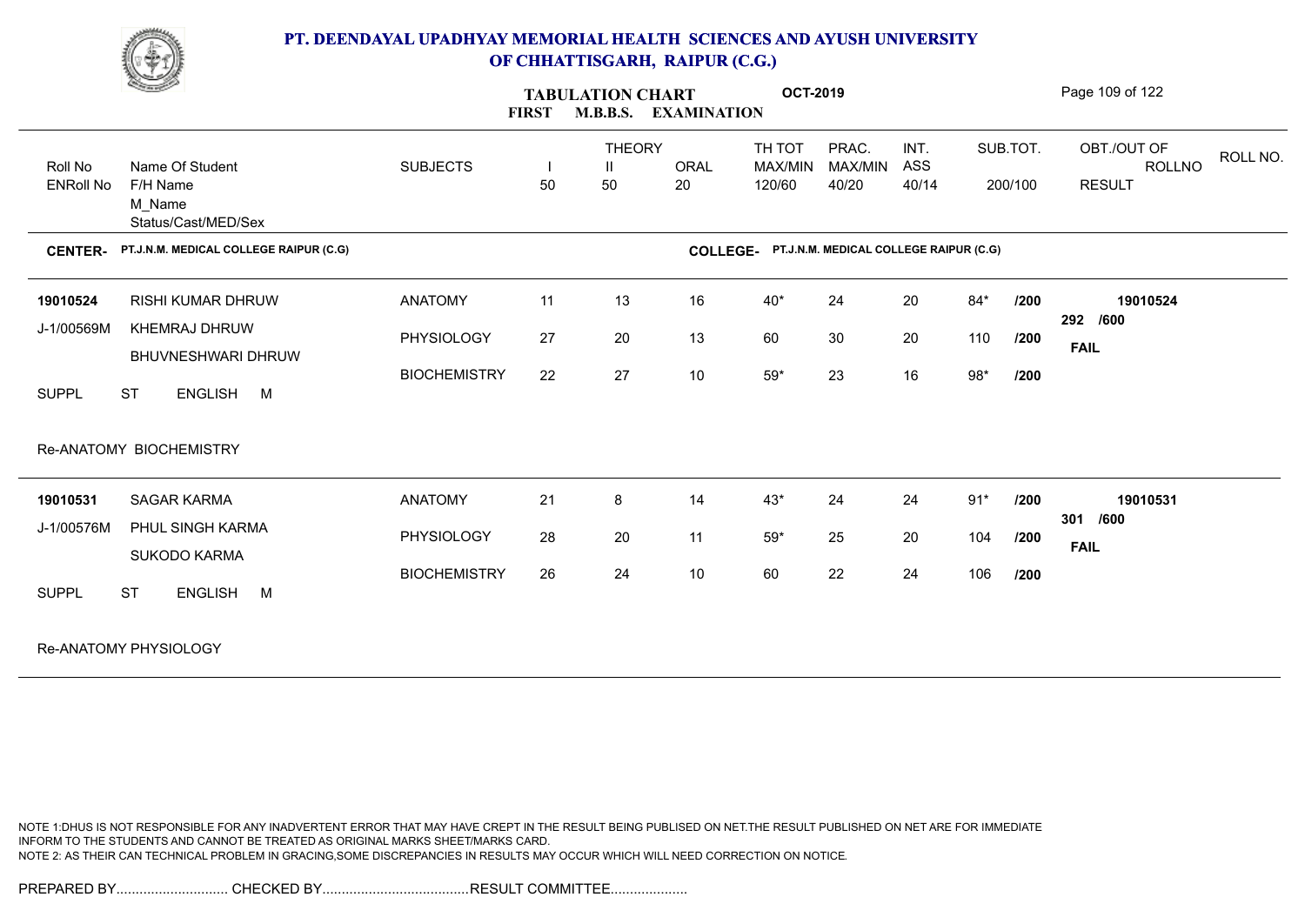

|                                                                                             | <u>Change</u>                               |                     | <b>FIRST</b> | <b>TABULATION CHART</b><br><b>M.B.B.S.</b> | <b>EXAMINATION</b> | Oct-19                                          |                           |                                                |     |                     | Page 110 of 122                                           |
|---------------------------------------------------------------------------------------------|---------------------------------------------|---------------------|--------------|--------------------------------------------|--------------------|-------------------------------------------------|---------------------------|------------------------------------------------|-----|---------------------|-----------------------------------------------------------|
| Name Of Student<br>Roll No<br><b>ENRoll No</b><br>F/H Name<br>M Name<br>Status/Cast/MED/Sex |                                             | <b>SUBJECTS</b>     | H<br>50      | <b>THEORY</b><br>Ш<br>50                   | ORAL<br>20         | TH TOT<br>MAX/MIN<br>120/60                     | PRAC.<br>MAX/MIN<br>40/20 | INT.<br>ASS<br>40/14                           |     | SUB.TOT.<br>200/100 | OBT./OUT OF<br>ROLL NO.<br><b>ROLLNO</b><br><b>RESULT</b> |
| <b>CENTER-</b>                                                                              | PT.J.N.M. MEDICAL COLLEGE RAIPUR (C.G)      |                     |              |                                            |                    | COLLEGE- PT.J.N.M. MEDICAL COLLEGE RAIPUR (C.G) |                           |                                                |     |                     |                                                           |
| 19010532                                                                                    | SAMEER                                      | <b>ANATOMY</b>      | 21           | 20                                         | 15                 | 56*                                             | 27                        | 26                                             | 109 | /200                | 19010532<br>357<br>/600                                   |
| J-1/00577M                                                                                  | <b>SHANTI LAL SIDAR</b><br>KALASHMOTI SIDAR | PHYSIOLOGY          | 37           | 32                                         | 12                 | 81                                              | 27                        | 20                                             | 128 | /200                | <b>PASS</b>                                               |
| <b>SUPPL</b>                                                                                | <b>ST</b><br>ENGLISH M                      | <b>BIOCHEMISTRY</b> | 26           | 28                                         | 14                 | 68                                              | 27                        | 25                                             | 120 | /200                | <b>DC 04</b>                                              |
|                                                                                             |                                             |                     |              |                                            |                    |                                                 |                           |                                                |     |                     |                                                           |
| 19010533                                                                                    | SANDHYA PISDA                               | <b>ANATOMY</b>      | 28           | 20                                         | 15                 | 63                                              | 28                        | 29                                             | 120 | /200                | 19010533<br>354 /600                                      |
| J-1/00578M                                                                                  | <b>KARTIK PISDA</b><br>SHANTI BAI PISDA     | PHYSIOLOGY          | ---          | ---                                        | $---$              | ---                                             | ---                       | $\hspace{0.1mm}-\hspace{0.1mm}-\hspace{0.1mm}$ |     | 112 C /200          | <b>PASS</b>                                               |
| <b>SUPPL</b>                                                                                | <b>ST</b><br>ENGLISH F                      | <b>BIOCHEMISTRY</b> | ---          | ---                                        | $---$              | $---$                                           | ---                       | $\hspace{0.1mm}-\hspace{0.1mm}-\hspace{0.1mm}$ |     | 122 C /200          |                                                           |

NOTE 1:DHUS IS NOT RESPONSIBLE FOR ANY INADVERTENT ERROR THAT MAY HAVE CREPT IN THE RESULT BEING PUBLISED ON NET.THE RESULT PUBLISHED ON NET ARE FOR IMMEDIATE INFORM TO THE STUDENTS AND CANNOT BE TREATED AS ORIGINAL MARKS SHEET/MARKS CARD. NOTE 2: AS THEIR CAN TECHNICAL PROBLEM IN GRACING,SOME DISCREPANCIES IN RESULTS MAY OCCUR WHICH WILL NEED CORRECTION ON NOTICE.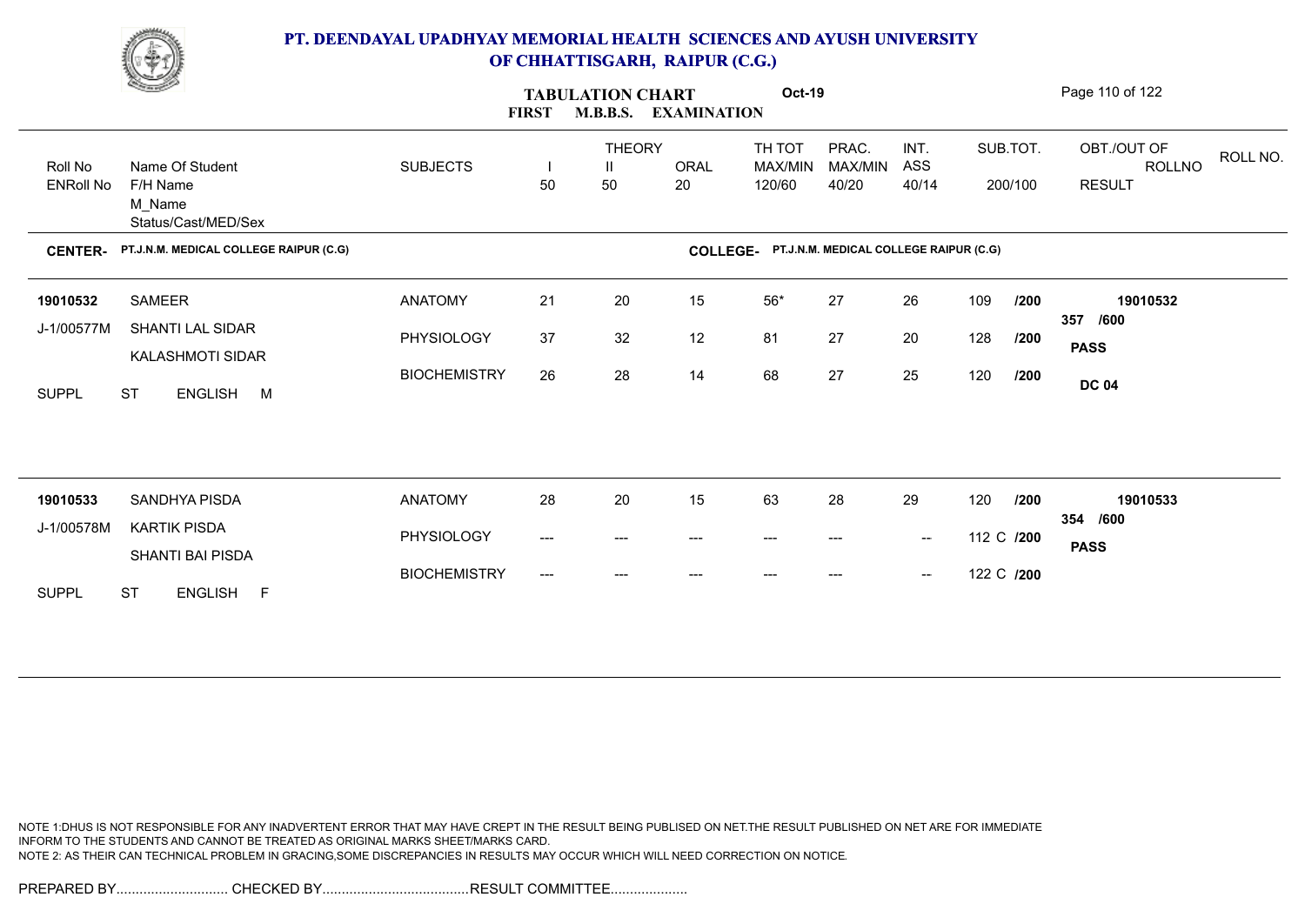

|                  | <u>Change</u>                               |                     | <b>FIRST</b>              | <b>TABULATION CHART</b><br><b>M.B.B.S.</b> | <b>EXAMINATION</b> | <b>Oct-19</b>                                   |                  |                                                |            |          | Page 111 of 122                          |
|------------------|---------------------------------------------|---------------------|---------------------------|--------------------------------------------|--------------------|-------------------------------------------------|------------------|------------------------------------------------|------------|----------|------------------------------------------|
| Roll No          | Name Of Student                             | <b>SUBJECTS</b>     |                           | <b>THEORY</b><br>$\mathbf{I}$              | <b>ORAL</b>        | TH TOT<br>MAX/MIN                               | PRAC.<br>MAX/MIN | INT.<br>ASS                                    |            | SUB.TOT. | OBT./OUT OF<br>ROLL NO.<br><b>ROLLNO</b> |
| <b>ENRoll No</b> | F/H Name<br>M Name<br>Status/Cast/MED/Sex   |                     | 50                        | 50                                         | 20                 | 120/60                                          | 40/20            | 40/14                                          |            | 200/100  | <b>RESULT</b>                            |
| <b>CENTER-</b>   | PT.J.N.M. MEDICAL COLLEGE RAIPUR (C.G)      |                     |                           |                                            |                    | COLLEGE- PT.J.N.M. MEDICAL COLLEGE RAIPUR (C.G) |                  |                                                |            |          |                                          |
| 19010536         | <b>SAPANA KHAIRWAR</b>                      | <b>ANATOMY</b>      | 30                        | 31                                         | 17                 | 78                                              | 30               | 30                                             | 138        | /200     | 19010536                                 |
| J-1/00581M       | <b>DILMOHAN SINGH</b><br><b>URMILA DEVI</b> | PHYSIOLOGY          | 40                        | 33                                         | 12                 | 85                                              | 29               | 21                                             | 135        | /200     | 396 /600<br><b>PASS</b>                  |
| <b>SUPPL</b>     | ENGLISH F<br><b>ST</b>                      | <b>BIOCHEMISTRY</b> | $\qquad \qquad -\qquad -$ | ---                                        | ---                |                                                 |                  | $\hspace{0.1mm}-\hspace{0.1mm}-\hspace{0.1mm}$ | 123 C /200 |          |                                          |
| 19010537         | SAURABH AGRAWAL                             | <b>ANATOMY</b>      | 28                        | 26                                         | 16                 | 70                                              | 26               | 23                                             | 119        | /200     | 19010537                                 |
| J-1/00582M       | SURESH CHAND AGRAWAL                        | PHYSIOLOGY          | 41                        | 34                                         | 12                 | 87                                              | 27               | 22                                             | 136        | /200     | 384 /600                                 |
|                  | MEERA DEVI AGRAWAL                          | <b>BIOCHEMISTRY</b> | ---                       | ---                                        | $---$              | $---$                                           | ---              | $\hspace{0.1mm}-\hspace{0.1mm}-\hspace{0.1mm}$ | 129 C /200 |          | <b>PASS</b>                              |
| <b>SUPPL</b>     | <b>GEN</b><br>ENGLISH M                     |                     |                           |                                            |                    |                                                 |                  |                                                |            |          |                                          |

NOTE 1:DHUS IS NOT RESPONSIBLE FOR ANY INADVERTENT ERROR THAT MAY HAVE CREPT IN THE RESULT BEING PUBLISED ON NET.THE RESULT PUBLISHED ON NET ARE FOR IMMEDIATE INFORM TO THE STUDENTS AND CANNOT BE TREATED AS ORIGINAL MARKS SHEET/MARKS CARD. NOTE 2: AS THEIR CAN TECHNICAL PROBLEM IN GRACING,SOME DISCREPANCIES IN RESULTS MAY OCCUR WHICH WILL NEED CORRECTION ON NOTICE.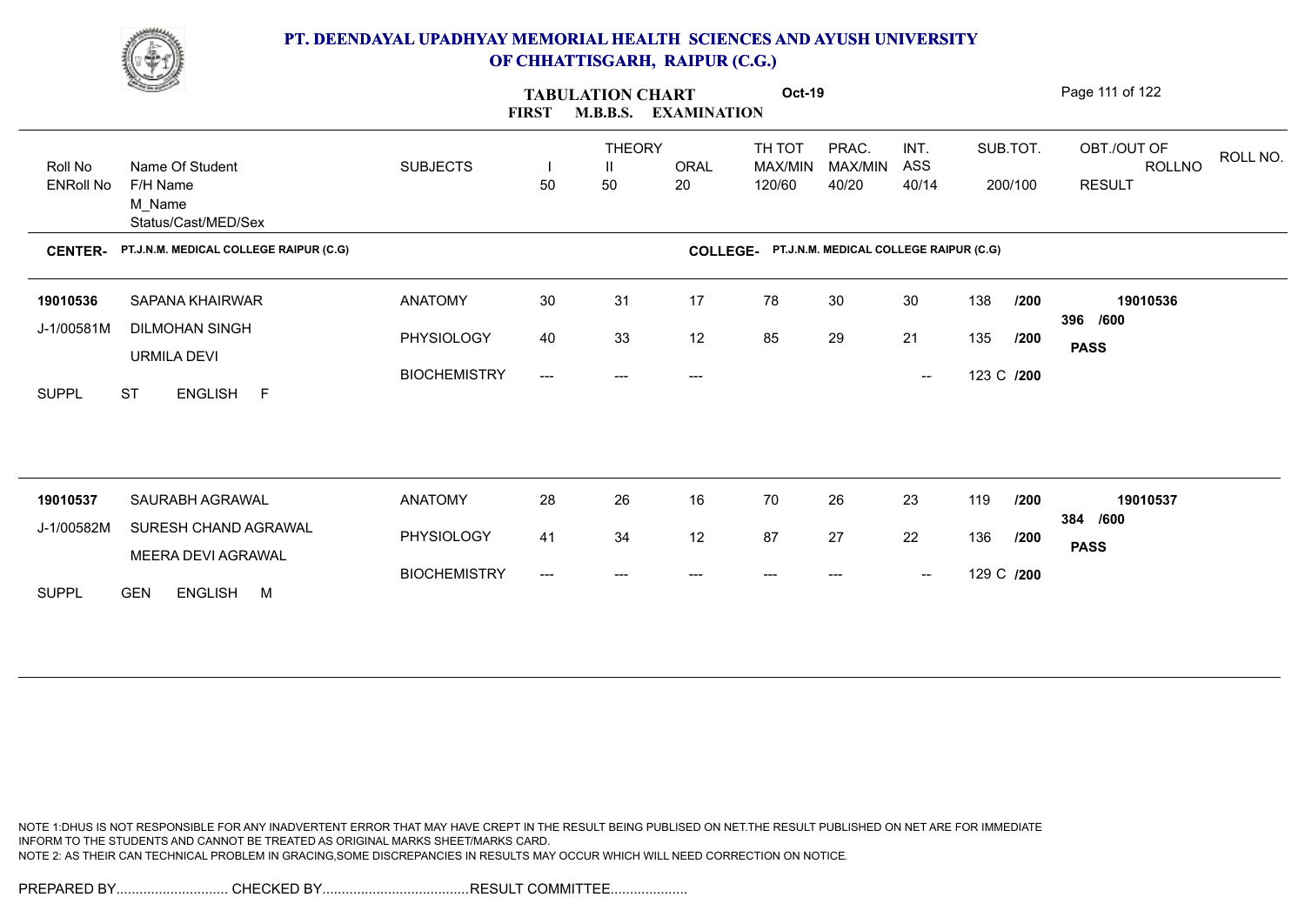

| <b>Comment of the Comment of the Comment of the Comment of the Comment of The Comment of The Comment of The Comment of The Comment of The Comment of The Comment of The Comment of The Comment of The Comment of The Comment of </b> |                                                              | <b>TABULATION CHART</b><br><b>M.B.B.S. EXAMINATION</b><br><b>FIRST</b> |                          |                           |                   |                                                 | <b>OCT-2019</b>           |                                                |            |                     | Page 112 of 122                               |          |
|--------------------------------------------------------------------------------------------------------------------------------------------------------------------------------------------------------------------------------------|--------------------------------------------------------------|------------------------------------------------------------------------|--------------------------|---------------------------|-------------------|-------------------------------------------------|---------------------------|------------------------------------------------|------------|---------------------|-----------------------------------------------|----------|
| Roll No<br><b>ENRoll No</b>                                                                                                                                                                                                          | Name Of Student<br>F/H Name<br>M Name<br>Status/Cast/MED/Sex | <b>SUBJECTS</b>                                                        | $\mathbf{I}$<br>50       | <b>THEORY</b><br>Ш<br>50  | <b>ORAL</b><br>20 | TH TOT<br>MAX/MIN<br>120/60                     | PRAC.<br>MAX/MIN<br>40/20 | INT.<br>ASS<br>40/14                           |            | SUB.TOT.<br>200/100 | OBT./OUT OF<br><b>ROLLNO</b><br><b>RESULT</b> | ROLL NO. |
| <b>CENTER-</b>                                                                                                                                                                                                                       | PT.J.N.M. MEDICAL COLLEGE RAIPUR (C.G)                       |                                                                        |                          |                           |                   | COLLEGE- PT.J.N.M. MEDICAL COLLEGE RAIPUR (C.G) |                           |                                                |            |                     |                                               |          |
| 19010545                                                                                                                                                                                                                             | SHRIKANT SAHU                                                | <b>ANATOMY</b>                                                         | 31                       | 19                        | 15                | 65                                              | 29                        | 26                                             | 120        | 1200                | 19010545<br>356 /600                          |          |
| J-1/00591M                                                                                                                                                                                                                           | RAJENDRA SAHU<br><b>JYOTI SAHU</b>                           | PHYSIOLOGY                                                             | $\hspace{0.05cm} \ldots$ | $\qquad \qquad -\qquad -$ | ---               | $\hspace{0.05cm}---\hspace{0.05cm}$             | $---$                     | $\sim$                                         | 111 C /200 |                     | <b>PASS</b>                                   |          |
| <b>SUPPL</b>                                                                                                                                                                                                                         | <b>GEN</b><br>ENGLISH M                                      | <b>BIOCHEMISTRY</b>                                                    | $\hspace{0.05cm} \ldots$ | ---                       | ---               |                                                 |                           | $\hspace{0.1mm}-\hspace{0.1mm}-\hspace{0.1mm}$ | 125 C /200 |                     |                                               |          |
|                                                                                                                                                                                                                                      |                                                              |                                                                        |                          |                           |                   |                                                 |                           |                                                |            |                     |                                               |          |
| 19010553                                                                                                                                                                                                                             | SUMEDHA SINGH                                                | <b>ANATOMY</b>                                                         | 19                       | 9                         | 17                | $45*$                                           | 24                        | 22                                             | $91*$      | /200                | 19010553<br>294 /600                          |          |
| J-1/00600M                                                                                                                                                                                                                           | KAMLESH SINGH<br>MANJUSHA SINGH                              | PHYSIOLOGY                                                             | 25                       | 26                        | 11                | 62                                              | 23                        | 20                                             | 105        | /200                | <b>FAIL</b>                                   |          |
| <b>SUPPL</b>                                                                                                                                                                                                                         | <b>GEN</b><br>ENGLISH F                                      | <b>BIOCHEMISTRY</b>                                                    | 26                       | 18                        | 10                | $54^{\star}$                                    | 20                        | 24                                             | $98*$      | /200                |                                               |          |
|                                                                                                                                                                                                                                      | Re-ANATOMY BIOCHEMISTRY                                      |                                                                        |                          |                           |                   |                                                 |                           |                                                |            |                     |                                               |          |

NOTE 1:DHUS IS NOT RESPONSIBLE FOR ANY INADVERTENT ERROR THAT MAY HAVE CREPT IN THE RESULT BEING PUBLISED ON NET.THE RESULT PUBLISHED ON NET ARE FOR IMMEDIATE INFORM TO THE STUDENTS AND CANNOT BE TREATED AS ORIGINAL MARKS SHEET/MARKS CARD. NOTE 2: AS THEIR CAN TECHNICAL PROBLEM IN GRACING,SOME DISCREPANCIES IN RESULTS MAY OCCUR WHICH WILL NEED CORRECTION ON NOTICE.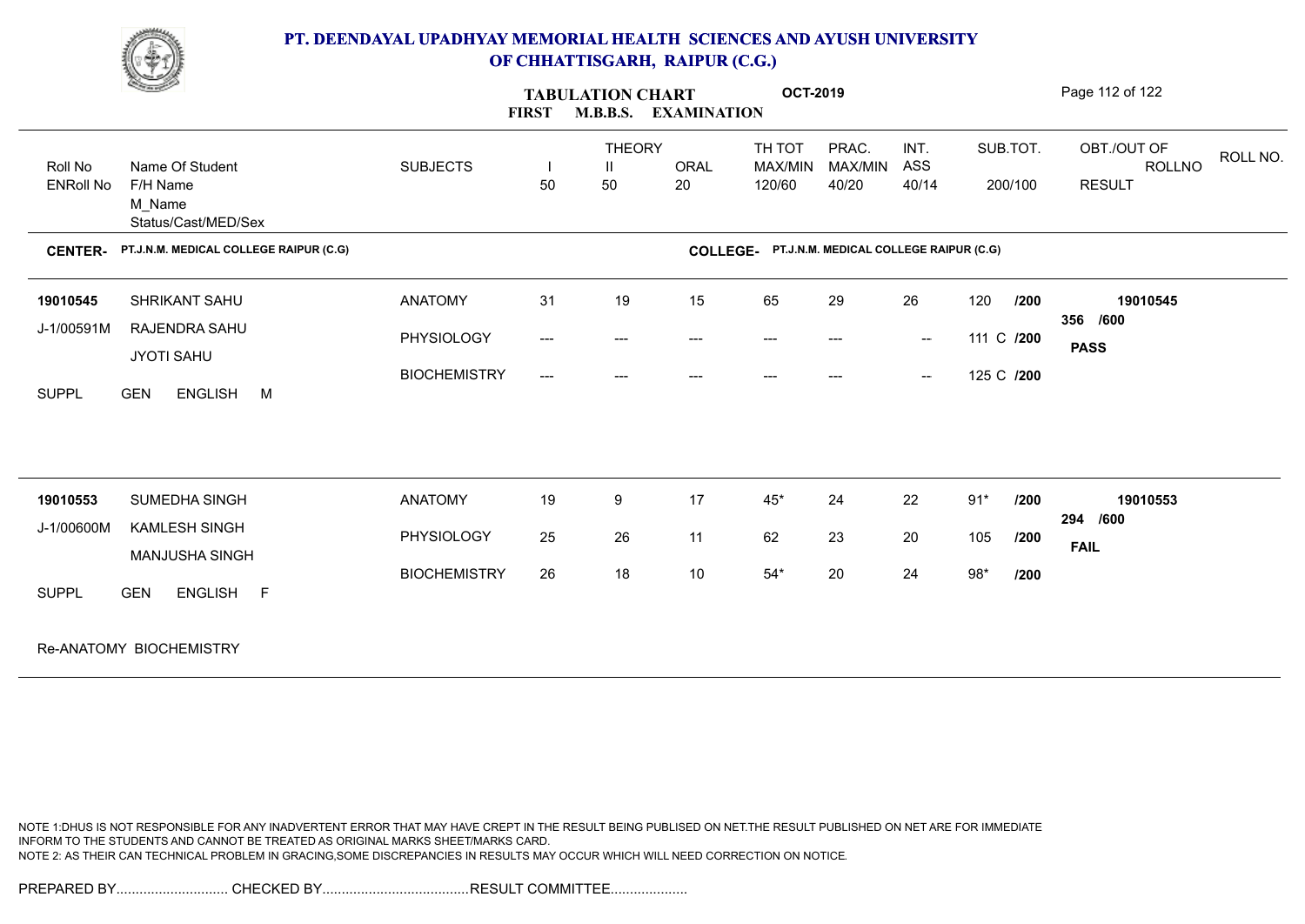

|                           | <b>Contract of the Contract of the Contract of the Contract of the Contract of the Contract of the Contract of The Contract of The Contract of The Contract of The Contract of The Contract of The Contract of The Contract of T</b> |                     | <b>FIRST</b>                        | <b>TABULATION CHART</b><br><b>M.B.B.S.</b> | <b>EXAMINATION</b> | <b>OCT-2019</b>                                 |                  |                                                |            |          | Page 113 of 122                          |
|---------------------------|--------------------------------------------------------------------------------------------------------------------------------------------------------------------------------------------------------------------------------------|---------------------|-------------------------------------|--------------------------------------------|--------------------|-------------------------------------------------|------------------|------------------------------------------------|------------|----------|------------------------------------------|
| Roll No                   | Name Of Student                                                                                                                                                                                                                      | <b>SUBJECTS</b>     |                                     | <b>THEORY</b><br>Ш                         | <b>ORAL</b>        | TH TOT<br>MAX/MIN                               | PRAC.<br>MAX/MIN | INT.<br>ASS                                    |            | SUB.TOT. | OBT./OUT OF<br>ROLL NO.<br><b>ROLLNO</b> |
| <b>ENRoll No</b>          | F/H Name<br>M Name<br>Status/Cast/MED/Sex                                                                                                                                                                                            |                     | 50                                  | 50                                         | 20                 | 120/60                                          | 40/20            | 40/14                                          |            | 200/100  | <b>RESULT</b>                            |
| <b>CENTER-</b>            | PT.J.N.M. MEDICAL COLLEGE RAIPUR (C.G)                                                                                                                                                                                               |                     |                                     |                                            |                    | COLLEGE- PT.J.N.M. MEDICAL COLLEGE RAIPUR (C.G) |                  |                                                |            |          |                                          |
| 19010556                  | <b>UJAGAR SINGH KANWAR</b>                                                                                                                                                                                                           | <b>ANATOMY</b>      | 28                                  | 20                                         | 16                 | 64                                              | 25               | 28                                             | 117        | /200     | 19010556<br>/600                         |
| J-1/00604M                | KALESHWER SINGH KANWAR<br>SAROJ KANWAR                                                                                                                                                                                               | PHYSIOLOGY          | 28                                  | 28                                         | 14                 | 70                                              | 28               | 20                                             | 118        | /200     | 347<br><b>PASS</b>                       |
| <b>SUPPL</b><br><b>ST</b> | ENGLISH M                                                                                                                                                                                                                            | <b>BIOCHEMISTRY</b> | 28                                  | 24                                         | 11                 | 63                                              | 23               | 26                                             | 112        | /200     |                                          |
|                           |                                                                                                                                                                                                                                      |                     |                                     |                                            |                    |                                                 |                  |                                                |            |          |                                          |
| 19010559                  | UTKARSH VERMA                                                                                                                                                                                                                        | <b>ANATOMY</b>      | 23                                  | 26                                         | 16                 | 65                                              | 26               | 27                                             | 118        | /200     | 19010559                                 |
| J-1/00607M                | RAJESH VERMA<br>AMBIKA VERMA                                                                                                                                                                                                         | PHYSIOLOGY          | 37                                  | 35                                         | 12                 | 84                                              | 31               | 20                                             | 135        | /200     | 373 /600<br><b>PASS</b>                  |
| SC<br><b>SUPPL</b>        | ENGLISH M                                                                                                                                                                                                                            | <b>BIOCHEMISTRY</b> | $\hspace{0.05cm}---\hspace{0.05cm}$ | $---$                                      | ---                | $--$                                            | $---$            | $\hspace{0.1mm}-\hspace{0.1mm}-\hspace{0.1mm}$ | 120 C /200 |          |                                          |
|                           |                                                                                                                                                                                                                                      |                     |                                     |                                            |                    |                                                 |                  |                                                |            |          |                                          |

NOTE 1:DHUS IS NOT RESPONSIBLE FOR ANY INADVERTENT ERROR THAT MAY HAVE CREPT IN THE RESULT BEING PUBLISED ON NET.THE RESULT PUBLISHED ON NET ARE FOR IMMEDIATE INFORM TO THE STUDENTS AND CANNOT BE TREATED AS ORIGINAL MARKS SHEET/MARKS CARD. NOTE 2: AS THEIR CAN TECHNICAL PROBLEM IN GRACING,SOME DISCREPANCIES IN RESULTS MAY OCCUR WHICH WILL NEED CORRECTION ON NOTICE.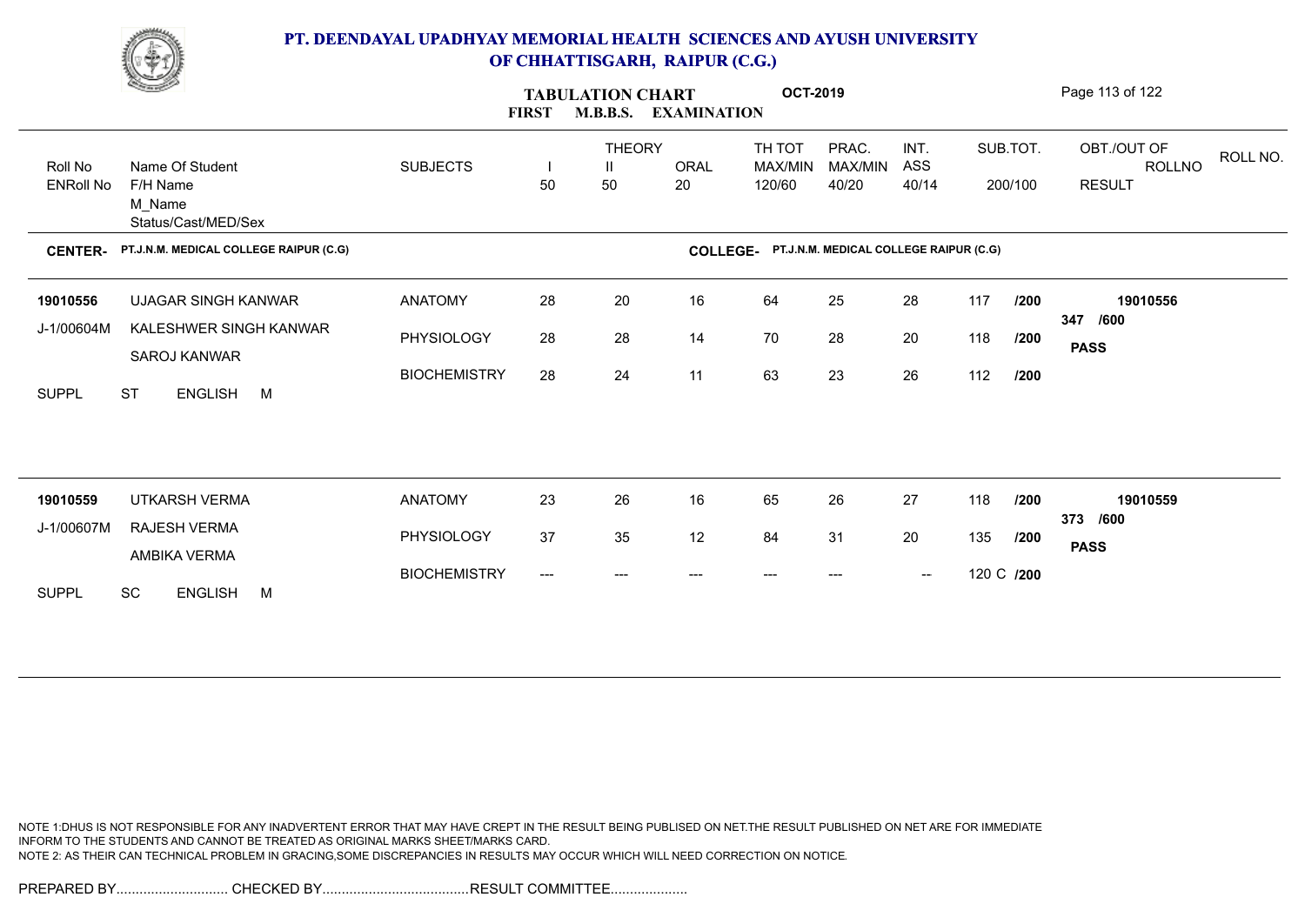

|                  | <b>Change of Congress</b>                      |                     | <b>FIRST</b>                        | <b>TABULATION CHART</b><br><b>M.B.B.S.</b> | <b>EXAMINATION</b> | <b>OCT-2019</b>                                 |                        |                                                |            |          | Page 114 of 122                   |
|------------------|------------------------------------------------|---------------------|-------------------------------------|--------------------------------------------|--------------------|-------------------------------------------------|------------------------|------------------------------------------------|------------|----------|-----------------------------------|
| Roll No          | Name Of Student                                | <b>SUBJECTS</b>     |                                     | <b>THEORY</b><br>Ш                         | <b>ORAL</b>        | TH TOT<br>MAX/MIN                               | PRAC.<br>MAX/MIN       | INT.<br>ASS                                    |            | SUB.TOT. | OBT./OUT OF<br>ROLL NO.<br>ROLLNO |
| <b>ENRoll No</b> | F/H Name<br>M Name<br>Status/Cast/MED/Sex      |                     | 50                                  | 50                                         | 20                 | 120/60                                          | 40/20                  | 40/14                                          |            | 200/100  | <b>RESULT</b>                     |
| <b>CENTER-</b>   | PT.J.N.M. MEDICAL COLLEGE RAIPUR (C.G)         |                     |                                     |                                            |                    | COLLEGE- PT.J.N.M. MEDICAL COLLEGE RAIPUR (C.G) |                        |                                                |            |          |                                   |
| 19010560         | V. SAYE RAJ SHEKHAR                            | <b>ANATOMY</b>      | 31                                  | 29                                         | 15                 | 75                                              | 26                     | 30                                             | 131        | /200     | 19010560                          |
| J-1/00608M       | <b>VVVS VARA PRASAD</b>                        | PHYSIOLOGY          | 38                                  | 36                                         | 14                 | 88                                              | 32                     | 25                                             | 145        | /200     | 400 /600<br><b>PASS</b>           |
| <b>SUPPL</b>     | <b>MADHAVI LATA</b><br><b>GEN</b><br>ENGLISH M | <b>BIOCHEMISTRY</b> | $\qquad \qquad -\qquad -$           | ---                                        | $---$              | ---                                             | $\qquad \qquad \cdots$ | $\hspace{0.1mm}-\hspace{0.1mm}-\hspace{0.1mm}$ | 124 C /200 |          |                                   |
|                  |                                                |                     |                                     |                                            |                    |                                                 |                        |                                                |            |          |                                   |
| 19010561         | <b>VAIBHAV PATLEY</b>                          | <b>ANATOMY</b>      | 32                                  | 25                                         | 16                 | 73                                              | 26                     | 27                                             | 126        | /200     | 19010561<br>387 /600              |
| J-1/00609M       | <b>DWARIKA PATLEY</b>                          | PHYSIOLOGY          | 28                                  | 31                                         | 14                 | 73                                              | 31                     | 23                                             | 127        | /200     | <b>PASS</b>                       |
| <b>SUPPL</b>     | <b>RENUKA PATLEY</b><br><b>SC</b><br>ENGLISH M | <b>BIOCHEMISTRY</b> | $\hspace{0.05cm}---\hspace{0.05cm}$ | ---                                        |                    |                                                 |                        | $\hspace{0.1mm}-\hspace{0.1mm}-\hspace{0.1mm}$ | 134 C /200 |          |                                   |

NOTE 1:DHUS IS NOT RESPONSIBLE FOR ANY INADVERTENT ERROR THAT MAY HAVE CREPT IN THE RESULT BEING PUBLISED ON NET.THE RESULT PUBLISHED ON NET ARE FOR IMMEDIATE INFORM TO THE STUDENTS AND CANNOT BE TREATED AS ORIGINAL MARKS SHEET/MARKS CARD. NOTE 2: AS THEIR CAN TECHNICAL PROBLEM IN GRACING,SOME DISCREPANCIES IN RESULTS MAY OCCUR WHICH WILL NEED CORRECTION ON NOTICE.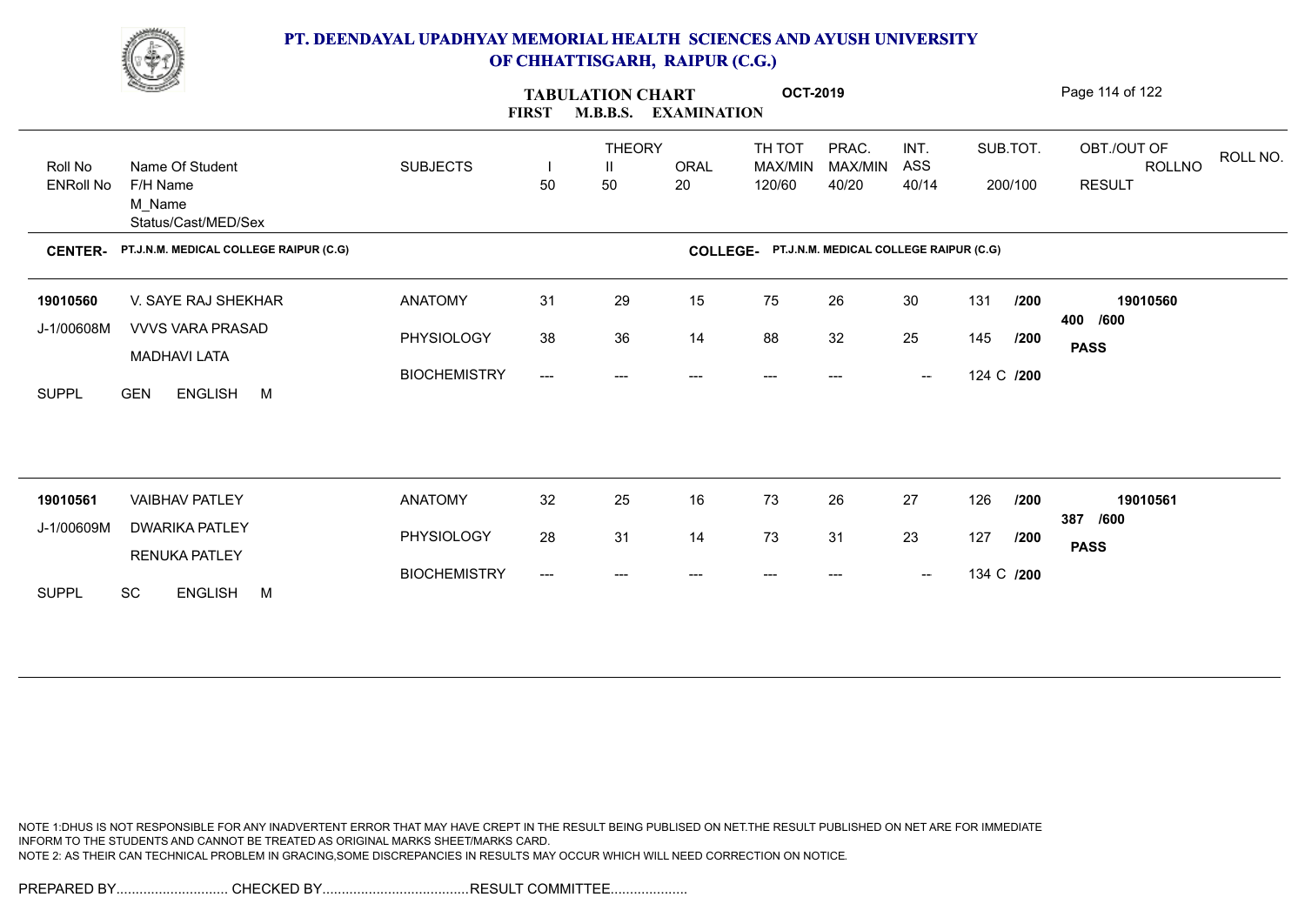

|                  | <b>Change of Congress</b>                           |                     | <b>FIRST</b> | <b>TABULATION CHART</b> | <b>M.B.B.S. EXAMINATION</b> | <b>OCT-2019</b>                                 |                  |                                                |            |          | Page 115 of 122                          |
|------------------|-----------------------------------------------------|---------------------|--------------|-------------------------|-----------------------------|-------------------------------------------------|------------------|------------------------------------------------|------------|----------|------------------------------------------|
| Roll No          | Name Of Student                                     | <b>SUBJECTS</b>     | H            | <b>THEORY</b><br>Ш      | ORAL                        | TH TOT<br>MAX/MIN                               | PRAC.<br>MAX/MIN | INT.<br>ASS                                    |            | SUB.TOT. | OBT./OUT OF<br>ROLL NO.<br><b>ROLLNO</b> |
| <b>ENRoll No</b> | F/H Name<br>M_Name<br>Status/Cast/MED/Sex           |                     | 50           | 50                      | 20                          | 120/60                                          | 40/20            | 40/14                                          |            | 200/100  | <b>RESULT</b>                            |
| <b>CENTER-</b>   | PT.J.N.M. MEDICAL COLLEGE RAIPUR (C.G)              |                     |              |                         |                             | COLLEGE- PT.J.N.M. MEDICAL COLLEGE RAIPUR (C.G) |                  |                                                |            |          |                                          |
| 19010566         | <b>VIVEK SAHU</b>                                   | <b>ANATOMY</b>      | 36           | 25                      | 16                          | 77                                              | 25               | 29                                             | 131        | /200     | 19010566                                 |
| J-1/00614M       | NEELAM DAS SAHU<br><b>LALITA SAHU</b>               | PHYSIOLOGY          | 37           | 32                      | 15                          | 84                                              | 26               | 20                                             | 130        | /200     | 397 /600<br><b>PASS</b>                  |
| <b>SUPPL</b>     | ENGLISH M<br><b>OBC</b>                             | <b>BIOCHEMISTRY</b> | ---          | ---                     | $---$                       | ---                                             | ---              | $\sim$                                         | 136 C /200 |          |                                          |
|                  |                                                     |                     |              |                         |                             |                                                 |                  |                                                |            |          |                                          |
| 19010570         | <b>ABHISHEK GUJRATI</b>                             | <b>ANATOMY</b>      | 33           | 20                      | 16                          | 69                                              | 27               | 27                                             | 123        | /200     | 19010570<br>370 /600                     |
| J-1/00469M       | <b>GANGA VISHAN GUJRATI</b><br><b>MANJU GUJRATI</b> | PHYSIOLOGY          | ---          | ---                     | ---                         | $---$                                           | ---              | $\hspace{0.1mm}-\hspace{0.1mm}-\hspace{0.1mm}$ | 116 C /200 |          | <b>PASS</b>                              |
| <b>SUPPL</b>     | <b>SC</b><br>ENGLISH M                              | <b>BIOCHEMISTRY</b> | ---          | ---                     |                             |                                                 | ---              | $\hspace{0.1mm}-\hspace{0.1mm}-\hspace{0.1mm}$ | 131 C /200 |          |                                          |

NOTE 1:DHUS IS NOT RESPONSIBLE FOR ANY INADVERTENT ERROR THAT MAY HAVE CREPT IN THE RESULT BEING PUBLISED ON NET.THE RESULT PUBLISHED ON NET ARE FOR IMMEDIATE INFORM TO THE STUDENTS AND CANNOT BE TREATED AS ORIGINAL MARKS SHEET/MARKS CARD. NOTE 2: AS THEIR CAN TECHNICAL PROBLEM IN GRACING,SOME DISCREPANCIES IN RESULTS MAY OCCUR WHICH WILL NEED CORRECTION ON NOTICE.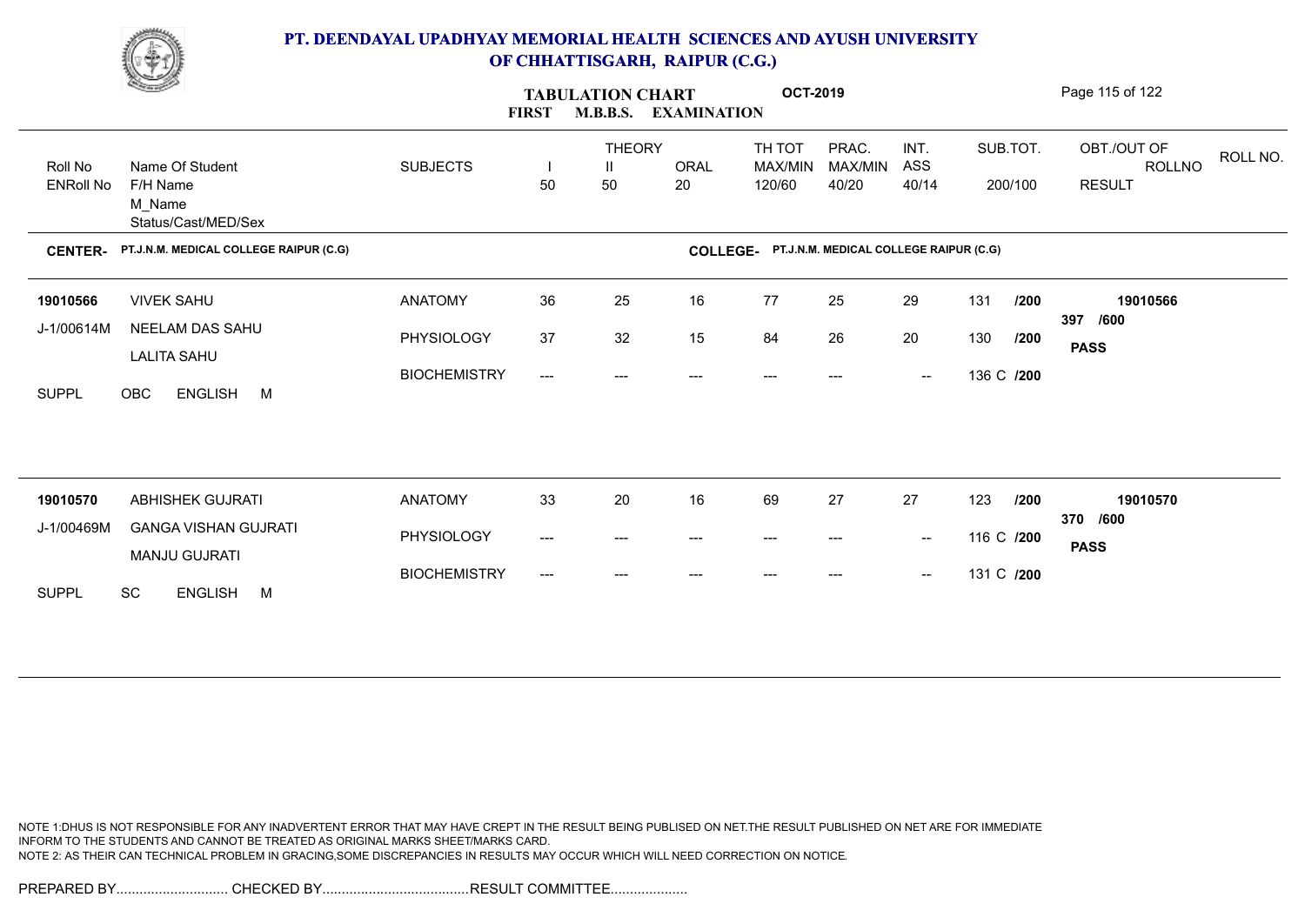

|                  | <u>Change</u>                             |                     | <b>FIRST</b>             | <b>TABULATION CHART</b><br><b>M.B.B.S.</b> | <b>EXAMINATION</b> | <b>OCT-2019</b>                                 |         |                                                |               | Page 116 of 122 |          |
|------------------|-------------------------------------------|---------------------|--------------------------|--------------------------------------------|--------------------|-------------------------------------------------|---------|------------------------------------------------|---------------|-----------------|----------|
|                  |                                           |                     |                          | <b>THEORY</b>                              |                    | TH TOT                                          | PRAC.   | INT.                                           | SUB.TOT.      | OBT./OUT OF     | ROLL NO. |
| Roll No          | Name Of Student                           | <b>SUBJECTS</b>     |                          | Ш                                          | <b>ORAL</b>        | MAX/MIN                                         | MAX/MIN | ASS                                            |               | ROLLNO          |          |
| <b>ENRoll No</b> | F/H Name<br>M_Name<br>Status/Cast/MED/Sex |                     | 50                       | 50                                         | 20                 | 120/60                                          | 40/20   | 40/14                                          | 200/100       | <b>RESULT</b>   |          |
| <b>CENTER-</b>   | PT.J.N.M. MEDICAL COLLEGE RAIPUR (C.G)    |                     |                          |                                            |                    | COLLEGE- PT.J.N.M. MEDICAL COLLEGE RAIPUR (C.G) |         |                                                |               |                 |          |
| 19010578         | <b>JYOTI RAWAT</b>                        | <b>ANATOMY</b>      | 28                       | 31                                         | 17                 | 76                                              | 30      | 32                                             | 138<br>1200   | 19010578        |          |
| J-1/00521M       | JAGDISH PRASAD                            | PHYSIOLOGY          | $\hspace{0.05cm} \ldots$ | $\qquad \qquad -\qquad -$                  | ---                | $\hspace{0.05cm}---\hspace{0.05cm}$             | $---$   | $\sim$                                         | 120 C /200    | 394 /600        |          |
|                  | <b>LALO DEVI</b>                          |                     |                          |                                            |                    |                                                 |         |                                                |               | <b>PASS</b>     |          |
|                  |                                           | <b>BIOCHEMISTRY</b> | $\hspace{0.05cm} \ldots$ | ---                                        | $---$              | $---$                                           |         | $\hspace{0.1mm}-\hspace{0.1mm}-\hspace{0.1mm}$ | 136 C /200    |                 |          |
| <b>SUPPL</b>     | ENGLISH F<br><b>ST</b>                    |                     |                          |                                            |                    |                                                 |         |                                                |               |                 |          |
| 273              | <b>ROHIT KUJUR</b>                        | <b>ANATOMY</b>      | ---                      | ---                                        | ---                |                                                 |         | $\sim$                                         | 106 C /200    | 273             |          |
| B-1/0211         | <b>SUMAN</b>                              | PHYSIOLOGY          | 14                       | 5                                          | 10                 | $29^{\star}$                                    | 28      | 20                                             | $77*$<br>/200 | 266 /600        |          |
|                  | <b>DOROTHIYA</b>                          |                     |                          |                                            |                    |                                                 |         |                                                |               | <b>FAIL</b>     |          |
|                  |                                           | <b>BIOCHEMISTRY</b> | 22                       | 17                                         | 9                  | $48*$                                           | 21      | 14                                             | $83*$<br>/200 |                 |          |
| <b>SUPPL</b>     | <b>ST</b><br>ENGLISH M                    |                     |                          |                                            |                    |                                                 |         |                                                |               |                 |          |
|                  | Re- PHYSIOLOGY BIOCHEMISTRY               |                     |                          |                                            |                    |                                                 |         |                                                |               |                 |          |

NOTE 1:DHUS IS NOT RESPONSIBLE FOR ANY INADVERTENT ERROR THAT MAY HAVE CREPT IN THE RESULT BEING PUBLISED ON NET.THE RESULT PUBLISHED ON NET ARE FOR IMMEDIATE INFORM TO THE STUDENTS AND CANNOT BE TREATED AS ORIGINAL MARKS SHEET/MARKS CARD. NOTE 2: AS THEIR CAN TECHNICAL PROBLEM IN GRACING,SOME DISCREPANCIES IN RESULTS MAY OCCUR WHICH WILL NEED CORRECTION ON NOTICE.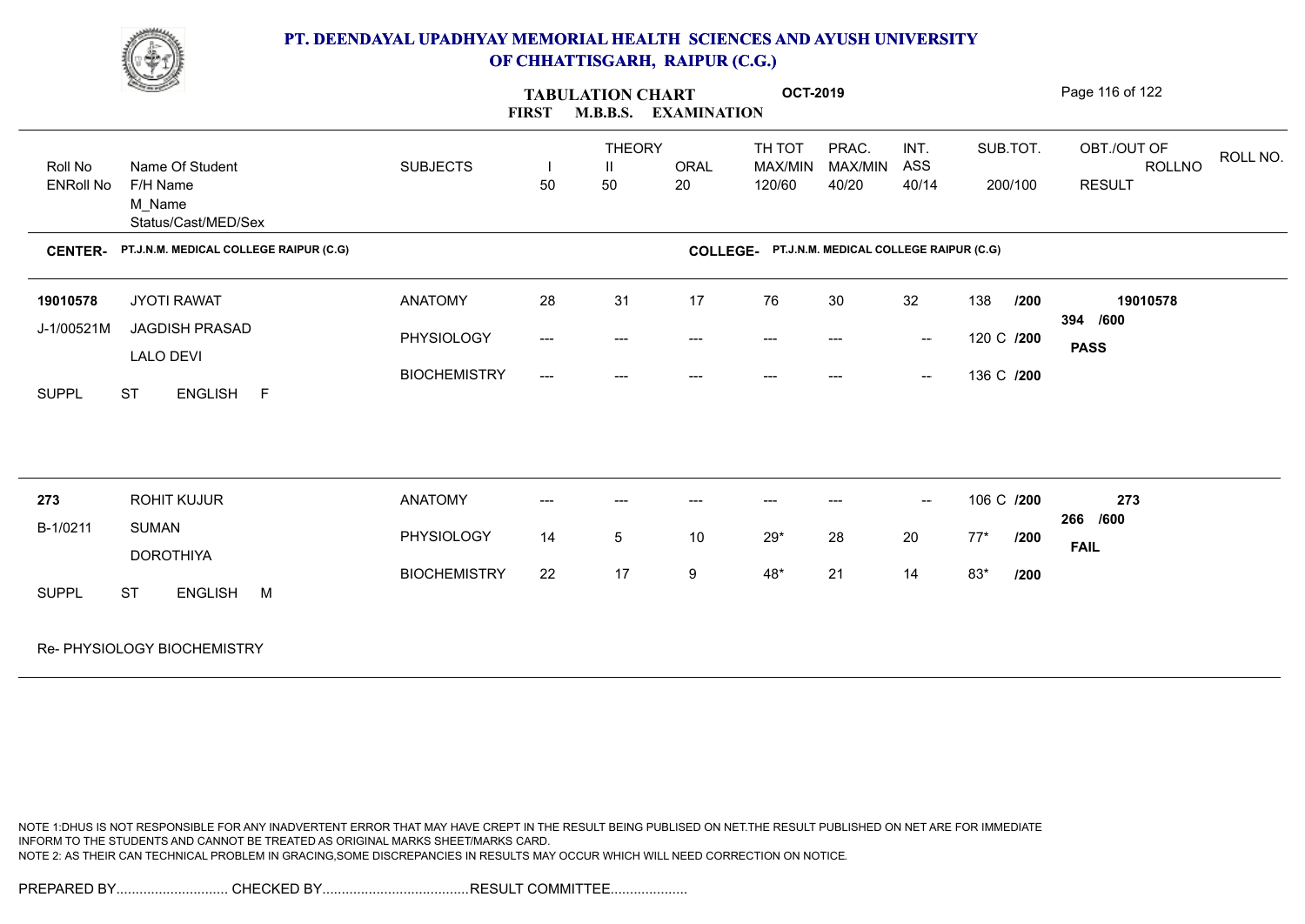

| <u>Change</u>    |                                        |                     | <b>FIRST</b>   | <b>TABULATION CHART</b><br><b>M.B.B.S.</b> | <b>EXAMINATION</b> | <b>OCT-2019</b>                                 |         |       |       |          | Page 117 of 122 |          |
|------------------|----------------------------------------|---------------------|----------------|--------------------------------------------|--------------------|-------------------------------------------------|---------|-------|-------|----------|-----------------|----------|
|                  |                                        |                     |                | <b>THEORY</b>                              |                    | TH TOT                                          | PRAC.   | INT.  |       | SUB.TOT. | OBT./OUT OF     | ROLL NO. |
| Roll No          | Name Of Student                        | <b>SUBJECTS</b>     |                | $\mathbf{I}$                               | <b>ORAL</b>        | MAX/MIN                                         | MAX/MIN | ASS   |       |          | ROLLNO          |          |
| <b>ENRoll No</b> | F/H Name                               |                     | 50             | 50                                         | 20                 | 120/60                                          | 40/20   | 40/14 |       | 200/100  | <b>RESULT</b>   |          |
|                  | M_Name                                 |                     |                |                                            |                    |                                                 |         |       |       |          |                 |          |
|                  | Status/Cast/MED/Sex                    |                     |                |                                            |                    |                                                 |         |       |       |          |                 |          |
| <b>CENTER-</b>   | PT.J.N.M. MEDICAL COLLEGE RAIPUR (C.G) |                     |                |                                            |                    | COLLEGE- PT.J.N.M. MEDICAL COLLEGE RAIPUR (C.G) |         |       |       |          |                 |          |
| 278              | NITESH KUMAR DUBEY                     | <b>ANATOMY</b>      | $\overline{7}$ | $\mathbf{1}$                               | Α                  | $8^\star$                                       | Α       | 20    | $28*$ | /200     | 278             |          |
| B-1/300          | SHASHI KUMAR DUBEY                     |                     |                |                                            |                    |                                                 |         |       |       |          | 91<br>/600      |          |
|                  | <b>REKHA DUBEY</b>                     | PHYSIOLOGY          | 13             | $10$                                       | Α                  | $23*$                                           | Α       | 20    | $43*$ | /200     | <b>FAIL</b>     |          |
|                  |                                        | <b>BIOCHEMISTRY</b> | $\mathsf{A}$   | A                                          | Α                  | A                                               | A       | 20    | $20*$ | /200     |                 |          |
| <b>SUPPL</b>     | ENGLISH M<br>GEN.                      |                     |                |                                            |                    |                                                 |         |       |       |          |                 |          |
|                  | Re-ANATOMY PHYSIOLOGY BIOCHEMISTRY     |                     |                |                                            |                    |                                                 |         |       |       |          |                 |          |
|                  |                                        |                     |                |                                            |                    |                                                 |         |       |       |          |                 |          |
| 421              | ABHINAY KUMAR GILHARE                  | <b>ANATOMY</b>      | $\mathsf{A}$   | A                                          | Α                  | Α                                               | A       | 16    | $16*$ | /200     | 421             |          |
| B-1/0295         | <b>BHUWAN LAL GILHARE</b>              |                     |                |                                            |                    |                                                 |         |       |       |          | /600<br>60      |          |
|                  | SHANTI DEVI GILHARE                    | PHYSIOLOGY          | 14             | A                                          | Α                  | $14*$                                           | Α       | 16 C  | $30*$ | /200     | <b>FAIL</b>     |          |
|                  |                                        | <b>BIOCHEMISTRY</b> | A              | A                                          | A                  | A                                               | Α       | 14    | $14*$ | /200     |                 |          |
| <b>SUPPL</b>     | SC<br>ENGLISH M                        |                     |                |                                            |                    |                                                 |         |       |       |          |                 |          |
|                  | Re-ANATOMY PHYSIOLOGY BIOCHEMISTRY     |                     |                |                                            |                    |                                                 |         |       |       |          |                 |          |
|                  |                                        |                     |                |                                            |                    |                                                 |         |       |       |          |                 |          |

NOTE 1:DHUS IS NOT RESPONSIBLE FOR ANY INADVERTENT ERROR THAT MAY HAVE CREPT IN THE RESULT BEING PUBLISED ON NET.THE RESULT PUBLISHED ON NET ARE FOR IMMEDIATE INFORM TO THE STUDENTS AND CANNOT BE TREATED AS ORIGINAL MARKS SHEET/MARKS CARD. NOTE 2: AS THEIR CAN TECHNICAL PROBLEM IN GRACING,SOME DISCREPANCIES IN RESULTS MAY OCCUR WHICH WILL NEED CORRECTION ON NOTICE.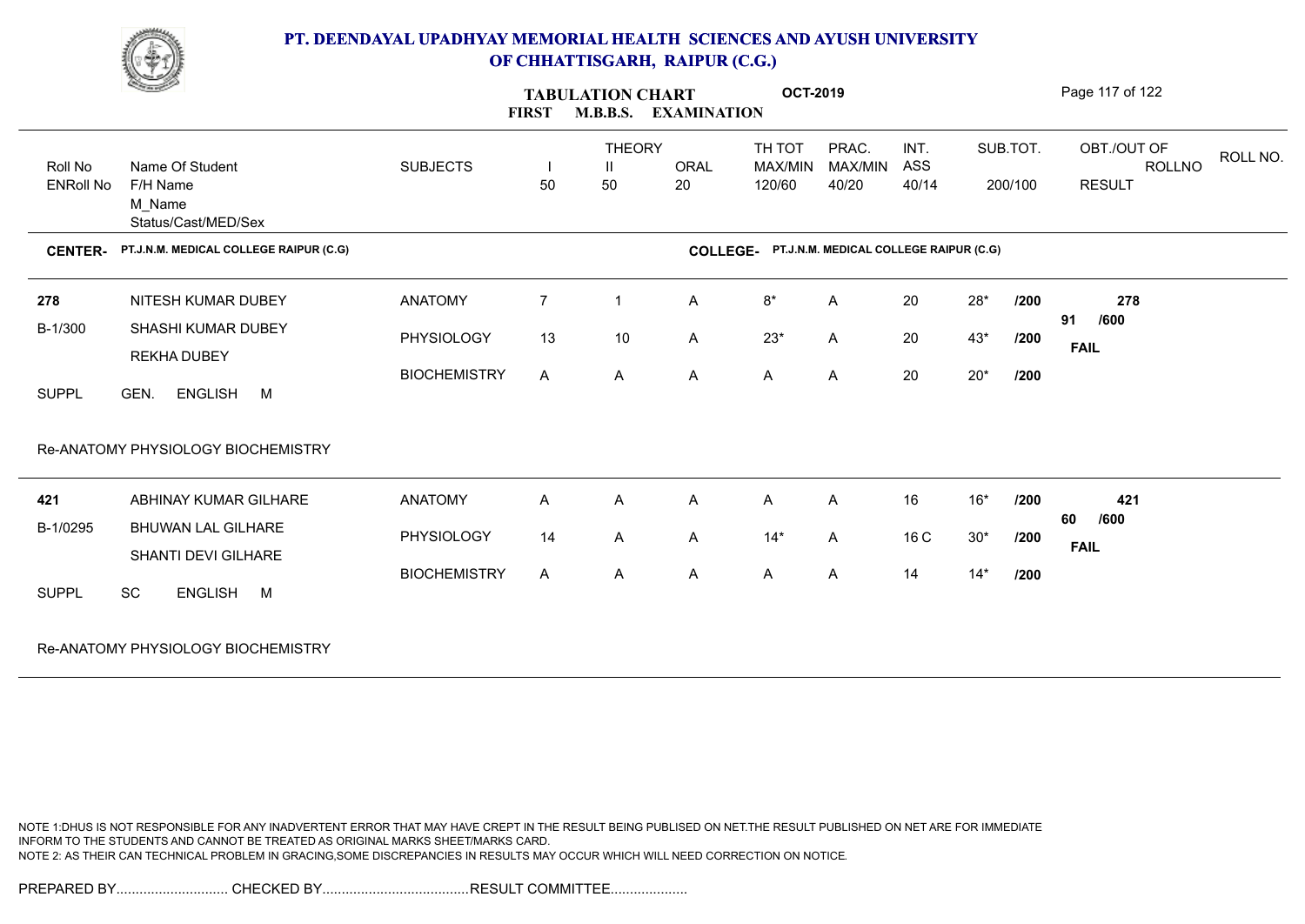

|                             | <b>Change of Contract of Street</b>                           |                     | <b>FIRST</b>                        | <b>TABULATION CHART</b> | <b>M.B.B.S. EXAMINATION</b> | <b>OCT-2019</b>   |                                        |                          |            |          | Page 118 of 122                |          |
|-----------------------------|---------------------------------------------------------------|---------------------|-------------------------------------|-------------------------|-----------------------------|-------------------|----------------------------------------|--------------------------|------------|----------|--------------------------------|----------|
|                             |                                                               |                     |                                     | <b>THEORY</b>           |                             | TH TOT            | PRAC.                                  | INT.                     |            | SUB.TOT. | OBT./OUT OF                    | ROLL NO. |
| Roll No<br><b>ENRoll No</b> | Name Of Student<br>F/H Name<br>M Name                         | <b>SUBJECTS</b>     | 50                                  | $\mathbf{H}$<br>50      | <b>ORAL</b><br>20           | MAX/MIN<br>120/60 | MAX/MIN<br>40/20                       | ASS<br>40/14             |            | 200/100  | <b>ROLLNO</b><br><b>RESULT</b> |          |
| <b>CENTER-</b>              | Status/Cast/MED/Sex<br>PT.J.N.M. MEDICAL COLLEGE RAIPUR (C.G) |                     |                                     |                         | <b>COLLEGE-</b>             |                   | PT.J.N.M. MEDICAL COLLEGE RAIPUR (C.G) |                          |            |          |                                |          |
|                             |                                                               |                     |                                     |                         |                             |                   |                                        |                          |            |          |                                |          |
| 623005                      | <b>ASHISH MIRE</b>                                            | <b>ANATOMY</b>      | 26                                  | 17                      | 13                          | $56*$             | 22                                     | 20                       | $98*$      | /200     | 623005<br>287 /600             |          |
| RR/35007                    | <b>DEVDAS MIRE</b>                                            | PHYSIOLOGY          | 25                                  | 8                       | 10                          | $43*$             | 26                                     | 20                       | 89*        | /200     | <b>FAIL</b>                    |          |
| <b>SUPPL</b>                | PADAMAWATI MIRE<br>SC<br>ENGLISH M                            | <b>BIOCHEMISTRY</b> | $\hspace{0.05cm} \ldots$            | ---                     | ---                         | ---               |                                        | $\overline{\phantom{a}}$ | 100 C /200 |          |                                |          |
|                             | Re-ANATOMY PHYSIOLOGY                                         |                     |                                     |                         |                             |                   |                                        |                          |            |          |                                |          |
| 8020                        | <b>DURGA CHOUHAN</b>                                          | <b>ANATOMY</b>      |                                     |                         |                             |                   |                                        | $\overline{\phantom{a}}$ | 101 C /200 |          | 8020<br>232 /600               |          |
| RR/34376                    | <b>ITVARI CHOUHAN</b><br><b>FULVARI CHOUHAN</b>               | PHYSIOLOGY          | 13                                  | A                       | A                           | $13*$             | A                                      | 18 C                     | $31*$      | /200     | <b>FAIL</b>                    |          |
| <b>SUPPL</b>                | SC<br>ENGLISH F                                               | <b>BIOCHEMISTRY</b> | $\hspace{0.05cm}---\hspace{0.05cm}$ |                         |                             |                   |                                        | $\overline{\phantom{a}}$ | 100 C /200 |          |                                |          |
|                             |                                                               |                     |                                     |                         |                             |                   |                                        |                          |            |          |                                |          |

Re- PHYSIOLOGY

NOTE 1:DHUS IS NOT RESPONSIBLE FOR ANY INADVERTENT ERROR THAT MAY HAVE CREPT IN THE RESULT BEING PUBLISED ON NET.THE RESULT PUBLISHED ON NET ARE FOR IMMEDIATE INFORM TO THE STUDENTS AND CANNOT BE TREATED AS ORIGINAL MARKS SHEET/MARKS CARD. NOTE 2: AS THEIR CAN TECHNICAL PROBLEM IN GRACING,SOME DISCREPANCIES IN RESULTS MAY OCCUR WHICH WILL NEED CORRECTION ON NOTICE.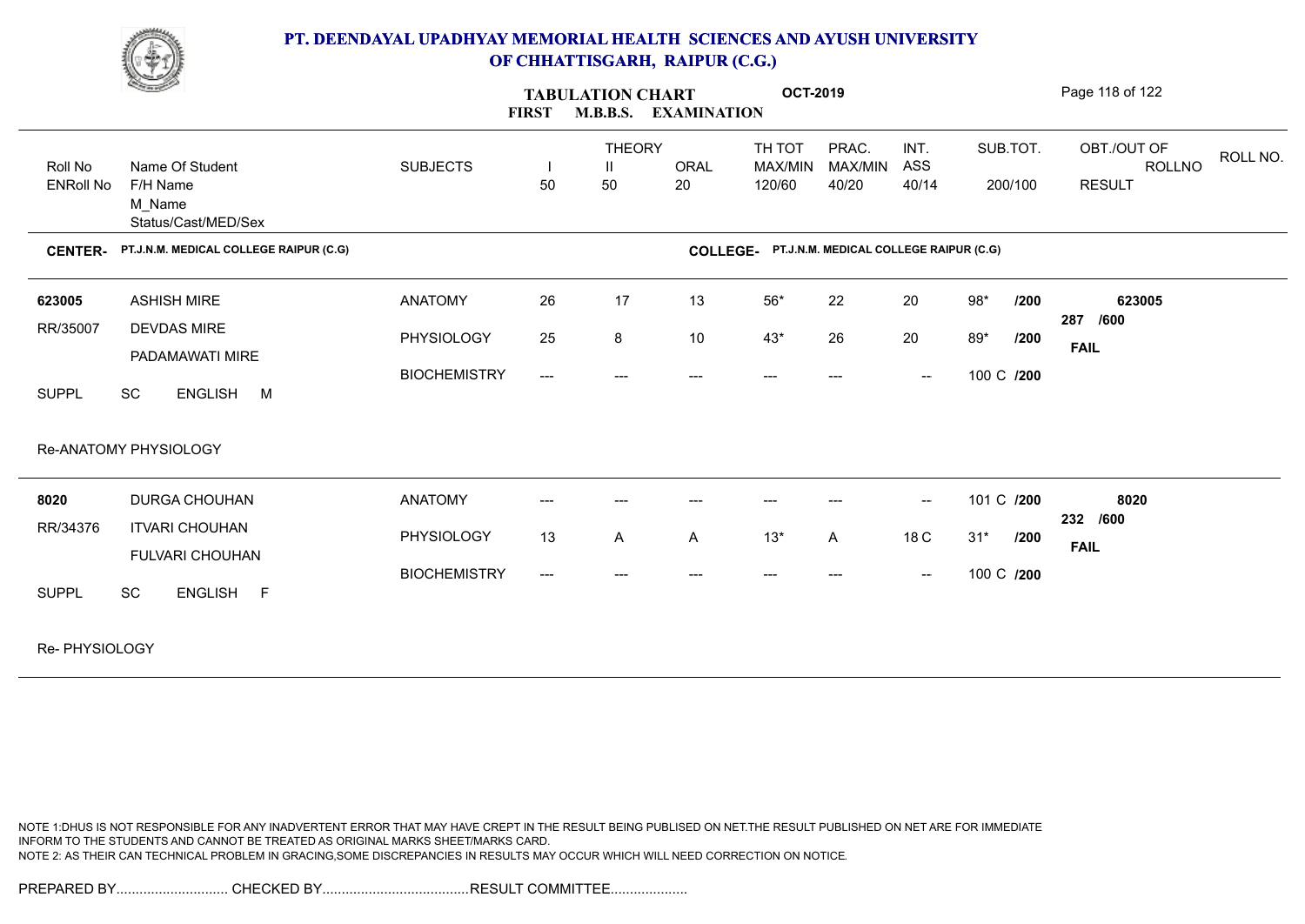

| <u>Change</u>                                                                               |                                     | <b>FIRST</b> | <b>TABULATION CHART</b><br><b>M.B.B.S.</b> | <b>EXAMINATION</b> | <b>OCT-2019</b>             |                                                          |                      |            |                     | Page 119 of 122                                           |
|---------------------------------------------------------------------------------------------|-------------------------------------|--------------|--------------------------------------------|--------------------|-----------------------------|----------------------------------------------------------|----------------------|------------|---------------------|-----------------------------------------------------------|
| Roll No<br>Name Of Student<br><b>ENRoll No</b><br>F/H Name<br>M_Name<br>Status/Cast/MED/Sex | <b>SUBJECTS</b>                     | 50           | <b>THEORY</b><br>H.<br>50                  | ORAL<br>20         | TH TOT<br>MAX/MIN<br>120/60 | PRAC.<br>MAX/MIN<br>40/20                                | INT.<br>ASS<br>40/14 |            | SUB.TOT.<br>200/100 | OBT./OUT OF<br>ROLL NO.<br><b>ROLLNO</b><br><b>RESULT</b> |
| PT.J.N.M. MEDICAL COLLEGE RAIPUR (C.G)<br><b>CENTER-</b>                                    |                                     |              |                                            | <b>COLLEGE-</b>    |                             | <b>RAIPUR INSTITUTE OF MEDICAL SCIENCES RAIPUR (C.G)</b> |                      |            |                     |                                                           |
| 17010985<br>AHMAD KAIF<br>H-1/00741M<br>JAMIL AHMAD<br>SAHIDA JABIN                         | <b>ANATOMY</b><br><b>PHYSIOLOGY</b> | 22<br>24     | 20<br>25                                   | 13<br>10           | $55*$<br>$59*$              | 21<br>26                                                 | 25 C<br>27 C         | 101<br>112 | /200<br>/200        | 17010985<br>/600<br>301<br><b>FAIL</b>                    |
| <b>SUPPL</b><br><b>GEN</b><br><b>ENGLISH</b><br><b>M</b>                                    | <b>BIOCHEMISTRY</b>                 | 23           | 25                                         | 8                  | $56*$                       | $9^{\ast}$                                               | 23 C                 | 88*        | /200                |                                                           |
| Re-ANATOMY PHYSIOLOGY BIOCHEMISTRY                                                          |                                     |              |                                            |                    |                             |                                                          |                      |            |                     |                                                           |

NOTE 1:DHUS IS NOT RESPONSIBLE FOR ANY INADVERTENT ERROR THAT MAY HAVE CREPT IN THE RESULT BEING PUBLISED ON NET.THE RESULT PUBLISHED ON NET ARE FOR IMMEDIATE INFORM TO THE STUDENTS AND CANNOT BE TREATED AS ORIGINAL MARKS SHEET/MARKS CARD. NOTE 2: AS THEIR CAN TECHNICAL PROBLEM IN GRACING,SOME DISCREPANCIES IN RESULTS MAY OCCUR WHICH WILL NEED CORRECTION ON NOTICE.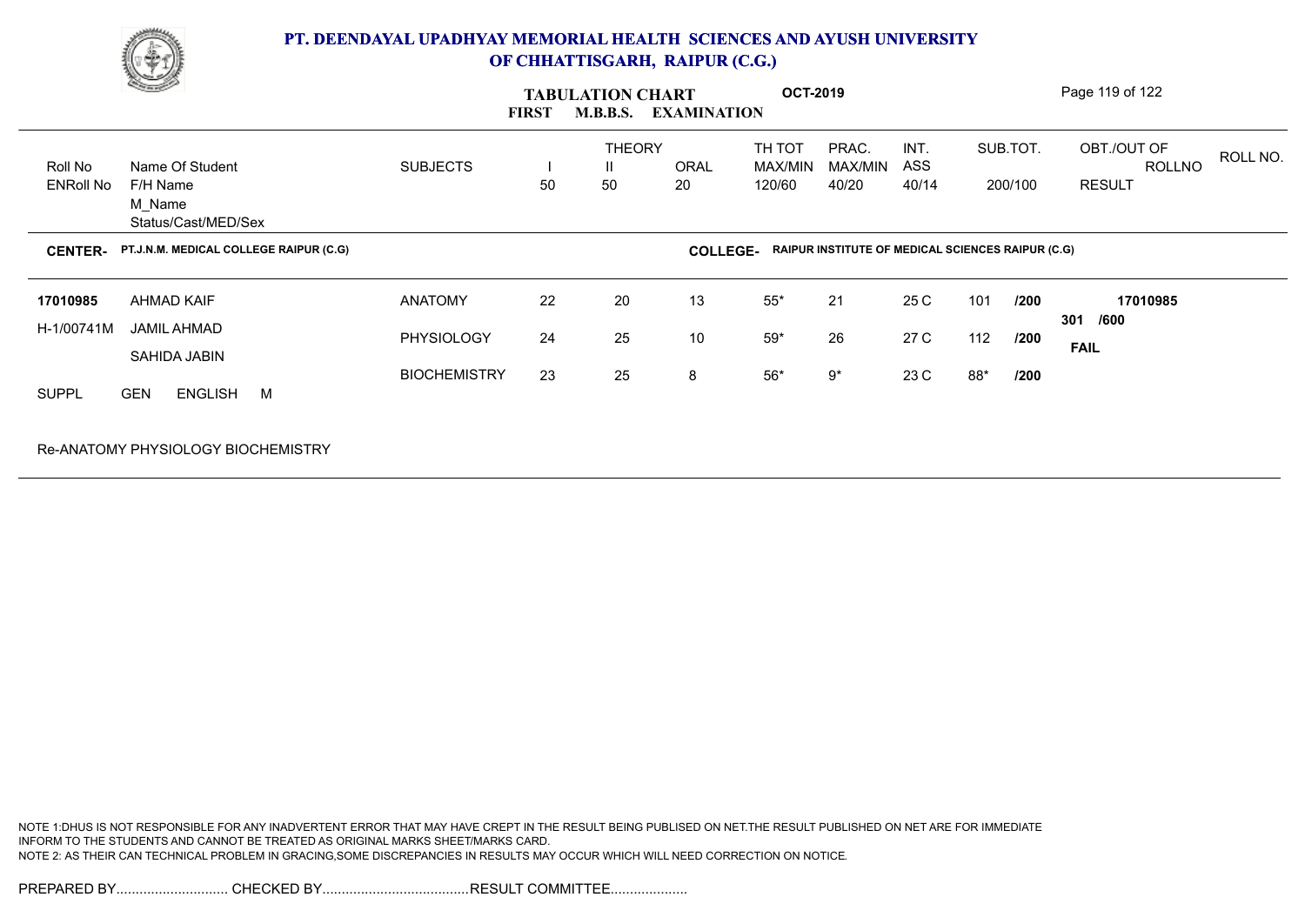

|                             | <u>Change</u>                                                  |                     | <b>FIRST</b>                   | <b>TABULATION CHART</b>  | <b>M.B.B.S. EXAMINATION</b> | <b>OCT-2019</b>             |                           |                      |     |                     | Page 120 of 122                                                |
|-----------------------------|----------------------------------------------------------------|---------------------|--------------------------------|--------------------------|-----------------------------|-----------------------------|---------------------------|----------------------|-----|---------------------|----------------------------------------------------------------|
| Roll No<br><b>ENRoll No</b> | Name Of Student<br>F/H Name<br>M_Name<br>Status/Cast/MED/Sex   | <b>SUBJECTS</b>     | $\overline{\phantom{a}}$<br>50 | <b>THEORY</b><br>Ш<br>50 | <b>ORAL</b><br>20           | TH TOT<br>MAX/MIN<br>120/60 | PRAC.<br>MAX/MIN<br>40/20 | INT.<br>ASS<br>40/14 |     | SUB.TOT.<br>200/100 | OBT./OUT OF<br>ROLL NO.<br><b>ROLLNO</b><br><b>RESULT</b>      |
| <b>CENTER-</b>              | SHRI SHANKARACHARYA INST. OF MED. SCIENCE JUNWANI BHILAI (C.G) |                     |                                |                          | <b>COLLEGE-</b>             |                             |                           |                      |     |                     | SHRI SHANKARACHARYA INST. OF MED. SCIENCE JUNWANI BHILAI (C.G) |
| 18010630                    | <b>LAXMI ORAON</b>                                             | <b>ANATOMY</b>      | 23                             | 35                       | 17                          | 75                          | 31                        | 22                   | 128 | /200                | 18010630                                                       |
| I-1/01525M                  | ROPNA ORAON<br><b>TARA BAI</b>                                 | PHYSIOLOGY          | 26                             | 22                       | 12                          | 60                          | 31                        | 22                   | 113 | /200                | 367<br>/600<br><b>PASS</b>                                     |
| <b>SUPPL</b>                | <b>ST</b><br>ENGLISH F                                         | <b>BIOCHEMISTRY</b> | 34                             | 28                       | 15                          | $77\,$                      | 29                        | 20                   | 126 | /200                |                                                                |
|                             |                                                                |                     |                                |                          |                             |                             |                           |                      |     |                     |                                                                |
| 18010642                    | NAASIR MOHAMMAD                                                | <b>ANATOMY</b>      | 33                             | 24                       | 17                          | 74                          | 31                        | 20                   | 125 | /200                | 18010642<br>363 /600                                           |
| I-1/01537M                  | <b>MUKHTAR AHMAD</b><br>NAIHIDA KHATOON                        | PHYSIOLOGY          | 25                             | 24                       | 15                          | 64                          | 29                        | 20                   | 113 | /200                | <b>PASS</b>                                                    |
| <b>SUPPL</b>                | GEN.<br>ENGLISH M                                              | <b>BIOCHEMISTRY</b> | 30                             | 29                       | 14                          | 73                          | 28                        | 24                   | 125 | /200                |                                                                |

NOTE 1:DHUS IS NOT RESPONSIBLE FOR ANY INADVERTENT ERROR THAT MAY HAVE CREPT IN THE RESULT BEING PUBLISED ON NET.THE RESULT PUBLISHED ON NET ARE FOR IMMEDIATE INFORM TO THE STUDENTS AND CANNOT BE TREATED AS ORIGINAL MARKS SHEET/MARKS CARD. NOTE 2: AS THEIR CAN TECHNICAL PROBLEM IN GRACING,SOME DISCREPANCIES IN RESULTS MAY OCCUR WHICH WILL NEED CORRECTION ON NOTICE.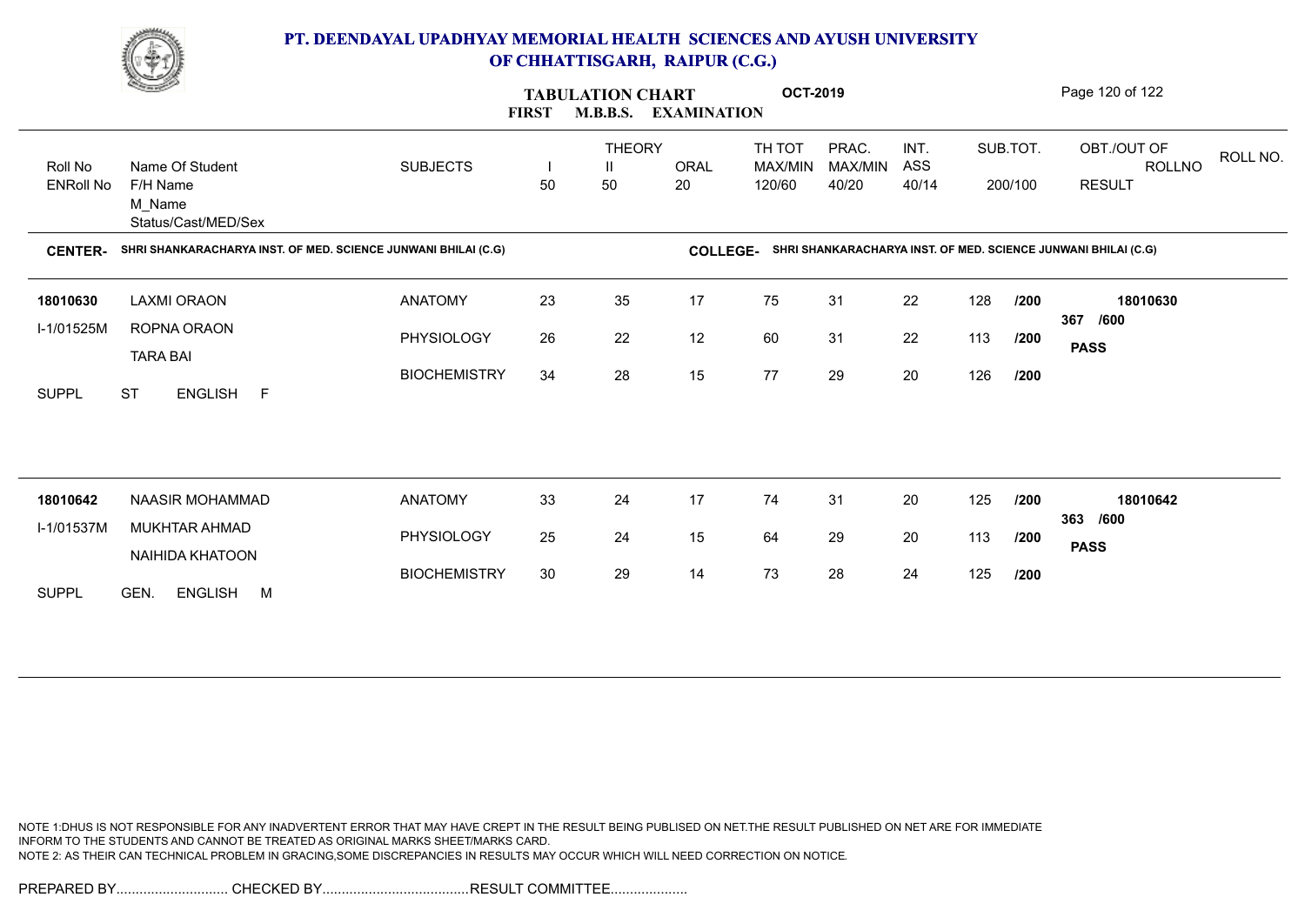

|                             | <u>Change</u>                                                  | <b>TABULATION CHART</b><br><b>M.B.B.S.</b><br><b>FIRST</b> |                                                                                   | <b>EXAMINATION</b>       |            | <b>OCT-2019</b>             |                           |                                                |            | Page 121 of 122     |                                        |          |  |
|-----------------------------|----------------------------------------------------------------|------------------------------------------------------------|-----------------------------------------------------------------------------------|--------------------------|------------|-----------------------------|---------------------------|------------------------------------------------|------------|---------------------|----------------------------------------|----------|--|
| Roll No<br><b>ENRoll No</b> | Name Of Student<br>F/H Name<br>M_Name<br>Status/Cast/MED/Sex   | <b>SUBJECTS</b>                                            | 50                                                                                | <b>THEORY</b><br>Ш<br>50 | ORAL<br>20 | TH TOT<br>MAX/MIN<br>120/60 | PRAC.<br>MAX/MIN<br>40/20 | INT.<br>ASS<br>40/14                           |            | SUB.TOT.<br>200/100 | OBT./OUT OF<br>ROLLNO<br><b>RESULT</b> | ROLL NO. |  |
| <b>CENTER-</b>              | SHRI SHANKARACHARYA INST. OF MED. SCIENCE JUNWANI BHILAI (C.G) |                                                            | SHRI SHANKARACHARYA INST. OF MED. SCIENCE JUNWANI BHILAI (C.G)<br><b>COLLEGE-</b> |                          |            |                             |                           |                                                |            |                     |                                        |          |  |
| 18010657                    | POONAM SHADIZA                                                 | <b>ANATOMY</b>                                             | 23                                                                                | 35                       | 16         | 74                          | 29                        | 22                                             | 125        | /200                | 18010657                               |          |  |
| I-1/01552M                  | KHEMRAJ SHADIZA                                                | PHYSIOLOGY                                                 | 27                                                                                | 26                       | 12         | 65                          | 29                        | 28                                             | 122        | /200                | 365 /600<br><b>PASS</b>                |          |  |
| <b>SUPPL</b>                | SANTOSHI SHADIZA<br>GEN.<br>ENGLISH F                          | <b>BIOCHEMISTRY</b>                                        | $\qquad \qquad -\qquad -$                                                         | ---                      | ---        | $---$                       | ---                       | $\hspace{0.1mm}-\hspace{0.1mm}-\hspace{0.1mm}$ | 118 C /200 |                     |                                        |          |  |
|                             |                                                                |                                                            |                                                                                   |                          |            |                             |                           |                                                |            |                     |                                        |          |  |
| 18010664                    | PRIYANKA UIKE                                                  | <b>ANATOMY</b>                                             | 31                                                                                | 42                       | 19         | 92                          | 32                        | 20                                             | 144        | /200                | 18010664                               |          |  |
| I-1/01559M                  | RAMDAYAL UIKE                                                  | PHYSIOLOGY                                                 | $\hspace{0.05cm}---\hspace{0.05cm}$                                               | $---$                    | ---        | $\qquad \qquad \cdots$      | $---$                     | $\overline{\phantom{a}}$                       | 117 C /200 |                     | 380 /600<br><b>PASS</b>                |          |  |
| <b>SUPPL</b>                | <b>BRIJ K UIKE</b><br><b>ST</b><br><b>ENGLISH</b><br>F         | <b>BIOCHEMISTRY</b>                                        | $---$                                                                             | ---                      |            |                             |                           | $\hspace{0.1mm}-\hspace{0.1mm}-\hspace{0.1mm}$ | 119 C /200 |                     |                                        |          |  |
|                             |                                                                |                                                            |                                                                                   |                          |            |                             |                           |                                                |            |                     |                                        |          |  |

NOTE 1:DHUS IS NOT RESPONSIBLE FOR ANY INADVERTENT ERROR THAT MAY HAVE CREPT IN THE RESULT BEING PUBLISED ON NET.THE RESULT PUBLISHED ON NET ARE FOR IMMEDIATE INFORM TO THE STUDENTS AND CANNOT BE TREATED AS ORIGINAL MARKS SHEET/MARKS CARD. NOTE 2: AS THEIR CAN TECHNICAL PROBLEM IN GRACING,SOME DISCREPANCIES IN RESULTS MAY OCCUR WHICH WILL NEED CORRECTION ON NOTICE.